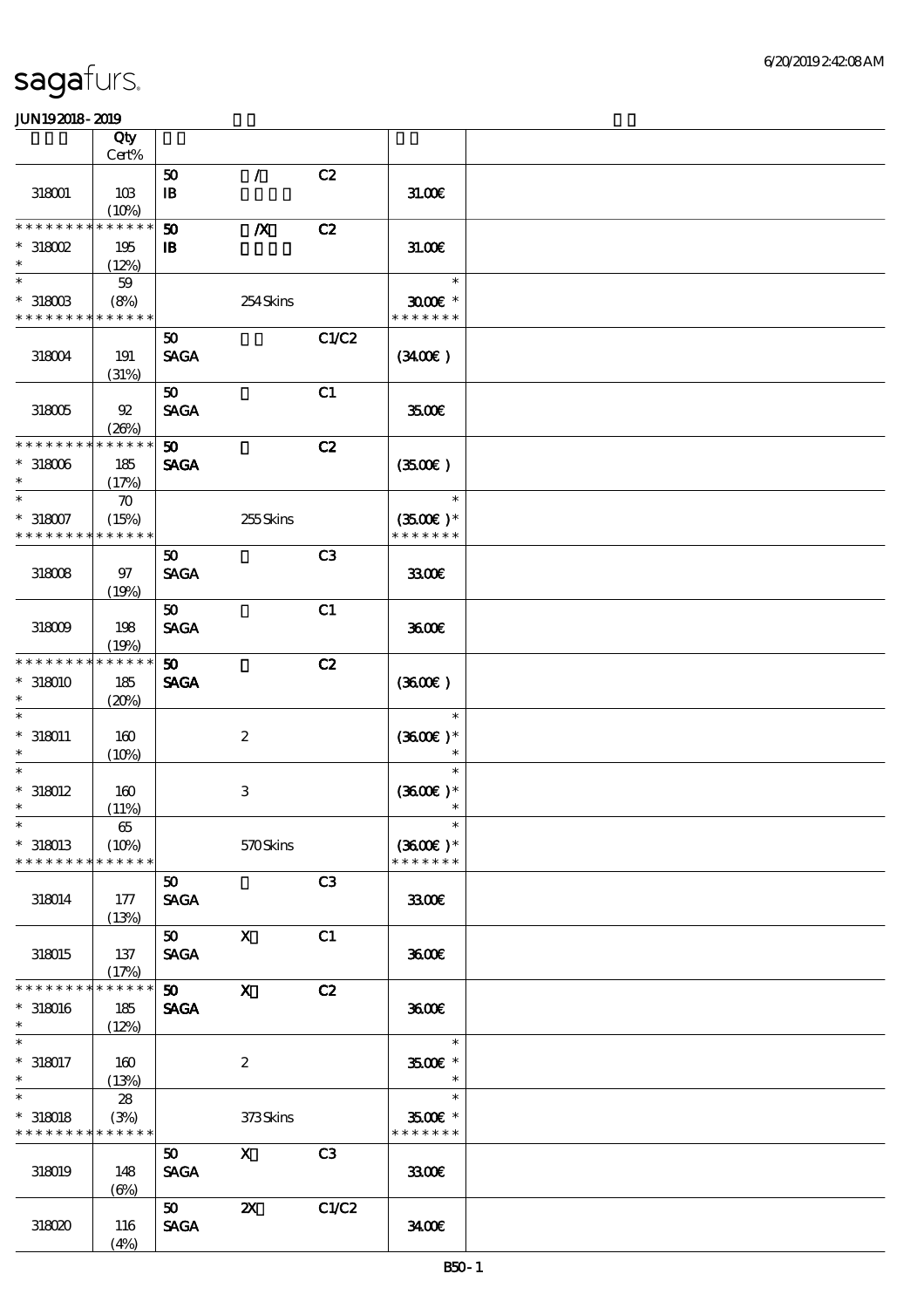|                             | Qty         |    |                  |             |               |  |
|-----------------------------|-------------|----|------------------|-------------|---------------|--|
|                             | Cert%       |    |                  |             |               |  |
|                             |             | 50 |                  | C2          |               |  |
| 318021                      | 113         | IA |                  |             | 3200E         |  |
|                             | (21%)       |    |                  |             |               |  |
| * * * * * * * *             | * * * * * * | 50 | $\mathcal{L}$    | C2          |               |  |
| $*318022$                   | 185         | IA |                  |             | (330)         |  |
| $\ast$                      | (16%)       |    |                  |             |               |  |
| $\ast$                      | 34          |    |                  |             | $\ast$        |  |
| $*318023$                   | (8%)        |    | 219Skins         |             | $(3300)$ *    |  |
| * * * * * * * * * * * * * * |             |    |                  |             | * * * * * * * |  |
| * * * * * * * *             | * * * * * * | 50 | $\boldsymbol{X}$ | C2          |               |  |
| * 318024                    | 185         | IA |                  |             | (340)         |  |
| $\ast$                      | (17%)       |    |                  |             |               |  |
| $\ast$                      |             |    |                  |             | $\ast$        |  |
| $*318025$                   | 160         |    | $\boldsymbol{2}$ |             | $(3400)$ *    |  |
| $\ast$                      |             |    |                  |             | $\ast$        |  |
| $\ast$                      | (8%)        |    |                  |             | $\ast$        |  |
|                             |             |    |                  |             |               |  |
| $*318026$                   | 160         |    | $\,3$            |             | $(3400)$ *    |  |
| $\ast$                      | $(\Theta)$  |    |                  |             | $\ast$        |  |
| $\ast$                      |             |    |                  |             | $\ast$        |  |
| $*318027$                   | 160         |    | $\overline{4}$   |             | $(3400)$ *    |  |
| $\ast$                      | (13%)       |    |                  |             | $\ast$        |  |
| $\ast$                      | 150         |    |                  |             | $\ast$        |  |
| $*318028$                   | (8%)        |    | 815Skins         |             | $(3400)$ *    |  |
| * * * * * * * *             | * * * * * * |    |                  |             | * * * * * * * |  |
|                             |             | 50 | $\mathcal{L}$    | C2          |               |  |
| 318029                      | 112         | IA |                  | <b>INAP</b> | 2800E         |  |
|                             | (20%)       |    |                  |             |               |  |
| * * * * * * * *             | * * * * * * | 50 | $\boldsymbol{X}$ | C2          |               |  |
| $*318000$                   | 185         | IA |                  | <b>LNAP</b> | 2900€         |  |
| $\ast$                      | (11%)       |    |                  |             |               |  |
| $\ast$                      |             |    |                  |             | $\ast$        |  |
|                             | 54          |    |                  |             |               |  |
| $^*$ 318031                 | (9%)        |    | 239Skins         |             | 2850€ *       |  |
| * * * * * * * * * * * * * * |             |    |                  |             | * * * * * * * |  |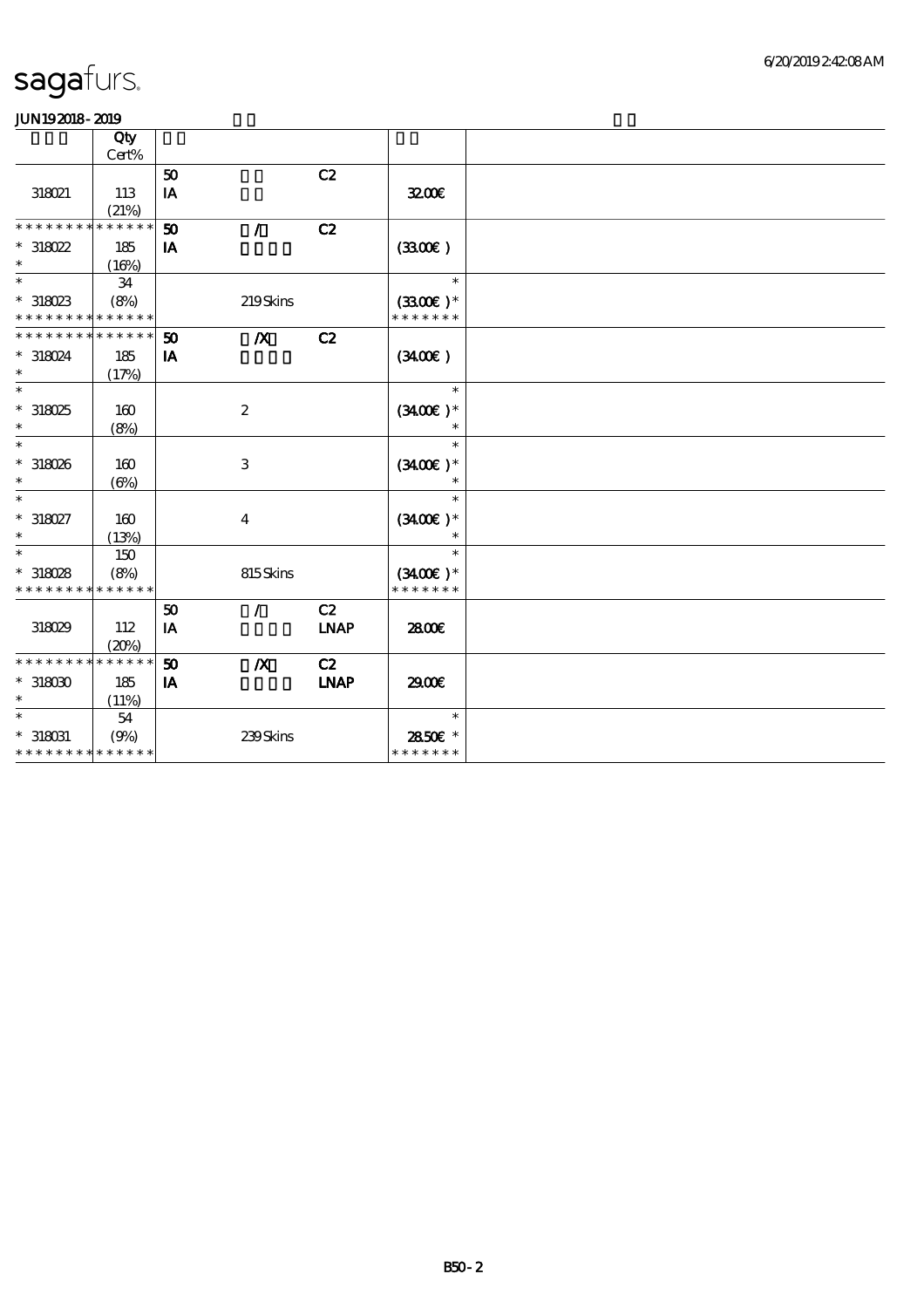|                                           | Qty                  |                                       |                  |                |                              |  |
|-------------------------------------------|----------------------|---------------------------------------|------------------|----------------|------------------------------|--|
|                                           | Cert%                | $\boldsymbol{\omega}$                 | $Z\!X$ $\,$ $X$  | C2             |                              |  |
| 318101                                    | $107$<br>(32%)       | $\bf S\!I$                            |                  |                | (27.00)                      |  |
|                                           |                      | $\boldsymbol{\omega}$                 |                  | C1/C2          |                              |  |
| 318102                                    | 170<br>(24%)         | ${\bf S}$                             |                  |                | (300)                        |  |
| 318103                                    | 79                   | $\boldsymbol{\omega}$<br>$\mathbf{S}$ |                  | C <sub>3</sub> | (27.00)                      |  |
|                                           | (24%)                |                                       |                  |                |                              |  |
| 318104                                    | 75<br>(32%)          | $\boldsymbol{\omega}$<br>$\mathbf{S}$ |                  | C1             | (300)                        |  |
| * * * * * * * *                           | * * * * * *          | $\boldsymbol{\omega}$                 |                  | C2             |                              |  |
| $*318105$<br>$\ast$                       | 225<br>(24%)         | ${\bf s}$                             |                  |                | (300)                        |  |
| $\ast$                                    | 94                   |                                       |                  |                | $\ast$                       |  |
| $*318106$<br>* * * * * * * *              | (14%)<br>* * * * * * |                                       | 319Skins         |                | $(3000)$ *<br>* * * * * * *  |  |
|                                           |                      | $\boldsymbol{\omega}$                 |                  | C <sub>3</sub> |                              |  |
| 318107                                    | $206\,$<br>(16%)     | $\mathbf{S}$                          |                  |                | (280)                        |  |
|                                           |                      | $\boldsymbol{\omega}$                 |                  | C1             |                              |  |
| 318108                                    | 210<br>(20%)         | ${\bf S}$                             |                  |                | (31.00)                      |  |
| * * * * * * * *                           | * * * * * *          | $\boldsymbol{\omega}$                 |                  | C2             |                              |  |
| $^*$ 318109 $\,$<br>$\ast$                | 225<br>(20%)         | $\mathbf{S}$                          |                  |                | (31.00)                      |  |
| $\ast$                                    |                      |                                       |                  |                | $\ast$                       |  |
| $* 318110$<br>$\ast$                      | 200<br>(18%)         |                                       | $\boldsymbol{2}$ |                | $(31.00)$ *<br>$\ast$        |  |
| $\ast$                                    | 178                  |                                       |                  |                |                              |  |
| $* 318111$<br>* * * * * * * * * * * * * * | (15%)                |                                       | 603Skins         |                | $(31.00)$ *<br>* * * * * * * |  |
| * * * * * * * *                           | * * * * * *          | $\boldsymbol{\omega}$                 |                  | C3             |                              |  |
| $* 318112$<br>$\ast$                      | 225<br>(13%)         | $\mathbf{S}$                          |                  |                | (2900)                       |  |
| $\ast$                                    | $191$                |                                       |                  |                | $\ast$                       |  |
| $*318113$<br>* * * * * * * *              | (15%)<br>* * * * * * |                                       | 416Skins         |                | $(2900)$ *<br>* * * * * * *  |  |
|                                           |                      | 40                                    | $\mathbf{X}$     | C1             |                              |  |
| 318114                                    | 85<br>(16%)          | ${\bf s}$                             |                  |                | 31.006                       |  |
| * * * * * * * *                           | * * * * * *          | $\boldsymbol{\omega}$                 | $\mathbf{x}$     | C2             |                              |  |
| $*318115$<br>$\ast$                       | 225<br>(18%)         | ${\bf s}$                             |                  |                | (31.00)                      |  |
| $\ast$                                    | 196                  |                                       |                  |                | $\ast$                       |  |
| $* 318116$<br>* * * * * * * * * * * * * * | (14%)                |                                       | 421 Skins        |                | $(31.00)$ *<br>* * * * * * * |  |
|                                           |                      | 40                                    | $\mathbf{x}$     | C1/C2          |                              |  |
| 318117                                    | 79<br>(12%)          | ${\bf s}$                             |                  |                | (2900)                       |  |
| * * * * * *                               | * * * * * *          | $\boldsymbol{\omega}$                 | $X$ / $ZX$       | C3             |                              |  |
| $* 318118$<br>$\ast$                      | 225<br>(13%)         | ${\bf s}$                             |                  |                | 2800E                        |  |
| $\ast$                                    | 119                  |                                       |                  |                | $\ast$                       |  |
| $* 318119$<br>* * * * * * * * * * * * * * | (12%)                |                                       | 344Skins         |                | 27.50€ *<br>* * * * * * *    |  |
|                                           |                      | 40                                    | $\mathcal{L}$    | C2             |                              |  |
| 318120                                    | 127<br>(25%)         | ${\bf s}$                             | <b>INAP</b>      |                | (250E)                       |  |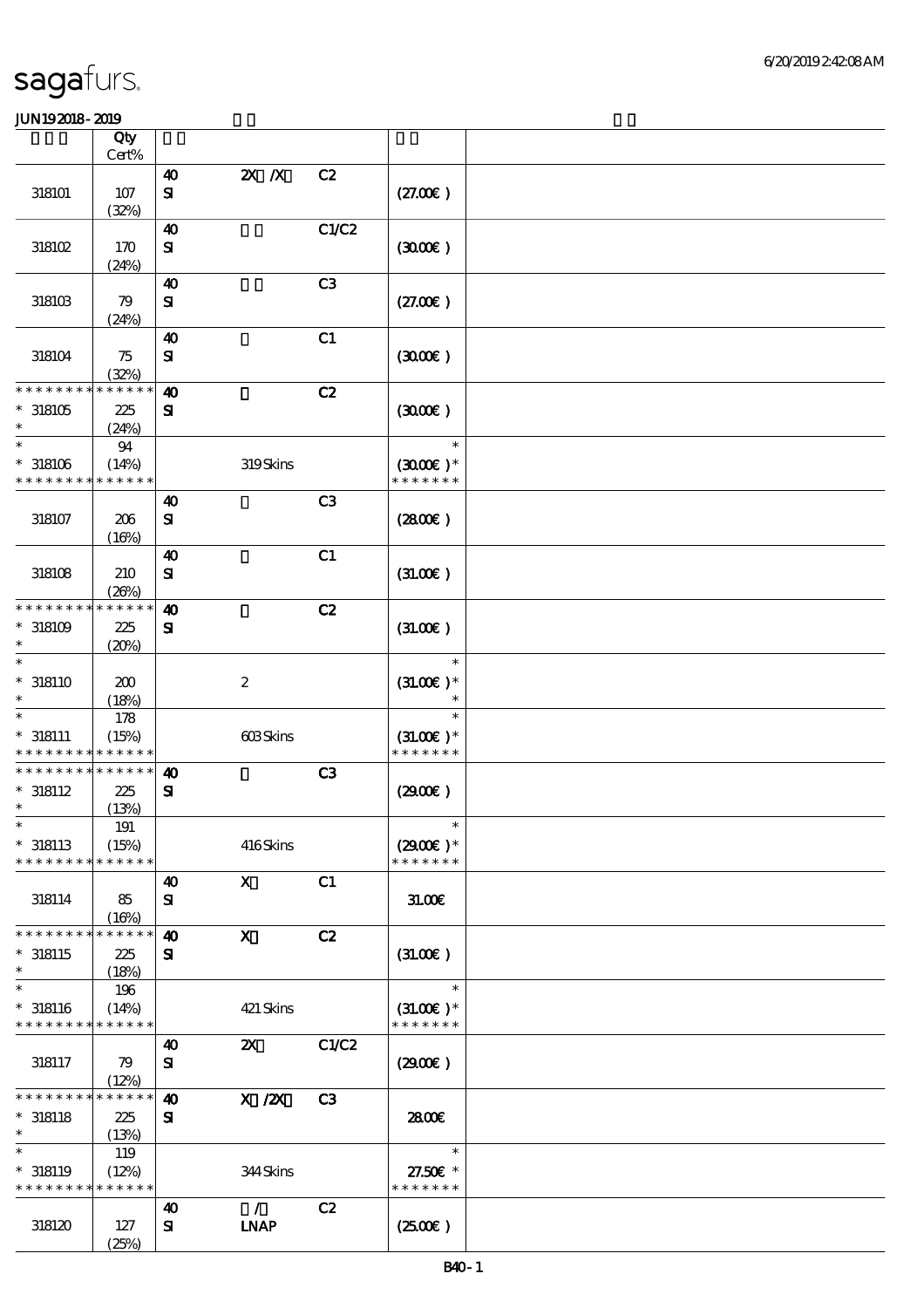|                                                          | Qty                   |                       |                                 |                |                              |  |
|----------------------------------------------------------|-----------------------|-----------------------|---------------------------------|----------------|------------------------------|--|
|                                                          | Cert%                 |                       |                                 |                |                              |  |
| 318121                                                   | 172<br>(20%)          | 40<br>${\bf s}$       | $\boldsymbol{X}$<br><b>LNAP</b> | C2             | (260E)                       |  |
| * * * * * * * *                                          | * * * * * *           | $\boldsymbol{\omega}$ |                                 | C2             |                              |  |
|                                                          |                       |                       |                                 |                |                              |  |
| $*318122$<br>$\ast$                                      | 225<br>(10%)          | $\mathbf{B}$          |                                 |                | 2500€                        |  |
| $\ast$                                                   |                       |                       |                                 |                | $\ast$                       |  |
| $*318123$<br>$\ast$                                      | 200<br>(18%)          |                       | $\boldsymbol{2}$                |                | 2500€*<br>$\ast$             |  |
| $\ast$                                                   |                       |                       |                                 |                | $\ast$                       |  |
| $* 318124$<br>$\ast$                                     | 200<br>(29%)          |                       | $\,3$                           |                | 2550€ *<br>$\ast$            |  |
| $\ast$                                                   |                       |                       |                                 |                | $\ast$                       |  |
| $*318125$<br>$\ast$                                      | 200<br>(21%)          |                       | $\overline{4}$                  |                | 2550€ *<br>$\ast$            |  |
| $\ast$                                                   | 84                    |                       |                                 |                | $\ast$                       |  |
| $*318126$<br>* * * * * * * * * * * * * *                 | (9%)                  |                       | 909Skins                        |                | 2550€ *<br>* * * * * * *     |  |
| * * * * * * * *                                          | * * * * * *           | $\boldsymbol{\omega}$ | $\mathcal{L}$                   | C2             |                              |  |
| $* 318127$<br>$\ast$                                     | 225<br>(13%)          | $\mathbf{B}$          |                                 |                | (2900)                       |  |
| $\ast$                                                   | 82                    |                       |                                 |                | $\ast$                       |  |
|                                                          |                       |                       |                                 |                |                              |  |
| $*318128$<br>* * * * * * * *                             | (12%)<br>* * * * * *  |                       | 307Skins                        |                | $(2900)$ *<br>* * * * * * *  |  |
| * * * * * * * * * * * * * *                              |                       |                       |                                 |                |                              |  |
|                                                          |                       | $\boldsymbol{\omega}$ | $\boldsymbol{X}$                | C2             |                              |  |
| $*318129$                                                | 225                   | $\mathbf{B}$          |                                 |                | (300)                        |  |
| $\ast$                                                   | (8%)                  |                       |                                 |                |                              |  |
| $\ast$<br>$*318130$                                      | 200                   |                       | $\boldsymbol{2}$                |                | $\ast$<br>$(300)$ *          |  |
|                                                          | (10%)                 |                       |                                 |                |                              |  |
|                                                          | 207                   |                       |                                 |                | $\ast$                       |  |
| $* 318131$                                               | (13%)                 |                       | 632Skins                        |                | $(300E)*$                    |  |
| * * * * * * * * * * * * * *                              |                       |                       |                                 |                | * * * * * * *                |  |
|                                                          |                       | $\boldsymbol{\omega}$ |                                 | C2             |                              |  |
| 318132                                                   | 144                   | $\mathbf{B}$          |                                 | <b>LNAP</b>    | 2400E                        |  |
|                                                          | (16%)                 |                       |                                 |                |                              |  |
| 318133                                                   | 74<br>(41%)           | 40<br><b>SAGA</b>     | $\boldsymbol{\mathsf{X}}$       | C1/C2          | 2800E                        |  |
|                                                          |                       | <b>40</b>             | $\mathbf{X}$                    | C2             |                              |  |
| 318134                                                   | 141<br>(43%)          | <b>SAGA</b>           |                                 |                | 2900€                        |  |
|                                                          |                       | <b>40</b>             | X /                             | C1             |                              |  |
| 318135                                                   | 139<br>(53%)          | <b>SAGA</b>           |                                 |                | (300)                        |  |
| * * * * * * * *                                          | * * * * * *           | $\boldsymbol{\omega}$ |                                 | C2             |                              |  |
| $*318136$                                                | 205                   | <b>SAGA</b>           |                                 |                | $(3L00\varepsilon)$          |  |
| $\ast$                                                   | (34%)                 |                       |                                 |                |                              |  |
| $\ast$                                                   | 140                   |                       |                                 |                | $\ast$                       |  |
|                                                          |                       |                       |                                 |                |                              |  |
| $* 318137$<br>* * * * * * * * <mark>* * * * * *</mark> * | (34%)                 |                       | 345Skins                        |                | $(31.00)$ *<br>* * * * * * * |  |
|                                                          |                       |                       |                                 |                |                              |  |
|                                                          |                       | $\boldsymbol{\omega}$ | X /                             | C <sub>3</sub> |                              |  |
| 318138                                                   | 221                   | <b>SAGA</b>           |                                 |                | 2800E                        |  |
|                                                          | (33%)                 |                       |                                 |                |                              |  |
| * * * * * * * *                                          | * * * * * *           | $\boldsymbol{\omega}$ |                                 | C1             |                              |  |
| $*318139$                                                | 205                   | <b>SAGA</b>           |                                 |                | 3200E                        |  |
| $\ast$                                                   | (46%)                 |                       |                                 |                |                              |  |
| $\ast$                                                   | $\boldsymbol{\omega}$ |                       |                                 |                | $\ast$                       |  |
| $* 318140$                                               | (30%)                 |                       | 274Skins                        |                | $31.005*$                    |  |
| * * * * * * * * * * * * * *                              |                       |                       |                                 |                | * * * * * * *                |  |
|                                                          |                       |                       |                                 |                |                              |  |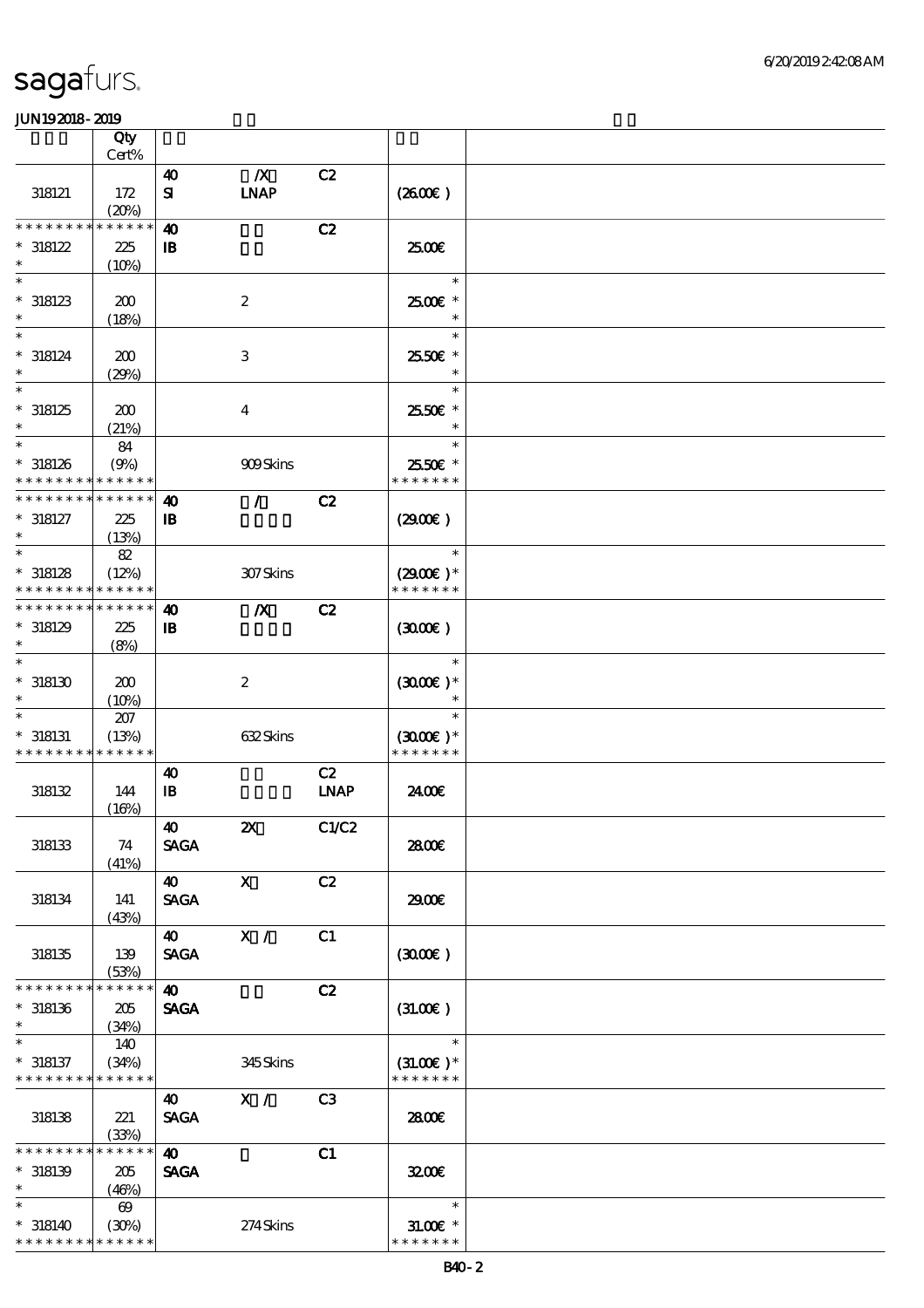|                                                                    | Qty                            |                                            |                                         |  |
|--------------------------------------------------------------------|--------------------------------|--------------------------------------------|-----------------------------------------|--|
| * * * * * * * *                                                    | Cert%<br>* * * * * *           | C2<br>$\boldsymbol{\omega}$                |                                         |  |
| $* 318141$<br>$\ast$                                               | 205<br>(30%)                   | <b>SAGA</b>                                | (320)                                   |  |
| $\ast$<br>$* 318142$<br>$\ast$                                     | 180<br>(30%)                   | $\boldsymbol{2}$                           | $\ast$<br>$(3200)$ *<br>$\ast$          |  |
| $\ast$<br>$*318143$<br>$\ast$                                      | 180<br>(17%)                   | $\,3$                                      | $\ast$<br>$(3200)$ *                    |  |
| $\ast$<br>$* 318144$<br>$\ast$                                     | 180<br>(22%)                   | $\bf{4}$                                   | $\ast$<br>$(3200)$ *                    |  |
| $\ast$<br>$* 318145$<br>* * * * * * * *                            | $65\,$<br>(21%)<br>* * * * * * | 810Skins                                   | $\ast$<br>$(3200)$ *<br>* * * * * * *   |  |
| * * * * * * * *<br>$* 318146$<br>$\ast$                            | * * * * * *<br>205<br>(27%)    | C3<br>$\boldsymbol{\omega}$<br><b>SAGA</b> | 3000                                    |  |
| $\ast$<br>$* 318147$<br>$\ast$                                     | 180<br>(22%)                   | $\boldsymbol{2}$                           | $\ast$<br>2950E *<br>$\ast$             |  |
| $\ast$<br>$* 318148$<br>* * * * * * * *                            | $3\!1$<br>(32%)<br>* * * * * * | 416Skins                                   | $\ast$<br>2950€ *<br>* * * * * * *      |  |
| * * * * * * * * * * * * * *<br>$* 318149$<br>$\ast$                | 205<br>(35%)                   | C1<br>$\boldsymbol{\omega}$<br><b>SAGA</b> | 3300E                                   |  |
| $\ast$<br>$^*$ 318150 $\,$<br>$\ast$                               | 180<br>(30%)                   | $\boldsymbol{2}$                           | $\ast$<br>$3200$ $\epsilon$ *<br>$\ast$ |  |
| $\ast$<br>$* 318151$<br>* * * * * * * * <mark>* * * * * *</mark> * | 126<br>(30%)                   | $511$ Skins                                | $\ast$<br>$3200$ $*$<br>* * * * * * *   |  |
| * * * * * * * * * * * * * *<br>$*318152$<br>$\ast$                 | 205<br>(16%)                   | C2<br>$\boldsymbol{\omega}$<br><b>SAGA</b> | 3300                                    |  |
| $*$<br>$*318153$<br>$\ast$                                         | 180<br>(20%)                   | $\boldsymbol{2}$                           | $\ast$<br>3300€ *<br>$\ast$             |  |
| $\ast$<br>$*318154$<br>$\ast$                                      | 180<br>(27%)                   | 3                                          | $\ast$<br>$3300$ $\epsilon$ *<br>$\ast$ |  |
| $\ast$<br>$*318155$<br>$\ast$                                      | 180<br>(19%)                   | $\boldsymbol{4}$                           | $\ast$<br>3300€ *<br>$\ast$             |  |
| $\ast$<br>$*318156$<br>$\ast$                                      | 180<br>(22%)                   | $\mathbf 5$                                | $\ast$<br>3300€ *<br>$\ast$             |  |
| $\ast$<br>$* 318157$<br>$\ast$                                     | 180<br>(33%)                   | $\,6\,$                                    | $\ast$<br>3300€ *<br>$\ast$             |  |
| $\ast$<br>$*$ 318158<br>$\ast$                                     | 180<br>(32%)                   | $\boldsymbol{7}$                           | $\ast$<br>3300€ *<br>$\ast$             |  |
| $\ast$<br>$* 318159$<br>$\ast$                                     | 180<br>(19%)                   | $\bf 8$                                    | $\ast$<br>3300€ *<br>$\ast$             |  |
| $\ast$<br>$^\ast$ 318160<br>* * * * * * * *                        | 190<br>(20%)<br>* * * * * *    | 1655Skins                                  | $\ast$<br>3300€ *<br>* * * * * * *      |  |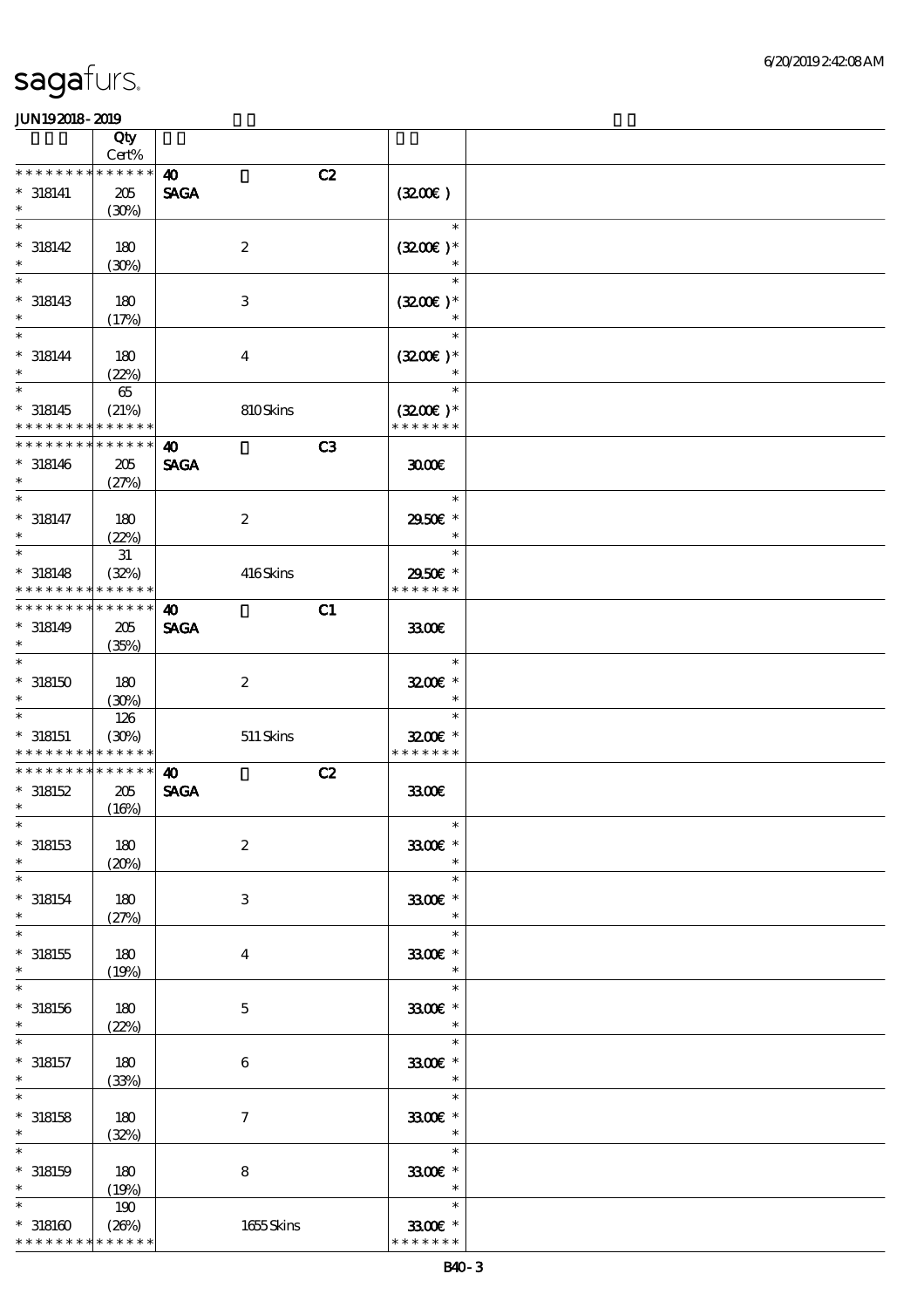|                               | Qty<br>Cert%         |                       |                           |                |                              |  |
|-------------------------------|----------------------|-----------------------|---------------------------|----------------|------------------------------|--|
| * * * * * * * *               | * * * * * *          | $\boldsymbol{\omega}$ |                           | C3             |                              |  |
| $^*$ 318161 $\,$              | 205                  | <b>SAGA</b>           |                           |                | (31.00)                      |  |
| $\ast$<br>$\ast$              | (19%)                |                       |                           |                | $\ast$                       |  |
| $^*$ 318162 $\,$              |                      |                       |                           |                |                              |  |
| $\ast$                        | 180                  |                       | $\boldsymbol{2}$          |                | $(31.00)$ *<br>$\ast$        |  |
| $\ast$                        | (18%)                |                       |                           |                | $\ast$                       |  |
| $^*$ 318163 $\,$              |                      |                       |                           |                |                              |  |
| $\ast$                        | 180                  |                       | $\,3$                     |                | $(31.00)$ *                  |  |
| $\ast$                        | (14%)                |                       |                           |                | $\ast$                       |  |
| $* 318164$                    | 180                  |                       |                           |                | $(31.00)$ *                  |  |
| $\ast$                        | (20%)                |                       | $\bf{4}$                  |                |                              |  |
| $\ast$                        | 138                  |                       |                           |                | $\ast$                       |  |
| $*318165$                     | (27%)                |                       | 883Skins                  |                | $(31.00)$ *                  |  |
| * * * * * * * *               | * * * * * *          |                       |                           |                | * * * * * * *                |  |
| * * * * * * * *               | * * * * * *          | $\boldsymbol{\omega}$ | $\mathbf{x}$              | C1             |                              |  |
| $*318166$                     | 205                  | <b>SAGA</b>           |                           |                | 3300€                        |  |
| $\ast$                        | (25%)                |                       |                           |                |                              |  |
| $\ast$                        | 131                  |                       |                           |                | $\ast$                       |  |
| $* 318167$                    | (25%)                |                       | 336Skins                  |                | $3200$ $*$                   |  |
| * * * * * * * *               | * * * * * *          |                       |                           |                | * * * * * * *                |  |
| * * * * * * * *               | * * * * * *          | $\boldsymbol{\omega}$ | $\mathbf{x}$              | C2             |                              |  |
| $*318168$                     | 205                  | <b>SAGA</b>           |                           |                | 3300                         |  |
| $\ast$                        | (21%)                |                       |                           |                |                              |  |
| $\ast$                        |                      |                       |                           |                | $\ast$                       |  |
| $*318169$                     | 180                  |                       | $\boldsymbol{2}$          |                | 3200E *                      |  |
| $\ast$                        | (14%)                |                       |                           |                | $\ast$                       |  |
| $\ast$                        |                      |                       |                           |                | $\ast$                       |  |
| $*318170$                     | 180                  |                       | $\,3$                     |                | 3200E *                      |  |
| $\ast$                        | (23%)                |                       |                           |                | $\ast$                       |  |
| $\ast$                        |                      |                       |                           |                | $\ast$                       |  |
| $* 318171$                    | 180                  |                       | $\boldsymbol{4}$          |                | $3200$ $\epsilon$ *          |  |
| $\ast$                        | (15%)                |                       |                           |                | $\ast$                       |  |
| $\ast$                        |                      |                       |                           |                | $\ast$                       |  |
| $* 318172$                    | 180                  |                       | $\bf 5$                   |                | 3200E *                      |  |
| $\ast$                        | (22%)                |                       |                           |                | $\ast$                       |  |
| $\ast$                        | 168                  |                       |                           |                | $\ast$                       |  |
| $*318173$                     | (19%)                |                       | 1093Skins                 |                | $3200$ $*$                   |  |
| * * * * * * * *               | * * * * * *          |                       |                           |                | * * * * * * *                |  |
| * * * * * * * *               | * * * * * *          | 40                    | $\mathbf{x}$              | C <sub>3</sub> |                              |  |
| $* 318174$                    | 205                  | <b>SAGA</b>           |                           |                | 31.00                        |  |
| $\ast$                        | (20%)                |                       |                           |                |                              |  |
| $\overline{\ast}$             |                      |                       |                           |                | $\ast$                       |  |
| $*318175$                     | 180                  |                       | $\boldsymbol{2}$          |                | $(31.00)$ *                  |  |
| $\ast$<br>$\ast$              | (13%)                |                       |                           |                | $\ast$                       |  |
|                               | 120                  |                       |                           |                |                              |  |
| $* 318176$<br>* * * * * * * * | (18%)<br>* * * * * * |                       | 505Skins                  |                | $(31.00)$ *<br>* * * * * * * |  |
|                               |                      |                       |                           |                |                              |  |
|                               |                      | 40                    | $\boldsymbol{\mathsf{Z}}$ | C1             |                              |  |
| 318177                        | $93$                 | <b>SAGA</b>           |                           |                | 31.00E                       |  |
|                               | (16%)                | 40                    | $\boldsymbol{\mathsf{Z}}$ | C2             |                              |  |
| 318178                        | 218                  | <b>SAGA</b>           |                           |                | 31.006                       |  |
|                               | (10%)                |                       |                           |                |                              |  |
|                               |                      | 40                    | $\boldsymbol{\mathsf{z}}$ | C3             |                              |  |
| 318179                        | 10B                  | <b>SAGA</b>           |                           |                | 2900€                        |  |
|                               | (12%)                |                       |                           |                |                              |  |
|                               |                      | $\boldsymbol{\omega}$ | $X$ $N$                   | C1/C2          |                              |  |
| 318180                        | 130                  | <b>SAGA</b>           | <b>INAP</b>               |                | 2450E                        |  |
|                               | (50%)                |                       |                           |                |                              |  |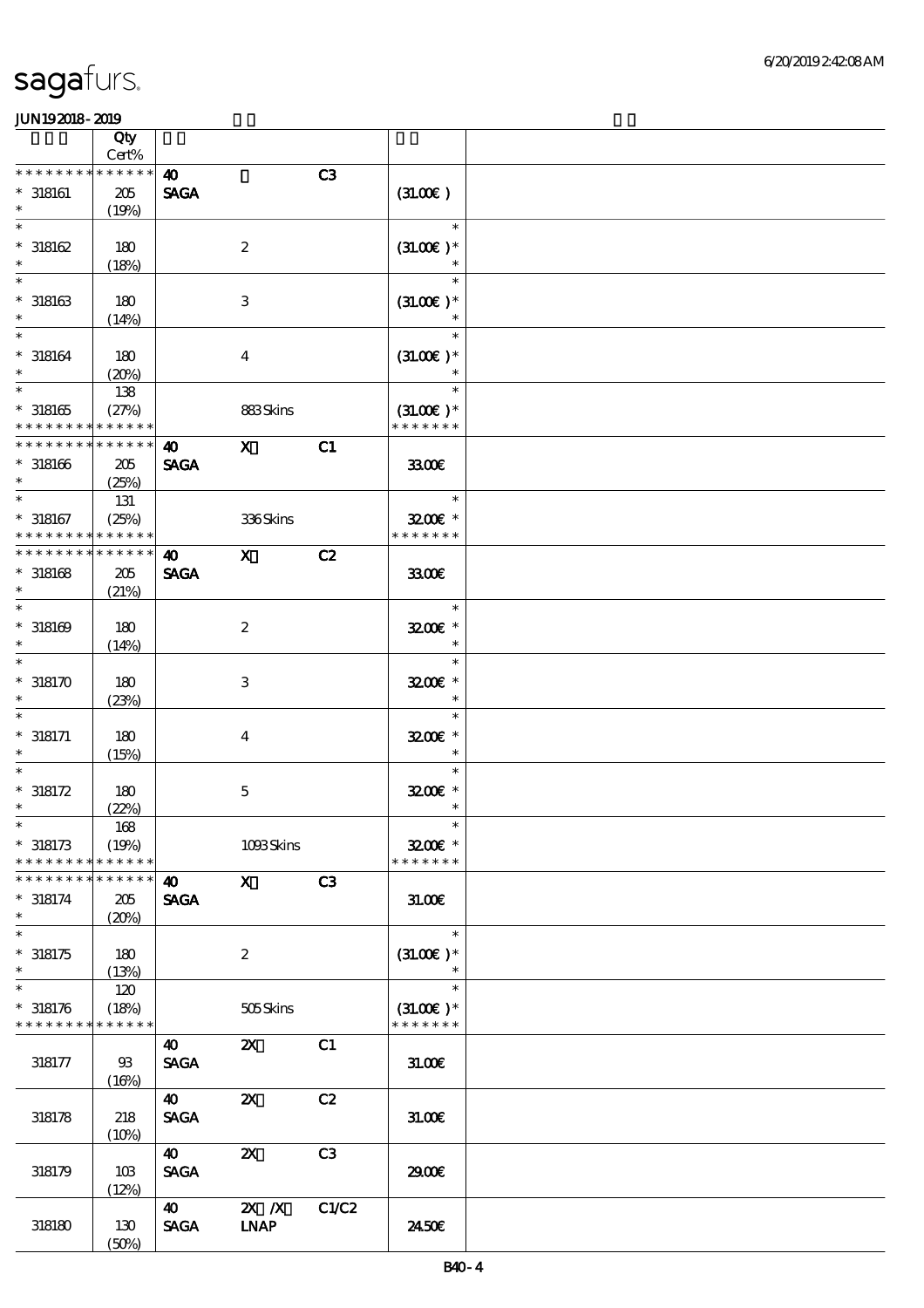|                                            | Qty                  |                       |                  |                |                             |  |
|--------------------------------------------|----------------------|-----------------------|------------------|----------------|-----------------------------|--|
|                                            | Cert%                |                       |                  |                |                             |  |
|                                            |                      | $\boldsymbol{\omega}$ |                  | C1/C2          |                             |  |
| 318181                                     | 182                  | <b>SAGA</b>           | <b>INAP</b>      |                | 2600E                       |  |
|                                            | (38%)                |                       |                  |                |                             |  |
|                                            |                      | 40                    |                  | C3             |                             |  |
| 318182                                     | 84                   | <b>SAGA</b>           | <b>LNAP</b>      |                | 25.50€                      |  |
| * * * * * * * *                            | (30%)<br>* * * * * * |                       |                  |                |                             |  |
|                                            |                      | $\boldsymbol{\omega}$ |                  | <b>C1/C2</b>   |                             |  |
| $*318183$<br>$\ast$                        | 205                  | <b>SAGA</b>           | <b>INAP</b>      |                | 27.00E                      |  |
| $\ast$                                     | (37%)                |                       |                  |                | $\ast$                      |  |
|                                            | 162                  |                       |                  |                |                             |  |
| $* 318184$<br>* * * * * * * * * * * * * *  | (20%)                |                       | 367Skins         |                | 27.00€ *<br>* * * * * * *   |  |
| * * * * * * * * * * * * * *                |                      |                       |                  |                |                             |  |
|                                            |                      | $\boldsymbol{\omega}$ |                  | C <sub>3</sub> |                             |  |
| $*318185$<br>$\ast$                        | 205                  | <b>SAGA</b>           | <b>LNAP</b>      |                | 25.50E                      |  |
| $\ast$                                     | (21%)                |                       |                  |                | $\ast$                      |  |
|                                            | $36\,$               |                       |                  |                |                             |  |
| $*$ 318186<br>* * * * * * * * * * * * * *  | (16%)                |                       | 241 Skins        |                | $2500$ $*$<br>* * * * * * * |  |
| * * * * * * * *                            | * * * * * *          | $\boldsymbol{\omega}$ |                  |                |                             |  |
| $* 318187$                                 |                      |                       |                  | <b>C1/C2</b>   | 2800E                       |  |
| $\ast$                                     | 205                  | <b>SAGA</b>           | <b>INAP</b>      |                |                             |  |
| $\ast$                                     | (34%)                |                       |                  |                | $\ast$                      |  |
| $*$ 318188                                 |                      |                       |                  |                | 2800€*                      |  |
| $\ast$                                     | 180                  |                       | 2                |                | $\ast$                      |  |
| $\ast$                                     | (18%)                |                       |                  |                | $\ast$                      |  |
| $*318189$                                  | 180                  |                       | 3                |                | 2800€*                      |  |
| $\ast$                                     |                      |                       |                  |                | $\ast$                      |  |
| $\ast$                                     | (23%)<br>43          |                       |                  |                | $\ast$                      |  |
| $*318190$                                  | (16%)                |                       | 608Skins         |                | 2800€ *                     |  |
| * * * * * * * *                            | ******               |                       |                  |                | * * * * * * *               |  |
| * * * * * * * *                            | * * * * * *          | 40                    |                  | C <sub>3</sub> |                             |  |
| $* 318191$                                 | 205                  | <b>SAGA</b>           | <b>INAP</b>      |                | 2650E                       |  |
| $\ast$                                     | (19%)                |                       |                  |                |                             |  |
| $\ast$                                     |                      |                       |                  |                | $\ast$                      |  |
| $*318192$                                  | 180                  |                       | $\boldsymbol{2}$ |                | 2650E *                     |  |
| $\ast$                                     | (13%)                |                       |                  |                | $\ast$                      |  |
| $*$                                        | $120\,$              |                       |                  |                | $\ast$                      |  |
| $*$ 318193                                 | (14%)                |                       | 505Skins         |                | 2650€ *                     |  |
| * * * * * * * *                            | * * * * * *          |                       |                  |                | * * * * * * *               |  |
| * * * * * * * *                            | * * * * * *          | $\boldsymbol{\omega}$ | X / ZX           | C1/C2          |                             |  |
| $*318194$                                  | 205                  | <b>SAGA</b>           | <b>INAP</b>      |                | 2800€                       |  |
| $\ast$                                     | (22%)                |                       |                  |                |                             |  |
| $\ast$                                     | 78                   |                       |                  |                | $\ast$                      |  |
| $*318195$                                  | (16%)                |                       | 283Skins         |                | 27.50€ *                    |  |
| * * * * * * * * * * * * * *                |                      |                       |                  |                | * * * * * * *               |  |
| * * * * * * * * <mark>* * * * * * *</mark> |                      | 40                    | $X$ / $ZX$       | C <sub>3</sub> |                             |  |
| $*318196$                                  | 205                  | <b>SAGA</b>           | <b>LNAP</b>      |                | 27.00E                      |  |
| $\ast$                                     | (18%)                |                       |                  |                |                             |  |
| $\ast$                                     | 80                   |                       |                  |                | $\ast$                      |  |
| $* 318197$                                 | (11%)                |                       | 285Skins         |                | 27.00 £*                    |  |
| * * * * * * * * <mark>* * * * * *</mark> * |                      |                       |                  |                | * * * * * * *               |  |
| * * * * * * * * <mark>* * * * * *</mark>   |                      | $\boldsymbol{\omega}$ |                  | C2             |                             |  |
| $*318198$                                  |                      | IA                    |                  |                | 2800E                       |  |
|                                            | 205                  |                       |                  |                |                             |  |
| $*$                                        | (24%)                |                       |                  |                |                             |  |
| $\ast$                                     | 120                  |                       |                  |                | $\ast$                      |  |
| $*318199$                                  | (33%)                |                       | 325Skins         |                | 2800€ *                     |  |
| * * * * * * * * * * * * * *                |                      |                       |                  |                | * * * * * * *               |  |
| * * * * * * * * * * * * * *                |                      | $\boldsymbol{\omega}$ | $\mathcal{L}$    | C2             |                             |  |
| $*318200$<br>$\ast$                        | 205<br>(13%)         | IA                    |                  |                | (31.00)                     |  |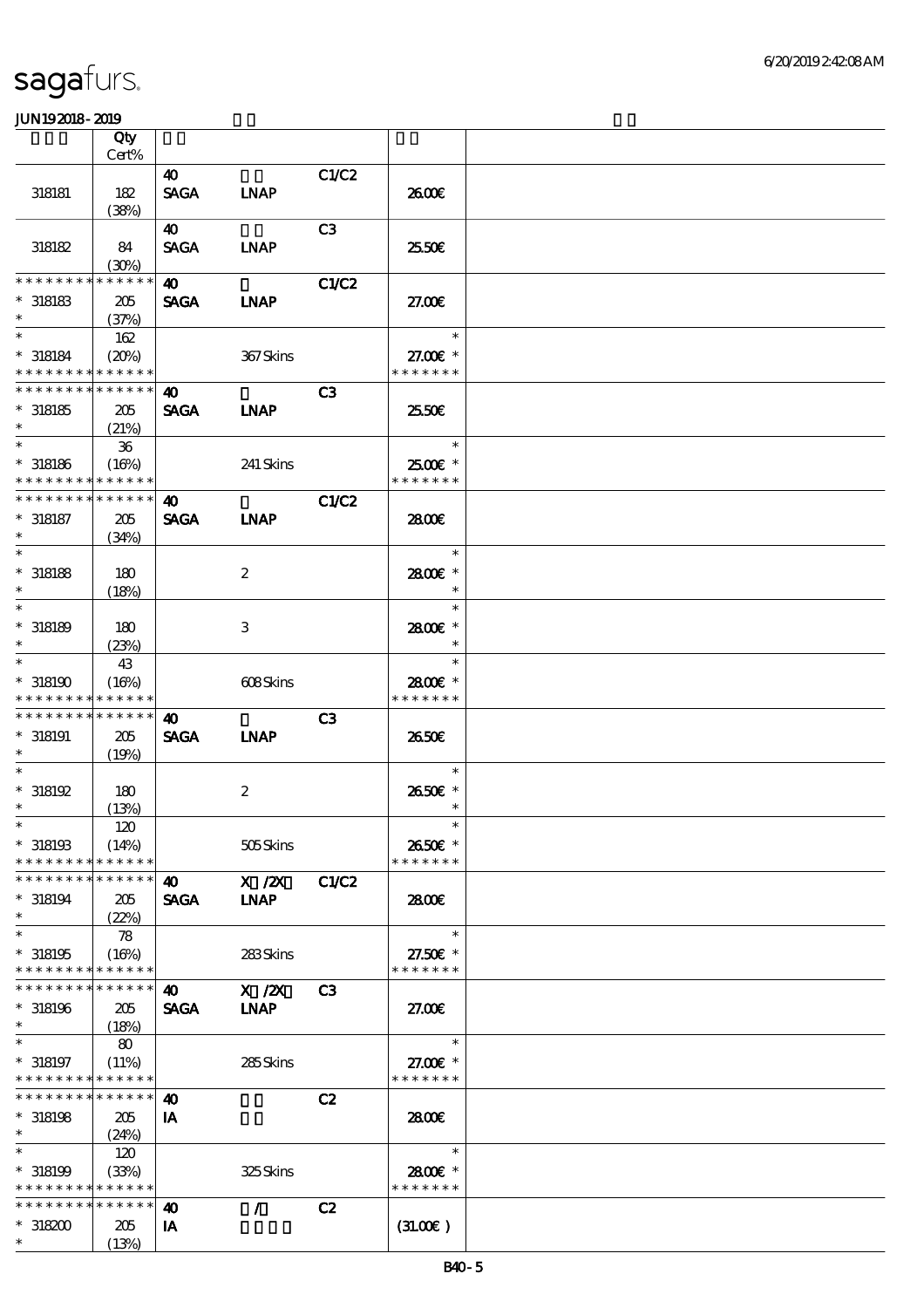|                                                    | Qty<br>Cert%                    |                                                                      |    |                                        |  |
|----------------------------------------------------|---------------------------------|----------------------------------------------------------------------|----|----------------------------------------|--|
| $\ast$<br>$* 318201$<br>$\ast$                     | 180<br>(25%)                    | $\mathcal{T}$<br>$\boldsymbol{\omega}$<br>$\mathbf{I} \mathbf{A}$    | C2 | $\ast$<br>$(31.00)$ *<br>$\ast$        |  |
| $\ast$<br>$*318202$<br>$\ast$                      | 180<br>(25%)                    | $\,3$                                                                |    | $\ast$<br>$(31.00)$ *<br>$\ast$        |  |
| $\ast$<br>$^\ast$ 318203<br>$\ast$                 | 180<br>(21%)                    | $\boldsymbol{4}$                                                     |    | $\ast$<br>$(31.00)$ *<br>$\ast$        |  |
| $\ast$<br>$*318204$<br>$\ast$                      | 180<br>(11%)                    | $\mathbf 5$                                                          |    | $\ast$<br>$(31.00)$ *<br>$\ast$        |  |
| $\ast$<br>$*318205$<br>$\ast$                      | 180<br>(23%)                    | $\,6\,$                                                              |    | $\ast$<br>$(31.00)$ *                  |  |
| $\overline{\phantom{0}}$<br>$*318206$<br>$\ast$    | 180<br>(30%)                    | $\boldsymbol{7}$                                                     |    | $\ast$<br>$(31.00)$ *<br>$\ast$        |  |
| $\overline{\ast}$<br>$* 318207$<br>* * * * * * * * | 43<br>(2%)<br>* * * * * *       | 1328Skins                                                            |    | $\ast$<br>$(31.00)$ *<br>* * * * * * * |  |
| * * * * * * * *<br>$*318208$<br>$\ast$             | * * * * * *<br>$205\,$<br>(12%) | $\boldsymbol{X}$<br>$\boldsymbol{\omega}$<br>${\bf I} \pmb{\Lambda}$ | C2 | (320)                                  |  |
| $\ast$<br>$*318209$<br>$\ast$                      | 180<br>(9%)                     | $\boldsymbol{2}$                                                     |    | $\ast$<br>$(3200)$ *<br>$\ast$         |  |
| $\ast$<br>$* 318210$<br>$\ast$                     | 180<br>(7%)                     | $\,3$                                                                |    | $\ast$<br>$(3200)$ *<br>$\ast$         |  |
| $\ast$<br>$* 318211$<br>$\ast$                     | 180<br>(18%)                    | $\boldsymbol{4}$                                                     |    | $\ast$<br>$(3200)$ *                   |  |
| $* 318212$<br>$\ast$                               | 180<br>(23%)                    | $\mathbf 5$                                                          |    | $(320)$ *<br>$\ast$                    |  |
| $*$<br>$*318213$<br>$\ast$                         | 180<br>(14%)                    | $\,6\,$                                                              |    | $\ast$<br>$(3200)$ *<br>$\ast$         |  |
| $\ast$<br>$* 318214$<br>$\ast$                     | 180<br>(18%)                    | $\boldsymbol{7}$                                                     |    | $\ast$<br>$(3200)$ *<br>$\ast$         |  |
| $\ast$<br>$* 318215$<br>$\ast$<br>$\ast$           | 180<br>(12%)                    | 8                                                                    |    | $\ast$<br>$(3200)$ *<br>$\ast$         |  |
| $*318216$<br>$\ast$                                | 180<br>(18%)                    | $\boldsymbol{9}$                                                     |    | $\ast$<br>$(3200)$ *                   |  |
| $\ast$<br>$* 318217$<br>$\ast$                     | $180\,$<br>(16%)                | 10                                                                   |    | $\ast$<br>$(320)$ *                    |  |
| $\ast$<br>$* 318218$<br>$\ast$                     | 180<br>(16%)                    | $11\,$                                                               |    | $\ast$<br>$(3200)$ *<br>$\ast$         |  |
| $\ast$<br>$* 318219$<br>$\ast$                     | 180<br>(11%)                    | $12\,$                                                               |    | $\ast$<br>$(320)$ *<br>$\ast$          |  |
| $\ast$<br>$*318220$<br>$\ast$                      | 180<br>(11%)                    | $13\,$                                                               |    | $\ast$<br>$(3200)$ *<br>$\ast$         |  |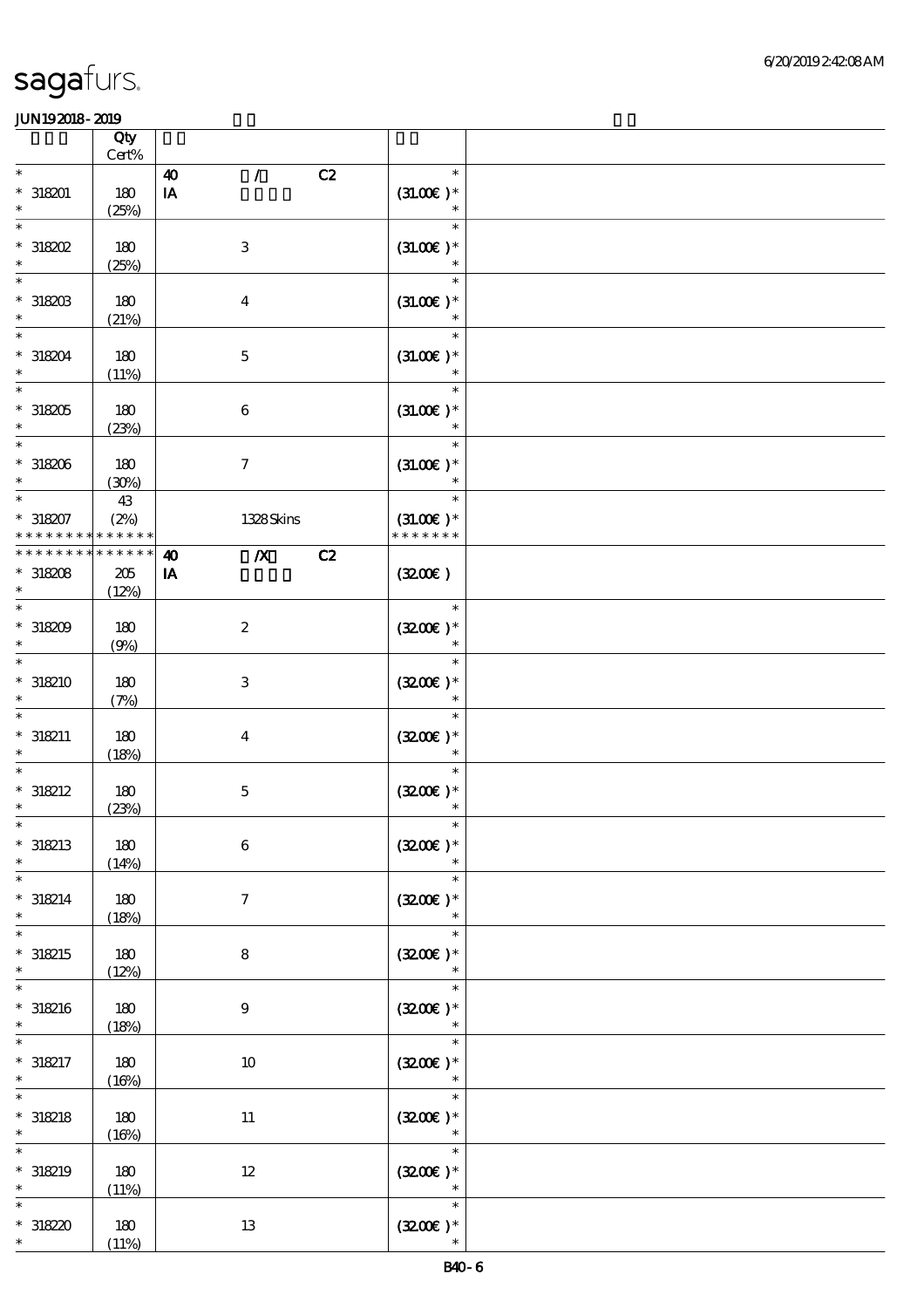|                                                                              | Qty                             |                                  |                             |                   |                                                |  |
|------------------------------------------------------------------------------|---------------------------------|----------------------------------|-----------------------------|-------------------|------------------------------------------------|--|
| $\ast$                                                                       | $\mbox{Cert}\%$                 |                                  |                             |                   | $\ast$                                         |  |
| $* 318221$<br>$\ast$                                                         | 180<br>(10%)                    | $\boldsymbol{\omega}$<br>$\,$ IA | $\pmb{X}$                   | C2                | $(3200)$ *<br>$\ast$                           |  |
| $\ast$<br>$*318222$<br>$\ast$                                                | 180<br>(7%)                     |                                  | 15                          |                   | $\ast$<br>$(3200)$ *<br>$\ast$                 |  |
| $\ast$<br>$*318223$<br>$\ast$                                                | $180$<br>(11%)                  |                                  | 16                          |                   | $\ast$<br>$(3200)$ *<br>$\ast$                 |  |
| $\ast$<br>* 318224<br>$\ast$                                                 | 180<br>(11%)                    |                                  | $17\,$                      |                   | $\ast$<br>$(3200)$ *                           |  |
| $\ast$<br>$*318225$<br>$\ast$                                                | 180<br>(30%)                    |                                  | 18                          |                   | $\ast$<br>$(3200)$ *                           |  |
| $*318226$<br>$\ast$                                                          | $180$<br>(15%)                  |                                  | $19\,$                      |                   | $(3200)$ *<br>$\ast$                           |  |
| $\ast$<br>$* 318227$<br>$\ast$                                               | $180$<br>(21%)                  |                                  | $\boldsymbol{\mathfrak{D}}$ |                   | $\ast$<br>$(3200)$ *<br>$\ast$                 |  |
| $\ast$<br>$*318228$<br>$\ast$                                                | 180<br>(15%)                    |                                  | 21                          |                   | $\ast$<br>$(3200)$ *<br>$\ast$                 |  |
| $\ast$<br>$*318229$<br>$\ast$                                                | 180<br>(15%)                    |                                  | $2\!2$                      |                   | $\ast$<br>$(3200)$ *<br>$\ast$                 |  |
| $\ast$<br>$*318230$<br>$\ast$                                                | 180<br>(8%)                     |                                  | ${\bf Z}$                   |                   | $\ast$<br>$(3200)$ *                           |  |
| $\ast$<br>$* 318231$<br>* * * * * * * *                                      | $65\,$<br>(10%)<br>* * * * * *  |                                  | 4230Skins                   |                   | $\ast$<br>$(3200)$ *<br>* * * * * * *          |  |
| 318232                                                                       | 201<br>(20%)                    | $\boldsymbol{\omega}$<br>$\,$ IA | $\mathcal{L}$               | C2<br><b>LNAP</b> | 2550€                                          |  |
| ************** 40<br>$*318233$<br>$\ast$                                     | 205<br>(16%)                    | IA                               | $\boldsymbol{X}$            | C2<br><b>LNAP</b> | 2650E                                          |  |
| $\ast$<br>$*318234$<br>* * * * * * * *                                       | 136<br>(10%)<br>* * * * * *     |                                  | 341 Skins                   |                   | $\ast$<br>2650€ *<br>* * * * * * *             |  |
| * * * * * * * *<br>$*318235$<br>$\ast$                                       | * * * * * *<br>205<br>(40%)     | 5040<br><b>SROY</b>              |                             | C1/C2             | 3600E                                          |  |
| $\ast$<br>$*318236$<br>* * * * * * * *                                       | 66<br>(31%)<br>* * * * * *      |                                  | $271$ Skins                 |                   | $\ast$<br>3500€ *<br>* * * * * * *             |  |
| * * * * * * * *<br>$* 318237$<br>$\ast$                                      | * * * * * *<br>205<br>(39%)     | 5040<br><b>SROY</b>              |                             | C1/C2             | 3600E                                          |  |
| $\ast$<br>$*318238$<br>$*$                                                   | 180<br>(31%)                    |                                  | $\boldsymbol{2}$            |                   | $\ast$<br>3500€ *<br>$\ast$                    |  |
| $\overline{\ast}$<br>$*318239$<br>* * * * * * * * <mark>* * * * * *</mark> * | 130<br>(23%)                    |                                  | 515Skins                    |                   | $\ast$<br>$3500$ $\epsilon$ *<br>* * * * * * * |  |
| * * * * * * * *<br>$*318240$<br>$\ast$                                       | $* * * * * * *$<br>205<br>(20%) | 50 <sup>/40</sup><br><b>SROY</b> | $\mathbf{x}$                | C1/C2             | (360)                                          |  |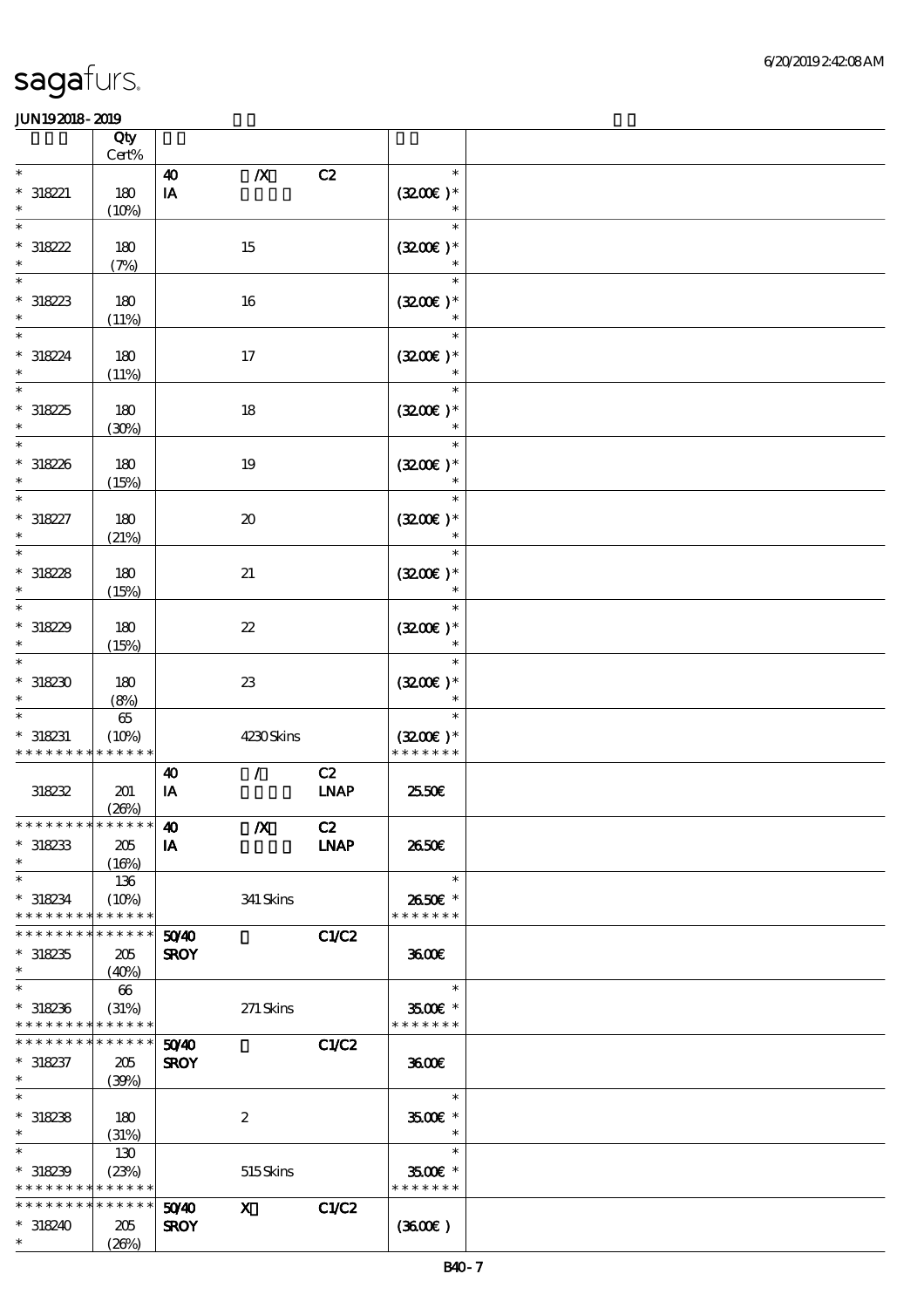|                | Qty<br>Cert% |             |              |       |                    |  |
|----------------|--------------|-------------|--------------|-------|--------------------|--|
| $\ast$         | 140          | 5040        | $\mathbf{A}$ | C1/C2 | ж                  |  |
| $* 318241$     | (20%)        | <b>SROY</b> |              |       | $(3600\text{E})$ * |  |
| ************** |              |             |              |       | *******            |  |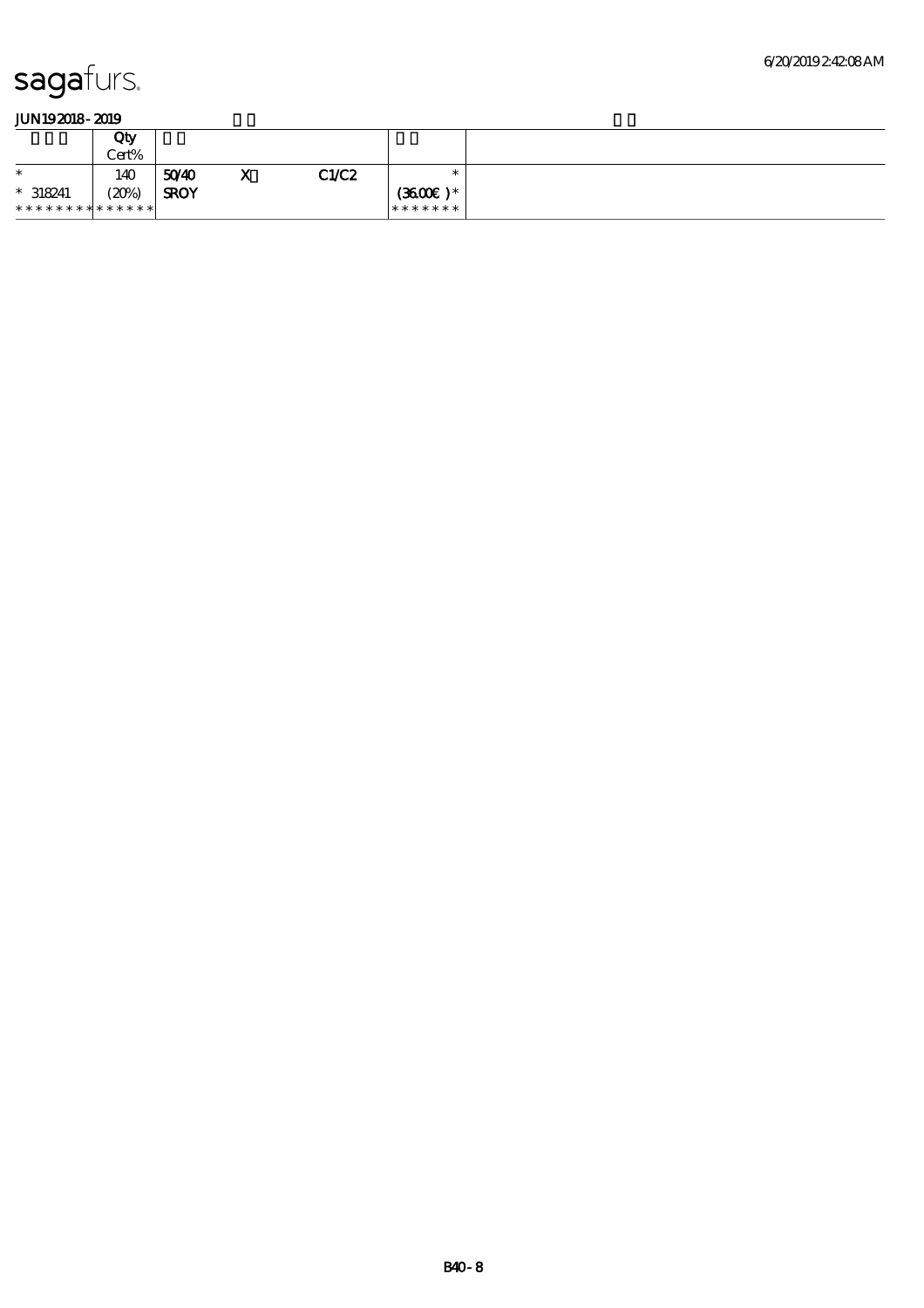|                             | Qty<br>Cert%         |                             |                  |                |                     |  |
|-----------------------------|----------------------|-----------------------------|------------------|----------------|---------------------|--|
|                             |                      |                             |                  |                |                     |  |
|                             |                      | $\boldsymbol{\mathfrak{D}}$ | $2X$ $X$         | C2             |                     |  |
| 318321                      | 147                  | ${\bf s}$                   |                  |                | 2400€               |  |
|                             | (23%)                |                             |                  |                |                     |  |
|                             |                      | $\boldsymbol{\mathfrak{D}}$ |                  | C2             |                     |  |
| 318322                      | 241                  | ${\bf S}$                   |                  |                | 2500                |  |
|                             | (20%)                |                             |                  |                |                     |  |
|                             |                      | $\boldsymbol{\mathfrak{D}}$ |                  | C <sub>3</sub> |                     |  |
| 318323                      | 100                  | ${\bf s}$                   |                  |                | 2350E               |  |
|                             | (16%)                |                             |                  |                |                     |  |
|                             |                      | $\boldsymbol{\mathfrak{D}}$ | $\mathcal{L}$    | C1             |                     |  |
| 318324                      | 176                  | ${\bf s}$                   |                  |                | 2600E               |  |
| * * * * * * * *             | (30%)<br>* * * * * * |                             |                  |                |                     |  |
|                             |                      | $\boldsymbol{\mathfrak{D}}$ |                  | C2             |                     |  |
| $*318325$<br>$\ast$         | 245                  | ${\bf s}$                   |                  |                | 2600E               |  |
| $\ast$                      | (19%)                |                             |                  |                | $\ast$              |  |
|                             |                      |                             |                  |                | 2600€ *             |  |
| $^\ast$ 318326<br>$\ast$    | 220                  |                             | $\boldsymbol{z}$ |                | $\ast$              |  |
| $\ast$                      | (21%)<br>${\bf 32}$  |                             |                  |                | $\ast$              |  |
| $* 318327$                  | (12%)                |                             | 497 Skins        |                | 2600€ *             |  |
| * * * * * * * *             | * * * * * *          |                             |                  |                | * * * * * * *       |  |
|                             |                      | $\boldsymbol{\mathfrak{D}}$ |                  | C3             |                     |  |
| 318328                      | 245                  | ${\bf s}$                   |                  |                | 2400E               |  |
|                             | (11%)                |                             |                  |                |                     |  |
|                             |                      | $\boldsymbol{\mathfrak{D}}$ |                  | C1             |                     |  |
| 318329                      | 139                  | $\mathbf{S}$                |                  |                | (2650E)             |  |
|                             | (29%)                |                             |                  |                |                     |  |
| * * * * * * * *             | * * * * * *          | $\boldsymbol{\mathfrak{D}}$ |                  | C2             |                     |  |
| $*318330$                   | 245                  | ${\bf s}$                   |                  |                | (2650)              |  |
|                             | (14%)                |                             |                  |                |                     |  |
|                             |                      |                             |                  |                | $\ast$              |  |
| $*$ 318331                  | 220                  |                             | $\boldsymbol{2}$ |                | $(2650E)*$          |  |
| $\ast$                      | (24%)                |                             |                  |                | $\ast$              |  |
| $\ast$                      |                      |                             |                  |                | $\ast$              |  |
| $*318332$                   | 220                  |                             | $\,3\,$          |                | $(2650E)*$          |  |
| $\ast$                      | (23%)                |                             |                  |                | $\ast$              |  |
| $\ast$                      | 179                  |                             |                  |                | $\ast$              |  |
| $*$ 318333                  | (10%)                |                             | 864Skins         |                | $(2650E)*$          |  |
| * * * * * * * *             | * * * * * *          |                             |                  |                | * * * * * * *       |  |
| * * * * * * *               | * * * * * *          | $\boldsymbol{\mathfrak{D}}$ |                  | C3             |                     |  |
| $* 318334$                  | 245                  | ${\bf s}$                   |                  |                | $(2450\epsilon)$    |  |
| $\ast$                      | (15%)                |                             |                  |                |                     |  |
| $\ast$                      |                      |                             |                  |                | $\ast$              |  |
| $*318335$                   | 200                  |                             | $\boldsymbol{2}$ |                | $(2450\text{E})*$   |  |
| $\ast$                      | (11%)                |                             |                  |                |                     |  |
| $\ast$                      | 75                   |                             |                  |                | $\ast$              |  |
| $*318336$                   | (5%)                 |                             | 520Skins         |                | $(2450\epsilon)$ *  |  |
| * * * * * * * * * * * * * * |                      |                             |                  |                | * * * * * * *       |  |
|                             |                      | $\boldsymbol{\mathfrak{D}}$ | $X \, /ZX$       | C1             |                     |  |
| 318337                      | 116                  | ${\bf s}$                   |                  |                | 2550E               |  |
| * * * * * * * *             | (31%)<br>* * * * * * | $\boldsymbol{\mathfrak{D}}$ |                  | C2             |                     |  |
| $*318338$                   | 245                  | ${\bf s}$                   | $X$ / $ZX$       |                | $(2550\varepsilon)$ |  |
| $\ast$                      | (12%)                |                             |                  |                |                     |  |
| $\ast$                      | 230                  |                             |                  |                | $\ast$              |  |
| $*318339$                   | (14%)                |                             | 475Skins         |                | $(2550E)*$          |  |
| * * * * * * * * * * * * * * |                      |                             |                  |                | * * * * * * *       |  |
| * * * * * * * *             | * * * * * *          | $\boldsymbol{\mathfrak{D}}$ | $X$ / $ZX$       | C3             |                     |  |
| $*318340$                   | 245                  | ${\bf s}$                   |                  |                | 2350E               |  |
| $\ast$                      | (13%)                |                             |                  |                |                     |  |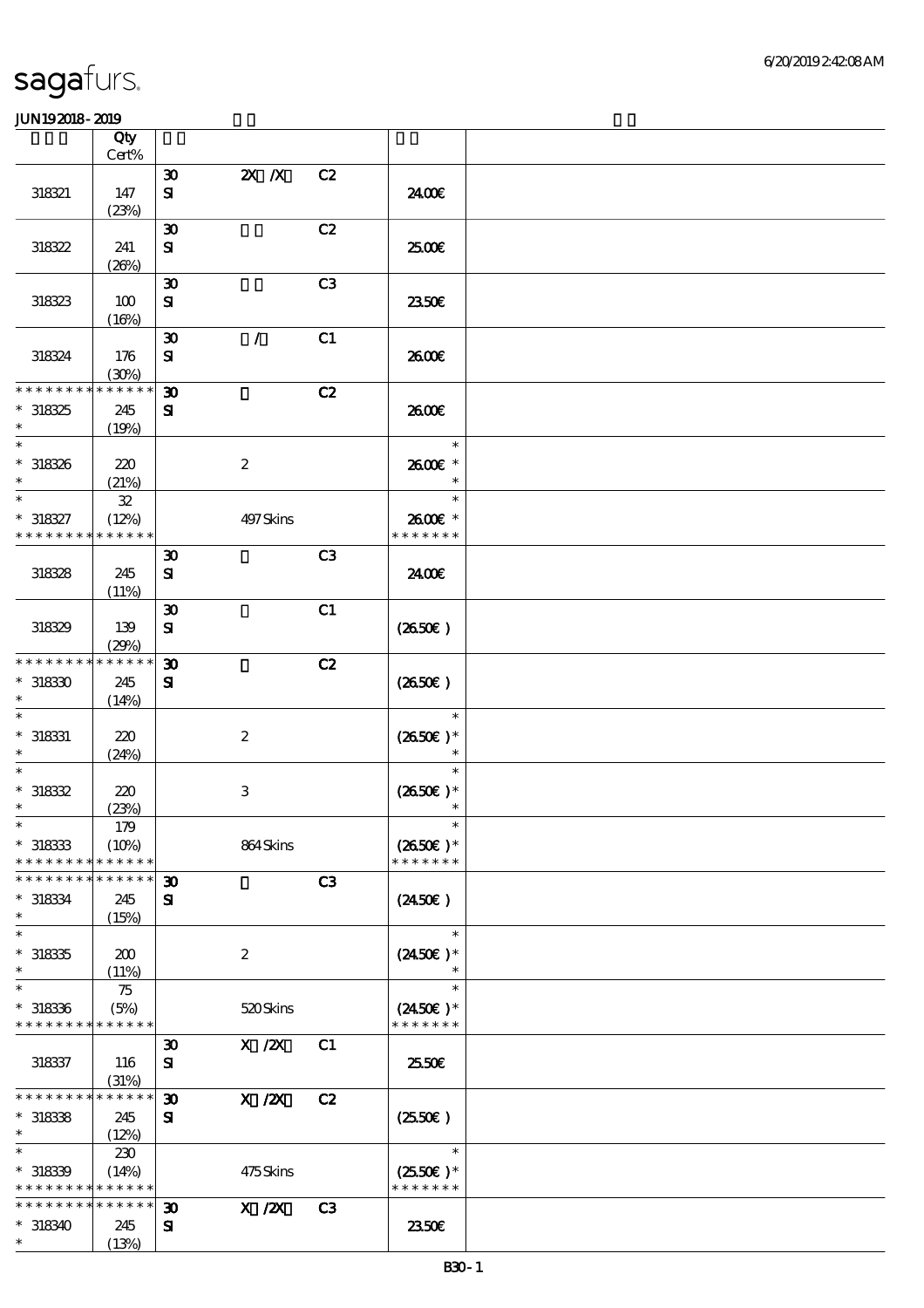|                                            | Qty                  |                             |                  |       |                                |  |
|--------------------------------------------|----------------------|-----------------------------|------------------|-------|--------------------------------|--|
|                                            | Cert%                |                             |                  |       |                                |  |
| $\ast$                                     | 143                  | $\boldsymbol{\mathfrak{D}}$ | $X$ / $ZX$       | C3    | $\ast$                         |  |
| $* 318341$<br>* * * * * * * * * * * * * *  | (11%)                | ${\bf s}$                   |                  |       | 2350€ *<br>* * * * * * *       |  |
|                                            |                      | $\boldsymbol{\mathfrak{D}}$ | X /              | C1/C2 |                                |  |
| 318342                                     | 92                   | ${\bf s}$                   | <b>LNAP</b>      |       | 2050                           |  |
|                                            | (36%)                |                             |                  |       |                                |  |
|                                            |                      | $\boldsymbol{\mathfrak{D}}$ |                  | C1/C2 |                                |  |
| 318343                                     | $\mathfrak{B}$       | ${\bf s}$                   | <b>INAP</b>      |       | 21.006                         |  |
|                                            | (25%)                |                             |                  |       |                                |  |
|                                            |                      | $\boldsymbol{\mathfrak{D}}$ | $\mathcal{L}$    | C3    |                                |  |
| 318344                                     | $107$                | ${\bf s}$                   | <b>INAP</b>      |       | 2050€                          |  |
|                                            | (15%)                |                             |                  |       |                                |  |
|                                            |                      | $\boldsymbol{\mathfrak{D}}$ | $\boldsymbol{X}$ | C1/C2 |                                |  |
| 318345                                     | 139                  | ${\bf s}$                   | <b>LNAP</b>      |       | 21.00E                         |  |
|                                            | (18%)                | $\boldsymbol{\mathfrak{D}}$ | $\boldsymbol{X}$ | C3    |                                |  |
| 318346                                     | 128                  | ${\bf s}$                   | <b>INAP</b>      |       | 21.00E                         |  |
|                                            | (10%)                |                             |                  |       |                                |  |
| * * * * * * * *                            | * * * * * *          | $\boldsymbol{\mathfrak{D}}$ |                  | C2    |                                |  |
| $* 318347$                                 | 245                  | $\, {\bf I} \! {\bf B} \,$  |                  |       | <b>2250E</b>                   |  |
| $\ast$                                     | (15%)                |                             |                  |       |                                |  |
| $\ast$                                     |                      |                             |                  |       | $\ast$                         |  |
| $*318348$                                  | 220                  |                             | $\boldsymbol{2}$ |       | 2250E *                        |  |
| $\ast$                                     | (19%)                |                             |                  |       | $\ast$                         |  |
| $\ast$                                     |                      |                             |                  |       | $\ast$                         |  |
| $*318349$<br>$\ast$                        | 220                  |                             | 3                |       | 2250E *<br>$\ast$              |  |
| $\ast$                                     | (23%)                |                             |                  |       | $\ast$                         |  |
| $*318350$                                  | 220                  |                             | $\overline{4}$   |       | 22.50€ *                       |  |
| $\ast$                                     | (16%)                |                             |                  |       | $\ast$                         |  |
| $\ast$                                     |                      |                             |                  |       | $\ast$                         |  |
| $* 318351$                                 | 220                  |                             | $\mathbf{5}$     |       | 22.50€ *                       |  |
| $\ast$                                     | (9%)                 |                             |                  |       | $\ast$                         |  |
| $\ast$                                     | 154                  |                             |                  |       | $\ast$                         |  |
| $*318352$                                  | (10%)                |                             | 1279Skins        |       | 22.50€ *                       |  |
| * * * * * * * * * * * * * *                |                      |                             |                  |       | * * * * * * *                  |  |
|                                            |                      | $\boldsymbol{\mathfrak{D}}$ | 2X / X C 2       |       |                                |  |
| 318353                                     | 101                  | $\mathbf{B}$                |                  |       | (2300)                         |  |
| * * * * * * * *                            | (17%)<br>* * * * * * | $\boldsymbol{\mathfrak{D}}$ | $\mathcal{L}$    | C2    |                                |  |
| $* 318354$                                 | 245                  | $\mathbf{B}$                |                  |       | (240E)                         |  |
| $\ast$                                     | (16%)                |                             |                  |       |                                |  |
| $\ast$                                     |                      |                             |                  |       | $\ast$                         |  |
| $*318355$                                  | 220                  |                             | $\boldsymbol{2}$ |       | $(2400)$ *                     |  |
| $\ast$                                     | (13%)                |                             |                  |       |                                |  |
| $\ast$                                     |                      |                             |                  |       | $\ast$                         |  |
| $* 318356$                                 | 200                  |                             | 3                |       | $(2400E)*$                     |  |
| $\ast$                                     | (20%)                |                             |                  |       | $\ast$                         |  |
| $* 318357$                                 | $50\,$<br>(8%)       |                             | 715Skins         |       | $(2400E)^*$                    |  |
| * * * * * * * * <mark>* * * * * *</mark> * |                      |                             |                  |       | * * * * * * *                  |  |
| * * * * * * * *                            | * * * * * *          | $\boldsymbol{\mathfrak{D}}$ | $\boldsymbol{X}$ | C2    |                                |  |
| $*318358$                                  | 245                  | $\mathbf{B}$                |                  |       | (250)                          |  |
| $\ast$                                     | (11%)                |                             |                  |       |                                |  |
| $\ast$                                     |                      |                             |                  |       | $\ast$                         |  |
| $* 318359$                                 | 220                  |                             | $\boldsymbol{2}$ |       | $(2500\varepsilon)*$           |  |
| $\ast$                                     | (7%)                 |                             |                  |       | $\ast$                         |  |
|                                            |                      |                             |                  |       | $\ast$                         |  |
| $*318300$<br>$\ast$                        | 220                  |                             | $\mathbf{3}$     |       | $(2500\varepsilon)*$<br>$\ast$ |  |
|                                            | (12%)                |                             |                  |       |                                |  |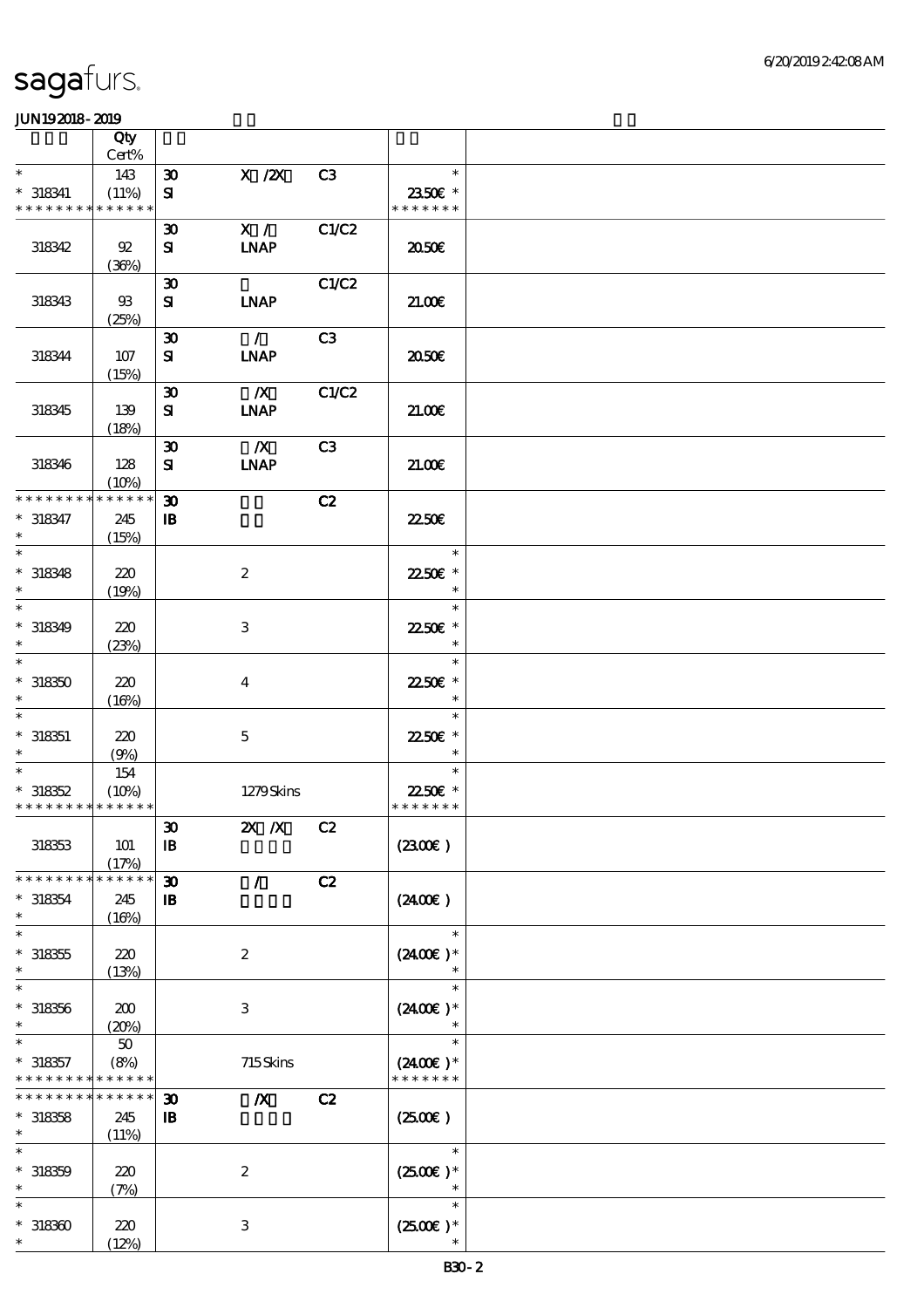|                                                     | Qty                                   |                                                           |                           |                   |                                       |  |
|-----------------------------------------------------|---------------------------------------|-----------------------------------------------------------|---------------------------|-------------------|---------------------------------------|--|
| $\ast$                                              | $Cert\%$                              |                                                           |                           |                   | $\ast$                                |  |
| $*$ 318361<br>$\ast$                                | 220<br>(15%)                          | $\boldsymbol{\mathfrak{D}}$<br>$\, {\bf I} \! {\bf B} \,$ | $\boldsymbol{X}$          | C2                | $(2500\varepsilon)*$<br>$\ast$        |  |
| $\ast$<br>$*318362$<br>$\ast$                       | 220<br>(10%)                          |                                                           | $\mathbf 5$               |                   | $\ast$<br>$(2500\varepsilon)*$        |  |
| $\ast$<br>$*318363$<br>$\ast$                       | 220<br>(10%)                          |                                                           | 6                         |                   | $\ast$<br>$(2500\varepsilon)*$        |  |
| $\ast$<br>$* 318364$<br>* * * * * * * *             | 138<br>(10%)<br>* * * * * *           |                                                           | 1483Skins                 |                   | $\ast$<br>$(2500)$ *<br>* * * * * * * |  |
| $318365$                                            | $\boldsymbol{\omega}$<br>(30%)        | $\boldsymbol{\mathfrak{D}}$<br>$\, {\bf B}$               | $X$ $N$                   | C2<br><b>LNAP</b> | æœ                                    |  |
| 318366                                              | 252<br>(19%)                          | $\boldsymbol{\mathfrak{D}}$<br>$\mathbf{I}$               | $\mathcal{L}$             | C2<br><b>LNAP</b> | 21.00                                 |  |
| * * * * * * * *<br>$* 318367$<br>$\ast$             | * * * * * *<br>245<br>(11%)           | $\boldsymbol{\mathfrak{D}}$<br>$\, {\bf B}$               | $\boldsymbol{X}$          | C2<br><b>LNAP</b> | 21.006                                |  |
| $\ast$<br>$*318368$<br>* * * * * * * *              | $65\,$<br>$(\Theta_0)$<br>* * * * * * |                                                           | 310Skins                  |                   | $\ast$<br>2050E *<br>* * * * * * *    |  |
| 318369                                              | 238<br>(10%)                          | $\boldsymbol{\mathfrak{D}}$<br>П                          | $\mathcal{L}$             | C2                | 2000                                  |  |
| 318370                                              | 75<br>(46%)                           | $\boldsymbol{\mathfrak{D}}$<br><b>SAGA</b>                | $\boldsymbol{\mathsf{z}}$ | C1/C2             | 2400E                                 |  |
| 318371                                              | 231<br>(40%)                          | 30 <sub>o</sub><br><b>SAGA</b>                            | $\mathbf{x}$              | C1/C2             | 2500€                                 |  |
| 318372                                              | 107<br>(27%)                          | $\boldsymbol{\mathfrak{D}}$<br><b>SAGA</b>                | $X$ $N$                   | C <sub>3</sub>    | 2300E                                 |  |
| 318373                                              | 196<br>(46%)                          | $\boldsymbol{\mathfrak{D}}$<br><b>SAGA</b>                |                           | C1                | 27.00E                                |  |
| * * * * * * * *<br>$* 318374$<br>$\ast$             | * * * * * *<br>225<br>(21%)           | $\boldsymbol{\mathfrak{D}}$<br><b>SAGA</b>                |                           | C2                | 2650E                                 |  |
| $\ast$<br>$*318375$<br>$\ast$                       | 200<br>(20%)                          |                                                           | $\boldsymbol{2}$          |                   | $\ast$<br>2650E *<br>$\ast$           |  |
| $\ast$<br>$* 318376$<br>$\ast$                      | 200<br>(43%)                          |                                                           | $\,3$                     |                   | $\ast$<br>2650€ *                     |  |
| $\ast$<br>$* 318377$<br>* * * * * * * * * * * * * * | 55<br>(50%)                           |                                                           | 680Skins                  |                   | $\ast$<br>2600€ *<br>* * * * * * *    |  |
| 318378                                              | 234<br>(22%)                          | $\boldsymbol{\mathfrak{D}}$<br><b>SAGA</b>                |                           | C3                | 2600E                                 |  |
| * * * * * * * *<br>$* 318379$<br>$\ast$             | * * * * * *<br>225<br>(37%)           | $\boldsymbol{\mathfrak{D}}$<br><b>SAGA</b>                |                           | C1                | 27.50E                                |  |
| $\ast$<br>$*318380$<br>* * * * * * * * * * * * * *  | 205<br>(54%)                          |                                                           | 430Skins                  |                   | $\ast$<br>27.50€ *<br>* * * * * * *   |  |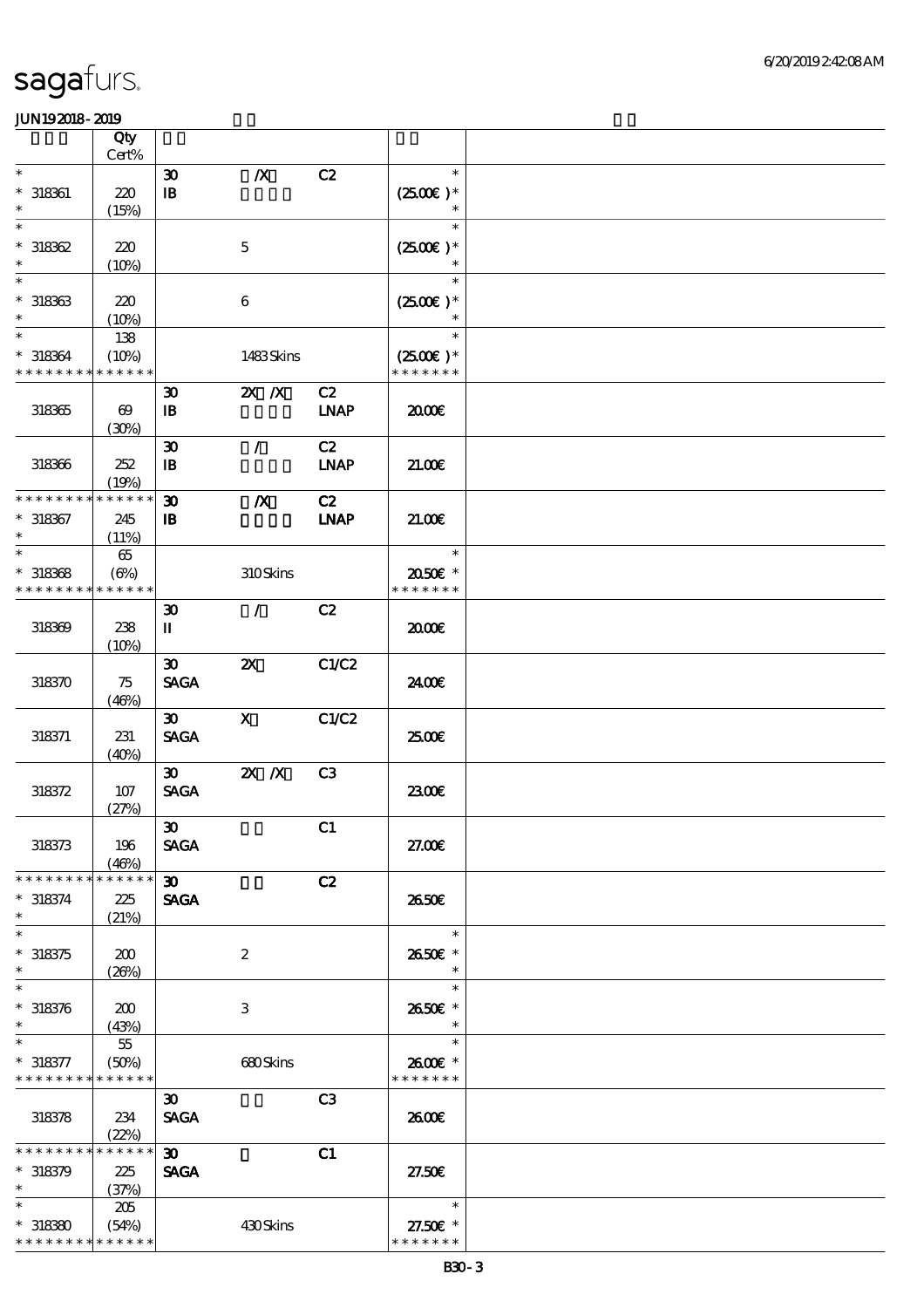|                               | Qty<br>Cert% |                                   |                          |  |
|-------------------------------|--------------|-----------------------------------|--------------------------|--|
| * * * * * * * *               | * * * * * *  | C2<br>$\boldsymbol{\mathfrak{D}}$ |                          |  |
|                               |              |                                   |                          |  |
| $*$ 318381                    | 225          | <b>SAGA</b>                       | 27.50E                   |  |
| $\ast$                        | (34%)        |                                   |                          |  |
| $\ast$                        |              |                                   | $\ast$                   |  |
| $*318382$                     | 200          | $\boldsymbol{2}$                  | 27.50€ *                 |  |
| $\ast$                        | (24%)        |                                   | $\ast$                   |  |
| $\ast$                        |              |                                   | $\ast$                   |  |
|                               |              |                                   |                          |  |
| $*$ 318383                    | 200          | $\ensuremath{\mathbf{3}}$         | 27.50£ *                 |  |
| $\ast$                        | (33%)        |                                   | $\ast$                   |  |
| $\ast$                        |              |                                   | $\ast$                   |  |
| $* 318384$                    | 200          | $\boldsymbol{4}$                  | 27.50£ *                 |  |
| $\ast$                        | (28%)        |                                   | $\ast$                   |  |
| $\overline{\phantom{0}}$      |              |                                   | $\ast$                   |  |
|                               |              |                                   |                          |  |
| $*318365$                     | 200          | $\mathbf 5$                       | 27.50£ *                 |  |
| $\ast$                        | (38%)        |                                   | $\ast$                   |  |
| $\overline{\ast}$             |              |                                   | $\ast$                   |  |
| $* 318366$                    | 200          | 6                                 | 27.50€ *                 |  |
| $\ast$                        | (29%)        |                                   | $\overline{\phantom{a}}$ |  |
| $\ast$                        |              |                                   | $\ast$                   |  |
| $* 318387$                    | 200          | $\tau$                            | 27.50€ *                 |  |
| $\ast$                        |              |                                   | $\ast$                   |  |
| $\overline{\phantom{0}}$      | (16%)        |                                   |                          |  |
|                               |              |                                   | $\ast$                   |  |
| $*318388$                     | 200          | 8                                 | 27.50€ *                 |  |
| $\ast$                        | (22%)        |                                   | $\ast$                   |  |
| $\ast$                        | 95           |                                   | $\ast$                   |  |
| $*318389$                     | (42%)        | 1720Skins                         | 27.50€ *                 |  |
| * * * * * * * *               | * * * * * *  |                                   | * * * * * * *            |  |
| * * * * * * * * * * * * * * * |              |                                   |                          |  |
|                               |              | C3<br>$\boldsymbol{\mathfrak{D}}$ |                          |  |
| $*318300$                     | 225          | <b>SAGA</b>                       | 25.50E                   |  |
| $\ast$                        | (7%)         |                                   |                          |  |
|                               |              |                                   | $\ast$                   |  |
| $*$ 318391                    | 200          | $\boldsymbol{2}$                  | 2500€ *                  |  |
| $\ast$                        | (22%)        |                                   | $\ast$                   |  |
| $\ast$                        |              |                                   | $\ast$                   |  |
| $*318392$                     | 200          | $\,3\,$                           | 2500€ *                  |  |
| $\ast$                        |              |                                   | $\ast$                   |  |
|                               | (19%)        |                                   |                          |  |
| $*$                           |              |                                   | $\ast$                   |  |
| $*$ 318393                    | 180          | $\boldsymbol{4}$                  | 25.50€ *                 |  |
| $\ast$                        | (29%)        |                                   | $\ast$                   |  |
| $\ast$                        | 47           |                                   | $\ast$                   |  |
| $* 318394$                    | (34%)        | 852Skins                          | 2500€ *                  |  |
| * * * * * * *                 | * * * * * *  |                                   | * * * * * * *            |  |
| * * * * * * *                 | * * * * * *  | $\boldsymbol{\mathfrak{D}}$<br>C1 |                          |  |
|                               |              |                                   |                          |  |
| $*318395$                     | 225          | <b>SAGA</b>                       | (2900)                   |  |
| $\ast$                        | (34%)        |                                   |                          |  |
| $\ast$                        |              |                                   | $\ast$                   |  |
| $* 318396$                    | 200          | $\boldsymbol{z}$                  | $(2900)$ *               |  |
| $\ast$                        | (40%)        |                                   |                          |  |
| $\ast$                        |              |                                   | $\ast$                   |  |
| $* 318397$                    | 200          | $\ensuremath{\mathsf{3}}$         | $(2900)$ *               |  |
| $\ast$                        | (37%)        |                                   | $\ast$                   |  |
| $\ast$                        |              |                                   | $\ast$                   |  |
|                               | 143          |                                   |                          |  |
| $* 318398$                    | (50%)        | 768Skins                          | $(2900)$ *               |  |
| * * * * * * * *               | * * * * * *  |                                   | * * * * * * *            |  |
| * * * * * * * *               | * * * * * *  | C2<br>$\boldsymbol{\mathfrak{D}}$ |                          |  |
| $*318399$                     | 225          | <b>SAGA</b>                       | (2850)                   |  |
| $\ast$                        | (22%)        |                                   |                          |  |
| $\ast$                        |              |                                   | $\ast$                   |  |
| $*318400$                     |              | $\boldsymbol{2}$                  | $(2850)$ *               |  |
| $\ast$                        | 200          |                                   | $\ast$                   |  |
|                               | (16%)        |                                   |                          |  |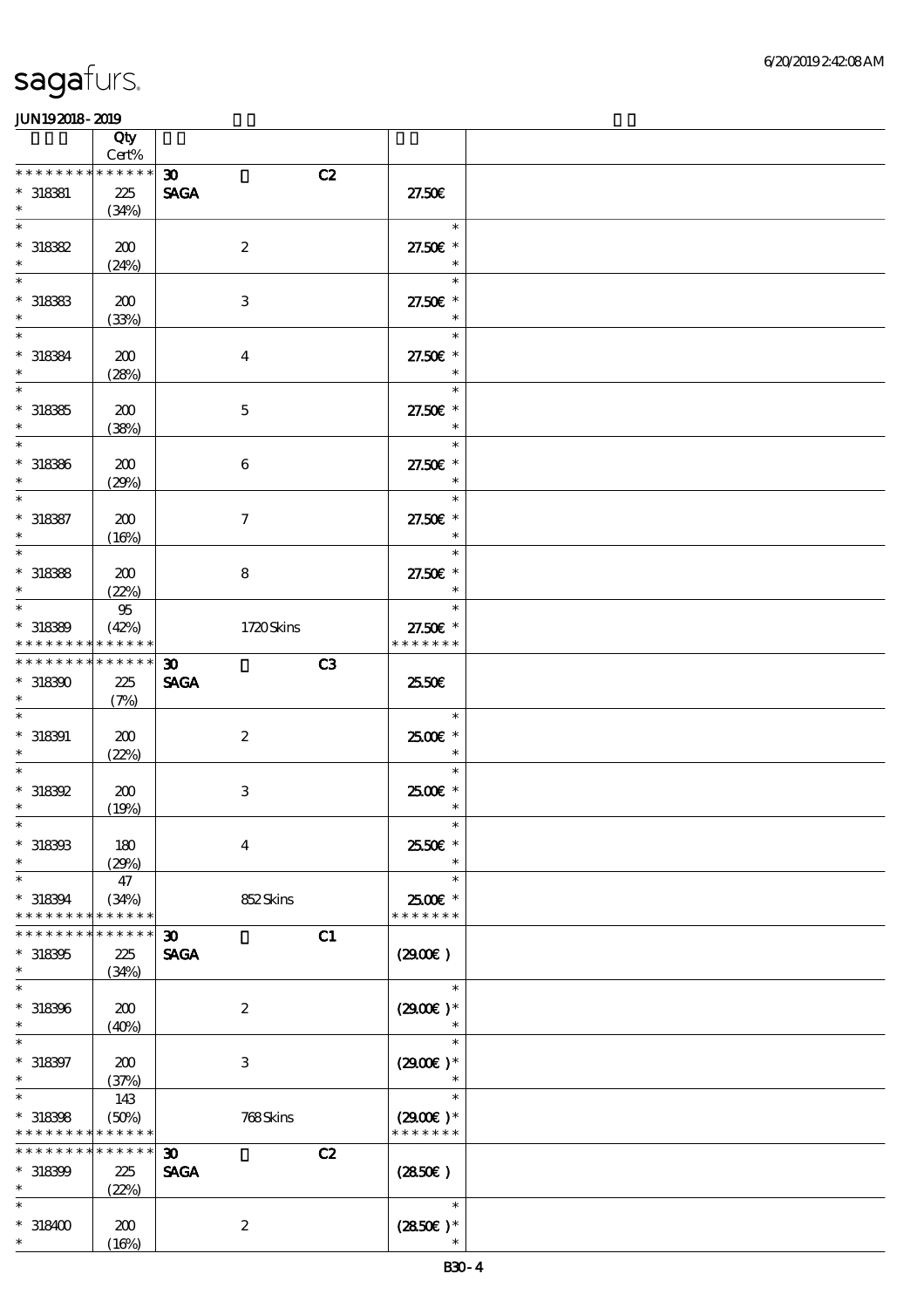|                                         | Qty<br>$Cert\%$               |                                                  |                                          |  |
|-----------------------------------------|-------------------------------|--------------------------------------------------|------------------------------------------|--|
| $\ast$                                  |                               | C2<br>$\boldsymbol{\mathfrak{D}}$                | $\ast$                                   |  |
| $* 318401$<br>$\ast$                    | $200$<br>(23%)                | $\operatorname{\mathsf{SAGA}}$                   | $(2850\epsilon)*$<br>$\ast$              |  |
| $\ast$<br>$*318402$<br>$\ast$           | 200<br>(20%)                  | $\boldsymbol{4}$                                 | $\ast$<br>$(2850)$ *<br>$\ast$           |  |
| $\ast$<br>$*$ 318403<br>$\ast$          | 200<br>(35%)                  | $\mathbf 5$                                      | $\ast$<br>$(2850)$ *<br>$\ast$           |  |
| $\ast$<br>$* 318404$<br>$\ast$          | 200<br>(36%)                  | $\,6\,$                                          | $\ast$<br>$(2850\epsilon)*$<br>$\ast$    |  |
| $\ast$<br>$*318405$<br>$\ast$           | 200<br>(33%)                  | $\boldsymbol{7}$                                 | $\ast$<br>$(2850)$ *                     |  |
| $\ast$<br>$*318406$<br>$\ast$           | 200<br>(18%)                  | $\bf 8$                                          | $\ast$<br>$(2850)$ *                     |  |
| $* 318407$                              | 200<br>(20%)                  | $\boldsymbol{9}$                                 | $\ast$<br>$(2850\epsilon)*$<br>$\ast$    |  |
| $\ast$<br>$*318408$<br>$\ast$           | 200<br>(23%)                  | $10\,$                                           | $\ast$<br>$(2850)$ *<br>$\ast$           |  |
| $\ast$<br>$*318409$<br>$\ast$           | 200<br>(33%)                  | $11\,$                                           | $\ast$<br>$(2850)$ *<br>$\ast$           |  |
| $\ast$<br>$* 318410$<br>$\ast$          | 200<br>(10%)                  | $12\,$                                           | $\ast$<br>$(2850\varepsilon)*$<br>$\ast$ |  |
| $\ast$<br>$* 318411$<br>$\ast$          | 200<br>(16%)                  | 13                                               | $\ast$<br>$(2850)$ *<br>$\ast$           |  |
| $\ast$<br>$* 318412$<br>$\ast$          | 200<br>(17%)                  | 14                                               | $\ast$<br>$(2850)$ *                     |  |
| $* 318413$<br>$\ast$                    | 200<br>(19%)                  | 15                                               | $(2850\varepsilon)*$<br>$\ast$           |  |
| $\ast$<br>$* 318414$<br>* * * * * * * * | $191$<br>(34%)<br>* * * * * * | $3216$ Skins                                     | $\ast$<br>$(2850)$ *<br>* * * * * * *    |  |
| * * * * * * *<br>$*318415$<br>$\ast$    | * * * * * *<br>225<br>(20%)   | C3<br>$\boldsymbol{\mathfrak{D}}$<br><b>SAGA</b> | 2600E                                    |  |
| $\ast$<br>$*318416$<br>$\ast$           | 200<br>(22%)                  | $\boldsymbol{2}$                                 | $\ast$<br>2600€ *<br>$\ast$              |  |
| $\ast$<br>$* 318417$<br>$\ast$          | 200<br>(18%)                  | $\,3\,$                                          | $\ast$<br>2600€ *<br>$\ast$              |  |
| $\ast$<br>$* 318418$<br>$\ast$          | 200<br>(12%)                  | $\boldsymbol{4}$                                 | $\ast$<br>2600€ *<br>$\ast$              |  |
| $\ast$<br>$* 318419$<br>$\ast$          | 200<br>(27%)                  | $\mathbf 5$                                      | $\ast$<br>2600E *<br>$\ast$              |  |
| $\ast$<br>$*318420$<br>$\ast$           | $\pmb{30}$<br>(16%)           | $\,6\,$                                          | $\ast$<br>2600E *<br>$\ast$              |  |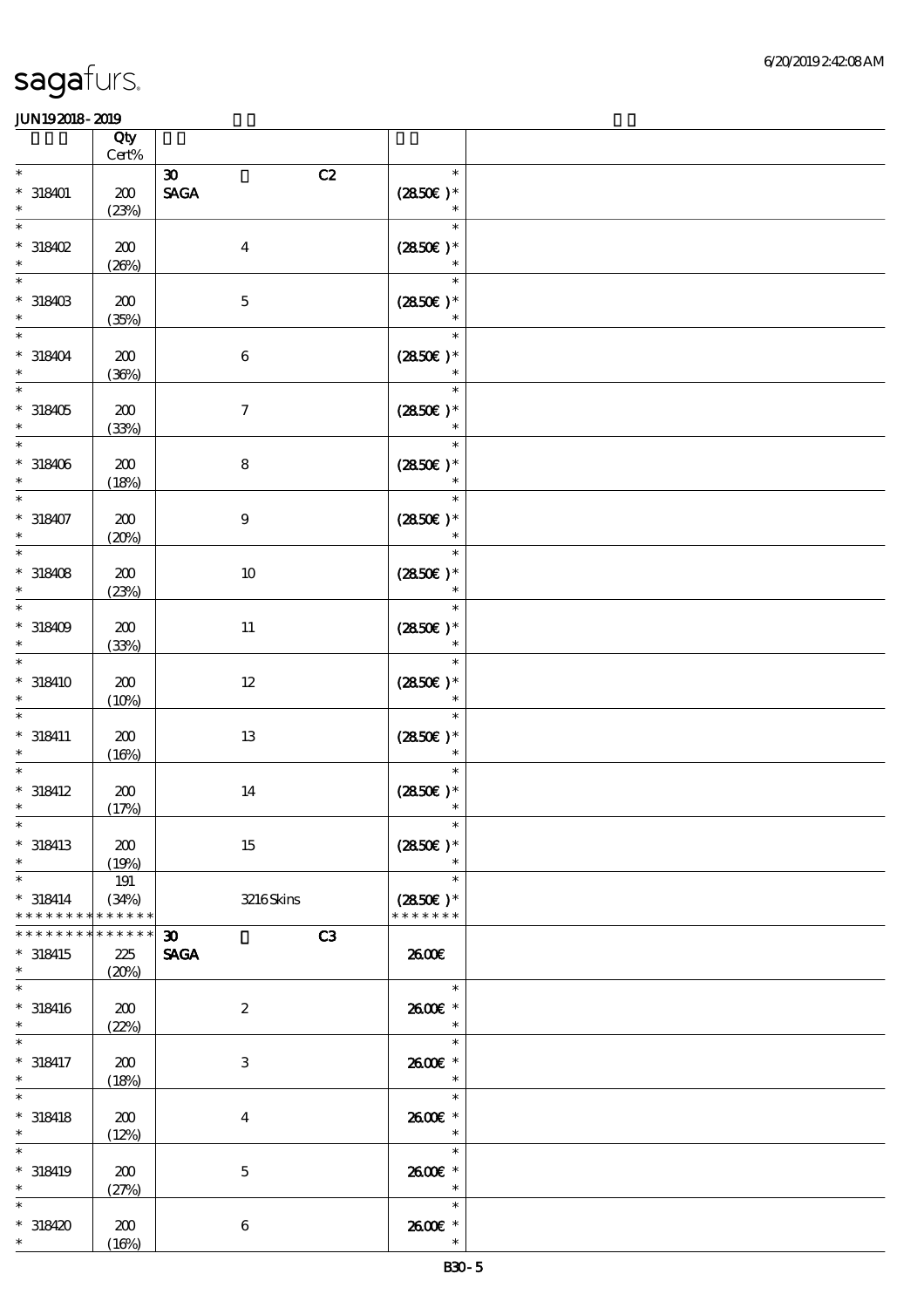|                                                                 | Qty<br>$Cert\%$             |                                            |                                                                                                                                                                                                                                                                                                                                 |                |                                    |  |
|-----------------------------------------------------------------|-----------------------------|--------------------------------------------|---------------------------------------------------------------------------------------------------------------------------------------------------------------------------------------------------------------------------------------------------------------------------------------------------------------------------------|----------------|------------------------------------|--|
| $\ast$                                                          |                             |                                            |                                                                                                                                                                                                                                                                                                                                 |                | $\ast$                             |  |
| $* 318421$<br>$\ast$                                            | 200<br>(9%)                 | $\boldsymbol{\mathfrak{D}}$<br><b>SAGA</b> |                                                                                                                                                                                                                                                                                                                                 | C <sub>3</sub> | $(2600)$ *<br>$\ast$               |  |
| $\ast$<br>$*318422$<br>$\ast$                                   | 200                         |                                            | $\bf 8$                                                                                                                                                                                                                                                                                                                         |                | $\ast$<br>$(2600)$ *<br>$\ast$     |  |
| $\ast$<br>$*318423$                                             | (10%)<br>192<br>(19%)       |                                            | 1817Skins                                                                                                                                                                                                                                                                                                                       |                | $\ast$<br>$(2600E)*$               |  |
| * * * * * * * *                                                 | * * * * * *                 |                                            |                                                                                                                                                                                                                                                                                                                                 |                | * * * * * * *                      |  |
| * * * * * * * * * * * * * *<br>$*318424$<br>$\ast$              | 225<br>(32%)                | 30 <sub>1</sub><br><b>SAGA</b>             | $\mathbf{X}$                                                                                                                                                                                                                                                                                                                    | C1             | 2850E                              |  |
| $\ast$<br>$*318425$<br>* * * * * * * * * * * * * *              | ${\bf Z}$<br>(19%)          |                                            | 297 Skins                                                                                                                                                                                                                                                                                                                       |                | $\ast$<br>2850E *<br>* * * * * * * |  |
| * * * * * * * *<br>$*318426$<br>$\ast$                          | * * * * * *<br>225<br>(20%) | 30<br><b>SAGA</b>                          | $\mathbf x$                                                                                                                                                                                                                                                                                                                     | C2             | 2850E                              |  |
| $\overline{\ast}$<br>$* 318427$<br>$\ast$                       | 200<br>(22%)                |                                            | $\boldsymbol{2}$                                                                                                                                                                                                                                                                                                                |                | $\ast$<br>2800€ *<br>$\ast$        |  |
| $\ast$<br>$*318428$<br>$\ast$                                   | 200<br>(15%)                |                                            | $\ensuremath{\mathbf{3}}$                                                                                                                                                                                                                                                                                                       |                | $\ast$<br>2800E *<br>$\ast$        |  |
| $\ast$<br>$* 318429$<br>$\ast$                                  | 200<br>(17%)                |                                            | $\overline{\mathbf{4}}$                                                                                                                                                                                                                                                                                                         |                | $\ast$<br>2800E *<br>$\ast$        |  |
| $\ast$<br>$*318430$<br>$\ast$                                   | 200<br>(21%)                |                                            | $\mathbf 5$                                                                                                                                                                                                                                                                                                                     |                | $\ast$<br>2800€ *<br>$\ast$        |  |
| $\ast$<br>$* 318431$<br>$\ast$                                  | 200<br>(17%)                |                                            | 6                                                                                                                                                                                                                                                                                                                               |                | $\ast$<br>2800€*<br>$\ast$         |  |
| $*318432$<br>$\ast$                                             | 200<br>(17%)                |                                            | $\tau$                                                                                                                                                                                                                                                                                                                          |                | $\ast$<br>2800 £*<br>$\ast$        |  |
| $*$<br>$*318433$<br>$\ast$                                      | 200<br>(14%)                |                                            | 8                                                                                                                                                                                                                                                                                                                               |                | $\ast$<br>2800€ *<br>$\ast$        |  |
| $\ast$<br>$* 318434$<br>$\ast$                                  | 200<br>(18%)                |                                            | $\boldsymbol{9}$                                                                                                                                                                                                                                                                                                                |                | $\ast$<br>2800E *<br>$\ast$        |  |
| $\ast$<br>$*318435$<br>* * * * * * * *                          | 170<br>(17%)<br>* * * * * * |                                            | 1995Skins                                                                                                                                                                                                                                                                                                                       |                | $\ast$<br>2800€ *<br>* * * * * * * |  |
| * * * * * * * *<br>$*318436$<br>$\ast$                          | * * * * * *<br>225<br>(8%)  | $30-1$<br><b>SAGA</b>                      | $\mathbf X$ and $\mathbf X$ and $\mathbf X$ and $\mathbf X$ and $\mathbf X$ and $\mathbf X$ and $\mathbf X$ and $\mathbf X$ and $\mathbf X$ and $\mathbf X$ and $\mathbf X$ and $\mathbf X$ and $\mathbf X$ and $\mathbf X$ and $\mathbf X$ and $\mathbf X$ and $\mathbf X$ and $\mathbf X$ and $\mathbf X$ and $\mathbf X$ and | C <sub>3</sub> | 2600E                              |  |
| $\ast$<br>$* 318437$<br>$\ast$                                  | 200<br>(11%)                |                                            | $\boldsymbol{2}$                                                                                                                                                                                                                                                                                                                |                | $\ast$<br>2600€ *<br>$\ast$        |  |
| $\ast$<br>$* 318438$<br>$\ast$                                  | 200<br>(13%)                |                                            | 3                                                                                                                                                                                                                                                                                                                               |                | $\ast$<br>2600€ *<br>$\ast$        |  |
| $\ast$<br>$* 318439$<br>$\ast$                                  | 200<br>(18%)                |                                            | $\overline{4}$                                                                                                                                                                                                                                                                                                                  |                | $\ast$<br>2600€ *<br>$\ast$        |  |
| $\ast$<br>$*318440$<br>* * * * * * * * <mark>* * * * * *</mark> | 154<br>(18%)                |                                            | 979Skins                                                                                                                                                                                                                                                                                                                        |                | $\ast$<br>2600€ *<br>* * * * * * * |  |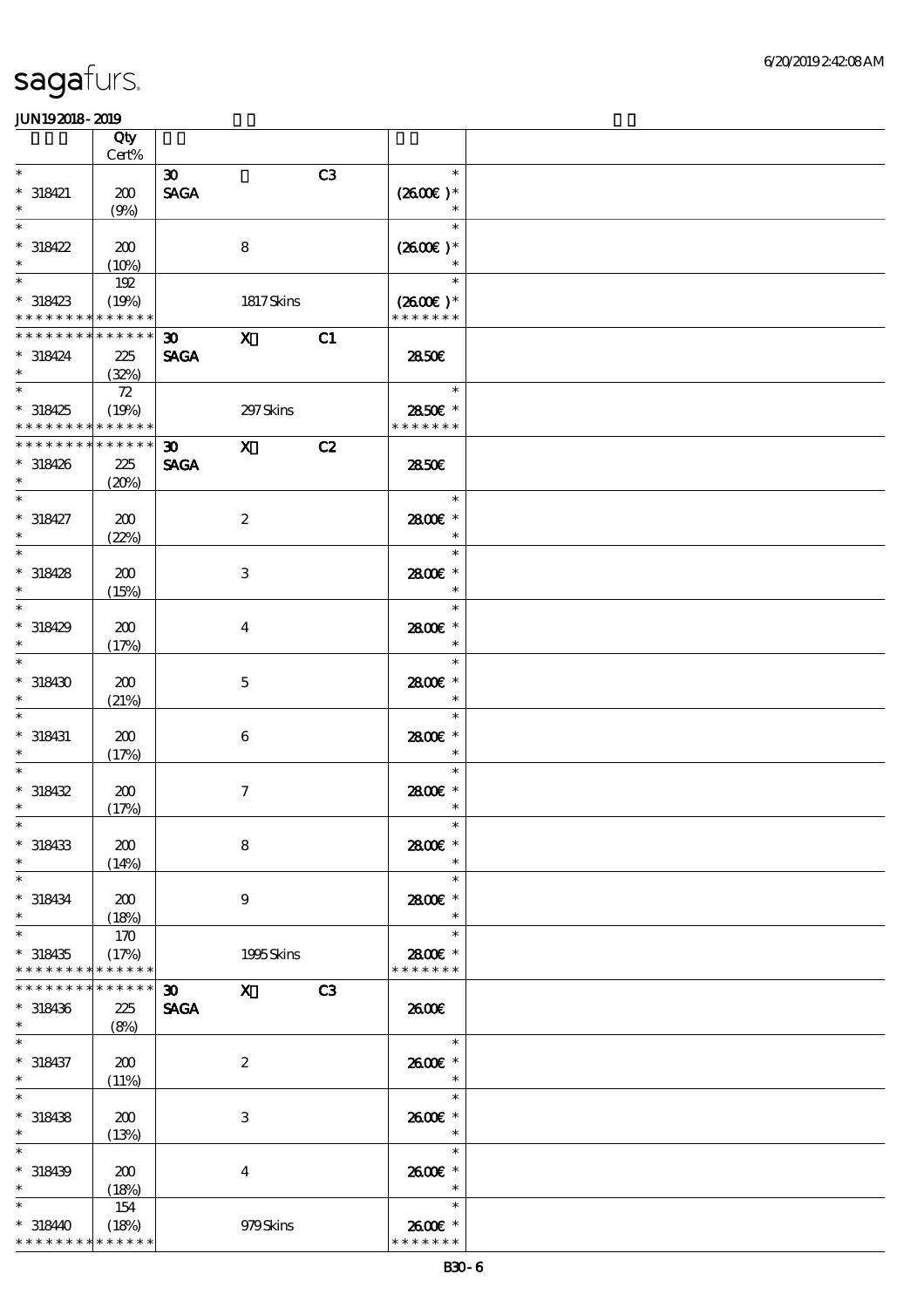|                                                                           | Qty                  |                                            |                           |                |                          |  |
|---------------------------------------------------------------------------|----------------------|--------------------------------------------|---------------------------|----------------|--------------------------|--|
| * * * * * * * *                                                           | Cert%<br>$******$    |                                            |                           |                |                          |  |
| $* 318441$                                                                | 225                  | $\boldsymbol{\infty}$<br><b>SAGA</b>       | $\boldsymbol{\mathsf{X}}$ | C1/C2          | 27.00E                   |  |
| $\ast$                                                                    | (17%)                |                                            |                           |                |                          |  |
| $\ast$                                                                    | 52                   |                                            |                           |                | $\ast$                   |  |
| $*318442$                                                                 | (7%)                 |                                            | 277Skins                  |                | 2650€ *                  |  |
| * * * * * * * * * * * * * *                                               |                      |                                            |                           |                | * * * * * * *            |  |
| 318443                                                                    | 175                  | 30 <sup>2</sup><br><b>SAGA</b>             | $\mathbf{x}$              | C3             | 2400€                    |  |
|                                                                           | (8%)                 |                                            |                           |                |                          |  |
|                                                                           |                      | $\boldsymbol{\mathfrak{D}}$                | $X$ $N$                   | C1/C2          |                          |  |
| 318444                                                                    | 211                  | <b>SAGA</b>                                | <b>INAP</b>               |                | 21.50E                   |  |
|                                                                           | (30%)                |                                            |                           |                |                          |  |
| 318445                                                                    |                      | $\boldsymbol{\mathfrak{D}}$<br><b>SAGA</b> | $X$ $N$<br><b>LNAP</b>    | C <sub>3</sub> | 21.00                    |  |
|                                                                           | 75<br>(24%)          |                                            |                           |                |                          |  |
| * * * * * * * *                                                           | * * * * * *          | $\boldsymbol{\mathfrak{D}}$                |                           | C1/C2          |                          |  |
| $* 318446$                                                                | 225                  | <b>SAGA</b>                                | <b>INAP</b>               |                | 2350E                    |  |
| $\ast$                                                                    | (37%)                |                                            |                           |                |                          |  |
| $\ast$                                                                    | 202                  |                                            |                           |                | $\ast$                   |  |
| $* 318447$<br>* * * * * * * *                                             | (33%)<br>* * * * * * |                                            | 427Skins                  |                | 2350€ *<br>* * * * * * * |  |
|                                                                           |                      | $\boldsymbol{\mathfrak{D}}$                |                           | C <sub>3</sub> |                          |  |
| 318448                                                                    | 186                  | <b>SAGA</b>                                | <b>LNAP</b>               |                | 22.00E                   |  |
|                                                                           | (20%)                |                                            |                           |                |                          |  |
| * * * * * * * *                                                           | * * * * * *          | $30-1$                                     |                           | C1/C2          |                          |  |
| $*318449$<br>$\ast$                                                       | 225                  | <b>SAGA</b>                                | <b>INAP</b>               |                | 2400E                    |  |
| $\ast$                                                                    | (36%)                |                                            |                           |                | $\ast$                   |  |
| $*318450$                                                                 | 200                  |                                            | $\boldsymbol{2}$          |                | 2400€ *                  |  |
| $\ast$                                                                    | (16%)                |                                            |                           |                | $\ast$                   |  |
|                                                                           |                      |                                            |                           |                | $\ast$                   |  |
| $* 318451$                                                                | 200                  |                                            | 3                         |                | 2400E *                  |  |
| $\ast$<br>$\ast$                                                          | (20%)                |                                            |                           |                | $\ast$<br>$\ast$         |  |
| $* 318452$                                                                | 200                  |                                            | $\overline{4}$            |                | 2400€ *                  |  |
| $\ast$                                                                    | (25%)                |                                            |                           |                | $\ast$                   |  |
| $*$                                                                       | 47                   |                                            |                           |                | $\ast$                   |  |
| $*318453$                                                                 | (50%)                |                                            | 872Skins                  |                | 2400€ *                  |  |
| * * * * * * * *<br>* * * * * * * * * * * * * *                            | $* * * * * * *$      | 30 <sub>o</sub>                            |                           |                | * * * * * * *            |  |
| $*318454$                                                                 | 225                  | <b>SAGA</b>                                | <b>INAP</b>               | C3             | <b>2200E</b>             |  |
| $\ast$                                                                    | (19%)                |                                            |                           |                |                          |  |
| $\ast$                                                                    | 215                  |                                            |                           |                | $\ast$                   |  |
| $*318455$                                                                 | (8%)                 |                                            | 440Skins                  |                | 22.00€ *                 |  |
| * * * * * * * * <mark>* * * * * *</mark><br>* * * * * * * * * * * * * * * |                      |                                            |                           |                | * * * * * * *            |  |
| $*318456$                                                                 | 225                  | 30 <sub>1</sub><br><b>SAGA</b>             | <b>LNAP</b>               | C1/C2          | 2500E                    |  |
| $\ast$                                                                    | (23%)                |                                            |                           |                |                          |  |
|                                                                           |                      |                                            |                           |                | $\ast$                   |  |
| $* 318457$                                                                | 200                  |                                            | $\boldsymbol{z}$          |                | 2450E *                  |  |
| $\ast$<br>$\ast$                                                          | (11%)                |                                            |                           |                | $\ast$                   |  |
| $* 318458$                                                                | 200                  |                                            | 3                         |                | $\ast$<br>2450€ *        |  |
| $\ast$                                                                    | (34%)                |                                            |                           |                | $\ast$                   |  |
| $\ast$                                                                    |                      |                                            |                           |                | $\ast$                   |  |
| $* 318459$                                                                | 200                  |                                            | $\overline{4}$            |                | $2500$ $\epsilon$ *      |  |
| $\ast$                                                                    | (21%)                |                                            |                           |                | $\ast$                   |  |
| $\ast$                                                                    |                      |                                            |                           |                | $\ast$                   |  |
| $*318400$<br>$\ast$                                                       | 200<br>(25%)         |                                            | $\mathbf 5$               |                | 2450€ *<br>$\ast$        |  |
|                                                                           |                      |                                            |                           |                |                          |  |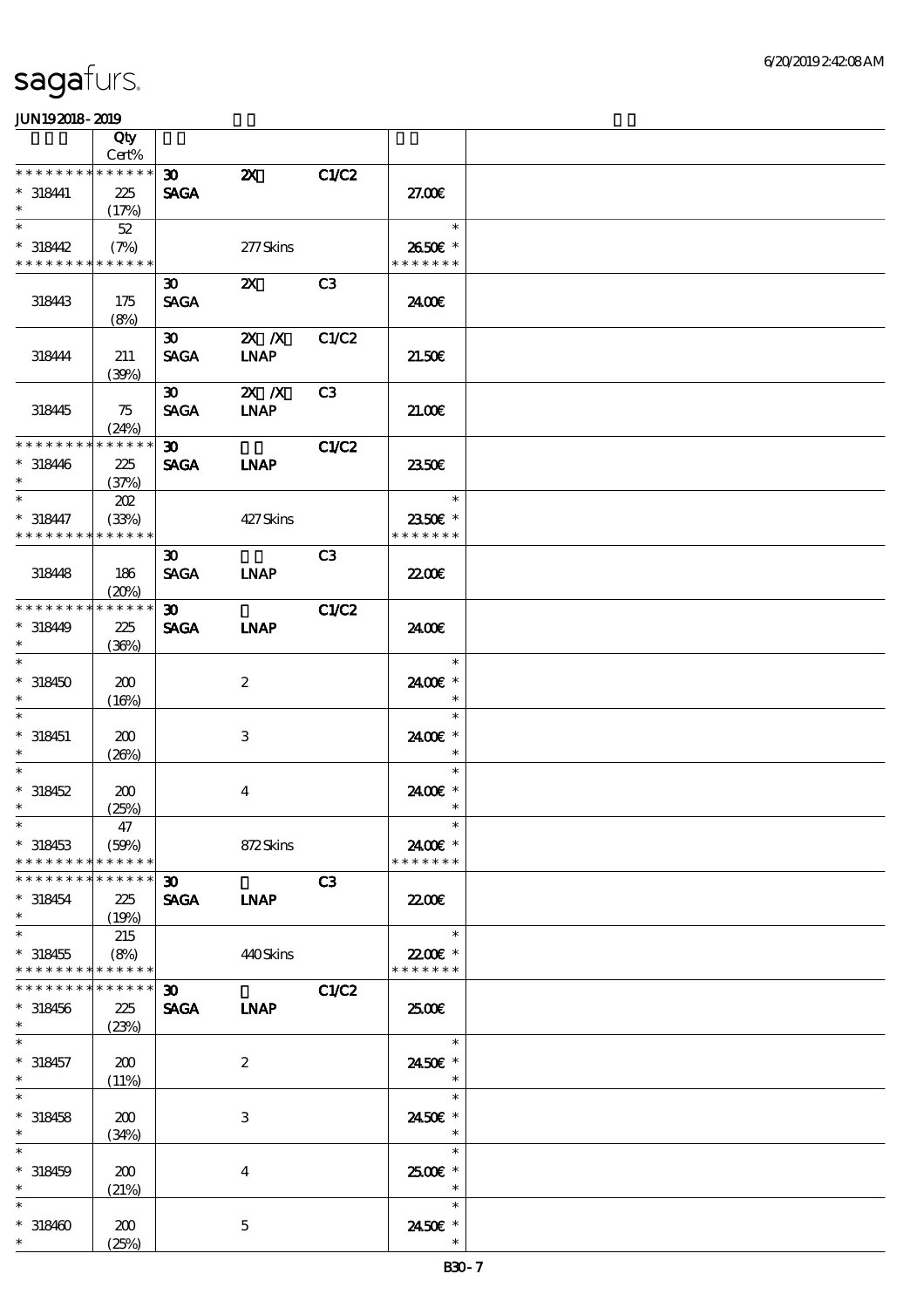|                                                | Qty                  |                             |                  |                |                                |  |
|------------------------------------------------|----------------------|-----------------------------|------------------|----------------|--------------------------------|--|
|                                                | Cert%                |                             |                  |                |                                |  |
| $\ast$                                         | 97                   | $\boldsymbol{\mathfrak{D}}$ |                  | C1/C2          | $\ast$                         |  |
| $* 318461$                                     | (42%)                | <b>SAGA</b>                 | <b>LNAP</b>      |                | 2450€ *                        |  |
| * * * * * * * * * * * * * *<br>* * * * * * * * |                      |                             |                  |                | * * * * * * *                  |  |
|                                                | * * * * * *          | $\boldsymbol{\mathfrak{D}}$ |                  | C <sub>3</sub> |                                |  |
| $*318462$<br>$\ast$                            | 225                  | <b>SAGA</b>                 | <b>INAP</b>      |                | 2350E                          |  |
| $\ast$                                         | (13%)                |                             |                  |                | $\ast$                         |  |
| $* 318463$                                     |                      |                             | $\boldsymbol{2}$ |                | 2350€ *                        |  |
| $\ast$                                         | 200<br>(15%)         |                             |                  |                | $\ast$                         |  |
| $\ast$                                         |                      |                             |                  |                | $\ast$                         |  |
| $* 318464$                                     | 200                  |                             | 3                |                | 2350€ *                        |  |
| $\ast$                                         | (3%)                 |                             |                  |                | $\ast$                         |  |
| $\ast$                                         | 125                  |                             |                  |                | $\ast$                         |  |
| $*318465$                                      | (12%)                |                             | 750Skins         |                | 2350E *                        |  |
| * * * * * * * * * * * * * *                    |                      |                             |                  |                | * * * * * * *                  |  |
| * * * * * * * *                                | * * * * * *          | $\boldsymbol{\mathfrak{D}}$ | $X$ / $ZX$       | <b>C1/C2</b>   |                                |  |
| $* 318466$                                     | 225                  | <b>SAGA</b>                 | <b>INAP</b>      |                | 2400€                          |  |
| $\ast$                                         | (19%)                |                             |                  |                |                                |  |
|                                                | 158                  |                             |                  |                | $\ast$                         |  |
| $* 318467$                                     | (20%)                |                             | 383Skins         |                | 24.00 £*                       |  |
| * * * * * * * * * * * * * *                    |                      |                             |                  |                | * * * * * * *                  |  |
| * * * * * * * * * * * * * *                    |                      | 30 <sub>o</sub>             | $X$ / $ZX$       | C <sub>3</sub> |                                |  |
| $* 318468$                                     | 225                  | <b>SAGA</b>                 | <b>LNAP</b>      |                | 2300€                          |  |
| $\ast$                                         | (14%)                |                             |                  |                |                                |  |
| $\ast$                                         | 166                  |                             |                  |                | $\ast$                         |  |
| $* 318469$<br>* * * * * * * *                  | (10%)<br>* * * * * * |                             | 391 Skins        |                | 22.50€ *<br>* * * * * * *      |  |
| * * * * * * * * * * * * * *                    |                      |                             |                  |                |                                |  |
| $*318470$                                      | 225                  | 30 <sub>o</sub><br>IA       |                  | C2             | 2450E                          |  |
| $\ast$                                         |                      |                             |                  |                |                                |  |
| $\ast$                                         | (16%)                |                             |                  |                | $\ast$                         |  |
| $* 318471$                                     | 200                  |                             | $\boldsymbol{2}$ |                | 2450€ *                        |  |
| $\ast$                                         | (27%)                |                             |                  |                | $\ast$                         |  |
| $\ast$                                         | 73                   |                             |                  |                | $\ast$                         |  |
| $* 318472$                                     | (27%)                |                             | 498Skins         |                | 2400€ *                        |  |
| * * * * * * * * * * * * * *                    |                      |                             |                  |                | * * * * * * *                  |  |
|                                                |                      | $\pmb{\mathfrak{D}}$        | 2X / X C2        |                |                                |  |
| 318473                                         | 159                  | IA                          |                  |                | 2300€                          |  |
|                                                | (25%)                |                             |                  |                |                                |  |
| * * * * * * *                                  | * * * * * *          | $\boldsymbol{\mathfrak{D}}$ | $\mathcal{L}$    | C2             |                                |  |
| $* 318474$                                     | 225                  | IA                          |                  |                | (27.50)                        |  |
| $\ast$                                         | (20%)                |                             |                  |                |                                |  |
| $\ast$                                         |                      |                             |                  |                | $\ast$                         |  |
| $*318475$<br>$\ast$                            | 200                  |                             | $\boldsymbol{z}$ |                | $(2400\varepsilon)*$<br>$\ast$ |  |
| $\ast$                                         | (44%)                |                             |                  |                | $\ast$                         |  |
| $* 318476$                                     | 200                  |                             | 3                |                | $(2400E)*$                     |  |
| $\ast$                                         | (23%)                |                             |                  |                |                                |  |
| $\ast$                                         |                      |                             |                  |                | $\ast$                         |  |
| $* 318477$                                     | 200                  |                             | $\overline{4}$   |                | $(2400\varepsilon)*$           |  |
|                                                | (14%)                |                             |                  |                |                                |  |
|                                                |                      |                             |                  |                | $\ast$                         |  |
| $* 318478$                                     | 200                  |                             | $\mathbf{5}$     |                | $(2400)$ *                     |  |
| $\ast$                                         | (17%)                |                             |                  |                |                                |  |
|                                                |                      |                             |                  |                | $\ast$                         |  |
| $*318479$                                      | 200                  |                             | $\boldsymbol{6}$ |                | $(2400E)*$                     |  |
| $\ast$                                         | (20%)                |                             |                  |                |                                |  |
| $\ast$                                         |                      |                             |                  |                | $\ast$                         |  |
| $*318480$                                      | 200                  |                             | $\boldsymbol{7}$ |                | $(2400)$ *                     |  |
|                                                | (21%)                |                             |                  |                | $\ast$                         |  |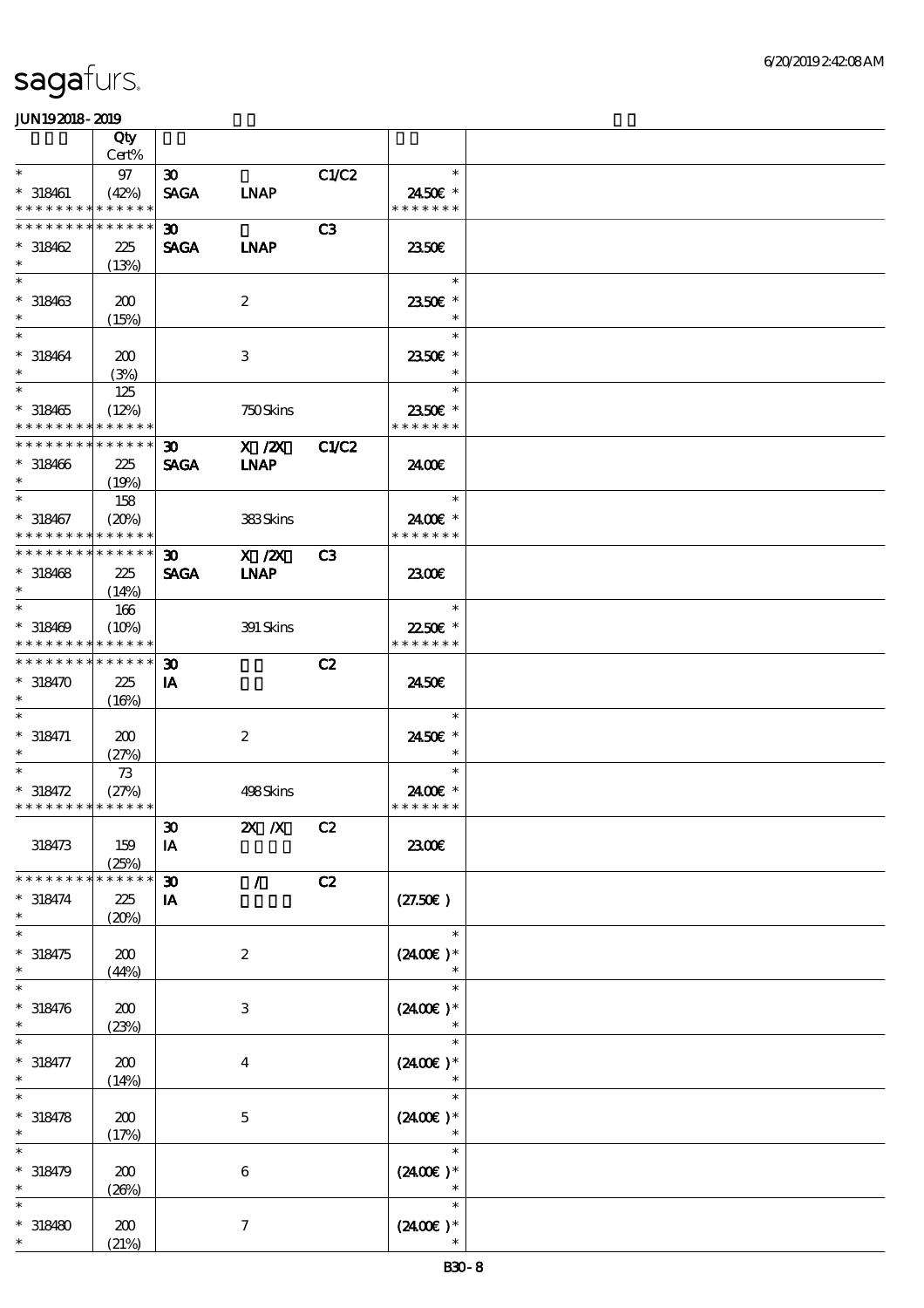|                                           | Qty<br>$Cert\%$      |                                                       |                                        |  |
|-------------------------------------------|----------------------|-------------------------------------------------------|----------------------------------------|--|
| $\ast$                                    |                      | $\mathcal{L}$<br>C2<br>$\boldsymbol{\mathfrak{D}}$    | $\ast$                                 |  |
| $*$ 318481<br>$\ast$                      | 200<br>(12%)         | $\mathbf{I} \mathbf{A}$                               | $(2400)$ *<br>$\ast$                   |  |
| $\ast$                                    | 46                   |                                                       | $\ast$                                 |  |
| $*318482$<br>* * * * * * * *              | (21%)<br>* * * * * * | 1671 Skins                                            | $(2400\varepsilon)^*$<br>* * * * * * * |  |
| * * * * * * * *                           | * * * * * *          | $\boldsymbol{X}$<br>C2<br>$\boldsymbol{\mathfrak{D}}$ |                                        |  |
| $* 318483$<br>$\ast$                      | 225<br>(13%)         | IA                                                    | (27.00)                                |  |
| $\ast$<br>$* 318484$<br>$\ast$            | 200<br>(11%)         | $\boldsymbol{2}$                                      | $\ast$<br>$(27.00)$ *                  |  |
| $*318485$<br>$\ast$                       | 200<br>(13%)         | $\,3$                                                 | $\ast$<br>$(27.00)$ *                  |  |
| $* 318486$<br>$\ast$                      | 200<br>(14%)         | $\boldsymbol{4}$                                      | $\ast$<br>$(27.00)$ *<br>$\ast$        |  |
| $\ast$<br>$* 318487$<br>$\ast$            | 200<br>(15%)         | $\mathbf 5$                                           | $\ast$<br>$(27.00)$ *<br>$\ast$        |  |
| $\ast$<br>$* 318488$<br>$\ast$            | 200<br>(18%)         | $\,6\,$                                               | $\ast$<br>$(27.00)$ *<br>$\ast$        |  |
| $\ast$<br>$* 318489$<br>$\ast$            | 200<br>(33%)         | $\boldsymbol{7}$                                      | $\ast$<br>$(27.00)$ *<br>$\ast$        |  |
| $\ast$<br>$*318490$<br>$\ast$             | 200<br>(41%)         | $\bf 8$                                               | $\ast$<br>$(27.00)$ *<br>$\ast$        |  |
| $\ast$<br>$* 318491$<br>$\ast$            | 200<br>(34%)         | $\boldsymbol{9}$                                      | $\ast$<br>$(27.00)$ *<br>$\ast$        |  |
| $*318492$<br>$\ast$                       | 200<br>(12%)         | $10$                                                  | $\ast$<br>$(27.00)$ *<br>$\ast$        |  |
| $*$<br>$* 318493$<br>$\ast$               | 200<br>(13%)         | $11\,$                                                | $\ast$<br>$(27.00)$ *<br>$\ast$        |  |
| $\ast$<br>$* 318494$<br>$\ast$            | 200<br>(11%)         | $12\,$                                                | $\ast$<br>$(27.00)$ *<br>$\ast$        |  |
| $\ast$<br>$*318495$<br>$\ast$             | $200\,$<br>(10%)     | 13                                                    | $\ast$<br>$(27.00)$ *<br>$\ast$        |  |
| $\ast$<br>$* 318496$<br>$\ast$            | 200<br>(9%)          | 14                                                    | $\ast$<br>$(27.00)$ *<br>$\ast$        |  |
| $\ast$<br>$* 318497$<br>$\ast$            | 200<br>(12%)         | 15                                                    | $\ast$<br>$(27.00)$ *                  |  |
| $\overline{\ast}$<br>$* 318498$<br>$\ast$ | ${\bf Z0}$<br>(15%)  | 16                                                    | $\ast$<br>$(27.00)$ *<br>$\ast$        |  |
| $\ast$<br>$* 318499$<br>$\ast$            | 200<br>(19%)         | $17\,$                                                | $\ast$<br>$(27.00)$ *<br>$\ast$        |  |
| $\ast$<br>$^\ast$ 318500<br>$\ast$        | 200<br>(24%)         | $18\,$                                                | $\ast$<br>$(27.00)$ *<br>$\ast$        |  |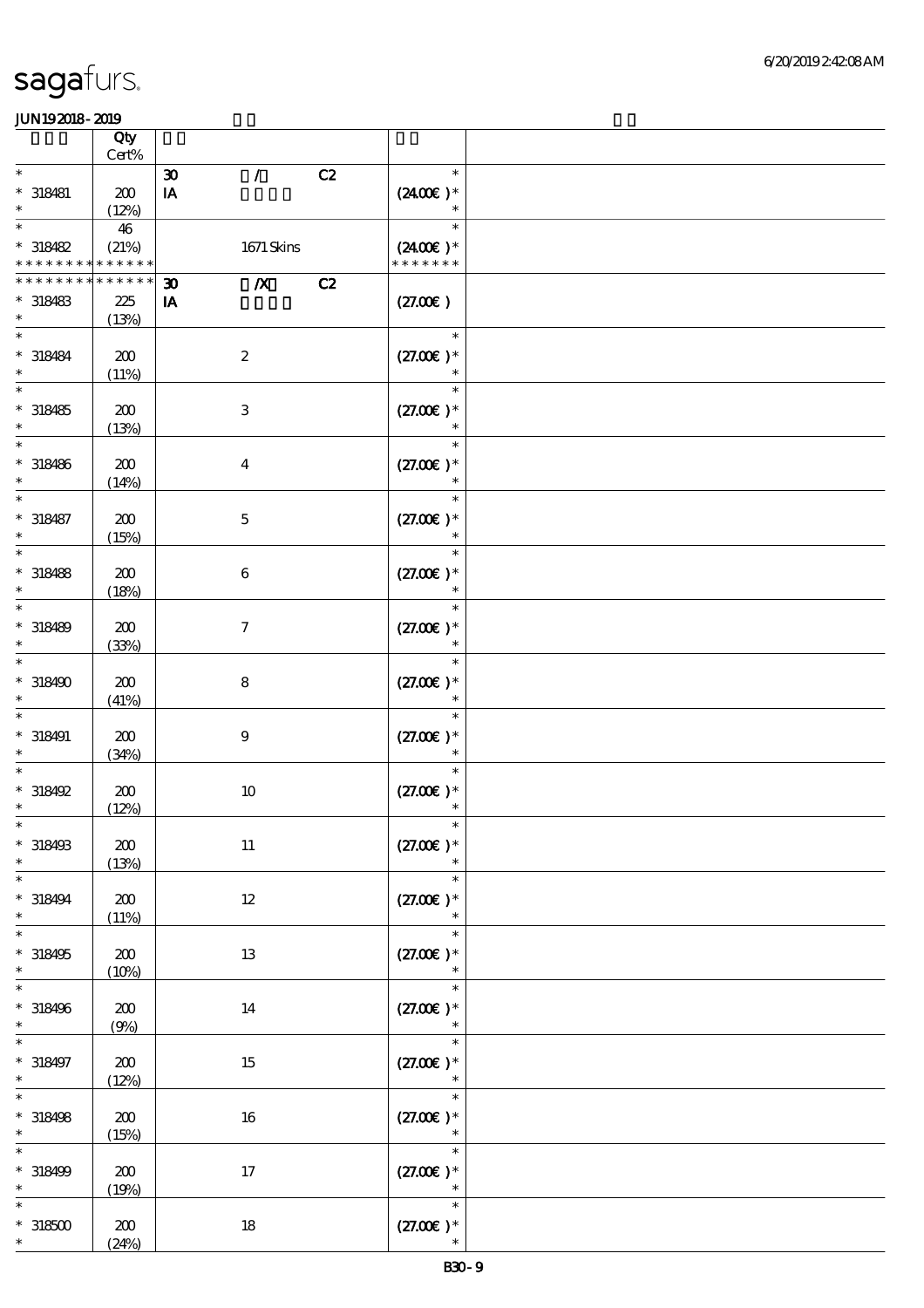|                                            | Qty<br>Cert% |                             |                  |                |               |  |
|--------------------------------------------|--------------|-----------------------------|------------------|----------------|---------------|--|
| $\ast$                                     |              | $\boldsymbol{\mathfrak{D}}$ | $\boldsymbol{X}$ | C2             | $\ast$        |  |
| $*318501$                                  | 200          | IA                          |                  |                | $(27.00)$ *   |  |
| $\ast$                                     | (11%)        |                             |                  |                | $\ast$        |  |
| $\ast$                                     | 219          |                             |                  |                | $\ast$        |  |
| $*$ 318502                                 | (8%)         |                             | 4044Skins        |                | $(27.00)$ *   |  |
| * * * * * * * * <mark>* * * * * *</mark>   |              |                             |                  |                | * * * * * * * |  |
| * * * * * * * * <mark>* * * * * *</mark>   |              | $\boldsymbol{\mathfrak{D}}$ | $\mathcal{L}$    | C2             |               |  |
| $*31850B$                                  | 225          | IA                          |                  | <b>LNAP</b>    | 21.00         |  |
| $\ast$                                     | (16%)        |                             |                  |                |               |  |
| $\ast$                                     | 138          |                             |                  |                | $\ast$        |  |
| $*318504$                                  | (21%)        |                             | 363Skins         |                | $21.00$ $*$   |  |
| * * * * * * * * * * * * * *                |              |                             |                  |                | * * * * * * * |  |
| * * * * * * * * * * * * * *                |              | $\boldsymbol{\mathfrak{D}}$ | $\boldsymbol{X}$ | C2             |               |  |
| $*318505$                                  | 225          | IA                          |                  | <b>LNAP</b>    | 2250E         |  |
| $\ast$                                     | (9%)         |                             |                  |                |               |  |
| $\ast$                                     |              |                             |                  |                | $\ast$        |  |
| $*318506$                                  | 200          |                             | $\boldsymbol{2}$ |                | 2250€ *       |  |
| $\ast$                                     | (15%)        |                             |                  |                | $\ast$        |  |
| $\ast$                                     | 86           |                             |                  |                | $\ast$        |  |
| $*318507$                                  | (8%)         |                             | 511 Skins        |                | 2200E *       |  |
| * * * * * * * *                            | * * * * * *  |                             |                  |                | * * * * * * * |  |
|                                            |              | $\boldsymbol{\mathfrak{D}}$ | $X$ $N$          | C2             |               |  |
| 318508                                     | ${\it 77}$   | <b>SROY</b>                 |                  |                | 2500€         |  |
|                                            | (66%)        |                             |                  |                |               |  |
| * * * * * * * * * * * * * *                |              | $\boldsymbol{\mathfrak{D}}$ |                  | C2             |               |  |
| $*318509$                                  | 205          | <b>SROY</b>                 |                  |                | 27.50E        |  |
| $\ast$                                     | (35%)        |                             |                  |                |               |  |
| $\ast$                                     | 110          |                             |                  |                | $\ast$        |  |
| $*318510$                                  | (58%)        |                             | 315Skins         |                | 27.50€ *      |  |
| * * * * * * * * * * * * * *                |              |                             |                  |                | * * * * * * * |  |
|                                            |              | $\boldsymbol{\mathfrak{D}}$ | $\mathcal{L}$    | C1             |               |  |
| 318511                                     | 97           | <b>SROY</b>                 |                  |                | 2800€         |  |
| * * * * * * * * * * * * * *                | (60%)        | $\boldsymbol{\mathfrak{D}}$ | $\mathcal{L}$    | C2             |               |  |
| $*318512$                                  | 205          | <b>SROY</b>                 |                  |                | 27.50E        |  |
| $\ast$                                     | (49%)        |                             |                  |                |               |  |
| $\ast$                                     | 134          |                             |                  |                | $\ast$        |  |
| $*318513$                                  | (38%)        |                             | 339Skins         |                | 27.00€ *      |  |
| * * * * * * * *                            | * * * * * *  |                             |                  |                | * * * * * * * |  |
|                                            |              | $\boldsymbol{\mathfrak{D}}$ | $\mathcal{L}$    | C <sub>3</sub> |               |  |
| 318514                                     | 136          | <b>SROY</b>                 |                  |                | 25.50€        |  |
|                                            | (28%)        |                             |                  |                |               |  |
| * * * * * * * *                            | * * * * * *  | $\boldsymbol{\mathfrak{D}}$ |                  | C2             |               |  |
| $*318515$                                  | 205          | <b>SROY</b>                 |                  |                | 2950E         |  |
| $\ast$                                     | (44%)        |                             |                  |                |               |  |
| $\ast$                                     |              |                             |                  |                | $\ast$        |  |
| $*318516$                                  | 180          |                             | $\boldsymbol{2}$ |                | 2950€*        |  |
| $\ast$                                     | (43%)        |                             |                  |                | $\ast$        |  |
| $\ast$                                     | 77           |                             |                  |                | $\ast$        |  |
| $*318517$                                  | (28%)        |                             | 462Skins         |                | 2900€ *       |  |
| * * * * * * * * <mark>* * * * * *</mark>   |              |                             |                  |                | * * * * * * * |  |
| * * * * * * * * <mark>* * * * * * *</mark> |              | $\boldsymbol{\mathfrak{D}}$ |                  | C <sub>3</sub> |               |  |
| $*318518$                                  | 205          | <b>SROY</b>                 |                  |                | 27.00         |  |
| $\ast$                                     | (27%)        |                             |                  |                |               |  |
| $\ast$                                     | $\mathbf{3}$ |                             |                  |                | $\ast$        |  |
| $*318519$                                  | (15%)        |                             | 238Skins         |                | 2650€ *       |  |
| * * * * * * * * * * * * * *                |              |                             |                  |                | * * * * * * * |  |
|                                            |              | $\boldsymbol{\mathfrak{D}}$ | $\boldsymbol{X}$ | C1             |               |  |
| 318520                                     | 135          | <b>SROY</b>                 |                  |                | (300)         |  |
|                                            | (54%)        |                             |                  |                |               |  |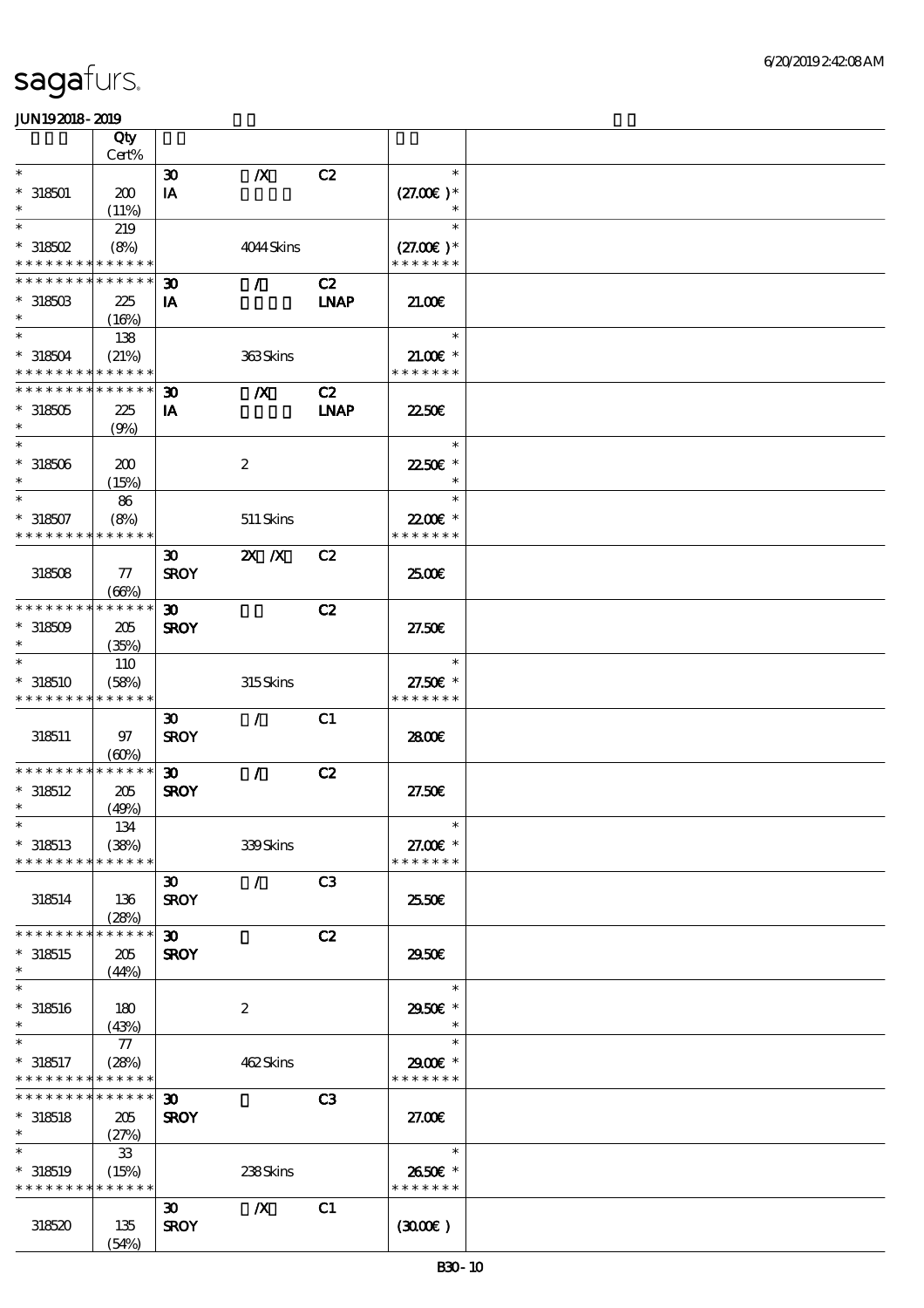|                               | Qty   |                             |            |                |         |  |
|-------------------------------|-------|-----------------------------|------------|----------------|---------|--|
|                               | Cert% |                             |            |                |         |  |
| * * * * * * * * * * * * * * * |       | $\boldsymbol{\mathfrak{D}}$ | $X$ / $ZX$ | C2             |         |  |
| $* 318521$                    | 205   | <b>SROY</b>                 |            |                | 2850E   |  |
| $\ast$                        | (27%) |                             |            |                |         |  |
| $\ast$                        | 87    |                             |            |                | $\ast$  |  |
| $*318522$                     | (24%) |                             | 292Skins   |                | 2800E * |  |
| * * * * * * * * * * * * * * * |       |                             |            |                | ******* |  |
|                               |       | $\boldsymbol{\mathfrak{D}}$ | $X$ / $ZX$ | C <sub>3</sub> |         |  |
| 318523                        | 185   | <b>SROY</b>                 |            |                | 27.00E  |  |
|                               | (23%) |                             |            |                |         |  |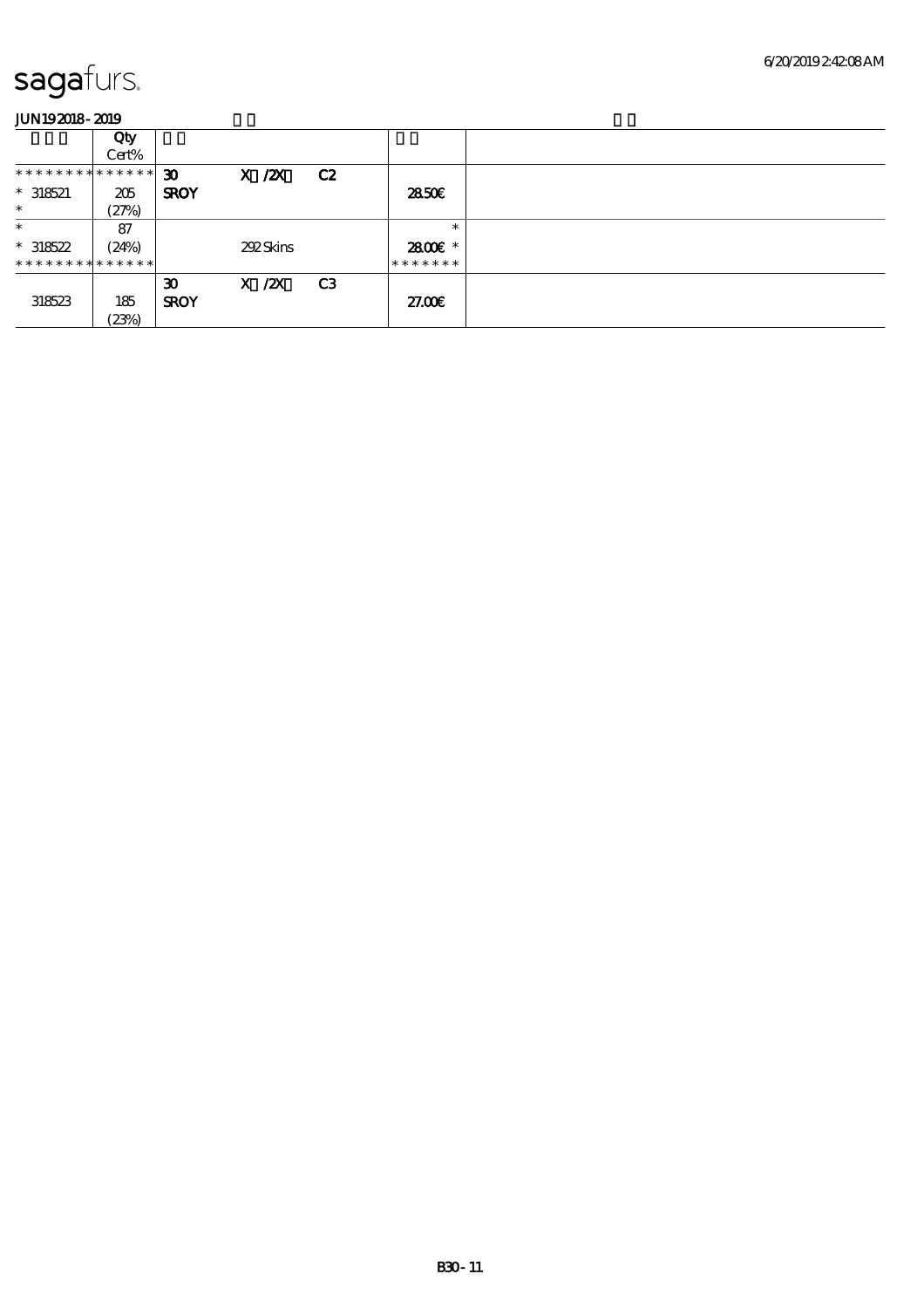|                                                           | Qty                             |                                           |                           |                |                                       |  |
|-----------------------------------------------------------|---------------------------------|-------------------------------------------|---------------------------|----------------|---------------------------------------|--|
|                                                           | Cert%                           |                                           |                           | C1/C2          |                                       |  |
| 318601                                                    | 237                             | $\boldsymbol{\mathfrak{D}}$<br>${\bf s}$  | $X$ $X$                   |                | 2050€                                 |  |
|                                                           | (22%)                           | $\boldsymbol{\mathfrak{D}}$               | $\mathbf{X}$ $\mathbf{X}$ | C <sub>3</sub> |                                       |  |
| 318602                                                    | $\boldsymbol{\pi}$<br>(11%)     | ${\bf s}$                                 |                           |                | 1650E                                 |  |
| 318603                                                    | 105                             | $\boldsymbol{\mathbf{z}}$<br>${\bf s}$    |                           | C1             | 21.00                                 |  |
|                                                           | (41%)                           |                                           |                           |                |                                       |  |
| * * * * * * * *<br>$*318604$<br>$\ast$                    | $* * * * * * *$<br>285<br>(20%) | $\boldsymbol{\mathbf{z}}$<br>${\bf s}$    |                           | C2             | 21.006                                |  |
| $\ast$<br>$^*$ 318605 $\,$<br>* * * * * * * * * * * * * * | $90\,$<br>(12%)                 |                                           | 375Skins                  |                | $\ast$<br>$21.00E$ *<br>* * * * * * * |  |
|                                                           |                                 | $\boldsymbol{\mathbf{z}}$                 |                           | C <sub>3</sub> |                                       |  |
| 318606                                                    | 199<br>(9%)                     | $\mathbf{S}$                              |                           |                | 2000                                  |  |
|                                                           |                                 | $\boldsymbol{\mathbf{z}}$                 |                           | C1             |                                       |  |
| 318607                                                    | 253<br>(31%)                    | $\mathbf{S}$                              |                           |                | (220E)                                |  |
| * * * * * * * *                                           | * * * * * *                     | $\boldsymbol{\mathbf{z}}$                 |                           | C2             |                                       |  |
| $*318608$<br>$\ast$                                       | 285<br>(20%)                    | ${\bf s}$                                 |                           |                | <b>2200E</b>                          |  |
| $\ast$<br>$*318609$<br>$\ast$                             | 260<br>(18%)                    |                                           | $\boldsymbol{2}$          |                | $\ast$<br>$21.50E$ *<br>$\ast$        |  |
| $\ast$                                                    | 253                             |                                           |                           |                | $\ast$                                |  |
| * 318610<br>* * * * * * * * * * * * * *                   | (13%)                           |                                           | 798Skins                  |                | $21.50E$ *<br>* * * * * * *           |  |
| * * * * * * * * * * * * * *                               |                                 | $\boldsymbol{\mathbf{z}}$                 |                           | C3             |                                       |  |
| $*318611$<br>$\ast$                                       | 285<br>(12%)                    | ${\bf s}$                                 |                           |                | 2000                                  |  |
| $\ast$                                                    | 125                             |                                           |                           |                | $\ast$                                |  |
| $* 318612$<br>* * * * * * * * * * * * * *                 | (10%)                           |                                           | 410Skins                  |                | 2000E*<br>* * * * * * *               |  |
| **************** 20                                       |                                 |                                           |                           | C1             |                                       |  |
| $*318613$<br>$\ast$                                       | 285                             | ${\bf s}$                                 |                           |                | (230E)                                |  |
| $\ast$                                                    | (29%)<br>107                    |                                           |                           |                | $\ast$                                |  |
| $* 318614$<br>* * * * * * * *                             | (22%)<br>* * * * * *            |                                           | 392Skins                  |                | $(2300E)*$<br>* * * * * * *           |  |
| * * * * * * * *                                           | * * * * * *                     | $\boldsymbol{\mathfrak{D}}$               |                           | C2             |                                       |  |
| $*318615$<br>$\ast$                                       | 285<br>(18%)                    | ${\bf s}$                                 |                           |                | (2300)                                |  |
| $\ast$                                                    |                                 |                                           |                           |                | $\ast$                                |  |
| $*318616$<br>$\ast$                                       | 260<br>(13%)                    |                                           | $\boldsymbol{2}$          |                | $(2300E)*$                            |  |
| $* 318617$<br>$\ast$                                      | 260<br>(11%)                    |                                           | $\ensuremath{\mathbf{3}}$ |                | $\ast$<br>$(2300E)*$<br>$\ast$        |  |
| $\ast$<br>$* 318618$<br>$\ast$                            | 260<br>(11%)                    |                                           | $\boldsymbol{4}$          |                | $\ast$<br>$(2300)$ *<br>$\ast$        |  |
| $\ast$<br>$*$ 318619<br>* * * * * * * *                   | 107<br>(9%)<br>******           |                                           | 1172Skins                 |                | $\ast$<br>$(2300E)*$<br>* * * * * * * |  |
| * * * * * * * *<br>$*318620$<br>$\ast$                    | * * * * * *<br>285<br>(8%)      | $\boldsymbol{\mathbf{z}}$<br>$\mathbf{S}$ |                           | C3             | (2050)                                |  |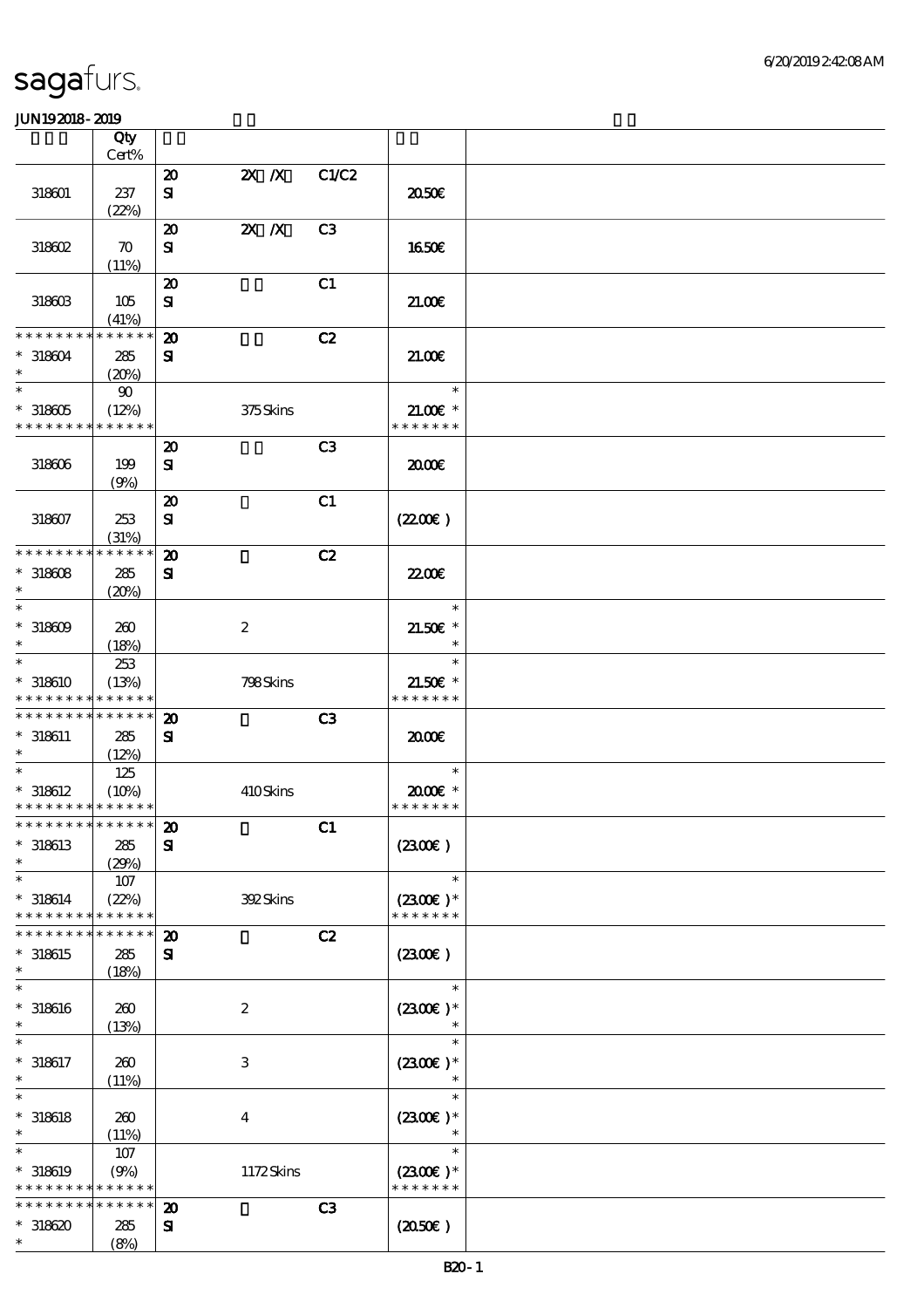|                                                                 | Qty                                           |                                            |                                   |                |                                       |  |
|-----------------------------------------------------------------|-----------------------------------------------|--------------------------------------------|-----------------------------------|----------------|---------------------------------------|--|
| $\ast$                                                          | Cert%                                         |                                            |                                   | C3             | $\ast$                                |  |
| $* 318621$                                                      | 240                                           | $\boldsymbol{\mathsf{20}}$<br>${\bf s}$    |                                   |                | $21.005*$                             |  |
| $\ast$                                                          | (7%)                                          |                                            |                                   |                | $\ast$                                |  |
| $\ast$                                                          | 47                                            |                                            |                                   |                | $\ast$                                |  |
| $*318622$<br>* * * * * * * * * * * * * *                        | $(\Theta)$                                    |                                            | 572Skins                          |                | $(2050)$ *<br>* * * * * * *           |  |
| 318623                                                          | 253<br>(19%)                                  | $\boldsymbol{\mathfrak{D}}$<br>${\bf s}$   | $X$ / $ZX$                        | C1             | <b>2200</b> €                         |  |
| * * * * * * * *<br>$* 318624$<br>$\ast$                         | * * * * * *<br>285<br>(12%)                   | $\boldsymbol{\mathfrak{D}}$<br>${\bf s}$   | $\mathbf{x}$                      | C2             | (2300)                                |  |
| $\ast$<br>$*318625$<br>* * * * * * * * <mark>* * * * * *</mark> | 288<br>(8%)                                   |                                            | 573Skins                          |                | $\ast$<br>$(2300)$ *<br>* * * * * * * |  |
| 318626                                                          | 81<br>(8%)                                    | $\boldsymbol{\mathbf{z}}$<br>${\bf s}$     | $\boldsymbol{\mathsf{X}}$         | C2             | (21.00)                               |  |
| * * * * * * * * * * * * * *<br>$* 318627$<br>$\ast$             | 285<br>(11%)                                  | $\boldsymbol{\mathfrak{D}}$<br>${\bf s}$   | $X$ / $ZX$                        | C <sub>3</sub> | <b>1950€</b>                          |  |
| $\ast$<br>$*318628$<br>* * * * * * * *                          | $\boldsymbol{\omega}$<br>(11%)<br>* * * * * * |                                            | 345Skins                          |                | $\ast$<br>1950E *<br>* * * * * * *    |  |
| 318629                                                          | 84<br>(14%)                                   | $\boldsymbol{\mathbf{z}}$<br>${\bf s}$     | $X$ $X$<br><b>LNAP</b>            | C2             | 1650€                                 |  |
| 318630                                                          | 131<br>(18%)                                  | $\boldsymbol{\mathfrak{D}}$<br>${\bf s}$   | <b>INAP</b>                       | C2             | 17.00E                                |  |
| 318631                                                          | 76<br>(17%)                                   | $\boldsymbol{\mathbf{z}}$<br>${\bf s}$     | <b>INAP</b>                       | C1/C2          | (1800)                                |  |
| 318632                                                          | 216<br>(16%)                                  | $\boldsymbol{\mathbf{z}}$<br>${\bf s}$     | <b>LNAP</b>                       | C2             | (1800)                                |  |
| 318633                                                          | 270<br>(10%)                                  | $\pmb{\mathcal{D}}$<br>${\bf s}$           | <b>LNAP</b>                       | C2             | (1900)                                |  |
| 318634                                                          | 104<br>(16%)                                  | $\boldsymbol{\mathfrak{D}}$<br>${\bf s}$   | $\overline{X}$ /2X<br><b>LNAP</b> | C2             | 17.50€                                |  |
| * * * * * * * *<br>$* 318635$<br>$\ast$                         | * * * * * *<br>285<br>(16%)                   | $\boldsymbol{\mathsf{20}}$<br>$\mathbf{B}$ |                                   | C2             | 1900E                                 |  |
| $\overline{\ast}$<br>$*318636$<br>$\ast$                        | 260<br>(9%)                                   |                                            | $\boldsymbol{2}$                  |                | $\ast$<br>1900€ *<br>$\ast$           |  |
| $\ast$<br>$* 318637$<br>$\ast$                                  | 200<br>(13%)                                  |                                            | $\,3$                             |                | $\ast$<br>1900 €*<br>$\ast$           |  |
| $\ast$<br>$* 318638$<br>$\ast$                                  | 260<br>(13%)                                  |                                            | $\boldsymbol{4}$                  |                | $\ast$<br>1900€ *<br>$\ast$           |  |
| $\ast$<br>$*318639$<br>$\ast$                                   | 260<br>(20%)                                  |                                            | $\mathbf 5$                       |                | $\ast$<br>1900E *<br>$\ast$           |  |
| $\ast$<br>$*318640$<br>$\ast$                                   | 260<br>$(\Theta\% )$                          |                                            | $\,6\,$                           |                | $\ast$<br>1900 *<br>$\ast$            |  |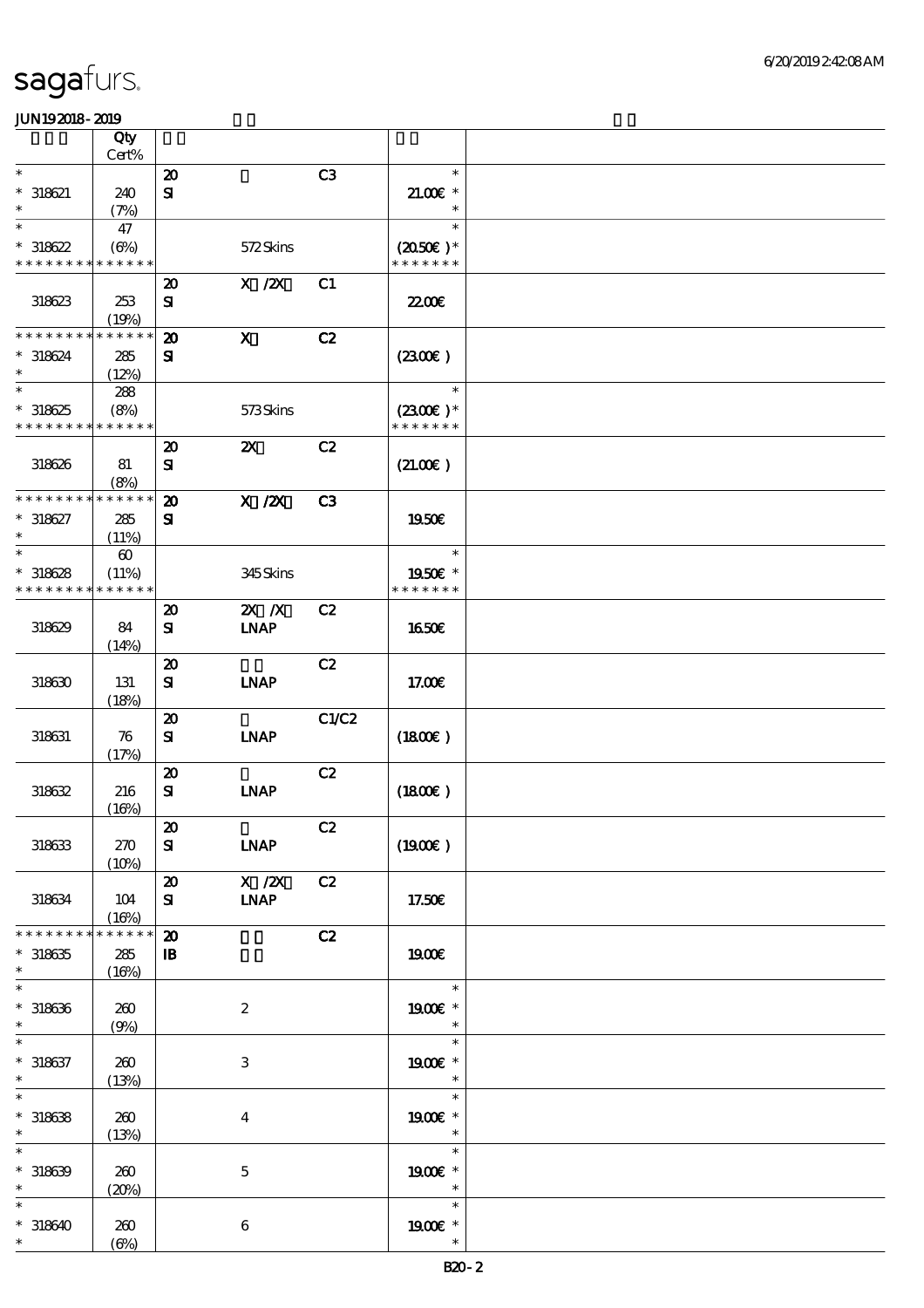|                               | Qty                  |                             |                           |                |                          |  |
|-------------------------------|----------------------|-----------------------------|---------------------------|----------------|--------------------------|--|
|                               | Cert%                |                             |                           |                |                          |  |
| $\ast$                        | 190                  | $\boldsymbol{\mathfrak{D}}$ |                           | C2             | $\ast$                   |  |
| $* 318641$<br>* * * * * * * * | (18%)<br>* * * * * * | $\mathbf I\mathbf B$        |                           |                | 1900€ *<br>* * * * * * * |  |
| * * * * * * * *               | * * * * * *          | $\boldsymbol{\mathfrak{D}}$ | $\mathcal{L}$             | C2             |                          |  |
| $*318642$                     | 285                  | $\mathbf{B}$                |                           |                | (2000)                   |  |
| $\ast$                        | (18%)                |                             |                           |                |                          |  |
| $\ast$                        | 207                  |                             |                           |                | $\ast$                   |  |
| $*318643$                     | (17%)                |                             | 492Skins                  |                | $(2000)$ *               |  |
| * * * * * * * *               | * * * * * *          |                             |                           |                | * * * * * * *            |  |
| * * * * * * * *               | * * * * * *          | $\boldsymbol{\mathfrak{D}}$ | $\boldsymbol{X}$          | C2             |                          |  |
| $* 318644$                    | 285                  | $\, {\bf B}$                |                           |                | (220E)                   |  |
| $\ast$                        | (15%)                |                             |                           |                |                          |  |
| $\overline{\ast}$             |                      |                             |                           |                | $\ast$                   |  |
| $* 318645$                    | 260                  |                             | $\boldsymbol{2}$          |                | $(2200)$ *               |  |
| $\ast$                        | (9%)                 |                             |                           |                | $\ast$                   |  |
| $\ast$                        | 184                  |                             |                           |                | $\ast$                   |  |
| $* 318646$                    | (12%)                |                             | 729Skins                  |                | $(2200)$ *               |  |
| * * * * * * * *               | * * * * * *          |                             |                           |                | * * * * * * *            |  |
|                               |                      | $\boldsymbol{\mathfrak{D}}$ | $\mathcal{L}$             | C2             |                          |  |
| 318647                        | 186                  | $\, {\bf I} \! {\bf B} \,$  |                           | <b>LNAP</b>    | 1650€                    |  |
|                               | (16%)                |                             |                           |                |                          |  |
|                               |                      | $\boldsymbol{\mathfrak{D}}$ | $\boldsymbol{X}$          | C2             |                          |  |
| 318648                        | 146                  | $\, {\bf B}$                |                           | <b>LNAP</b>    | (1800)                   |  |
|                               | (17%)                |                             |                           |                |                          |  |
|                               |                      | $\boldsymbol{\mathfrak{D}}$ |                           | C2             |                          |  |
| 318649                        | 83                   | П                           |                           |                | 1650E                    |  |
|                               | (28%)                |                             |                           |                |                          |  |
|                               |                      | $\boldsymbol{\mathfrak{D}}$ | $\boldsymbol{\mathsf{z}}$ | C1/C2          |                          |  |
| 318650                        | 78                   | <b>SAGA</b>                 |                           |                | 2050€                    |  |
|                               | (48%)                |                             |                           |                |                          |  |
|                               |                      | $\boldsymbol{\mathfrak{D}}$ | $\boldsymbol{X}$          | C1/C2          |                          |  |
| 318651                        | 258                  | <b>SAGA</b>                 |                           |                | 21.00E                   |  |
|                               | (31%)                |                             |                           |                |                          |  |
|                               |                      | $\boldsymbol{\mathfrak{D}}$ | $X$ $N$                   | C <sub>3</sub> |                          |  |
| 318652                        | 148                  | <b>SAGA</b>                 |                           |                | æœ                       |  |
|                               | (19%)                |                             |                           |                |                          |  |
|                               |                      | $\boldsymbol{\mathfrak{D}}$ |                           | C1             |                          |  |
| 318653                        | 189                  | <b>SAGA</b>                 |                           |                | 2300E                    |  |
|                               | (44%)                |                             |                           |                |                          |  |
| * * * * * * * *               | * * * * * *          | $\boldsymbol{\mathsf{20}}$  |                           | C2             |                          |  |
| $*318654$                     | 265                  | <b>SAGA</b>                 |                           |                | (230E)                   |  |
| $\ast$<br>$\ast$              | (18%)                |                             |                           |                |                          |  |
|                               |                      |                             |                           |                | $\ast$                   |  |
| $*318655$<br>$\ast$           | 240                  |                             | $\boldsymbol{2}$          |                | 2300€ *<br>$\ast$        |  |
| $\ast$                        | (20%)                |                             |                           |                | $\ast$                   |  |
|                               | 92                   |                             |                           |                | 22.50€ *                 |  |
| $* 318656$<br>* * * * * * * * | (29%)<br>* * * * * * |                             | 597 Skins                 |                | * * * * * * *            |  |
| * * * * * * * *               | * * * * * *          | $\boldsymbol{\mathfrak{D}}$ |                           | C3             |                          |  |
| $* 318657$                    |                      | <b>SAGA</b>                 |                           |                | 21.50E                   |  |
| $\ast$                        | 265<br>(12%)         |                             |                           |                |                          |  |
| $\ast$                        | $52\,$               |                             |                           |                | $\ast$                   |  |
| $*318658$                     | (19%)                |                             | 317Skins                  |                | $21.00$ $*$              |  |
| * * * * * * * * * * * * * *   |                      |                             |                           |                | * * * * * * *            |  |
| * * * * * * * *               | * * * * * *          | 20                          |                           | C1             |                          |  |
| $*318659$                     | 265                  | <b>SAGA</b>                 |                           |                | 2400€                    |  |
| $\ast$                        | (40%)                |                             |                           |                |                          |  |
| $\ast$                        | 175                  |                             |                           |                | $\ast$                   |  |
| $*318600$                     | (48%)                |                             | 440Skins                  |                | 2400€ *                  |  |
| * * * * * * * *               | * * * * * *          |                             |                           |                | * * * * * * *            |  |
|                               |                      |                             |                           |                |                          |  |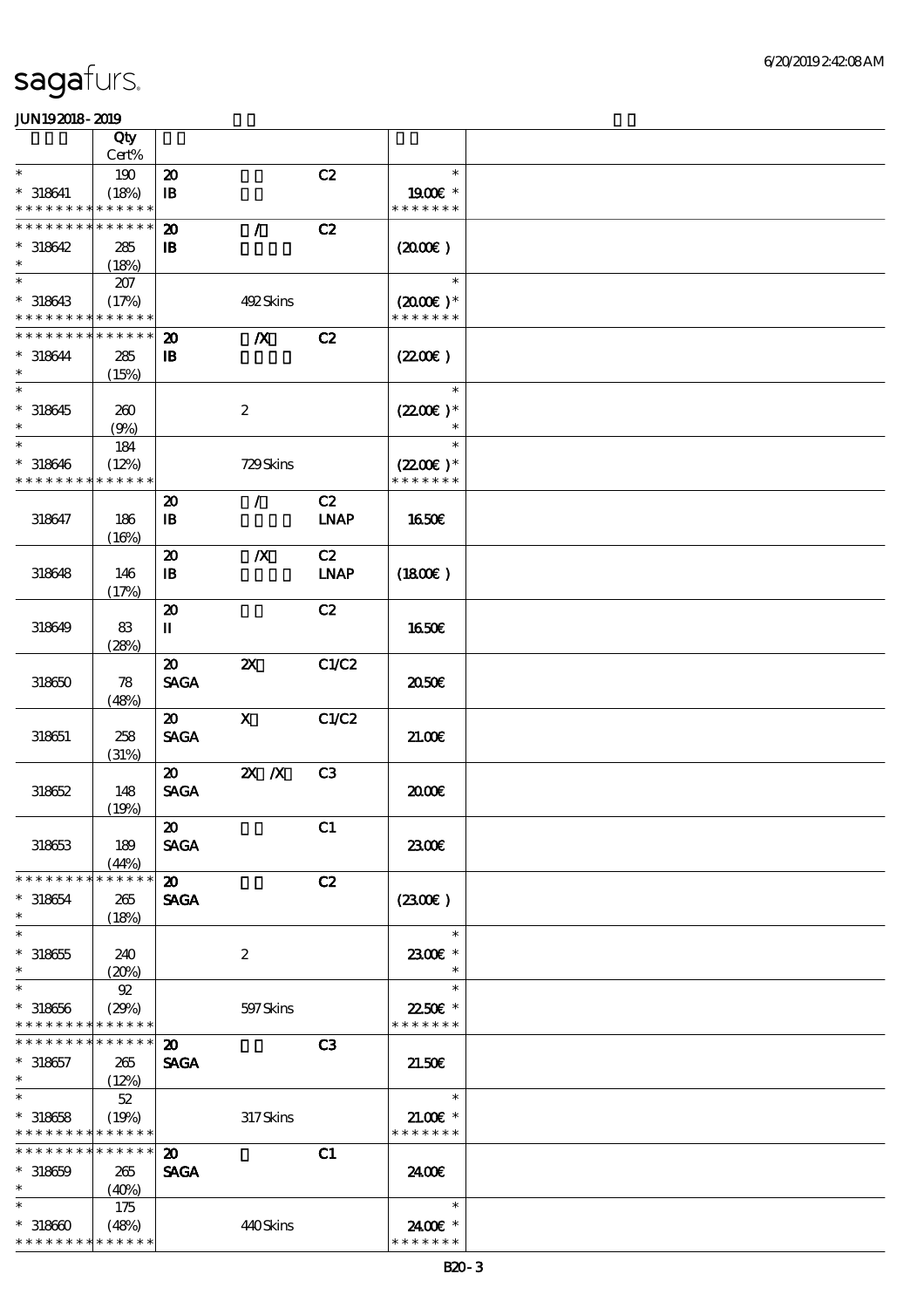|                                          | Qty<br>Cert%         |                                   |                                    |  |
|------------------------------------------|----------------------|-----------------------------------|------------------------------------|--|
| * * * * * * * *                          | * * * * * *          | $\boldsymbol{\mathbf{z}}$<br>C2   |                                    |  |
| $* 318661$                               | 265                  | <b>SAGA</b>                       | 2400€                              |  |
| $\ast$                                   | (27%)                |                                   |                                    |  |
| $\ast$                                   |                      |                                   | $\ast$                             |  |
| $*318662$                                | 240                  | $\boldsymbol{2}$                  | 2400€ *                            |  |
| $\ast$                                   | (17%)                |                                   | $\ast$                             |  |
| $\ast$                                   |                      |                                   | $\ast$                             |  |
| $*318663$                                | 240                  | $\,3$                             | 2350€ *                            |  |
| $\ast$                                   | (18%)                |                                   | $\ast$                             |  |
| $\ast$                                   |                      |                                   | $\ast$                             |  |
| $* 318664$                               | 240                  | $\bf{4}$                          | 2400 £*                            |  |
| $\ast$                                   | (20%)                |                                   | $\ast$                             |  |
| $\ast$                                   |                      |                                   | $\ast$                             |  |
| $^\ast$ 318665                           | 240                  | $\mathbf 5$                       | 2400€ *                            |  |
| $\ast$                                   | (21%)                |                                   | $\ast$                             |  |
| $\ast$                                   | $106$                |                                   | $\ast$                             |  |
| $*318666$                                | (21%)                | 1331 Skins                        | 2350€ *                            |  |
| * * * * * * * *                          | * * * * * *          |                                   | * * * * * * *                      |  |
|                                          |                      | C2<br>$\boldsymbol{\mathfrak{D}}$ |                                    |  |
| 318667                                   | 240                  | <b>SAGA</b>                       | (2400)                             |  |
| * * * * * * * *                          | (20%)<br>* * * * * * |                                   |                                    |  |
|                                          |                      | C3<br>$\boldsymbol{\mathfrak{D}}$ |                                    |  |
| $* 318668$<br>$\ast$                     | 265                  | <b>SAGA</b>                       | 2200                               |  |
| $\ast$                                   | (12%)                |                                   | $\ast$                             |  |
| $*318609$                                | 240                  | $\boldsymbol{2}$                  | 22.00€ *                           |  |
| $\ast$                                   | (7%)                 |                                   | $\ast$                             |  |
| $\ast$                                   | 195                  |                                   | $\ast$                             |  |
| $*318670$                                | (14%)                | <b>700Skins</b>                   | 22.00€ *                           |  |
| * * * * * * * *                          | * * * * * *          |                                   | * * * * * * *                      |  |
| * * * * * * * *                          | * * * * * *          | C1<br>$\boldsymbol{\mathsf{20}}$  |                                    |  |
| $* 318671$                               | 265                  | <b>SAGA</b>                       | 2450E                              |  |
| $\ast$                                   | (36%)                |                                   |                                    |  |
| $\ast$                                   |                      |                                   | $\ast$                             |  |
| $* 318672$                               | 240                  | $\boldsymbol{2}$                  | $(2450\text{E})*$                  |  |
| $\ast$                                   | (38%)                |                                   | $\ast$                             |  |
| $\ast$                                   | 104                  |                                   | $\ast$                             |  |
| $* 318673$<br>* * * * * * * *            | (34%)<br>* * * * * * | 609Skins                          | $(2450\text{E})*$<br>* * * * * * * |  |
| * * * * * * * *                          | * * * * * *          | $\boldsymbol{\mathbf{z}}$<br>C1   |                                    |  |
| $* 318674$                               | 240                  | <b>SAGA</b>                       | 2450E                              |  |
| $\ast$                                   | (27%)                |                                   |                                    |  |
| $\ast$                                   |                      |                                   | $\ast$                             |  |
| $*318675$                                | 240                  | $\boldsymbol{z}$                  | 2450€ *                            |  |
| $\ast$                                   | (33%)                |                                   | $\ast$                             |  |
| $\ast$                                   |                      |                                   | $\ast$                             |  |
| $* 318676$                               | 139                  | $\,3$                             | 2450€ *                            |  |
| $\ast$                                   | (35%)                |                                   | $\ast$                             |  |
| $\ast$                                   | ${\bf 33}$           |                                   | $\ast$                             |  |
| $* 318677$                               | (21%)                | 652Skins                          | 2400€ *                            |  |
| * * * * * * * * <mark>* * * * * *</mark> |                      |                                   | * * * * * * *                      |  |
| * * * * * * * *                          | $* * * * * * *$      | $\boldsymbol{\mathfrak{D}}$<br>C2 |                                    |  |
| $* 318678$<br>$\ast$                     | 265                  | <b>SAGA</b>                       | 24.50E                             |  |
| $\ast$                                   | (15%)                |                                   | $\ast$                             |  |
|                                          |                      |                                   |                                    |  |
| $* 318679$<br>$\ast$                     | 240                  | $\boldsymbol{2}$                  | 2400€ *<br>$\ast$                  |  |
| $\ast$                                   | (10%)                |                                   | $\ast$                             |  |
| $*318680$                                | 240                  | 3                                 | 2400 €*                            |  |
| $\ast$                                   | (18%)                |                                   | $\ast$                             |  |
|                                          |                      |                                   |                                    |  |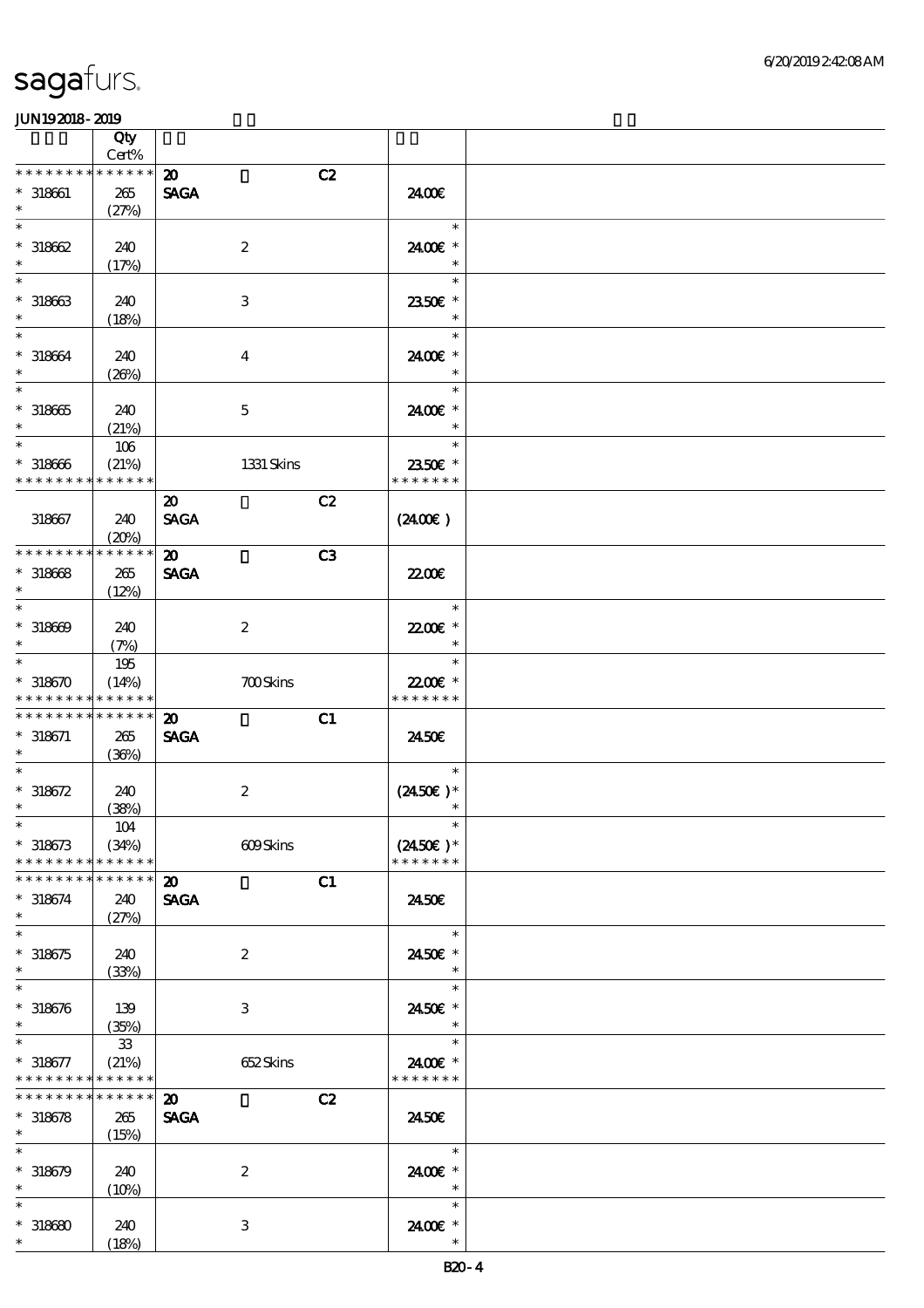|                                           | Qty<br>$\mbox{Cert}\%$     |                                            |                           |       |                          |  |
|-------------------------------------------|----------------------------|--------------------------------------------|---------------------------|-------|--------------------------|--|
| $\ast$                                    |                            | $\boldsymbol{\mathfrak{D}}$                |                           | C2    | $\ast$                   |  |
| $*$ 318681                                | 240                        | <b>SAGA</b>                                |                           |       | 2400€ *                  |  |
| $\ast$<br>$\ast$                          | (21%)                      |                                            |                           |       | $\ast$<br>$\ast$         |  |
| $*318682$                                 | 240                        |                                            | $\mathbf 5$               |       | 2400€ *                  |  |
| $\ast$<br>$\ast$                          | (20%)                      |                                            |                           |       | $\ast$<br>$\ast$         |  |
| $*$ 318683<br>$\ast$                      | 240<br>(13%)               |                                            | 6                         |       | 2400€ *<br>$\ast$        |  |
| $\overline{\ast}$                         |                            |                                            |                           |       | $\ast$                   |  |
| $* 318684$<br>$\ast$                      | 240<br>(22%)               |                                            | $\boldsymbol{\tau}$       |       | 2400€ *<br>$\ast$        |  |
| $\ast$                                    | 192                        |                                            |                           |       | an T<br>$\ast$           |  |
| $*318685$                                 | (22%)                      |                                            | 1897 Skins                |       | 2400€ *                  |  |
| * * * * * * * *<br>* * * * * * * *        | * * * * * *<br>* * * * * * |                                            |                           |       | * * * * * * *            |  |
| $*318686$<br>$\ast$                       | 265<br>(12%)               | $\boldsymbol{\mathfrak{D}}$<br><b>SAGA</b> |                           | C3    | 2250E                    |  |
| $\ast$                                    |                            |                                            |                           |       | $\ast$                   |  |
| $* 318687$<br>$\ast$                      | 240<br>(10%)               |                                            | $\boldsymbol{2}$          |       | 22.50€ *<br>$\ast$       |  |
| $\ast$                                    |                            |                                            |                           |       | $\ast$                   |  |
| $*318688$<br>$\ast$                       | 240<br>$(10\%)$            |                                            | 3                         |       | 22.50E *<br>$\ast$       |  |
| $\ast$                                    |                            |                                            |                           |       | $\ast$                   |  |
| $*318689$<br>$\ast$                       | 240<br>(16%)               |                                            | $\overline{\mathbf{4}}$   |       | 2250€ *<br>$\ast$        |  |
| $\ast$                                    | 43                         |                                            |                           |       | $\ast$                   |  |
| $*318600$                                 | (11%)                      |                                            | 1028Skins                 |       | 2250€ *                  |  |
| * * * * * * * *                           | * * * * * *                | $\boldsymbol{\mathfrak{D}}$                | $\mathbf X$               | C1    | * * * * * * *            |  |
| 318691                                    | 231                        | <b>SAGA</b>                                |                           |       | 2450E                    |  |
| * * * * * * * *                           | (28%)<br>$******$          | $\boldsymbol{\mathfrak{D}}$                | $\mathbf x$               | C2    |                          |  |
| $*$ 318692                                | 265                        | <b>SAGA</b>                                |                           |       | 2450E                    |  |
| $\ast$                                    | (15%)                      |                                            |                           |       |                          |  |
| $*$                                       |                            |                                            |                           |       | $\ast$                   |  |
| $*318603$<br>$\ast$                       | 240<br>(15%)               |                                            | $\boldsymbol{2}$          |       | 2400€ *<br>$\ast$        |  |
| $\ast$                                    |                            |                                            |                           |       | $\ast$                   |  |
| $*318694$<br>$\ast$                       | 240<br>(14%)               |                                            | 3                         |       | 2400 £*<br>$\ast$        |  |
| $\ast$                                    | 20B                        |                                            |                           |       | $\ast$                   |  |
| $*318605$<br>* * * * * * * *              | (15%)<br>* * * * * *       |                                            | 948Skins                  |       | 2400€ *<br>* * * * * * * |  |
| * * * * * * * *                           | * * * * * *                | $\boldsymbol{\mathsf{20}}$                 | $\mathbf X$               | C3    |                          |  |
| $*318696$                                 | 265                        | <b>SAGA</b>                                |                           |       | <b>22.50E</b>            |  |
| $\ast$                                    | (10%)                      |                                            |                           |       |                          |  |
| $\ast$                                    | 239                        |                                            |                           |       | $\overline{\phantom{a}}$ |  |
| $* 318697$<br>* * * * * * * * * * * * * * | (11%)                      |                                            | 504Skins                  |       | 2250€ *<br>* * * * * * * |  |
|                                           |                            | $\boldsymbol{\mathsf{20}}$                 | $\mathbf{x}$              | C1/C2 |                          |  |
| 318698                                    | 123<br>(17%)               | <b>SAGA</b>                                |                           |       | 2300                     |  |
|                                           |                            | $\boldsymbol{\mathfrak{D}}$                | $\boldsymbol{\mathsf{Z}}$ | C3    |                          |  |
| 318699                                    | 115                        | <b>SAGA</b>                                |                           |       | 2100                     |  |
|                                           | (13%)                      |                                            |                           |       |                          |  |
| 318700                                    | 272                        | $\boldsymbol{\mathsf{20}}$<br><b>SAGA</b>  | $2X$ /X<br><b>INAP</b>    | C1/C2 | 1800E                    |  |
|                                           | (23%)                      |                                            |                           |       |                          |  |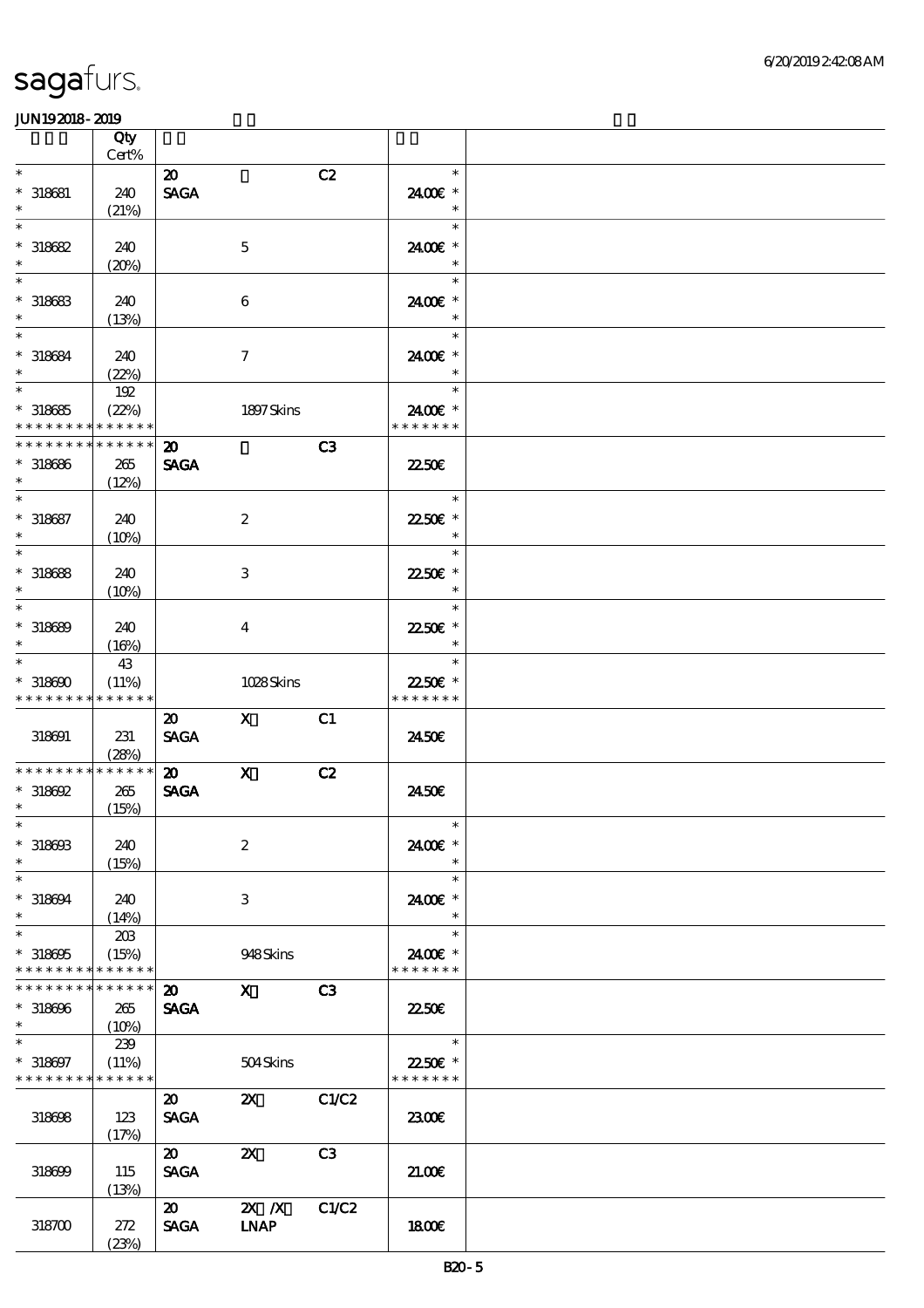|                                            | Qty                  |                                            |                         |                |                              |  |
|--------------------------------------------|----------------------|--------------------------------------------|-------------------------|----------------|------------------------------|--|
|                                            | Cert%                |                                            |                         |                |                              |  |
| 318701                                     | 98                   | $\boldsymbol{\mathsf{20}}$<br><b>SAGA</b>  | $2X$ $X$<br><b>INAP</b> | C <sub>3</sub> | 17.00E                       |  |
| ********                                   | (16%)<br>* * * * * * | $\boldsymbol{\mathfrak{D}}$                |                         | C1/C2          |                              |  |
| $*318702$                                  | 265                  | <b>SAGA</b>                                | <b>INAP</b>             |                | 1800                         |  |
| $\ast$<br>$\ast$                           | (17%)                |                                            |                         |                | $\ast$                       |  |
| $*318703$<br>* * * * * * * * * * * * * *   | 224<br>(22%)         |                                            | 489Skins                |                | 1800 £*<br>* * * * * * *     |  |
|                                            |                      | $\boldsymbol{\mathfrak{D}}$                |                         | C <sub>3</sub> |                              |  |
| 318704                                     | 284<br>(9%)          | <b>SAGA</b>                                | <b>INAP</b>             |                | 17.50€                       |  |
| * * * * * * * * * * * * * *                |                      | $\boldsymbol{\mathfrak{D}}$                |                         | <b>C1/C2</b>   |                              |  |
| $*318705$<br>$\ast$                        | 265<br>(22%)         | <b>SAGA</b>                                | <b>LNAP</b>             |                | 2050E                        |  |
| $\overline{\phantom{0}}$                   |                      |                                            |                         |                | $\ast$                       |  |
| $*318706$<br>$\ast$                        | 240<br>(9%)          |                                            | $\boldsymbol{2}$        |                | 2050E *<br>$\ast$            |  |
| $\ast$                                     |                      |                                            |                         |                | $\ast$                       |  |
| $* 318707$<br>$\ast$                       | 240<br>(10%)         |                                            | 3                       |                | 2050E *<br>$\ast$            |  |
| $\ast$                                     | 186                  |                                            |                         |                | $\ast$                       |  |
| $* 318708$                                 | (22%)                |                                            | 931 Skins               |                | 2050E *                      |  |
| * * * * * * * *                            | * * * * * *          |                                            |                         |                | * * * * * * *                |  |
| 318709                                     | 265<br>(20%)         | $\boldsymbol{\mathfrak{D}}$<br><b>SAGA</b> | <b>INAP</b>             | C1/C2          | 21.00E                       |  |
| * * * * * * * * * * * * * *                |                      | $\boldsymbol{\mathfrak{D}}$                |                         | C <sub>3</sub> |                              |  |
| $* 318710$<br>$\ast$                       | 265<br>(6%)          | <b>SAGA</b>                                | <b>INAP</b>             |                | 1900E                        |  |
| $\ast$                                     |                      |                                            |                         |                | $\ast$                       |  |
| $* 318711$<br>$\ast$                       | 240<br>(5%)          |                                            | $\boldsymbol{2}$        |                | 1900E *<br>$\ast$            |  |
| $\ast$                                     | 138                  |                                            |                         |                | $\ast$                       |  |
| $* 318712$                                 | (14%)                |                                            | 643Skins                |                | 1850E *                      |  |
| * * * * * * * * * * * * * *                |                      |                                            |                         |                | * * * * * * *                |  |
| *************** 20<br>$* 318713$<br>$\ast$ | 265<br>(21%)         | <b>SAGA</b>                                | <b>INAP</b>             | C1/C2          | (21.00)                      |  |
| $\ast$                                     |                      |                                            |                         |                | $\ast$                       |  |
| $* 318714$<br>$\ast$                       | 240<br>(8%)          |                                            | $\boldsymbol{2}$        |                | $(21.00)$ *<br>$\ast$        |  |
| $\ast$                                     |                      |                                            |                         |                | $\ast$                       |  |
| $*318715$<br>$\ast$                        | 240<br>$(\Theta)$    |                                            | 3                       |                | $(21.00)$ *                  |  |
| $\ast$                                     | 144                  |                                            |                         |                | $\ast$                       |  |
| $* 318716$<br>* * * * * * * * * * * * * *  | (15%)                |                                            | 889Skins                |                | $(21.00)$ *<br>* * * * * * * |  |
| * * * * * * * *                            | * * * * * *          | $\boldsymbol{\mathsf{20}}$                 |                         | C3             |                              |  |
| $* 318717$<br>$\ast$                       | 265<br>(7%)          | <b>SAGA</b>                                | <b>INAP</b>             |                | 1900E                        |  |
| $\ast$                                     |                      |                                            |                         |                | $\ast$                       |  |
| $* 318718$<br>$\ast$                       | 240<br>(6%)          |                                            | $\boldsymbol{2}$        |                | 1900€ *<br>$\ast$            |  |
| $\ast$                                     |                      |                                            |                         |                | $\ast$                       |  |
| $* 318719$                                 | 240                  |                                            | $\,3$                   |                | 1900€ *                      |  |
| $\ast$                                     | (2%)                 |                                            |                         |                | $\ast$                       |  |
| $\ast$                                     | 106                  |                                            |                         |                | $\ast$                       |  |
| $*318720$                                  | (3%)                 |                                            | 851 Skins               |                | 1900 £*                      |  |
| * * * * * * * * <mark>* * * * * *</mark>   |                      |                                            |                         |                | * * * * * * *                |  |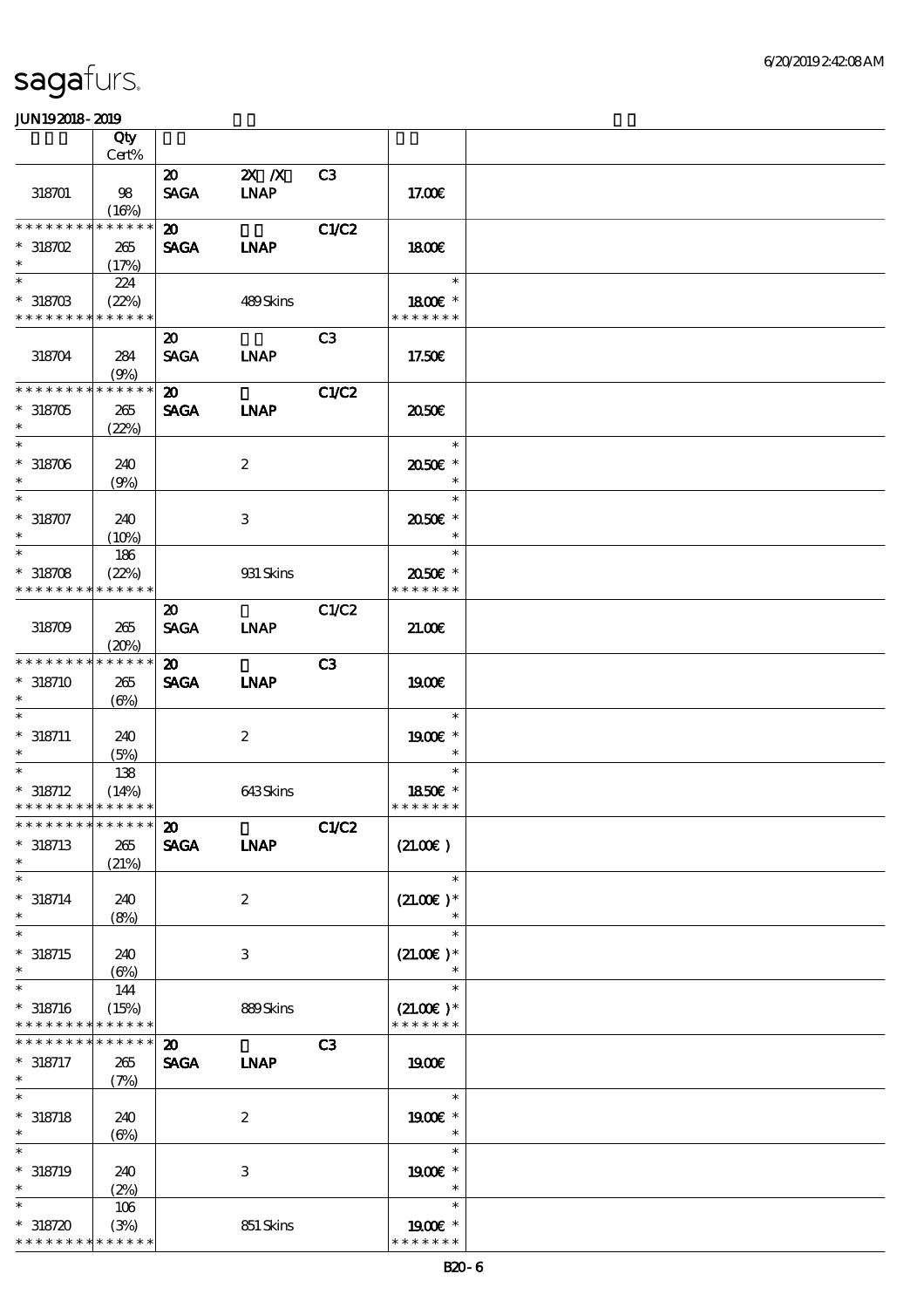|                                          | Qty<br>Cert% |                                            |                           |       |               |  |
|------------------------------------------|--------------|--------------------------------------------|---------------------------|-------|---------------|--|
|                                          |              |                                            |                           |       |               |  |
| 318721                                   | 229          | $\boldsymbol{\mathfrak{D}}$<br><b>SAGA</b> | $X$ / $ZX$<br><b>LNAP</b> | C1/C2 | 2050€         |  |
|                                          | (17%)        |                                            |                           |       |               |  |
| * * * * * * * *                          | * * * * * *  | $\boldsymbol{\mathfrak{D}}$                | $X$ / $ZX$                | C3    |               |  |
| $* 318722$                               | 275          | <b>SAGA</b>                                | <b>INAP</b>               |       | 1850E         |  |
| $\ast$                                   | (11%)        |                                            |                           |       |               |  |
| $\ast$                                   | 62           |                                            |                           |       | $\ast$        |  |
| $*318723$                                | $(\Theta)$   |                                            | 337 Skins                 |       | 1850E *       |  |
| * * * * * * * * <mark>* * * * * *</mark> |              |                                            |                           |       | * * * * * * * |  |
| * * * * * * * *                          | * * * * * *  | $\boldsymbol{\mathfrak{D}}$                |                           | C2    |               |  |
|                                          |              |                                            |                           |       |               |  |
| $* 318724$<br>$\ast$                     | 265<br>(16%) | IA                                         |                           |       | 21.50E        |  |
| $\overline{\ast}$                        |              |                                            |                           |       |               |  |
|                                          | 222          |                                            |                           |       | $\ast$        |  |
| $*318725$                                | (15%)        |                                            | 487Skins                  |       | $21.50E$ *    |  |
| * * * * * * * *                          | * * * * * *  |                                            |                           |       | * * * * * * * |  |
|                                          |              | $\boldsymbol{\mathfrak{D}}$                | $X$ $X$                   | C2    |               |  |
|                                          |              |                                            |                           |       |               |  |
| 318726                                   | 138          | IA                                         |                           |       | 2000          |  |
|                                          | (19%)        |                                            |                           |       |               |  |
|                                          |              | $\boldsymbol{\mathbf{z}}$                  | $X$ $N$                   | C2    |               |  |
| 318727                                   | 147          | IA                                         |                           |       | ææ            |  |
|                                          | (48%)        |                                            |                           |       |               |  |
| * * * * * * * *                          | * * * * * *  |                                            |                           |       |               |  |
|                                          |              | $\boldsymbol{\mathbf{z}}$                  | $\mathcal{L}$             | C2    |               |  |
| $* 318728$                               | 265          | IA                                         |                           |       | (220E)        |  |
| $\ast$                                   | (18%)        |                                            |                           |       |               |  |
| $\ast$                                   |              |                                            |                           |       | $\ast$        |  |
| $*318729$                                | 240          |                                            | $\boldsymbol{2}$          |       | $(2200)$ *    |  |
| $\ast$                                   |              |                                            |                           |       | $\ast$        |  |
|                                          | (16%)        |                                            |                           |       |               |  |
| $\ast$                                   |              |                                            |                           |       | $\ast$        |  |
| $* 318730$                               | 240          |                                            | 3                         |       | $(2200)$ *    |  |
|                                          | (19%)        |                                            |                           |       |               |  |
|                                          |              |                                            |                           |       | $\ast$        |  |
|                                          |              |                                            |                           |       |               |  |
| $* 318731$                               | 240          |                                            | $\boldsymbol{4}$          |       | $(2200)$ *    |  |
| $\ast$                                   | (24%)        |                                            |                           |       | $\ast$        |  |
| $\ast$                                   |              |                                            |                           |       | $\ast$        |  |
| $* 318732$                               | 240          |                                            | $\mathbf 5$               |       | $(2200)$ *    |  |
| $\ast$                                   | (19%)        |                                            |                           |       | $\ast$        |  |
| $\ast$                                   | 149          |                                            |                           |       | $\ast$        |  |
|                                          |              |                                            |                           |       |               |  |
| $* 318733$                               | (19%)        |                                            | 1374Skins                 |       | $(2200)$ *    |  |
| * * * * * * *                            | * * * * * *  |                                            |                           |       | * * * * * * * |  |
| * * * * * * *                            | * * * * * *  | $\boldsymbol{\mathbf{z}}$                  | $\mathcal{L}$             | C2    |               |  |
| $* 318734$                               | 265          | IA                                         |                           |       | (220E)        |  |
| $\ast$                                   | (38%)        |                                            |                           |       |               |  |
| $\ast$                                   |              |                                            |                           |       | $\ast$        |  |
|                                          |              |                                            |                           |       |               |  |
| $* 318735$                               | 240          |                                            | $\boldsymbol{2}$          |       | $(2200)$ *    |  |
| $\ast$                                   | (31%)        |                                            |                           |       |               |  |
| $\ast$                                   |              |                                            |                           |       | $\ast$        |  |
| $* 318736$                               | 240          |                                            | 3                         |       | $(2200)$ *    |  |
| $\ast$                                   | (24%)        |                                            |                           |       |               |  |
|                                          |              |                                            |                           |       | $\ast$        |  |
|                                          |              |                                            |                           |       |               |  |
| $* 318737$                               | 240          |                                            | $\bf{4}$                  |       | $(2200)$ *    |  |
| $\ast$                                   | (46%)        |                                            |                           |       | $\ast$        |  |
| $\ast$                                   | 57           |                                            |                           |       | $\ast$        |  |
| $* 318738$                               | (35%)        |                                            | 1042Skins                 |       | $(2200)$ *    |  |
| * * * * * * * *                          | * * * * * *  |                                            |                           |       | * * * * * * * |  |
| * * * * * * *                            | * * * * * *  | $\boldsymbol{\mathbf{z}}$                  | $\boldsymbol{X}$          | C2    |               |  |
|                                          |              |                                            |                           |       |               |  |
| $* 318739$                               | 265          | IA                                         |                           |       | (2400E)       |  |
| $\ast$                                   | (11%)        |                                            |                           |       |               |  |
| $\ast$                                   |              |                                            |                           |       | $\ast$        |  |
| $* 318740$                               | 240          |                                            | $\boldsymbol{2}$          |       | $(2400)$ *    |  |
| $\ast$                                   |              |                                            |                           |       | $\ast$        |  |
|                                          | (17%)        |                                            |                           |       |               |  |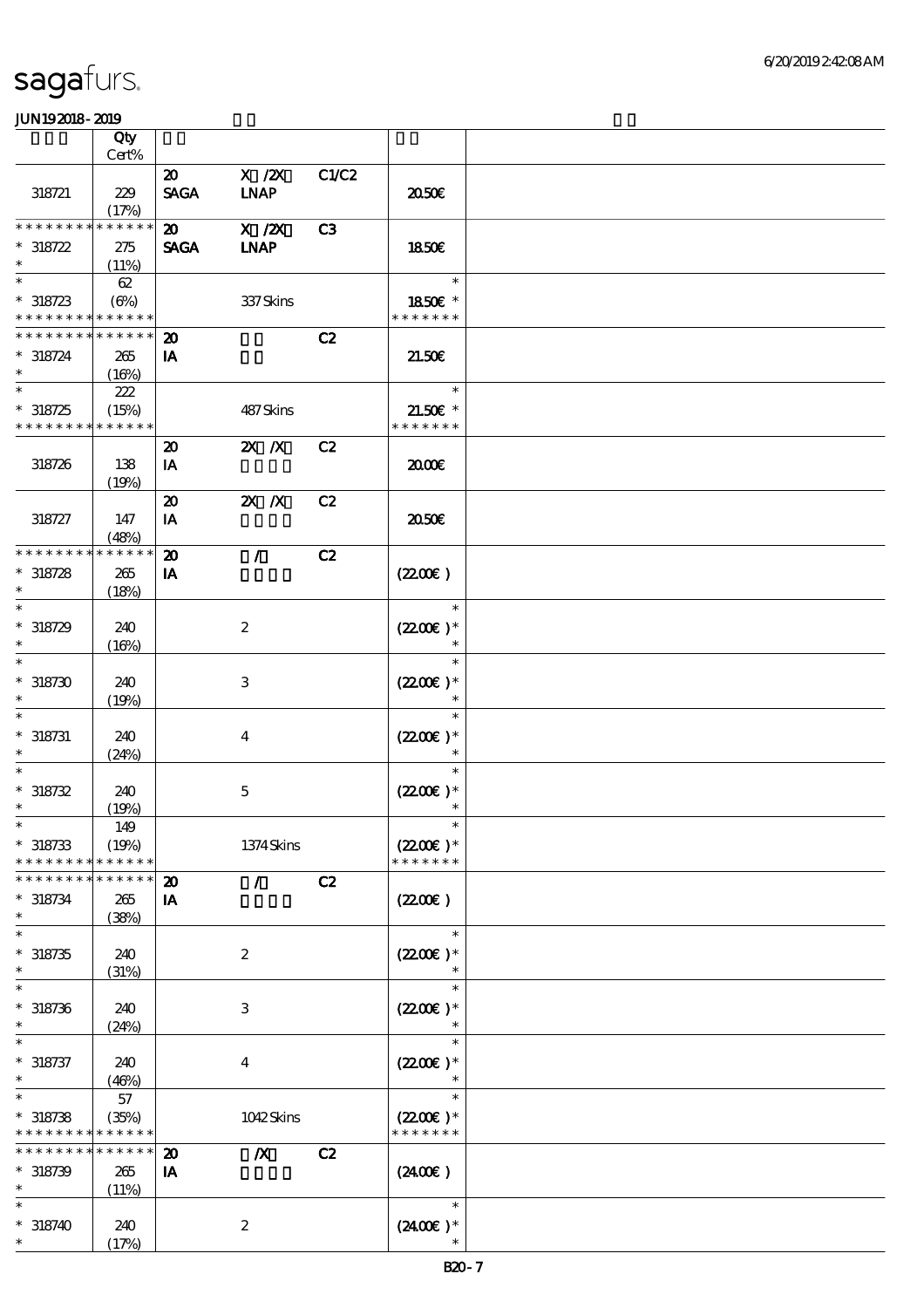|                                            | Qty<br>Cert%               |                             |                     |             |                       |  |
|--------------------------------------------|----------------------------|-----------------------------|---------------------|-------------|-----------------------|--|
| $\ast$                                     |                            | $\boldsymbol{\mathfrak{D}}$ | $\boldsymbol{X}$    | C2          | $\ast$                |  |
| $^*$ 318741                                | 240                        | IA                          |                     |             | $(2400)$ *            |  |
| $\ast$                                     | (18%)                      |                             |                     |             | $\ast$                |  |
| $\ast$                                     |                            |                             |                     |             | $\ast$                |  |
| $* 318742$                                 | 240                        |                             | $\boldsymbol{4}$    |             | $(2400E)^*$           |  |
| $\ast$                                     | (18%)                      |                             |                     |             | $\ast$                |  |
| $\ast$                                     |                            |                             |                     |             | $\ast$                |  |
| $* 318743$<br>$\ast$                       | 240                        |                             | $\mathbf 5$         |             | $(2400E)^*$<br>$\ast$ |  |
| $\ast$                                     | (17%)                      |                             |                     |             | $\ast$                |  |
| $^*$ 318744                                | 240                        |                             | 6                   |             | $(2400)$ *            |  |
| $\ast$                                     | (15%)                      |                             |                     |             |                       |  |
| $\ast$                                     |                            |                             |                     |             | $\ast$                |  |
| $* 318745$                                 | 240                        |                             | $\boldsymbol{\tau}$ |             | $(2400E)*$            |  |
| $\ast$                                     | (10%)                      |                             |                     |             |                       |  |
|                                            |                            |                             |                     |             | $\ast$                |  |
| $* 318746$<br>$\ast$                       | 240                        |                             | $\bf 8$             |             | $(2400E)^*$<br>$\ast$ |  |
| $\ast$                                     | (14%)                      |                             |                     |             | $\ast$                |  |
| $* 318747$                                 | 240                        |                             | $\boldsymbol{9}$    |             | $(2400\varepsilon)^*$ |  |
| $\ast$                                     | (8%)                       |                             |                     |             | $\ast$                |  |
| $\ast$                                     |                            |                             |                     |             | $\ast$                |  |
| $* 318748$                                 | 240                        |                             | $10\,$              |             | $(2400E)^*$           |  |
| $\ast$<br>$\ast$                           | (11%)                      |                             |                     |             | $\ast$<br>$\ast$      |  |
| $* 318749$                                 | 240                        |                             |                     |             | $(2400\varepsilon)*$  |  |
| $\ast$                                     | (16%)                      |                             | 11                  |             | $\ast$                |  |
| $\ast$                                     | 196                        |                             |                     |             | $\ast$                |  |
| $*318750$                                  | (18%)                      |                             | 2861 Skins          |             | $(2400)$ *            |  |
| * * * * * * *                              | * * * * * *                |                             |                     |             | * * * * * * *         |  |
| * * * * * * * *                            | * * * * * *                | $\boldsymbol{\mathbf{z}}$   | $\boldsymbol{X}$    | C2          |                       |  |
| $* 318751$<br>$\ast$                       | 240<br>(35%)               | IA                          |                     |             | (2400E)               |  |
|                                            |                            |                             |                     |             | $\ast$                |  |
| $*318752$                                  | 240                        |                             | $\boldsymbol{2}$    |             | $(2400\varepsilon)*$  |  |
| $\ast$                                     | (22%)                      |                             |                     |             |                       |  |
| $*$                                        |                            |                             |                     |             | $\ast$                |  |
| $* 318753$                                 | 240                        |                             | $\,3$               |             | $(2400)$ *            |  |
| $\ast$<br>$\ast$                           | (31%)                      |                             |                     |             | $\ast$<br>$\ast$      |  |
| $^*$ 318754 $\,$                           | 240                        |                             |                     |             | $(2400)$ *            |  |
| $\ast$                                     | (35%)                      |                             | $\boldsymbol{4}$    |             | $\ast$                |  |
| $\ast$                                     | 137                        |                             |                     |             | $\ast$                |  |
| $* 318755$                                 | (37%)                      |                             | 1097Skins           |             | $(2400)$ *            |  |
| * * * * * * * *                            | * * * * * *                |                             |                     |             | * * * * * * *         |  |
| * * * * * * *                              | * * * * * *                | $\boldsymbol{\mathfrak{D}}$ | $\mathcal{L}$       | C2          |                       |  |
| $* 318756$<br>$\ast$                       | 265<br>(16%)               | IA                          |                     | <b>LNAP</b> | $(1800\varepsilon)$   |  |
| $\ast$                                     | $77\,$                     |                             |                     |             | $\ast$                |  |
| $* 318757$                                 | (12%)                      |                             | 342Skins            |             | $(1800E)*$            |  |
| * * * * * * * * * * * * * *                |                            |                             |                     |             | * * * * * * *         |  |
| * * * * * * *                              | $\ast\ast\ast\ast\ast\ast$ | $\boldsymbol{\mathbf{z}}$   | $\boldsymbol{X}$    | C2          |                       |  |
| $* 318758$<br>$\ast$                       | 265                        | IA                          |                     | <b>INAP</b> | (200)                 |  |
| $\ast$                                     | (9%)<br>44                 |                             |                     |             | $\ast$                |  |
| $* 318759$                                 | (13%)                      |                             | 309Skins            |             | $(2000)$ *            |  |
| * * * * * * * * <mark>* * * * * * *</mark> |                            |                             |                     |             | * * * * * * *         |  |
| * * * * * * *                              | * * * * * *                | $\boldsymbol{\mathbf{z}}$   | $\boldsymbol{X}$    | C2          |                       |  |
| $* 318760$                                 | 265                        | IA                          |                     | <b>INAP</b> | (200E)                |  |
| $\ast$                                     | (17%)                      |                             |                     |             |                       |  |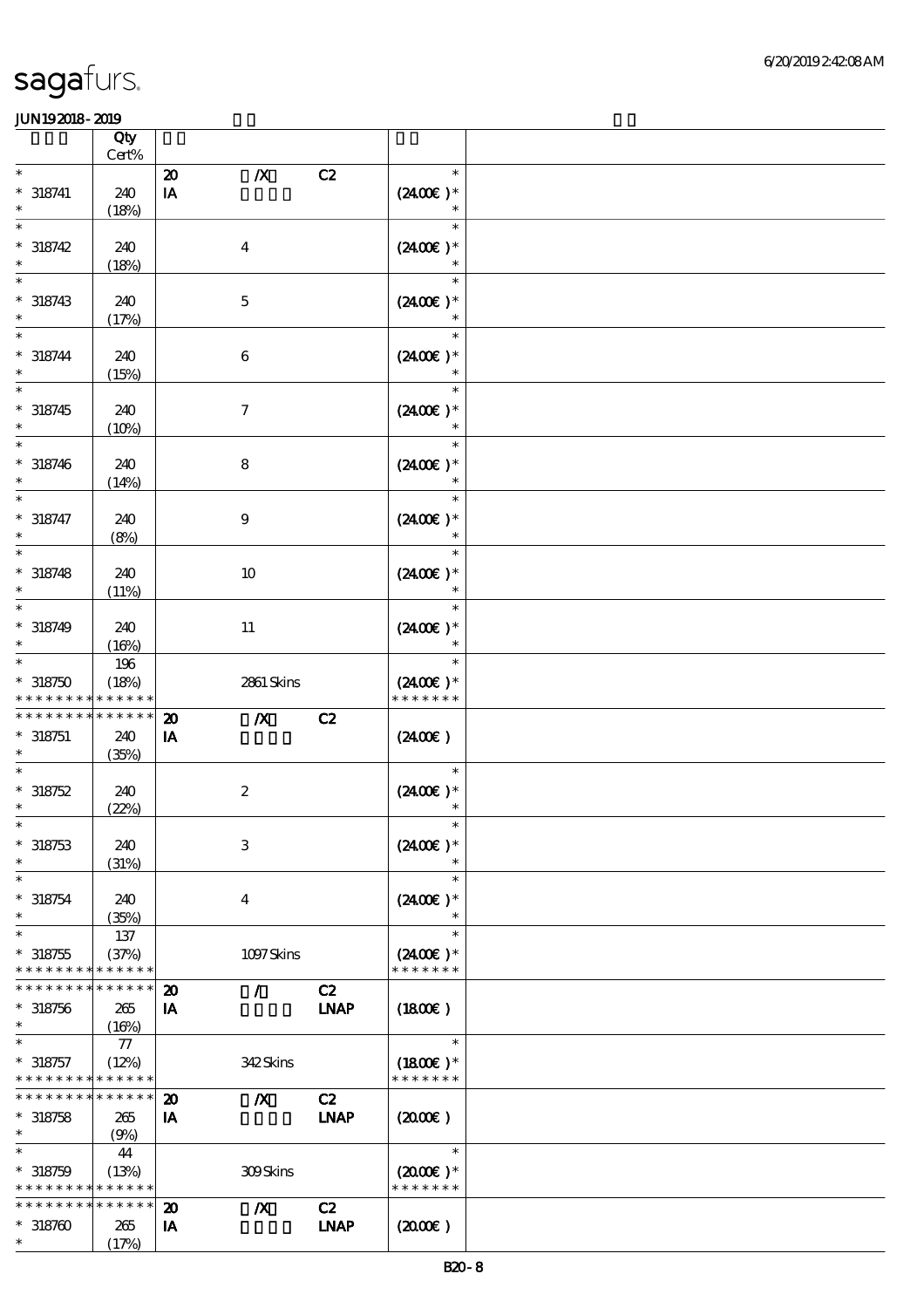|                                                     | Qty<br>Cert%                 |                                            |                     |                              |                                          |  |
|-----------------------------------------------------|------------------------------|--------------------------------------------|---------------------|------------------------------|------------------------------------------|--|
| $\ast$                                              |                              | $\boldsymbol{\mathbf{z}}$                  | $\pmb{X}$           | C2                           | $\ast$                                   |  |
| $* 318761$<br>$\ast$                                | 240<br>(53%)                 | $\mathbf{I} \mathbf{A}$                    |                     | $\ensuremath{\mathbf{INAP}}$ | $(2000\varepsilon)*$<br>$\ast$           |  |
| $\ast$<br>$*318762$<br>$\ast$                       | 240<br>(20%)                 |                                            | $\,3$               |                              | $\ast$<br>$(2000\varepsilon)*$<br>$\ast$ |  |
| $\ast$<br>$* 318763$<br>$\ast$                      | 240<br>(8%)                  |                                            | $\boldsymbol{4}$    |                              | $\ast$<br>$(2000\varepsilon)*$<br>$\ast$ |  |
| $\ast$<br>$* 318764$<br>$\ast$                      | 240<br>(15%)                 |                                            | $\mathbf 5$         |                              | $\ast$<br>$(2000\varepsilon)*$           |  |
| $\overline{\ast}$<br>$* 318765$<br>$\ast$           | 240<br>(11%)                 |                                            | $\,6$               |                              | $\ast$<br>$(200E)*$<br>$\ast$            |  |
| $\ast$<br>$* 318766$<br>$\ast$                      | 240<br>(12%)                 |                                            | $\boldsymbol{\tau}$ |                              | $\ast$<br>$(2000\varepsilon)*$<br>$\ast$ |  |
| $\ast$<br>$* 318767$<br>$\ast$                      | 240<br>(7%)                  |                                            | $\bf 8$             |                              | $\ast$<br>$(2000)$ *<br>$\ast$           |  |
| $\ast$<br>$* 318768$<br>$\ast$                      | 240<br>(3%)                  |                                            | $\boldsymbol{9}$    |                              | $\ast$<br>$(2000\varepsilon)*$<br>$\ast$ |  |
| $\ast$<br>$* 318709$<br>* * * * * * * *             | $122$<br>(5%)<br>* * * * * * |                                            | 2307Skins           |                              | $\ast$<br>$(2000)$ *<br>* * * * * * *    |  |
| 318770                                              | 126<br>(53%)                 | $\boldsymbol{\mathfrak{D}}$<br><b>SROY</b> |                     | C1/C2                        | 2400€                                    |  |
| 318771                                              | 88<br>(67%)                  | $\boldsymbol{\mathfrak{D}}$<br><b>SROY</b> |                     | C1                           | 2500€                                    |  |
| * * * * * * * *<br>$* 318772$<br>$\ast$             | * * * * * *<br>245<br>(53%)  | $\boldsymbol{\mathfrak{D}}$<br><b>SROY</b> |                     | C1                           | 2500E                                    |  |
| $\ast$<br>$* 318773$<br>$\ast$                      | 67<br>(35%)                  |                                            | $\boldsymbol{2}$    |                              | $\ast$<br>2500€ *<br>$\ast$              |  |
| $\ast$<br>$* 318774$<br>* * * * * * * *             | 34<br>(38%)<br>* * * * * *   |                                            | 346Skins            |                              | $\ast$<br>2450€ *<br>* * * * * * *       |  |
| 318775                                              | 224<br>(39%)                 | $\boldsymbol{\mathfrak{D}}$<br><b>SROY</b> |                     | C2                           | 2450E                                    |  |
| 318776                                              | 135<br>(21%)                 | $\boldsymbol{\mathfrak{D}}$<br><b>SROY</b> |                     | C <sub>3</sub>               | 2250E                                    |  |
| * * * * * * *<br>$* 318777$<br>$\ast$               | * * * * * *<br>219<br>(20%)  | $\boldsymbol{\mathfrak{D}}$<br><b>SROY</b> |                     | C3                           | 2250E                                    |  |
| $\ast$<br>$* 318778$<br>* * * * * * * * * * * * * * | 68<br>$(Q2\%)$               |                                            | 287Skins            |                              | $\ast$<br>2250€ *<br>* * * * * * *       |  |
| 318779                                              | 149<br>(64%)                 | $\boldsymbol{\mathfrak{D}}$<br><b>SROY</b> |                     | C1                           | 2600E                                    |  |
| * * * * * * * *<br>$* 318780$<br>$\ast$             | * * * * * *<br>245<br>(35%)  | $\boldsymbol{\mathfrak{D}}$<br><b>SROY</b> |                     | C2                           | 2600E                                    |  |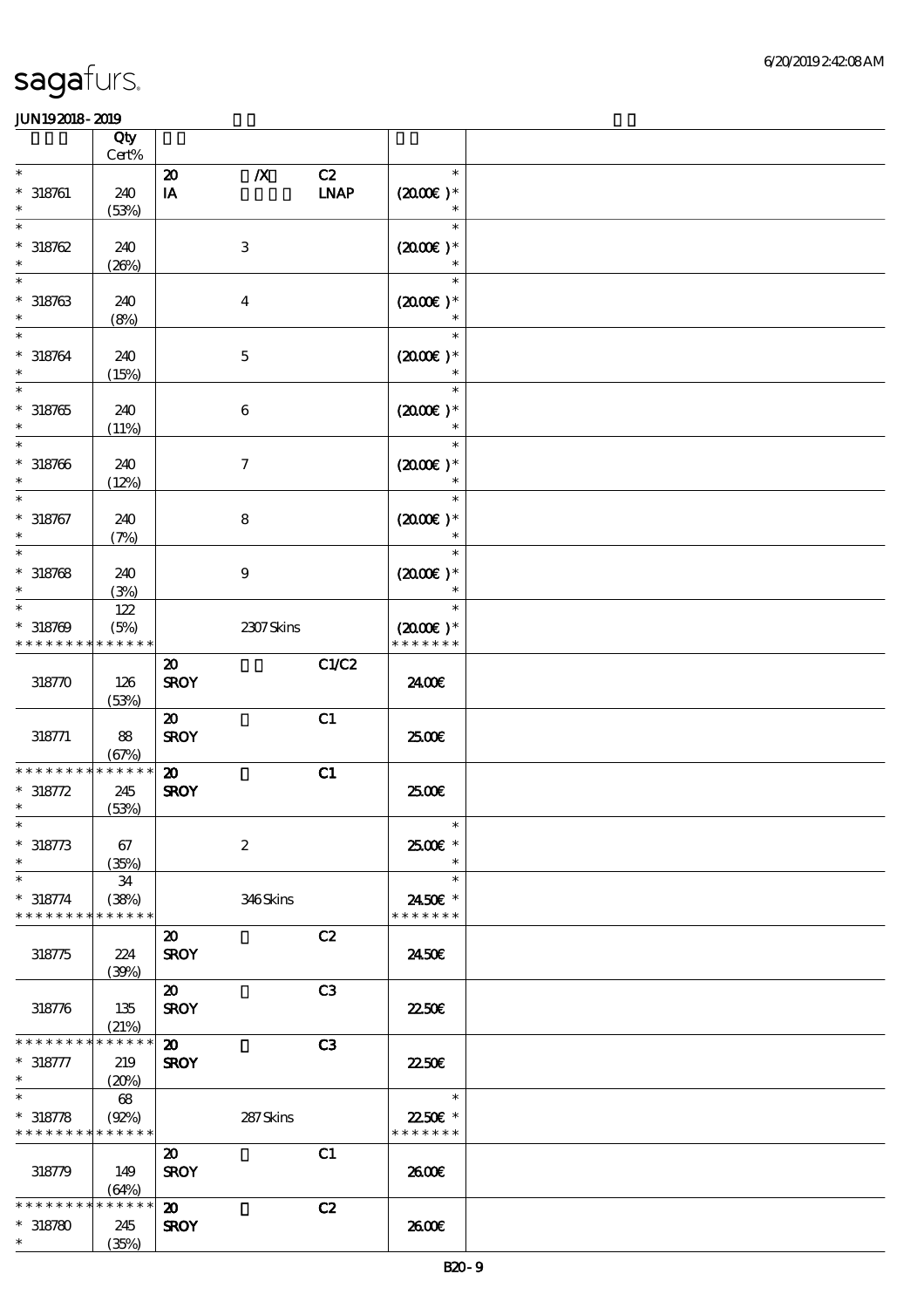|                               | Qty   |                             |             |                |               |
|-------------------------------|-------|-----------------------------|-------------|----------------|---------------|
|                               | Cert% |                             |             |                |               |
| $\ast$                        | 135   | $\boldsymbol{\mathfrak{D}}$ |             | C2             | $\ast$        |
| $* 318781$                    | (40%) | <b>SROY</b>                 |             |                | 2550€*        |
| * * * * * * * * * * * * * * * |       |                             |             |                | * * * * * * * |
|                               |       | $\boldsymbol{\mathfrak{D}}$ |             | C <sub>3</sub> |               |
| 318782                        | 243   | <b>SROY</b>                 |             |                | 2350E         |
|                               | (24%) |                             |             |                |               |
|                               |       | $\boldsymbol{\mathfrak{D}}$ | $\mathbf x$ | C1/C2          |               |
| 318783                        | 266   | <b>SROY</b>                 |             |                | 25.50E        |
|                               | (38%) |                             |             |                |               |
|                               |       | $\boldsymbol{\mathfrak{D}}$ | $\mathbf x$ | C3             |               |
| 318784                        | 111   | <b>SROY</b>                 |             |                | 2350E         |
|                               | (18%) |                             |             |                |               |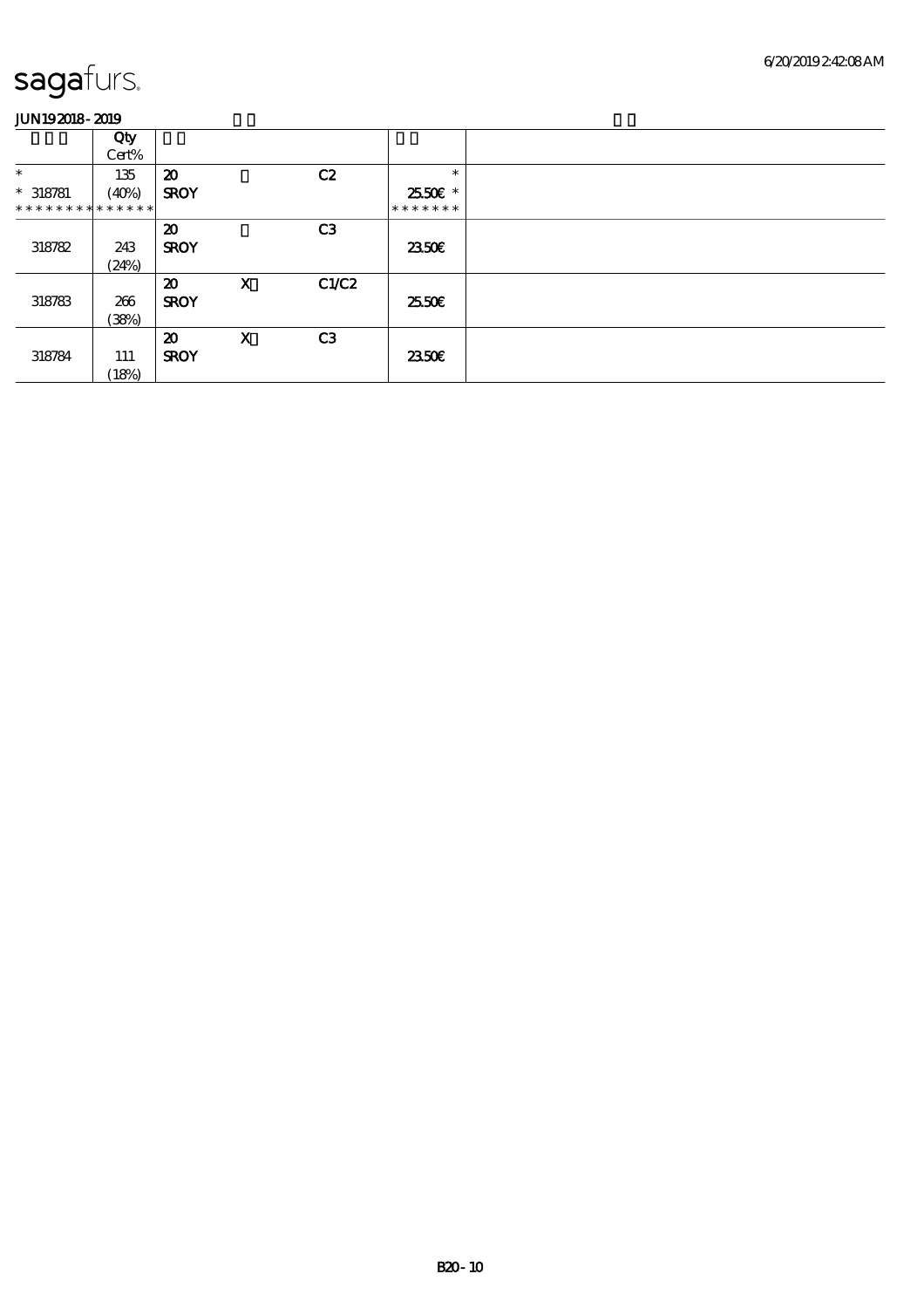|                                                     | Qty<br>Cert%               |                                           |                                               |                |                                    |  |
|-----------------------------------------------------|----------------------------|-------------------------------------------|-----------------------------------------------|----------------|------------------------------------|--|
|                                                     |                            |                                           |                                               |                |                                    |  |
| 318861                                              | 154                        | $\mathbf{o}$<br>$\mathbf{S}$              | $X$ $X$                                       | C2             | 1500€                              |  |
|                                                     | (17%)                      | $\mathbf{O}$                              |                                               | C1/C2          |                                    |  |
| 318862                                              | 171<br>(20%)               | ${\bf S}$                                 |                                               |                | <b>160€</b>                        |  |
| 318863                                              | 290                        | $\mathbf{o}$<br>$\mathbf{S}$              |                                               | C1/C2          | 17.00E                             |  |
|                                                     | (23%)                      |                                           |                                               |                |                                    |  |
| 318864                                              | 179<br>(10%)               | $\mathbf{o}$<br>$\mathbf{S}$              | $\mathcal{L}$                                 | C3             | 1450€                              |  |
| * * * * * * * * * * * * * *<br>$* 318865$<br>$\ast$ | 305<br>(20%)               | $\mathbf 0$<br>${\bf s}$                  |                                               | <b>C1/C2</b>   | 1800E                              |  |
| $\ast$<br>$* 318866$<br>* * * * * * * *             | 40<br>(12%)<br>* * * * * * |                                           | 345Skins                                      |                | $\ast$<br>1800 £*<br>* * * * * * * |  |
|                                                     |                            | $\mathbf 0$                               |                                               | C <sub>3</sub> |                                    |  |
| 318867                                              | 152<br>(15%)               | ${\bf S}$                                 |                                               |                | (1800)                             |  |
|                                                     |                            | $\mathbf{o}$                              | $X$ / $ZX$                                    | C1/C2          |                                    |  |
| 318868                                              | 191<br>(9%)                | ${\bf s}$                                 |                                               |                | 17.00E                             |  |
| 318869                                              | 119<br>(17%)               | $\mathbf{o}$<br>$\mathbf{S}$              | $X$ / $ZX$                                    | C <sub>3</sub> | 1550€                              |  |
| 318870                                              | $92\,$<br>(20%)            | $\mathbf{o}$<br>${\bf s}$                 | $X$ $N$<br><b>INAP</b>                        | C2             | <b>140€</b>                        |  |
| 318871                                              | 263<br>(19%)               | $\mathbf 0$<br>${\bf s}$                  | $\mathcal{L}$<br>$\ensuremath{\mathbf{INAP}}$ | C2             | 1450€                              |  |
| * * * * * * * * * * * * * *                         |                            | $\mathbf{o}$                              |                                               | C2             |                                    |  |
| $* 318872$<br>$\ast$                                | 305<br>(17%)               | $\mathbf{B}$                              |                                               |                | 1500€                              |  |
| $\ast$                                              | $126\,$                    |                                           |                                               |                | $\ast$                             |  |
| $* 318873$<br>* * * * * * * *                       | (21%)<br>* * * * * *       |                                           | 431 Skins                                     |                | 1500€ *<br>* * * * * * *           |  |
|                                                     |                            | $\mathbf{o}$                              | $\mathcal{L}$                                 | C2             |                                    |  |
| 318874                                              | 249<br>(17%)               | $\mathbf{B}$                              |                                               |                | <b>1500€</b>                       |  |
| 318875                                              | 251<br>(12%)               | $\mathbf{o}$<br>$\mathbf{B}$              | $\boldsymbol{X}$                              | C2             | (17.00)                            |  |
| 318876                                              | 84<br>(20%)                | $\mathbf 0$<br>$\, {\bf I} \! {\bf B} \,$ |                                               | C2<br>$INAP$   | 1350€                              |  |
| 318877                                              | 201<br>(15%)               | $\mathbf{o}$<br>П                         |                                               | C2             | <b>1350€</b>                       |  |
| 318878                                              | 102<br>(28%)               | $\mathbf{O}$<br><b>SAGA</b>               | $\boldsymbol{\mathsf{z}}$                     | C2             | 17.50E                             |  |
| 318879                                              | 128<br>(20%)               | $\mathbf{O}$<br><b>SAGA</b>               | $\boldsymbol{\mathsf{X}}$                     | C1/C2          | 17.50€                             |  |
| 318880                                              | 240<br>(27%)               | $\mathbf{O}$<br><b>SAGA</b>               | $\boldsymbol{\mathrm{X}}$                     | C1/C2          | 17.50E                             |  |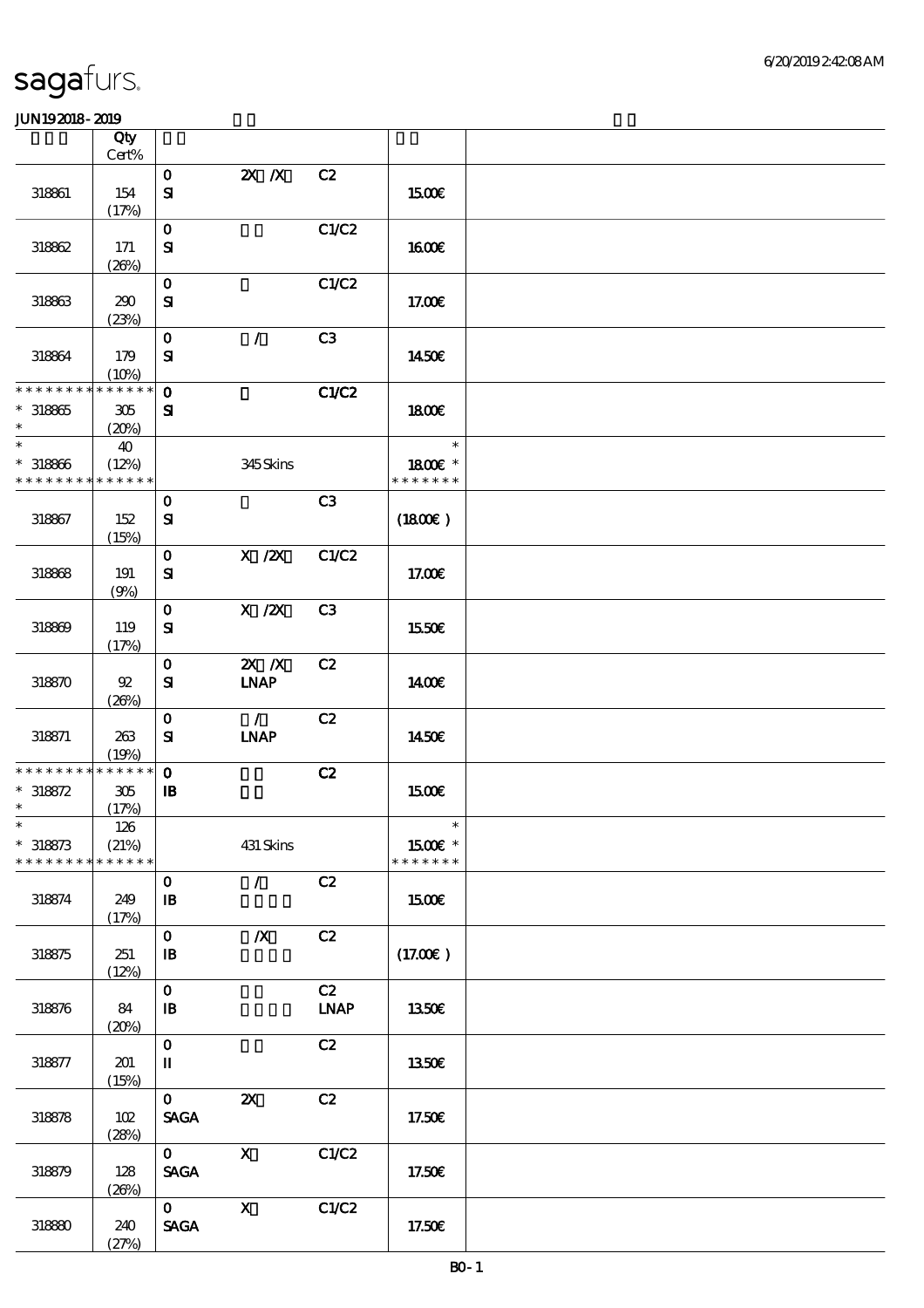|                               | Qty                  |                               |                           |                |                              |  |
|-------------------------------|----------------------|-------------------------------|---------------------------|----------------|------------------------------|--|
|                               | Cert%                |                               |                           |                |                              |  |
|                               |                      | $\mathbf{O}$                  | X /                       | C <sub>3</sub> |                              |  |
| 318881                        | 132                  | <b>SAGA</b>                   |                           |                | 1550€                        |  |
|                               | (7%)                 |                               |                           |                |                              |  |
|                               |                      | $\mathbf{O}$                  |                           | C1             |                              |  |
| 318882                        | 86                   | <b>SAGA</b>                   |                           |                | 1800                         |  |
|                               | (53%)                |                               |                           |                |                              |  |
|                               |                      | $\mathbf{O}$                  |                           | C1             |                              |  |
| 318883                        | 162                  | <b>SAGA</b>                   |                           |                | 1800E                        |  |
|                               | (30%)                |                               |                           |                |                              |  |
|                               |                      | $\mathbf{o}$                  |                           | C2             |                              |  |
| 318884                        | 260                  | <b>SAGA</b>                   |                           |                | 17.50E                       |  |
|                               | (28%)                |                               |                           |                |                              |  |
|                               |                      | $\mathbf{O}$                  |                           | C1             |                              |  |
| 318885                        | 151                  | <b>SAGA</b>                   |                           |                | 1900E                        |  |
| * * * * * * * * * * * * * *   | (53%)                |                               |                           |                |                              |  |
|                               |                      | $\mathbf{O}$                  |                           | C2             |                              |  |
| $* 318886$<br>$\ast$          | 285                  | <b>SAGA</b>                   |                           |                | (1900E)                      |  |
| $\ast$                        | (31%)                |                               |                           |                | $\ast$                       |  |
|                               | 193                  |                               |                           |                |                              |  |
| $* 318887$<br>* * * * * * * * | (28%)<br>* * * * * * |                               | 478Skins                  |                | $(1900E)^*$<br>* * * * * * * |  |
|                               |                      |                               |                           |                |                              |  |
|                               |                      | $\mathbf{O}$                  |                           | C <sub>3</sub> |                              |  |
| 318888                        | 231                  | <b>SAGA</b>                   |                           |                | 17.50€                       |  |
|                               | (15%)                |                               |                           |                |                              |  |
|                               |                      | $\mathbf{O}$                  |                           | C1             |                              |  |
| 318899                        | 218                  | <b>SAGA</b>                   |                           |                | 2000E                        |  |
| * * * * * * * *               | (43%)<br>* * * * * * | $\mathbf{O}$                  |                           |                |                              |  |
| $*318800$                     | 285                  | <b>SAGA</b>                   |                           | C2             | 2000E                        |  |
| $\ast$                        |                      |                               |                           |                |                              |  |
| $\ast$                        | (23%)<br>278         |                               |                           |                | $\ast$                       |  |
| $* 318891$                    | (24%)                |                               | 563Skins                  |                | 2000E*                       |  |
| * * * * * * * * * * * * * *   |                      |                               |                           |                | * * * * * * *                |  |
| * * * * * * * * * * * * * *   |                      | $\mathbf{O}$                  |                           | C3             |                              |  |
| $*$ 318892                    | 285                  | <b>SAGA</b>                   |                           |                | 1800E                        |  |
| $\ast$                        | (18%)                |                               |                           |                |                              |  |
| $\ast$                        | 48                   |                               |                           |                | $\ast$                       |  |
| $* 318803$                    | (29%)                |                               | 333Skins                  |                | 1800€ *                      |  |
| * * * * * * * *               | * * * * * *          |                               |                           |                | * * * * * * *                |  |
| * * * * * * * * * * * * * * * |                      | $\mathbf{O}$ and $\mathbf{O}$ | X / ZX C1/C2              |                |                              |  |
| * 318894                      | 285                  | <b>SAGA</b>                   |                           |                | 1900E                        |  |
| $\ast$                        | (25%)                |                               |                           |                |                              |  |
| $\ast$                        | 101                  |                               |                           |                | $\ast$                       |  |
| $*318805$                     | (23%)                |                               | 386Skins                  |                | 1850E *                      |  |
| * * * * * * * * * * * * * *   |                      |                               |                           |                | * * * * * * *                |  |
|                               |                      | $\mathbf{O}$                  | $X$ / $ZX$                | C3             |                              |  |
| 318896                        | 191                  | <b>SAGA</b>                   |                           |                | 1800E                        |  |
|                               | (18%)                |                               |                           |                |                              |  |
|                               |                      | $\mathbf{0}$                  | $\mathbf{X}$ $\mathbf{X}$ | C1/C2          |                              |  |
| 318897                        | 120                  | <b>SAGA</b>                   | <b>INAP</b>               |                | 1400E                        |  |
|                               | (12%)                |                               |                           |                |                              |  |
|                               |                      | $\mathbf{O}$                  |                           | C1/C2          |                              |  |
| 318898                        | 141                  | <b>SAGA</b>                   | <b>INAP</b>               |                | 1400€                        |  |
|                               | (13%)                |                               |                           |                |                              |  |
|                               |                      | $\mathbf{O}$                  |                           | C1/C2          |                              |  |
| 318899                        | 194                  | <b>SAGA</b>                   | <b>INAP</b>               |                | 1500€                        |  |
|                               | (23%)                |                               |                           |                |                              |  |
|                               |                      | $\mathbf{O}$                  | $\mathcal{L}$             | C <sub>3</sub> |                              |  |
| 318900                        | 169                  | <b>SAGA</b>                   | <b>INAP</b>               |                | 1400€                        |  |
|                               | (11%)                |                               |                           |                |                              |  |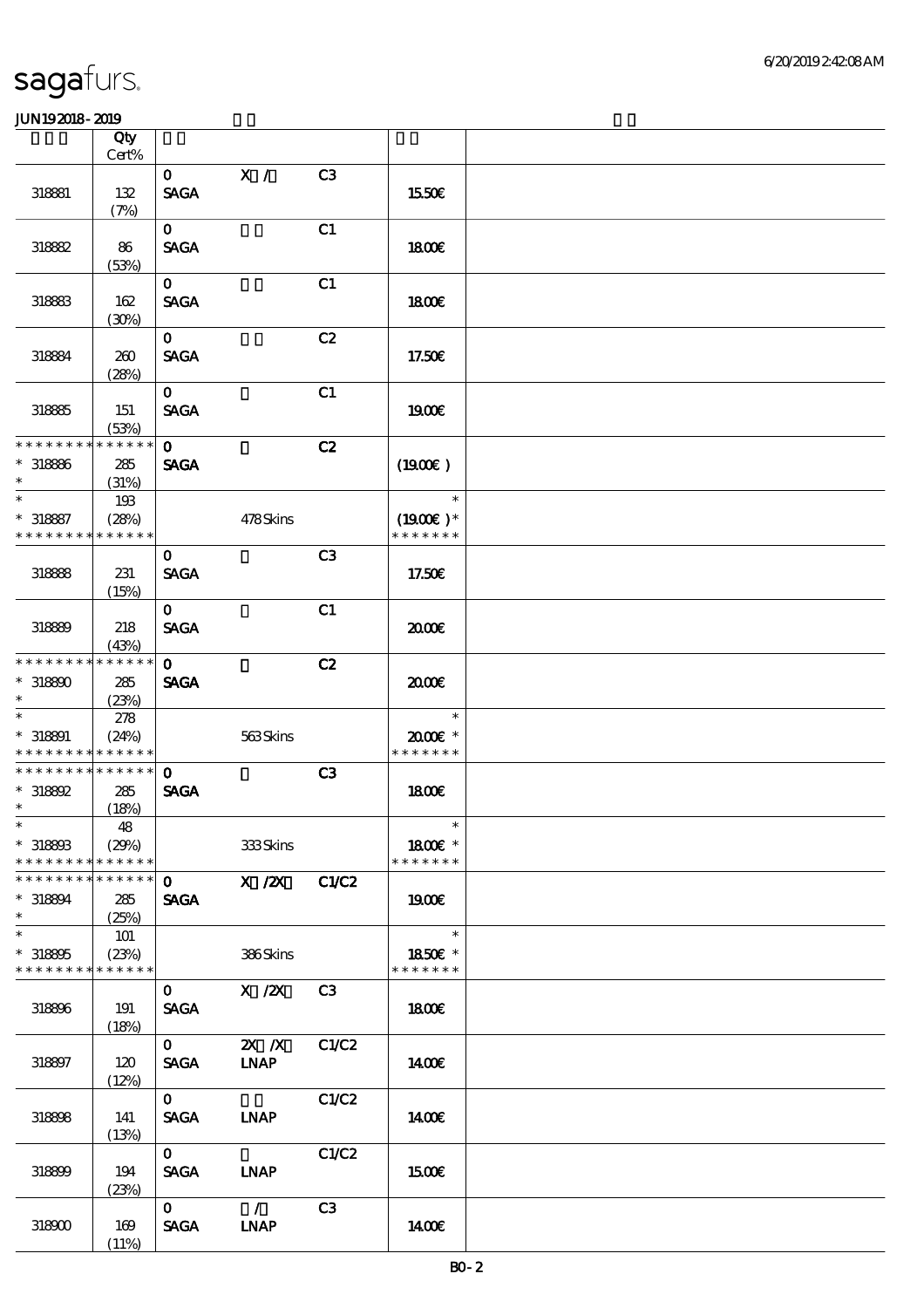|                                          | Qty         |              |                  |                |                       |  |
|------------------------------------------|-------------|--------------|------------------|----------------|-----------------------|--|
|                                          | Cert%       |              |                  |                |                       |  |
|                                          |             | $\mathbf{O}$ | $\boldsymbol{X}$ | C1/C2          |                       |  |
| 318901                                   | 219         | <b>SAGA</b>  | <b>INAP</b>      |                | <b>1600€</b>          |  |
|                                          | (20%)       |              |                  |                |                       |  |
|                                          |             | $\mathbf{O}$ | $\boldsymbol{X}$ | C <sub>3</sub> |                       |  |
| 318902                                   | 117         | <b>SAGA</b>  | <b>INAP</b>      |                | 1500€                 |  |
|                                          | (12%)       |              |                  |                |                       |  |
|                                          |             | $\mathbf{o}$ |                  | C2             |                       |  |
| 318903                                   | 216         | IA           |                  |                | 17.50€                |  |
|                                          | (18%)       |              |                  |                |                       |  |
|                                          |             | $\mathbf{o}$ | X /              | C2             |                       |  |
|                                          | 100         |              |                  |                |                       |  |
| 318904                                   |             | IA           | WB1              |                | (1900)                |  |
|                                          | $(O\%)$     |              |                  |                |                       |  |
|                                          |             | $\mathbf{O}$ | $X$ $N$          | C2             |                       |  |
| 318905                                   | 109         | $I$ A        |                  |                | 1600                  |  |
|                                          | (24%)       |              |                  |                |                       |  |
| * * * * * * * * * * * * * *              |             | $\mathbf{O}$ | $\mathcal{L}$    | C2             |                       |  |
| $*318906$                                | 285         | IA           |                  |                | 17.50€                |  |
| $\ast$                                   | (28%)       |              |                  |                |                       |  |
| $\ast$                                   | 51          |              |                  |                | $\ast$                |  |
| $*318907$                                | (25%)       |              | 336Skins         |                | 17.00 $\varepsilon$ * |  |
| * * * * * * * * * * * * * *              |             |              |                  |                | * * * * * * *         |  |
| * * * * * * * * * * * * * *              |             | $\mathbf{o}$ | $\mathcal{L}$    | C2             |                       |  |
| $*$ 318908                               | 285         | IA           |                  |                | 17.50€                |  |
| $\ast$                                   | (20%)       |              |                  |                |                       |  |
| $\ast$                                   | 167         |              |                  |                | $\ast$                |  |
| $*318909$                                | (20%)       |              | 452Skins         |                | 17.50€ *              |  |
| * * * * * * * *                          | * * * * * * |              |                  |                | * * * * * * *         |  |
| ******** <mark>*******</mark>            |             | $\mathbf{o}$ | $\boldsymbol{X}$ | C2             |                       |  |
| $*318910$                                | 285         | IA           |                  |                | (1900)                |  |
| $\ast$                                   | (22%)       |              |                  |                |                       |  |
| $\ast$                                   | 135         |              |                  |                | $\ast$                |  |
| $*318911$                                | (20%)       |              | 420Skins         |                | $(1900E)*$            |  |
| * * * * * * * * <mark>* * * * * *</mark> |             |              |                  |                | * * * * * * *         |  |
|                                          |             |              |                  |                |                       |  |
|                                          |             | $\mathbf{o}$ |                  | C2             |                       |  |
| 318912                                   | 155         | IA           |                  | <b>INAP</b>    | 1400                  |  |
|                                          | (20%)       |              |                  |                |                       |  |
|                                          |             | $\mathbf{O}$ |                  | C1/C2          |                       |  |
| 318913                                   | 94          | <b>SROY</b>  |                  |                | 21.50E                |  |
|                                          | (51%)       |              |                  |                |                       |  |
|                                          |             | $\mathbf{o}$ |                  | C <sub>3</sub> |                       |  |
| 318914                                   | 114         | <b>SROY</b>  |                  |                | 1900                  |  |
|                                          | (18%)       |              |                  |                |                       |  |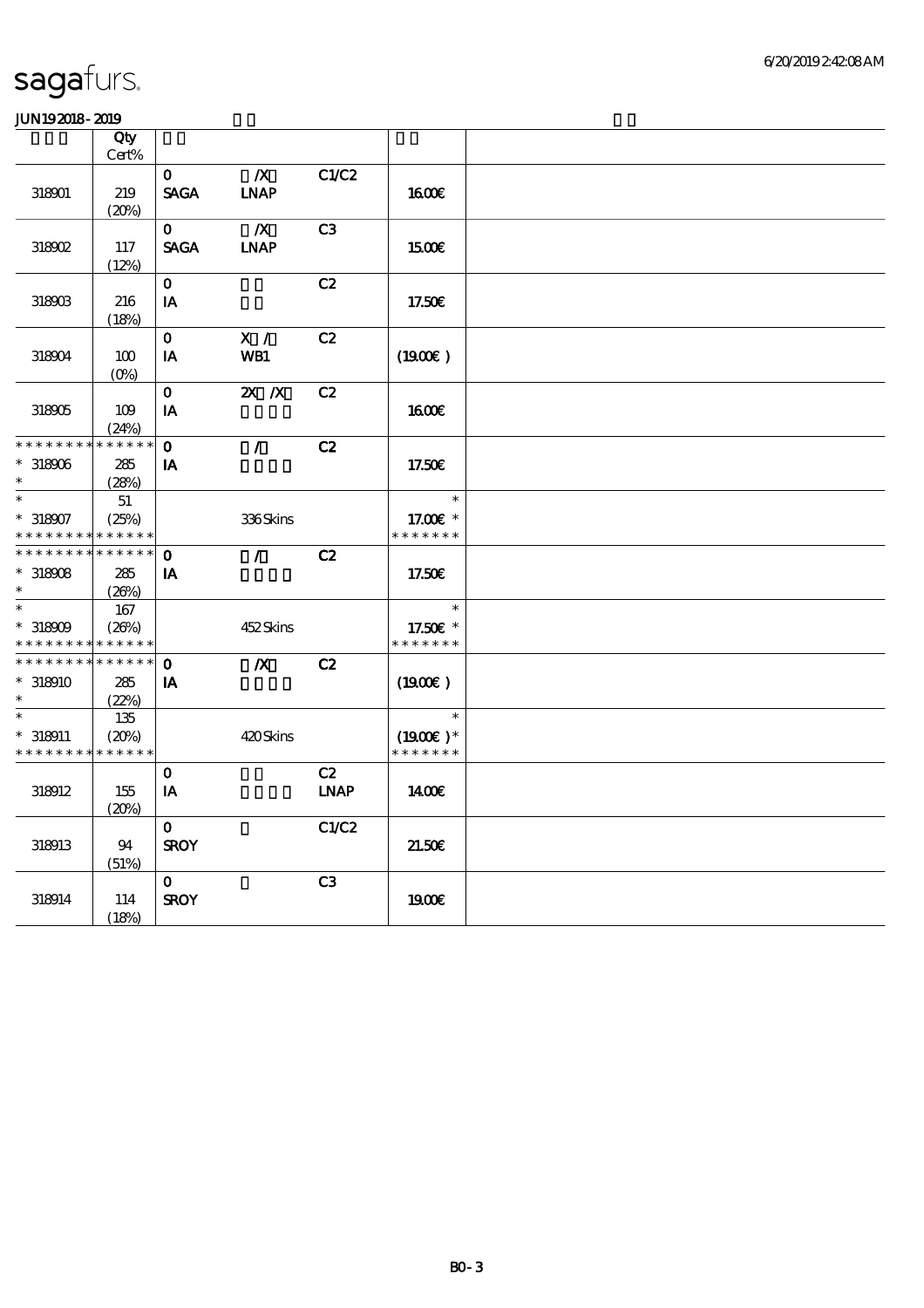|                                                         | Qty<br>$Cert\%$             |                                                |                    |                   |                                    |  |
|---------------------------------------------------------|-----------------------------|------------------------------------------------|--------------------|-------------------|------------------------------------|--|
|                                                         |                             | $\mathbf{1}$                                   | $X$ $N$            | C2                |                                    |  |
| 318981                                                  | 84<br>(41%)                 | $\mathbf{S}$                                   |                    |                   | 11.00E                             |  |
| 318982                                                  | 172                         | $\mathbf{1}$<br>${\bf S}$                      |                    | C2                | 1200E                              |  |
|                                                         | (39%)                       |                                                |                    |                   |                                    |  |
| 318983                                                  | 242<br>(36%)                | $\mathbf{1}$<br>${\bf S\!I}$                   |                    | C2                | 1300E                              |  |
| 318084                                                  | 293<br>(46%)                | $\mathbf{1}$<br>$\mathbf{S}$                   | $\boldsymbol{X}$   | C2                | <b>1300€</b>                       |  |
| 318985                                                  | 100<br>(50%)                | $\mathbf{1}$<br>${\bf S}$                      | <b>LNAP</b>        | C2                | <b>1050€</b>                       |  |
| 318986                                                  | 258<br>(37%)                | $\mathbf{1}$<br>${\bf I\!B}$                   | $\mathcal{L}$      | C2                | 11.50€                             |  |
| 318987                                                  | 151<br>(29%)                | $\mathbf{1}$<br>$\, {\bf B}$                   | $\boldsymbol{X}$   | C2                | 1250E                              |  |
| 318988                                                  | $108$<br>(25%)              | $\mathbf{1}$<br>$\, {\bf I} \! {\bf B} \,$     |                    | C2<br><b>LNAP</b> | 1000E                              |  |
| 318989                                                  | 86<br>(24%)                 | $\mathbf{1}$<br>$\operatorname{\mathsf{SAGA}}$ | $Z\!X$ $\,$ $Z\!X$ | C2                | 1400E                              |  |
| 318990                                                  | $98\,$<br>(36%)             | $\mathbf{1}$<br><b>SAGA</b>                    | $\mathcal{L}$      | C1                | 1500E                              |  |
| 318991                                                  | 144<br>(24%)                | $\mathbf{1}$<br><b>SAGA</b>                    |                    | C2                | 1450E                              |  |
| 318992                                                  | 193<br>(24%)                | $\mathbf{1}$<br>$\ensuremath{\mathsf{SAGA}}$   |                    | C2                | 1450€                              |  |
| 318993                                                  | 174<br>(13%)                | $\mathbf{1}$<br><b>SAGA</b>                    | $\mathcal{L}$      | C3                | 1350E                              |  |
| 318994                                                  | 251<br>(18%)                | $1 -$<br><b>SAGA</b>                           |                    | C1/C2             | <b>1500€</b>                       |  |
| 318995                                                  | 105<br>(18%)                | $1 \quad \blacksquare$<br><b>SAGA</b>          | $\mathbf{X}$       | C1/C2             | 1550€                              |  |
| 318996                                                  | 157<br>(24%)                | $1 \quad \blacksquare$<br><b>SAGA</b>          | $\boldsymbol{X}$   | C3                | 1500€                              |  |
| 318997                                                  | 155<br>(16%)                | $\mathbf{1}$<br><b>SAGA</b>                    | <b>LNAP</b>        | C2                | 1250E                              |  |
| 318998                                                  | 110<br>(19%)                | $\mathbf{1}$<br>IA                             |                    | C2                | 1250E                              |  |
| * * * * * * * *<br>$* 318000$<br>$\ast$                 | * * * * * *<br>325<br>(22%) | $\mathbf{1}$<br>IA                             | $\mathcal{L}$      | C2                | 1350E                              |  |
| $\ast$<br>$^\ast$ 319000<br>* * * * * * * * * * * * * * | 45<br>(22%)                 |                                                | 370Skins           |                   | $\ast$<br>1350€ *<br>* * * * * * * |  |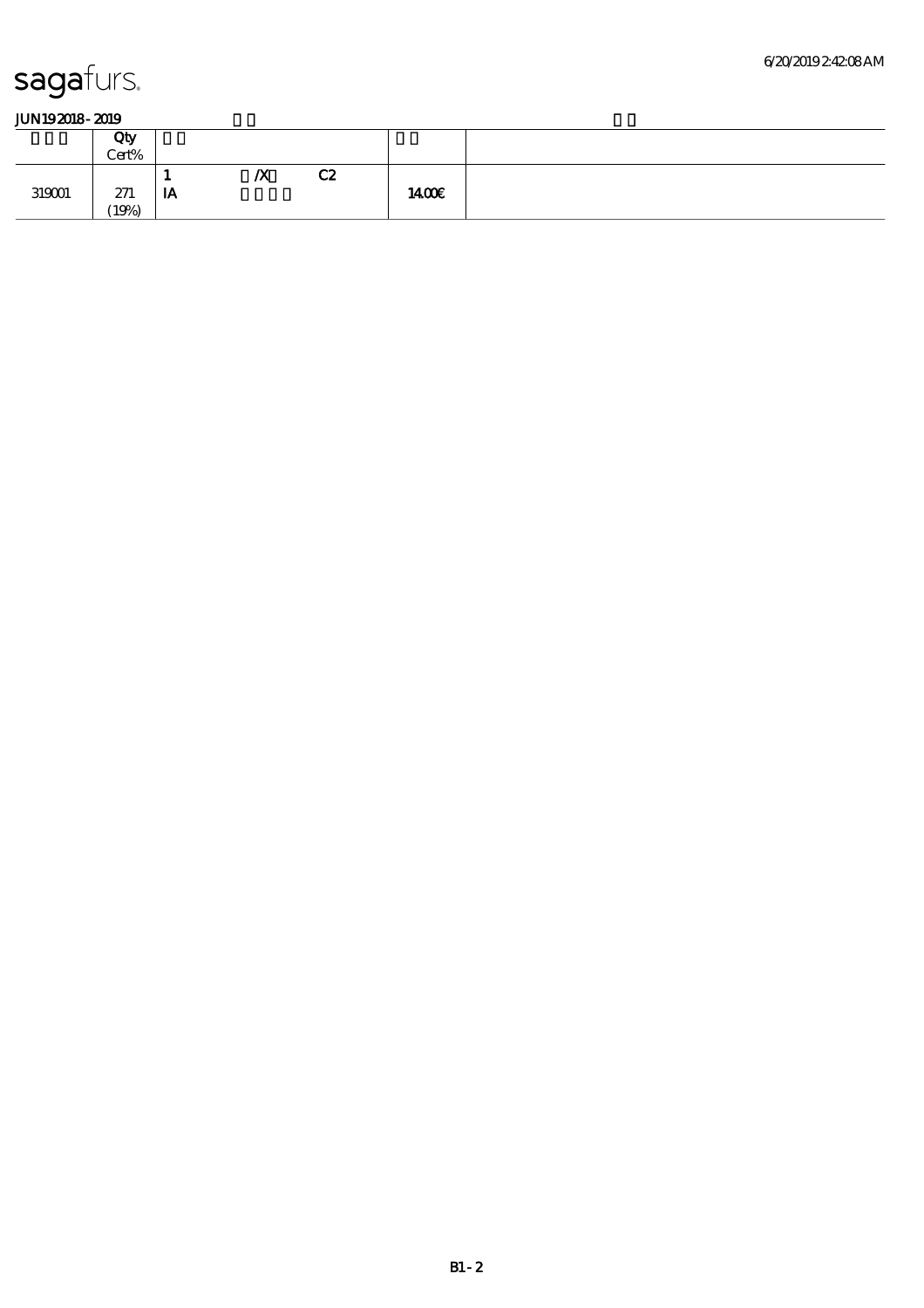|                                          | Qty          |                             |                           |                |                   |  |
|------------------------------------------|--------------|-----------------------------|---------------------------|----------------|-------------------|--|
|                                          | Cert%        |                             |                           |                |                   |  |
|                                          |              | 50                          |                           | C2             |                   |  |
| 319081                                   | 88           | ${\bf s}$                   | $\mathbf{1}$              |                | (360)             |  |
|                                          | $(\Theta)$   |                             |                           | C1/C2          |                   |  |
| 319082                                   | 196          | 50                          |                           |                | 3600E             |  |
|                                          |              | ${\bf s}$                   | $\mathbf{1}$              |                |                   |  |
|                                          | (8%)         | 50                          |                           | C3             |                   |  |
| 319083                                   | 77           | ${\bf s}$                   | $\mathbf{1}$              |                | 3400E             |  |
|                                          | (3%)         |                             |                           |                |                   |  |
|                                          |              | 50                          | $\mathbf{x}$              | C1/C2          |                   |  |
| 319084                                   | 214          | ${\bf s}$                   | $\mathbf{1}$              |                | 3600E             |  |
|                                          | (12%)        |                             |                           |                |                   |  |
|                                          |              | 50                          | $\boldsymbol{\mathsf{X}}$ | C1/C2          |                   |  |
| 319085                                   | 107          | ${\bf s}$                   | $\mathbf{1}$              |                | 3500E             |  |
|                                          | (20%)        |                             |                           |                |                   |  |
|                                          |              | 50                          | $X$ / $ZX$                | C3             |                   |  |
| 319086                                   | 122          | ${\bf s}$                   | $\mathbf{1}$              |                | <b>3500E</b>      |  |
|                                          | (8%)         |                             |                           |                |                   |  |
| * * * * * * * *                          | * * * * * *  | 50                          | $\boldsymbol{X}$          | C2             |                   |  |
| $*319087$                                | 205          | $\, {\bf I} \! {\bf B} \,$  | $\mathbf{1}$              |                | 3400              |  |
| $\ast$                                   | (25%)        |                             |                           |                |                   |  |
| $\overline{\phantom{0}}$                 | ${\bf 3\!2}$ |                             |                           |                | $\ast$            |  |
| $*319088$                                | (15%)        |                             | 237Skins                  |                | 3400€ *           |  |
| * * * * * * * *<br>* * * * * * * *       | * * * * * *  |                             |                           |                | * * * * * * *     |  |
|                                          | * * * * * *  | 50 <sub>o</sub>             |                           | C1/C2          |                   |  |
| $*319089$<br>$\ast$                      | 185          | <b>SAGA</b>                 | $\mathbf{1}$              |                | 37.00E            |  |
| $\ast$                                   | (24%)<br>117 |                             |                           |                | $\ast$            |  |
| $*319090$                                | (16%)        |                             | 302Skins                  |                | 37.00€ *          |  |
| * * * * * * * * <mark>* * * * * *</mark> |              |                             |                           |                | * * * * * * *     |  |
|                                          |              | 50 <sub>o</sub>             |                           | C <sub>3</sub> |                   |  |
| 319091                                   | 101          | <b>SAGA</b>                 | $\mathbf{1}$              |                | 3600              |  |
|                                          | (19%)        |                             |                           |                |                   |  |
|                                          |              | 50 <sub>1</sub>             |                           | C1             |                   |  |
| 319092                                   | 121          | <b>SAGA</b>                 | $\mathbf{1}$              |                | (3800)            |  |
|                                          | (19%)        |                             |                           |                |                   |  |
| * * * * * * * * * * * * * * *            |              | $\boldsymbol{\mathfrak{w}}$ |                           | C2             |                   |  |
| $*$ 319098                               | 185          | <b>SAGA</b>                 | $\mathbf{1}$              |                | 3800€             |  |
| $\ast$                                   | (21%)        |                             |                           |                |                   |  |
| $\ast$                                   |              |                             |                           |                | $\ast$            |  |
| $*319094$                                | 160          |                             | $\boldsymbol{2}$          |                | 3800€ *           |  |
| $\ast$                                   | (7%)         |                             |                           |                | $\ast$            |  |
| $\ast$                                   |              |                             |                           |                | $\ast$            |  |
| $*319095$<br>$\ast$                      | 160          |                             | 3                         |                | 3800€ *<br>$\ast$ |  |
| $\ast$                                   | (8%)<br>107  |                             |                           |                | $\ast$            |  |
| $*319096$                                | (14%)        |                             | 612Skins                  |                | 37.00 £*          |  |
| * * * * * * * * * * * * * *              |              |                             |                           |                | * * * * * * *     |  |
| * * * * * * * *                          | * * * * * *  | 50                          |                           | C <sub>3</sub> |                   |  |
| $*319097$                                | 185          | <b>SAGA</b>                 | $\mathbf{1}$              |                | 3600              |  |
| $\ast$                                   | (10%)        |                             |                           |                |                   |  |
| $\overline{\ast}$                        | 126          |                             |                           |                | $\ast$            |  |
| $*319008$                                | (12%)        |                             | 311 Skins                 |                | 3600€ *           |  |
| * * * * * * * * * * * * * *              |              |                             |                           |                | * * * * * * *     |  |
| * * * * * * * *                          | * * * * * *  | 50 <sub>o</sub>             | $\mathbf{x}$              | C1             |                   |  |
| $*319099$                                | 185          | <b>SAGA</b>                 | $\frac{1}{2}$ 1           |                | 3900              |  |
| $\ast$                                   | (20%)        |                             |                           |                |                   |  |
| $\ast$                                   | ${\bf 38}$   |                             |                           |                | $\ast$            |  |
| $*319100$                                | (20%)        |                             | 223Skins                  |                | 3800€ *           |  |
| * * * * * * * * * * * * * *              |              |                             |                           |                | * * * * * * *     |  |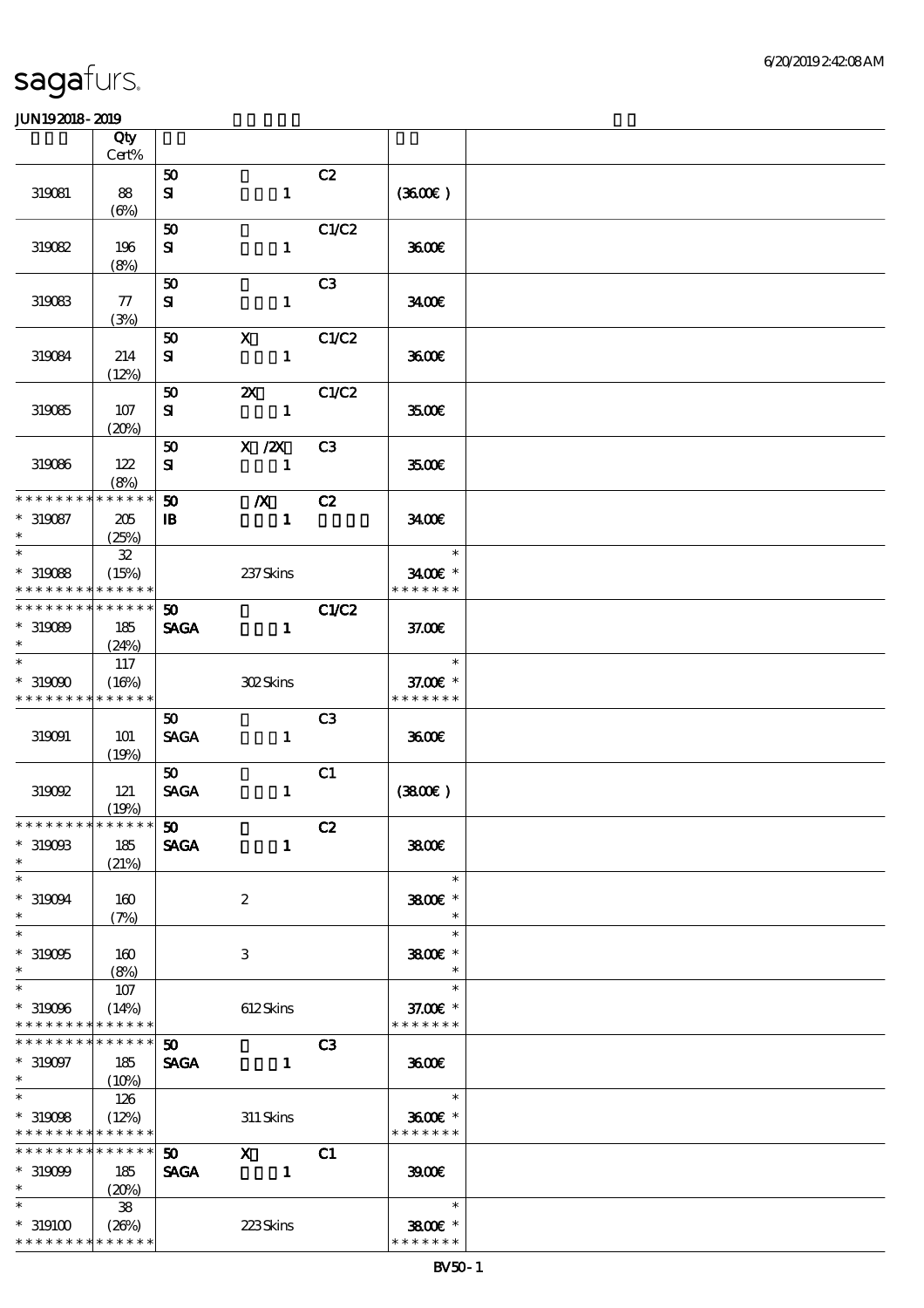|                                                                                        | Qty                            |                                   |                               |                  |       |                                                                |  |
|----------------------------------------------------------------------------------------|--------------------------------|-----------------------------------|-------------------------------|------------------|-------|----------------------------------------------------------------|--|
| * * * * * * * *                                                                        | Cert%<br>* * * * * *           | 50 <sub>o</sub>                   | $\mathbf{x}$                  |                  |       |                                                                |  |
| $^*$ 319101<br>$\ast$                                                                  | 185<br>(12%)                   | <b>SAGA</b>                       |                               | $\mathbf{1}$     | C2    | 3800€                                                          |  |
| $\ast$<br>$*$ 319102<br>$\ast$                                                         | 160<br>(10%)                   |                                   | $\boldsymbol{2}$              |                  |       | $\ast$<br>$3800$ $*$                                           |  |
| $\ast$<br>$*$ 319103<br>$\ast$                                                         | 160<br>(15%)                   |                                   | $\,3$                         |                  |       | $\ast$<br>3800€ *                                              |  |
| $\ast$<br>$* 319104$<br>$\ast$                                                         | 160<br>(14%)                   |                                   | $\bf{4}$                      |                  |       | $\ast$<br>3800€ *                                              |  |
| $\overline{\phantom{0}}$<br>$*319105$<br>* * * * * * * * * * * * * *                   | 62<br>(19%)                    |                                   | 727 Skins                     |                  |       | $\ast$<br>3800€ *<br>* * * * * * *                             |  |
| * * * * * * * * * * * * * *<br>$*319106$<br>$*$                                        | 185<br>(11%)                   | 50<br><b>SAGA</b>                 | $X$ C3                        | $\mathbf{1}$     |       | 37.00E                                                         |  |
| $\ast$<br>$* 319107$<br>* * * * * * * *                                                | 104<br>(13%)<br>* * * * * *    |                                   | 289Skins                      |                  |       | $\overline{\phantom{a}}$<br>$\ast$<br>3600€ *<br>* * * * * * * |  |
| 319108                                                                                 | 102<br>(19%)                   | 50 <sub>o</sub><br><b>SAGA</b>    | $\mathbf{x}$                  | $\mathbf{1}$     | C1    | 3800€                                                          |  |
| * * * * * * * *<br>$*319109$<br>$\ast$                                                 | * * * * * *<br>185<br>$(10\%)$ | 50<br><b>SAGA</b>                 | $\boldsymbol{\mathsf{z}}$     | $\mathbf{1}$     | C2    | 3800                                                           |  |
| $\ast$<br>$* 319110$<br>* * * * * * * * * * * * * *                                    | 94<br>(19%)                    |                                   | 279Skins                      |                  |       | $\ast$<br>3800€ *<br>* * * * * * *                             |  |
| 319111                                                                                 | 97<br>(14%)                    | 50<br><b>SAGA</b>                 | $\mathbf{Z}$                  | $\mathbf{1}$     | C3    | 3600E                                                          |  |
| 319112                                                                                 | 183<br>(15%)                   | 50<br><b>SAGA</b>                 |                               | $\boldsymbol{z}$ | C1/C2 | 3900                                                           |  |
| ******** <mark>******** 50</mark><br>$*$ 319113<br>$\ast$                              | 185<br>(13%)                   | <b>SAGA</b>                       | $\mathbf{x}$                  | $\boldsymbol{z}$ | C1/C2 | 3900                                                           |  |
| $\ast$<br>$* 319114$<br>* * * * * * * *                                                | 46<br>(17%)<br>* * * * * *     |                                   | 231 Skins                     |                  |       | $\ast$<br>$3900$ $\epsilon$ *<br>* * * * * * *                 |  |
| 319115                                                                                 | 125<br>(11%)                   | 50<br><b>SAGA</b>                 | $\mathbf{x}$                  | $\boldsymbol{z}$ | C3    | 37.00E                                                         |  |
| 319116                                                                                 | 150<br>(23%)                   | 50<br><b>SAGA</b>                 | $\mathbf{x}$                  | $\boldsymbol{z}$ | C1/C2 | 3900E                                                          |  |
| * * * * * * * *<br>$* 319117$<br>$*$ $*$                                               | * * * * * *<br>185<br>(17%)    | $\boldsymbol{\mathfrak{D}}$<br>IA | $\mathcal{L}$                 | $\mathbf{1}$     | C2    | 3600E                                                          |  |
| $\overline{\phantom{a}^*}$<br>$*$ 319118<br>* * * * * * * * <mark>* * * * * * *</mark> | 36<br>(19%)                    |                                   | 221 Skins                     |                  |       | $\ast$<br>3600€ *<br>* * * * * * *                             |  |
| * * * * * * * * * * * * * *<br>$* 319119$<br>$*$ $-$                                   | 185<br>(9%)                    | $\boldsymbol{\mathfrak{D}}$<br>IA | $\boldsymbol{X}$<br>$\sim$ 1. |                  | C2    | 37.00E                                                         |  |
| $\ast$<br>$^*$ 319120<br>$*$                                                           | 160<br>(11%)                   |                                   | $\boldsymbol{2}$              |                  |       | $\ast$<br>3600€ *<br>$\ast$                                    |  |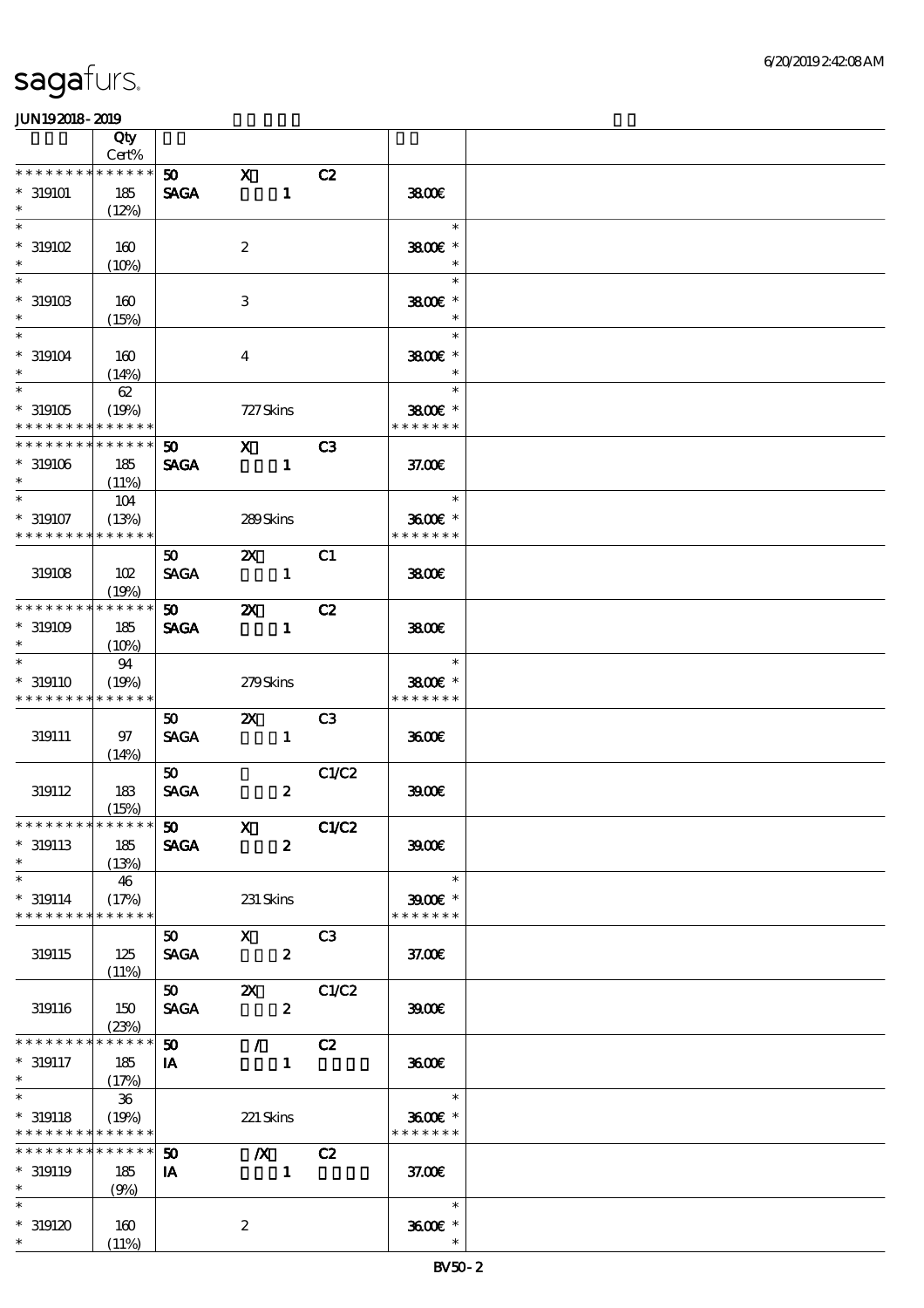|                                            | Qty<br>Cert%          |                             |                                                                 |                  |                 |               |  |
|--------------------------------------------|-----------------------|-----------------------------|-----------------------------------------------------------------|------------------|-----------------|---------------|--|
| $\ast$                                     |                       |                             |                                                                 |                  |                 | $\ast$        |  |
|                                            |                       | 50                          | $\boldsymbol{X}$                                                |                  | C2              |               |  |
| $*$ 319121                                 | 160                   | IA                          |                                                                 | $\mathbf{1}$     |                 | 37.00 £*      |  |
| $\ast$                                     | (11%)                 |                             |                                                                 |                  |                 | $\ast$        |  |
| $\ast$                                     |                       |                             |                                                                 |                  |                 | $\ast$        |  |
| $*319122$                                  | 160                   |                             | $\boldsymbol{4}$                                                |                  |                 | 3600€ *       |  |
| $\ast$                                     | (13%)                 |                             |                                                                 |                  |                 | $\ast$        |  |
| $\ast$                                     |                       |                             |                                                                 |                  |                 | $\ast$        |  |
|                                            |                       |                             |                                                                 |                  |                 |               |  |
| $*319123$                                  | 160                   |                             | $\mathbf 5$                                                     |                  |                 | 37.00 £*      |  |
| $\ast$                                     | $(\Theta)$            |                             |                                                                 |                  |                 | $\ast$        |  |
| $\overline{\ast}$                          |                       |                             |                                                                 |                  |                 | $\ast$        |  |
| $* 319124$                                 | 160                   |                             | $\boldsymbol{6}$                                                |                  |                 | 3600E *       |  |
| $\ast$                                     | (10%)                 |                             |                                                                 |                  |                 | $\ast$        |  |
| $\ast$                                     |                       |                             |                                                                 |                  |                 | $\ast$        |  |
|                                            |                       |                             |                                                                 |                  |                 |               |  |
| $*319125$                                  | 160                   |                             | $\boldsymbol{7}$                                                |                  |                 | 3600€ *       |  |
|                                            | (15%)                 |                             |                                                                 |                  |                 |               |  |
| $\overline{\ast}$                          |                       |                             |                                                                 |                  |                 | $\ast$        |  |
| $*$ 319126                                 | 160                   |                             | 8                                                               |                  |                 | 3600€ *       |  |
| $\ast$                                     | (21%)                 |                             |                                                                 |                  |                 | $\ast$        |  |
| $\overline{\ast}$                          | 166                   |                             |                                                                 |                  |                 | $\ast$        |  |
|                                            |                       |                             |                                                                 |                  |                 |               |  |
| $* 319127$                                 | (15%)                 |                             | 1471 Skins                                                      |                  |                 | 3600€ *       |  |
| * * * * * * * *                            | * * * * * *           |                             |                                                                 |                  |                 | * * * * * * * |  |
| * * * * * * * *                            | * * * * * *           | $\boldsymbol{\mathfrak{D}}$ | $\boldsymbol{X}$                                                |                  | C2              |               |  |
| $*319128$                                  | 185                   | IA                          |                                                                 | $\boldsymbol{z}$ |                 | 37.00E        |  |
| $\ast$                                     | (24%)                 |                             |                                                                 |                  |                 |               |  |
| $\ast$                                     |                       |                             |                                                                 |                  |                 | $\ast$        |  |
| $*$ 319129                                 |                       |                             |                                                                 |                  |                 |               |  |
|                                            | 160                   |                             | $\boldsymbol{2}$                                                |                  |                 | 3600€ *       |  |
| $\ast$                                     | (41%)                 |                             |                                                                 |                  |                 | $\ast$        |  |
| $\ast$                                     | 85                    |                             |                                                                 |                  |                 | $\ast$        |  |
| $*319130$                                  | (45%)                 |                             | 430Skins                                                        |                  |                 | 3600€ *       |  |
| * * * * * * * * <mark>* * * * * * *</mark> |                       |                             |                                                                 |                  |                 | * * * * * * * |  |
|                                            |                       | 50                          |                                                                 |                  | C2              |               |  |
| 319131                                     | 205                   | <b>SROY</b>                 |                                                                 | $\mathbf{1}$     |                 | 3900          |  |
|                                            |                       |                             |                                                                 |                  |                 |               |  |
|                                            | (23%)                 |                             |                                                                 |                  |                 |               |  |
|                                            |                       | 50                          |                                                                 | $\boldsymbol{X}$ | C1              |               |  |
| 319132                                     | 94                    | <b>SROY</b>                 |                                                                 | $\mathbf{1}$     |                 | 3900          |  |
|                                            | (30%)                 |                             |                                                                 |                  |                 |               |  |
| ******** <mark>******** 50</mark>          |                       |                             | $\mathbf{X}$                                                    |                  | $\overline{c}$  |               |  |
| $^\ast$ 319133                             | 185                   | <b>SROY</b>                 |                                                                 | $\mathbf{1}$     |                 | 3900          |  |
| $\ast$                                     | (20%)                 |                             |                                                                 |                  |                 |               |  |
| $\ast$                                     | $\boldsymbol{\omega}$ |                             |                                                                 |                  |                 | $\ast$        |  |
|                                            |                       |                             |                                                                 |                  |                 |               |  |
| $*$ 319134                                 | (16%)                 |                             | 245Skins                                                        |                  |                 | $3900$ $*$    |  |
| * * * * * * * *                            | * * * * * *           |                             |                                                                 |                  |                 | * * * * * * * |  |
|                                            |                       | 50                          | $X$ $C3$                                                        |                  |                 |               |  |
| 319135                                     | 87                    | <b>SROY</b>                 |                                                                 | $\mathbf{1}$     |                 | 3800€         |  |
|                                            | (16%)                 |                             |                                                                 |                  |                 |               |  |
|                                            |                       | 50                          |                                                                 |                  | <b>2X</b> C1/C2 |               |  |
| 319136                                     | 97                    | <b>SROY</b>                 |                                                                 | $\mathbf{1}$     |                 | 3900          |  |
|                                            |                       |                             |                                                                 |                  |                 |               |  |
|                                            | (13%)                 |                             |                                                                 |                  |                 |               |  |
|                                            |                       | 50                          | $\mathbf{X}$ and $\mathbf{X}$ and $\mathbf{X}$ and $\mathbf{X}$ |                  | C1/C2           |               |  |
| 319137                                     | 181                   | <b>SROY</b>                 |                                                                 | $\mathbf{2}$     |                 | 4000€         |  |
|                                            | (21%)                 |                             |                                                                 |                  |                 |               |  |
|                                            |                       |                             |                                                                 |                  | C1/C2           |               |  |
| 319138                                     | 117                   | <b>SROY</b>                 |                                                                 | $\boldsymbol{z}$ |                 | 3900E         |  |
|                                            | (27%)                 |                             |                                                                 |                  |                 |               |  |
|                                            |                       |                             |                                                                 |                  |                 |               |  |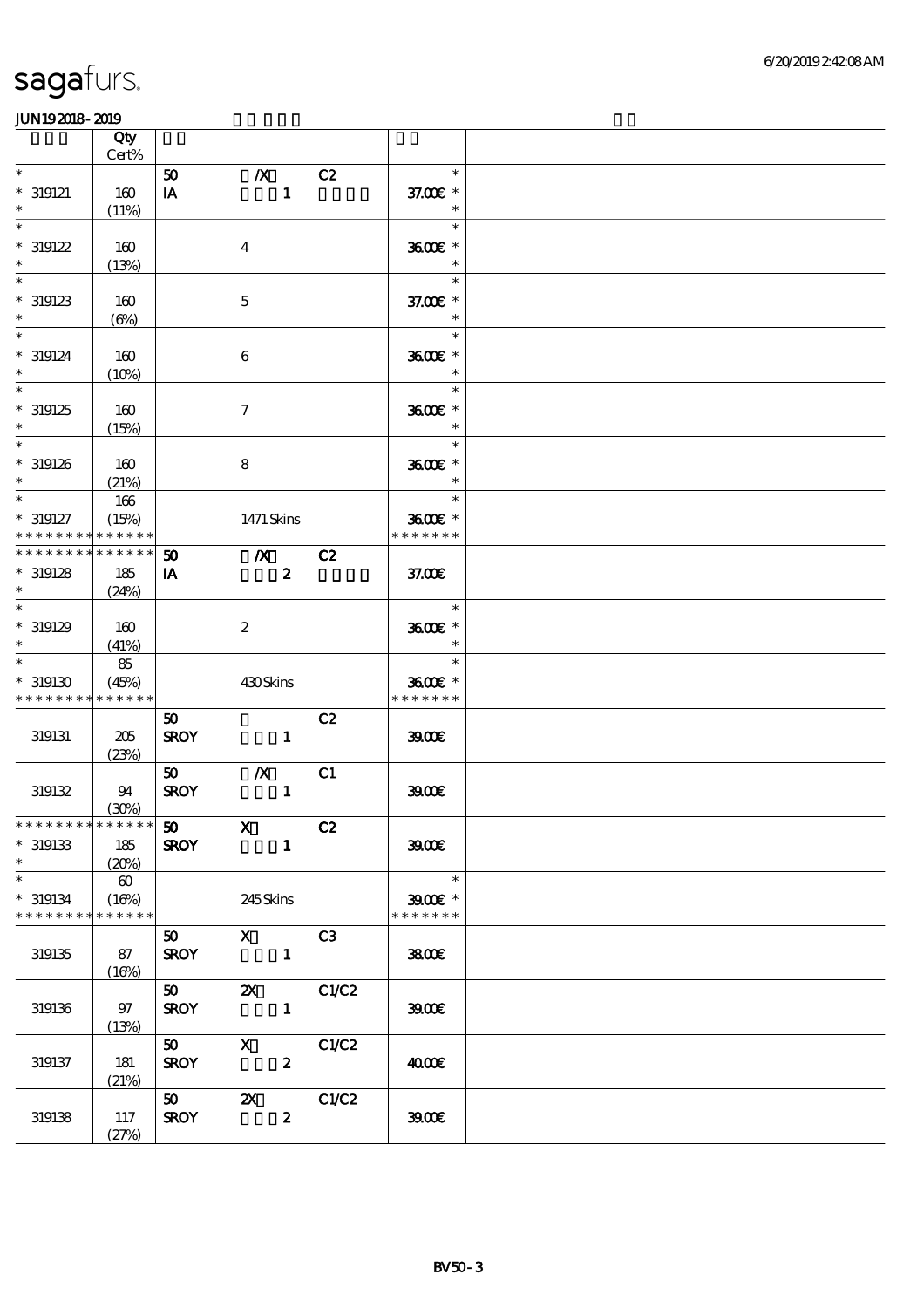|                                                   | Qty<br>Cert%                |                                      |                               |                |                                       |  |
|---------------------------------------------------|-----------------------------|--------------------------------------|-------------------------------|----------------|---------------------------------------|--|
| * * * * * * * *                                   | * * * * * *                 |                                      | $\mathcal{F}$                 | C2             |                                       |  |
| $*319201$<br>$\ast$                               | 225<br>(15%)                | $\boldsymbol{\omega}$<br>${\bf s}$   | $\mathbf{1}$                  |                | 31.006                                |  |
| $\ast$<br>$*$ 319202                              | $39\,$<br>(15%)             |                                      | 264Skins                      |                | $\ast$<br>$31.00E$ *                  |  |
| * * * * * * * *                                   | * * * * * *                 |                                      |                               |                | * * * * * * *                         |  |
| 319203                                            | 114<br>(12%)                | 40<br>${\bf s}$                      | $\mathbf{1}$                  | C1             | (330)                                 |  |
| * * * * * * * *<br>$*319204$                      | * * * * * *<br>225<br>(11%) | $\boldsymbol{\omega}$<br>${\bf s}$   | $\mathbf{1}$                  | C2             | (330)                                 |  |
| $\overline{\ast}$<br>$*319205$<br>* * * * * * * * | 45<br>(4%)<br>* * * * * *   |                                      | 270Skins                      |                | $\ast$<br>$(3300)$ *<br>* * * * * * * |  |
| 319206                                            | 126<br>(10%)                | $\boldsymbol{\omega}$<br>${\bf s}$   | $\mathbf{1}$                  | C <sub>3</sub> | 3000                                  |  |
| 319207                                            | 216<br>(16%)                | 40<br>${\bf s}$                      | $X$ / $ZX$<br>$\mathbf{1}$    | C1             | (320)                                 |  |
| * * * * * * * *                                   | * * * * * *                 | 40                                   | $\mathbf{x}$                  | C2             |                                       |  |
| $*319208$<br>$\ast$                               | 225<br>(12%)                | ${\bf s}$                            | $\mathbf{1}$                  |                | 3300                                  |  |
| $\ast$<br>$*319209$<br>* * * * * * * *            | 206<br>(11%)<br>* * * * * * |                                      | 431 Skins                     |                | $\ast$<br>$(3300)$ *<br>* * * * * * * |  |
| 319210                                            | 144<br>(22%)                | 40<br>${\bf s}$                      | $\mathbf{x}$<br>$\sim$ 1      | C2             | 31.00E                                |  |
| 319211                                            | 207<br>(13%)                | 40<br>${\bf s}$                      | X / ZX<br>$\mathbf{1}$        | C <sub>3</sub> | 31.006                                |  |
| 319212                                            | 132<br>(7%)                 | 40<br>$\mathbf{B}$                   | $\mathcal{L}$<br>$\mathbf{1}$ | C2             | 3000                                  |  |
| * * * * * * * * * * * * * * *                     |                             | $\boldsymbol{\omega}$                | $\boldsymbol{X}$              | C2             |                                       |  |
| $*319213$<br>$\ast$<br>$\overline{\ast}$          | 225<br>$(\Theta_0)$         | $\, {\bf I} \! {\bf B} \,$           | $\mathbf{1}$                  |                | 31.00E                                |  |
| $*319214$<br>$\ast$                               | 200<br>(15%)                |                                      | $\boldsymbol{2}$              |                | $\ast$<br>$3000$ $*$<br>$\ast$        |  |
| $\ast$<br>$*319215$<br>* * * * * * * *            | 195<br>(15%)<br>* * * * * * |                                      | 620Skins                      |                | $\ast$<br>$3000$ $*$<br>* * * * * * * |  |
| 319216                                            | 117<br>(11%)                | 40<br>$\mathbf{B}$                   | $\boldsymbol{z}$              | C2             | 31.00E                                |  |
| 319217                                            | 81<br>(30%)                 | <b>40</b><br><b>SAGA</b>             | 2X / X C2<br>$\mathbf{1}$     |                | 3200E                                 |  |
| 319218                                            | 214<br>(23%)                | $\boldsymbol{\omega}$<br><b>SAGA</b> | $\mathbf{1}$                  | C1/C2          | 3300€                                 |  |
| 319219                                            | 107<br>(35%)                | $\boldsymbol{\omega}$<br><b>SAGA</b> | $\mathbf{1}$                  | C3             | 3200E                                 |  |
| 319220                                            | 123<br>(29%)                | <b>40</b><br><b>SAGA</b>             | $\mathbf{1}$                  | C1             | (340)                                 |  |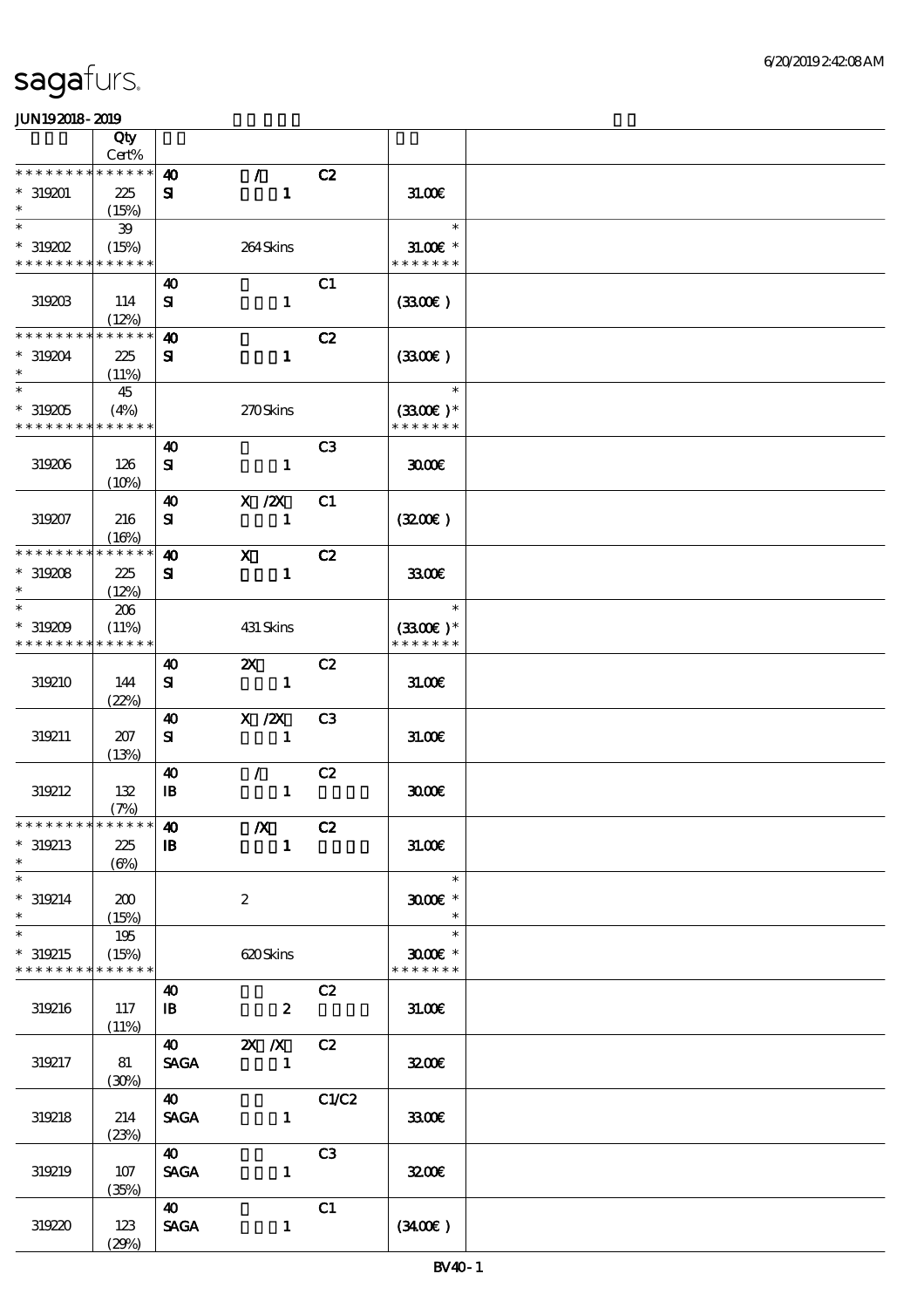|                                                 | Qty<br>Cert%                |                                      |                              |                |                                              |  |
|-------------------------------------------------|-----------------------------|--------------------------------------|------------------------------|----------------|----------------------------------------------|--|
| $* * *$                                         | * * * * * *                 |                                      |                              |                |                                              |  |
| $* 319221$<br>$\ast$                            | 205<br>(18%)                | $\boldsymbol{\omega}$<br><b>SAGA</b> | $\mathbf{1}$                 | C2             | (340)                                        |  |
| $\ast$                                          |                             |                                      |                              |                | $\ast$                                       |  |
| $*319222$<br>$\ast$                             | 180<br>(27%)                |                                      | $\boldsymbol{2}$             |                | $(3400)$ *<br>$\ast$                         |  |
| $\ast$                                          | $\boldsymbol{\omega}$       |                                      |                              |                | $\ast$                                       |  |
| $*319223$<br>* * * * * * * *                    | (40%)<br>* * * * * *        |                                      | 445Skins                     |                | $(3400)$ *<br>* * * * * * *                  |  |
| 319224                                          | 177<br>(23%)                | 40<br><b>SAGA</b>                    | $\mathbf{1}$                 | C <sub>3</sub> | (330)                                        |  |
| * * * * * * *                                   | * * * * * *                 | $\boldsymbol{\omega}$                |                              | C1             |                                              |  |
| $*319225$<br>$\ast$                             | 205<br>(17%)                | <b>SAGA</b>                          | $\mathbf{1}$                 |                | (350)                                        |  |
| $\ast$<br>$*319226$<br>$\ast$                   | 180<br>(22%)                |                                      | $\boldsymbol{2}$             |                | $\ast$<br>$(3500)$ *<br>$\ast$               |  |
| $\ast$                                          | 193                         |                                      |                              |                | $\ast$                                       |  |
| * 319227<br>* * * * * * * *                     | (32%)<br>* * * * * *        |                                      | 578Skins                     |                | $(3500)$ *<br>* * * * * * *                  |  |
| * * * * * * *                                   | * * * * * *                 | $\boldsymbol{\omega}$                |                              | C2             |                                              |  |
| $*319228$<br>$\ast$                             | 205<br>(9%)                 | <b>SAGA</b>                          | $\mathbf{1}$                 |                | (350)                                        |  |
| $\ast$<br>$*319229$<br>$\ast$                   | 180<br>(11%)                |                                      | $\boldsymbol{2}$             |                | $\ast$<br>$(3500)$ *<br>$\ast$               |  |
| $\ast$                                          |                             |                                      |                              |                | $\ast$                                       |  |
| $*319230$<br>$\ast$                             | 180<br>(22%)                |                                      | $\,3\,$                      |                | $(3500)$ *                                   |  |
| $\ast$<br>$*$ 319231<br>$\ast$                  | 180<br>(12%)                |                                      | $\overline{\mathbf{4}}$      |                | $\ast$<br>$(3500\text{E})*$                  |  |
| $*319232$<br>$\ast$                             | 180<br>(17%)                |                                      | $\mathbf 5$                  |                | $\ast$<br>$(3500)$ *<br>$\ast$               |  |
| $*$<br>$*319233$<br>$\ast$                      | 180<br>(20%)                |                                      | $\bf 6$                      |                | $\ast$<br>$(3500)$ *                         |  |
| $\ast$<br>$*319234$<br>* * * * * * * *          | 176<br>(22%)<br>* * * * * * |                                      | 1281 Skins                   |                | $\ast$<br>$(3500\text{E})*$<br>* * * * * * * |  |
| * * * * * * *                                   | * * * * * *                 | $\boldsymbol{\omega}$                |                              | C3             |                                              |  |
| $*319235$<br>$\ast$                             | 205<br>(10%)                | <b>SAGA</b>                          | $\mathbf{1}$                 |                | 3200                                         |  |
| $\overline{\phantom{0}}$<br>$*319236$<br>$\ast$ | 180<br>(10%)                |                                      | $\boldsymbol{2}$             |                | $\ast$<br>3200€ *<br>$\ast$                  |  |
| $\ast$<br>$*319237$<br>$\ast$                   | 180<br>(13%)                |                                      | 3                            |                | $\ast$<br>3200E *<br>$\ast$                  |  |
| $\ast$<br>$*319238$<br>* * * * * * * *          | 126<br>(30%)<br>* * * * * * |                                      | 691 Skins                    |                | $\ast$<br>3200€ *<br>* * * * * * *           |  |
| * * * * * * * *<br>$*319239$                    | * * * * * *<br>205          | $\boldsymbol{\omega}$<br><b>SAGA</b> | $\boldsymbol{X}$<br>$\sim$ 1 | C1             | 3500                                         |  |
| $\ast$                                          | (14%)                       |                                      |                              |                |                                              |  |
| $\ast$<br>$*319240$<br>$*$ $*$                  | 180                         |                                      | $\boldsymbol{2}$             |                | $\ast$<br>3500 £*<br>$\ast$                  |  |
|                                                 | (16%)                       |                                      |                              |                |                                              |  |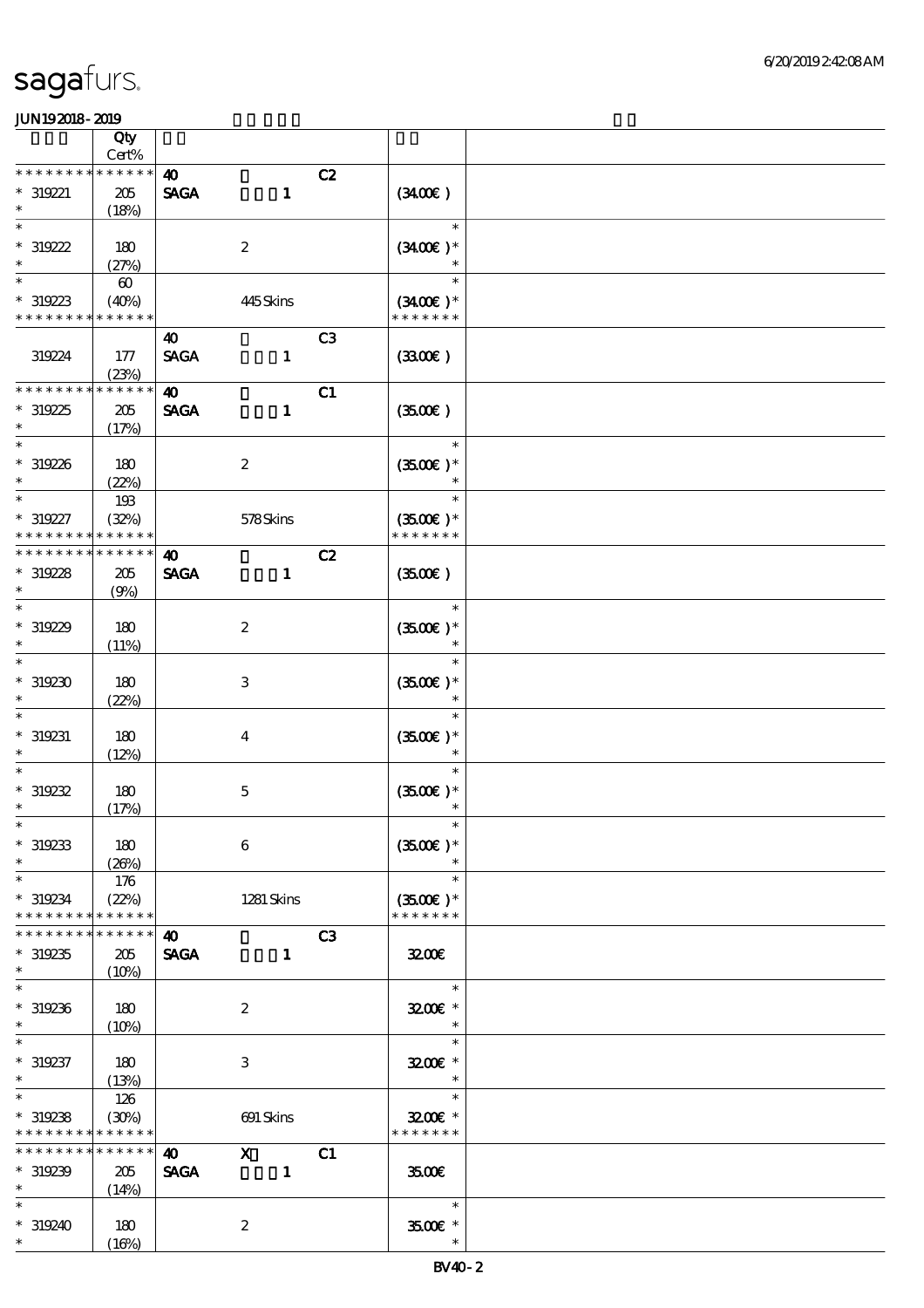|                                                              | Qty<br>$Cert\%$      |                                      |                                 |              |    |                                         |  |
|--------------------------------------------------------------|----------------------|--------------------------------------|---------------------------------|--------------|----|-----------------------------------------|--|
| $\ast$                                                       |                      | 40                                   | $\mathbf{X}$                    |              | C1 | $\ast$                                  |  |
| $* 319241$<br>$\ast$                                         | 170<br>(34%)         | <b>SAGA</b>                          | $\overline{\phantom{a}}$        |              |    | $3500$ $\epsilon$ *<br>$\ast$           |  |
| $\ast$                                                       | $39\,$               |                                      |                                 |              |    | an T<br>$\ast$                          |  |
| $*319242$<br>* * * * * * * *                                 | (28%)<br>* * * * * * |                                      | 594Skins                        |              |    | 3400€ *<br>* * * * * * *                |  |
| * * * * * * * *                                              | * * * * * *          | $\sim$ X                             |                                 |              | C2 |                                         |  |
| $*319243$<br>$\ast$                                          | 205<br>(16%)         | <b>SAGA</b>                          |                                 |              |    | 3500€                                   |  |
| $\overline{\ast}$<br>$* 319244$<br>$\ast$                    | 180<br>(9%)          |                                      | $\boldsymbol{2}$                |              |    | $\ast$<br>3500€ *                       |  |
| $\overline{\phantom{0}}$<br>$*319245$<br>$\ast$              | 180<br>(12%)         |                                      | 3                               |              |    | $\ast$<br>$3500$ $\epsilon$ *<br>$\ast$ |  |
| $\overline{\phantom{0}}$<br>$*319246$<br>$*$                 | 180<br>(18%)         |                                      | $\overline{\mathbf{4}}$         |              |    | $\ast$<br>$3500$ $*$<br>$\ast$          |  |
| $\overline{\ast}$<br>$* 319247$<br>$\ast$                    | 180<br>(16%)         |                                      | $\mathbf 5$                     |              |    | $\ast$<br>$3500$ $\epsilon$ *<br>$\ast$ |  |
| $\ast$<br>$* 319248$<br>$\ast$                               | 180<br>(17%)         |                                      | $\,6$                           |              |    | $\ast$<br>$3500$ $\epsilon$ *<br>$\ast$ |  |
| $\overline{\phantom{0}}$<br>$*319249$<br>$\ast$              | 180<br>(13%)         |                                      | $\tau$                          |              |    | $\ast$<br>$3500$ $*$<br>$\ast$          |  |
| $\ast$<br>$*319250$<br>$\ast$                                | 180<br>(10%)         |                                      | $\bf8$                          |              |    | $\ast$<br>3500€ *<br>$\ast$             |  |
| $\ast$<br>$* 319251$<br>$\ast$                               | 180<br>(10%)         |                                      | $\boldsymbol{9}$                |              |    | $\ast$<br>$3500$ $\epsilon$ *<br>$\ast$ |  |
| $*319252$<br>* * * * * * * * * * * * * *                     | 164<br>(12%)         |                                      | 1809Skins                       |              |    | $\ast$<br>3400€ *<br>* * * * * * *      |  |
| ************** 10<br>$*319253$<br>$\ast$                     | 205<br>(9%)          | <b>SAGA</b>                          | $X$ C3                          | $\mathbf{1}$ |    | 3300                                    |  |
| $\ast$<br>$*319254$<br>$\ast$                                | 180<br>(8%)          |                                      | $\boldsymbol{2}$                |              |    | $\ast$<br>3300E *<br>$\ast$             |  |
| $\overline{\ast}$<br>$*319255$<br>$\ast$                     | 180<br>(7%)          |                                      | 3                               |              |    | $\ast$<br>3300€ *                       |  |
| $\ast$<br>$*319256$<br>* * * * * * * * * * * * * *           | 110<br>(14%)         |                                      | 675Skins                        |              |    | $\ast$<br>3200E *<br>* * * * * * *      |  |
| * * * * * * * * * * * * * *<br>$*319257$<br>$*$ and $*$      | 205<br>(24%)         | $\boldsymbol{\omega}$<br><b>SAGA</b> | $\mathbf{z}$                    |              | C1 | 3500                                    |  |
| $*$<br>$*319258$<br>* * * * * * * * <mark>* * * * * *</mark> | 32<br>(6%)           |                                      | 237Skins                        |              |    | $\ast$<br>3400€ *<br>* * * * * * *      |  |
| ***************<br>$*319259$<br>$\ast$                       | 205<br>(12%)         | $\boldsymbol{40}$<br><b>SAGA</b>     | $\mathbf{x}$<br>$\sim$ $\sim$ 1 |              | C2 | 3400                                    |  |
| $\ast$<br>$*319200$<br>$*$                                   | 180<br>(16%)         |                                      | $\boldsymbol{2}$                |              |    | $\ast$<br>3400E *<br>$\ast$             |  |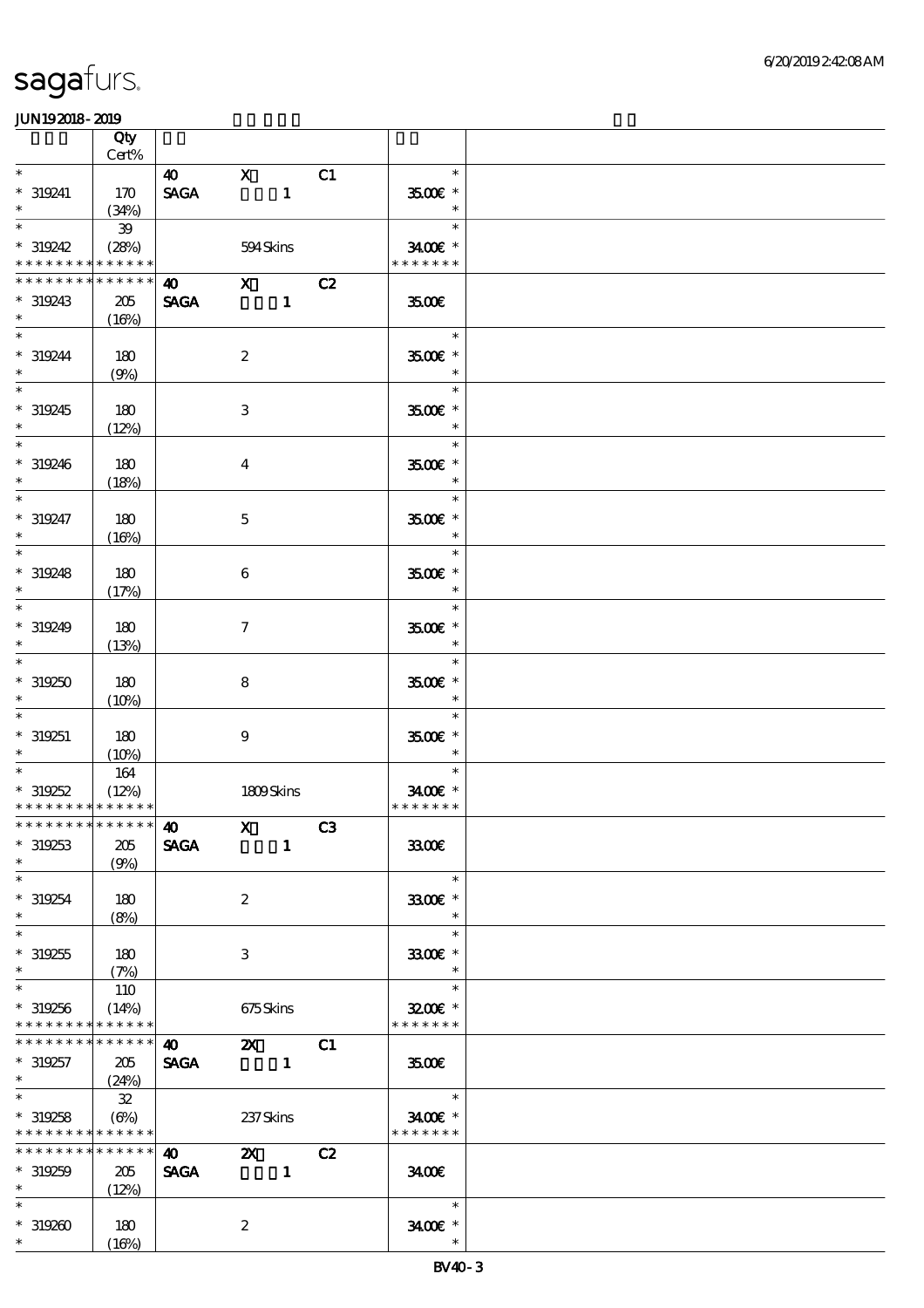|                                                             | Qty                         |                                        |                                                                                |                  |       |                                       |  |
|-------------------------------------------------------------|-----------------------------|----------------------------------------|--------------------------------------------------------------------------------|------------------|-------|---------------------------------------|--|
| $\ast$                                                      | $\mbox{Cert}\%$             | 40                                     |                                                                                |                  | C2    | $\ast$                                |  |
| $* 319261$<br>$\ast$                                        | 172<br>(11%)                | $\operatorname{\mathsf{SAGA}}$         | $\boldsymbol{\mathsf{Z}}$<br>$\overline{\phantom{a}}$ $\overline{\phantom{a}}$ |                  |       | 3400€ *<br>$\ast$                     |  |
| $\ast$<br>$*319262$                                         | 40<br>(15%)                 |                                        | 597 Skins                                                                      |                  |       | $\ast$<br>$3300$ $\epsilon$ *         |  |
| * * * * * * * * * * * * * *                                 |                             |                                        |                                                                                |                  |       | * * * * * * *                         |  |
| 319263                                                      | 173<br>(12%)                | <b>40</b> and <b>40</b><br><b>SAGA</b> | <b>2X</b> C3                                                                   | $\mathbf{1}$     |       | 3200                                  |  |
| 319264                                                      | 145<br>(28%)                | $\boldsymbol{\omega}$<br><b>SAGA</b>   | $\mathcal{F}$ and $\mathcal{F}$                                                | $\boldsymbol{z}$ | C2    | 3400                                  |  |
| 319265                                                      | 151<br>(24%)                | $\boldsymbol{40}$<br><b>SAGA</b>       |                                                                                | $\boldsymbol{z}$ | C1/C2 | (350)                                 |  |
| 319266                                                      | 122<br>(18%)                | $\boldsymbol{\omega}$<br><b>SAGA</b>   |                                                                                | $\boldsymbol{z}$ | C3    | 3300€                                 |  |
| 319267                                                      | 210<br>(17%)                | $\boldsymbol{40}$<br><b>SAGA</b>       | $\mathbf{X}$                                                                   | $\boldsymbol{z}$ | C1/C2 | 3500€                                 |  |
| 319268                                                      | 90<br>(18%)                 | $\boldsymbol{\omega}$<br><b>SAGA</b>   | $\mathbf{X}$                                                                   | $\boldsymbol{2}$ | C3    | 3400E                                 |  |
| 319269                                                      | 170<br>(21%)                | $\boldsymbol{\omega}$<br><b>SAGA</b>   | $\mathbf{X}$                                                                   | $\mathbf{2}$     | C1/C2 | 3500E                                 |  |
| 319270                                                      | 88<br>(20%)                 | $\boldsymbol{40}$<br><b>SAGA</b>       | $\boldsymbol{\mathsf{Z}}$                                                      | $\boldsymbol{z}$ | C3    | 3300                                  |  |
| * * * * * * * *<br>$* 319271$<br>$\ast$ . The set of $\ast$ | * * * * * *<br>205<br>(22%) | $\boldsymbol{\omega}$<br>IA            | $\mathcal{T} \subset \mathbb{R}$                                               | $\mathbf{1}$     | C2    | 3200E                                 |  |
| $\overline{\phantom{0}}$<br>$*319272$<br>$*$                | 180<br>(15%)                |                                        | $\boldsymbol{2}$                                                               |                  |       | $\ast$<br>$3200$ $*$<br>$\ast$        |  |
| $*$<br>$* 319273$<br>* * * * * * * *                        | 113<br>(16%)<br>******      |                                        | 498Skins                                                                       |                  |       | $\ast$<br>$3200$ £ *<br>* * * * * * * |  |
| * * * * * * * *                                             | * * * * * *                 | $\boldsymbol{\omega}$                  | $\chi$ C <sub>2</sub>                                                          |                  |       |                                       |  |
| $* 319274$<br>$\ast$<br>$\ast$                              | 205<br>(21%)                | IA                                     |                                                                                | $\mathbf{1}$     |       | 3400<br>$\ast$                        |  |
| $* 319275$<br>$\ast$                                        | $180$<br>(9%)               |                                        | $\boldsymbol{2}$                                                               |                  |       | 3300€ *                               |  |
| $\ast$<br>$*319276$<br>$\ast$                               | 180<br>(7%)                 |                                        | 3                                                                              |                  |       | $\ast$<br>3300€ *<br>$\ast$           |  |
| $* 319277$<br>$\ast$                                        | 180<br>(7%)                 |                                        | $\overline{\mathbf{4}}$                                                        |                  |       | $\ast$<br>3300€ *<br>$\ast$           |  |
| $\ast$<br>$* 319278$<br>$\ast$                              | 180<br>(13%)                |                                        | $\mathbf 5$                                                                    |                  |       | $\ast$<br>3300€ *<br>$\ast$           |  |
| $\ast$<br>$* 319279$<br>$\ast$                              | 180<br>(21%)                |                                        | $\boldsymbol{6}$                                                               |                  |       | $\ast$<br>3300€ *<br>$\ast$           |  |
| $*319280$<br>$*$                                            | 180<br>(12%)                |                                        | $\boldsymbol{\tau}$                                                            |                  |       | $\ast$<br>3300€ *<br>$\ast$           |  |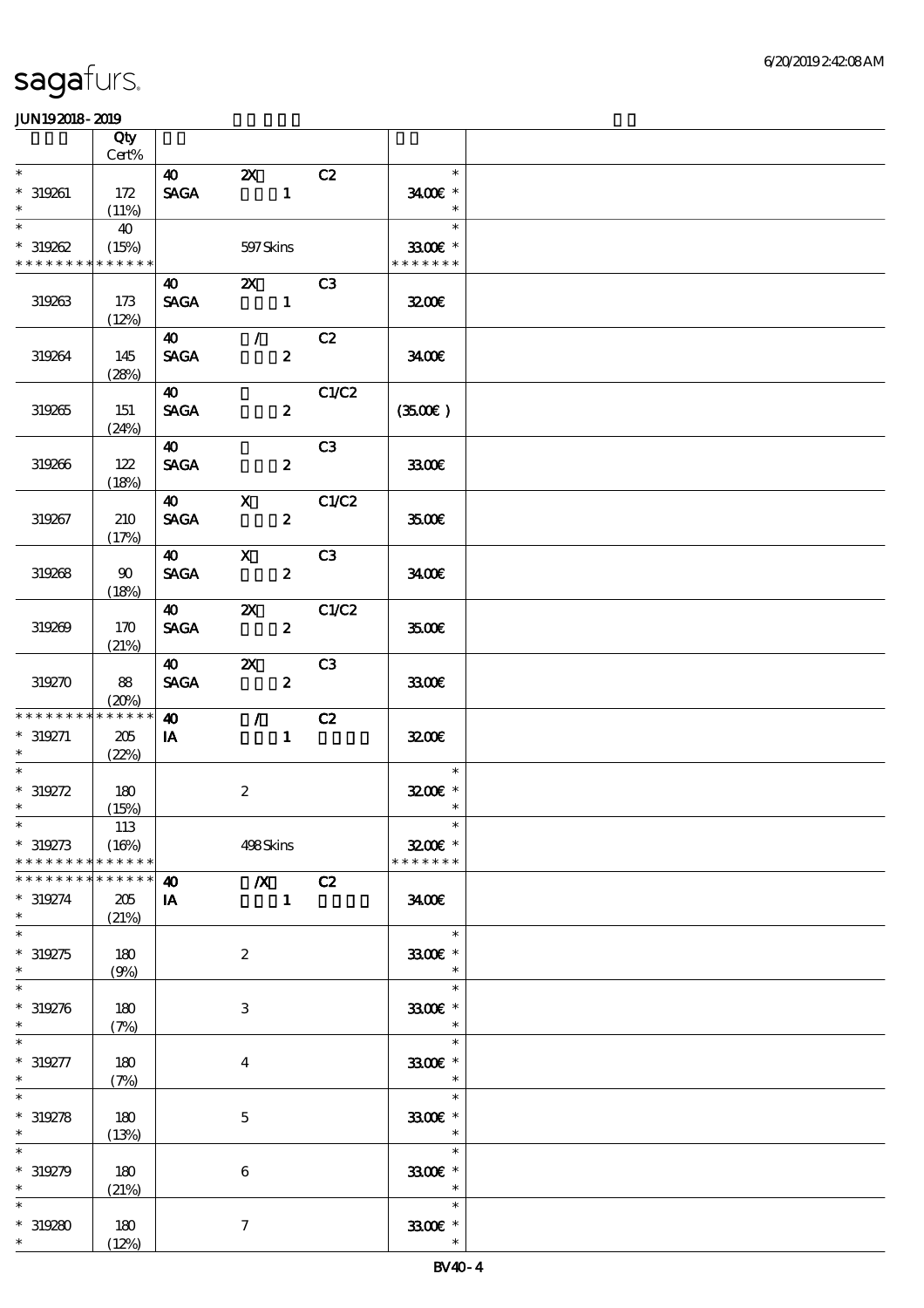|                                                             | Qty<br>Cert%        |                       |                           |                |                               |  |
|-------------------------------------------------------------|---------------------|-----------------------|---------------------------|----------------|-------------------------------|--|
| $\ast$                                                      |                     | $\boldsymbol{\omega}$ | $\boldsymbol{X}$          | C2             | $\ast$                        |  |
| $* 319281$                                                  | 180                 | IA                    | $\mathbf{1}$              |                | 3300€ *                       |  |
| $\ast$<br>$\ast$                                            | (13%)               |                       |                           |                | $\ast$<br>$\ast$              |  |
| $*319282$                                                   | 180                 |                       | $\boldsymbol{9}$          |                | 3300€ *                       |  |
| $\ast$                                                      | (14%)               |                       |                           |                | $\ast$                        |  |
| $\overline{\ast}$                                           |                     |                       |                           |                | $\ast$                        |  |
| $*319283$<br>$\ast$                                         | 180<br>(13%)        |                       | 10                        |                | 3300€ *<br>$\ast$             |  |
| $\overline{\ast}$                                           |                     |                       |                           |                | $\ast$                        |  |
| $* 319284$                                                  | 180                 |                       | $11\,$                    |                | 3300€ *                       |  |
| $\ast$<br>$\overline{\ast}$                                 | (5%)                |                       |                           |                | $\ast$<br>$\ast$              |  |
| $*319285$                                                   | 180                 |                       | 12                        |                | 3300€ *                       |  |
| $\ast$                                                      | (8%)                |                       |                           |                | $\ast$                        |  |
| $\overline{\ast}$                                           |                     |                       |                           |                | $\ast$                        |  |
| $*319286$<br>$\ast$                                         | 180<br>(7%)         |                       | 13                        |                | 3300€ *<br>$\ast$             |  |
| $\ast$                                                      |                     |                       |                           |                | $\ast$                        |  |
| $* 319287$<br>$\ast$                                        | 180                 |                       | 14                        |                | 3300€ *<br>$\ast$             |  |
| $\ast$                                                      | (20%)               |                       |                           |                | $\ast$                        |  |
| $*319288$                                                   | 180                 |                       | 15                        |                | 3300€ *                       |  |
| $\ast$                                                      | (25%)               |                       |                           |                | $\ast$                        |  |
| $\ast$<br>$*319289$                                         | 180                 |                       | 16                        |                | $\ast$<br>3300€ *             |  |
| $\ast$                                                      | (22%)               |                       |                           |                | $\ast$                        |  |
| $\overline{\ast}$                                           | 184                 |                       |                           |                | $\ast$                        |  |
| $*319290$<br>* * * * * * * * <mark>* * * * * * *</mark>     | (19%)               |                       | 3089Skins                 |                | 3300€ *<br>* * * * * * *      |  |
| * * * * * * * * * * * * * *                                 |                     | $\boldsymbol{\omega}$ | $\mathbf{X}$              | C2             |                               |  |
| $*319291$                                                   | 205                 | IA                    | $\boldsymbol{z}$          |                | 3400                          |  |
| $\ast$<br>$\overline{\ast}$                                 | (17%)               |                       |                           |                | $\ast$                        |  |
| $*$ 319292                                                  | 180                 |                       | $\boldsymbol{2}$          |                | 3300€ *                       |  |
| $\ast$                                                      | (32%)               |                       |                           |                | $\ast$                        |  |
| $*$ $*$                                                     |                     |                       |                           |                | $\ast$                        |  |
| $*319293$<br>$\ast$                                         | 180<br>(25%)        |                       | $\,3$                     |                | $3300$ $\epsilon$ *<br>$\ast$ |  |
| $\ast$                                                      | 178                 |                       |                           |                | $\ast$                        |  |
| $*319294$                                                   | (33%)               |                       | 743Skins                  |                | 3300€ *                       |  |
| * * * * * * * *<br>* * * * * * * * <mark>* * * * * *</mark> | * * * * * *         | 40                    |                           | C1/C2          | * * * * * * *                 |  |
| $*319295$                                                   | 205                 | <b>SROY</b>           | $\mathbf{1}$              |                | (360)                         |  |
| $\ast$                                                      | (57%)               |                       |                           |                |                               |  |
| $\overline{\ast}$<br>$*319296$                              | ${\bf 38}$<br>(60%) |                       | 243Skins                  |                | $\ast$<br>$(3900E)*$          |  |
| * * * * * * * * * * * * * *                                 |                     |                       |                           |                | * * * * * * *                 |  |
| * * * * * * * * <mark>* * * * * * *</mark>                  |                     | $\boldsymbol{\omega}$ | $\mathbf x$               | C1/C2          |                               |  |
| * 319297<br>$*$                                             | 205                 | <b>SROY</b>           | $\blacksquare$            |                | 3600                          |  |
| $\overline{\ast}$                                           | (38%)<br>59         |                       |                           |                | $\ast$                        |  |
| $*319298$                                                   | (42%)               |                       | 264Skins                  |                | 3600€ *                       |  |
| * * * * * * * * <mark>* * * * * *</mark>                    |                     | $\boldsymbol{\omega}$ | $\mathbf{X}$              | C <sub>3</sub> | * * * * * * *                 |  |
| 319299                                                      | 90                  | <b>SROY</b>           | $\blacksquare$            |                | 3300                          |  |
|                                                             | (32%)               |                       |                           |                |                               |  |
|                                                             |                     | $\boldsymbol{\omega}$ | $\boldsymbol{\mathsf{Z}}$ | C1/C2          |                               |  |
| 319300                                                      | 96<br>(31%)         | <b>SROY</b>           | $\mathbf{1}$              |                | 3500                          |  |
|                                                             |                     |                       |                           |                |                               |  |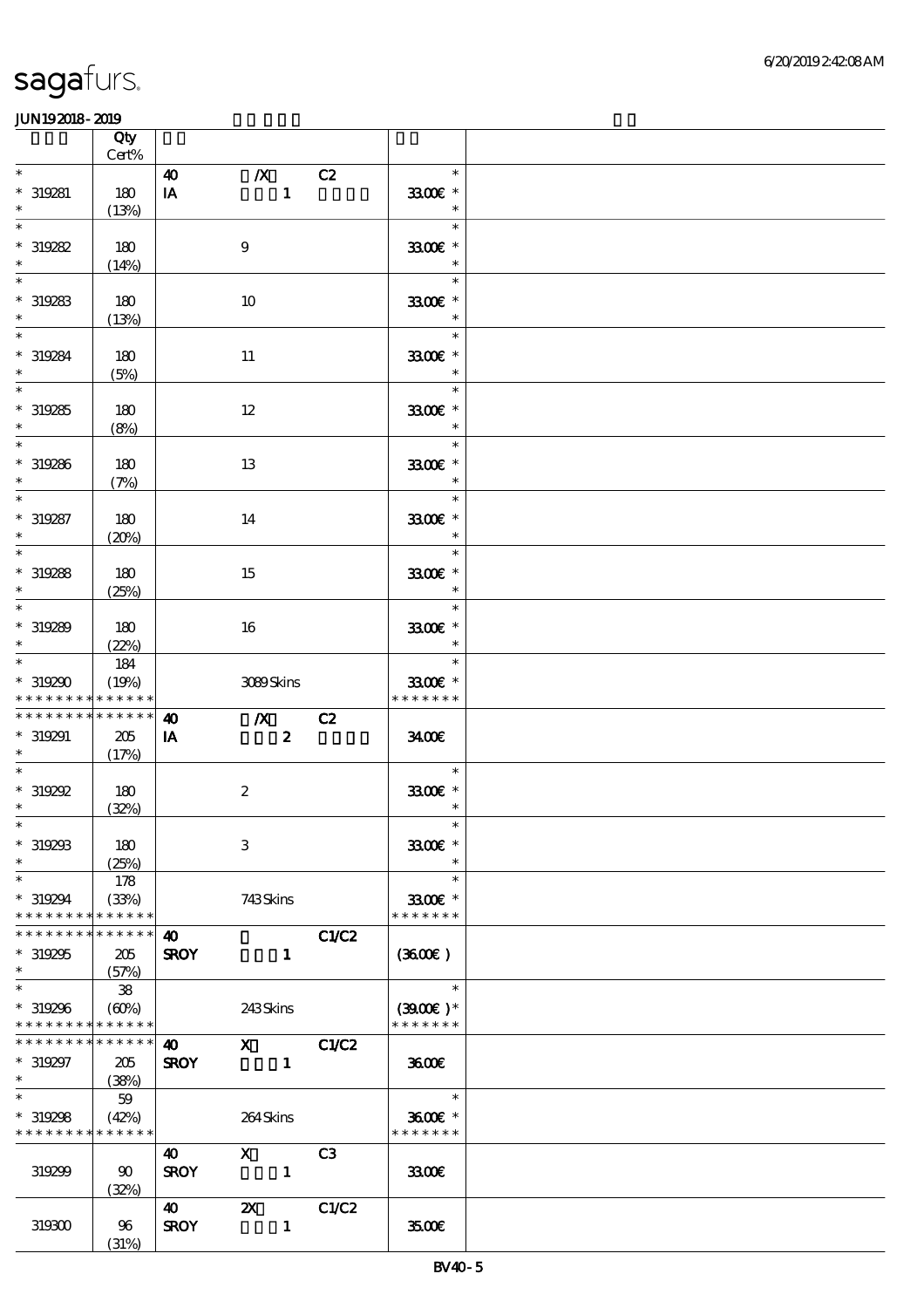|        | Qty<br>Cert% |                   |                     |   |       |        |
|--------|--------------|-------------------|---------------------|---|-------|--------|
| 319301 | 121<br>(33%) | 40<br><b>SROY</b> | - 7<br>$\mathbf{v}$ | ∼ | C1/C2 | 37.00E |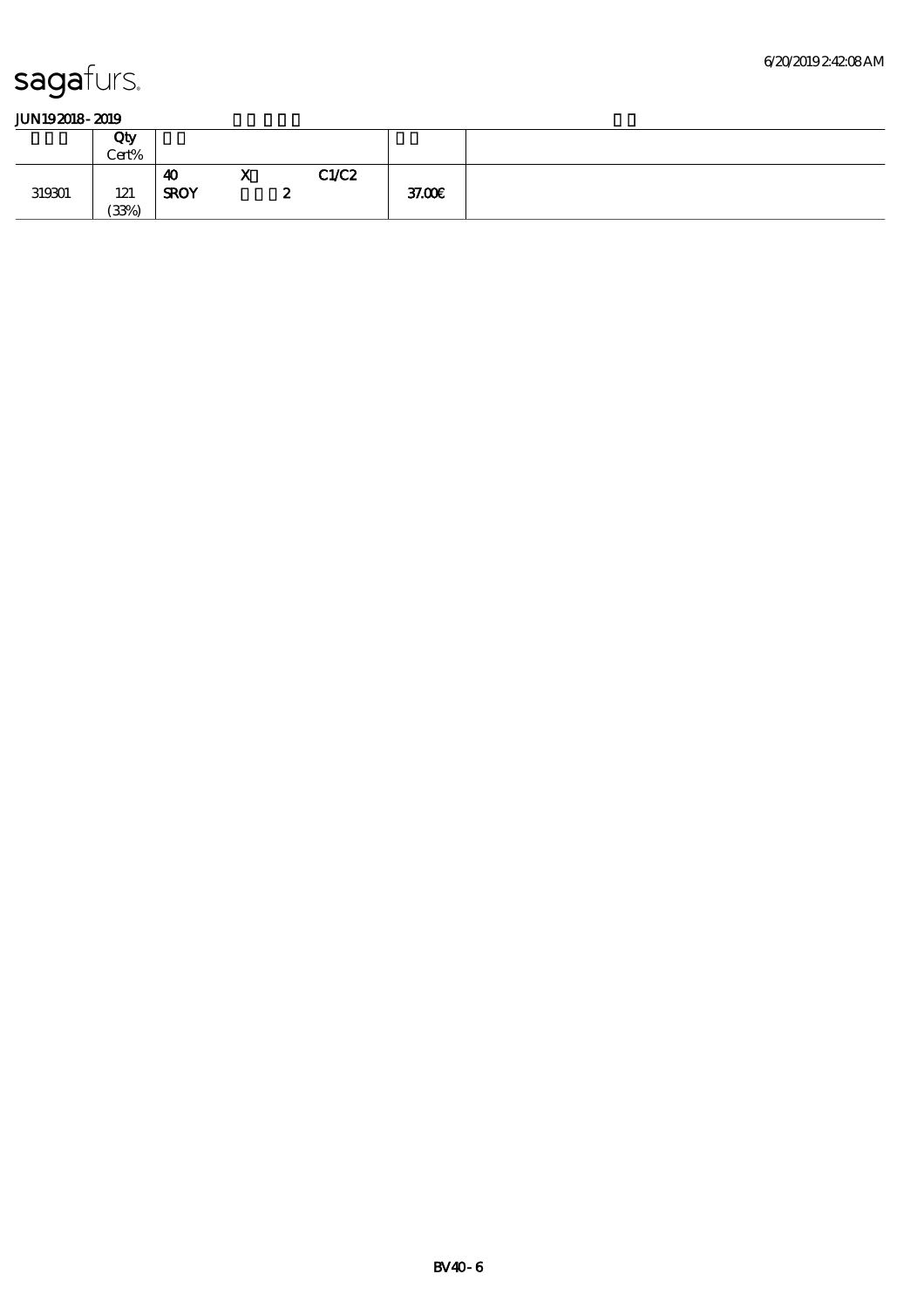|                               | Qty                  |                                          |                               |                |                              |  |
|-------------------------------|----------------------|------------------------------------------|-------------------------------|----------------|------------------------------|--|
|                               | Cert%                |                                          |                               |                |                              |  |
| 319381                        | 101                  | $\boldsymbol{\mathfrak{D}}$<br>${\bf s}$ | $X$ $X$<br>$\mathbf{1}$       | C2             | 2500E                        |  |
|                               | (33%)                |                                          |                               |                |                              |  |
| 319332                        | 98                   | $\boldsymbol{\mathfrak{D}}$<br>${\bf s}$ | $\mathcal{L}$<br>$\mathbf{1}$ | C1             | (27.00)                      |  |
|                               | (22%)                |                                          |                               |                |                              |  |
| * * * * * * *                 | * * * * * *          | $\boldsymbol{\mathfrak{D}}$              | $\mathcal{L}$                 | C2             |                              |  |
| $*$ 319383<br>$\ast$          | 245<br>(13%)         | ${\bf s}$                                | $\mathbf{1}$                  |                | (27.00)                      |  |
| $\ast$                        | 80                   |                                          |                               |                | $\ast$                       |  |
| $*319384$<br>* * * * * * * *  | (13%)<br>* * * * * * |                                          | 325Skins                      |                | $(27.00)$ *<br>* * * * * * * |  |
|                               |                      | $\boldsymbol{\mathfrak{D}}$              | $\mathcal{F}^{\mathcal{F}}$   | C <sub>3</sub> |                              |  |
| 319385                        | 133<br>(16%)         | ${\bf s}$                                | $\mathbf{1}$                  |                | 2500€                        |  |
|                               |                      | $\boldsymbol{\mathfrak{D}}$              |                               | C1             |                              |  |
| 319386                        | 118                  | $\mathbf{S}$                             | $\mathbf{1}$                  |                | (27.50)                      |  |
|                               | (35%)                | $\boldsymbol{\mathfrak{D}}$              |                               | C1             |                              |  |
| 319387                        | 119                  | ${\bf s}$                                | $\mathbf{1}$                  |                | (27.50)                      |  |
|                               | (45%)                |                                          |                               |                |                              |  |
|                               |                      | $\boldsymbol{\mathfrak{D}}$              |                               | C2             |                              |  |
| 319388                        | 206<br>(31%)         | ${\bf s}$                                | $\mathbf{1}$                  |                | (27.00)                      |  |
|                               |                      | $\boldsymbol{\mathfrak{D}}$              |                               | C2             |                              |  |
| 319339                        | 237                  | ${\bf s}$                                | $\mathbf{1}$                  |                | (27.00)                      |  |
|                               | (31%)                |                                          |                               |                |                              |  |
|                               |                      | $\boldsymbol{\mathfrak{D}}$              |                               | C1             |                              |  |
| 319390                        | 212                  | ${\bf s}$                                | $\mathbf{1}$                  |                | (280)                        |  |
|                               | (12%)                |                                          |                               |                |                              |  |
| * * * * * * * *               | * * * * * *          | $\boldsymbol{\mathfrak{D}}$              |                               | C1             |                              |  |
| $* 319391$                    | 245                  | ${\bf s}$                                | $\mathbf{1}$                  |                | (2800)                       |  |
| $\ast$                        | (30%)                |                                          |                               |                |                              |  |
| $\ast$                        | 98                   |                                          |                               |                | $\ast$                       |  |
| $*$ 319392                    | (27%)                |                                          | 343Skins                      |                | $(2800)$ *                   |  |
| * * * * * * * * * * * * * *   |                      |                                          |                               |                | * * * * * * *                |  |
| 319393                        | 245                  | $\boldsymbol{\mathfrak{D}}$              |                               | C1             | (2800)                       |  |
|                               | (20%)                | ${\bf s}$                                | $\mathbf{1}$                  |                |                              |  |
| * * * * * * * *               | * * * * * *          | $\boldsymbol{\mathfrak{D}}$              |                               | C2             |                              |  |
| $*319394$                     | 245                  | ${\bf s}$                                | $\mathbf{1}$                  |                | (280E)                       |  |
| $\ast$                        | (5%)                 |                                          |                               |                |                              |  |
| $\ast$                        |                      |                                          |                               |                | $\ast$                       |  |
| $* 319395$                    | 220                  |                                          | $\boldsymbol{2}$              |                | $(2800)$ *                   |  |
| $\ast$                        | (11%)                |                                          |                               |                |                              |  |
| $\ast$                        |                      |                                          |                               |                | $\ast$                       |  |
| $* 319396$                    | 220                  |                                          | 3                             |                | $(2800)$ *                   |  |
| $\ast$<br>$\ast$              | (13%)                |                                          |                               |                | $\ast$                       |  |
|                               | 53                   |                                          |                               |                |                              |  |
| $* 319397$<br>* * * * * * * * | (20%)<br>* * * * * * |                                          | 738Skins                      |                | $(2800)$ *<br>* * * * * * *  |  |
|                               |                      | $\boldsymbol{\mathfrak{D}}$              |                               | C3             |                              |  |
| 319398                        | 225                  | ${\bf s}$                                | $\mathbf{1}$                  |                | 2600E                        |  |
|                               | $(\Theta)$           |                                          |                               |                |                              |  |
|                               |                      | $\boldsymbol{\mathfrak{D}}$              | $\boldsymbol{\mathrm{X}}$     | C1             |                              |  |
| 319399                        | 240                  | ${\bf S}$                                | $\mathbf{1}$                  |                | 2800E                        |  |
|                               | (18%)                |                                          |                               |                |                              |  |
| * * * * * * *                 | * * * * * *          | 30                                       | $\mathbf{x}$                  | C2             |                              |  |
| $*319400$                     | 245                  | ${\bf s}$                                | $\mathbf{1}$                  |                | 2800€                        |  |
| $\ast$                        | $(\Theta)$           |                                          |                               |                |                              |  |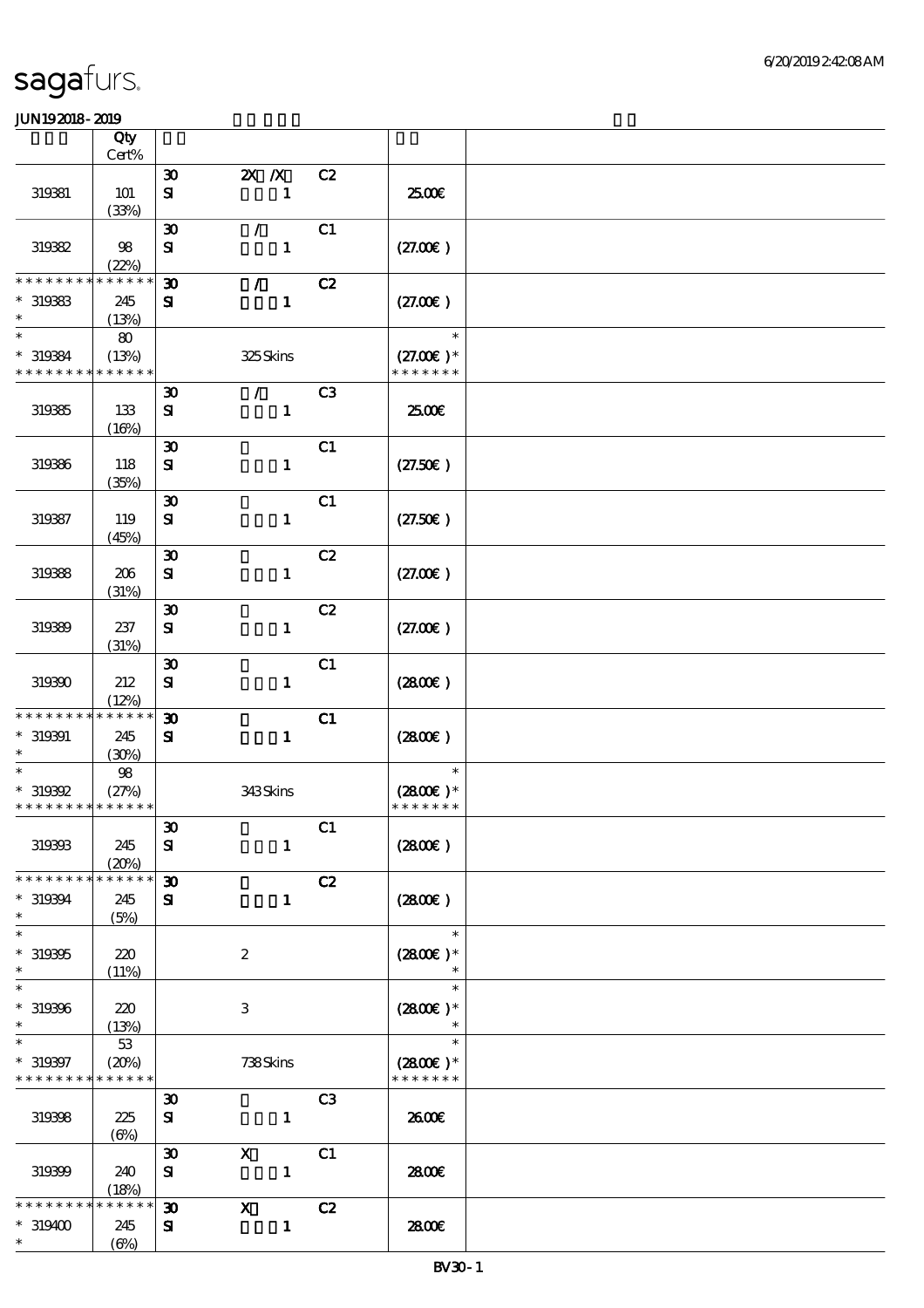|                                          | Qty                   |                                          |                                |                |                          |  |
|------------------------------------------|-----------------------|------------------------------------------|--------------------------------|----------------|--------------------------|--|
| $\ast$                                   | $Cert\%$              |                                          |                                |                | $\ast$                   |  |
|                                          |                       | $\boldsymbol{\mathfrak{D}}$              | $\mathbf{X}$                   | C2             |                          |  |
| $* 319401$<br>$\ast$                     | 220<br>(10%)          | ${\bf s}$                                | $\mathbf{1}$                   |                | 2800€ *<br>$\ast$        |  |
| $\ast$                                   | 218                   |                                          |                                |                | $\ast$                   |  |
| $*319402$                                | (14%)                 |                                          | 683Skins                       |                | 2800E *                  |  |
| * * * * * * * *                          | * * * * * *           |                                          |                                |                | * * * * * * *            |  |
| * * * * * * * *                          | * * * * * *           | $\boldsymbol{\mathfrak{D}}$              | $\mathbf{X}$                   | C <sub>3</sub> |                          |  |
| $*319403$                                | 225                   | ${\bf s}$                                | $\mathbf{1}$                   |                | 2600E                    |  |
| $\ast$                                   | (13%)                 |                                          |                                |                |                          |  |
| $\overline{\ast}$                        | 53                    |                                          |                                |                | $\ast$                   |  |
| $*319404$<br>* * * * * * * * * * * * * * | (3%)                  |                                          | 278Skins                       |                | 2600€ *<br>* * * * * * * |  |
|                                          |                       |                                          | $\mathbf{x}$                   | C1/C2          |                          |  |
| 319405                                   | 223                   | $\boldsymbol{\mathfrak{D}}$<br>${\bf s}$ | $\mathbf{1}$                   |                | 27.50E                   |  |
|                                          | (13%)                 |                                          |                                |                |                          |  |
|                                          |                       | $\boldsymbol{\mathfrak{D}}$              | $\boldsymbol{\mathsf{Z}}$      | C3             |                          |  |
| 319406                                   | 85                    | ${\bf s}$                                | $\mathbf{1}$                   |                | 2650€                    |  |
|                                          | (15%)                 |                                          |                                |                |                          |  |
|                                          |                       | $\boldsymbol{\mathfrak{D}}$              | $\mathcal{T}$                  | C1/C2          |                          |  |
| 319407                                   | 82                    | ${\bf s}$                                | $\boldsymbol{z}$               |                | 2800E                    |  |
|                                          | $(\Theta)$            |                                          |                                |                |                          |  |
|                                          |                       | $\boldsymbol{\mathfrak{D}}$              | $\boldsymbol{\mathsf{X}}$      | C1/C2          |                          |  |
| 319408                                   | 200                   | ${\bf s}$                                | $\boldsymbol{z}$               |                | 2800E                    |  |
|                                          | (8%)                  | $\boldsymbol{\mathfrak{D}}$              | $\boldsymbol{\alpha}$          | C1/C2          |                          |  |
| 319409                                   | 161                   | ${\bf s}$                                | $\boldsymbol{z}$               |                | 2800E                    |  |
|                                          | (16%)                 |                                          |                                |                |                          |  |
|                                          |                       | $\boldsymbol{\mathfrak{D}}$              | $X$ $N$                        | C2             |                          |  |
| 319410                                   | $\boldsymbol{\omega}$ | $\, {\bf I} \! {\bf B} \,$               | $\mathbf{1}$                   |                | 2500E                    |  |
|                                          | (38%)                 |                                          |                                |                |                          |  |
|                                          |                       | $\boldsymbol{\mathfrak{D}}$              | $\mathcal{F}^{\mathcal{F}}$    | C2             |                          |  |
| 319411                                   | 168                   | $\mathbf{B}$                             | $\mathbf{1}$                   |                | (260E)                   |  |
|                                          | (14%)                 |                                          |                                |                |                          |  |
| * * * * * * * *                          | * * * * * *           | $\boldsymbol{\mathfrak{D}}$              | $\boldsymbol{X}$               | C2             |                          |  |
| $*319412$<br>$\ast$                      | 245<br>(9%)           | $\mathbf{B}$                             | $\mathbf{1}$                   |                | 2650E                    |  |
| $*$                                      |                       |                                          |                                |                | $\ast$                   |  |
| $*$ 319413                               | 220                   |                                          | $\boldsymbol{2}$               |                | 2600€ *                  |  |
| $\ast$                                   | (11%)                 |                                          |                                |                | $\ast$                   |  |
| $\ast$                                   | 229                   |                                          |                                |                | $\ast$                   |  |
| $* 319414$                               | (10%)                 |                                          | 694Skins                       |                | 2600€ *                  |  |
| * * * * * * * *                          | * * * * * *           |                                          |                                |                | * * * * * * *            |  |
|                                          |                       | $\boldsymbol{\mathfrak{D}}$              | $X$ $X$                        | C1/C2          |                          |  |
| 319415                                   | 143                   | <b>SAGA</b>                              | $\blacksquare$                 |                | 2650E                    |  |
|                                          | (46%)                 | $\boldsymbol{\mathfrak{D}}$              |                                | C3             |                          |  |
| 319416                                   | 82                    | <b>SAGA</b>                              | $\mathbb{Z}$ X<br>$\mathbf{1}$ |                | 2600E                    |  |
|                                          | (30%)                 |                                          |                                |                |                          |  |
| * * * * * * *                            | * * * * * *           | $\boldsymbol{\mathfrak{D}}$              |                                | <b>C1/C2</b>   |                          |  |
| $* 319417$                               | 225                   | <b>SAGA</b>                              | $\mathbf{1}$                   |                | (2900)                   |  |
| $*$                                      | (20%)                 |                                          |                                |                |                          |  |
| $\ast$                                   | 118                   |                                          |                                |                | $\ast$                   |  |
| $*$ 319418                               | (31%)                 |                                          | 343Skins                       |                | $(2900)$ *               |  |
| * * * * * * * * <mark>* * * * * *</mark> |                       |                                          |                                |                | * * * * * * *            |  |
| * * * * * * * * * * * * * *              |                       | 30 <sub>1</sub>                          |                                | C1/C2          |                          |  |
| $*319419$                                | 225                   | <b>SAGA</b>                              | $\mathbf{1}$                   |                | (2850)                   |  |
| $\ast$<br>$\ast$                         | (46%)                 |                                          |                                |                | $\ast$                   |  |
| $*319420$                                | 73                    |                                          | $\boldsymbol{2}$               |                | $(2850)$ *               |  |
| $*$                                      | (50%)                 |                                          |                                |                | $\ast$                   |  |
|                                          |                       |                                          |                                |                |                          |  |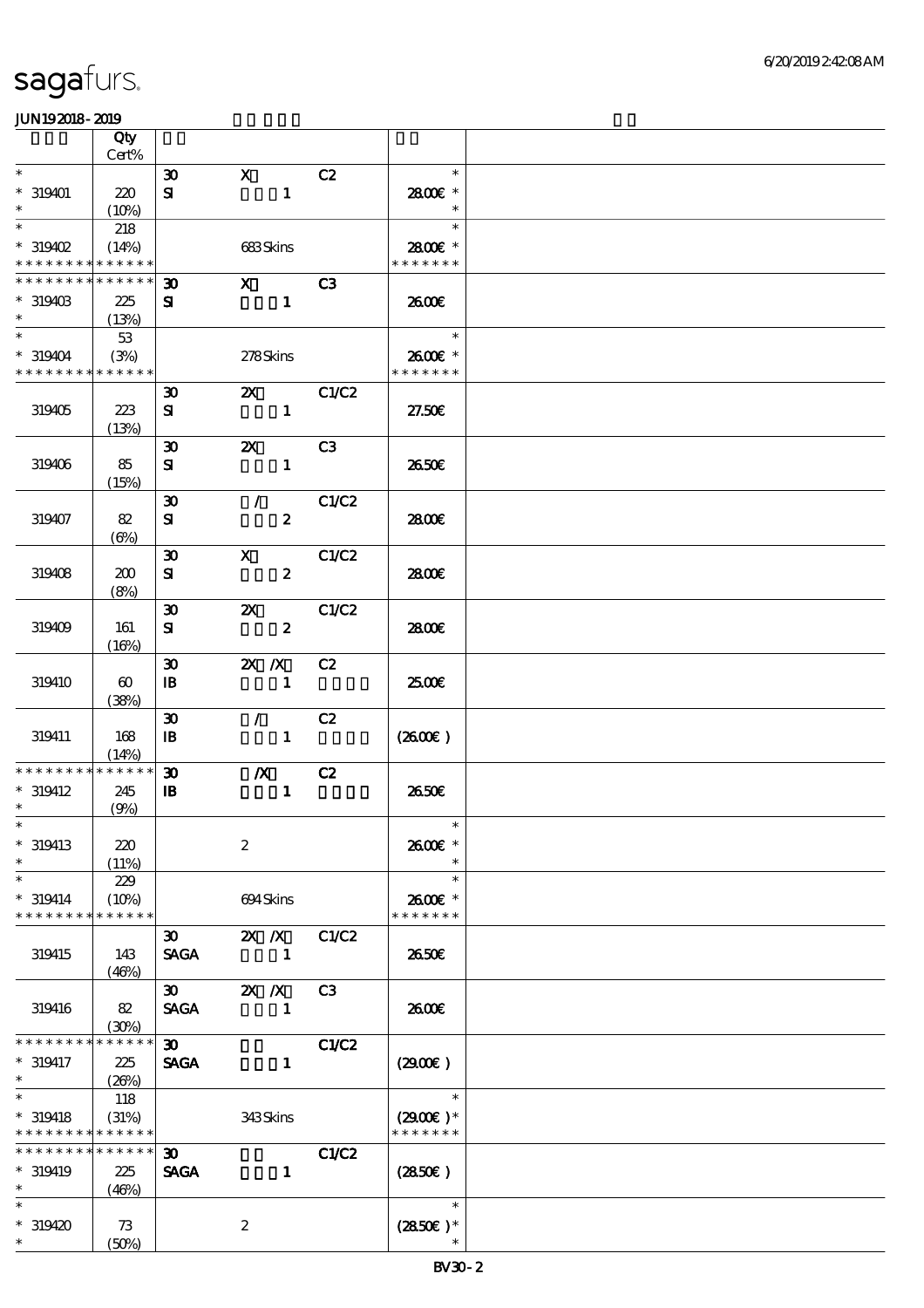|                               | Qty                      |                                            |                  |                |                             |  |
|-------------------------------|--------------------------|--------------------------------------------|------------------|----------------|-----------------------------|--|
| $\ast$                        | Cert%                    |                                            |                  |                | $\ast$                      |  |
| $*$ 319421                    | ${\bf 3\!}$<br>(28%)     | $\infty$<br><b>SAGA</b>                    | $\mathbf{1}$     | C1/C2          | $(2850)$ *                  |  |
| * * * * * * * *               | * * * * * *              |                                            |                  |                | * * * * * * *               |  |
|                               |                          | $\boldsymbol{\mathfrak{D}}$                |                  | C <sub>3</sub> |                             |  |
| 319422                        | 89                       | <b>SAGA</b>                                | $\mathbf{1}$     |                | 2650E                       |  |
| * * * * * * * *               | (32%)<br>$* * * * * * *$ |                                            |                  |                |                             |  |
| $*319423$                     | 225                      | $\boldsymbol{\mathfrak{D}}$<br><b>SAGA</b> | $\mathbf{1}$     | C1             | 3000                        |  |
| $\ast$                        | (24%)                    |                                            |                  |                |                             |  |
| $\ast$                        | 73                       |                                            |                  |                | $\ast$                      |  |
| $*319424$                     | (38%)                    |                                            | 298Skins         |                | $3000$ $*$                  |  |
| * * * * * * * * * * * * * *   |                          |                                            |                  |                | * * * * * * *               |  |
| * * * * * * * *               | * * * * * *              | $\boldsymbol{\mathfrak{D}}$                |                  | C1             |                             |  |
| $*319425$<br>$\ast$           | 205<br>(52%)             | <b>SAGA</b>                                | $\mathbf{1}$     |                | 3000                        |  |
| $\overline{\phantom{0}}$      |                          |                                            |                  |                | $\ast$                      |  |
| $* 319426$                    | 58                       |                                            | $\boldsymbol{2}$ |                | $3000$ $*$                  |  |
| $\ast$                        | $(\Theta)$               |                                            |                  |                | $\ast$                      |  |
| $\ast$                        | 50                       |                                            |                  |                | $\ast$                      |  |
| $* 319427$<br>* * * * * * * * | (50%)<br>* * * * * *     |                                            | 313Skins         |                | $3000$ $*$<br>* * * * * * * |  |
| * * * * * * * *               | * * * * * *              | $\boldsymbol{\mathfrak{D}}$                |                  | C2             |                             |  |
| $*319428$                     | 225                      | <b>SAGA</b>                                | $\mathbf{1}$     |                | (300)                       |  |
| $\ast$                        | (20%)                    |                                            |                  |                |                             |  |
| $\overline{\ast}$             |                          |                                            |                  |                | $\ast$                      |  |
| $*319429$<br>$\ast$           | 200<br>(12%)             |                                            | $\boldsymbol{2}$ |                | $3000$ $*$<br>$\ast$        |  |
| $\ast$                        |                          |                                            |                  |                | $\ast$                      |  |
| $*319430$                     | 200                      |                                            | $\,3$            |                | $3000$ $*$                  |  |
| $\ast$                        | (23%)                    |                                            |                  |                | $\ast$                      |  |
| $\ast$                        |                          |                                            |                  |                | $\ast$                      |  |
| $*$ 319431<br>$\ast$          | 200<br>(33%)             |                                            | $\boldsymbol{4}$ |                | $3000$ $*$<br>$\ast$        |  |
| $\overline{\ast}$             | 84                       |                                            |                  |                | $\ast$                      |  |
| $*319432$                     | (11%)                    |                                            | <b>909Skins</b>  |                | $(3000\varepsilon)*$        |  |
| * * * * * * * * * * * * * *   |                          |                                            |                  |                | * * * * * * *               |  |
| *************** 30            |                          |                                            |                  | C3             |                             |  |
| $*319433$<br>$\ast$           | 225<br>(16%)             | <b>SAGA</b>                                | $\mathbf{1}$     |                | 27.50E                      |  |
| $\ast$                        | 119                      |                                            |                  |                | $\ast$                      |  |
| $* 319434$                    | (30%)                    |                                            | 344Skins         |                | 27.00€ *                    |  |
| * * * * * * * *               | * * * * * *              |                                            |                  |                | * * * * * * *               |  |
| * * * * * * *                 | * * * * * *              | 30 <sub>o</sub>                            |                  | C1             |                             |  |
| $*319435$<br>$\ast$           | 225<br>(28%)             | <b>SAGA</b>                                | $\mathbf{1}$     |                | 3000                        |  |
| $\ast$                        |                          |                                            |                  |                | $\ast$                      |  |
| $* 319436$                    | 200                      |                                            | $\boldsymbol{z}$ |                | $3000$ $*$                  |  |
| $\ast$                        | (10%)                    |                                            |                  |                | $\ast$                      |  |
| $\ast$                        |                          |                                            |                  |                | $\ast$                      |  |
| $* 319437$<br>$\ast$          | 200                      |                                            | 3                |                | $3000$ $*$<br>$\ast$        |  |
| $\overline{\phantom{0}}$      | (25%)                    |                                            |                  |                | $\ast$                      |  |
| $*319438$                     | 200                      |                                            | $\boldsymbol{4}$ |                | $3000$ $*$                  |  |
| $\ast$                        | (48%)                    |                                            |                  |                | $\ast$                      |  |
| $\overline{\ast}$             | 68                       |                                            |                  |                | $\ast$                      |  |
| $*319439$<br>* * * * * * * *  | (22%)<br>$* * * * * * *$ |                                            | 893Skins         |                | 2950€ *<br>* * * * * * *    |  |
| * * * * * * * *               | $* * * * * * *$          | 30 <sub>o</sub>                            |                  | C2             |                             |  |
| * 319440                      | 225                      | <b>SAGA</b>                                | $\mathbf{1}$     |                | (300)                       |  |
| $*$                           | (20%)                    |                                            |                  |                |                             |  |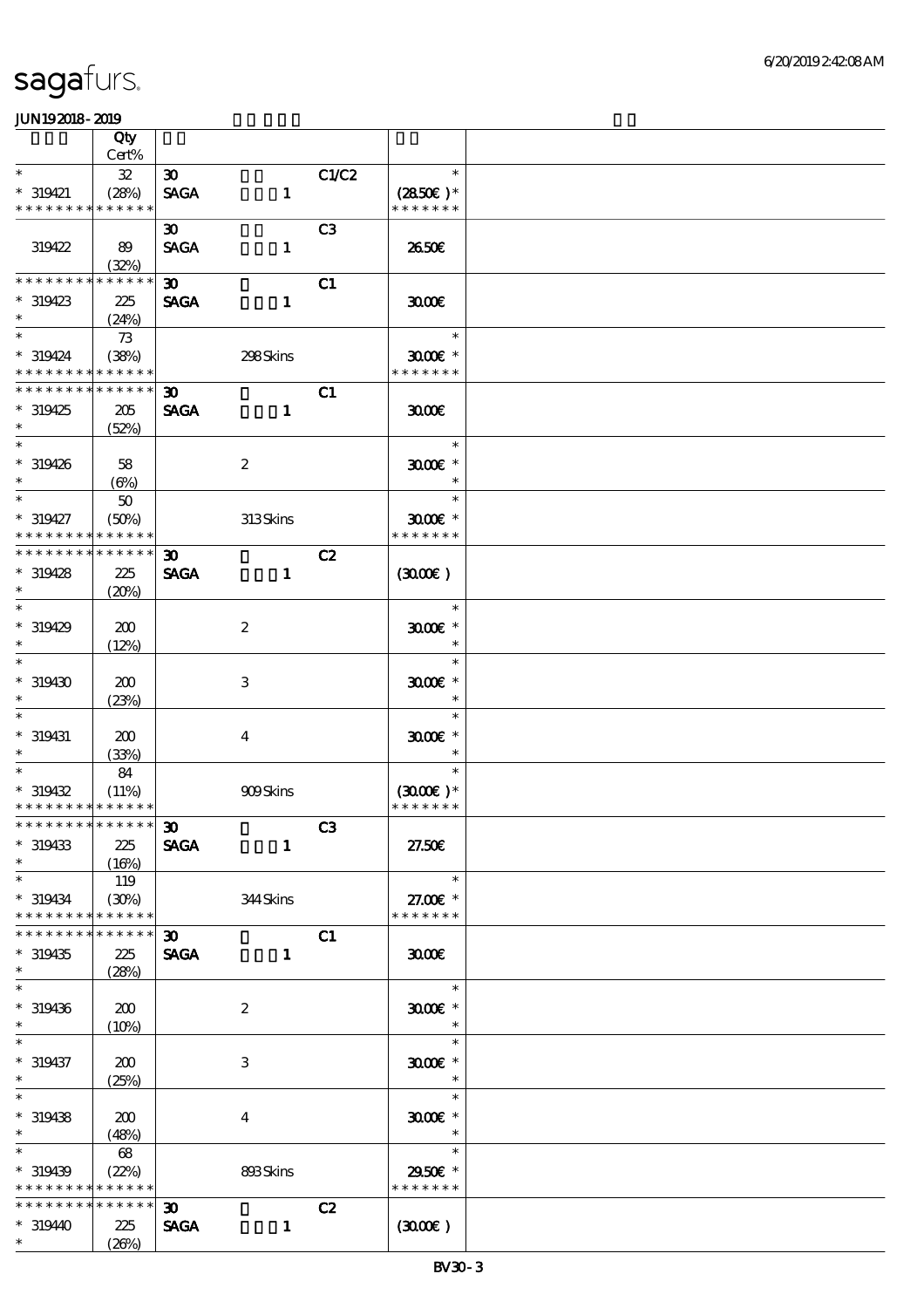|                                                                              | Qty                         |                                                                                     |                                          |  |
|------------------------------------------------------------------------------|-----------------------------|-------------------------------------------------------------------------------------|------------------------------------------|--|
| $\ast$                                                                       | $\mbox{Cert}\%$             |                                                                                     | $\ast$                                   |  |
| $* 319411$<br>$\ast$                                                         | 200<br>(33%)                | $\boldsymbol{\mathfrak{D}}$<br>C2<br>$\operatorname{\mathbf{SAGA}}$<br>$\mathbf{1}$ | $(300)$ *<br>$\ast$                      |  |
| $\ast$<br>$*319442$<br>$\ast$                                                | 200<br>(37%)                | $\,3$                                                                               | $\ast$<br>$(3000\varepsilon)*$<br>$\ast$ |  |
| $\ast$<br>$*319443$<br>$\ast$                                                | 200<br>(20%)                | $\boldsymbol{4}$                                                                    | $\ast$<br>$(3000\varepsilon)*$<br>$\ast$ |  |
| $\ast$<br>$* 319444$<br>$\ast$                                               | 200<br>(11%)                | $\mathbf 5$                                                                         | $\ast$<br>$(3000)$ *                     |  |
| $\ast$<br>$*319445$<br>$\ast$                                                | 200<br>(18%)                | $\bf 6$                                                                             | $\ast$<br>$(3000\varepsilon)*$           |  |
| $* 319446$<br>$\ast$                                                         | 200<br>(9%)                 | $\boldsymbol{7}$                                                                    | $\ast$<br>$(300E)*$<br>$\ast$            |  |
| $\ast$<br>$* 319447$<br>$\ast$                                               | 200<br>(8%)                 | $\bf 8$                                                                             | $\ast$<br>$(300E)*$<br>$\ast$            |  |
| $\ast$<br>$* 319448$<br>$\ast$                                               | 200<br>(11%)                | $9\,$                                                                               | $\ast$<br>$(300E)*$<br>$\ast$            |  |
| $\ast$<br>$* 31940$<br>$\ast$                                                | 200<br>(10%)                | $10\,$                                                                              | $\ast$<br>$(300E)*$<br>$\ast$            |  |
| $\ast$<br>$*319450$<br>$\ast$                                                | 200<br>(20%)                | $11\,$                                                                              | $\ast$<br>$(3000)$ *<br>$\ast$           |  |
| $\ast$<br>$* 319451$<br>$\ast$                                               | 200<br>(29%)                | $12\,$                                                                              | $\ast$<br>$(3000\varepsilon)*$<br>$\ast$ |  |
| $*319452$<br>$\ast$                                                          | 200<br>(8%)                 | $13\,$                                                                              | $\ast$<br>$(300E)*$<br>$\ast$            |  |
| $*$<br>$*319453$<br>* * * * * * * * * * * * * *                              | 95<br>(9%)                  | 2720Skins                                                                           | $(3000\varepsilon)*$<br>* * * * * * *    |  |
| * * * * * * * *<br>$*319454$<br>$\ast$                                       | * * * * * *<br>225<br>(13%) | $\boldsymbol{\mathfrak{D}}$<br>C3<br><b>SAGA</b><br>$\mathbf{1}$                    | <b>2800€</b>                             |  |
| $\ast$<br>$*319455$<br>$\ast$                                                | 200<br>(10%)                | $\boldsymbol{2}$                                                                    | $\ast$<br>2800 £*<br>$\ast$              |  |
| $\ast$<br>$*319456$<br>$\ast$                                                | 200<br>$(\Theta)$           | 3                                                                                   | $\ast$<br>2800€ *<br>$\ast$              |  |
| $\ast$<br>$* 319457$<br>$\ast$                                               | 200<br>(18%)                | $\overline{\mathbf{4}}$                                                             | $\ast$<br>27.50€ *<br>$\ast$             |  |
| $\ast$<br>$*319458$<br>$\ast$                                                | 180<br>(17%)                | $\mathbf 5$                                                                         | $\ast$<br>27.50€ *<br>$\ast$             |  |
| $\overline{\ast}$<br>$*319459$<br>* * * * * * * * <mark>* * * * * * *</mark> | 41<br>(12%)                 | 1046Skins                                                                           | $\ast$<br>27.50€ *<br>* * * * * * *      |  |
| * * * * * * * * * * * * * * *<br>$*319400$<br>$\ast$                         | 225<br>(13%)                | C3<br>30 <sub>o</sub><br><b>SAGA</b><br>$\mathbf{1}$                                | 2800€                                    |  |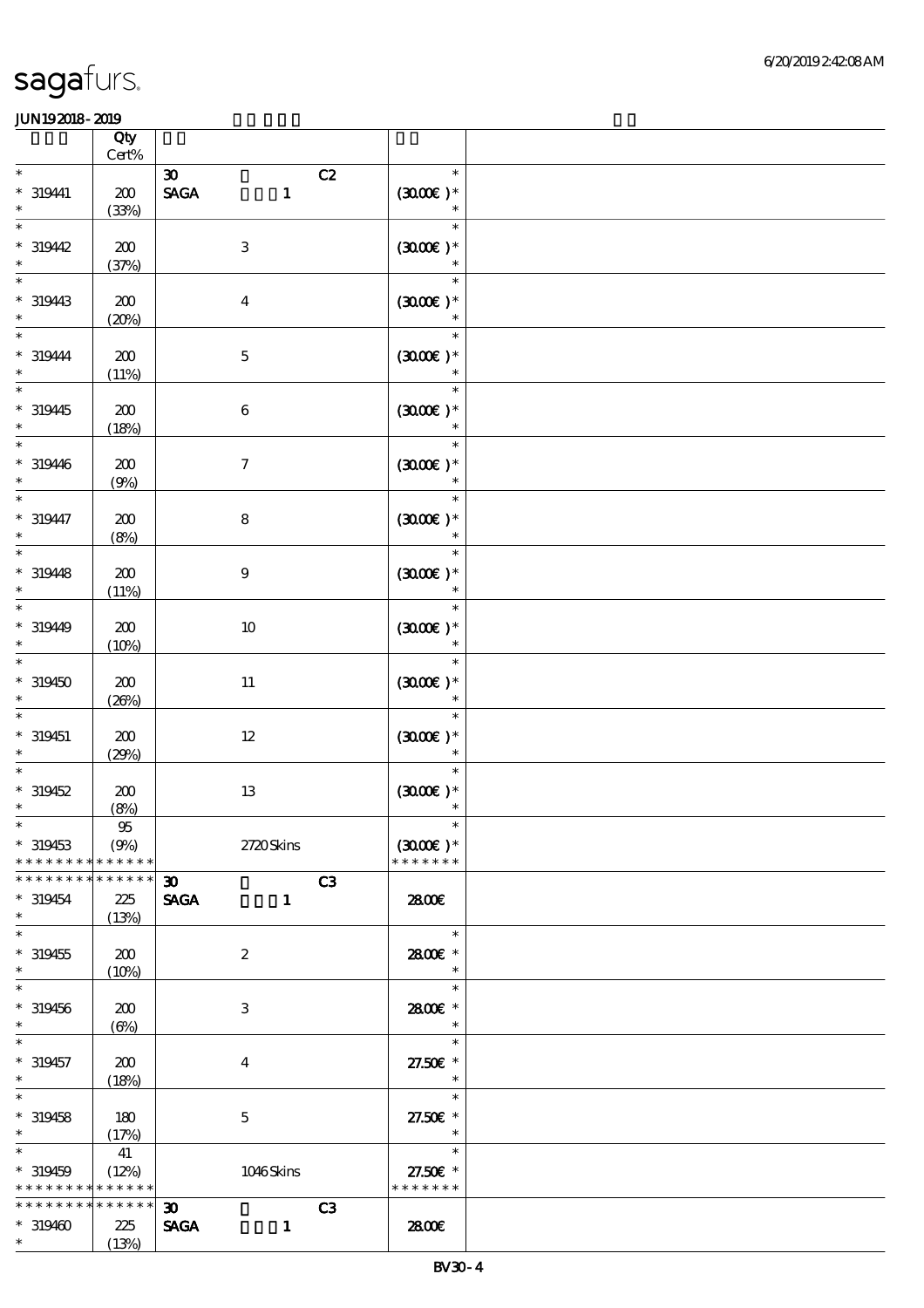|                                         | Qty<br>$Cert\%$                               |                                            |                           |                                             |    |                                          |  |
|-----------------------------------------|-----------------------------------------------|--------------------------------------------|---------------------------|---------------------------------------------|----|------------------------------------------|--|
| $\ast$                                  |                                               | $\boldsymbol{\mathfrak{D}}$                |                           |                                             | C3 | $\ast$                                   |  |
| $* 319461$<br>$\ast$                    | 200<br>(36%)                                  | $\operatorname{\mathsf{SAGA}}$             |                           | $\mathbf{1}$                                |    | 2800€ *<br>$\ast$                        |  |
| $\ast$<br>$*319462$<br>$\ast$           | 200<br>(46%)                                  |                                            | $\ensuremath{\mathbf{3}}$ |                                             |    | $\ast$<br>$(2800)$ *<br>$\ast$           |  |
| $\ast$<br>$* 319463$<br>* * * * * * * * | 75<br>(54%)<br>* * * * * *                    |                                            | <b>700Skins</b>           |                                             |    | $\ast$<br>$(2800)$ *<br>* * * * * * *    |  |
| * * * * * * * *<br>$*319464$<br>$\ast$  | $* * * * * * *$<br>$225\,$<br>(24%)           | 30 <sub>o</sub><br><b>SAGA</b>             |                           | $\boldsymbol{\mathrm{X}}$<br>$\blacksquare$ | C1 | 3000                                     |  |
| $\ast$<br>$* 319465$<br>$\ast$          | 200<br>(11%)                                  |                                            | $\boldsymbol{2}$          |                                             |    | $\ast$<br>$3000$ $*$<br>$\ast$           |  |
| $\ast$<br>$* 319466$<br>$\ast$          | 200<br>(22%)                                  |                                            | $\ensuremath{\mathbf{3}}$ |                                             |    | $\ast$<br>$3000$ $*$<br>$\ast$           |  |
| $\ast$<br>$* 319467$<br>$\ast$          | 200<br>(30%)                                  |                                            | $\overline{\mathbf{4}}$   |                                             |    | $\ast$<br>$3000$ $*$<br>$\ast$           |  |
| $\ast$<br>$*319468$<br>* * * * * * * *  | $\boldsymbol{\omega}$<br>(23%)<br>* * * * * * |                                            | 885Skins                  |                                             |    | $\ast$<br>2950€ *<br>* * * * * * *       |  |
| * * * * * * * *<br>$*319469$<br>$\ast$  | * * * * * *<br>225<br>(20%)                   | $\boldsymbol{\mathfrak{D}}$<br><b>SAGA</b> | $\mathbf{X}$              | $\mathbf{1}$                                | C2 | (300)                                    |  |
| $\ast$<br>$*319470$<br>$\ast$           | 200<br>(31%)                                  |                                            | $\boldsymbol{z}$          |                                             |    | $\ast$<br>$(3000)$ *                     |  |
| $* 319471$<br>$\ast$                    | 200<br>(29%)                                  |                                            | 3                         |                                             |    | $\ast$<br>$(3000\varepsilon)*$<br>$\ast$ |  |
| $\ast$<br>$* 319472$<br>$\ast$          | 200<br>(14%)                                  |                                            | $\bf{4}$                  |                                             |    | $\ast$<br>$(300)$ *                      |  |
| $*$<br>$* 319473$<br>$\ast$             | 200<br>(8%)                                   |                                            | $\mathbf 5$               |                                             |    | $\ast$<br>$(300E)*$                      |  |
| $\ast$<br>$* 319474$<br>$\ast$          | 200<br>(4%)                                   |                                            | $\boldsymbol{6}$          |                                             |    | $\ast$<br>$(3000)$ *<br>$\ast$           |  |
| $\ast$<br>$*319475$<br>$\ast$           | 200<br>(3%)                                   |                                            | $\tau$                    |                                             |    | $\ast$<br>$(3000)$ *                     |  |
| $\ast$<br>$* 319476$<br>$\ast$          | 200<br>(4%)                                   |                                            | 8                         |                                             |    | $\ast$<br>$(300)$ *                      |  |
| $* 319477$<br>$\ast$                    | 200<br>(4%)                                   |                                            | $\boldsymbol{9}$          |                                             |    | $\ast$<br>$(300)$ *<br>$\ast$            |  |
| $* 319478$<br>$\ast$                    | 200<br>$(\Theta)$                             |                                            | $10\,$                    |                                             |    | $\ast$<br>$(300)$ *                      |  |
| $\ast$<br>$* 319479$<br>$\ast$          | 200<br>(17%)                                  |                                            | $11\,$                    |                                             |    | $\ast$<br>$(300E)*$<br>$\ast$            |  |
| $* 319480$<br>$*$                       | 200<br>(25%)                                  |                                            | $12\,$                    |                                             |    | $\ast$<br>$(300E)*$<br>$\ast$            |  |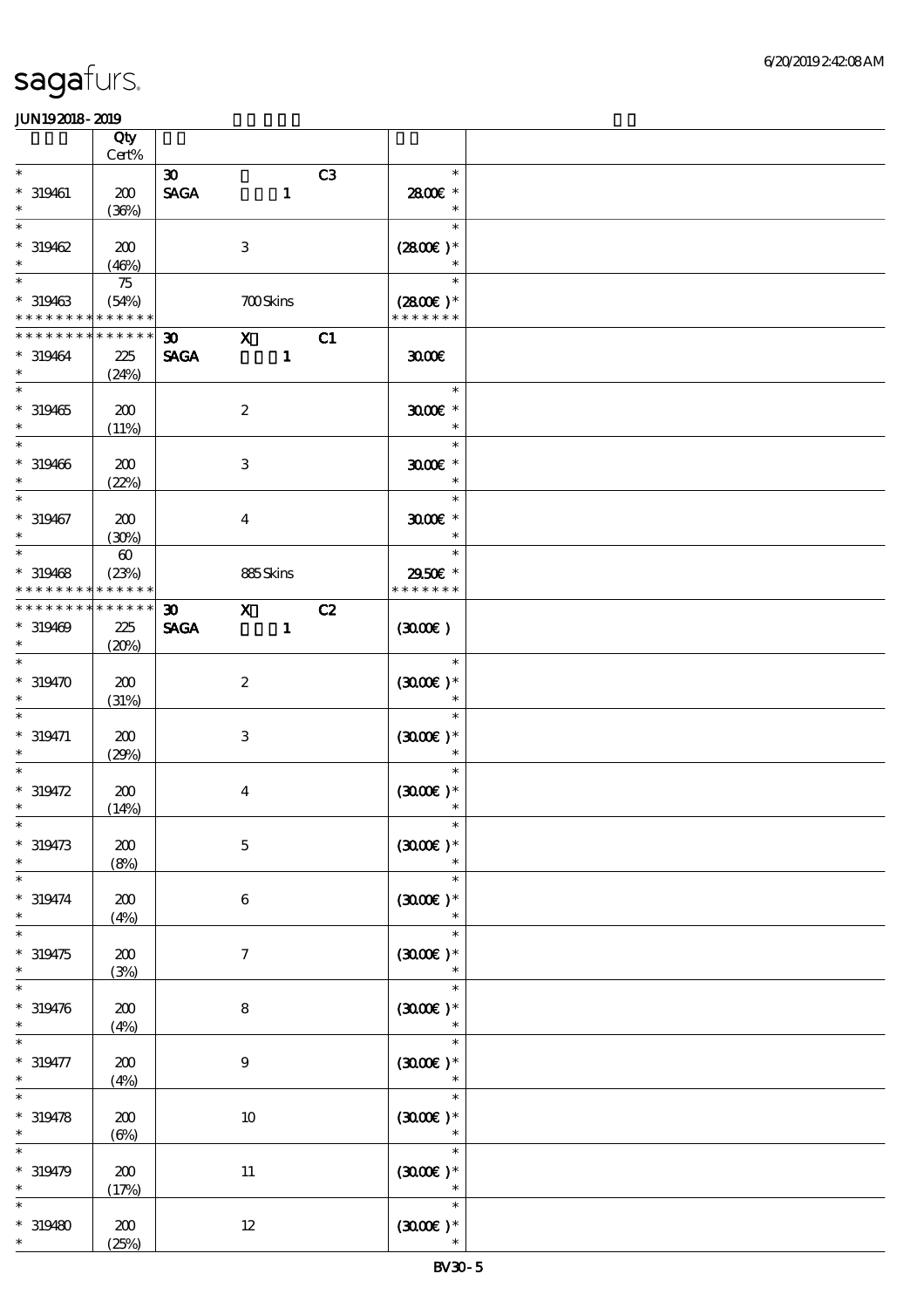|                                                          | Qty<br>$Cert\%$ |                                            |                             |                  |       |                             |  |
|----------------------------------------------------------|-----------------|--------------------------------------------|-----------------------------|------------------|-------|-----------------------------|--|
| $\ast$                                                   |                 |                                            |                             |                  |       | $\ast$                      |  |
| $*$ 319481<br>$\ast$                                     | 200<br>(10%)    | $\infty$<br><b>SAGA</b>                    | $\mathbf{x}$                | $\mathbf{1}$     | C2    | $(300E)*$<br>$\ast$         |  |
| $\ast$                                                   |                 |                                            |                             |                  |       | $\ast$                      |  |
| $*319482$<br>$\ast$                                      | 200<br>(9%)     |                                            | 14                          |                  |       | $(3000)$ *<br>$\ast$        |  |
| $\ast$                                                   |                 |                                            |                             |                  |       | $\ast$                      |  |
| $* 319483$<br>$\ast$                                     | 200<br>(17%)    |                                            | 15                          |                  |       | $(300E)*$                   |  |
|                                                          | 174             |                                            |                             |                  |       | $\ast$                      |  |
| $* 319484$<br>* * * * * * * * <mark>* * * * * *</mark> * | (8%)            |                                            | 3199Skins                   |                  |       | $(3000)$ *<br>* * * * * * * |  |
| * * * * * * * *                                          | * * * * * *     | $\boldsymbol{\mathfrak{D}}$                | $X$ $C3$                    |                  |       |                             |  |
| $*319485$<br>$\ast$                                      | 225<br>(8%)     | <b>SAGA</b>                                |                             | $\mathbf{1}$     |       | 2800€                       |  |
| $\ast$                                                   |                 |                                            |                             |                  |       | $\ast$                      |  |
| $* 319486$<br>$\ast$                                     | 200<br>(4%)     |                                            | $\boldsymbol{2}$            |                  |       | 2800€ *<br>$\ast$           |  |
| $\overline{\ast}$                                        |                 |                                            |                             |                  |       | $\ast$                      |  |
| $* 319487$<br>$\ast$                                     | 200<br>(5%)     |                                            | 3                           |                  |       | 2800€ *<br>$\ast$           |  |
| $\ast$                                                   |                 |                                            |                             |                  |       | $\ast$                      |  |
| $* 319488$<br>$\ast$                                     | 200<br>(17%)    |                                            | $\overline{\mathbf{4}}$     |                  |       | 2800€ *<br>$\ast$           |  |
| $\ast$                                                   |                 |                                            |                             |                  |       | $\ast$                      |  |
| $* 319489$<br>$\ast$                                     | 200<br>(8%)     |                                            | $\mathbf{5}$                |                  |       | 2800 £*<br>$\ast$           |  |
| $\ast$                                                   | 201             |                                            |                             |                  |       | $\ast$                      |  |
| * 319490                                                 | (15%)           |                                            | 1226Skins                   |                  |       | 2800€ *                     |  |
| * * * * * * * *                                          | * * * * * *     |                                            |                             |                  |       | * * * * * * *               |  |
|                                                          |                 | $\boldsymbol{\mathfrak{D}}$                | $\mathbf{z}$                |                  | C1    |                             |  |
| 319491                                                   | 245<br>(16%)    | <b>SAGA</b>                                | $\sim$ $\sim$ 1             |                  |       | 2900€                       |  |
| * * * * * * * *                                          |                 |                                            |                             |                  |       |                             |  |
|                                                          |                 |                                            |                             |                  |       |                             |  |
|                                                          | * * * * * *     | $\boldsymbol{\mathfrak{D}}$                | $\mathbf{z}$                |                  | C2    |                             |  |
| $*319492$                                                | 225             | <b>SAGA</b>                                |                             | $\mathbf{1}$     |       | 2900€                       |  |
| $\ast$                                                   | (16%)           |                                            |                             |                  |       |                             |  |
| $*$                                                      |                 |                                            |                             |                  |       | $\overline{\mathbf{r}}$     |  |
| * 319498                                                 | 200             |                                            | $\boldsymbol{2}$            |                  |       | 2850€ *                     |  |
| $\ast$                                                   | (7%)            |                                            |                             |                  |       | $\ast$                      |  |
| $\ast$<br>$* 319494$                                     | 200             |                                            | 3                           |                  |       | $\ast$<br>2850E *           |  |
| $\ast$                                                   | (14%)           |                                            |                             |                  |       | $\ast$                      |  |
| $\ast$                                                   | 183             |                                            |                             |                  |       | $\ast$                      |  |
| $*319495$                                                | (18%)           |                                            | 808Skins                    |                  |       | 2850€ *                     |  |
| * * * * * * * *                                          | * * * * * *     |                                            |                             |                  |       | * * * * * * *               |  |
| * * * * * * * *                                          | * * * * * *     | 30                                         | <b>2X</b> C3                |                  |       |                             |  |
| $*319496$                                                | 225             | <b>SAGA</b>                                |                             |                  |       | 2800€                       |  |
| $\ast$                                                   | (10%)           |                                            |                             |                  |       |                             |  |
| $\ast$                                                   | - 94            |                                            |                             |                  |       | $\overline{\phantom{a}}$    |  |
| $* 319497$<br>* * * * * * * * * * * * * *                | (18%)           |                                            | 319Skins                    |                  |       | 27.50€ *<br>* * * * * * *   |  |
|                                                          |                 |                                            |                             |                  |       |                             |  |
| 319498                                                   | 118             | $\boldsymbol{\mathfrak{D}}$<br><b>SAGA</b> | $\mathcal{F}^{\mathcal{F}}$ | $\boldsymbol{z}$ | C2    | 2900                        |  |
|                                                          | (41%)           |                                            |                             |                  |       |                             |  |
|                                                          |                 | $\boldsymbol{\mathfrak{D}}$                |                             |                  | C1/C2 |                             |  |
| 319499                                                   | 224             | <b>SAGA</b>                                |                             | $\boldsymbol{z}$ |       | (300)                       |  |
|                                                          | (17%)           |                                            |                             |                  |       |                             |  |
|                                                          |                 | $\infty$                                   | $\mathbf{X}$                |                  | C1    |                             |  |
| 319500                                                   | $182$<br>(21%)  | <b>SAGA</b>                                |                             | $\boldsymbol{z}$ |       | 3000                        |  |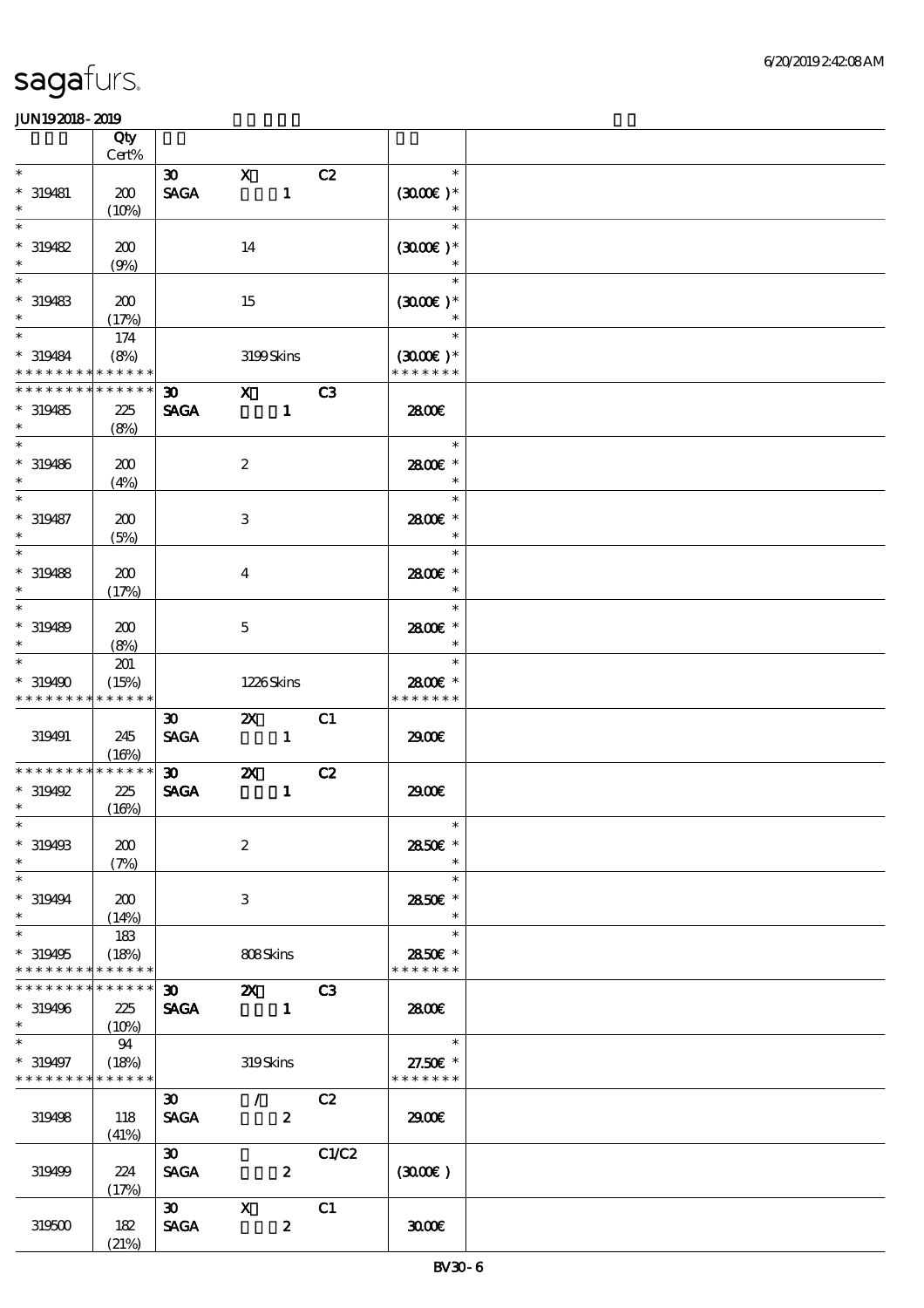|                                            | Qty                  |                             |                           |                  |                |                                      |  |
|--------------------------------------------|----------------------|-----------------------------|---------------------------|------------------|----------------|--------------------------------------|--|
|                                            | Cert%                |                             |                           |                  |                |                                      |  |
| * * * * * * * *                            | * * * * * *          | $\boldsymbol{\mathfrak{D}}$ | $\mathbf{x}$              |                  | C2             |                                      |  |
| $*319501$                                  | 245                  | <b>SAGA</b>                 |                           | $\boldsymbol{z}$ |                | 3000                                 |  |
| $\ast$                                     | (11%)                |                             |                           |                  |                |                                      |  |
| $\ast$                                     | 204                  |                             |                           |                  |                | $\ast$                               |  |
| $*$ 319502                                 | (14%)                |                             | 449Skins                  |                  |                | 2950E *                              |  |
| * * * * * * * * <mark>* * * * * *</mark>   |                      |                             |                           |                  |                | * * * * * * *                        |  |
|                                            |                      | $\boldsymbol{\mathfrak{D}}$ | $\mathbf{X}$              |                  | C <sub>3</sub> |                                      |  |
| $31950\%$                                  | 225                  | <b>SAGA</b>                 |                           | $\boldsymbol{z}$ |                | 2850E                                |  |
|                                            | (25%)                |                             |                           |                  |                |                                      |  |
|                                            |                      | $\boldsymbol{\mathfrak{D}}$ | $\boldsymbol{\mathsf{z}}$ |                  | C1             |                                      |  |
| 319504                                     | 172                  | <b>SAGA</b>                 |                           | $\boldsymbol{z}$ |                | 3000                                 |  |
|                                            | (22%)                |                             |                           |                  |                |                                      |  |
| * * * * * * * *                            | * * * * * *          | $\infty$                    | $\mathbf{X}$              |                  | C2             |                                      |  |
| $*319505$                                  | 225                  | <b>SAGA</b>                 |                           | $\boldsymbol{z}$ |                | 3000                                 |  |
| $\ast$                                     | (15%)                |                             |                           |                  |                |                                      |  |
| $\ast$                                     | 109                  |                             |                           |                  |                | $\mathcal{L}(\mathcal{L})$<br>$\ast$ |  |
| $*319506$                                  | (20%)                |                             | 334Skins                  |                  |                | 2950E *                              |  |
| * * * * * * * * * * * * * *                |                      |                             |                           |                  |                | * * * * * * *                        |  |
|                                            |                      | $\boldsymbol{\mathfrak{D}}$ | $\boldsymbol{\mathsf{Z}}$ |                  | C <sub>3</sub> |                                      |  |
| 319507                                     | 162                  | <b>SAGA</b>                 |                           | $\boldsymbol{z}$ |                | 2850E                                |  |
|                                            | (22%)                |                             |                           |                  |                |                                      |  |
|                                            |                      | 40'30                       |                           |                  | C2             |                                      |  |
|                                            |                      |                             |                           |                  |                |                                      |  |
| 319508                                     | 48                   | <b>SAGA</b>                 |                           | $\mathbf{3}$     |                | 27.00E                               |  |
| * * * * * * * *                            | (33%)<br>* * * * * * |                             |                           |                  |                |                                      |  |
|                                            |                      | $\boldsymbol{\mathfrak{D}}$ | $\mathcal{L}$             |                  | C2             |                                      |  |
| $*319509$<br>$\ast$                        | 225                  | IA                          |                           | $\mathbf{1}$     |                | 27.00E                               |  |
|                                            | (13%)                |                             |                           |                  |                |                                      |  |
| $\ast$                                     |                      |                             |                           |                  |                | $\ast$                               |  |
| $*319510$                                  | 200                  |                             | $\boldsymbol{2}$          |                  |                | 27.00 £*                             |  |
|                                            | (24%)                |                             |                           |                  |                | $\ast$                               |  |
| $\ast$                                     | 81                   |                             |                           |                  |                | $\ast$                               |  |
| $*319511$                                  | (28%)                |                             | 506Skins                  |                  |                | 27.00 £*                             |  |
| * * * * * * * * <mark>* * * * * *</mark> * |                      |                             |                           |                  |                | * * * * * * *                        |  |
| * * * * * * * * * * * * * *                |                      | $\boldsymbol{\mathfrak{D}}$ |                           | $\boldsymbol{X}$ | C2             |                                      |  |
| $*319512$                                  | 225                  | IA                          |                           | $\mathbf{1}$     |                | 2850E                                |  |
| $*$                                        | (18%)                |                             |                           |                  |                |                                      |  |
| $*$                                        |                      |                             |                           |                  |                | $\ast$                               |  |
| $*319513$                                  | 200                  |                             | $\boldsymbol{2}$          |                  |                | 2850€ *                              |  |
| $\ast$                                     | (20%)                |                             |                           |                  |                | $\ast$                               |  |
| $\ast$                                     |                      |                             |                           |                  |                | $\ast$                               |  |
| $*319514$                                  | 200                  |                             |                           |                  |                |                                      |  |
| $\ast$                                     |                      |                             | 3                         |                  |                | 2850E *                              |  |
| $\ast$                                     | (18%)                |                             |                           |                  |                | $\ast$                               |  |
|                                            |                      |                             |                           |                  |                | $\ast$                               |  |
| $*319515$                                  | 200                  |                             | $\overline{\mathbf{4}}$   |                  |                | 2850E *                              |  |
| $\ast$                                     | (15%)                |                             |                           |                  |                | $\ast$                               |  |
| $\ast$                                     |                      |                             |                           |                  |                | $\ast$                               |  |
| $* 319516$                                 | 200                  |                             | $\mathbf 5$               |                  |                | 2850E *                              |  |
| $\ast$                                     | (13%)                |                             |                           |                  |                | $\ast$                               |  |
|                                            |                      |                             |                           |                  |                | $\ast$                               |  |
| $*319517$                                  | 200                  |                             | $\boldsymbol{6}$          |                  |                | 2850 £*                              |  |
| $*$                                        | (10%)                |                             |                           |                  |                | $\ast$                               |  |
| $\ast$                                     |                      |                             |                           |                  |                | $\ast$                               |  |
|                                            |                      |                             |                           |                  |                |                                      |  |
| $\ast$                                     | 200                  |                             | $\boldsymbol{\tau}$       |                  |                | 2850E *<br>$\ast$                    |  |
| $\ast$                                     | (15%)                |                             |                           |                  |                | $\ast$                               |  |
|                                            |                      |                             |                           |                  |                |                                      |  |
| $* 319518$<br>$* 319519$<br>$\ast$         | 200                  |                             | $\bf 8$                   |                  |                | 2850€ *<br>$\ast$                    |  |
|                                            | (8%)                 |                             |                           |                  |                | $\ast$                               |  |
|                                            |                      |                             |                           |                  |                |                                      |  |
| $*319520$<br>$*$                           | 200<br>(17%)         |                             | $\boldsymbol{9}$          |                  |                | 2850E *<br>$\ast$                    |  |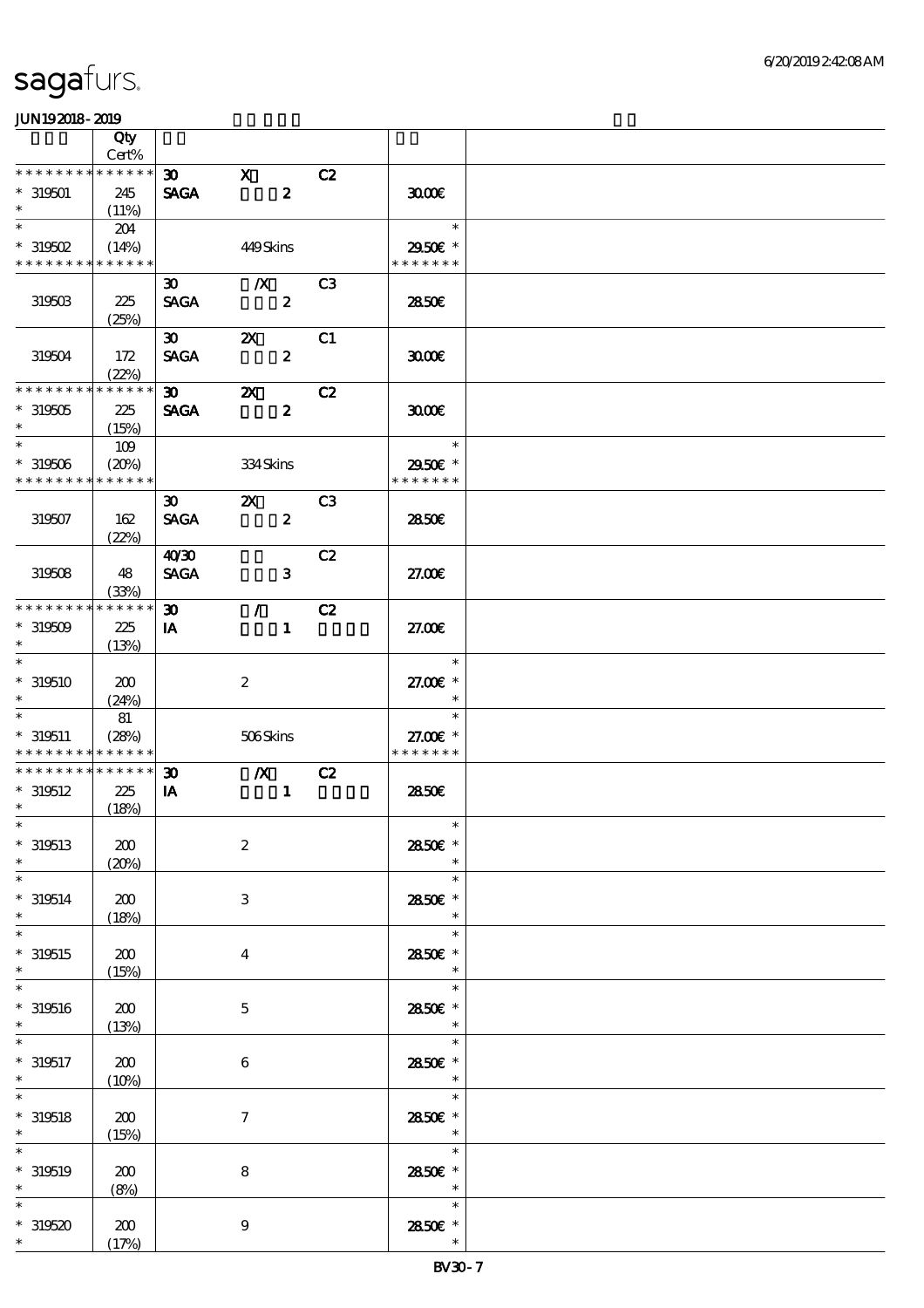|                                                             | Qty<br>Cert%                    |                                                        |                                  |       |                                                  |  |
|-------------------------------------------------------------|---------------------------------|--------------------------------------------------------|----------------------------------|-------|--------------------------------------------------|--|
| $\ast$                                                      |                                 | $\boldsymbol{\mathfrak{D}}$                            | $\boldsymbol{X}$                 | C2    | $\ast$                                           |  |
| $* 319521$<br>$\ast$                                        | 200<br>(22%)                    | IA                                                     | $\mathbf{1}$                     |       | 2800 £*<br>$\ast$                                |  |
| $\ast$<br>$*319522$<br>$\ast$                               | 200<br>(17%)                    |                                                        | 11                               |       | $\ast$<br>2800E *<br>$\ast$                      |  |
| $\ast$<br>$*319523$<br>$\ast$                               | 200<br>(14%)                    |                                                        | 12                               |       | $\ast$<br>2800€ *<br>$\ast$                      |  |
| $\overline{\ast}$<br>$* 319524$<br>$\ast$                   | 200<br>(17%)                    |                                                        | 13                               |       | $\ast$<br>2800€ *<br>$\ast$                      |  |
| $\ast$<br>$*319525$<br>$\ast$                               | 200<br>(9%)                     |                                                        | 14                               |       | $\ast$<br>2800€ *<br>$\ast$                      |  |
| $\overline{\phantom{0}}$<br>$*319526$<br>$\ast$             | 200<br>(5%)                     |                                                        | 15                               |       | $\ast$<br>2800 £*<br>$\ast$                      |  |
| $\overline{\phantom{0}}$<br>$* 319527$<br>$\ast$            | 200<br>(8%)                     |                                                        | 16                               |       | $\ast$<br>2800€ *<br>$\ast$                      |  |
| $\ast$<br>$*319528$<br>$\ast$<br>$\overline{\phantom{a}^*}$ | 200<br>(9%)                     |                                                        | $17$                             |       | $\ast$<br>2800€ *<br>$\ast$                      |  |
| $*319529$<br>$\ast$<br>$\overline{\phantom{0}}$             | 200<br>(10%)                    |                                                        | 18                               |       | $\ast$<br>2800 £*<br>$\ast$                      |  |
| $*319530$<br>$\ast$                                         | 200<br>(8%)                     |                                                        | 19                               |       | $\ast$<br>2800 £*<br>$\ast$                      |  |
| $\ast$<br>$*$ 319531<br>* * * * * * * * * * * * * *         | $6\!5$<br>(15%)                 |                                                        | 3800Skins                        |       | $\ast$<br>2800€ *<br>* * * * * * *               |  |
| * * * * * * * * * * * * * *<br>$*319532$<br>$*$             | 225<br>(37%)                    | $\boldsymbol{\mathfrak{D}}$<br>$\mathbf{I} \mathbf{A}$ | $\mathbf{X}$<br>$\boldsymbol{z}$ | C2    | 2900€                                            |  |
| $*$<br>$* 319533$<br>$\ast$                                 | 200<br>(25%)                    |                                                        | $\boldsymbol{2}$                 |       | $\overline{\phantom{a}}$<br>2850€ *              |  |
| $\ast$<br>$*319534$<br>* * * * * * * *                      | 94<br>(41%)<br>* * * * * *      |                                                        | 519Skins                         |       | $\ast$<br>2850€ *<br>* * * * * * *               |  |
| 319535                                                      | 99<br>(44%)                     | $\boldsymbol{\mathfrak{D}}$<br><b>SROY</b>             | X / C2<br>$\sim$ 1               |       | 3000                                             |  |
| 319536                                                      | 222<br>(34%)                    | $\infty$<br><b>SROY</b>                                | $\mathbf{1}$                     | C1/C2 | 31.00E                                           |  |
| 319537                                                      | 172<br>(45%)                    | $\infty$<br><b>SROY</b>                                | $\mathbf{1}$                     | C1    | 3200                                             |  |
| * * * * * * *<br>$*319538$<br>$*$ and $*$                   | * * * * * *<br>$205\,$<br>(37%) | $\infty$<br><b>SROY</b>                                | $\mathbf{1}$                     | C2    | 3200                                             |  |
| $\overline{\phantom{0}}$<br>$*319539$<br>$*$                | 180<br>(45%)                    |                                                        | $\boldsymbol{2}$                 |       | $\ast$<br>$3200$ $*$<br>$\overline{\phantom{a}}$ |  |
| $\ast$<br>$*319540$<br>$*$                                  | 160<br>(23%)                    |                                                        | $\,3\,$                          |       | $\ast$<br>$31.005*$<br>$\ast$                    |  |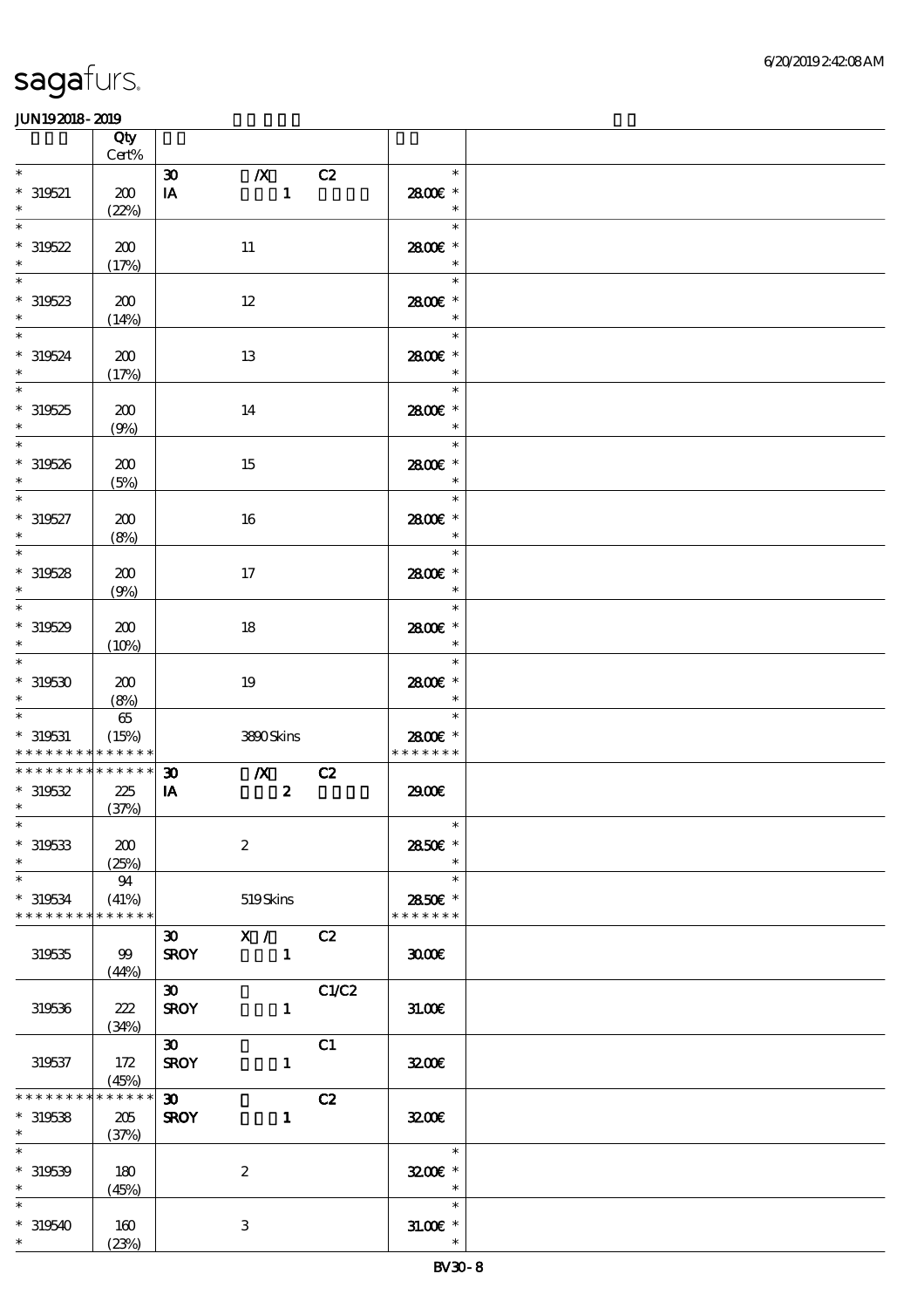|                                           | Qty<br>Cert% |                             |                                                                                                                                                                                                                                                                                                                                                                                                                                                                                 |                |                             |  |
|-------------------------------------------|--------------|-----------------------------|---------------------------------------------------------------------------------------------------------------------------------------------------------------------------------------------------------------------------------------------------------------------------------------------------------------------------------------------------------------------------------------------------------------------------------------------------------------------------------|----------------|-----------------------------|--|
| $\ast$                                    | 36           | $\boldsymbol{\mathfrak{D}}$ |                                                                                                                                                                                                                                                                                                                                                                                                                                                                                 | C2             | $\ast$                      |  |
| $* 319541$                                | (19%)        | <b>SROY</b>                 | $\mathbf{1}$                                                                                                                                                                                                                                                                                                                                                                                                                                                                    |                | $31.00E$ *                  |  |
| * * * * * * * * * * * * * *               |              |                             |                                                                                                                                                                                                                                                                                                                                                                                                                                                                                 |                | * * * * * * *               |  |
|                                           |              | $\boldsymbol{\mathfrak{D}}$ | $\mathcal{L}$                                                                                                                                                                                                                                                                                                                                                                                                                                                                   | C <sub>3</sub> |                             |  |
| 319542                                    | 219          | <b>SROY</b>                 | $\mathbf{1}$                                                                                                                                                                                                                                                                                                                                                                                                                                                                    |                | 31.00 <sub>E</sub>          |  |
|                                           | (29%)        |                             |                                                                                                                                                                                                                                                                                                                                                                                                                                                                                 |                |                             |  |
|                                           |              | $\boldsymbol{\mathfrak{D}}$ | $\mathbf{x}$                                                                                                                                                                                                                                                                                                                                                                                                                                                                    | C1             |                             |  |
| 319543                                    | 173          | <b>SROY</b>                 | $\mathbf{1}$                                                                                                                                                                                                                                                                                                                                                                                                                                                                    |                | 3200                        |  |
|                                           | (30%)        |                             |                                                                                                                                                                                                                                                                                                                                                                                                                                                                                 |                |                             |  |
| * * * * * * * *                           | * * * * * *  | $\boldsymbol{\mathfrak{D}}$ | $\mathbf{x}$                                                                                                                                                                                                                                                                                                                                                                                                                                                                    | C2             |                             |  |
| $* 319544$                                | 205          | <b>SROY</b>                 | $\mathbf{1}$                                                                                                                                                                                                                                                                                                                                                                                                                                                                    |                | 3200                        |  |
| $*$                                       | (25%)        |                             |                                                                                                                                                                                                                                                                                                                                                                                                                                                                                 |                |                             |  |
| $\ast$                                    |              |                             |                                                                                                                                                                                                                                                                                                                                                                                                                                                                                 |                | $\ast$                      |  |
| $*319545$                                 | 180          |                             | $\boldsymbol{2}$                                                                                                                                                                                                                                                                                                                                                                                                                                                                |                | $31.00E$ *                  |  |
| $\ast$<br>$\ast$                          | (28%)        |                             |                                                                                                                                                                                                                                                                                                                                                                                                                                                                                 |                | $\ast$                      |  |
|                                           |              |                             |                                                                                                                                                                                                                                                                                                                                                                                                                                                                                 |                | $\ast$                      |  |
| $*319546$<br>$\ast$                       | 180          |                             | 3                                                                                                                                                                                                                                                                                                                                                                                                                                                                               |                | $31.005*$<br>$\ast$         |  |
| $\ast$                                    | (15%)        |                             |                                                                                                                                                                                                                                                                                                                                                                                                                                                                                 |                | $\ast$                      |  |
|                                           | 31           |                             |                                                                                                                                                                                                                                                                                                                                                                                                                                                                                 |                |                             |  |
| $* 319547$<br>* * * * * * * * * * * * * * | (16%)        |                             | 596Skins                                                                                                                                                                                                                                                                                                                                                                                                                                                                        |                | $31.00E$ *<br>* * * * * * * |  |
|                                           |              | $\boldsymbol{\mathfrak{D}}$ | $\mathbf{z}$                                                                                                                                                                                                                                                                                                                                                                                                                                                                    | C1/C2          |                             |  |
| 319548                                    | 198          | <b>SROY</b>                 | $\overline{\phantom{a}}$ $\overline{\phantom{a}}$ $\overline{\phantom{a}}$ $\overline{\phantom{a}}$ $\overline{\phantom{a}}$ $\overline{\phantom{a}}$ $\overline{\phantom{a}}$ $\overline{\phantom{a}}$ $\overline{\phantom{a}}$ $\overline{\phantom{a}}$ $\overline{\phantom{a}}$ $\overline{\phantom{a}}$ $\overline{\phantom{a}}$ $\overline{\phantom{a}}$ $\overline{\phantom{a}}$ $\overline{\phantom{a}}$ $\overline{\phantom{a}}$ $\overline{\phantom{a}}$ $\overline{\$ |                | 3000                        |  |
|                                           | (18%)        |                             |                                                                                                                                                                                                                                                                                                                                                                                                                                                                                 |                |                             |  |
| * * * * * * * * * * * * * *               |              |                             | $30$ X $/2X$                                                                                                                                                                                                                                                                                                                                                                                                                                                                    | C <sub>3</sub> |                             |  |
| $*319549$                                 | 205          | <b>SROY</b>                 | $\mathbf{1}$                                                                                                                                                                                                                                                                                                                                                                                                                                                                    |                | 2950€                       |  |
| $\ast$                                    | (18%)        |                             |                                                                                                                                                                                                                                                                                                                                                                                                                                                                                 |                |                             |  |
| $\ast$                                    | 10B          |                             |                                                                                                                                                                                                                                                                                                                                                                                                                                                                                 |                | $\overline{\phantom{a}}$    |  |
| $*319550$                                 | (11%)        |                             | 308Skins                                                                                                                                                                                                                                                                                                                                                                                                                                                                        |                | 2950€ *                     |  |
| * * * * * * * * * * * * * *               |              |                             |                                                                                                                                                                                                                                                                                                                                                                                                                                                                                 |                | * * * * * * *               |  |
|                                           |              | $\boldsymbol{\mathfrak{D}}$ |                                                                                                                                                                                                                                                                                                                                                                                                                                                                                 | C1/C2          |                             |  |
| 319551                                    | 166          | <b>SROY</b>                 | $\boldsymbol{z}$                                                                                                                                                                                                                                                                                                                                                                                                                                                                |                | 3000                        |  |
|                                           | (72%)        |                             |                                                                                                                                                                                                                                                                                                                                                                                                                                                                                 |                |                             |  |
|                                           |              | $\boldsymbol{\mathfrak{D}}$ | $\boldsymbol{X}$                                                                                                                                                                                                                                                                                                                                                                                                                                                                | C1/C2          |                             |  |
| 319552                                    | 200          | <b>SROY</b>                 | $\boldsymbol{z}$                                                                                                                                                                                                                                                                                                                                                                                                                                                                |                | 3000                        |  |
|                                           | (40%)        |                             |                                                                                                                                                                                                                                                                                                                                                                                                                                                                                 |                |                             |  |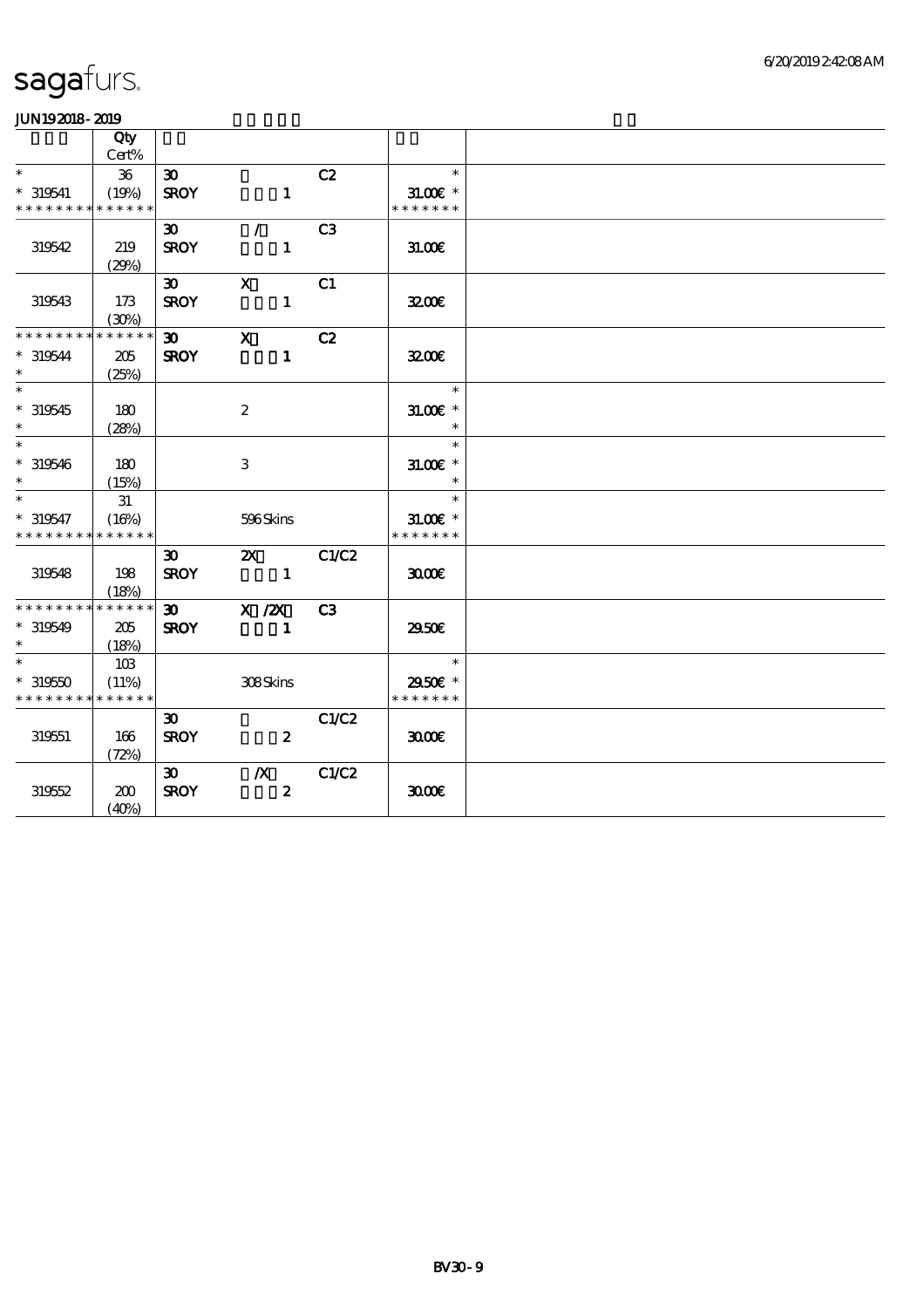|                                                             | Qty                   |                                            |                         |       |                                     |  |
|-------------------------------------------------------------|-----------------------|--------------------------------------------|-------------------------|-------|-------------------------------------|--|
|                                                             | Cert%                 | $\boldsymbol{\mathsf{20}}$                 |                         | C2    |                                     |  |
| 319621                                                      | $105$                 | ${\bf s}$                                  | $X$ $X$<br>$\mathbf{1}$ |       | 21.006                              |  |
|                                                             | (23%)                 |                                            |                         |       |                                     |  |
| 319622                                                      | 134                   | $\boldsymbol{\mathsf{20}}$<br>${\bf s}$    | X /<br>$\mathbf{1}$     | C1/C2 | (230)                               |  |
| 319623                                                      | (30%)<br>144          | $\boldsymbol{\mathsf{20}}$<br>${\bf s}$    | $\mathbf{1}$            | C1/C2 | (240E)                              |  |
|                                                             | (19%)                 | $\boldsymbol{\mathsf{20}}$                 | $\mathcal{L}$           | C3    |                                     |  |
| 319624                                                      | 102<br>(10%)          | $\mathbf{S}$                               | $\mathbf{1}$            |       | 21.00E                              |  |
| 319625                                                      | 95<br>(35%)           | $\boldsymbol{\mathfrak{D}}$<br>${\bf s}$   | $\mathbf{1}$            | C1    | $(2400\varepsilon)$                 |  |
| 319626                                                      | $96\,$<br>(30%)       | $\boldsymbol{\mathbf{z}}$<br>${\bf S\!I}$  | $\mathbf{1}$            | C1    | $(2350\epsilon)$                    |  |
| * * * * * * * *                                             | * * * * * *           | $\boldsymbol{\mathbf{z}}$                  |                         | C1/C2 |                                     |  |
| $* 319627$<br>$\ast$                                        | 265<br>(14%)          | ${\bf s}$                                  | $\mathbf{1}$            |       | (2350)                              |  |
| $\ast$                                                      | 41                    |                                            |                         |       | $\ast$                              |  |
| $*319628$<br>* * * * * * * *                                | (12%)<br>* * * * * *  |                                            | 306Skins                |       | $(2350\text{E})*$<br>* * * * * * *  |  |
| 319629                                                      | 153<br>(25%)          | $\boldsymbol{\mathfrak{D}}$<br>${\bf s}$   | $\mathbf{1}$            | C2    | (2350)                              |  |
| 319630                                                      | 179<br>(22%)          | $\boldsymbol{\mathsf{20}}$<br>$\mathbf{S}$ | $\mathbf{1}$            | C2    | $(2350\varepsilon)$                 |  |
| 319631                                                      | 48<br>(27%)           | $\boldsymbol{\mathbf{z}}$<br>${\bf s}$     | $\mathbf{1}$            | C2    | $(2350\epsilon)$                    |  |
| 319632                                                      | 197<br>(18%)          | $\boldsymbol{\mathsf{20}}$<br>${\bf s}$    | $\mathbf{1}$            | C1    | $(2450\epsilon)$                    |  |
| 319633                                                      | 265<br>(33%)          | $\pmb{\mathcal{Z}}$<br>${\bf s}$           | $\mathbf{1}$            | C1    | $(2450\epsilon)$                    |  |
| 319634                                                      | 216<br>(23%)          | $\boldsymbol{\mathbf{z}}$<br>${\bf s}$     | $\mathbf{1}$            | C1    | $(2450\epsilon)$                    |  |
| * * * * * * * *                                             | * * * * * *           | $\boldsymbol{\mathfrak{D}}$                |                         | C2    |                                     |  |
| $*319635$<br>$\ast$                                         | 285<br>(13%)          | ${\bf s}$                                  | $\mathbf{1}$            |       | $(2450\epsilon)$                    |  |
| $\ast$                                                      |                       |                                            |                         |       | $\ast$                              |  |
| $*319636$<br>$\ast$                                         | 260<br>(8%)           |                                            | $\boldsymbol{2}$        |       | $(2450\epsilon)$ *                  |  |
| $\ast$                                                      | $\boldsymbol{\omega}$ |                                            |                         |       | $\ast$                              |  |
| $* 319637$<br>* * * * * * * * * * * * * *                   | (18%)                 |                                            | 614Skins                |       | $(2450\epsilon)^*$<br>* * * * * * * |  |
| * * * * * * * *                                             | $* * * * * * *$       | $\boldsymbol{\mathfrak{D}}$                |                         | C2    |                                     |  |
| $*319638$<br>$\ast$                                         | 285<br>(23%)          | ${\bf s}$                                  | $\mathbf{1}$            |       | $(2450\epsilon)$                    |  |
| $\ast$<br>$*319639$                                         | 78<br>(23%)           |                                            | 363Skins                |       | $\ast$<br>$(2450\epsilon)$ *        |  |
| * * * * * * * * <mark>* * * * * *</mark><br>* * * * * * * * | * * * * * *           | $\boldsymbol{\mathbf{z}}$                  |                         | C2    | * * * * * * *                       |  |
| $*319640$                                                   | 285                   | ${\bf s}$                                  | $\mathbf{1}$            |       | $(2450\epsilon)$                    |  |
| $\ast$                                                      | (11%)                 |                                            |                         |       |                                     |  |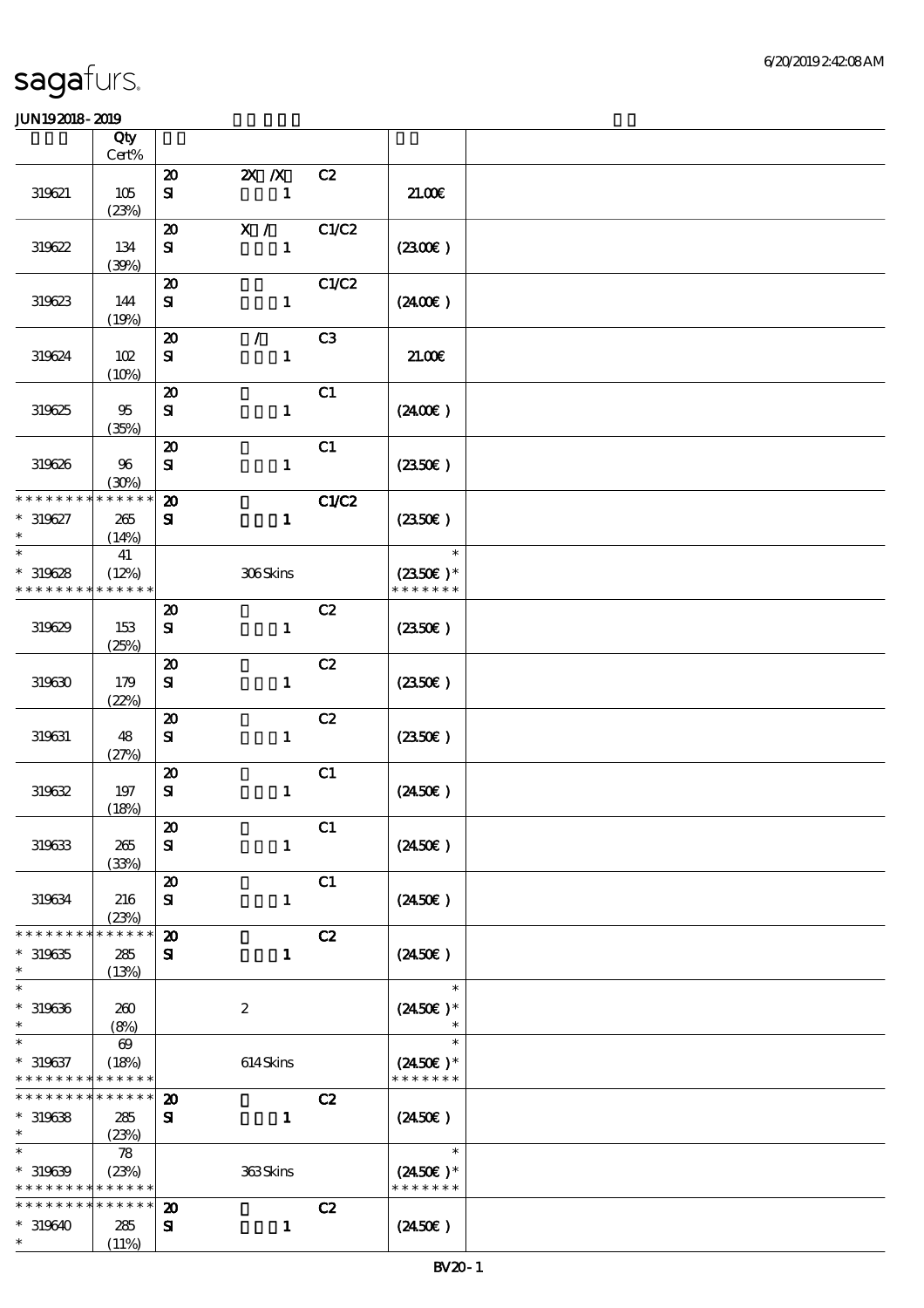|                               | Qty                  |                                            |                                             |                |                                     |  |
|-------------------------------|----------------------|--------------------------------------------|---------------------------------------------|----------------|-------------------------------------|--|
|                               | Cert%                |                                            |                                             |                |                                     |  |
| $\ast$                        | 80                   | $\boldsymbol{\mathbf{z}}$                  |                                             | C2             | $\ast$                              |  |
| $* 319641$<br>* * * * * * * * | (12%)<br>* * * * * * | ${\bf s}$                                  | $\mathbf{1}$                                |                | $(2450\epsilon)^*$<br>* * * * * * * |  |
|                               |                      | $\boldsymbol{\mathfrak{D}}$                |                                             | C <sub>3</sub> |                                     |  |
| 319642                        | 192                  | ${\bf s}$                                  | $\mathbf{1}$                                |                | (240E)                              |  |
|                               | (9%)                 |                                            |                                             |                |                                     |  |
|                               |                      | $\boldsymbol{\mathsf{20}}$                 | $\boldsymbol{\mathrm{X}}$                   | C1             |                                     |  |
| 319643                        | 233                  | ${\bf s}$                                  | $\mathbf{1}$                                |                | $(2450\epsilon)$                    |  |
|                               | (14%)                |                                            | $\mathbf X$                                 | C1             |                                     |  |
| 319644                        | 152                  | $\boldsymbol{\mathfrak{D}}$<br>${\bf s}$   | $\mathbf{1}$                                |                | $(2450\epsilon)$                    |  |
|                               | (9%)                 |                                            |                                             |                |                                     |  |
| * * * * * * * *               | * * * * * *          | $\boldsymbol{\mathbf{z}}$                  | $\mathbf X$                                 | C2             |                                     |  |
| $*319645$                     | 285                  | ${\bf s}$                                  | $\mathbf{1}$                                |                | $(2450\epsilon)$                    |  |
| $\ast$<br>$\ast$              | (9%)                 |                                            |                                             |                |                                     |  |
| $* 319646$                    | 210                  |                                            | 495Skins                                    |                | $\ast$<br>$(2450E)^*$               |  |
| * * * * * * * *               | (5%)<br>* * * * * *  |                                            |                                             |                | * * * * * * *                       |  |
|                               |                      | $\boldsymbol{\mathsf{20}}$                 | $\mathbf X$                                 | C <sub>3</sub> |                                     |  |
| 319647                        | 184                  | $\bf S$                                    | $\mathbf{1}$                                |                | (230E)                              |  |
|                               | (8%)                 |                                            |                                             |                |                                     |  |
|                               |                      | $\boldsymbol{\mathfrak{D}}$                | $\boldsymbol{\mathsf{z}}$                   | C2             |                                     |  |
| 319648                        | 171<br>(9%)          | ${\bf s}$                                  | $\mathbf{1}$                                |                | (230)                               |  |
|                               |                      | $\boldsymbol{\mathfrak{D}}$                | $\mathcal{L}$                               | C2             |                                     |  |
| 319649                        | 122                  | ${\bf s}$                                  | $\boldsymbol{z}$                            |                | $(2400\varepsilon)$                 |  |
|                               | (11%)                |                                            |                                             |                |                                     |  |
| 319650                        | 169                  | $\boldsymbol{\mathsf{20}}$                 | $X \, /ZX$<br>$\boldsymbol{z}$              | C2             |                                     |  |
|                               | (8%)                 | ${\bf s}$                                  |                                             |                | $(2350\varepsilon)$                 |  |
|                               |                      | $\boldsymbol{\mathbf{z}}$                  | $\mathcal{L}$                               | C2             |                                     |  |
| 319651                        | 139                  | $\mathbf{B}$                               | $\mathbf{1}$                                |                | $(2250\varepsilon)$                 |  |
| * * * * * * * *               | (20%)<br>* * * * * * |                                            |                                             |                |                                     |  |
| $*319652$                     | 285                  | $\boldsymbol{\mathbf{z}}$<br>$\mathbf{B}$  | $\boldsymbol{X}$<br>$\mathbf{1}$            | C2             | (2350)                              |  |
| $\ast$                        | (11%)                |                                            |                                             |                |                                     |  |
| $\ast$                        | $235\,$              |                                            |                                             |                | $\ast$                              |  |
| $*319653$                     | (12%)                |                                            | 520Skins                                    |                | $(2350\epsilon)*$                   |  |
| * * * * * * * *               | * * * * * *          |                                            |                                             |                | * * * * * * *                       |  |
| 319654                        | 219                  | $\boldsymbol{\mathsf{20}}$<br><b>SAGA</b>  | $\mathbf{X}$ $\mathbf{X}$<br>$\blacksquare$ | C2             | 2300€                               |  |
|                               | (34%)                |                                            |                                             |                |                                     |  |
|                               |                      | $\boldsymbol{\mathfrak{D}}$                |                                             | C1             |                                     |  |
| $319655\,$                    | 124                  | <b>SAGA</b>                                | $\mathbf{1}$                                |                | 2450E                               |  |
|                               | (48%)                |                                            |                                             |                |                                     |  |
| 319656                        | 224                  | $\boldsymbol{\mathfrak{D}}$<br><b>SAGA</b> | $\mathbf{1}$                                | C1/C2          | $(2450\epsilon)$                    |  |
|                               | (20%)                |                                            |                                             |                |                                     |  |
|                               |                      | $\boldsymbol{\mathfrak{D}}$                |                                             | C2             |                                     |  |
| 319657                        | 230                  | $\operatorname{\mathsf{SAGA}}$             | $\mathbf{1}$                                |                | 2400€                               |  |
|                               | (40%)                | $\boldsymbol{\mathfrak{D}}$                |                                             | C3             |                                     |  |
| 319658                        | 102                  | <b>SAGA</b>                                | $\mathbf{1}$                                |                | 2300E                               |  |
|                               | (21%)                |                                            |                                             |                |                                     |  |
|                               |                      | $\boldsymbol{\mathfrak{D}}$                |                                             | C1             |                                     |  |
| 319659                        | 191                  | <b>SAGA</b>                                | $\mathbf{1}$                                |                | $(2550\varepsilon)$                 |  |
| * * * * * * * *               | (31%)<br>* * * * * * | $\boldsymbol{\mathsf{20}}$                 |                                             | C1             |                                     |  |
| $*319600$                     | 265                  | <b>SAGA</b>                                | $\mathbf{1}$                                |                | $(2550\varepsilon)$                 |  |
| $\ast$                        | (49%)                |                                            |                                             |                |                                     |  |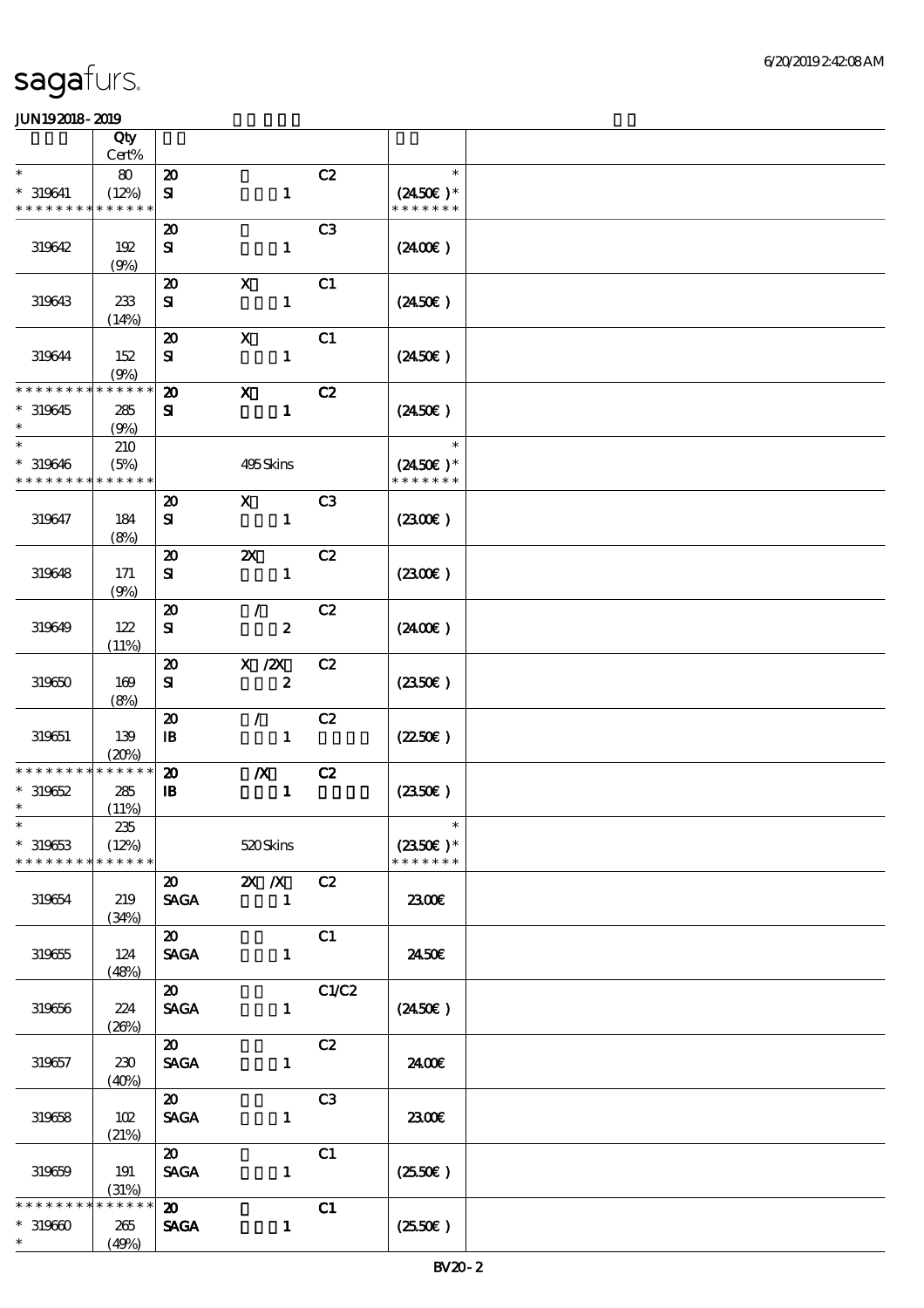|                                            | Qty                  |                             |                           |                |                                       |  |
|--------------------------------------------|----------------------|-----------------------------|---------------------------|----------------|---------------------------------------|--|
|                                            | Cert%                |                             |                           |                |                                       |  |
| $\ast$                                     | 68                   | $\boldsymbol{\mathfrak{D}}$ |                           | C1             | $\ast$                                |  |
| $* 319661$<br>* * * * * * * * * * * * * *  | (32%)                | <b>SAGA</b>                 | $\mathbf{1}$              |                | $(2550\varepsilon)*$<br>* * * * * * * |  |
| * * * * * * *                              | * * * * * *          | $\boldsymbol{\mathfrak{D}}$ |                           | C2             |                                       |  |
| $*319662$                                  | 265                  | <b>SAGA</b>                 | $\mathbf{1}$              |                | $(2550\varepsilon)$                   |  |
| $\ast$                                     | (20%)                |                             |                           |                |                                       |  |
| $\ast$                                     |                      |                             |                           |                | $\ast$                                |  |
| $* 319663$                                 | 220                  |                             | $\boldsymbol{2}$          |                | $(2550\epsilon)*$                     |  |
| $\ast$                                     | (21%)                |                             |                           |                | $\ast$                                |  |
| $\ast$                                     | 54                   |                             |                           |                | $\ast$                                |  |
| $* 319664$                                 | (24%)                |                             | 539Skins                  |                | $(2550E)*$                            |  |
| * * * * * * * * * * * * * *                |                      |                             |                           |                | * * * * * * *                         |  |
| * * * * * * * *                            | * * * * * *          | $\boldsymbol{\mathfrak{D}}$ |                           | C2             |                                       |  |
| $*319665$                                  | 266                  | <b>SAGA</b>                 | $\mathbf{1}$              |                | 2600E                                 |  |
| $\ast$                                     | (34%)                |                             |                           |                |                                       |  |
| $\ast$                                     |                      |                             |                           |                | $\ast$                                |  |
| $* 319666$                                 | 240                  |                             | $\boldsymbol{2}$          |                | 2600E *                               |  |
| $\ast$<br>$\ast$                           | (32%)                |                             |                           |                | $\ast$<br>$\ast$                      |  |
|                                            | 259                  |                             |                           |                |                                       |  |
| $* 319667$<br>* * * * * * * *              | (42%)<br>* * * * * * |                             | 765Skins                  |                | 2550€ *<br>* * * * * * *              |  |
|                                            |                      |                             |                           |                |                                       |  |
|                                            |                      | $\boldsymbol{\mathfrak{D}}$ |                           | C <sub>3</sub> |                                       |  |
| 319668                                     | 161                  | <b>SAGA</b>                 | $\mathbf{1}$              |                | 2300E                                 |  |
|                                            | (15%)                | $\boldsymbol{\mathfrak{D}}$ |                           | C <sub>3</sub> |                                       |  |
| 319669                                     | 236                  | <b>SAGA</b>                 | $\mathbf{1}$              |                | 2300E                                 |  |
|                                            | (30%)                |                             |                           |                |                                       |  |
| * * * * * * * *                            | * * * * * *          | $\boldsymbol{\mathfrak{D}}$ |                           | C1             |                                       |  |
| $*319670$                                  | 265                  | <b>SAGA</b>                 | $\mathbf{1}$              |                | $(2650\epsilon)$                      |  |
| $\ast$                                     | (32%)                |                             |                           |                |                                       |  |
| $\ast$                                     | 168                  |                             |                           |                | $\ast$                                |  |
| $* 319671$                                 | (28%)                |                             | 433Skins                  |                | $(2650E)*$                            |  |
| * * * * * * * * <mark>* * * * * *</mark> * |                      |                             |                           |                | * * * * * * *                         |  |
| * * * * * * * *                            | * * * * * *          | $\boldsymbol{\mathfrak{D}}$ |                           | C2             |                                       |  |
| $* 319672$                                 | 265                  | <b>SAGA</b>                 | $\mathbf{1}$              |                | $(2650\epsilon)$                      |  |
| $\ast$                                     | (18%)                |                             |                           |                |                                       |  |
| $*$                                        |                      |                             |                           |                | $\ast$                                |  |
| $* 319673$                                 | 240                  |                             | $\boldsymbol{2}$          |                | $(2650E)*$                            |  |
| $\ast$                                     | (23%)                |                             |                           |                |                                       |  |
| $\ast$                                     |                      |                             |                           |                | $\ast$                                |  |
| $* 319674$<br>$\ast$                       | 240                  |                             | $\ensuremath{\mathbf{3}}$ |                | $(2650E)*$                            |  |
| $\ast$                                     | (13%)                |                             |                           |                | $\ast$<br>$\ast$                      |  |
|                                            |                      |                             |                           |                |                                       |  |
| $*319675$<br>$\ast$                        | 240<br>(16%)         |                             | $\bf{4}$                  |                | $(2650E)*$<br>$\ast$                  |  |
| $\ast$                                     |                      |                             |                           |                | $\ast$                                |  |
| $* 319676$                                 | 240                  |                             | $\mathbf 5$               |                | $(2650\epsilon)*$                     |  |
| $\ast$                                     | (16%)                |                             |                           |                |                                       |  |
| $\ast$                                     |                      |                             |                           |                | $\ast$                                |  |
| $* 319677$                                 | 240                  |                             | 6                         |                | $(2650E)*$                            |  |
| $\ast$                                     | (18%)                |                             |                           |                |                                       |  |
| $\ast$                                     | 122                  |                             |                           |                | $\ast$                                |  |
| $* 319678$                                 | (12%)                |                             | 1587Skins                 |                | $(2650\epsilon)^*$                    |  |
| * * * * * * * *                            | * * * * * *          |                             |                           |                | * * * * * * *                         |  |
| * * * * * * * *                            | * * * * * *          | $\boldsymbol{\mathbf{z}}$   |                           | C <sub>3</sub> |                                       |  |
| $*319679$                                  | 265                  | <b>SAGA</b>                 | $\mathbf{1}$              |                | $(2400\varepsilon)$                   |  |
| $\ast$                                     | (15%)                |                             |                           |                |                                       |  |
| $\ast$                                     | 159                  |                             |                           |                | $\ast$                                |  |
| $*319680$                                  | (6%)                 |                             | 424Skins                  |                | $(2400)$ *                            |  |
| * * * * * * * * <mark>* * * * * *</mark>   |                      |                             |                           |                | * * * * * * *                         |  |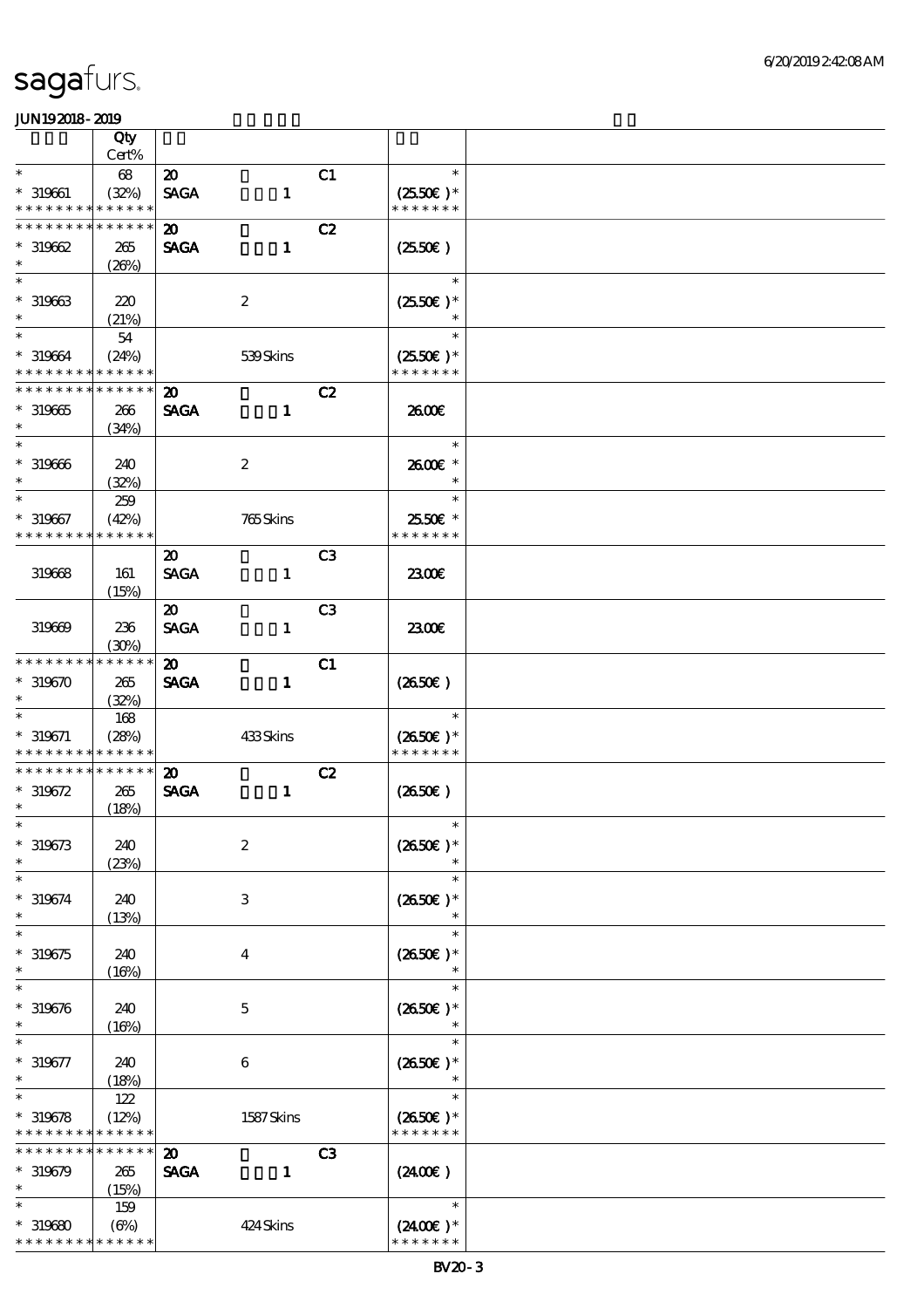|                                                       | Qty<br>Cert%               |                                                               |                           |                  |                |                                                                   |  |
|-------------------------------------------------------|----------------------------|---------------------------------------------------------------|---------------------------|------------------|----------------|-------------------------------------------------------------------|--|
| * * * * * * *                                         | * * * * * *                | $\boldsymbol{\mathfrak{D}}$                                   | $\mathbf x$               |                  | C1             |                                                                   |  |
| $* 319681$<br>$\ast$                                  | 265<br>(21%)               | <b>SAGA</b>                                                   |                           | $\mathbf{1}$     |                | 2650E                                                             |  |
| $\ast$<br>$*319682$<br>$\ast$                         | 220<br>(21%)               |                                                               | $\boldsymbol{z}$          |                  |                | $\ast$<br>2600€ *<br>$\ast$                                       |  |
| $\ast$<br>$*$ 319683<br>* * * * * * * *               | 48<br>(29%)<br>* * * * * * |                                                               | 533Skins                  |                  |                | $\ast$<br>2600€ *<br>* * * * * * *                                |  |
| * * * * * * * *                                       | * * * * * *                |                                                               |                           |                  |                |                                                                   |  |
| * 319684<br>$\ast$                                    | 265<br>(13%)               | $\boldsymbol{\mathfrak{D}}$<br><b>SAGA</b>                    | $\mathbf{x}$              | $\mathbf{1}$     | C2             | $(2650\epsilon)$                                                  |  |
| $\ast$<br>$*319685$<br>$\ast$                         | 240<br>(7%)                |                                                               | $\boldsymbol{2}$          |                  |                | $\ast$<br>$(2650E)*$<br>$\ast$                                    |  |
| $\ast$<br>$* 319686$<br>$\ast$                        | 240<br>(21%)               |                                                               | $\,3$                     |                  |                | $\ast$<br>$(2650E)*$                                              |  |
| $\ast$<br>$* 319687$<br>$\ast$                        | 240<br>(9%)                |                                                               | $\boldsymbol{4}$          |                  |                | $\ast$<br>$(2650E)*$                                              |  |
| $\ast$<br>$*$ 319688<br>$\ast$                        | 240<br>(13%)               |                                                               | $\mathbf 5$               |                  |                | $\ast$<br>$(2650\epsilon)*$<br>$\ast$                             |  |
| $\ast$<br>$* 319689$<br>* * * * * * * *               | 162<br>(8%)<br>* * * * * * |                                                               | 1387Skins                 |                  |                | $\ast$<br>$(2650\epsilon)*$<br>* * * * * * *                      |  |
| * * * * * * * * * * * * * *<br>$*319600$<br>$\ast$    | 265<br>(12%)               | $\boldsymbol{\mathfrak{D}}$<br><b>SAGA</b>                    | $\mathbf X$               | $\mathbf{1}$     | C <sub>3</sub> | (240E)                                                            |  |
| $* 319691$<br>* * * * * * * * * * * * * *             | 226<br>(8%)                |                                                               | 491 Skins                 |                  |                | $\ast$<br>$(2400\varepsilon)*$<br>* * * * * * *                   |  |
| 319692                                                | 95<br>(8%)                 | $\boldsymbol{\mathfrak{D}}$<br>$\operatorname{\mathsf{SAGA}}$ | $\boldsymbol{\mathsf{Z}}$ | $\mathbf{1}$     | C1             | (250E)                                                            |  |
| * * * * * * * * * * * * * * *<br>$*$ 319698<br>$\ast$ | 265<br>(8%)                | $\boldsymbol{\omega}$<br><b>SAGA</b>                          | $\boldsymbol{\mathsf{Z}}$ | $\mathbf{1}$     | C2             | $(2500\varepsilon)$                                               |  |
| $\ast$<br>$*319694$<br>* * * * * * * *                | 86<br>(11%)<br>* * * * * * |                                                               | 351 Skins                 |                  |                | $\overline{\phantom{a}}$<br>$(2500\varepsilon)*$<br>* * * * * * * |  |
| 319695                                                | 145<br>(12%)               | $\boldsymbol{\mathsf{20}}$<br><b>SAGA</b>                     | $\mathbf{x}$              | $\mathbf{1}$     | C3             | 2350E                                                             |  |
| 319696                                                | 91<br>(43%)                | $\boldsymbol{\mathsf{20}}$<br><b>SAGA</b>                     | $\mathcal{L}$             | $\boldsymbol{2}$ | C2             | $(2500\varepsilon)$                                               |  |
| 319697                                                | 96<br>(62%)                | $\boldsymbol{\mathfrak{D}}$<br>$\operatorname{\mathsf{SAGA}}$ |                           | $\boldsymbol{z}$ | C1             | (2650E)                                                           |  |
| 319698                                                | 114<br>(54%)               | $\boldsymbol{\mathfrak{D}}$<br><b>SAGA</b>                    |                           | $\boldsymbol{z}$ | C1             | $(2650\epsilon)$                                                  |  |
| 319699                                                | 133<br>(22%)               | $\boldsymbol{\mathfrak{D}}$<br><b>SAGA</b>                    |                           | $\boldsymbol{z}$ | C2             | $(2650\epsilon)$                                                  |  |
| 319700                                                | 150<br>(60%)               | $\boldsymbol{\mathfrak{D}}$<br><b>SAGA</b>                    |                           | $\boldsymbol{z}$ | C2             | (2650E)                                                           |  |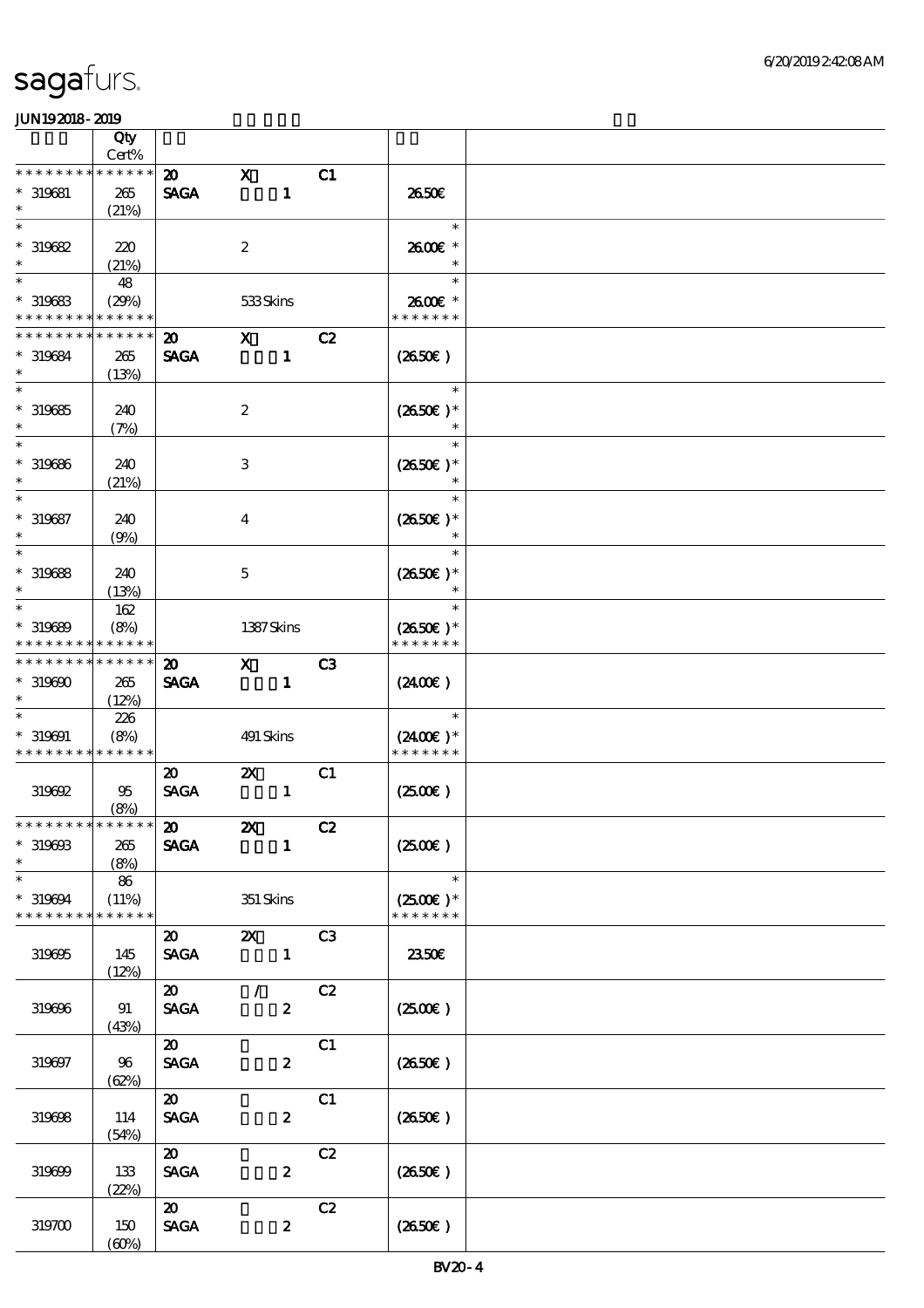|                                          | Qty             |                             |                         |       |                   |  |
|------------------------------------------|-----------------|-----------------------------|-------------------------|-------|-------------------|--|
|                                          | $Cert\%$        |                             |                         |       |                   |  |
|                                          |                 | $\boldsymbol{\mathfrak{D}}$ |                         | C2    |                   |  |
| 319701                                   | 233<br>(31%)    | <b>SAGA</b>                 | $\boldsymbol{z}$        |       | $(2650\epsilon)$  |  |
| * * * * * * * *                          | * * * * * *     | $\boldsymbol{\mathfrak{D}}$ | $\mathbf{x}$            | C2    |                   |  |
| $*$ 319702                               | 265             | <b>SAGA</b>                 | $\boldsymbol{z}$        |       | $(2650\epsilon)$  |  |
| $\ast$                                   | (17%)           |                             |                         |       |                   |  |
| $\ast$                                   | 45              |                             |                         |       | $\ast$            |  |
| $*319703$                                | (13%)           |                             | 310Skins                |       | $(2650\epsilon)*$ |  |
| * * * * * * * * * * * * * *              |                 |                             |                         |       | * * * * * * *     |  |
|                                          |                 | $\boldsymbol{\mathfrak{D}}$ | $\mathbf{x}$            | C2    |                   |  |
| 319704                                   | 196             | <b>SAGA</b>                 | $\overline{\mathbf{2}}$ |       | (2400)            |  |
|                                          | (17%)           |                             |                         |       |                   |  |
|                                          |                 | $\boldsymbol{\mathfrak{D}}$ | $X$ $X$                 | C2    |                   |  |
| 319705                                   | 68<br>(29%)     | IA                          | $\mathbf{1}$            |       | (230)             |  |
| * * * * * * * *                          | * * * * * *     | $\boldsymbol{\mathbf{z}}$   | $\mathcal{L}$           | C2    |                   |  |
| $*319706$                                | 265             | IA                          | $\mathbf{1}$            |       | 2300              |  |
| $\ast$                                   | (19%)           |                             |                         |       |                   |  |
| $\ast$                                   | 227             |                             |                         |       | $\ast$            |  |
| $* 319707$                               | (20%)           |                             | 492Skins                |       | 2300€ *           |  |
| * * * * * * * *                          | * * * * * *     |                             |                         |       | * * * * * * *     |  |
| * * * * * * * *                          | * * * * * *     | $\boldsymbol{\mathbf{z}}$   | $\overline{\mathbf{X}}$ | C2    |                   |  |
| $*319708$                                | 265             | IA                          | $\mathbf{1}$            |       | 2450E             |  |
| $\ast$                                   | (8%)            |                             |                         |       |                   |  |
| $\ast$                                   |                 |                             |                         |       | $\ast$            |  |
| $*319709$                                | 240             |                             | $\boldsymbol{2}$        |       | 2450€ *           |  |
| $\ast$                                   | (8%)            |                             |                         |       | $\ast$            |  |
| $\ast$                                   |                 |                             |                         |       | $\ast$            |  |
| $*319710$                                | 240             |                             | 3                       |       | 2450€ *           |  |
| $\ast$<br>$\ast$                         | (12%)           |                             |                         |       | $\ast$<br>$\ast$  |  |
| $* 319711$                               | 240             |                             |                         |       | 2450E *           |  |
| $\ast$                                   | (11%)           |                             | $\bf{4}$                |       | $\ast$            |  |
| $\ast$                                   |                 |                             |                         |       | $\ast$            |  |
| $* 319712$                               | 240             |                             | $\mathbf 5$             |       | 2450€ *           |  |
| $\ast$                                   | (17%)           |                             |                         |       | $\ast$            |  |
| $*$                                      |                 |                             |                         |       | $\ast$            |  |
| $* 319713$                               | 240             |                             | $\boldsymbol{6}$        |       | 2450€ *           |  |
| $\ast$                                   | (13%)           |                             |                         |       | $\ast$            |  |
| $\ast$                                   |                 |                             |                         |       | $\ast$            |  |
| $* 319714$                               | 240             |                             | 7                       |       | 2400 £*           |  |
| $\ast$                                   | (12%)           |                             |                         |       | $\ast$            |  |
| $\ast$                                   |                 |                             |                         |       | $\ast$            |  |
| $* 319715$<br>$\ast$                     | 240             |                             | 8                       |       | 2400€ *           |  |
| $\ast$                                   | (10%)           |                             |                         |       | $\ast$            |  |
| $* 319716$                               | 160<br>(10%)    |                             | 2105Skins               |       | 2400€ *           |  |
| * * * * * * * * * * * * * *              |                 |                             |                         |       | * * * * * * *     |  |
| * * * * * * * *                          | $* * * * * * *$ | $\boldsymbol{\mathbf{z}}$   | $\boldsymbol{X}$        | C2    |                   |  |
| $* 319717$                               | 265             | IA                          | $\boldsymbol{z}$        |       | 2500€             |  |
| $\ast$                                   | (18%)           |                             |                         |       |                   |  |
| $\ast$                                   | 149             |                             |                         |       | $\ast$            |  |
| $*319718$                                | (18%)           |                             | 414Skins                |       | 2450€ *           |  |
| * * * * * * * * <mark>* * * * * *</mark> |                 |                             |                         |       | * * * * * * *     |  |
|                                          |                 | $\boldsymbol{\mathfrak{D}}$ |                         | C1/C2 |                   |  |
| 319719                                   | 106             | <b>SROY</b>                 | $\mathbf{1}$            |       | 2600E             |  |
|                                          | (34%)           |                             |                         |       |                   |  |
|                                          |                 | $\boldsymbol{\omega}$       |                         | C1/C2 |                   |  |
| 319720                                   | 267             | <b>SROY</b>                 | $\mathbf{1}$            |       | 27.00E            |  |
|                                          | (40%)           |                             |                         |       |                   |  |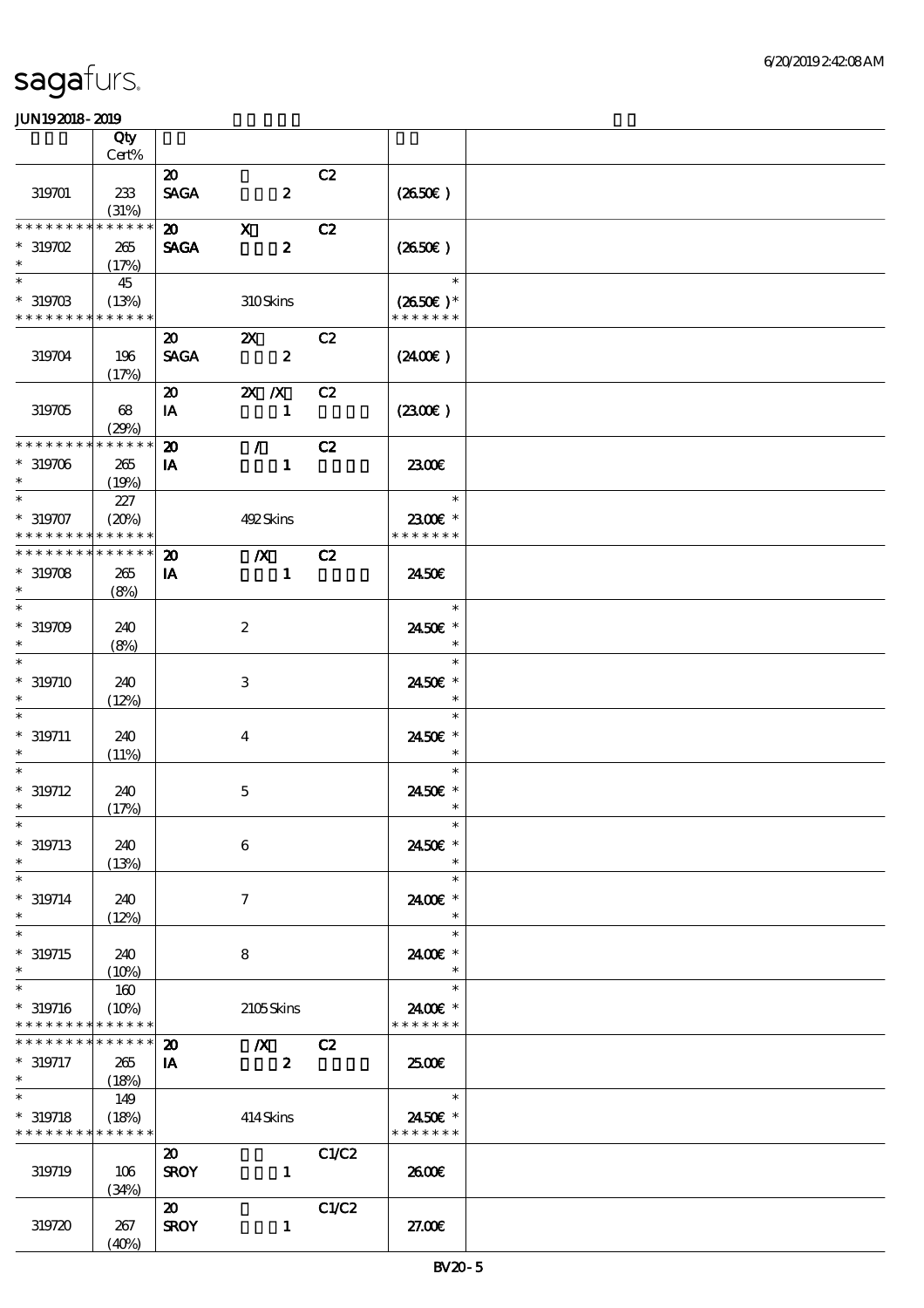|                 | Qty         |                             |                           |                  |               |  |
|-----------------|-------------|-----------------------------|---------------------------|------------------|---------------|--|
|                 | Cert%       |                             |                           |                  |               |  |
|                 |             | $\boldsymbol{\mathfrak{D}}$ |                           | C <sub>3</sub>   |               |  |
| 319721          | 84          | <b>SROY</b>                 |                           | $\mathbf{1}$     | 2400€         |  |
|                 | (25%)       |                             |                           |                  |               |  |
|                 |             | $\boldsymbol{\mathfrak{D}}$ |                           | C1               |               |  |
| 319722          | 217         | <b>SROY</b>                 |                           | $\mathbf{1}$     | 27.50€        |  |
|                 | (56%)       |                             |                           |                  |               |  |
| * * * * * * *   | * * * * * * | $\boldsymbol{\mathsf{20}}$  |                           | C2               |               |  |
| $*319723$       | 245         | <b>SROY</b>                 |                           | $\mathbf{1}$     | 27.50E        |  |
| $\ast$          | (24%)       |                             |                           |                  |               |  |
| $\ast$          |             |                             |                           |                  | $\ast$        |  |
| $* 319724$      | 220         |                             | $\boldsymbol{2}$          |                  | 27.50£ *      |  |
| $\ast$          | (34%)       |                             |                           |                  | $\ast$        |  |
| $\ast$          | 91          |                             |                           |                  | $\ast$        |  |
| $*319725$       | (30%)       |                             | 556Skins                  |                  | 27.50€ *      |  |
| * * * * * * * * | * * * * * * |                             |                           |                  | * * * * * * * |  |
|                 |             | $\boldsymbol{\mathfrak{D}}$ |                           | C <sub>3</sub>   |               |  |
| 319726          | 147         | <b>SROY</b>                 |                           | $\mathbf{1}$     | 2500€         |  |
|                 | (25%)       |                             |                           |                  |               |  |
|                 |             | $\boldsymbol{\mathfrak{D}}$ |                           | C <sub>3</sub>   |               |  |
| 319727          | 239         | <b>SROY</b>                 |                           | $\mathbf{1}$     | 2450E         |  |
|                 | (38%)       |                             |                           |                  |               |  |
|                 |             | $\boldsymbol{\mathsf{20}}$  | $\mathbf{X}$              | C1               |               |  |
| 319728          | 159         | <b>SROY</b>                 |                           | $\mathbf{1}$     | 27.00E        |  |
|                 | (33%)       |                             |                           |                  |               |  |
| * * * * * * * * | * * * * * * | $\boldsymbol{\mathsf{20}}$  | $\mathbf{x}$              | C2               |               |  |
| $*319729$       | 245         | <b>SROY</b>                 |                           | $\mathbf{1}$     | 27.50E        |  |
| $\ast$          | (15%)       |                             |                           |                  |               |  |
| $\ast$          | 200         |                             |                           |                  | $\ast$        |  |
| $*319730$       | (24%)       |                             | 445Skins                  |                  | 27.00 £*      |  |
| * * * * * * * * | * * * * * * |                             |                           |                  | * * * * * * * |  |
|                 |             | $\boldsymbol{\mathfrak{D}}$ | $\mathbf{X}$              | C3               |               |  |
| 319731          | 168         | <b>SROY</b>                 |                           | $\mathbf{1}$     | 2500€         |  |
|                 | (19%)       |                             |                           |                  |               |  |
|                 |             | 20                          | $\mathbf x$               | C <sub>3</sub>   |               |  |
| 319732          | $220$       | <b>SROY</b>                 |                           | $\mathbf{1}$     | 2450E         |  |
|                 | (30%)       |                             |                           |                  |               |  |
|                 |             | $\boldsymbol{\mathfrak{D}}$ | $\boldsymbol{\mathsf{X}}$ | C1/C2            |               |  |
| 319733          | 165         | <b>SROY</b>                 |                           | $\mathbf{1}$     | 2500€         |  |
|                 | (16%)       |                             |                           |                  |               |  |
|                 |             | $\boldsymbol{\mathfrak{D}}$ | $\boldsymbol{X}$          | C2               |               |  |
| 319734          | 139         | <b>SROY</b>                 |                           | $\boldsymbol{z}$ | (260E)        |  |
|                 | (27%)       |                             |                           |                  |               |  |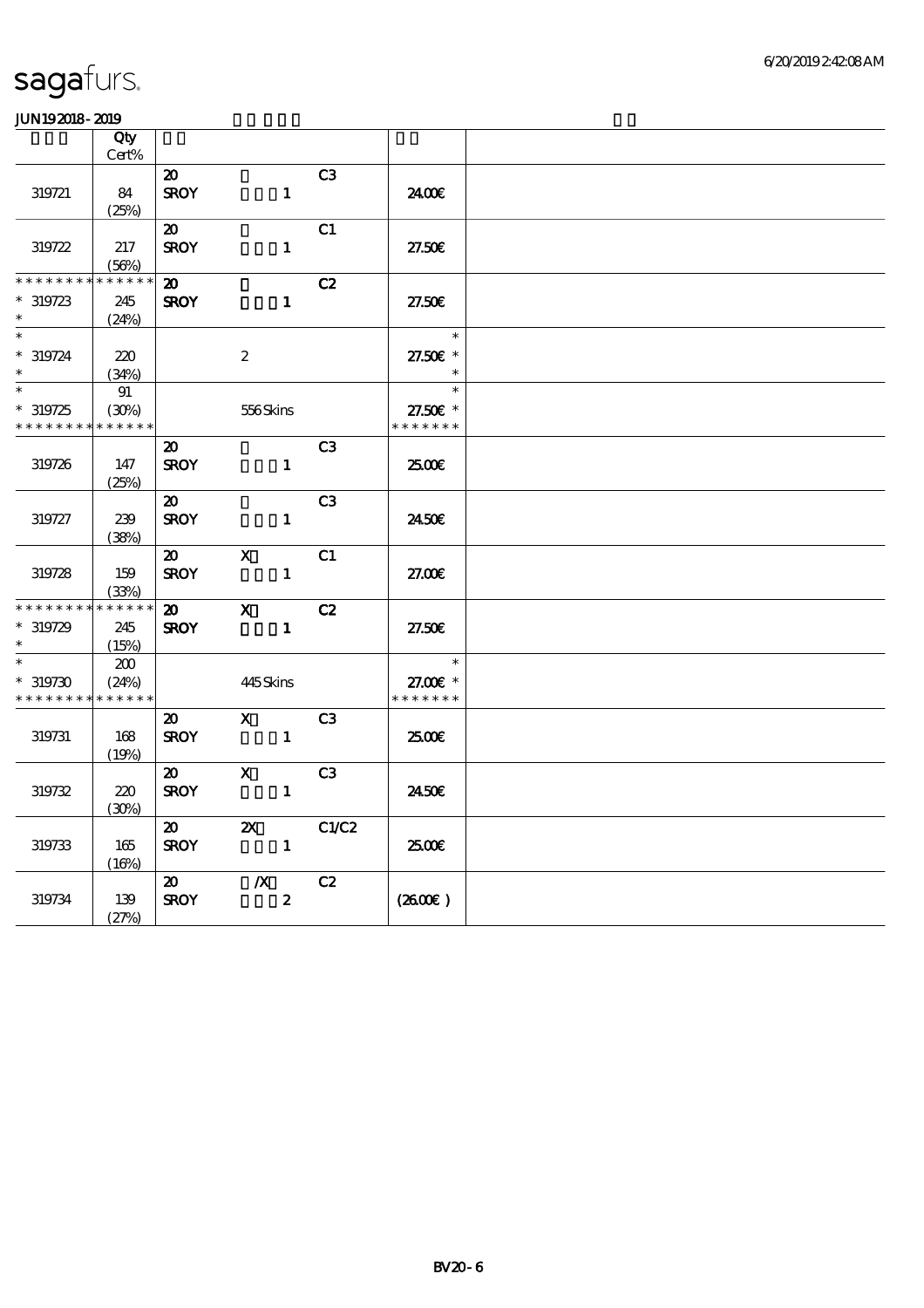|                                                     | Qty<br>Cert%                                       |                                                |                                  |       |                                       |  |
|-----------------------------------------------------|----------------------------------------------------|------------------------------------------------|----------------------------------|-------|---------------------------------------|--|
|                                                     |                                                    | $\mathbf{o}$                                   |                                  | C1/C2 |                                       |  |
| 319801                                              | 86<br>(24%)                                        | $\mathbf{S}$                                   | $\mathbf{1}$                     |       | (200E)                                |  |
| 319802                                              | 112                                                | $\mathbf 0$<br>${\bf S}$                       | $\mathbf{1}$                     | C1/C2 | (200E)                                |  |
| 319803                                              | (25%)<br>$\mathbf{3}\mathbf{0}\mathbf{B}$<br>(18%) | $\mathbf{o}$<br>${\bf s}$                      | $\mathbf{1}$                     | C1/C2 | (21.00)                               |  |
| 319804                                              | 210<br>(13%)                                       | $\mathbf{o}$<br>$\mathbf{S}$                   | $\boldsymbol{X}$<br>$\mathbf{1}$ | C3    | (1900)                                |  |
| 319805                                              | $334\,$<br>(12%)                                   | $\mathbf{O}$<br>${\bf s}$                      | $X$ / $ZX$<br>$\mathbf{1}$       | C1/C2 | (200E)                                |  |
| 319806                                              | 152<br>(11%)                                       | $\mathbf{o}$<br>$\mathbf{S}$                   | $\boldsymbol{z}$                 | C2    | (200E)                                |  |
| 319807                                              | $\boldsymbol{\pi}$<br>(31%)                        | $\mathbf{o}$<br>${\bf I\!B}$                   | $\mathcal{L}$<br>$\mathbf{1}$    | C2    | (1900)                                |  |
| 319808                                              | 244<br>(15%)                                       | $\mathbf{O}$<br>$\mathbf{B}$                   | $\boldsymbol{X}$<br>$\mathbf{1}$ | C2    | (200E)                                |  |
| 319809                                              | 111<br>(32%)                                       | $\mathbf{O}$<br><b>SAGA</b>                    | $X$ $N$<br>$\mathbf{1}$          | C2    | 1900€                                 |  |
| 319810                                              | 126<br>(42%)                                       | $\mathbf{O}$<br><b>SAGA</b>                    | $\mathbf{1}$                     | C1/C2 | (21.00)                               |  |
| 319811                                              | 147<br>(40%)                                       | $\mathbf{O}$<br>$\operatorname{\mathsf{SAGA}}$ | $\mathbf{1}$                     | C1/C2 | $21.00E$                              |  |
| 319812                                              | $107$<br>(46%)                                     | $\mathbf{O}$<br><b>SAGA</b>                    | $\mathbf{1}$                     | C1    | (220E)                                |  |
| 319813                                              | 124<br>(54%)                                       | $\mathbf{O}$<br><b>SAGA</b>                    | $\mathbf{1}$                     | C1    | (220E)                                |  |
| 319814                                              | 220<br>(30%)                                       | $\mathbf{O}$<br><b>SAGA</b>                    | $\mathbf{1}$                     | C2    | (220E)                                |  |
| 319815                                              | 89<br>(20%)                                        | $\overline{\mathbf{o}}$<br><b>SAGA</b>         | $\mathcal{L}$<br>$\mathbf{1}$    | C3    | <b>1900€</b>                          |  |
| 319816                                              | 177<br>(37%)                                       | $\mathbf{O}$<br><b>SAGA</b>                    | $\mathbf{1}$                     | C1    | (230)                                 |  |
| 319817                                              | 213<br>(40%)                                       | $\mathbf{O}$<br>$\operatorname{\mathsf{SAGA}}$ | $\mathbf{1}$                     | C1    | (230E)                                |  |
| * * * * * * * *<br>$*$ 319818<br>$\ast$             | * * * * * *<br>285<br>(20%)                        | $\mathbf{O}$<br><b>SAGA</b>                    | $\mathbf{1}$                     | C2    | (2300)                                |  |
| $\ast$<br>$*$ 319819<br>* * * * * * * * * * * * * * | 92<br>(17%)                                        |                                                | $377$ Skins                      |       | $\ast$<br>$(2300)$ *<br>* * * * * * * |  |
| 319820                                              | 157<br>(23%)                                       | $\mathbf{O}$<br><b>SAGA</b>                    | $\mathbf{1}$                     | C3    | (21.00)                               |  |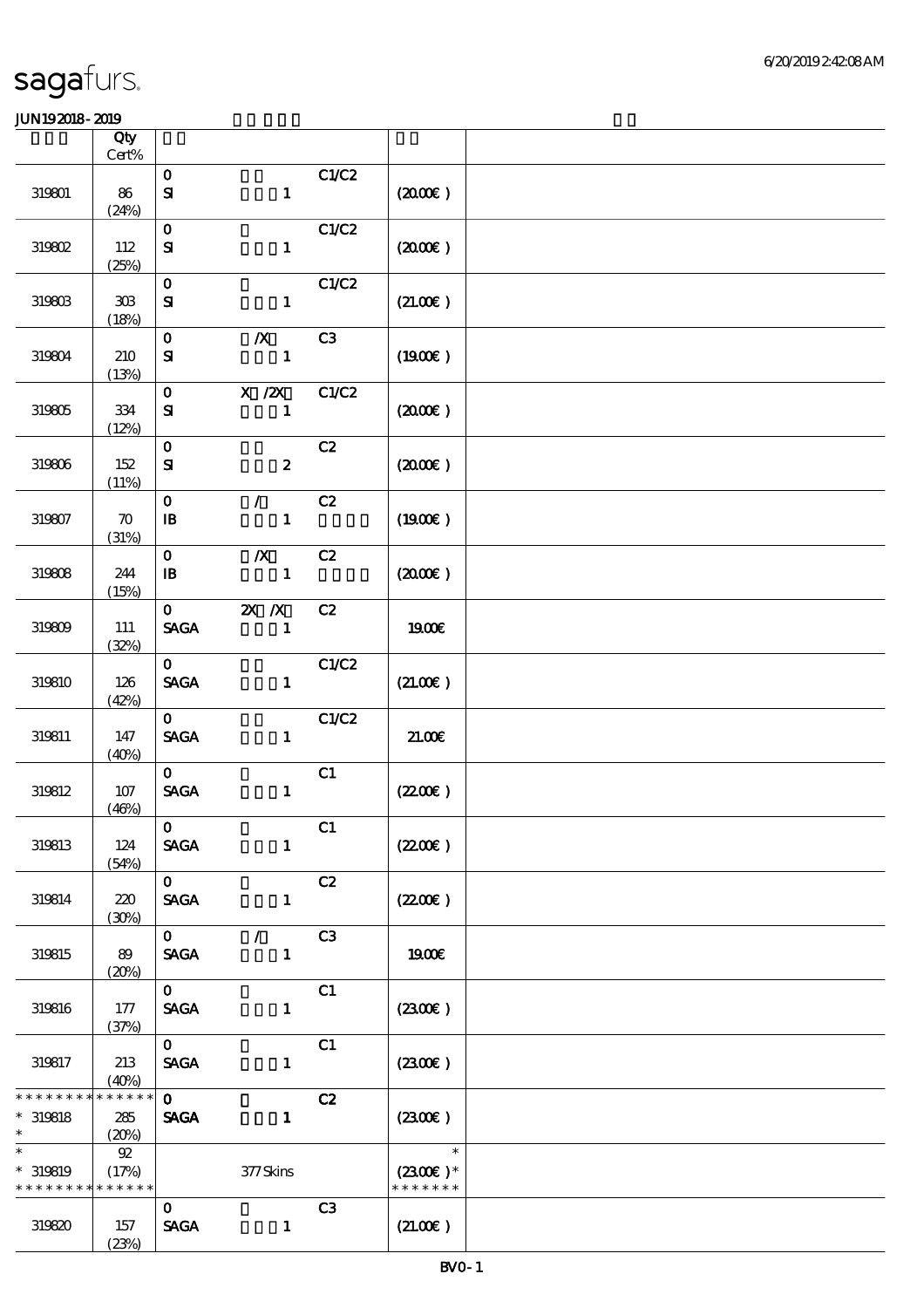|                                                                 | Qty<br>Cert%                    |                             |                                               |                |                                                 |  |
|-----------------------------------------------------------------|---------------------------------|-----------------------------|-----------------------------------------------|----------------|-------------------------------------------------|--|
| 319821                                                          | 128<br>(22%)                    | $\mathbf{O}$<br><b>SAGA</b> | $X$ / $ZX$<br>$\sim$ 1                        | C1             | (220E)                                          |  |
| * * * * * * * *<br>$*319822$<br>$\ast$                          | * * * * * *<br>285<br>(15%)     | $\mathbf{O}$<br><b>SAGA</b> | X / ZX<br>$\mathbf 1$                         | C2             | (220E)                                          |  |
| $\ast$<br>$*319823$<br>* * * * * * * * <mark>* * * * * *</mark> | 98<br>(10%)                     |                             | 383Skins                                      |                | $\ast$<br>$(2200\varepsilon)*$<br>* * * * * * * |  |
| 319824                                                          | 171<br>(12%)                    | $\mathbf{O}$<br><b>SAGA</b> | $X$ / $ZX$<br>-1                              | C <sub>3</sub> | $(2000\varepsilon)$                             |  |
| 319825                                                          | 174<br>(48%)                    | $\mathbf{O}$<br><b>SAGA</b> | $\mathbf{2}$                                  | C1/C2          | (230E)                                          |  |
| 319826                                                          | 65<br>(27%)                     | $\mathbf{O}$<br><b>SAGA</b> | $\mathbf{X}$<br>$\overline{\mathbf{2}}$       | C3             | (21.00)                                         |  |
| 319827                                                          | 249<br>(32%)                    | $\mathbf{O}$<br><b>SAGA</b> | $\overline{X}$ /2X<br>$\overline{\mathbf{2}}$ | C1/C2          | (240E)                                          |  |
| 319828                                                          | 83<br>(30%)                     | 200<br><b>SAGA</b>          | $\mathbf{3}$                                  | C2             | (200E)                                          |  |
| 319829                                                          | 290<br>(32%)                    | $\mathbf{o}$<br>IA          | $\mathcal{L}$<br>$\mathbf{1}$                 | C2             | (21.00)                                         |  |
| * * * * * * * *<br>$*319830$<br>$\ast$                          | $******$<br>285<br>(22%)        | $\mathbf{O}$<br>IA          | $\boldsymbol{X}$<br>$\mathbf{1}$              | C2             | (220E)                                          |  |
| $\ast$<br>$*$ 319831<br>$\ast$                                  | 260<br>(23%)                    |                             | $\boldsymbol{2}$                              |                | $\ast$<br>$(2200)$ *                            |  |
| $\ast$<br>$*319832$<br>$\ast$                                   | 260<br>(32%)                    |                             | $\,3$                                         |                | $\ast$<br>$(2200)$ *                            |  |
| $*$<br>$*$ 319833<br>* * * * * * * *                            | $174\,$<br>(20%)<br>* * * * * * |                             | 979Skins                                      |                | $\ast$<br>$(220E)^*$<br>* * * * * * *           |  |
| 319834                                                          | 117<br>(50%)                    | $\mathbf{o}$<br><b>SROY</b> | $\mathbf{1}$                                  | C1             | 2300€                                           |  |
| 319835                                                          | 108<br>(47%)                    | $\mathbf{O}$<br><b>SROY</b> | $\mathbf{1}$                                  | C1/C2          | 2300E                                           |  |
| 319836                                                          | 168<br>(20%)                    | $\mathbf{O}$<br><b>SROY</b> | $\mathbf{1}$                                  | C2             | (260E)                                          |  |
| 319837                                                          | 88<br>(20%)                     | $\mathbf{0}$<br><b>SROY</b> | $\mathbf x$<br>$\mathbf{1}$                   | C1/C2          | 2300E                                           |  |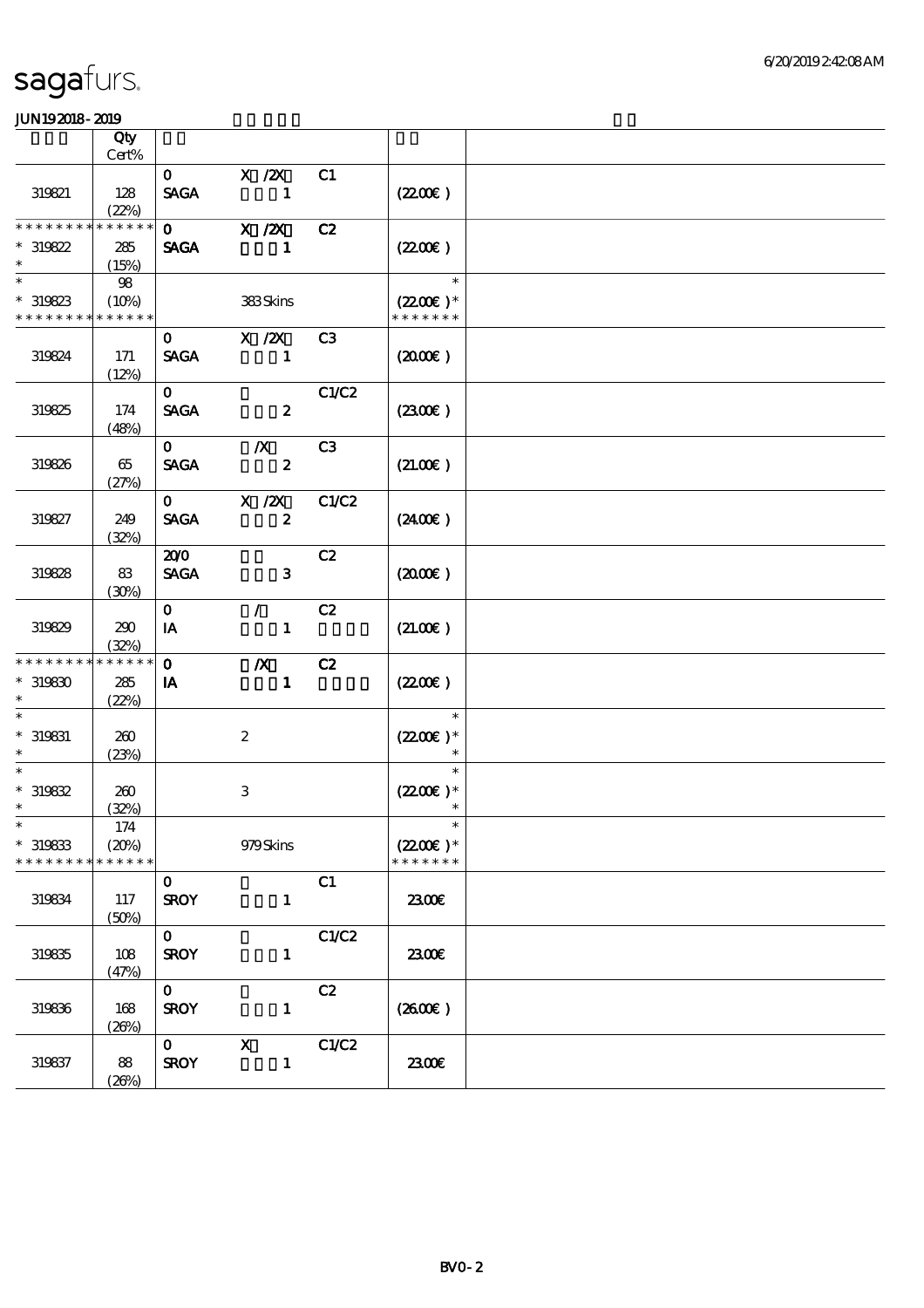|            | Qty<br>Cert%    |                                              |                                             |       |                     |  |
|------------|-----------------|----------------------------------------------|---------------------------------------------|-------|---------------------|--|
| 319901     | 118<br>(32%)    | $\mathbf{1}$<br>${\bf S}$                    | X /<br>$\mathbf{1}$                         | C2    | 1400€               |  |
| 319902     | 136<br>(27%)    | $\mathbf{1}$<br>${\bf S}$                    | $\mathbf{1}$                                | C2    | $(1500\varepsilon)$ |  |
| 319903     | 171<br>(25%)    | $\mathbf{1}$<br>${\bf S\!I}$                 | $\mathbf{1}$                                | C2    | (1650)              |  |
| 319904     | 88<br>(22%)     | $\mathbf{1}$<br>${\bf s}$                    | $X$ / $ZX$<br>$\mathbf{1}$                  | C2    | $(1600\varepsilon)$ |  |
| 319905     | 264<br>(25%)    | $\mathbf{1}$<br>$\mathbf{B}$                 | $\mathcal{L}$<br>$\mathbf{1}$               | C2    | 1300E               |  |
| $319906\,$ | 235<br>(21%)    | $\mathbf{1}$<br>$\mathbf{B}$                 | $\boldsymbol{X}$<br>$\blacksquare$          | C2    | 1400E               |  |
| 319907     | $95\,$<br>(40%) | $1 \qquad \qquad$<br><b>SAGA</b>             | $X$ $X$<br>$\sim$ $\sim$ 1                  | C2    | <b>140€</b>         |  |
| 319908     | 146<br>(41%)    | $1 -$<br><b>SAGA</b>                         | $\mathbf{1}$                                | C1/C2 | 1550€               |  |
| 319909     | $99$<br>(43%)   | $\mathbf{1}$<br><b>SAGA</b>                  | $\mathbf{1}$                                | C1    | 1650€               |  |
| 319910     | 178<br>(37%)    | $\mathbf{1}$<br><b>SAGA</b>                  | $\mathbf{1}$                                | C2    | 1550€               |  |
| 319911     | 151<br>(43%)    | $1 -$<br><b>SAGA</b>                         | $\mathbf{1}$                                | C1    | 1600E               |  |
| 319912     | 251<br>(20%)    | $\mathbf{1}$<br>$\ensuremath{\mathsf{SAGA}}$ | $\mathbf{1}$                                | C2    | 1550€               |  |
| 319913     | 195<br>(31%)    | $\lceil 1 \rceil$<br><b>SAGA</b>             | $\mathcal{L}$<br>$\sim$ 1                   | C3    | 1500€               |  |
| 319914     | 94<br>(23%)     | $\overline{1}$ X<br><b>SAGA</b>              |                                             | C1    | 17.50€              |  |
| 319915     | 137<br>(21%)    | <b>SAGA</b>                                  | $1$ X C2<br>$\mathbf{1}$                    |       | 17.00E              |  |
| 319916     | 250<br>(34%)    | $1 -$<br>$I$ A                               | $\mathcal{L}$ and $\mathcal{L}$<br>$\sim$ 1 | C2    | <b>1500€</b>        |  |
| 319917     | 328<br>(22%)    | 1<br>IA                                      | $/X$ $C2$<br>$\blacksquare$                 |       | 1550€               |  |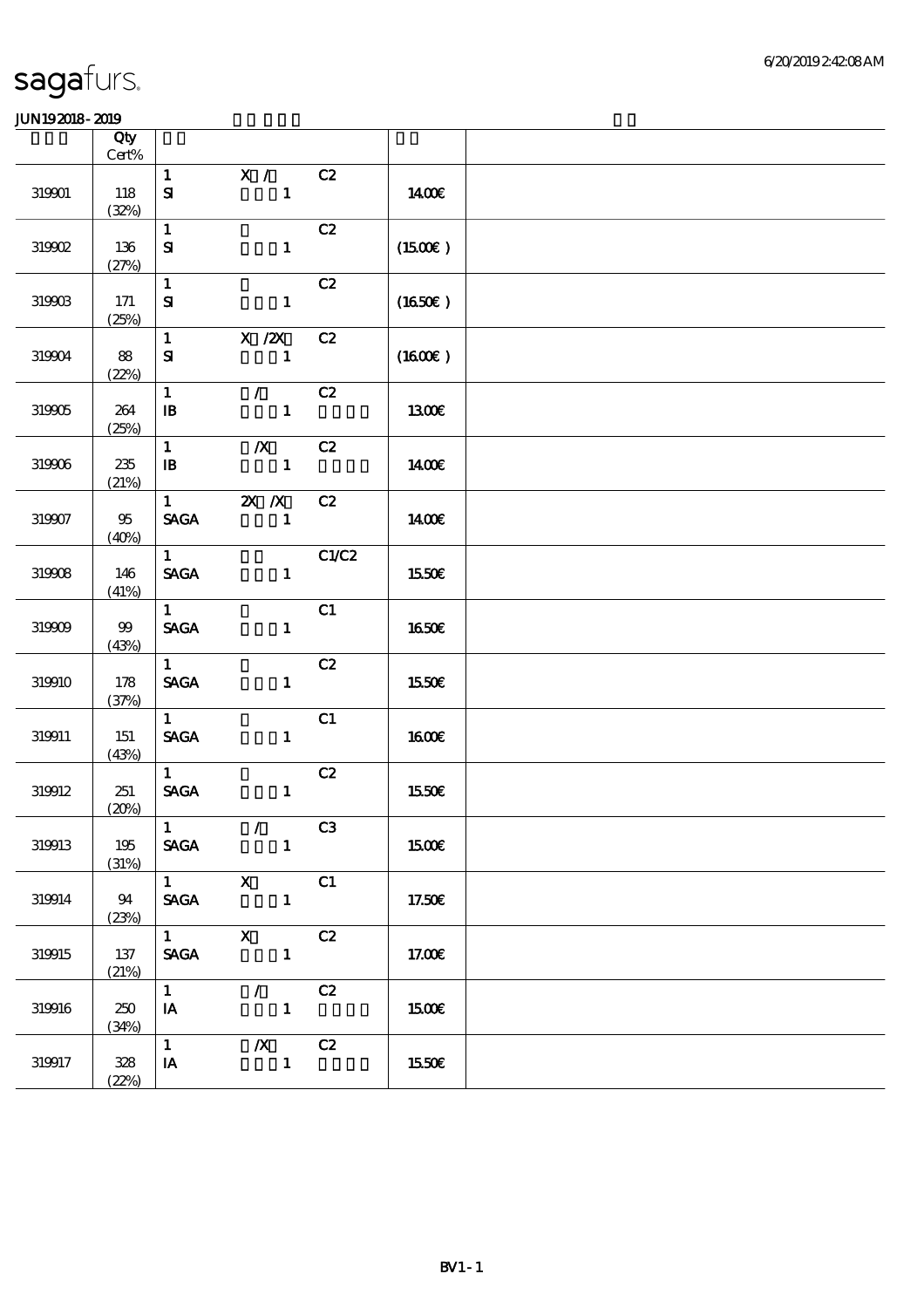|                             | Qty<br>Cert% |                             |                               |              |                          |                     |  |
|-----------------------------|--------------|-----------------------------|-------------------------------|--------------|--------------------------|---------------------|--|
| * * * * * * * *             | * * * * * *  |                             |                               |              |                          |                     |  |
|                             |              | 50                          | $\boldsymbol{X}$              |              | C2                       |                     |  |
| $*32001$                    | 185          | $\boldsymbol{\mathrm{(S)}}$ |                               | $\mathbf{1}$ | $\blacksquare$           | 3400                |  |
| $\ast$                      | (8%)         |                             |                               |              |                          |                     |  |
| $\ast$                      |              |                             |                               |              |                          | $\ast$              |  |
| $*32002$                    | 160          |                             | $\boldsymbol{2}$              |              |                          | 3400€ *             |  |
| $\ast$                      | (15%)        |                             |                               |              |                          | $\ast$              |  |
| $\ast$                      |              |                             |                               |              |                          | $\ast$              |  |
| $*3200B$                    | 160          |                             | 3                             |              |                          | 3400€ *             |  |
| $\ast$                      | (16%)        |                             |                               |              |                          | $\ast$              |  |
| $\ast$                      |              |                             |                               |              |                          | $\ast$              |  |
| $*32004$                    |              |                             |                               |              |                          |                     |  |
| $\ast$                      | 160          |                             | $\boldsymbol{4}$              |              |                          | 3400€ *<br>$\ast$   |  |
| $\overline{\phantom{0}}$    | (36%)        |                             |                               |              |                          |                     |  |
|                             |              |                             |                               |              |                          | $\ast$              |  |
| $*32005$                    | 160          |                             | $\mathbf 5$                   |              |                          | 3400€ *             |  |
| $\ast$                      | (51%)        |                             |                               |              |                          | $\ast$              |  |
| $\ast$                      | 145          |                             |                               |              |                          | $\ast$              |  |
| $^\ast$ 32006               | (35%)        |                             | 970Skins                      |              |                          | 3400€ *             |  |
| * * * * * * * *             | * * * * * *  |                             |                               |              |                          | * * * * * * *       |  |
| * * * * * * * *             | * * * * * *  | 50                          | $\overline{X}$ C <sub>2</sub> |              |                          |                     |  |
| $* 32007$                   | 185          | $\boldsymbol{\mathrm{(S)}}$ |                               | $\mathbf{1}$ | $\overline{\mathbf{z}}$  | 3200                |  |
| $\ast$                      | (25%)        |                             |                               |              |                          |                     |  |
| $\ast$                      |              |                             |                               |              |                          | $\ast$              |  |
| $*30008$                    | 160          |                             | $\boldsymbol{z}$              |              |                          | $3200$ $*$          |  |
| $\ast$                      | (23%)        |                             |                               |              |                          | $\ast$              |  |
| $\ast$                      |              |                             |                               |              |                          | $\ast$              |  |
|                             |              |                             |                               |              |                          | 3200E *             |  |
| $*30009$<br>$\ast$          | 160          |                             | $\ensuremath{\mathsf{3}}$     |              |                          | $\ast$              |  |
| $\ast$                      | (29%)        |                             |                               |              |                          | $\ast$              |  |
|                             | 116          |                             |                               |              |                          |                     |  |
| * 320010                    | (35%)        |                             | 621 Skins                     |              |                          | $3200$ $\epsilon$ * |  |
| * * * * * * * *             | * * * * * *  |                             |                               |              |                          | * * * * * * *       |  |
|                             |              | 40                          |                               |              | $\sqrt{C^2}$             |                     |  |
| 320011                      | 129          | (SI)                        |                               |              | $1 \quad 1$              | 27.00E              |  |
|                             | (15%)        |                             |                               |              |                          |                     |  |
| * * * * * * * * * * * * * * |              | $\boldsymbol{\omega}$       | $\mathcal{L}$                 |              | C2                       |                     |  |
| $*320012$                   | 206          | $\boldsymbol{\mathrm{(S)}}$ |                               | $\mathbf{1}$ | $\overline{\phantom{a}}$ | 3000                |  |
| $\ast$                      | (27%)        |                             |                               |              |                          |                     |  |
| $*$                         | 162          |                             |                               |              |                          | $\ast$              |  |
| $*320013$                   | (17%)        |                             | 368Skins                      |              |                          | $3000$ $*$          |  |
| * * * * * * * *             | * * * * * *  |                             |                               |              |                          | * * * * * * *       |  |
| * * * * * * * *             | * * * * * *  | $\boldsymbol{\omega}$       | $\overline{X}$ C <sub>2</sub> |              |                          |                     |  |
| $* 320014$                  | 225          | $\mathbf{C}$                |                               | $\mathbf{1}$ | $\blacksquare$           | 3000                |  |
| $\ast$                      | (24%)        |                             |                               |              |                          |                     |  |
| $\ast$                      |              |                             |                               |              |                          | $\ast$              |  |
| $*320015$                   | 200          |                             | $\boldsymbol{z}$              |              |                          | $3000$ $*$          |  |
| $\ast$                      | (19%)        |                             |                               |              |                          | $\ast$              |  |
| $\ast$                      | 123          |                             |                               |              |                          | $\ast$              |  |
| $*320016$                   | (20%)        |                             | 548Skins                      |              |                          | 2950€ *             |  |
| * * * * * * * *             | * * * * * *  |                             |                               |              |                          | * * * * * * *       |  |
| * * * * * * * *             | ******       | $\boldsymbol{\omega}$       |                               |              | $/X$ $C2$                |                     |  |
|                             |              |                             |                               |              |                          |                     |  |
| $*320017$<br>$*$ and $*$    | 205          | $\boldsymbol{\mathcal{S}}$  | $\sim 1$                      |              | $\overline{\phantom{a}}$ | 31.00               |  |
| $\overline{\ast}$           | (23%)        |                             |                               |              |                          |                     |  |
|                             |              |                             |                               |              |                          | $\ast$              |  |
| $* 320018$                  | 180          |                             | $\boldsymbol{2}$              |              |                          | $31.005*$           |  |
| $\ast$                      | (22%)        |                             |                               |              |                          | $\ast$              |  |
| $\ast$                      |              |                             |                               |              |                          | $\ast$              |  |
| $*320019$                   | 180          |                             | $\,3$                         |              |                          | $31.00E$ *          |  |
| $\ast$                      | (12%)        |                             |                               |              |                          | $\ast$              |  |
| $\ast$                      |              |                             |                               |              |                          | $\ast$              |  |
| $*3000$                     | 180          |                             | $\boldsymbol{4}$              |              |                          | $31.005*$           |  |
| $\ast$                      | (16%)        |                             |                               |              |                          | $\ast$              |  |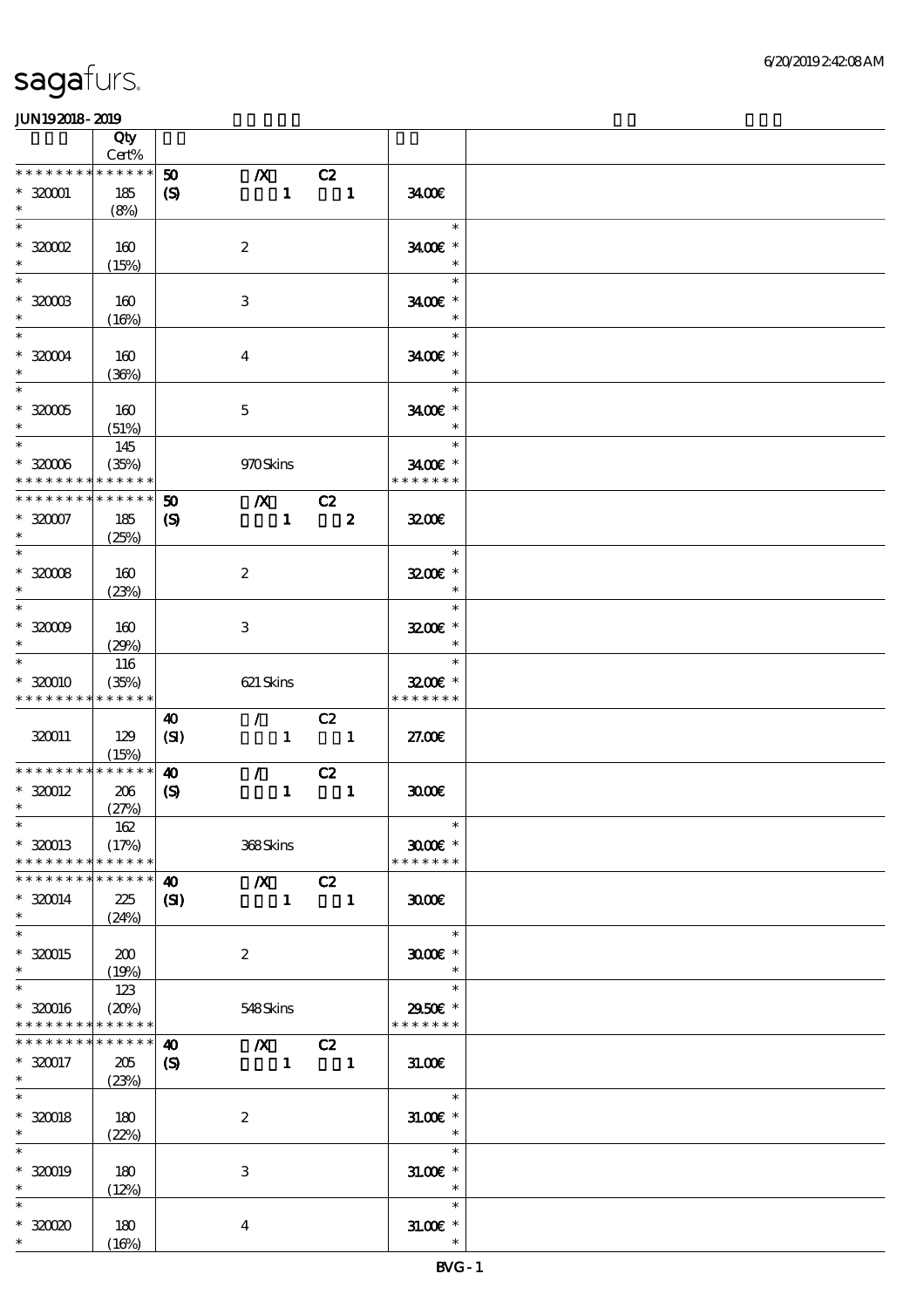|                               | Qty<br>Cert%    |                             |                               |                                                                                                                                                                                                                                                                                                                                                                                                                                                                                 |               |  |
|-------------------------------|-----------------|-----------------------------|-------------------------------|---------------------------------------------------------------------------------------------------------------------------------------------------------------------------------------------------------------------------------------------------------------------------------------------------------------------------------------------------------------------------------------------------------------------------------------------------------------------------------|---------------|--|
| $\ast$                        |                 | 40                          | $\boldsymbol{X}$              | C2                                                                                                                                                                                                                                                                                                                                                                                                                                                                              | $\ast$        |  |
| $*32021$                      | 180             |                             | $\mathbf{1}$                  | $\blacksquare$                                                                                                                                                                                                                                                                                                                                                                                                                                                                  | $31.005*$     |  |
| $\ast$                        |                 | $\boldsymbol{S}$            |                               |                                                                                                                                                                                                                                                                                                                                                                                                                                                                                 | $\ast$        |  |
| $\ast$                        | (15%)           |                             |                               |                                                                                                                                                                                                                                                                                                                                                                                                                                                                                 | $\ast$        |  |
|                               |                 |                             |                               |                                                                                                                                                                                                                                                                                                                                                                                                                                                                                 |               |  |
| $*30022$                      | 180             |                             | $\boldsymbol{6}$              |                                                                                                                                                                                                                                                                                                                                                                                                                                                                                 | $31.00E$ *    |  |
| $\ast$                        | (13%)           |                             |                               |                                                                                                                                                                                                                                                                                                                                                                                                                                                                                 | $\ast$        |  |
| $\ast$                        |                 |                             |                               |                                                                                                                                                                                                                                                                                                                                                                                                                                                                                 | $\ast$        |  |
| $*30023$                      | 180             |                             | $\tau$                        |                                                                                                                                                                                                                                                                                                                                                                                                                                                                                 | $31.005*$     |  |
| $\ast$                        | (38%)           |                             |                               |                                                                                                                                                                                                                                                                                                                                                                                                                                                                                 | $\ast$        |  |
| $\ast$                        |                 |                             |                               |                                                                                                                                                                                                                                                                                                                                                                                                                                                                                 | $\ast$        |  |
| * 320024                      | 180             |                             | $\bf 8$                       |                                                                                                                                                                                                                                                                                                                                                                                                                                                                                 | $(31.00)$ *   |  |
| $\ast$                        | (55%)           |                             |                               |                                                                                                                                                                                                                                                                                                                                                                                                                                                                                 |               |  |
| $\overline{\ast}$             |                 |                             |                               |                                                                                                                                                                                                                                                                                                                                                                                                                                                                                 | $\ast$        |  |
| $*30025$                      | 180             |                             | $\boldsymbol{9}$              |                                                                                                                                                                                                                                                                                                                                                                                                                                                                                 | $(31.00)$ *   |  |
| $\ast$                        | (47%)           |                             |                               |                                                                                                                                                                                                                                                                                                                                                                                                                                                                                 | $\ast$        |  |
| $\ast$                        |                 |                             |                               |                                                                                                                                                                                                                                                                                                                                                                                                                                                                                 | $\ast$        |  |
| $*30006$                      | 180             |                             | 10                            |                                                                                                                                                                                                                                                                                                                                                                                                                                                                                 | $(31.00)$ *   |  |
| $\ast$                        |                 |                             |                               |                                                                                                                                                                                                                                                                                                                                                                                                                                                                                 | $\ast$        |  |
| $\ast$                        | (40%)           |                             |                               |                                                                                                                                                                                                                                                                                                                                                                                                                                                                                 | $\ast$        |  |
|                               |                 |                             |                               |                                                                                                                                                                                                                                                                                                                                                                                                                                                                                 |               |  |
| $^*$ 320027                   | 180             |                             | $11\,$                        |                                                                                                                                                                                                                                                                                                                                                                                                                                                                                 | $(31.00)$ *   |  |
| $\ast$<br>$\ast$              | (33%)           |                             |                               |                                                                                                                                                                                                                                                                                                                                                                                                                                                                                 | $\ast$        |  |
|                               |                 |                             |                               |                                                                                                                                                                                                                                                                                                                                                                                                                                                                                 | $\ast$        |  |
| $*30028$                      | 180             |                             | $12 \,$                       |                                                                                                                                                                                                                                                                                                                                                                                                                                                                                 | $(31.00)$ *   |  |
| $\ast$                        | (25%)           |                             |                               |                                                                                                                                                                                                                                                                                                                                                                                                                                                                                 | $\ast$        |  |
| $\ast$                        | 139             |                             |                               |                                                                                                                                                                                                                                                                                                                                                                                                                                                                                 | $\ast$        |  |
| $*30029$                      | (29%)           |                             | 2324 Skins                    |                                                                                                                                                                                                                                                                                                                                                                                                                                                                                 | $(31.00)$ *   |  |
| * * * * * * * * * * * * * *   |                 |                             |                               |                                                                                                                                                                                                                                                                                                                                                                                                                                                                                 | * * * * * * * |  |
| * * * * * * * *               | $* * * * * * *$ | $\boldsymbol{\omega}$       | $\chi$ C <sub>2</sub>         |                                                                                                                                                                                                                                                                                                                                                                                                                                                                                 |               |  |
| $*3000$                       | 205             | $\boldsymbol{\mathrm{(S)}}$ | $\mathbf{2}$                  | $\overline{\phantom{0}}$ $\overline{\phantom{0}}$ $\overline{\phantom{0}}$ $\overline{\phantom{0}}$ $\overline{\phantom{0}}$ $\overline{\phantom{0}}$ $\overline{\phantom{0}}$ $\overline{\phantom{0}}$ $\overline{\phantom{0}}$ $\overline{\phantom{0}}$ $\overline{\phantom{0}}$ $\overline{\phantom{0}}$ $\overline{\phantom{0}}$ $\overline{\phantom{0}}$ $\overline{\phantom{0}}$ $\overline{\phantom{0}}$ $\overline{\phantom{0}}$ $\overline{\phantom{0}}$ $\overline{\$ | 3200          |  |
|                               | (36%)           |                             |                               |                                                                                                                                                                                                                                                                                                                                                                                                                                                                                 |               |  |
|                               | 102             |                             |                               |                                                                                                                                                                                                                                                                                                                                                                                                                                                                                 | $\ast$        |  |
| $*320031$                     | (33%)           |                             | 307Skins                      |                                                                                                                                                                                                                                                                                                                                                                                                                                                                                 | $31.005$ *    |  |
| * * * * * * * * * * * * * *   |                 |                             |                               |                                                                                                                                                                                                                                                                                                                                                                                                                                                                                 | * * * * * * * |  |
|                               |                 | $\boldsymbol{\omega}$       | $\mathcal{T} = \mathcal{F}$   | C2                                                                                                                                                                                                                                                                                                                                                                                                                                                                              |               |  |
| 320032                        | 182             | $\boldsymbol{\mathrm{(S)}}$ | $\mathbf{1}$                  | $\boldsymbol{z}$                                                                                                                                                                                                                                                                                                                                                                                                                                                                | 2250E         |  |
|                               | (29%)           |                             |                               |                                                                                                                                                                                                                                                                                                                                                                                                                                                                                 |               |  |
| * * * * * * * * * * * * * * * |                 | 5040                        | $X$ C <sub>2</sub>            |                                                                                                                                                                                                                                                                                                                                                                                                                                                                                 |               |  |
| $*30033$                      | 235             | $\mathbf{S}$                | $\mathbf{1}$                  | $\overline{\mathbf{z}}$                                                                                                                                                                                                                                                                                                                                                                                                                                                         | 27.00€        |  |
| $\ast$                        | (20%)           |                             |                               |                                                                                                                                                                                                                                                                                                                                                                                                                                                                                 |               |  |
| $\ast$                        | 72              |                             |                               |                                                                                                                                                                                                                                                                                                                                                                                                                                                                                 | $\ast$        |  |
| $*320034$                     | (25%)           |                             | 307Skins                      |                                                                                                                                                                                                                                                                                                                                                                                                                                                                                 | 27.00 £*      |  |
| * * * * * * * *               | * * * * * *     |                             |                               |                                                                                                                                                                                                                                                                                                                                                                                                                                                                                 | * * * * * * * |  |
| * * * * * * * *               | * * * * * *     | 40                          | $\overline{X}$ C <sub>2</sub> |                                                                                                                                                                                                                                                                                                                                                                                                                                                                                 |               |  |
|                               |                 |                             |                               |                                                                                                                                                                                                                                                                                                                                                                                                                                                                                 |               |  |
| $*30035$<br>$\ast$            | 205             | $\mathcal{S}$               |                               | $1 \t 2$                                                                                                                                                                                                                                                                                                                                                                                                                                                                        | 2900€         |  |
| $\ast$                        | (42%)           |                             |                               |                                                                                                                                                                                                                                                                                                                                                                                                                                                                                 | $\ast$        |  |
|                               |                 |                             |                               |                                                                                                                                                                                                                                                                                                                                                                                                                                                                                 |               |  |
| $*32006$                      | 180             |                             | $\boldsymbol{z}$              |                                                                                                                                                                                                                                                                                                                                                                                                                                                                                 | 2900€ *       |  |
| $\ast$<br>$\ast$              | (35%)           |                             |                               |                                                                                                                                                                                                                                                                                                                                                                                                                                                                                 | $\ast$        |  |
|                               |                 |                             |                               |                                                                                                                                                                                                                                                                                                                                                                                                                                                                                 | $\ast$        |  |
| $*320037$                     | 180             |                             | 3                             |                                                                                                                                                                                                                                                                                                                                                                                                                                                                                 | 2900€ *       |  |
| $\ast$                        | (25%)           |                             |                               |                                                                                                                                                                                                                                                                                                                                                                                                                                                                                 | $\ast$        |  |
| $\ast$                        |                 |                             |                               |                                                                                                                                                                                                                                                                                                                                                                                                                                                                                 | $\ast$        |  |
| $*32008$                      | 180             |                             | $\overline{4}$                |                                                                                                                                                                                                                                                                                                                                                                                                                                                                                 | 2850E *       |  |
| $\ast$                        | (22%)           |                             |                               |                                                                                                                                                                                                                                                                                                                                                                                                                                                                                 | $\ast$        |  |
| $\ast$                        | 164             |                             |                               |                                                                                                                                                                                                                                                                                                                                                                                                                                                                                 | $\ast$        |  |
| $*3009$                       | (22%)           |                             | <b>909Skins</b>               |                                                                                                                                                                                                                                                                                                                                                                                                                                                                                 | 2850E *       |  |
| * * * * * * * *               | ******          |                             |                               |                                                                                                                                                                                                                                                                                                                                                                                                                                                                                 | * * * * * * * |  |
| __<br>* * * * * * * *         | ******          | 5040                        | $\chi$ C <sub>2</sub>         |                                                                                                                                                                                                                                                                                                                                                                                                                                                                                 |               |  |
| $*320040$                     | 205             | $\boldsymbol{\mathcal{S}}$  | $\boldsymbol{z}$              | $\overline{\mathbf{z}}$                                                                                                                                                                                                                                                                                                                                                                                                                                                         | 2950E         |  |
| $*$ $*$                       | (30%)           |                             |                               |                                                                                                                                                                                                                                                                                                                                                                                                                                                                                 |               |  |
|                               |                 |                             |                               |                                                                                                                                                                                                                                                                                                                                                                                                                                                                                 |               |  |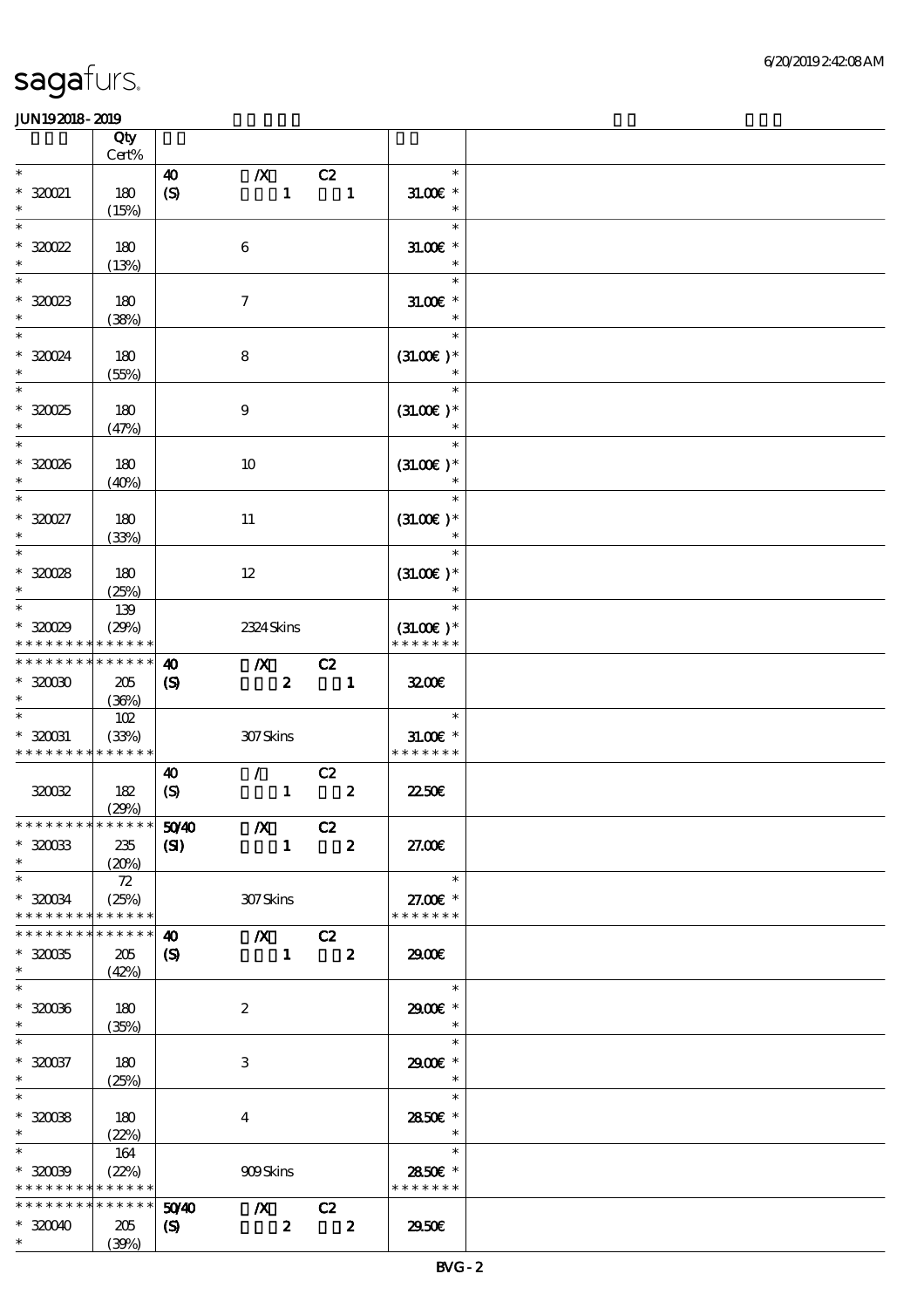|                                          | Qty          |                             |                           |                                 |                                             |                          |  |
|------------------------------------------|--------------|-----------------------------|---------------------------|---------------------------------|---------------------------------------------|--------------------------|--|
| $\ast$                                   | Cert%        |                             |                           |                                 |                                             | $\ast$                   |  |
| * 320041                                 | 36<br>(27%)  | 5040                        | $\boldsymbol{X}$          | $\boldsymbol{z}$                | $\overline{C}2$<br>$\overline{\mathbf{2}}$  | 2900€*                   |  |
| * * * * * * * * * * * * * *              |              | $\boldsymbol{S}$            |                           |                                 |                                             | * * * * * * *            |  |
|                                          |              | $\boldsymbol{\mathfrak{D}}$ |                           | $\mathcal{L}^{\mathcal{L}}$     | C2                                          |                          |  |
| 320042                                   | 167          | (SI)                        |                           | $\mathbf{1}$                    | $\sim$ 1                                    | 2350E                    |  |
|                                          | (25%)        |                             |                           |                                 |                                             |                          |  |
| <b>********</b>                          | * * * * * *  | $\boldsymbol{\mathfrak{D}}$ |                           | $\mathcal{L}$ and $\mathcal{L}$ | C2                                          |                          |  |
| $*320043$<br>$\ast$                      | 225<br>(28%) | $\boldsymbol{\mathcal{S}}$  |                           | $\mathbf{1}$                    | $\blacksquare$                              | 2550E                    |  |
| $\ast$                                   |              |                             |                           |                                 |                                             | $\ast$                   |  |
| $*320044$                                | 200          |                             | $\boldsymbol{2}$          |                                 |                                             | 2500€ *                  |  |
| $\ast$                                   | (45%)        |                             |                           |                                 |                                             | $\ast$                   |  |
| $\ast$                                   | $5\!$        |                             |                           |                                 |                                             | $\ast$                   |  |
| $*320045$<br>* * * * * * * * * * * * * * | (41%)        |                             | 480Skins                  |                                 |                                             | 2450€ *<br>* * * * * * * |  |
| * * * * * * * *                          | * * * * * *  | $\boldsymbol{\mathfrak{D}}$ |                           |                                 | $\chi$ C <sub>2</sub>                       |                          |  |
| $*320046$                                | 245          | $\mathbf{C}$                |                           | $\mathbf{1}$                    | $\sim$ 1                                    | 2450E                    |  |
| $\ast$                                   | (22%)        |                             |                           |                                 |                                             |                          |  |
| $\overline{\ast}$                        |              |                             |                           |                                 |                                             | $\overline{a}$<br>$\ast$ |  |
| $* 320047$                               | 220          |                             | $\boldsymbol{2}$          |                                 |                                             | 2450€ *                  |  |
| $\ast$<br>$\ast$                         | (16%)        |                             |                           |                                 |                                             | $\ast$<br>$\ast$         |  |
| $*320048$                                | 220          |                             | $\,3$                     |                                 |                                             | 2450E *                  |  |
| $\ast$                                   | (18%)        |                             |                           |                                 |                                             | $\ast$                   |  |
| $\ast$                                   |              |                             |                           |                                 |                                             | $\ast$                   |  |
| $* 320049$                               | 220          |                             | $\overline{4}$            |                                 |                                             | 2450€ *                  |  |
| $\ast$<br>$\ast$                         | (24%)        |                             |                           |                                 |                                             | $\ast$<br>$\ast$         |  |
| $*320050$                                | 26<br>(19%)  |                             | 931 Skins                 |                                 |                                             | 2400€ *                  |  |
| * * * * * * * *                          | * * * * * *  |                             |                           |                                 |                                             | * * * * * * *            |  |
| * * * * * * * * * * * * * *              |              | $\boldsymbol{\mathfrak{D}}$ | $\chi$ C <sub>2</sub>     |                                 |                                             |                          |  |
| $*320051$                                | 225          | $\boldsymbol{\mathcal{S}}$  |                           |                                 | $\begin{array}{cccc} 1 & 1 & 1 \end{array}$ | 27.00E                   |  |
| $\ast$<br>$\ast$                         | (35%)        |                             |                           |                                 |                                             | $\ast$                   |  |
| $*30052$                                 | 200          |                             | $\boldsymbol{2}$          |                                 |                                             | 2650E *                  |  |
| $\ast$                                   | (22%)        |                             |                           |                                 |                                             | $\ast$                   |  |
| $*$                                      |              |                             |                           |                                 |                                             | $\ast$                   |  |
| $*30053$                                 | 200          |                             | $\ensuremath{\mathbf{3}}$ |                                 |                                             | 2650€ *                  |  |
| $\ast$<br>$\ast$                         | (32%)        |                             |                           |                                 |                                             | $\ast$<br>$\ast$         |  |
| $*320054$                                | 200          |                             | $\overline{\mathbf{4}}$   |                                 |                                             | 2650E *                  |  |
| $\ast$                                   | (33%)        |                             |                           |                                 |                                             | $\ast$                   |  |
| $\ast$                                   |              |                             |                           |                                 |                                             | $\ast$                   |  |
| $*30055$                                 | 200          |                             | $\mathbf{5}$              |                                 |                                             | 2650E *                  |  |
| $\ast$<br>$\ast$                         | (36%)        |                             |                           |                                 |                                             | $\ast$<br>$\ast$         |  |
| $*30056$                                 | 200          |                             | 6                         |                                 |                                             | 2650€ *                  |  |
| $\ast$                                   | (43%)        |                             |                           |                                 |                                             | $\ast$                   |  |
| $\ast$                                   |              |                             |                           |                                 |                                             | $\ast$                   |  |
| $*30057$                                 | 200          |                             | 7                         |                                 |                                             | 2650€ *                  |  |
| $\ast$                                   | (11%)        |                             |                           |                                 |                                             | $\ast$<br>$\ast$         |  |
| $* 320058$                               | 200          |                             | 8                         |                                 |                                             | 27.00€ *                 |  |
| $\ast$                                   | (31%)        |                             |                           |                                 |                                             | $\ast$                   |  |
| $\ast$                                   |              |                             |                           |                                 |                                             | $\ast$                   |  |
| $* 320009$                               | 200          |                             | $\boldsymbol{9}$          |                                 |                                             | 2650E *                  |  |
| $\ast$                                   | (48%)        |                             |                           |                                 |                                             | $\overline{\phantom{a}}$ |  |
|                                          |              |                             |                           |                                 |                                             |                          |  |
| $\ast$<br>$*3000$                        | 200          |                             | 10                        |                                 |                                             | $\ast$<br>2650€ *        |  |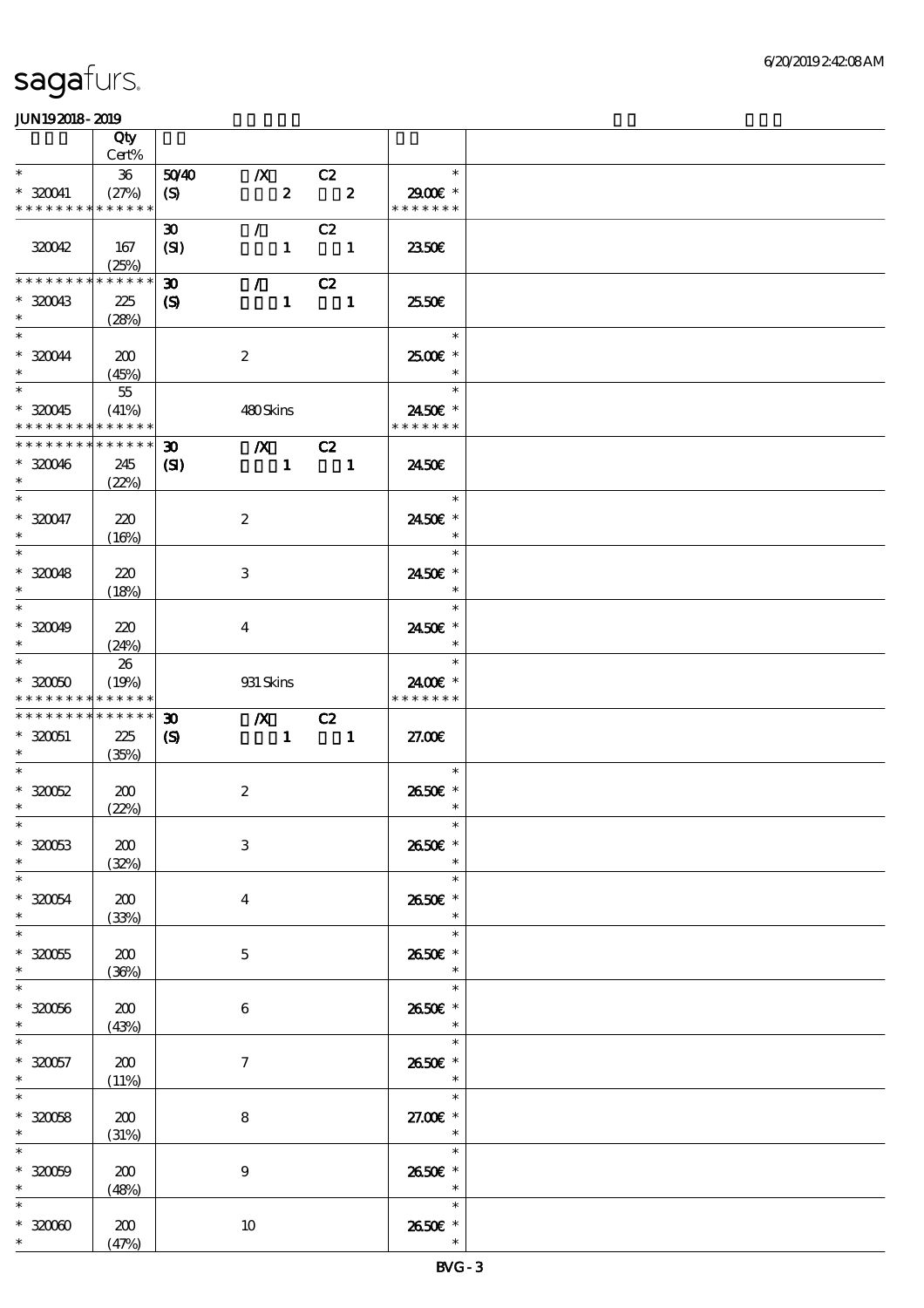|                                         | Qty          |                             |                                 |                  |                                                                                                                                                                                                                                                                                                                                                                                                                                                                                 |                          |  |
|-----------------------------------------|--------------|-----------------------------|---------------------------------|------------------|---------------------------------------------------------------------------------------------------------------------------------------------------------------------------------------------------------------------------------------------------------------------------------------------------------------------------------------------------------------------------------------------------------------------------------------------------------------------------------|--------------------------|--|
| $\ast$                                  | Cert%        |                             |                                 |                  |                                                                                                                                                                                                                                                                                                                                                                                                                                                                                 | $\ast$                   |  |
|                                         |              | $\boldsymbol{\mathfrak{D}}$ | $\boldsymbol{X}$                |                  | C2                                                                                                                                                                                                                                                                                                                                                                                                                                                                              |                          |  |
| $*320061$                               | 200          | $\boldsymbol{S}$            |                                 | $\mathbf{1}$     | $\overline{\phantom{0}}$ $\overline{\phantom{0}}$ $\overline{\phantom{0}}$ $\overline{\phantom{0}}$ $\overline{\phantom{0}}$ $\overline{\phantom{0}}$ $\overline{\phantom{0}}$ $\overline{\phantom{0}}$ $\overline{\phantom{0}}$ $\overline{\phantom{0}}$ $\overline{\phantom{0}}$ $\overline{\phantom{0}}$ $\overline{\phantom{0}}$ $\overline{\phantom{0}}$ $\overline{\phantom{0}}$ $\overline{\phantom{0}}$ $\overline{\phantom{0}}$ $\overline{\phantom{0}}$ $\overline{\$ | 2650€ *                  |  |
| $\ast$<br>$\ast$                        | (43%)        |                             |                                 |                  |                                                                                                                                                                                                                                                                                                                                                                                                                                                                                 | $\ast$                   |  |
|                                         |              |                             |                                 |                  |                                                                                                                                                                                                                                                                                                                                                                                                                                                                                 | $\ast$                   |  |
| $*32002$                                | 200          |                             | $12 \,$                         |                  |                                                                                                                                                                                                                                                                                                                                                                                                                                                                                 | 2650€ *                  |  |
| $\ast$<br>$\ast$                        | (43%)        |                             |                                 |                  |                                                                                                                                                                                                                                                                                                                                                                                                                                                                                 | $\ast$                   |  |
|                                         |              |                             |                                 |                  |                                                                                                                                                                                                                                                                                                                                                                                                                                                                                 | $\ast$                   |  |
| $*32003$                                | 200          |                             | 13                              |                  |                                                                                                                                                                                                                                                                                                                                                                                                                                                                                 | 2650E *                  |  |
| $\ast$<br>$\ast$                        | (21%)        |                             |                                 |                  |                                                                                                                                                                                                                                                                                                                                                                                                                                                                                 | $\ast$                   |  |
|                                         |              |                             |                                 |                  |                                                                                                                                                                                                                                                                                                                                                                                                                                                                                 | $\ast$                   |  |
| $*320064$<br>$\ast$                     | 200          |                             | 14                              |                  |                                                                                                                                                                                                                                                                                                                                                                                                                                                                                 | 2650€ *<br>$\ast$        |  |
| $\overline{\phantom{1}}$                | (17%)        |                             |                                 |                  |                                                                                                                                                                                                                                                                                                                                                                                                                                                                                 | $\ast$                   |  |
|                                         | 178          |                             |                                 |                  |                                                                                                                                                                                                                                                                                                                                                                                                                                                                                 |                          |  |
| $*32005$<br>* * * * * * * * * * * * * * | (12%)        |                             | 3003Skins                       |                  |                                                                                                                                                                                                                                                                                                                                                                                                                                                                                 | 2650€ *<br>* * * * * * * |  |
| * * * * * * * * * * * * * *             |              |                             |                                 |                  |                                                                                                                                                                                                                                                                                                                                                                                                                                                                                 |                          |  |
| $*30066$                                |              | $\boldsymbol{\mathfrak{D}}$ | $\chi$ C <sub>2</sub>           | $\boldsymbol{z}$ | $\overline{\phantom{a}}$                                                                                                                                                                                                                                                                                                                                                                                                                                                        | 27.50E                   |  |
| $\ast$                                  | 225<br>(20%) | $\boldsymbol{\mathcal{S}}$  |                                 |                  |                                                                                                                                                                                                                                                                                                                                                                                                                                                                                 |                          |  |
| $\ast$                                  | 88           |                             |                                 |                  |                                                                                                                                                                                                                                                                                                                                                                                                                                                                                 | $\ast$                   |  |
| $*320067$                               | (29%)        |                             | 313Skins                        |                  |                                                                                                                                                                                                                                                                                                                                                                                                                                                                                 | 27.00€ *                 |  |
| * * * * * * * *                         | * * * * * *  |                             |                                 |                  |                                                                                                                                                                                                                                                                                                                                                                                                                                                                                 | * * * * * * *            |  |
|                                         |              | $\boldsymbol{\mathfrak{D}}$ | $\mathcal{L}$ and $\mathcal{L}$ |                  | C2                                                                                                                                                                                                                                                                                                                                                                                                                                                                              |                          |  |
| 32008                                   | 71           | (SI)                        |                                 |                  | $1 \t 2$                                                                                                                                                                                                                                                                                                                                                                                                                                                                        | 2000                     |  |
|                                         | (30%)        |                             |                                 |                  |                                                                                                                                                                                                                                                                                                                                                                                                                                                                                 |                          |  |
|                                         |              | $\boldsymbol{\mathfrak{D}}$ | $\mathcal{L} = \mathcal{L}$     |                  | C2                                                                                                                                                                                                                                                                                                                                                                                                                                                                              |                          |  |
| 320069                                  | 179          | $\boldsymbol{S}$            |                                 |                  | $1 \t 2$                                                                                                                                                                                                                                                                                                                                                                                                                                                                        | 2250E                    |  |
|                                         | (39%)        |                             |                                 |                  |                                                                                                                                                                                                                                                                                                                                                                                                                                                                                 |                          |  |
| * * * * * * * *                         | * * * * * *  | $\boldsymbol{\mathfrak{D}}$ |                                 |                  | $\overline{X}$ C <sub>2</sub>                                                                                                                                                                                                                                                                                                                                                                                                                                                   |                          |  |
| $*30070$                                | 225          | (S)                         |                                 |                  | $1 \quad 2$                                                                                                                                                                                                                                                                                                                                                                                                                                                                     | 2300E                    |  |
|                                         | (27%)        |                             |                                 |                  |                                                                                                                                                                                                                                                                                                                                                                                                                                                                                 |                          |  |
|                                         | 36           |                             |                                 |                  |                                                                                                                                                                                                                                                                                                                                                                                                                                                                                 | $\ast$                   |  |
| $* 320071$                              | (25%)        |                             | 261 Skins                       |                  |                                                                                                                                                                                                                                                                                                                                                                                                                                                                                 | 22.50€ *                 |  |
| * * * * * * * * * * * * * *             |              |                             |                                 |                  |                                                                                                                                                                                                                                                                                                                                                                                                                                                                                 | * * * * * * *            |  |
| **************                          |              | $\boldsymbol{\mathfrak{D}}$ |                                 |                  | $/X$ $C2$                                                                                                                                                                                                                                                                                                                                                                                                                                                                       |                          |  |
| $*320072$                               | 225          | $\boldsymbol{\mathrm{(S)}}$ |                                 |                  | $1 \t 2$                                                                                                                                                                                                                                                                                                                                                                                                                                                                        | 2400€                    |  |
| $*$                                     | (30%)        |                             |                                 |                  |                                                                                                                                                                                                                                                                                                                                                                                                                                                                                 |                          |  |
| $*$                                     |              |                             |                                 |                  |                                                                                                                                                                                                                                                                                                                                                                                                                                                                                 | $\ast$                   |  |
| $*30073$                                | 200          |                             | $\boldsymbol{2}$                |                  |                                                                                                                                                                                                                                                                                                                                                                                                                                                                                 | 2400€ *                  |  |
| $\ast$<br>$\ast$                        | (29%)        |                             |                                 |                  |                                                                                                                                                                                                                                                                                                                                                                                                                                                                                 | $\ast$                   |  |
|                                         |              |                             |                                 |                  |                                                                                                                                                                                                                                                                                                                                                                                                                                                                                 | $\ast$                   |  |
| $* 320074$<br>$\ast$                    | 200          |                             | 3                               |                  |                                                                                                                                                                                                                                                                                                                                                                                                                                                                                 | 2400€ *<br>$\ast$        |  |
| $\ast$                                  | (32%)        |                             |                                 |                  |                                                                                                                                                                                                                                                                                                                                                                                                                                                                                 | $\ast$                   |  |
| $*320075$                               | 200          |                             | 4                               |                  |                                                                                                                                                                                                                                                                                                                                                                                                                                                                                 | 2400€ *                  |  |
| $\ast$                                  | (35%)        |                             |                                 |                  |                                                                                                                                                                                                                                                                                                                                                                                                                                                                                 | $\ast$                   |  |
| $\ast$                                  |              |                             |                                 |                  |                                                                                                                                                                                                                                                                                                                                                                                                                                                                                 | $\ast$                   |  |
| $*30076$                                | 200          |                             | 5                               |                  |                                                                                                                                                                                                                                                                                                                                                                                                                                                                                 | 2400€ *                  |  |
| $\ast$                                  | (20%)        |                             |                                 |                  |                                                                                                                                                                                                                                                                                                                                                                                                                                                                                 | $\ast$                   |  |
| $\ast$                                  | 164          |                             |                                 |                  |                                                                                                                                                                                                                                                                                                                                                                                                                                                                                 | $\ast$                   |  |
| $*30077$                                | (34%)        |                             | 1189Skins                       |                  |                                                                                                                                                                                                                                                                                                                                                                                                                                                                                 | 2400€ *                  |  |
| * * * * * * * * * * * * * *             |              |                             |                                 |                  |                                                                                                                                                                                                                                                                                                                                                                                                                                                                                 | * * * * * * *            |  |
|                                         |              | $\boldsymbol{\mathfrak{D}}$ | $\mathcal{L}$ and $\mathcal{L}$ |                  | C2                                                                                                                                                                                                                                                                                                                                                                                                                                                                              |                          |  |
| 320078                                  | 124          | (SI)                        |                                 |                  | $1 \quad 1$                                                                                                                                                                                                                                                                                                                                                                                                                                                                     | 1800                     |  |
|                                         | (21%)        |                             |                                 |                  |                                                                                                                                                                                                                                                                                                                                                                                                                                                                                 |                          |  |
| * * * * * * *                           | * * * * * *  | $\boldsymbol{\mathbf{z}}$   | $\mathcal{T}^{\mathcal{A}}$     |                  | C2                                                                                                                                                                                                                                                                                                                                                                                                                                                                              |                          |  |
| $*30079$                                | 265          | $\boldsymbol{S}$            |                                 | $\mathbf{1}$     | $\overline{\phantom{a}}$                                                                                                                                                                                                                                                                                                                                                                                                                                                        | 21.00E                   |  |
| $\ast$                                  | (33%)        |                             |                                 |                  |                                                                                                                                                                                                                                                                                                                                                                                                                                                                                 |                          |  |
| $\ast$                                  | 201          |                             |                                 |                  |                                                                                                                                                                                                                                                                                                                                                                                                                                                                                 | $\ast$                   |  |
| $*30080$                                | (23%)        |                             | 466Skins                        |                  |                                                                                                                                                                                                                                                                                                                                                                                                                                                                                 | $21.005*$                |  |
| * * * * * * * *                         | * * * * * *  |                             |                                 |                  |                                                                                                                                                                                                                                                                                                                                                                                                                                                                                 | * * * * * * *            |  |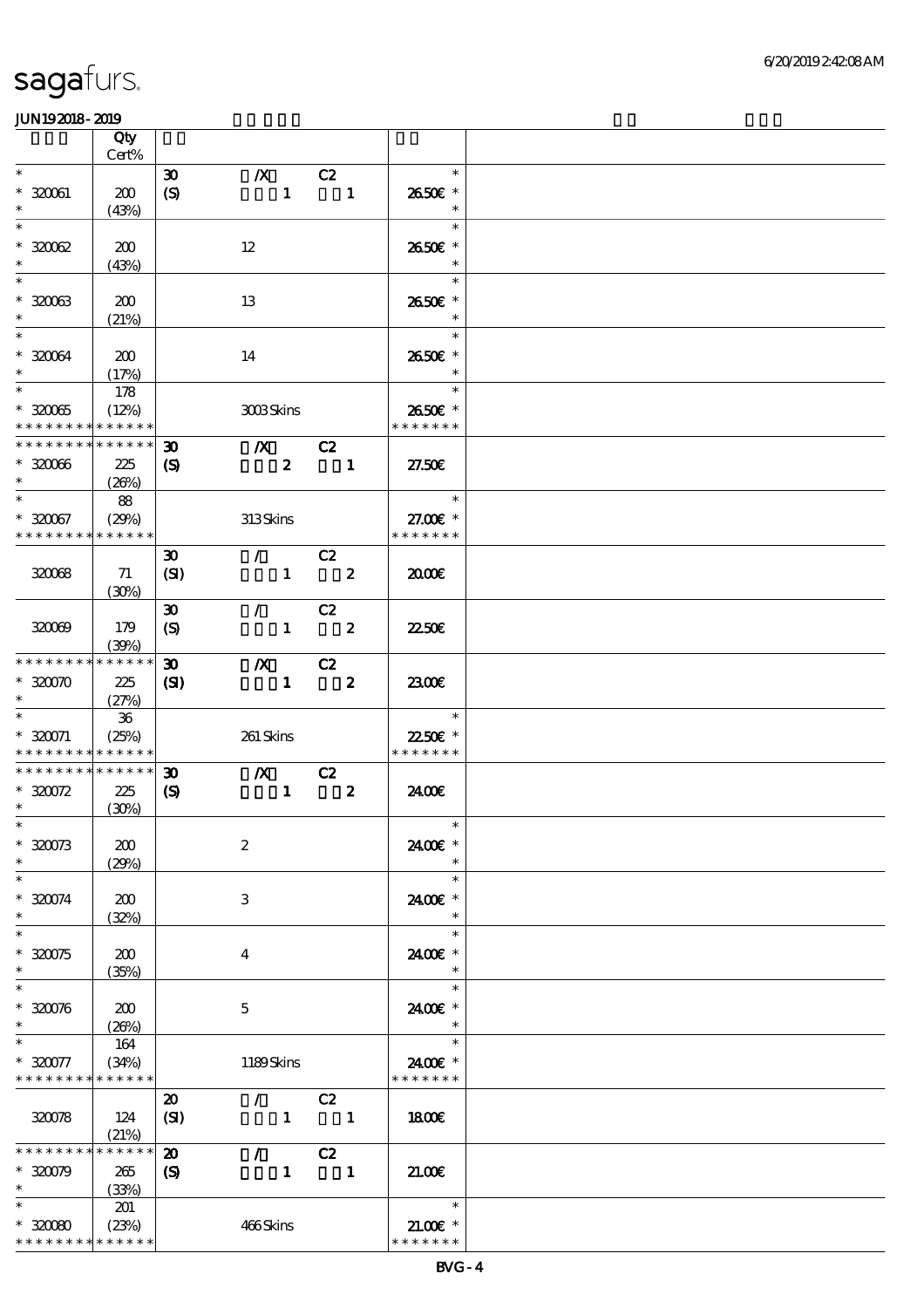|                                          | Qty<br>$Cert\%$   |                             |                                       |              |                                                             |                          |  |
|------------------------------------------|-------------------|-----------------------------|---------------------------------------|--------------|-------------------------------------------------------------|--------------------------|--|
| * * * * * * * *                          | $******$          |                             |                                       |              |                                                             |                          |  |
|                                          |                   | $\boldsymbol{\mathfrak{D}}$ | $\boldsymbol{X}$                      |              | C2                                                          |                          |  |
| $*320081$                                | 285               | (SI)                        |                                       | $\mathbf{1}$ | $\overline{\phantom{a}}$                                    | 1950€                    |  |
| $\ast$                                   | (12%)             |                             |                                       |              |                                                             |                          |  |
| $\ast$                                   |                   |                             |                                       |              |                                                             | $\ast$                   |  |
| $*30082$                                 | 260               |                             | $\boldsymbol{2}$                      |              |                                                             | 1950€ *                  |  |
| $\ast$                                   | (23%)             |                             |                                       |              |                                                             | $\ast$                   |  |
|                                          | $\boldsymbol{78}$ |                             |                                       |              |                                                             | $\ast$                   |  |
|                                          |                   |                             |                                       |              |                                                             |                          |  |
| $*30083$                                 | (16%)             |                             | 623Skins                              |              |                                                             | 1900E *                  |  |
| * * * * * * * * <mark>* * * * * *</mark> |                   |                             |                                       |              |                                                             | * * * * * * *            |  |
| * * * * * * * *                          | * * * * * *       | $\boldsymbol{\mathfrak{D}}$ | $\overline{\mathbf{X}}$ $\mathbf{C2}$ |              |                                                             |                          |  |
| $*320084$                                | 265               | $\boldsymbol{\mathrm{(S)}}$ |                                       |              | $1 \quad 1$                                                 | <b>2200E</b>             |  |
| $\ast$                                   | (12%)             |                             |                                       |              |                                                             |                          |  |
| $\overline{\phantom{0}}$                 |                   |                             |                                       |              |                                                             | $\overline{a}$<br>$\ast$ |  |
|                                          |                   |                             |                                       |              |                                                             |                          |  |
| $^\ast$ 320085                           | 240               |                             | $\boldsymbol{2}$                      |              |                                                             | $21.50E$ *               |  |
| $\ast$                                   | (9%)              |                             |                                       |              |                                                             | $\ast$                   |  |
| $\overline{\phantom{0}}$                 |                   |                             |                                       |              |                                                             | $\ast$                   |  |
| $* 32006$                                | 240               |                             | 3                                     |              |                                                             | $21.50E$ *               |  |
| $\ast$                                   | (14%)             |                             |                                       |              |                                                             | $\ast$                   |  |
| $\ast$                                   |                   |                             |                                       |              |                                                             | $\ast$                   |  |
| $* 320087$                               | 240               |                             | $\overline{\mathbf{4}}$               |              |                                                             | $21.50E$ *               |  |
| $\ast$                                   |                   |                             |                                       |              |                                                             | $\ast$                   |  |
| $\overline{\ast}$                        | (9%)              |                             |                                       |              |                                                             |                          |  |
|                                          |                   |                             |                                       |              |                                                             | $\ast$                   |  |
| $*30088$                                 | 240               |                             | $\mathbf 5$                           |              |                                                             | $21.50E$ *               |  |
| $\ast$                                   | (15%)             |                             |                                       |              |                                                             | $\ast$                   |  |
| $\overline{\phantom{0}}$                 |                   |                             |                                       |              |                                                             | $\ast$                   |  |
| $*30000$                                 | 240               |                             | $\boldsymbol{6}$                      |              |                                                             | $21.50E$ *               |  |
| $\ast$                                   |                   |                             |                                       |              |                                                             | $\ast$                   |  |
| $\ast$                                   | (34%)             |                             |                                       |              |                                                             | $\ast$                   |  |
|                                          |                   |                             |                                       |              |                                                             |                          |  |
| $*32000$                                 | 240               |                             | $\boldsymbol{\tau}$                   |              |                                                             | $21.50E$ *               |  |
| $\ast$                                   | (31%)             |                             |                                       |              |                                                             | $\ast$                   |  |
| $\ast$                                   |                   |                             |                                       |              |                                                             | $\ast$                   |  |
| $* 320001$                               | 240               |                             | 8                                     |              |                                                             | $21.50E$ *               |  |
| $\ast$                                   | (28%)             |                             |                                       |              |                                                             | $\ast$                   |  |
| $\ast$                                   |                   |                             |                                       |              |                                                             | $\ast$                   |  |
| $^*$ 320092                              | 240               |                             | $\boldsymbol{9}$                      |              |                                                             | $21.50E$ *               |  |
| $\ast$                                   |                   |                             |                                       |              |                                                             | $\ast$                   |  |
|                                          | (29%)             |                             |                                       |              |                                                             |                          |  |
| $\ast$                                   | 117               |                             |                                       |              |                                                             | $\ast$                   |  |
| $*3200B$                                 | (14%)             |                             | 2302Skins                             |              |                                                             | $21.50E$ *               |  |
| * * * * * * * *                          | * * * * * *       |                             |                                       |              |                                                             | * * * * * * *            |  |
|                                          |                   | $\boldsymbol{\mathsf{20}}$  | $\chi$ C <sub>2</sub>                 |              |                                                             |                          |  |
| 320094                                   | 241               | $\boldsymbol{S}$            |                                       | $\mathbf{2}$ | $\blacksquare$                                              | 2300E                    |  |
|                                          | (29%)             |                             |                                       |              |                                                             |                          |  |
|                                          |                   | $\boldsymbol{\mathfrak{D}}$ |                                       |              |                                                             |                          |  |
|                                          |                   |                             |                                       |              | C2                                                          |                          |  |
| 32006                                    | 152               | (SI)                        |                                       |              | $1 \t 2$                                                    | 1600E                    |  |
|                                          | (20%)             |                             |                                       |              |                                                             |                          |  |
|                                          |                   | $\boldsymbol{\mathfrak{D}}$ | $\mathcal{L}$ and $\mathcal{L}$       |              | C2                                                          |                          |  |
| 32006                                    | 148               | (S)                         |                                       |              | $1 \t 2$                                                    | 17.50€                   |  |
|                                          | (37%)             |                             |                                       |              |                                                             |                          |  |
| * * * * * * *                            | * * * * * *       | $\boldsymbol{\mathbf{z}}$   |                                       |              | $\begin{array}{c cc}\n\hline\nX & C2 \\ 1 & 2\n\end{array}$ |                          |  |
| $*320097$                                | 265               | $\boldsymbol{\mathcal{S}}$  |                                       |              |                                                             | 1850E                    |  |
| $*$                                      |                   |                             |                                       |              |                                                             |                          |  |
| $\overline{\ast}$                        | (30%)             |                             |                                       |              |                                                             |                          |  |
|                                          |                   |                             |                                       |              |                                                             | $\ast$                   |  |
| $*32008$                                 | 240               |                             | $\boldsymbol{2}$                      |              |                                                             | 1850E *                  |  |
| $\ast$                                   | (25%)             |                             |                                       |              |                                                             | $\ast$                   |  |
| $\ast$                                   | 112               |                             |                                       |              |                                                             | $\ast$                   |  |
| $*30099$                                 | (25%)             |                             | 617Skins                              |              |                                                             | 1850E *                  |  |
| * * * * * * * *                          | * * * * * *       |                             |                                       |              |                                                             | * * * * * * *            |  |
|                                          |                   |                             |                                       |              |                                                             |                          |  |
|                                          |                   | $\mathbf{O}$                |                                       |              | C2                                                          |                          |  |
| 320100                                   | 234               | (SI)                        |                                       | $\mathbf{1}$ | $\blacksquare$                                              | 1500€                    |  |
|                                          | (27%)             |                             |                                       |              |                                                             |                          |  |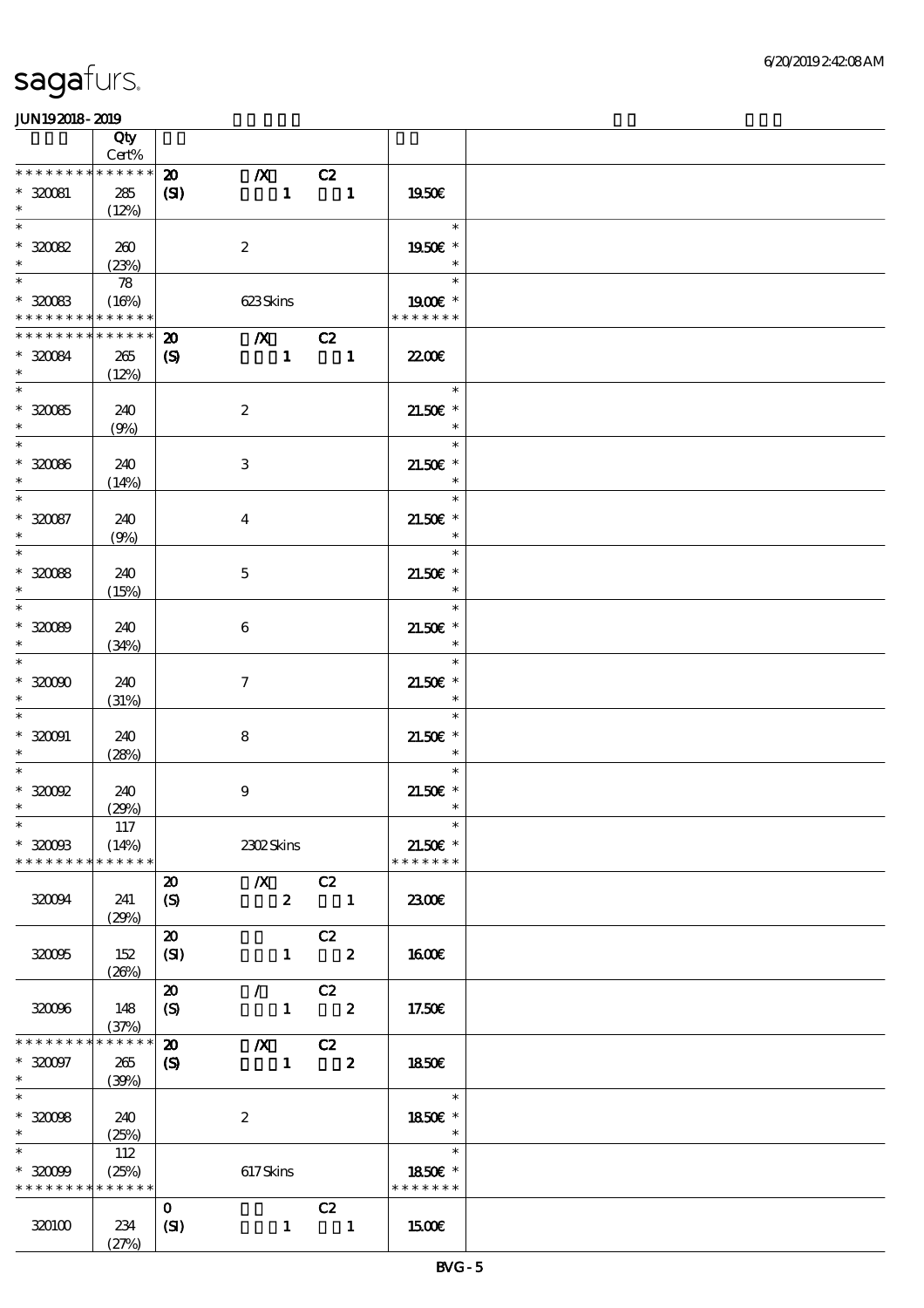|                                    | Qty         |                  |                    |                          |                            |                   |
|------------------------------------|-------------|------------------|--------------------|--------------------------|----------------------------|-------------------|
|                                    | Cert%       | $\mathbf 0$      | $\mathcal{L}$      | C2                       |                            |                   |
| 320101                             | 198         | $\boldsymbol{S}$ | $\mathbf{1}$       | $\blacksquare$           |                            | 1650E             |
|                                    | (31%)       |                  |                    |                          |                            |                   |
| * * * * * * *                      | * * * * * * | $\mathbf{o}$     | $X$ C <sub>2</sub> |                          |                            |                   |
| $*320102$                          | 285         | $\boldsymbol{S}$ | $\mathbf{1}$       | $\blacksquare$           |                            | 1800E             |
| $\ast$<br>$\overline{\phantom{0}}$ | (23%)       |                  |                    |                          |                            |                   |
|                                    |             |                  |                    |                          |                            | $\ast$            |
| $^\ast$ 320103<br>$\ast$           | 260         |                  | $\boldsymbol{2}$   |                          |                            | 1800 £*<br>$\ast$ |
| $\overline{\phantom{0}}$           | (20%)<br>87 |                  |                    |                          |                            | $\ast$            |
| $*320104$                          | (17%)       |                  | 632Skins           |                          |                            | 17.50€ *          |
| * * * * * * * *                    | * * * * * * |                  |                    |                          |                            | * * * * * * *     |
|                                    |             | $\mathbf 0$      |                    | C2                       |                            |                   |
| 320105                             | 180         | (SI)             | $\mathbf{1}$       | $\overline{\mathbf{2}}$  |                            | 1350E             |
|                                    | (23%)       |                  |                    |                          |                            |                   |
|                                    |             | $\mathbf{O}$     | $/X$ $C2$          |                          |                            |                   |
| 320106                             | 310         | $\boldsymbol{S}$ |                    | $1 \t 2$                 |                            | 1450€             |
|                                    | (29%)       |                  |                    |                          |                            |                   |
|                                    |             | $\mathbf{1}$     | $\mathcal{L}$      | C2                       |                            |                   |
| 320107                             | 78          | (SI)             | $\mathbf{1}$       | $\blacksquare$           |                            | 1250E             |
|                                    | (15%)       | $\mathbf{1}$     | $\mathcal{L}$      | C2                       |                            |                   |
| 320108                             | 118         | (S)              | $\mathbf{1}$       |                          | $\overline{\phantom{a}}$ 1 | <b>1350€</b>      |
|                                    | (20%)       |                  |                    |                          |                            |                   |
|                                    |             | $\mathbf{1}$     |                    | $\chi$ C <sub>2</sub>    |                            |                   |
| 320109                             | 243         | (SI)             | $\mathbf{1}$       | $\overline{\phantom{a}}$ |                            | <b>1350€</b>      |
|                                    | (15%)       |                  |                    |                          |                            |                   |
|                                    |             | $\mathbf{1}$     | $\boldsymbol{X}$   | C2                       |                            |                   |
| 320110                             | 299         | (S)              | $\mathbf{1}$       |                          | $\overline{\phantom{a}}$   | 1550€             |
|                                    | (20%)       |                  |                    |                          |                            |                   |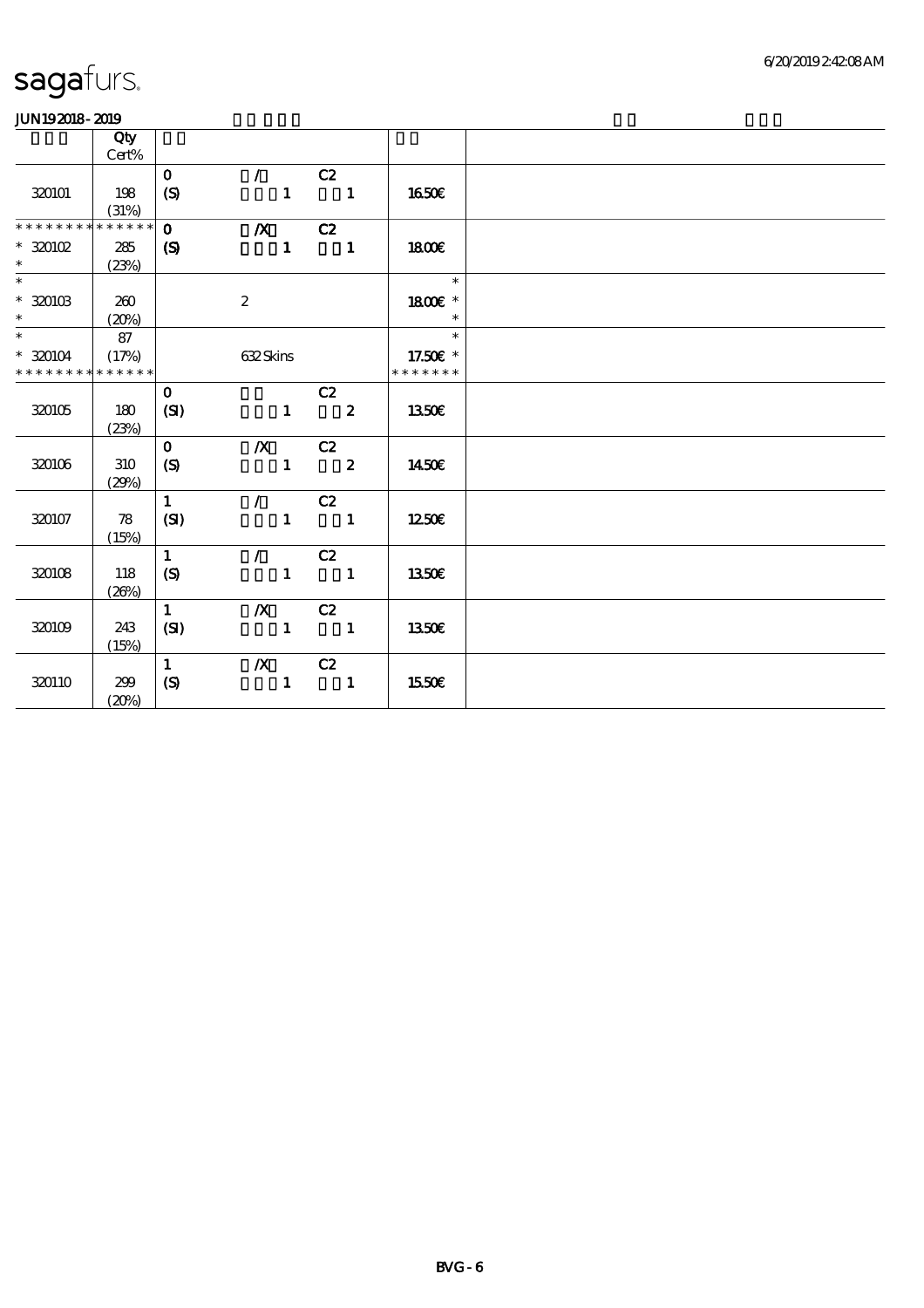|                   | Qty<br>Cert% |                             |                         |    |               |  |
|-------------------|--------------|-----------------------------|-------------------------|----|---------------|--|
|                   |              |                             |                         |    |               |  |
| 320181            |              | 50                          | $\mathcal{L}$           | C2 |               |  |
|                   | 148<br>(22%) | $\boldsymbol{S}$            | $\mathbf{1}$            |    | 31.006        |  |
| * * * * * * * *   | * * * * * *  | 50                          | $\boldsymbol{X}$        | C2 |               |  |
|                   |              |                             |                         |    |               |  |
| $*320182$         | 185          | $\boldsymbol{\mathrm{(S)}}$ | 1                       |    | 3000          |  |
| $\ast$            | (18%)        |                             |                         |    |               |  |
| $\ast$            |              |                             |                         |    | $\ast$        |  |
| $*30183$          | 160          |                             | $\boldsymbol{2}$        |    | $3000$ $*$    |  |
| $\ast$            | (13%)        |                             |                         |    | $\ast$        |  |
| $\ast$            |              |                             |                         |    | $\ast$        |  |
|                   |              |                             |                         |    |               |  |
| $* 320184$        | 160          |                             | 3                       |    | $3000$ $*$    |  |
| $\ast$            | (22%)        |                             |                         |    | $\ast$        |  |
| $\overline{\ast}$ |              |                             |                         |    | $\ast$        |  |
| $* 320185$        | 160          |                             | $\overline{\mathbf{4}}$ |    | $3000$ $*$    |  |
| $\ast$            | (24%)        |                             |                         |    | $\ast$        |  |
| $\ast$            | 133          |                             |                         |    | $\ast$        |  |
| $* 320186$        | (20%)        |                             | 798Skins                |    | $3000$ $*$    |  |
| * * * * * * * *   | * * * * * *  |                             |                         |    | * * * * * * * |  |
|                   |              | 50                          | $\boldsymbol{X}$        | C2 |               |  |
|                   |              |                             |                         |    |               |  |
| 320187            | 102          | (SI)                        | $\pmb{2}$               |    | 2550€         |  |
|                   | (7%)         |                             |                         |    |               |  |
| * * * * * * * *   | * * * * * *  | $\boldsymbol{\mathfrak{D}}$ | $\boldsymbol{X}$        | C2 |               |  |
| $*320188$         | 185          | $\boldsymbol{\mathrm{(S)}}$ | $\boldsymbol{z}$        |    | 27.50E        |  |
| $\ast$            | (22%)        |                             |                         |    |               |  |
| $\ast$            |              |                             |                         |    | $\ast$        |  |
| $*30189$          | 160          |                             | $\boldsymbol{2}$        |    | 27.50€ *      |  |
| $\ast$            | (16%)        |                             |                         |    | $\ast$        |  |
| $\ast$            | 62           |                             |                         |    | $\ast$        |  |
|                   |              |                             |                         |    |               |  |
| $*320190$         | (20%)        |                             | 407Skins                |    | 27.50€ *      |  |
| * * * * * * * *   | * * * * * *  |                             |                         |    | * * * * * * * |  |
|                   |              | 40                          | $\mathcal{L}$           | C2 |               |  |
| 320191            | 199          | (SI)                        | $\mathbf{1}$            |    | 2500€         |  |
|                   | (28%)        |                             |                         |    |               |  |
| * * * * * * * *   | * * * * * *  | $\boldsymbol{\omega}$       | $\mathcal{L}$           | C2 |               |  |
| $*320192$         | 205          | $\boldsymbol{\mathrm{(S)}}$ | $\mathbf{1}$            |    | 27.00E        |  |
| $\ast$            | (25%)        |                             |                         |    |               |  |
| $\ast$            |              |                             |                         |    | $\ast$        |  |
| $*320193$         | 180          |                             | $\boldsymbol{2}$        |    | 27.00 £*      |  |
| $\ast$            | (31%)        |                             |                         |    | $\ast$        |  |
| $\ast$            |              |                             |                         |    | $\ast$        |  |
|                   |              |                             |                         |    |               |  |
| $*320194$         | 180          |                             | 3                       |    | 27.00 £*      |  |
| $\ast$            | (42%)        |                             |                         |    | $\ast$        |  |
| $\ast$            |              |                             |                         |    | $\ast$        |  |
| $*320195$         | 180          |                             | $\overline{\mathbf{4}}$ |    | 27.00 £*      |  |
| $\ast$            | (18%)        |                             |                         |    | $\ast$        |  |
| $\ast$            | 101          |                             |                         |    | $\ast$        |  |
| $*320196$         | (20%)        |                             | 846Skins                |    | 27.00 £*      |  |
| * * * * * * * *   | * * * * * *  |                             |                         |    | * * * * * * * |  |
| * * * * * * *     | * * * * * *  | $\boldsymbol{\omega}$       | $\mathbf{X}$            | C2 |               |  |
|                   |              |                             |                         |    |               |  |
| $* 320197$        | 225          | $\mathbf{C}$                | $\blacksquare$          |    | 27.00E        |  |
| $*$<br>$\ast$     | (16%)        |                             |                         |    |               |  |
|                   |              |                             |                         |    | $\ast$        |  |
| $* 320198$        | 200          |                             | $\boldsymbol{2}$        |    | 2650€ *       |  |
| $\ast$            | (20%)        |                             |                         |    | $\ast$        |  |
| $\ast$            | 144          |                             |                         |    | $\ast$        |  |
| $* 320199$        | (32%)        |                             | 569Skins                |    | 2650€ *       |  |
| * * * * * * * *   | * * * * * *  |                             |                         |    | * * * * * * * |  |
| * * * * * * * *   | * * * * * *  | $\boldsymbol{\omega}$       | $\boldsymbol{X}$        | C2 |               |  |
| $*3000$           | 205          | $\boldsymbol{\mathsf{(S)}}$ | $\mathbf{1}$            |    | 2850E         |  |
|                   |              |                             |                         |    |               |  |
| $\ast$            | (32%)        |                             |                         |    |               |  |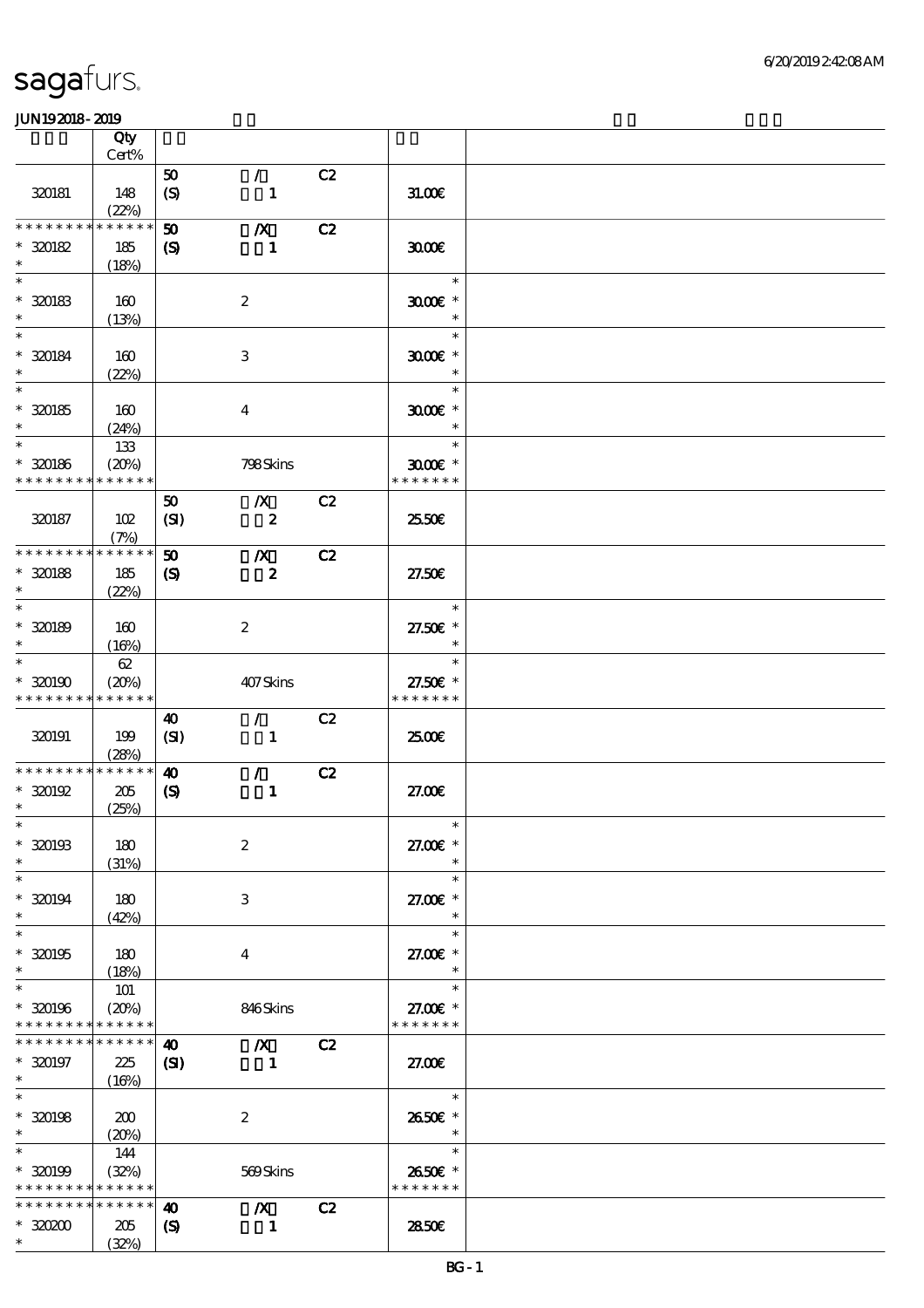|                                                   | Qty<br>$\mbox{Cert\%}$      |                                                                                                                 |                                     |  |
|---------------------------------------------------|-----------------------------|-----------------------------------------------------------------------------------------------------------------|-------------------------------------|--|
| $\ast$                                            |                             | $\boldsymbol{X}$<br>C2<br>$\boldsymbol{\omega}$                                                                 | $\ast$                              |  |
| $*320201$<br>$\ast$                               | 180<br>(23%)                | (S)<br>$\blacksquare$                                                                                           | 2800€ *<br>$\ast$                   |  |
| $\ast$<br>$*30002$<br>$\ast$                      | 180<br>(13%)                | $\,3$                                                                                                           | $\ast$<br>2800€ *<br>$\ast$         |  |
| $\ast$<br>$*3000B$<br>$\ast$                      | 180<br>(9%)                 | $\boldsymbol{4}$                                                                                                | $\ast$<br>2800E *<br>$\ast$         |  |
| $\ast$<br>$*30004$<br>$\ast$                      | 180<br>(13%)                | $\mathbf 5$                                                                                                     | $\ast$<br>2850€ *<br>$\ast$         |  |
| $\overline{\phantom{0}}$<br>$*30005$<br>$\ast$    | 180<br>(13%)                | $\,6\,$                                                                                                         | $\ast$<br>2800€ *<br>$\ast$         |  |
| $\overline{\phantom{0}}$<br>$*30006$<br>$\ast$    | 180<br>(20%)                | $\boldsymbol{7}$                                                                                                | $\ast$<br>2800€ *<br>$\ast$         |  |
| $\ast$<br>$* 320207$<br>$\ast$                    | 180<br>(13%)                | $\bf 8$                                                                                                         | $\ast$<br>2800€ *<br>$\ast$         |  |
| $\overline{\phantom{0}}$<br>$*30008$<br>$*$       | 180<br>(32%)                | $\boldsymbol{9}$                                                                                                | $\ast$<br>2800E *<br>$\ast$         |  |
| $\overline{\phantom{0}}$<br>$*30009$<br>$\ast$    | 180<br>(40%)                | 10                                                                                                              | $\ast$<br>2800 £*<br>$\ast$         |  |
| $\overline{\ast}$<br>$*30210$<br>$\ast$           | 180<br>(45%)                | 11                                                                                                              | $\ast$<br>2800€ *<br>$\ast$         |  |
| $\ast$<br>$*320211$<br>$\ast$                     | 180<br>(31%)                | $12\,$                                                                                                          | $\ast$<br>2800 £*<br>$\ast$         |  |
| $\ast$<br>$*320212$<br>$\ast$                     | 180<br>(30%)                | 13                                                                                                              | $\ast$<br>2800€ *<br>$\ast$         |  |
| $*$<br>$*320213$<br>$\ast$                        | 180<br>(19%)                | 14                                                                                                              | $\ast$<br>2800€ *<br>$\ast$         |  |
| $\ast$<br>$* 320214$<br>$\ast$                    | 180<br>(16%)                | 15                                                                                                              | $\ast$<br>2800 £*<br>$\ast$         |  |
| $\ast$<br>* 320215<br>* * * * * * * *             | 130<br>(15%)<br>* * * * * * | 2855Skins                                                                                                       | $\ast$<br>2800€ *<br>* * * * * * *  |  |
| <b>320216</b>                                     | 110<br>(30%)                | C2<br>40<br>$\mathcal{L}$<br><b>LNAP</b><br>(SI)<br>$\mathbf{1}$                                                | 2200                                |  |
| * * * * * * *<br>* 320217<br>$\ast$               | * * * * * *<br>205<br>(31%) | C2<br>$\boldsymbol{\omega}$<br>$\mathcal{L}$<br><b>LNAP</b><br>$\boldsymbol{\mathcal{S}}$<br>$\mathbf{1}$       | 2250E                               |  |
| $\ast$<br>* 320218<br>* * * * * * * * * * * * * * | 74<br>(25%)                 | 279Skins                                                                                                        | $\ast$<br>22.50€ *<br>* * * * * * * |  |
| 320219                                            | 192<br>(16%)                | C2<br>$\boldsymbol{X}$<br>40<br>(SI)<br>$\blacksquare$<br><b>LNAP</b>                                           | 2200                                |  |
| * * * * * * * *<br>$*3020$<br>$*$                 | * * * * * *<br>205<br>(20%) | C2<br>$\boldsymbol{\omega}$<br>$\boldsymbol{X}$<br><b>INAP</b><br>$\boldsymbol{\mathsf{(S)}}$<br>$\blacksquare$ | 2650E                               |  |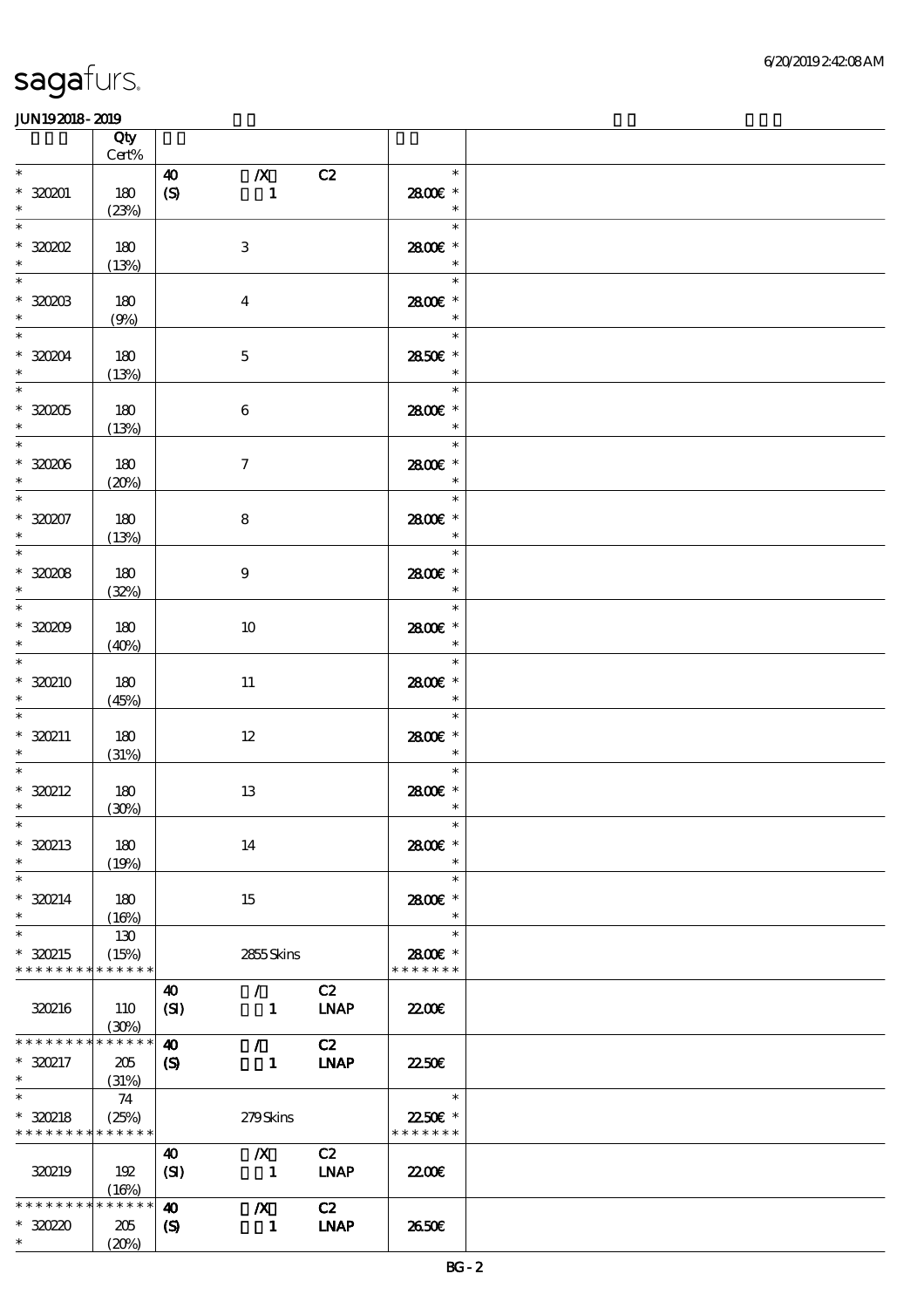|                                         | Qty<br>Cert%         |                             |                                    |                   |                             |  |
|-----------------------------------------|----------------------|-----------------------------|------------------------------------|-------------------|-----------------------------|--|
| $\ast$                                  |                      |                             |                                    |                   | $\ast$                      |  |
| $*30221$<br>$\ast$                      | 180<br>(18%)         | 40<br>(S)                   | $\boldsymbol{X}$<br>$\blacksquare$ | C2<br><b>LNAP</b> | 2600€ *<br>$\ast$           |  |
| $\ast$                                  | 194                  |                             |                                    |                   | $\ast$                      |  |
| $*30222$<br>* * * * * * * * * * * * * * | (17%)                |                             | 579Skins                           |                   | 2600E *<br>* * * * * * *    |  |
|                                         |                      |                             |                                    |                   |                             |  |
| 320223                                  | - 93<br>(27%)        | 40<br>(SI)                  | $\mathcal{F}$<br>$\boldsymbol{z}$  | C2                | 1800E                       |  |
| * * * * * * * *                         | * * * * * *          | $\boldsymbol{\omega}$       | $\mathcal{L}$                      | C2                |                             |  |
| $*3024$<br>$\ast$                       | 205<br>(34%)         | $\boldsymbol{\mathrm{(S)}}$ | $\boldsymbol{z}$                   |                   | <b>2250€</b>                |  |
| $\overline{\phantom{1}}$                | 182                  |                             |                                    |                   | $\ast$                      |  |
| $*3025$<br>* * * * * * * *              | (25%)<br>* * * * * * |                             | 387Skins                           |                   | 22.50€ *<br>* * * * * * *   |  |
|                                         |                      | 40                          | $\boldsymbol{X}$                   | C2                |                             |  |
| 320226                                  | 169<br>(29%)         | (SI)                        | $\boldsymbol{z}$                   |                   | 2400€                       |  |
| * * * * * * * *                         | * * * * * *          | $\boldsymbol{\omega}$       | $\boldsymbol{X}$                   | C2                |                             |  |
| $*30227$<br>$\ast$                      | 205<br>(22%)         | $\boldsymbol{\mathrm{(S)}}$ | $\boldsymbol{z}$                   |                   | 2600E                       |  |
| $\overline{\ast}$                       |                      |                             |                                    |                   | $\ast$                      |  |
| $*3028$<br>$\ast$                       | 180<br>(27%)         |                             | $\boldsymbol{2}$                   |                   | 2600E *<br>$\ast$           |  |
| $\ast$                                  |                      |                             |                                    |                   | $\ast$                      |  |
| $*3029$<br>$\ast$                       | 180<br>(37%)         |                             | 3                                  |                   | 2600E *<br>$\ast$           |  |
| $\ast$<br>$*30230$                      | 180                  |                             | $\overline{\mathbf{4}}$            |                   | $\ast$<br>2600€ *           |  |
| $\ast$                                  | (18%)                |                             |                                    |                   | $\ast$                      |  |
| $*320231$<br>$\ast$                     | 180<br>(27%)         |                             | $\mathbf{5}$                       |                   | $\ast$<br>2600€ *<br>$\ast$ |  |
| $\ast$                                  | 104                  |                             |                                    |                   | $\ast$                      |  |
| $*30232$                                | (23%)                |                             | 1029Skins                          |                   | 2600€ *                     |  |
| * * * * * * * * * * * * * *             |                      |                             |                                    |                   | * * * * * * *               |  |
|                                         |                      | $\boldsymbol{\omega}$       |                                    | C2                |                             |  |
| 320233                                  | 75<br>(28%)          | (SI)                        | $\boldsymbol{z}$                   | <b>LNAP</b>       | <b>1800€</b>                |  |
|                                         |                      | 5040                        | $\mathcal{F}$                      | C2                |                             |  |
| 320234                                  | 135<br>(31%)         | (S)                         | $\boldsymbol{z}$                   | <b>LNAP</b>       | 21.50E                      |  |
| * * * * * * *                           | * * * * * *          | 5040                        | $\boldsymbol{X}$                   | C2                |                             |  |
| $*30235$<br>$\ast$                      | 205<br>(22%)         | $\boldsymbol{\mathrm{(S)}}$ | $\overline{\mathbf{z}}$            | <b>LNAP</b>       | 2250E                       |  |
| $\ast$                                  | 29                   |                             |                                    |                   | $\ast$                      |  |
| $*30236$<br>* * * * * * * *             | (13%)<br>* * * * * * |                             | 234Skins                           |                   | 22.00€ *<br>* * * * * * *   |  |
|                                         |                      | $\boldsymbol{\mathfrak{D}}$ | $X$ $N$                            | C2                |                             |  |
| 320237                                  | 122<br>(31%)         | $\boldsymbol{S}$            | $\blacksquare$                     |                   | 2250E                       |  |
| * * * * * * *                           | * * * * * *          | $\boldsymbol{\mathfrak{D}}$ | $\mathcal{L}$                      | C2                |                             |  |
| $*30238$<br>$\ast$                      | 245<br>(17%)         | (S)                         | $\mathbf{1}$                       |                   | <b>22006</b>                |  |
| $\ast$                                  |                      |                             |                                    |                   | $\ast$                      |  |
| $*30239$<br>$\ast$                      | 220<br>(21%)         |                             | $\boldsymbol{z}$                   |                   | $21.50E$ *<br>$\ast$        |  |
| $\ast$                                  | 173                  |                             |                                    |                   | $\ast$                      |  |
| $*30240$                                | (19%)                |                             | 638Skins                           |                   | $21.50E$ *                  |  |
| * * * * * * * *                         | * * * * * *          |                             |                                    |                   | * * * * * * *               |  |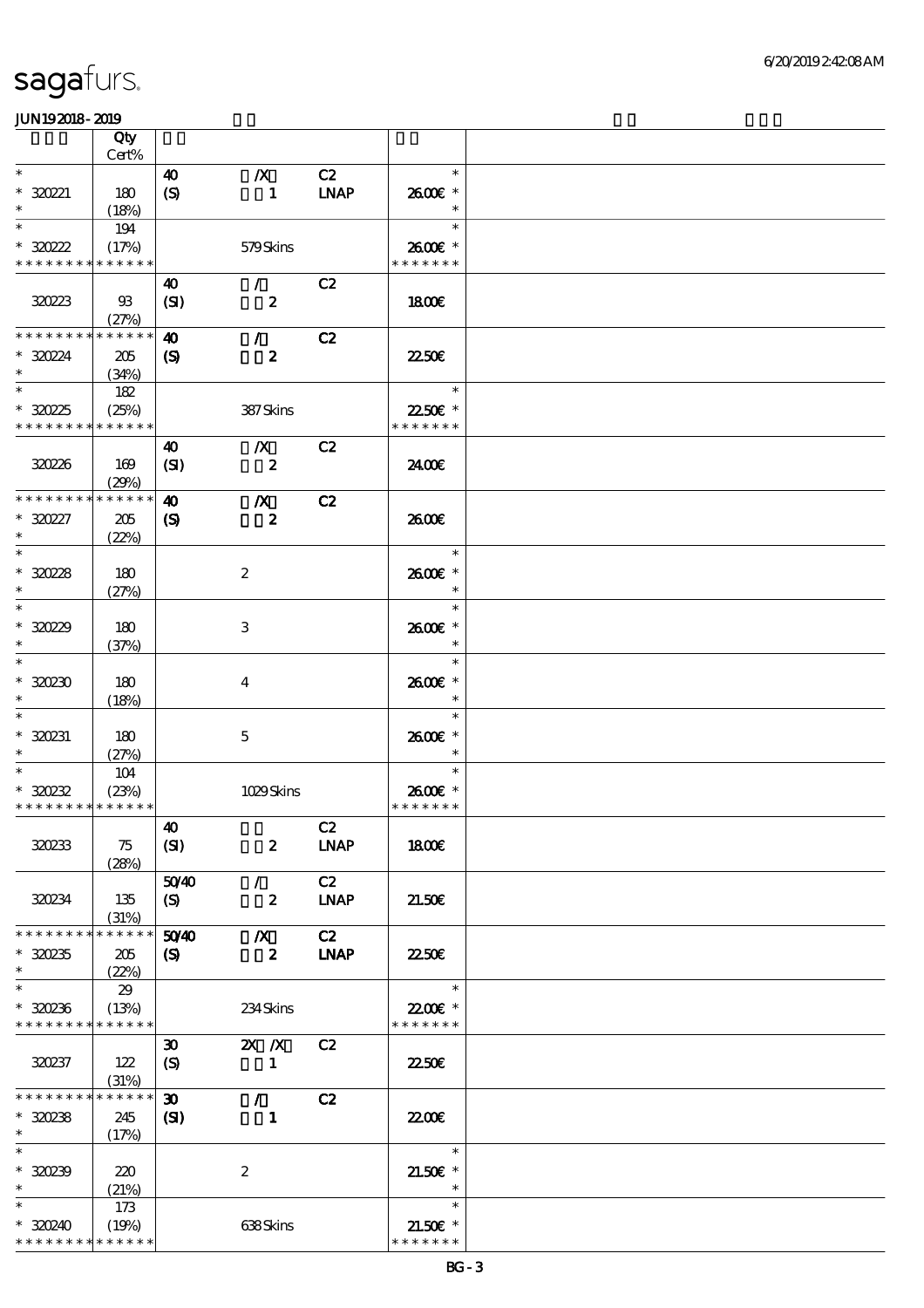|                                                                   | <b>Qty</b><br>$Cert\%$      |                                                                                                         |                                                |  |
|-------------------------------------------------------------------|-----------------------------|---------------------------------------------------------------------------------------------------------|------------------------------------------------|--|
| * * * * * * * *<br>* 320241<br>$\ast$                             | * * * * * *<br>225<br>(42%) | $\mathcal{T}^{\pm}$<br>C2<br>$\boldsymbol{\mathfrak{D}}$<br>$\boldsymbol{\mathsf{(S)}}$<br>$\mathbf{1}$ | 2350E                                          |  |
| $\ast$<br>* 320242<br>$\ast$                                      | 200<br>(30%)                | $\boldsymbol{2}$                                                                                        | $\ast$<br>2350€ *<br>$\ast$                    |  |
| $\ast$<br>* 320243<br>$\ast$                                      | 200<br>(18%)                | $\,3$                                                                                                   | $\ast$<br>2350€ *<br>$\ast$                    |  |
| $\ast$<br>* 320244<br>$\ast$                                      | 200<br>(15%)                | $\overline{4}$                                                                                          | $\ast$<br>2350E *<br>$\ast$                    |  |
| * 320245                                                          | 200<br>(19%)                | $\mathbf{5}$                                                                                            | $\ast$<br>2350E *<br>$\ast$                    |  |
| $\ast$<br>$* 320246$<br>$\ast$                                    | 200<br>(22%)                | $\bf 6$                                                                                                 | $\ast$<br>2350E *<br>$\ast$                    |  |
| $\ast$<br>$* 320247$<br>$\ast$                                    | 200<br>(40%)                | $\tau$                                                                                                  | $\ast$<br>2350E *<br>$\ast$                    |  |
| $\overline{\ast}$<br>$*30248$<br>* * * * * * * *                  | 124<br>(49%)<br>* * * * * * | 1549Skins                                                                                               | $\ast$<br>2300€ *<br>* * * * * * *             |  |
| * * * * * * * * * * * * * * *<br>* 320249<br>$\ddot{\phantom{0}}$ | 245<br>(14%)                | 30 <sub>o</sub><br>$\chi$ C <sub>2</sub><br>$\mathbf{C}$<br>$\blacksquare$                              | 22.00E                                         |  |
| $\ast$<br>$*30250$<br>$\ast$                                      | 220<br>(11%)                | $\boldsymbol{2}$                                                                                        | $\overline{\phantom{a}}$<br>22.00€ *<br>$\ast$ |  |
| $\ast$<br>$*320251$<br>$\ast$                                     | 220<br>(20%)                | 3                                                                                                       | $\ast$<br>22.00E *<br>$\ast$                   |  |
| $\ast$<br>$*30252$<br>$\ast$                                      | 220<br>(16%)                | $\boldsymbol{4}$                                                                                        | $\ast$<br>22.00 £*<br>$\ast$                   |  |
| $*$<br>$*30253$<br>$\ast$                                         | 220<br>(18%)                | $\mathbf 5$                                                                                             | $\ast$<br>22.00€ *<br>$\ast$                   |  |
| $\ast$<br>$*320254$<br>$\ast$                                     | 210<br>(18%)                | 6                                                                                                       | $\ast$<br>22.00€ *<br>$\ast$                   |  |
| $\ast$<br>$*30255$<br>* * * * * * * *                             | 46<br>(13%)<br>* * * * * *  | 1381 Skins                                                                                              | $\ast$<br>$21.50E$ *<br>* * * * * * *          |  |
| * * * * * * * *<br>$* 320256$<br>$\ast$                           | * * * * * *<br>225<br>(20%) | $\chi$ C <sub>2</sub><br>$\boldsymbol{\mathfrak{D}}$<br>$\mathbf{S}$<br>$\blacksquare$                  | 24.00E                                         |  |
| $\ast$<br>$*30257$<br>$\ast$                                      | 200<br>(16%)                | $\boldsymbol{z}$                                                                                        | $\ast$<br>2400€ *<br>$\ast$                    |  |
| $\ast$<br>$* 320258$<br>$\ast$                                    | 200<br>(15%)                | $\ensuremath{\mathsf{3}}$                                                                               | $\ast$<br>2400 £*<br>$\ast$                    |  |
| $\ast$<br>$*30259$<br>$\ast$                                      | 200<br>(20%)                | $\overline{\mathbf{4}}$                                                                                 | $\ast$<br>2400 £*<br>$\ast$                    |  |
| $\ast$<br>$*3000$<br>$\ast$                                       | 200<br>(24%)                | $\mathbf 5$                                                                                             | $\ast$<br>2400 £*<br>$\ast$                    |  |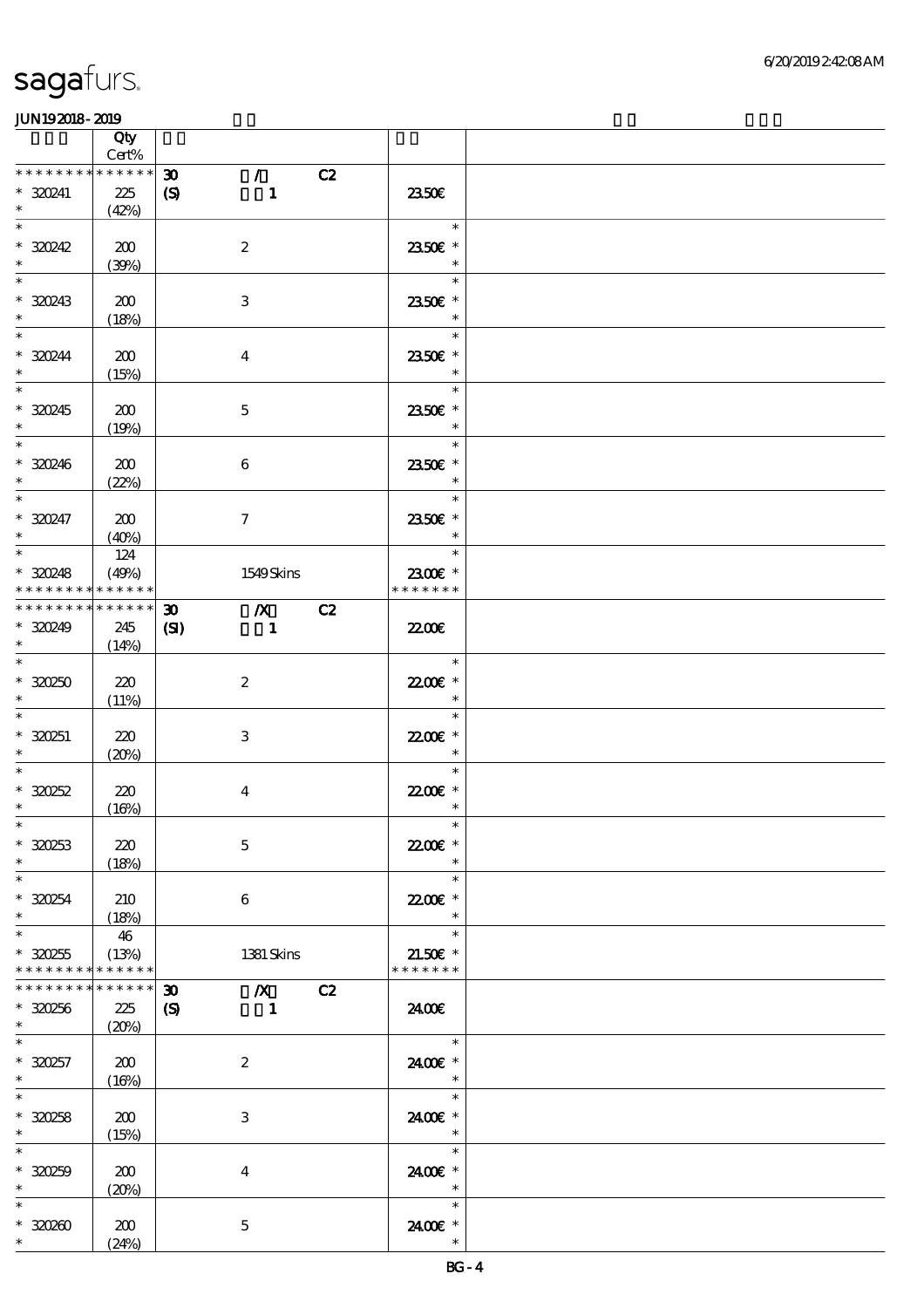|                                                    | Qty<br>$Cert\%$ |                                                                                             |                                                                |  |
|----------------------------------------------------|-----------------|---------------------------------------------------------------------------------------------|----------------------------------------------------------------|--|
| $\ast$<br>* 320261<br>$\ast$                       | 200<br>(22%)    | $\boldsymbol{\mathfrak{D}}$<br>$\boldsymbol{X}$<br>C2<br>$\boldsymbol{S}$<br>$\blacksquare$ | $\ast$<br>2400€ *<br>$\ast$                                    |  |
| $\ast$<br>$*30002$<br>$\ast$                       | 200<br>(12%)    | $\boldsymbol{7}$                                                                            | $\ast$<br>2400€ *<br>$\ast$                                    |  |
| $\overline{\phantom{0}}$<br>$* 320263$<br>$\ast$   | 200<br>(23%)    | 8                                                                                           | $\ast$<br>2400€ *<br>$\ast$                                    |  |
| $\overline{\ast}$<br>$* 320264$<br>$\ast$          | 200<br>(21%)    | $\boldsymbol{9}$                                                                            | $\ast$<br>2400€ *<br>$\ast$                                    |  |
| $\overline{\phantom{0}}$<br>$* 320265$<br>$\ast$   | 200<br>(14%)    | $10\,$                                                                                      | $\ast$<br>2400€ *<br>$\ast$                                    |  |
| $\overline{\ast}$<br>$* 320266$<br>$\ast$          | 200<br>(20%)    | $11\,$                                                                                      | $\ast$<br>2400€ *<br>$\ast$                                    |  |
| $\ast$<br>$* 320267$<br>$\ast$                     | 200<br>(23%)    | $12\,$                                                                                      | $\ast$<br>2400€ *<br>$\ast$                                    |  |
| $\overline{\phantom{0}}$<br>$* 30008$<br>$\ast$    | 200<br>(33%)    | 13                                                                                          | $\ast$<br>2400E *<br>$\ast$                                    |  |
| $* 30000$<br>$\ast$                                | 200<br>(30%)    | 14                                                                                          | $\ast$<br>2400 €*<br>$\ast$                                    |  |
| $\ast$<br>$*30270$                                 | 200<br>(28%)    | 15                                                                                          | $\ast$<br>2400€ *<br>$\ast$                                    |  |
| $\ast$<br>$*30271$<br>$*$                          | 200<br>(23%)    | 16                                                                                          | $\ast$<br>2400€ *<br>$\ast$                                    |  |
| $\ast$<br>$* 320272$<br>$\ast$                     | 200<br>(20%)    | $17\,$                                                                                      | $\ast$<br>2450€ *<br>$\ast$                                    |  |
| $\ast$<br>$*30273$<br>$\ast$                       | 200<br>(31%)    | 18                                                                                          | $\ast$<br>2400€ *<br>$\ast$                                    |  |
| $\ast$<br>$*30274$<br>$\ast$                       | 200<br>(41%)    | 19                                                                                          | $\ast$<br>2400€ *<br>$\ast$                                    |  |
| $\ast$<br>$*30275$<br>$\ast$                       | 200<br>(32%)    | $\boldsymbol{\mathfrak{D}}$                                                                 | $\ast$<br>2400€ *<br>$\ast$                                    |  |
| $\ast$<br>$*30276$<br>$\ast$                       | 200<br>(31%)    | 21                                                                                          | $\ast$<br>2350E *<br>$\ast$                                    |  |
| $\ast$<br>$*30277$<br>$*$                          | 200<br>(42%)    | $\boldsymbol{\mathcal{Z}}$                                                                  | $\ast$<br>2350€ *<br>$\overline{\phantom{a}}$                  |  |
| $\ast$<br>$* 30278$<br>* * * * * * * * * * * * * * | 167<br>(35%)    | 4592Skins                                                                                   | $\overline{\phantom{a}}$<br>$\ast$<br>2350E *<br>* * * * * * * |  |
| 320279                                             | 68<br>(22%)     | C2<br>40'30<br>(SI)<br>$\mathbf{1}$                                                         | 1950E                                                          |  |
| 320280                                             | 72<br>(31%)     | 2X / X C2<br>30<br><b>LNAP</b><br>$\mathcal{S}$<br>$\mathbf{1}$                             | 1900E                                                          |  |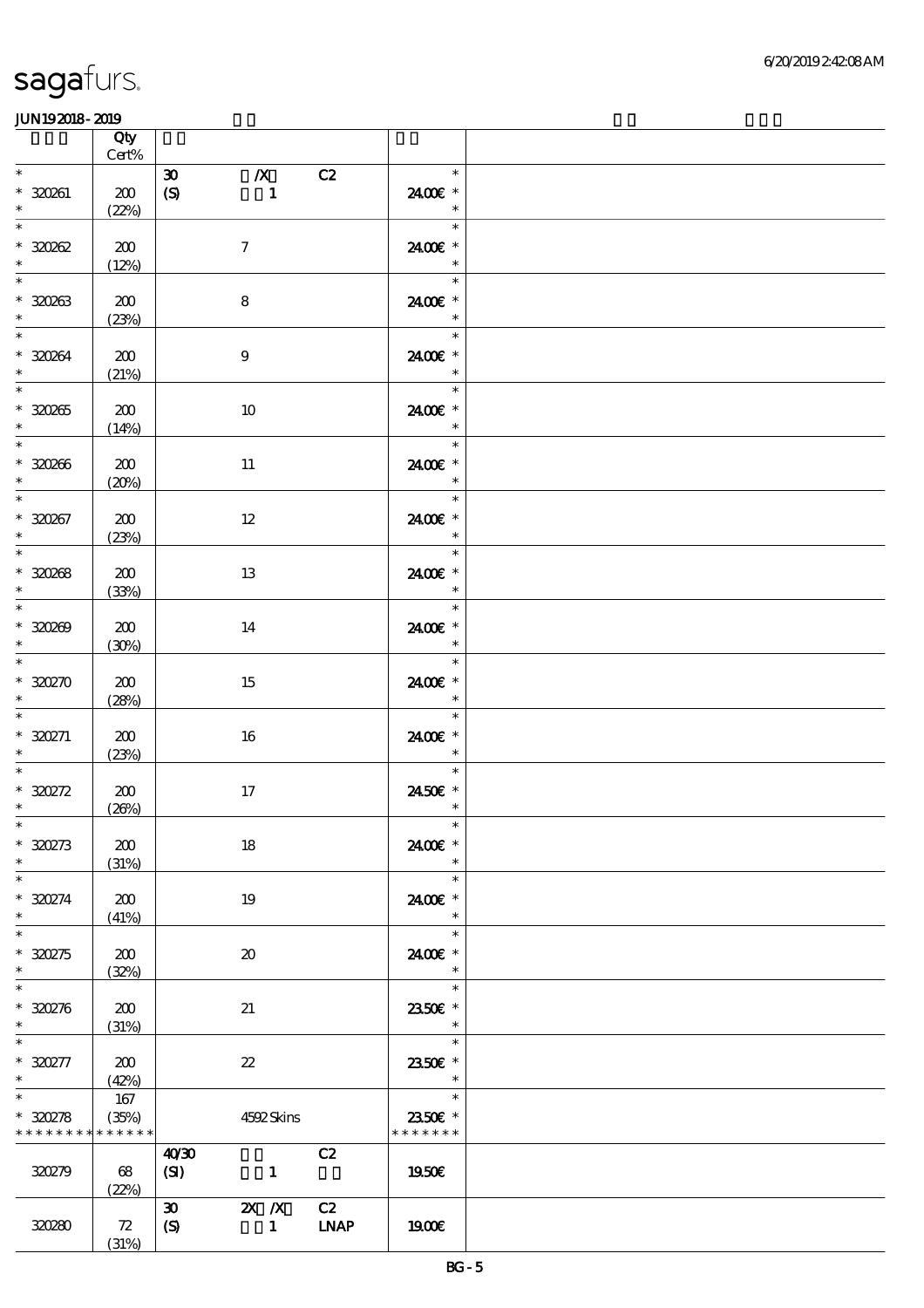|                                            | Qty                  |                                             |                                 |                   |                          |  |
|--------------------------------------------|----------------------|---------------------------------------------|---------------------------------|-------------------|--------------------------|--|
| * * * * * * * *                            | Cert%<br>$******$    |                                             |                                 |                   |                          |  |
| * 320281                                   | 245                  | $\boldsymbol{\mathfrak{D}}$<br>$\mathbf{S}$ | $\mathcal{L}$<br>$\blacksquare$ | C2<br><b>INAP</b> | 1900E                    |  |
| $\ast$                                     | (15%)                |                                             |                                 |                   |                          |  |
| $\ast$                                     | 108                  |                                             |                                 |                   | $\ast$                   |  |
| $*30282$                                   | (15%)                |                                             | 353Skins                        |                   | 1900E *                  |  |
| * * * * * * * * <mark>* * * * * * *</mark> |                      |                                             |                                 |                   | * * * * * * *            |  |
| * * * * * * * * * * * * * *                |                      | $\boldsymbol{\mathfrak{D}}$                 | $\mathcal{L}$                   | C2                |                          |  |
| $*30283$                                   | 225                  | $\mathbf{S}$                                | $\blacksquare$                  | <b>LNAP</b>       | 21.00                    |  |
| $\ast$                                     | (24%)                |                                             |                                 |                   |                          |  |
| $\ast$                                     |                      |                                             |                                 |                   | $\ast$                   |  |
| * 320284                                   | 200                  |                                             | $\boldsymbol{2}$                |                   | $21.00$ $*$              |  |
| $\ast$                                     | (29%)                |                                             |                                 |                   | $\ast$                   |  |
| $\overline{\phantom{0}}$                   |                      |                                             |                                 |                   | $\ast$                   |  |
| $*30285$                                   | 200                  |                                             | 3                               |                   | $21.00E$ *               |  |
| $\ast$                                     | (28%)                |                                             |                                 |                   | $\ast$                   |  |
| $\ast$                                     |                      |                                             |                                 |                   | $\ast$                   |  |
| $* 320286$                                 | 200                  |                                             | $\overline{4}$                  |                   | $21.005*$                |  |
| $\ast$                                     | (16%)                |                                             |                                 |                   | $\ast$                   |  |
| $\ast$                                     | 48                   |                                             |                                 |                   | $\ast$                   |  |
| $*30287$                                   | (12%)                |                                             | 873Skins                        |                   | 2050E *                  |  |
| * * * * * * * *                            | * * * * * *          |                                             |                                 |                   | * * * * * * *            |  |
| * * * * * * * * * * * * * *                |                      | $\boldsymbol{\mathfrak{D}}$                 | $\mathbf{X}$                    | C2                |                          |  |
| $*30288$                                   | 245                  | $\mathbf{C}$                                | $\sim$ 1.                       | <b>LNAP</b>       | 1850E                    |  |
| $\ast$                                     | (8%)                 |                                             |                                 |                   |                          |  |
| $\ast$                                     | 218                  |                                             |                                 |                   | $\overline{\phantom{a}}$ |  |
| $*30289$                                   | (14%)                |                                             | 463Skins                        |                   | 1850€ *                  |  |
| * * * * * * * * * * * * * *                |                      |                                             |                                 |                   | * * * * * * *            |  |
| * * * * * * * * * * * * * * *              |                      | $\boldsymbol{\mathfrak{D}}$                 | $\boldsymbol{X}$                | C2                |                          |  |
| $*30290$                                   | 225                  | $\boldsymbol{\mathcal{S}}$                  | $\sim$ 1.                       | <b>LNAP</b>       | 21.50E                   |  |
|                                            | (17%)                |                                             |                                 |                   |                          |  |
|                                            |                      |                                             |                                 |                   | $\ast$                   |  |
| $*320291$                                  | 200                  |                                             | $\boldsymbol{z}$                |                   | $21.005*$                |  |
| $*$                                        | (20%)                |                                             |                                 |                   | $\ast$                   |  |
| $\ast$                                     |                      |                                             |                                 |                   | $\ast$                   |  |
| $*30092$                                   | 200                  |                                             | $\,3$                           |                   | $21.00$ $*$              |  |
| $\ast$                                     | (20%)                |                                             |                                 |                   | $\ast$                   |  |
| $\ast$                                     |                      |                                             |                                 |                   | $\ast$                   |  |
| $*30293$                                   | 200                  |                                             | $\overline{4}$                  |                   | $21.50E$ *               |  |
| $\ast$                                     | (25%)                |                                             |                                 |                   | $\ast$                   |  |
| $\ast$                                     |                      |                                             |                                 |                   | $\ast$                   |  |
| $*30294$                                   | 200                  |                                             | 5                               |                   | $21.005*$                |  |
| $\ast$                                     | (13%)                |                                             |                                 |                   | $\ast$                   |  |
| $\ast$                                     |                      |                                             |                                 |                   | $\ast$                   |  |
| $*30295$                                   | 200                  |                                             | 6                               |                   | $21.00$ $*$              |  |
| $\ast$                                     | (11%)                |                                             |                                 |                   | $\ast$                   |  |
| $\ast$                                     | 153                  |                                             |                                 |                   | $\ast$                   |  |
| $*30296$                                   | (22%)                |                                             | 1378Skins                       |                   | $21.00E$ *               |  |
| * * * * * * * *                            | * * * * * *          |                                             |                                 |                   | * * * * * * *            |  |
|                                            |                      | $\boldsymbol{\mathfrak{D}}$                 | $\mathcal{L}$                   | C2                |                          |  |
| 320297                                     | 238                  | (SI)                                        | $\boldsymbol{z}$                |                   | 1900E                    |  |
|                                            | (20%)                |                                             |                                 |                   |                          |  |
| * * * * * * * *                            | * * * * * *          | $\boldsymbol{\mathfrak{D}}$                 | $\mathcal{L}$                   | C2                |                          |  |
| $*30298$                                   | 225                  | $\boldsymbol{\mathrm{(S)}}$                 | $\boldsymbol{z}$                |                   | 21.00E                   |  |
| $\ast$                                     | (20%)                |                                             |                                 |                   |                          |  |
| $\ast$                                     |                      |                                             |                                 |                   | $\ast$                   |  |
| $*30299$                                   | 180                  |                                             | $\boldsymbol{2}$                |                   | $21.00$ $*$              |  |
| $\ast$                                     | (22%)                |                                             |                                 |                   | $\ast$                   |  |
| $\ast$                                     | 61                   |                                             |                                 |                   | $\ast$                   |  |
| $*3000$                                    |                      |                                             |                                 |                   | $21.00E$ *               |  |
| * * * * * * * *                            | (31%)<br>* * * * * * |                                             | 466Skins                        |                   | * * * * * * *            |  |
|                                            |                      |                                             |                                 |                   |                          |  |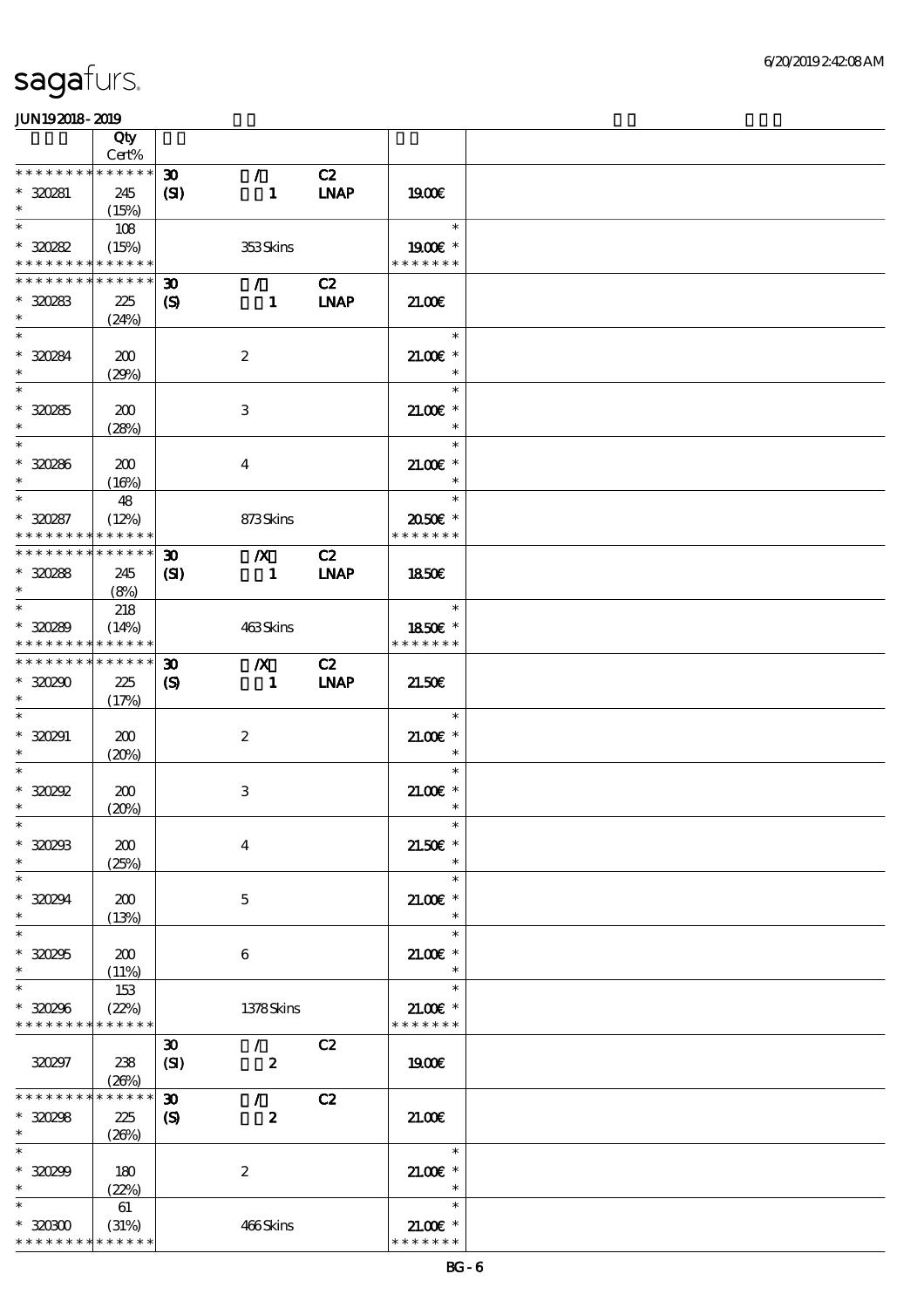|                                                                  | Qty<br>Cert%                |                                                            |                                                 |                   |                                       |  |
|------------------------------------------------------------------|-----------------------------|------------------------------------------------------------|-------------------------------------------------|-------------------|---------------------------------------|--|
| * * * * * * * *                                                  | * * * * * *                 |                                                            |                                                 |                   |                                       |  |
| $*32001$<br>$\ast$                                               | 245<br>(23%)                | $\boldsymbol{\mathfrak{D}}$<br>(S)                         | $\pmb{X}$<br>$\boldsymbol{z}$                   | C2                | 2000€                                 |  |
| $\ast$<br>$*30002$<br>$\ast$                                     | 200                         |                                                            | $\boldsymbol{2}$                                |                   | $\ast$<br>2000E*<br>$\ast$            |  |
| $\ast$<br>$*30003$                                               | (20%)<br>40<br>(40%)        |                                                            | 485Skins                                        |                   | $\ast$<br>1950E *                     |  |
| * * * * * * * *                                                  | * * * * * *                 |                                                            |                                                 |                   | * * * * * * *                         |  |
| * * * * * * * *<br>$*320304$<br>$\ast$                           | * * * * * *<br>225<br>(24%) | $\boldsymbol{\mathfrak{D}}$<br>$\boldsymbol{\mathrm{(S)}}$ | $\boldsymbol{X}$<br>$\overline{\mathbf{2}}$     | C2                | <b>22006</b>                          |  |
| $\overline{\ast}$<br>$^\ast$ 320305<br>$\ast$                    | 200<br>(21%)                |                                                            | $\boldsymbol{2}$                                |                   | $\ast$<br>21.50€ *<br>$\ast$          |  |
| $\ast$<br>$* 320306$<br>$\ast$                                   | 200<br>(22%)                |                                                            | $\,3$                                           |                   | $\ast$<br>$21.50E$ *<br>$\ast$        |  |
| $\ast$<br>$* 320307$<br>$\ast$                                   | 200<br>(21%)                |                                                            | $\bf{4}$                                        |                   | $\ast$<br>$21.50E$ *<br>$\ast$        |  |
| $\overline{\ast}$<br>$* 320308$<br>$\ast$                        | 200<br>(20%)                |                                                            | $\mathbf 5$                                     |                   | $\ast$<br>$21.50E$ *<br>$\ast$        |  |
| $\ast$<br>$*30009$<br>* * * * * * * *                            | 202<br>(22%)<br>* * * * * * |                                                            | 1227Skins                                       |                   | $\ast$<br>$21.50E$ *<br>* * * * * * * |  |
| 320310                                                           | 107<br>(15%)                | $\boldsymbol{\mathfrak{D}}$<br>(SI)                        | $\mathcal{L}$<br>$\boldsymbol{z}$               | C2<br><b>LNAP</b> | <b>1600€</b>                          |  |
| 320311                                                           | 232<br>(32%)                | $\boldsymbol{\mathfrak{D}}$<br>$\boldsymbol{S}$            | $\mathcal{L}$<br>$\boldsymbol{z}$               | C2<br><b>LNAP</b> | 1850E                                 |  |
| 320312                                                           | 137<br>(10%)                | $\boldsymbol{\mathfrak{D}}$<br>(SI)                        | $\boldsymbol{X}$<br>$\boldsymbol{z}$            | C2<br><b>LNAP</b> | 1650€                                 |  |
| * * * * * * * * * * * * * * *<br>$*320313$<br>$\ast$             | 225<br>(30%)                | $\pmb{\mathfrak{D}}$<br>$\boldsymbol{S}$                   | $\boldsymbol{X}$<br>$\boldsymbol{2}$            | C2<br><b>LNAP</b> | 17.50€                                |  |
| $\ast$<br>* 320314<br>* * * * * * * *                            | 132<br>(20%)<br>* * * * * * |                                                            | 357Skins                                        |                   | $\ast$<br>17.50€ *<br>* * * * * * *   |  |
| 320315                                                           | 85<br>(21%)                 | $\boldsymbol{\mathfrak{D}}$<br>(SI)                        | $X \, X$<br>$\mathbf{1}$                        | C2                | 1500€                                 |  |
| 320316                                                           | 97<br>(21%)                 | $\boldsymbol{\mathfrak{D}}$<br>(S)                         | $X$ $N$<br>$\mathbf{1}$                         | C2                | 1650€                                 |  |
| * * * * * * *<br>* 320317<br>$*$                                 | * * * * * *<br>285<br>(17%) | $\boldsymbol{\mathsf{20}}$<br>$\mathbf{C}$                 | $\mathcal{L}$<br>$\mathbf{1}$                   | C2                | <b>1650€</b>                          |  |
| $\overline{\ast}$<br>$* 320318$<br>$\ast$                        | 260<br>(20%)                |                                                            | $\boldsymbol{2}$                                |                   | $\ast$<br>1650€ *<br>$\ast$           |  |
| $\ast$<br>* 320319<br>* * * * * * * * <mark>* * * * * *</mark> * | 156<br>(14%)                |                                                            | 701 Skins                                       |                   | $\ast$<br>1650E *<br>* * * * * * *    |  |
| * * * * * * * *<br>$*3030$<br>$\ast$                             | * * * * * *<br>265<br>(27%) | $\boldsymbol{\mathbf{z}}$<br>$\boldsymbol{\mathcal{S}}$    | $\mathcal{L}$ and $\mathcal{L}$<br>$\mathbf{1}$ | C2                | 1900E                                 |  |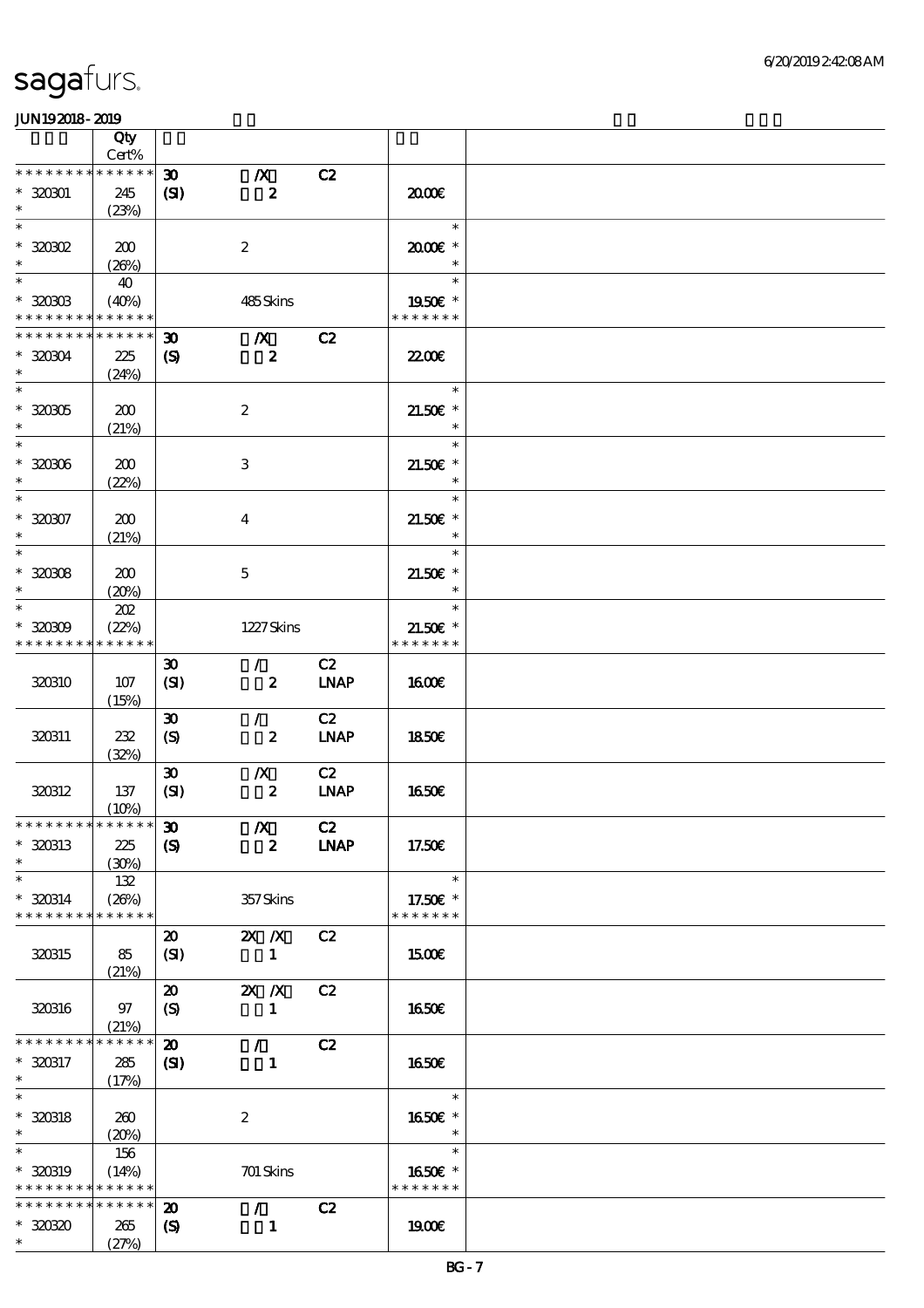|                                                   | Qty<br>Cert%                    |                                                 |                                    |             |                                                         |  |
|---------------------------------------------------|---------------------------------|-------------------------------------------------|------------------------------------|-------------|---------------------------------------------------------|--|
| $\ast$                                            |                                 |                                                 |                                    |             | $\ast$                                                  |  |
| $* 320321$                                        | 240                             | $\boldsymbol{\mathfrak{D}}$<br>$\boldsymbol{S}$ | $\mathcal{L}$<br>$\mathbf{1}$      | C2          | 1900E *                                                 |  |
| $\ast$                                            | (22%)                           |                                                 |                                    |             | $\ast$                                                  |  |
| $\ast$<br>$*30322$<br>$\ast$                      | 240                             |                                                 | 3                                  |             | $\ast$<br>1900€ *                                       |  |
|                                                   | (23%)                           |                                                 |                                    |             | $\ast$                                                  |  |
| $\ast$<br>$*30823$<br>* * * * * * * * * * * * * * | 237<br>(35%)                    |                                                 | 982Skins                           |             | $\ast$<br>1900 *<br>* * * * * * *                       |  |
|                                                   |                                 |                                                 |                                    |             |                                                         |  |
| * * * * * * * *<br>* 320324<br>$\ast$             | $* * * * * * *$<br>285<br>(17%) | $\boldsymbol{\mathfrak{D}}$<br>(S)              | $\boldsymbol{X}$<br>$\blacksquare$ | C2          | 1900E                                                   |  |
| $\overline{\phantom{0}}$<br>$*30325$<br>$\ast$    | 260<br>(17%)                    |                                                 | $\boldsymbol{2}$                   |             | $\ast$<br>1950€ *<br>$\ast$                             |  |
| $\overline{\ast}$<br>$* 320326$<br>$\ast$         | 260<br>(18%)                    |                                                 | 3                                  |             | $\overline{\phantom{a}}$<br>$\ast$<br>1950€ *<br>$\ast$ |  |
| $\ast$                                            |                                 |                                                 |                                    |             | $\ast$                                                  |  |
| $* 320327$<br>$\ast$                              | 260<br>(11%)                    |                                                 | $\overline{4}$                     |             | 1950E *<br>$\ast$                                       |  |
| $\overline{\phantom{0}}$                          |                                 |                                                 |                                    |             | $\ast$                                                  |  |
| $* 30028$<br>$\ast$                               | 260<br>(11%)                    |                                                 | $\mathbf{5}$                       |             | 1900€ *<br>$\ast$                                       |  |
| $\ast$                                            | $98$                            |                                                 |                                    |             | $\ast$                                                  |  |
| $*3089$<br>* * * * * * * * * * * * * *            | (15%)                           |                                                 | 1423Skins                          |             | 1900E *<br>* * * * * * *                                |  |
| * * * * * * * * * * * * * *                       |                                 | $\boldsymbol{\mathfrak{D}}$                     | $\boldsymbol{X}$                   | C2          |                                                         |  |
| $*3030$<br>$\ast$                                 | 265<br>(20%)                    | $\boldsymbol{S}$                                | $\blacksquare$                     |             | 2050E                                                   |  |
| $* 320331$<br>$\ast$                              | 240<br>(22%)                    |                                                 | $\boldsymbol{z}$                   |             | $\ast$<br>2050E *<br>$\ast$                             |  |
| $\ast$<br>$* 32032$<br>$\ast$                     | 240<br>(20%)                    |                                                 | $\,3$                              |             | $\ast$<br>2050E *<br>$\ast$                             |  |
| $\ast$<br>$* 30033$<br>$\ast$                     | 240<br>(32%)                    |                                                 | $\overline{4}$                     |             | $\ast$<br>2050E *<br>$\ast$                             |  |
| $\ast$                                            |                                 |                                                 |                                    |             | $\ast$                                                  |  |
| $* 320334$<br>$\ast$                              | 240<br>(28%)                    |                                                 | 5                                  |             | 2050E *<br>$\ast$                                       |  |
| $\ast$                                            |                                 |                                                 |                                    |             | $\ast$                                                  |  |
| $* 30035$<br>$\ast$                               | 240<br>(22%)                    |                                                 | 6                                  |             | 2050E *<br>$\ast$                                       |  |
| $\ast$                                            |                                 |                                                 |                                    |             | $\ast$                                                  |  |
| $* 30036$<br>$\ast$                               | 240<br>(22%)                    |                                                 | 7                                  |             | 2050E *<br>$\ast$                                       |  |
| $\ast$<br>$* 320337$<br>$\ast$                    | 240<br>(18%)                    |                                                 | 8                                  |             | $\ast$<br>2050E *<br>$\ast$                             |  |
| $\ast$                                            | 158                             |                                                 |                                    |             | $\ast$                                                  |  |
| $* 30038$<br>* * * * * * * * * * * * * *          | (22%)                           |                                                 | 2103Skins                          |             | $2050$ $\epsilon$ *<br>* * * * * * *                    |  |
|                                                   |                                 | $\boldsymbol{\mathfrak{D}}$                     | $X \, X$                           | C2          |                                                         |  |
| 320339                                            | 147<br>(23%)                    | $\boldsymbol{S}$                                | $\sim$ 1                           | <b>LNAP</b> | 1550E                                                   |  |
| * * * * * * * *                                   | * * * * * *                     | $\boldsymbol{\mathbf{z}}$                       | $\mathcal{F}^{\mathcal{F}}$        | C2          |                                                         |  |
| $*30340$                                          | 285                             | $\mathbf{C}$                                    | $\mathbf{1}$                       | <b>LNAP</b> | 1400E                                                   |  |
| $*$ $*$                                           | (13%)                           |                                                 |                                    |             |                                                         |  |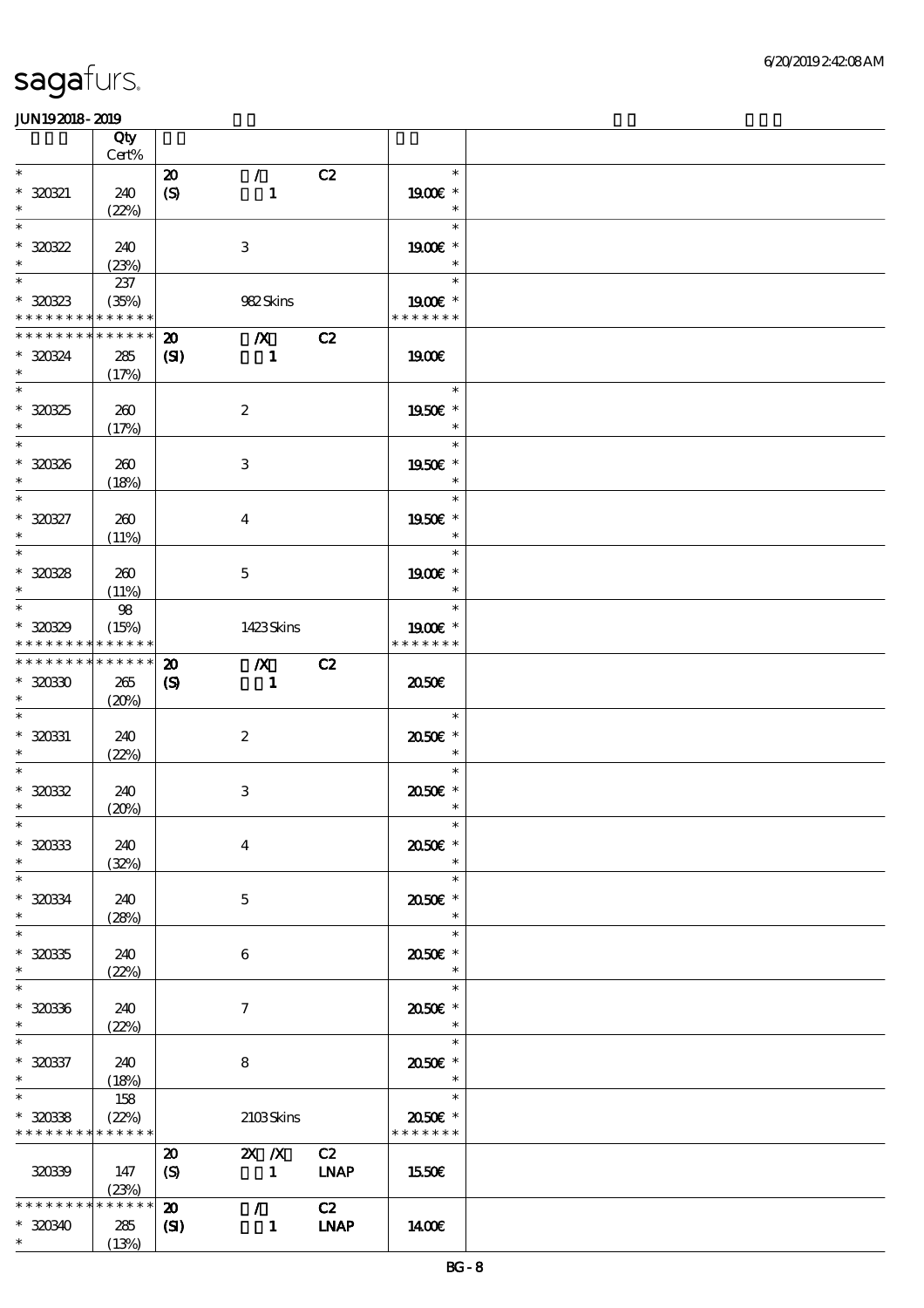|                                                                             | Qty                         |                                               |                                                     |                   |                                           |  |
|-----------------------------------------------------------------------------|-----------------------------|-----------------------------------------------|-----------------------------------------------------|-------------------|-------------------------------------------|--|
| $\ast$                                                                      | Cert%                       |                                               | $\mathcal{L}$                                       | C2                | $\ast$                                    |  |
| $*320341$<br>* * * * * * * * * * * * * *                                    | 114<br>(15%)                | $\boldsymbol{\mathfrak{D}}$<br>(SI)           | $\mathbf{1}$                                        | <b>LNAP</b>       | 1400E *<br>* * * * * * *                  |  |
| * * * * * * * * * * * * * *<br>$*30342$                                     | 265                         | $\boldsymbol{\mathbf{z}}$<br>$\boldsymbol{S}$ | $\mathcal{F}$<br>$\mathbf{1}$                       | C2<br><b>LNAP</b> | 17.00E                                    |  |
| $\ast$<br>$\ast$<br>$* 320343$                                              | (11%)<br>240                |                                               | $\boldsymbol{2}$                                    |                   | $\ast$<br>17.00 £*                        |  |
| $\ast$<br>$\ast$<br>* 320344                                                | (12%)<br>240                |                                               | $\,3$                                               |                   | $\ast$<br>17.00 £*                        |  |
| $\ast$<br>$\ast$                                                            | (16%)                       |                                               |                                                     |                   | $\ast$                                    |  |
| $* 320345$<br>$\ast$<br>$\ast$                                              | 240<br>(18%)                |                                               | $\boldsymbol{4}$                                    |                   | 17.00 $\varepsilon$ *<br>$\ast$<br>$\ast$ |  |
| $* 320346$<br>$\ast$<br>$\ast$                                              | 240<br>(17%)                |                                               | $\mathbf 5$                                         |                   | 17.00 £*<br>$\ast$                        |  |
| $* 320347$<br>$\ast$                                                        | 240<br>(16%)                |                                               | $\boldsymbol{6}$                                    |                   | $\ast$<br>17.00 £*<br>$\ast$              |  |
| $\ast$<br>$*30348$<br>* * * * * * * * <mark>* * * * * * *</mark>            | 213<br>(10%)                |                                               | 1678Skins                                           |                   | $\ast$<br>17.00 £*<br>* * * * * * *       |  |
| * * * * * * * * * * * * * *                                                 |                             | $\boldsymbol{\mathbf{z}}$                     | $\mathbf{X}$                                        | C2                |                                           |  |
| $*30349$<br>$\ast$                                                          | 285<br>(13%)                | (S)                                           | $\blacksquare$                                      | <b>INAP</b>       | 1550€                                     |  |
| $\overline{\ast}$<br>$*30350$<br>* * * * * * * * <mark>* * * * * * *</mark> | $\boldsymbol{\pi}$<br>(14%) |                                               | 355Skins                                            |                   | $\ast$<br>1500€ *<br>* * * * * * *        |  |
| * * * * * * * * * * * * * *                                                 |                             | $\boldsymbol{\mathfrak{D}}$                   | $\boldsymbol{X}$                                    | C2                |                                           |  |
| $*30051$<br>$*$                                                             | 265<br>(23%)                | $\boldsymbol{\mathcal{S}}$                    | $\blacksquare$                                      | <b>LNAP</b>       | 1800E                                     |  |
| $\ast$                                                                      |                             |                                               |                                                     |                   | $\ast$                                    |  |
| $* 320352$<br>$*$                                                           | 240<br>(11%)                |                                               | $\boldsymbol{2}$                                    |                   | 17.50€ *<br>$\ast$                        |  |
| $*$<br>$* 32033$<br>$\ast$                                                  | 240<br>(12%)                |                                               | $\,3$                                               |                   | $\ast$<br>17.50€ *<br>$\ast$              |  |
| $\ast$<br>$* 320354$<br>$\ast$                                              | 240<br>(12%)                |                                               | $\boldsymbol{4}$                                    |                   | $\ast$<br>17.50€ *<br>$\ast$              |  |
| $\ast$<br>$* 320355$<br>$\ast$                                              | 240<br>(18%)                |                                               | $\mathbf 5$                                         |                   | $\ast$<br>17.50€ *<br>$\ast$              |  |
| $\ast$<br>$* 320356$<br>$\ast$                                              | 240<br>$(\Theta)$           |                                               | 6                                                   |                   | $\ast$<br>17.50€ *<br>$\ast$              |  |
| $\ast$<br>$* 320357$<br>$\ast$                                              | 240<br>$(\Theta)$           |                                               | $\boldsymbol{\tau}$                                 |                   | $\ast$<br>17.50€ *<br>$\ast$              |  |
| $\ast$<br>$* 320358$<br>$\ast$                                              | 240<br>(8%)                 |                                               | $\bf 8$                                             |                   | $\ast$<br>17.50 $\varepsilon$ *<br>$\ast$ |  |
| $\ast$<br>$* 320359$<br>* * * * * * * * <mark>* * * * * *</mark> *          | 118<br>(10%)                |                                               | 2063Skins                                           |                   | $\ast$<br>17.00 £*<br>* * * * * * *       |  |
| 320360                                                                      | 248<br>(25%)                | $\boldsymbol{\mathbf{z}}$<br>(SI)             | $\mathcal{L}$ and $\mathcal{L}$<br>$\boldsymbol{z}$ | C2                | 1550E                                     |  |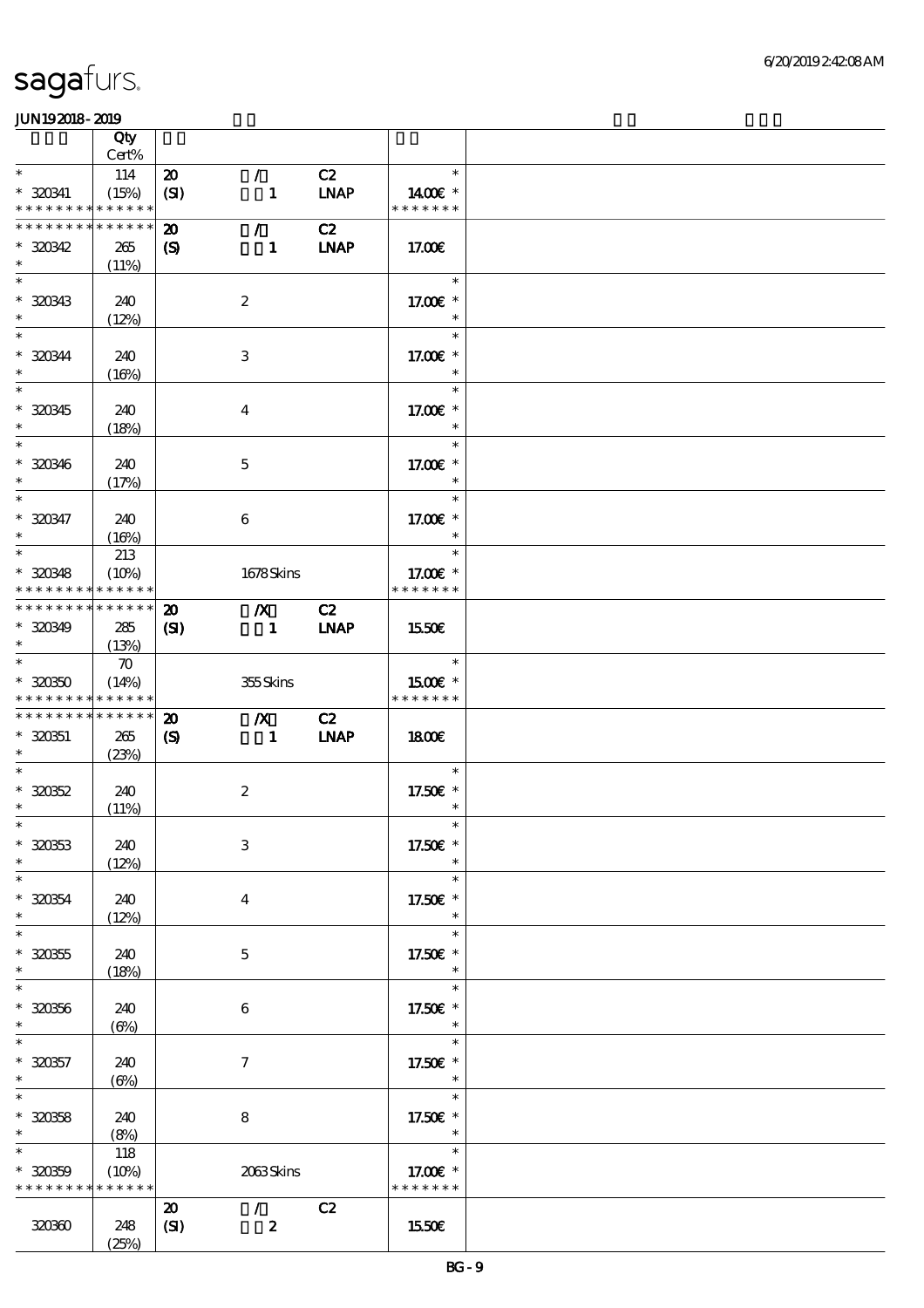|                                                            | Qty                  |                             |                                 |             |                          |  |
|------------------------------------------------------------|----------------------|-----------------------------|---------------------------------|-------------|--------------------------|--|
|                                                            | Cert%                |                             |                                 |             |                          |  |
| * * * * * * * *                                            | * * * * * *          | $\boldsymbol{\mathfrak{D}}$ | $\mathcal{L}$                   | C2          |                          |  |
| $* 32061$<br>$\ast$                                        | 265                  | $\boldsymbol{\mathcal{S}}$  | $\boldsymbol{z}$                |             | 1600                     |  |
| $\ast$                                                     | (32%)                |                             |                                 |             | $\ast$                   |  |
|                                                            | 203                  |                             |                                 |             |                          |  |
| $*30002$<br>* * * * * * * * <mark>* * * * * *</mark> *     | (33%)                |                             | 468Skins                        |             | 1600€ *<br>* * * * * * * |  |
| * * * * * * * * * * * * * *                                |                      |                             |                                 |             |                          |  |
|                                                            |                      | $\boldsymbol{\mathfrak{D}}$ | $\boldsymbol{X}$                | C2          |                          |  |
| $* 30063$<br>$\ast$                                        | 285                  | $\mathbf{S}$                | $\overline{\mathbf{z}}$         |             | 1650E                    |  |
| $\ast$                                                     | (20%)                |                             |                                 |             |                          |  |
|                                                            | 72                   |                             |                                 |             | $\ast$                   |  |
| * 320364                                                   | (20%)                |                             | 357Skins                        |             | 1600€ *                  |  |
| * * * * * * * * * * * * * *<br>* * * * * * * * * * * * * * |                      |                             |                                 |             | * * * * * * *            |  |
|                                                            |                      | $\boldsymbol{\mathfrak{D}}$ | $\mathbf{X}$                    | C2          |                          |  |
| $* 320365$                                                 | 265                  | $\boldsymbol{\mathrm{(S)}}$ | $\boldsymbol{z}$                |             | 17.50E                   |  |
| $\ast$<br>$\ast$                                           | (24%)                |                             |                                 |             |                          |  |
|                                                            |                      |                             |                                 |             | $\ast$                   |  |
| $* 320366$                                                 | 240                  |                             | $\boldsymbol{2}$                |             | 17.50€ *                 |  |
| $\ast$                                                     | (20%)                |                             |                                 |             | $\ast$                   |  |
| $\ast$                                                     | 251                  |                             |                                 |             | $\ast$                   |  |
| $* 320367$                                                 | (20%)                |                             | 756Skins                        |             | 17.50€ *                 |  |
| * * * * * * * *                                            | * * * * * *          |                             |                                 |             | * * * * * * *            |  |
|                                                            |                      | $\boldsymbol{\mathfrak{D}}$ |                                 | C2          |                          |  |
| 320368                                                     | 139                  | (SI)                        | $\boldsymbol{z}$                | <b>LNAP</b> | 1350E                    |  |
|                                                            | (21%)                |                             |                                 |             |                          |  |
| * * * * * * * *                                            | * * * * * *          | $\boldsymbol{\mathbf{z}}$   | $\mathcal{F}$                   | C2          |                          |  |
| $* 30000$                                                  | 265                  | $\boldsymbol{\mathcal{S}}$  | $\boldsymbol{z}$                | <b>INAP</b> | 1450E                    |  |
| $\ast$                                                     | (20%)                |                             |                                 |             |                          |  |
| $\ast$                                                     | 90                   |                             |                                 |             | $\ast$                   |  |
| $* 320370$                                                 | (24%)                |                             | 355Skins                        |             | 1400€ *                  |  |
| * * * * * * * * * * * * * *                                |                      |                             |                                 |             | * * * * * * *            |  |
| * * * * * * * *                                            | * * * * * *          | $\boldsymbol{\mathbf{z}}$   | $\boldsymbol{X}$                | C2          |                          |  |
| $* 320371$                                                 | 265                  | $\boldsymbol{\mathcal{S}}$  | $\boldsymbol{z}$                | <b>INAP</b> | 1450€                    |  |
| $\ast$<br>$\ast$                                           | (25%)                |                             |                                 |             | $\ast$                   |  |
|                                                            | 112                  |                             |                                 |             |                          |  |
| $* 320372$<br>* * * * * * * * * * * * * *                  | (17%)                |                             | 377Skins                        |             | 1450€ *<br>* * * * * * * |  |
|                                                            |                      |                             |                                 |             |                          |  |
| 320373                                                     |                      | $\mathbf{o}$                | $\mathcal{F}$ and $\mathcal{F}$ | C2          |                          |  |
|                                                            | 301                  | (SI)                        | $\mathbf{1}$                    |             | <b>1350€</b>             |  |
| * * * * * * * *                                            | (25%)<br>* * * * * * | $\mathbf{o}$                | $\mathcal{F}^{\mathcal{A}}$     | C2          |                          |  |
|                                                            |                      |                             |                                 |             |                          |  |
| $* 320374$<br>$\ast$                                       | 285                  | $\boldsymbol{\mathcal{S}}$  | 1                               |             | 1450E                    |  |
| $\ast$                                                     | (23%)<br>180         |                             |                                 |             | $\ast$                   |  |
| $* 320375$                                                 | (31%)                |                             | 465Skins                        |             | 1450€ *                  |  |
| * * * * * * * * * * * * * *                                |                      |                             |                                 |             | * * * * * * *            |  |
| * * * * * * * * <mark>* * * * * * *</mark>                 |                      | $\mathbf{o}$                | $\boldsymbol{X}$                | C2          |                          |  |
| $* 320376$                                                 | 305                  | $\mathbf{S}$                | $\blacksquare$                  |             | 1600                     |  |
| $\ast$                                                     | (19%)                |                             |                                 |             |                          |  |
| $\ast$                                                     | 100                  |                             |                                 |             | $\ast$                   |  |
| $* 320377$                                                 | (15%)                |                             | 405Skins                        |             | 1600€ *                  |  |
| * * * * * * * * * * * * * *                                |                      |                             |                                 |             | * * * * * * *            |  |
| * * * * * * * * <mark>* * * * * * *</mark>                 |                      | $\mathbf 0$                 | $\boldsymbol{X}$                | C2          |                          |  |
| $* 300378$                                                 | 285                  | $\boldsymbol{\mathrm{(S)}}$ | $\mathbf{1}$                    |             | 1800                     |  |
| $\ast$                                                     | (22%)                |                             |                                 |             |                          |  |
| $\ast$                                                     |                      |                             |                                 |             | $\ast$                   |  |
| $* 320379$                                                 | 260                  |                             | $\boldsymbol{2}$                |             | 1800€ *                  |  |
| $\ast$                                                     | (18%)                |                             |                                 |             | $\ast$                   |  |
| $\ast$                                                     | 61                   |                             |                                 |             | $\ast$                   |  |
| $*3080$                                                    | (19%)                |                             | 606Skins                        |             | 17.50€ *                 |  |
| * * * * * * * * <mark>* * * * * *</mark>                   |                      |                             |                                 |             | * * * * * * *            |  |
|                                                            |                      |                             |                                 |             |                          |  |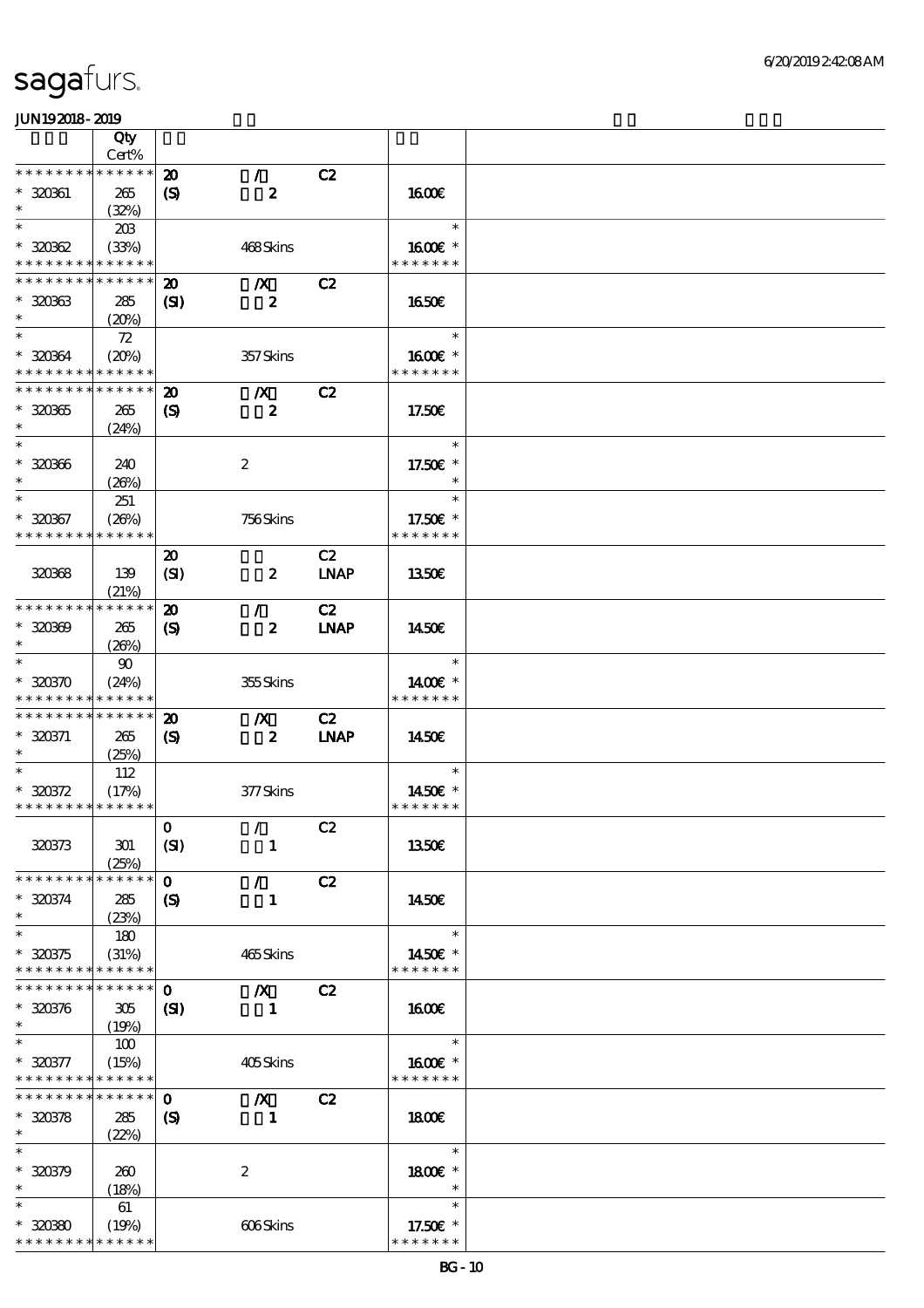|                                            | Qty<br>Cert%                |                                             |                                      |                   |                          |  |
|--------------------------------------------|-----------------------------|---------------------------------------------|--------------------------------------|-------------------|--------------------------|--|
| 320381                                     | 10B<br>(19%)                | 200<br>(SI)                                 | $\mathbf{1}$                         | C2                | 1400E                    |  |
| 32032                                      | 195<br>(24%)                | $\mathbf{0}$<br>(SI)                        | $\mathcal{L}$<br>$\mathbf{1}$        | C2<br><b>LNAP</b> | 1250E                    |  |
| 320333                                     | 215<br>(24%)                | $\mathbf{O}$<br>$\boldsymbol{S}$            | $\mathcal{L}$<br>$\mathbf{1}$        | C2<br><b>LNAP</b> | 1300E                    |  |
| 320334                                     | 94<br>(32%)                 | $\mathbf{O}$<br>(SI)                        | $\boldsymbol{X}$<br>$\blacksquare$   | C2<br><b>LNAP</b> | 1300E                    |  |
| 320365                                     | 153<br>(14%)                | $\mathbf 0$<br>$\boldsymbol{S}$             | $\pmb{X}$<br>$\blacksquare$          | C2<br><b>LNAP</b> | 1300E                    |  |
| 320366                                     | 182<br>(29%)                | $\mathbf{O}$<br>(SI)                        | $\mathcal{L}$<br>$\boldsymbol{z}$    | C2                | 1250E                    |  |
| 320387                                     | 302<br>(28%)                | $\mathbf{O}$<br>$\boldsymbol{S}$            | $\mathcal{L}$<br>$\boldsymbol{z}$    | C2                | <b>130€</b>              |  |
| 320388                                     | 268<br>(21%)                | $\mathbf{O}$<br>(SI)                        | $\boldsymbol{X}$<br>$\pmb{2}$        | C2                | 1250E                    |  |
| * * * * * * * *<br>$* 30080$<br>$\ast$     | * * * * * *<br>285<br>(28%) | $\mathbf{o}$<br>$\boldsymbol{\mathcal{S}}$  | $\boldsymbol{X}$<br>$\boldsymbol{z}$ | C2                | 1350E                    |  |
|                                            |                             |                                             |                                      |                   | $\ast$                   |  |
| * * * * * * * * <mark>* * * * * *</mark> * | 74<br>(29%)                 |                                             | 359Skins                             |                   | 1300€ *<br>* * * * * * * |  |
| $\ast$<br>$*3000$<br>320391                | 241<br>(29%)                | $\mathbf 0$<br>(SI)                         | $\boldsymbol{z}$                     | C2<br><b>LNAP</b> | 11.00E                   |  |
| 320392                                     | 281<br>(24%)                | $\mathbf{o}$<br>(S)                         | $\boldsymbol{z}$                     | C2<br><b>LNAP</b> | 1250E                    |  |
| 320333                                     | 272<br>(20%)                | $\vert$ 1<br>(SI)                           | $\mathcal{T}$<br>$\mathbf{1}$        | C2                | 11.00E                   |  |
| 320394                                     | 220<br>(18%)                | $\mathbf{1}$<br>(S)                         | $\mathcal{F}$<br>$\mathbf{1}$        | C2                | 11.50€                   |  |
| 320395                                     | 202<br>(21%)                | $\mathbf{1}$<br>(SI)                        | $\boldsymbol{X}$<br>$\mathbf{1}$     | C2                | 11.50E                   |  |
| 320396                                     | 211<br>(16%)                | $\mathbf{1}$<br>$\mathcal{S}$               | $\boldsymbol{X}$<br>$\mathbf{1}$     | C2                | 11.50€                   |  |
| 320397                                     | 163<br>(22%)                | $\mathbf{1}$<br>(SI)                        | $\boldsymbol{z}$                     | C2                | 1000E                    |  |
| 320398                                     | 271<br>(22%)                | $\mathbf{1}$<br>$\boldsymbol{\mathrm{(S)}}$ | $\boldsymbol{z}$                     | C2                | 1000E                    |  |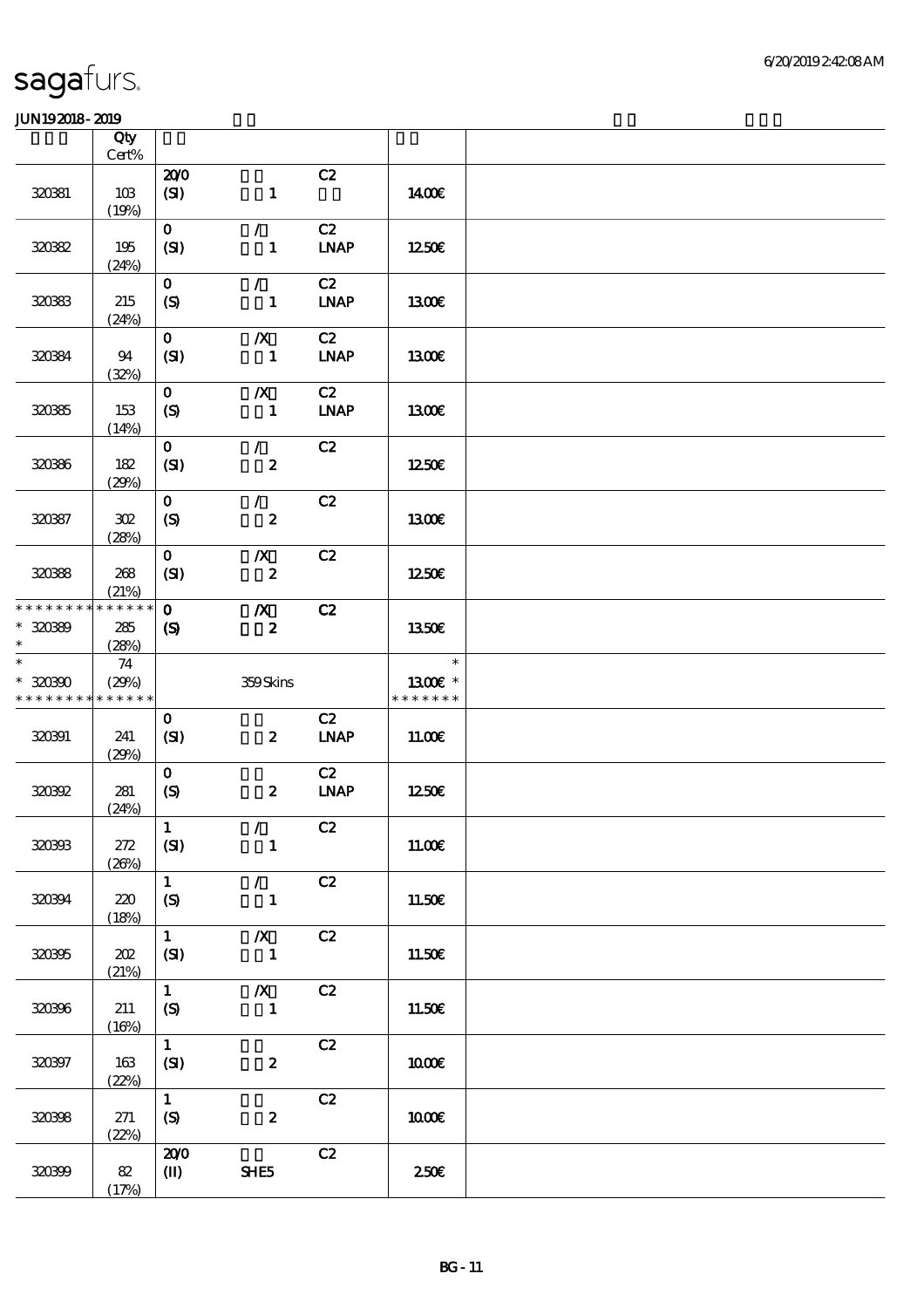| JUN192018-2019                          |                             |                                                               |                  |       |                                        | Female |
|-----------------------------------------|-----------------------------|---------------------------------------------------------------|------------------|-------|----------------------------------------|--------|
|                                         | Qty<br>$\mbox{Cert}\%$      |                                                               |                  |       |                                        |        |
| 418001                                  | 182<br>(21%)                | $\pmb{\mathcal{Z}}$<br>$\mathbf{S}$                           |                  | C1/C2 | 1800E                                  |        |
| 418002                                  | 266<br>(19%)                | $\boldsymbol{\mathfrak{D}}$<br>${\bf S}$                      |                  | C1/C2 | <b>1850€</b>                           |        |
| 418003                                  | 150<br>(12%)                | $\boldsymbol{\mathbf{z}}$<br>${\bf S}$                        |                  | C3    | 17.50E                                 |        |
| 418004                                  | 85<br>(4%)                  | $\boldsymbol{\mathsf{20}}$<br>$\mathbf{S}$                    | $\mathcal{L}$    | C3    | 17.50€                                 |        |
| 418005                                  | 124<br>(13%)                | $\boldsymbol{\mathfrak{D}}$<br>${\bf s}$                      | $\boldsymbol{X}$ | C1/C2 | <b>1850€</b>                           |        |
| 418006                                  | 101<br>(3%)                 | $\boldsymbol{\mathsf{20}}$<br>$\mathbf{B}$                    |                  | C2    | 1650E                                  |        |
| 418007                                  | 114<br>(15%)                | $\boldsymbol{\mathbf{z}}$<br>$\, {\bf B}$                     | $\mathcal{L}$    | C2    | (17.50)                                |        |
| 418008                                  | 165<br>(9%)                 | $\boldsymbol{\mathfrak{D}}$<br>$\, {\bf I} \! {\bf B} \,$     | $\boldsymbol{X}$ | C2    | (1850)                                 |        |
| 418009                                  | 125<br>(24%)                | $\boldsymbol{\mathfrak{D}}$<br><b>SAGA</b>                    | X /              | C1/C2 | 1850E                                  |        |
| 418010                                  | $317\,$<br>(43%)            | $\boldsymbol{\mathfrak{D}}$<br><b>SAGA</b>                    |                  | C2    | (1950)                                 |        |
| 418011                                  | $99$<br>(33%)               | $\boldsymbol{\mathfrak{D}}$<br>$\operatorname{\mathsf{SAGA}}$ |                  | C1/C2 | $(2050\epsilon)$                       |        |
| 418012                                  | 437<br>(29%)                | $\boldsymbol{\mathfrak{D}}$<br><b>SAGA</b>                    |                  | C2    | (2050)                                 |        |
| 418013                                  | 202<br>(27%)                | $\boldsymbol{\mathfrak{D}}$<br><b>SAGA</b>                    | $\prime$         | C1    | (21.00)                                |        |
| 418014                                  | 122<br>(31%)                | $\boldsymbol{\mathfrak{D}}$<br><b>SAGA</b>                    |                  | C1/C2 | (21.00)                                |        |
| * * * * * * * *<br>$*$ 418015<br>$\ast$ | * * * * * *<br>445<br>(19%) | $\boldsymbol{\mathfrak{D}}$<br><b>SAGA</b>                    |                  | C2    | (21.00)                                |        |
| $\ast$<br>$* 418016$<br>* * * * * * * * | 194<br>(23%)<br>* * * * * * |                                                               | 639Skins         |       | $\ast$<br>$(21.00)$ *<br>* * * * * * * |        |
| 418017                                  | 135<br>(8%)                 | $\boldsymbol{\mathbf{z}}$<br>IA                               |                  | C2    | 1900E                                  |        |
| 418018                                  | 122<br>(18%)                | $\boldsymbol{\mathsf{20}}$<br>$\mathbf{I} \mathbf{A}$         | $\pmb{X}$        | C2    | (2000)                                 |        |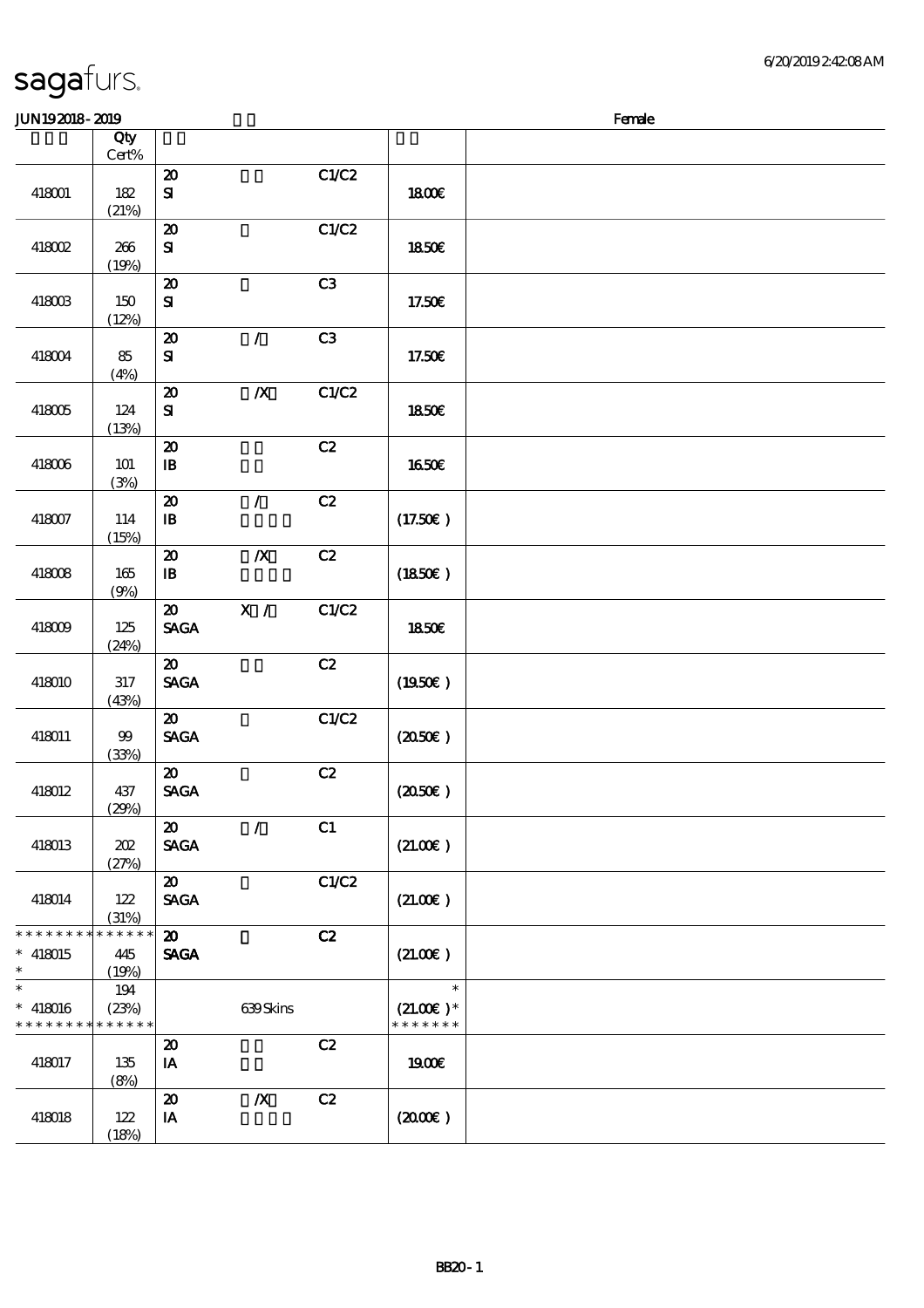| <b>JUN192018-2019</b> |              |                              |                                 |                                    |                     | Female |
|-----------------------|--------------|------------------------------|---------------------------------|------------------------------------|---------------------|--------|
|                       | Qty<br>Cert% |                              |                                 |                                    |                     |        |
| 418081                | 108<br>(37%) | $\mathbf O$<br>${\bf s}$     | $X$ $N$                         | C1/C2                              | <b>1300€</b>        |        |
| 418082                | 206<br>(28%) | $\mathbf{o}$<br>$\mathbf{S}$ |                                 | C1/C2                              | (1600E)             |        |
| 418083                | 370<br>(25%) | $\mathbf 0$<br>$\mathbf{S}$  |                                 | C1/C2                              | (1600E)             |        |
| 418084                | 414<br>(42%) | $\mathbf O$<br>$\mathbf{S}$  |                                 | C1/C2                              | (1600)              |        |
| 418085                | 127<br>(19%) | $\mathbf{o}$<br>${\bf S}$    | X /                             | C3                                 | 1350€               |        |
| 418086                | 208<br>(7%)  | $\mathbf O$<br>$\bf S\!I$    | $\overline{\mathbf{x}}$ /       | C3                                 | 1350E               |        |
| 418087                | 327<br>(32%) | $\mathbf O$<br>$\mathbf{S}$  |                                 | C1/C2                              | <b>1650€</b>        |        |
| 418088                | 122<br>(15%) | $\mathbf{o}$<br>$\mathbf{S}$ |                                 | C3                                 | 1500€               |        |
| 418089                | 309<br>(16%) | $\mathbf 0$<br>${\bf s}$     |                                 | C3                                 | 1450E               |        |
| 418090                | 100<br>(30%) | $\mathbf 0$<br>${\bf s}$     |                                 | C1                                 | (1800)              |        |
| 418091                | 316<br>(19%) | $\mathbf 0$<br>${\bf s}$     |                                 | C2                                 | (1800E)             |        |
| 418092                | 198<br>(13%) | $\mathbf{o}$<br>${\bf s}$    | $\pmb{X}$                       | C3                                 | (1600E)             |        |
| 418093                | 136<br>(19%) | $\mathbf 0$<br>$\mathbf{S}$  | $X$ / $ZX$                      | C1/C2                              | (17.00)             |        |
| 418094                | 157<br>(22%) | 200<br>${\bf s}$             | X /<br><b>INAP</b>              | C2                                 | (1300)              |        |
| 418095                | 123<br>(16%) | 200<br>${\bf s}$             | <b>INAP</b>                     | C2                                 | $(1450\varepsilon)$ |        |
| 418096                | 152<br>(10%) | 200<br>${\bf s}$             | $\boldsymbol{X}$<br><b>INAP</b> | C2                                 | (1550E)             |        |
| 418097                | 247<br>(15%) | $\mathbf{o}$<br>$\, {\bf B}$ |                                 | C2                                 | 1400€               |        |
| 418098                | 346<br>(19%) | $\mathbf O$<br>$\mathbf{B}$  | $\mathcal{L}$                   | $\mathbf{C2}$                      | (1550E)             |        |
| 418099                | 257<br>(16%) | $\mathbf O$<br>$\, {\bf B}$  | $\pmb{X}$                       | C2                                 | (17.00)             |        |
| 418100                | 202<br>(10%) | 200<br>${\bf I\!B}$          | $\mathcal{L}$                   | C2<br>$\ensuremath{\mathbf{IMAP}}$ | $(1400\varepsilon)$ |        |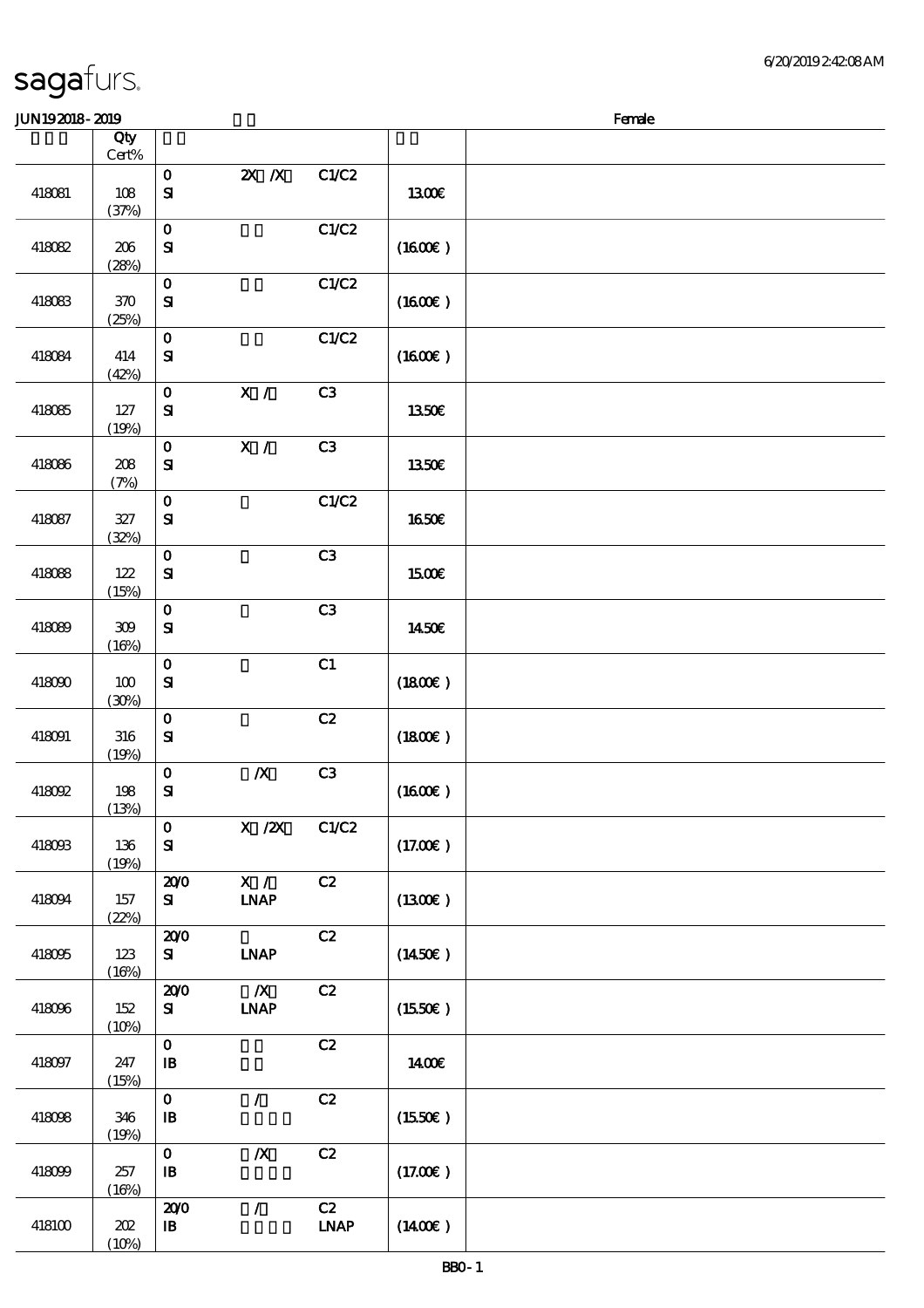#### $J/N192018$ - $2019$  Female

|                 | Qty<br>$Cert\%$ |                                       |                  |             |                     |  |
|-----------------|-----------------|---------------------------------------|------------------|-------------|---------------------|--|
|                 |                 | 200                                   | $\boldsymbol{X}$ | C2          |                     |  |
|                 |                 |                                       |                  |             |                     |  |
| 418101          | $122$           | $\, {\bf I} \! {\bf B} \,$            |                  | <b>LNAP</b> | $(1500\varepsilon)$ |  |
|                 | (8%)            |                                       |                  |             |                     |  |
|                 |                 | $\mathbf 0$                           |                  | C2          |                     |  |
| 418102          | 436             | $\rm I\hspace{-.1em}I\hspace{-.1em}I$ |                  |             | 1300E               |  |
|                 |                 |                                       |                  |             |                     |  |
|                 | (18%)           |                                       |                  |             |                     |  |
|                 |                 | $\mathbf{o}$                          |                  | C2          |                     |  |
| 418103          | 171             | П                                     | <b>LNAP</b>      |             | $1050E$             |  |
|                 | (12%)           |                                       |                  |             |                     |  |
|                 |                 | $\mathbf{O}$                          | $X$ $N$          | C1/C2       |                     |  |
|                 |                 |                                       |                  |             |                     |  |
| 418104          | 170             | <b>SAGA</b>                           |                  |             | 1400€               |  |
|                 | (57%)           |                                       |                  |             |                     |  |
|                 |                 | $\mathbf{O}$                          |                  | C1/C2       |                     |  |
| 418105          | 324             | <b>SAGA</b>                           |                  |             | 17.50E              |  |
|                 | (38%)           |                                       |                  |             |                     |  |
|                 |                 | $\mathbf{O}$                          | X /              | C3          |                     |  |
|                 |                 |                                       |                  |             |                     |  |
| 418106          | 211             | <b>SAGA</b>                           |                  |             | 1400E               |  |
|                 | (34%)           |                                       |                  |             |                     |  |
|                 |                 | $\mathbf{O}$                          |                  | C1/C2       |                     |  |
| 418107          | 410             | <b>SAGA</b>                           |                  |             | 1850E               |  |
|                 | (41%)           |                                       |                  |             |                     |  |
|                 |                 |                                       |                  |             |                     |  |
|                 |                 | $\mathbf{O}$                          |                  | C3          |                     |  |
| 418108          | 284             | <b>SAGA</b>                           |                  |             | 1600E               |  |
|                 | (29%)           |                                       |                  |             |                     |  |
|                 |                 | $\mathbf{O}$                          |                  | C1/C2       |                     |  |
| 418109          | ${\bf 38}1$     | $\operatorname{\mathsf{SAGA}}$        |                  |             | 1950€               |  |
|                 |                 |                                       |                  |             |                     |  |
|                 | (37%)           |                                       |                  |             |                     |  |
|                 |                 | $\mathbf{O}$                          |                  | C3          |                     |  |
| 418110          | $350\,$         | <b>SAGA</b>                           |                  |             | (17.50)             |  |
|                 | (24%)           |                                       |                  |             |                     |  |
|                 |                 | $\mathbf{O}$                          | $X \, /ZX$       | C1/C2       |                     |  |
| 418111          | 139             | <b>SAGA</b>                           |                  |             | (1900)              |  |
|                 |                 |                                       |                  |             |                     |  |
|                 | (30%)           |                                       |                  |             |                     |  |
|                 |                 | $\mathbf{o}$                          | $X$ / $ZX$       | C3          |                     |  |
| 418112          | 201             | <b>SAGA</b>                           |                  |             | (17.00)             |  |
|                 | (27%)           |                                       |                  |             |                     |  |
|                 |                 | 200                                   | X /              | C2          |                     |  |
| 418113          | 189             | <b>SAGA</b>                           | <b>INAP</b>      |             | <b>140€</b>         |  |
|                 |                 |                                       |                  |             |                     |  |
|                 | (38%)           |                                       |                  |             |                     |  |
|                 |                 | 200                                   |                  | C2          |                     |  |
| 418114          | 149             | <b>SAGA</b>                           | <b>INAP</b>      |             | <b>1600€</b>        |  |
|                 | (32%)           |                                       |                  |             |                     |  |
|                 |                 | 200                                   | $\boldsymbol{X}$ | C2          |                     |  |
| 418115          | 185             | <b>SAGA</b>                           | <b>INAP</b>      |             | (17.00)             |  |
|                 |                 |                                       |                  |             |                     |  |
|                 | (14%)           |                                       |                  |             |                     |  |
|                 |                 | $\mathbf{o}$                          |                  | C2          |                     |  |
| 418116          | 439             | IA                                    |                  |             | 1600E               |  |
|                 | (12%)           |                                       |                  |             |                     |  |
|                 |                 | $\mathbf{o}$                          | $X$ $N$          | C2          |                     |  |
| 418117          | 76              | IA                                    |                  |             | 1450€               |  |
|                 |                 |                                       |                  |             |                     |  |
|                 | (22%)           |                                       |                  |             |                     |  |
| * * * * * * * * | * * * * * *     | $\mathbf{o}$                          | $\mathcal{L}$    | C2          |                     |  |
| $* 418118$      | 445             | IA                                    |                  |             | (17.00)             |  |
| $\ast$          | (19%)           |                                       |                  |             |                     |  |
| $\ast$          | 161             |                                       |                  |             | $\ast$              |  |
| $* 418119$      | (22%)           |                                       | 606Skins         |             | $(17.00)$ *         |  |
| * * * * * * * * | * * * * * *     |                                       |                  |             | * * * * * * *       |  |
|                 |                 |                                       |                  |             |                     |  |
| * * * * * * * * | * * * * * *     | $\mathbf 0$                           | $\prime$         | C2          |                     |  |
| $* 418120$      | 445             | IA                                    |                  |             | (17.00)             |  |
| $\ast$          | (15%)           |                                       |                  |             |                     |  |
|                 |                 |                                       |                  |             |                     |  |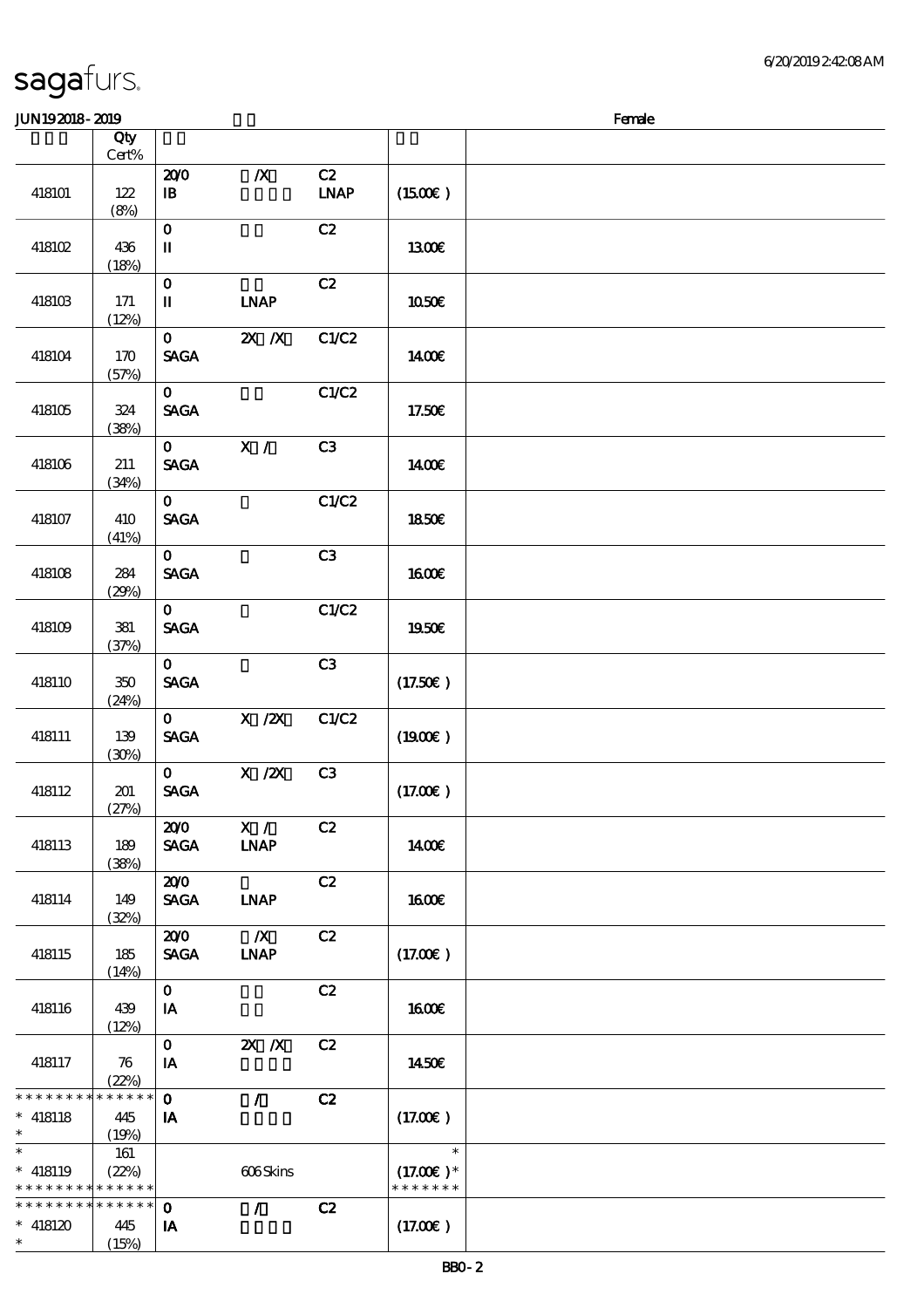| <b>JUN192018-2019</b>         |       |              |                  |             |                     | Female |
|-------------------------------|-------|--------------|------------------|-------------|---------------------|--------|
|                               | Qty   |              |                  |             |                     |        |
|                               | Cert% |              |                  |             |                     |        |
| $\ast$                        |       | $\mathbf 0$  | $\prime$         | C2          | $\ast$              |        |
| $*$ 418121                    | 420   | IA           |                  |             | $(17.00)$ *         |        |
| $\ast$                        | (22%) |              |                  |             | $\ast$              |        |
| $\ast$                        | 216   |              |                  |             | $\ast$              |        |
| $* 418122$                    | (29%) |              | 1081 Skins       |             | $(17.00)$ *         |        |
| * * * * * * * * * * * * * *   |       |              |                  |             | * * * * * * *       |        |
| * * * * * * * * * * * * * * * |       | $\Omega$     | $\boldsymbol{X}$ | C2          |                     |        |
| $*$ 418123                    | 445   | IA           |                  |             | (1900)              |        |
| $\ast$                        | (14%) |              |                  |             |                     |        |
| $\ast$                        | 130   |              |                  |             | $\ast$              |        |
| $* 418124$                    | (24%) |              | 575Skins         |             | $(1900E)*$          |        |
| * * * * * * * * * * * * * *   |       |              |                  |             | * * * * * * *       |        |
|                               |       | 200          | $\prime$         | C2          |                     |        |
| 418125                        | 328   | IA           |                  | <b>LNAP</b> | $(1500\varepsilon)$ |        |
|                               | (14%) |              |                  |             |                     |        |
|                               |       | 200          | $\boldsymbol{X}$ | C2          |                     |        |
| 418126                        | 239   | IA           |                  | <b>LNAP</b> | (17.00)             |        |
|                               | (9%)  |              |                  |             |                     |        |
|                               |       | $\mathbf 0$  |                  | C1/C2       |                     |        |
| 418127                        | 106   | <b>SROY</b>  |                  |             | (1950)              |        |
|                               | (55%) |              |                  |             |                     |        |
|                               |       | $\mathbf{o}$ |                  | C1/C2       |                     |        |
| 418128                        | 115   | <b>SROY</b>  |                  |             | (2050)              |        |
|                               | (50%) |              |                  |             |                     |        |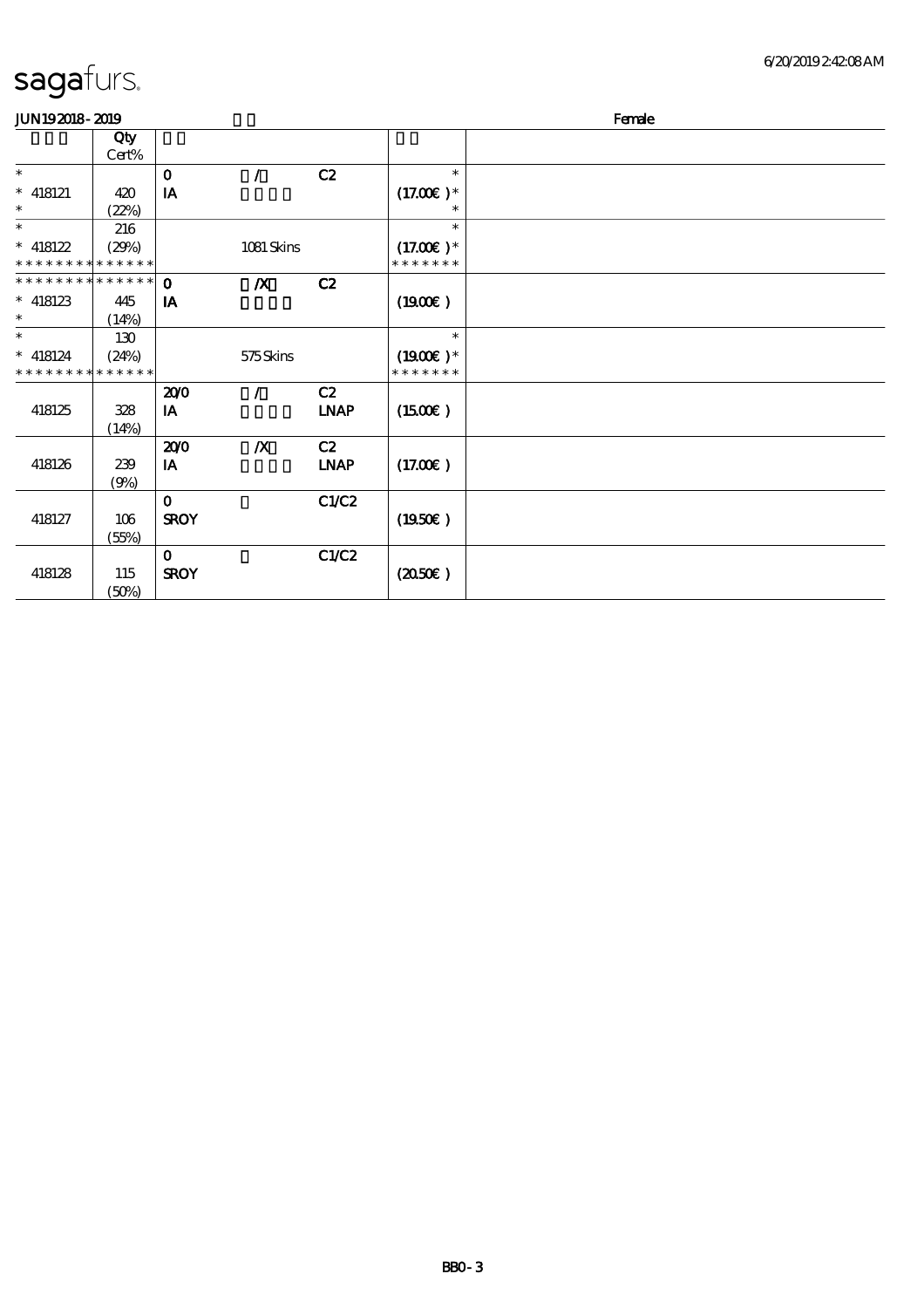| <b>JUN192018-2019</b>                                                              |                             |                              |                  |                |                                       | Female |
|------------------------------------------------------------------------------------|-----------------------------|------------------------------|------------------|----------------|---------------------------------------|--------|
|                                                                                    | Qty                         |                              |                  |                |                                       |        |
|                                                                                    | Cert%                       |                              |                  |                |                                       |        |
| 418201                                                                             | 126<br>(42%)                | $\mathbf{1}$<br>${\bf s}$    | $X$ $N$          | C1/C2          | 1250E                                 |        |
| 418202                                                                             | 164<br>(48%)                | $\mathbf{1}$<br>${\bf s}$    | $\mathbf{x}$     | C1             | 1250E                                 |        |
| 418203                                                                             | 86<br>(70%)                 | $\mathbf{1}$<br>${\bf S}$    | $\mathbf{X}$     | C1             | 1300E                                 |        |
| 418204                                                                             | 374<br>(45%)                | $\mathbf{1}$<br>$\mathbf{S}$ |                  | C1             | (1350)                                |        |
| 418205                                                                             | 154<br>(55%)                | $\mathbf{1}$<br>${\bf s}$    |                  | C1             | 1350€                                 |        |
| 418206                                                                             | 293<br>(49%)                | $\mathbf{1}$<br>$\mathbf{S}$ |                  | C1             | 1350€                                 |        |
| 418207                                                                             | 216<br>(27%)                | $\mathbf{1}$<br>$\mathbf{S}$ |                  | C1/C2          | (1350E)                               |        |
| * * * * * * * *<br>$* 418208$<br>$\ast$                                            | * * * * * *<br>505<br>(18%) | $\mathbf{1}$<br>${\bf S}$    |                  | C2             | 1350E                                 |        |
| $\ast$<br>$* 418209$<br>$\ast$<br>$\overline{\ast}$                                | 480<br>(23%)                |                              | $\boldsymbol{2}$ |                | $\ast$<br>1350E *<br>$\ast$           |        |
| $* 418210$<br>* * * * * * * * <mark>* * * * * *</mark> *                           | 151<br>(13%)                |                              | 1136Skins        |                | $\ast$<br>1350€ *<br>* * * * * * *    |        |
| 418211                                                                             | 499<br>(43%)                | $\mathbf{1}$<br>${\bf s}$    |                  | C2             | 1350€                                 |        |
| 418212                                                                             | 133<br>$(\Theta\%)$         | $\mathbf{1}$<br>${\bf s}$    | $X / \sqrt{2}$   | C3             | 1250€                                 |        |
| 418213                                                                             | 388<br>(7%)                 | $\mathbf{1}$<br>${\bf S}$    |                  | C <sub>3</sub> | 1350€                                 |        |
| 418214                                                                             | 188<br>(20%)                | $\mathbf{1}$<br>$\bf S\!I$   |                  | C3             | 1350€                                 |        |
| * * * * * * * *<br>$* 418215$<br>$\ast$                                            | * * * * * *<br>505<br>(33%) | $\mathbf{1}$<br>$\mathbf{S}$ |                  | C1             | (1450E)                               |        |
| $\overline{\phantom{0}}$<br>$* 418216$<br>* * * * * * * * <mark>* * * * * *</mark> | 100<br>(29%)                |                              | 605Skins         |                | $\ast$<br>$(1450E)*$<br>* * * * * * * |        |
| 418217                                                                             | 297<br>(53%)                | $\mathbf{1}$<br>${\bf s}$    |                  | C1             | $(1450\epsilon)$                      |        |
| 418218                                                                             | 468<br>(30%)                | $\mathbf{1}$<br>${\bf s}$    |                  | C1             | (1450E)                               |        |
| 418219                                                                             | 283<br>(24%)                | $\mathbf{1}$<br>${\bf s}$    |                  | C1/C2          | $(1450\epsilon)$                      |        |
| * * * * * * * *<br>$* 418220$<br>$\ast$                                            | * * * * * *<br>505<br>(20%) | $\mathbf{1}$<br>$\mathbf{S}$ |                  | C2             | 1450€                                 |        |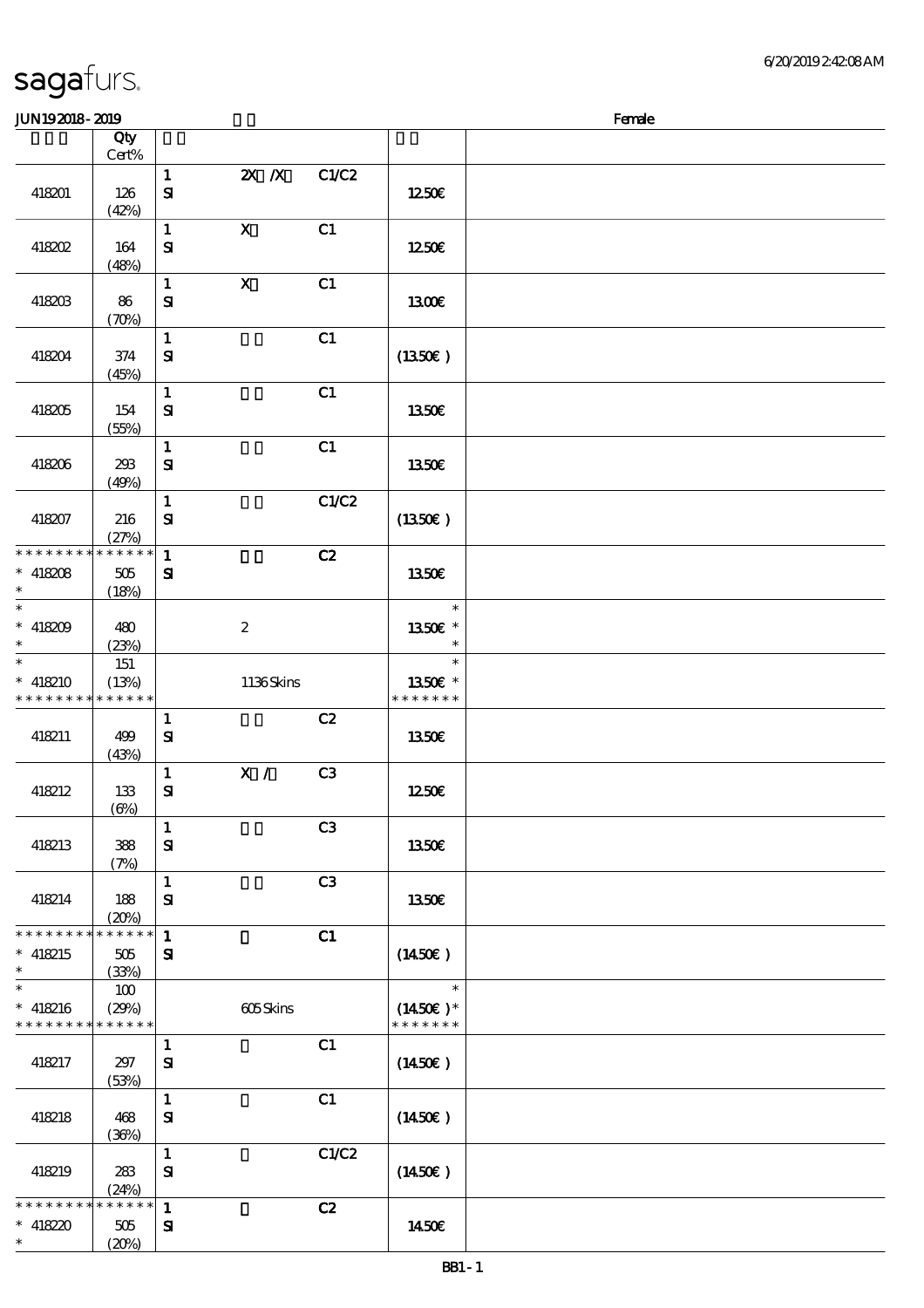| sagafurs. |  |
|-----------|--|
|           |  |

(18%)

| JUN192018-2019                             |                     |                           |                  |                |                                       | Female |
|--------------------------------------------|---------------------|---------------------------|------------------|----------------|---------------------------------------|--------|
|                                            | Qty                 |                           |                  |                |                                       |        |
|                                            | Cert%               |                           |                  |                |                                       |        |
| $\ast$                                     | 480                 | $\mathbf{1}$              |                  | C2             | $\ast$                                |        |
| $* 418221$                                 | (11%)               | ${\bf s}$                 |                  |                | 1400€ *                               |        |
| * * * * * * * *                            | * * * * * *         |                           |                  |                | * * * * * * *                         |        |
| * * * * * * * * <mark>* * * * * *</mark>   |                     | $\mathbf{1}$              |                  | C2             |                                       |        |
| * 418222                                   | 505                 | ${\bf s}$                 |                  |                | 1450E                                 |        |
| $\ast$                                     | (34%)               |                           |                  |                |                                       |        |
| $\overline{\phantom{0}}$                   | 362                 |                           |                  |                | $\ast$                                |        |
| * $418223$                                 | (27%)               |                           | 867Skins         |                | 1400 £*                               |        |
| * * * * * * * * <mark>* * * * * *</mark>   |                     |                           |                  |                | * * * * * * *                         |        |
| * * * * * * * *                            | ******              | 1                         |                  | C2             |                                       |        |
| $* 418224$                                 | 505                 | ${\bf s}$                 |                  |                | 1450E                                 |        |
| $\ast$<br>$\overline{\ast}$                | (22%)               |                           |                  |                |                                       |        |
|                                            | 480                 |                           |                  |                | $\ast$                                |        |
| $* 418225$                                 | (21%)               |                           | 985Skins         |                | 1400€ *<br>* * * * * * *              |        |
| * * * * * * * *                            | * * * * * *         |                           |                  |                |                                       |        |
|                                            |                     | 1                         |                  | C <sub>3</sub> |                                       |        |
| 418226                                     | 145                 | ${\bf S}$                 |                  |                | 1300E                                 |        |
| * * * * * * * *                            | (8%)<br>* * * * * * |                           |                  |                |                                       |        |
|                                            |                     | $\mathbf{1}$              |                  | C3             |                                       |        |
| $* 418227$<br>$\ast$                       | 505                 | ${\bf s}$                 |                  |                | 1350€                                 |        |
| $\ast$                                     | (5%)                |                           |                  |                | $\ast$                                |        |
|                                            | 96                  |                           |                  |                |                                       |        |
| * $418228$<br>* * * * * * * *              | (5%)<br>* * * * * * |                           | 601 Skins        |                | 1300 $\varepsilon$ *<br>* * * * * * * |        |
| * * * * * * * * * * * * * * *              |                     |                           |                  |                |                                       |        |
|                                            |                     | 1                         |                  | C2             |                                       |        |
| * 418229<br>$\ast$                         | 505                 | ${\bf s}$                 |                  |                | 1500                                  |        |
| $\ast$                                     | (27%)<br>346        |                           |                  |                | $\ast$                                |        |
| $* 418230$                                 | (17%)               |                           | 851 Skins        |                | 1450€ *                               |        |
| * * * * * * * *                            | * * * * * *         |                           |                  |                | * * * * * * *                         |        |
| * * * * * * * * <mark>* * * * * * *</mark> |                     | 1                         |                  | C <sub>3</sub> |                                       |        |
| $* 418231$                                 | 465                 | ${\bf s}$                 |                  |                | 1350E                                 |        |
| $\ast$                                     | (6%)                |                           |                  |                |                                       |        |
| $\ast$                                     | 77                  |                           |                  |                | $\ast$                                |        |
| $* 418232$                                 | (5%)                |                           | 542Skins         |                | 1300E *                               |        |
| * * * * * * * * * * * * * * *              |                     |                           |                  |                | * * * * * * *                         |        |
|                                            |                     | $\mathbf{1}$              |                  | C3             |                                       |        |
| 418233                                     | 377                 | ${\bf S}$                 |                  |                | 1300€                                 |        |
|                                            | (5%)                |                           |                  |                |                                       |        |
|                                            |                     | $\mathbf{1}$              | $\boldsymbol{X}$ | C1/C2          |                                       |        |
| 418234                                     | 240                 | ${\bf S}$                 |                  |                | $(1500\varepsilon)$                   |        |
|                                            | (34%)               |                           |                  |                |                                       |        |
|                                            |                     | $\mathbf{1}$              | $\mathbf{x}$     | C2             |                                       |        |
| 418235                                     | 361                 | ${\bf s}$                 |                  |                | $(1500\varepsilon)$                   |        |
|                                            | (11%)               |                           |                  |                |                                       |        |
|                                            |                     | $\mathbf{1}$              | $\boldsymbol{X}$ | C3             |                                       |        |
| 418236                                     | 208                 | ${\bf s}$                 |                  |                | 1350€                                 |        |
|                                            | (16%)               |                           |                  |                |                                       |        |
|                                            |                     | $\mathbf{1}$              | $\mathbf{X}$     | C3             |                                       |        |
| 418237                                     | 152                 | ${\bf s}$                 |                  |                | 1300E                                 |        |
|                                            | (7%)                |                           |                  |                |                                       |        |
|                                            |                     | $\mathbf{1}$              | $\mathbf X$      | C3             |                                       |        |
| 418238                                     | 145                 | ${\bf s}$                 |                  |                | <b>1350€</b>                          |        |
|                                            | (12%)               |                           |                  |                |                                       |        |
|                                            |                     | $\mathbf{1}$              |                  | C1/C2          |                                       |        |
| 418239                                     | 129                 | ${\bf S}$                 | <b>INAP</b>      |                | (1200E)                               |        |
|                                            | (38%)               |                           |                  |                |                                       |        |
|                                            |                     | $\mathbf{1}$<br>${\bf s}$ |                  | C3             | $1000E$                               |        |
| 418240                                     | 167                 |                           | <b>INAP</b>      |                |                                       |        |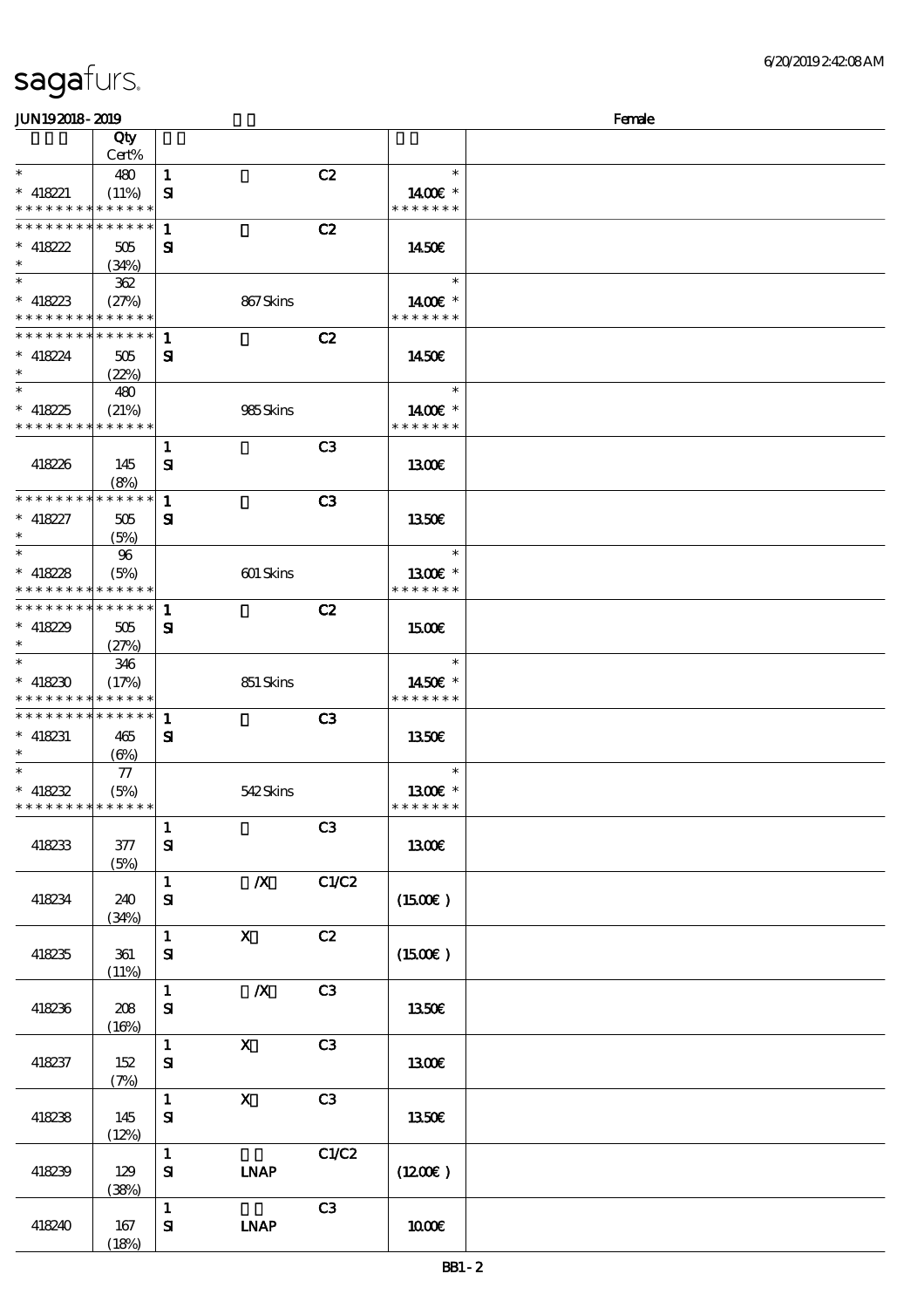| JUN192018-2019                      |                            |                            |                           |                              |                                     | Female |
|-------------------------------------|----------------------------|----------------------------|---------------------------|------------------------------|-------------------------------------|--------|
|                                     | Qty                        |                            |                           |                              |                                     |        |
|                                     | Cert%                      |                            |                           |                              |                                     |        |
|                                     |                            | $\mathbf{1}$               |                           | C2                           |                                     |        |
| 418241                              | 369                        | $\, {\bf I} \! {\bf B} \,$ |                           |                              | 1200E                               |        |
|                                     | (15%)                      | $\mathbf{1}$               | $X$ $N$                   | C2                           |                                     |        |
| 418242                              | 81                         | $\mathbf{B}$               |                           |                              | 1200                                |        |
|                                     | (13%)                      |                            |                           |                              |                                     |        |
|                                     |                            | $\mathbf{1}$               | $\mathcal{F}$             | C2                           |                                     |        |
| 418243                              | 328                        | $\mathbf{B}$               |                           |                              | 1300E                               |        |
|                                     | (12%)                      |                            |                           |                              |                                     |        |
|                                     |                            | $\mathbf{1}$               | $\boldsymbol{X}$          | C2                           |                                     |        |
| 418244                              | 210                        | $\mathbf{B}$               |                           |                              | (1350)                              |        |
|                                     | (12%)                      | $\mathbf{1}$               | $\mathcal{L}$             | C2                           |                                     |        |
| 418245                              | 291                        | $\mathbf{B}$               |                           | <b>LNAP</b>                  | $(1250\epsilon)$                    |        |
|                                     | (13%)                      |                            |                           |                              |                                     |        |
|                                     |                            | $\mathbf{1}$               | $\boldsymbol{X}$          | C2                           |                                     |        |
| 418246                              | 108                        | $\mathbf{B}$               |                           | $\ensuremath{\mathbf{INAP}}$ | (1250E)                             |        |
|                                     | (2%)                       |                            |                           |                              |                                     |        |
| * * * * * * * *                     | $\ast\ast\ast\ast\ast\ast$ | $\mathbf{1}$               |                           | C2                           |                                     |        |
| $* 418247$<br>$\ast$                | 505                        | П                          |                           |                              | 1050€                               |        |
| $\ast$                              | (16%)<br>249               |                            |                           |                              | $\ast$                              |        |
| $* 418248$                          | (14%)                      |                            | 754Skins                  |                              | $1000E$ *                           |        |
| * * * * * * * *                     | * * * * * *                |                            |                           |                              | * * * * * * *                       |        |
|                                     |                            | $\mathbf{1}$               |                           | C2                           |                                     |        |
| 418249                              | 274                        | П                          | <b>INAP</b>               |                              | 950E                                |        |
|                                     | (18%)                      |                            |                           |                              |                                     |        |
|                                     |                            | $\mathbf{1}$               | $\boldsymbol{\mathsf{Z}}$ | C1/C2                        |                                     |        |
| 418250                              | 224<br>(49%)               | <b>SAGA</b>                |                           |                              | <b>1300€</b>                        |        |
|                                     |                            | $\mathbf{1}$               | $\mathbf{x}$              | C1                           |                                     |        |
| 418251                              | 105                        | <b>SAGA</b>                |                           |                              | 1350€                               |        |
|                                     | (52%)                      |                            |                           |                              |                                     |        |
|                                     |                            | $\mathbf{1}$               | $\mathbf X$               | C1                           |                                     |        |
| 418252                              | 194                        | <b>SAGA</b>                |                           |                              | 1300E                               |        |
|                                     | (50%)                      |                            | $\overline{1}$ X          |                              |                                     |        |
| 418253                              | 465                        | <b>SAGA</b>                |                           | C2                           | 1350E                               |        |
|                                     | (29%)                      |                            |                           |                              |                                     |        |
|                                     |                            |                            | $\frac{1}{1}$ <b>2X</b> X | C <sub>3</sub>               |                                     |        |
| 418254                              | 266                        | <b>SAGA</b>                |                           |                              | 1300                                |        |
|                                     | (15%)                      |                            |                           |                              |                                     |        |
|                                     |                            | $1 \quad$                  |                           | C1                           |                                     |        |
| 418255                              | 261                        | <b>SAGA</b>                |                           |                              | 1550E                               |        |
|                                     | (52%)                      | $\mathbf{1}$               |                           | C1                           |                                     |        |
| 418256                              | 232                        | <b>SAGA</b>                |                           |                              | 1500                                |        |
|                                     | (62%)                      |                            |                           |                              |                                     |        |
| * * * * * * * *                     | * * * * * *                | $1 -$                      |                           | C2                           |                                     |        |
| $* 418257$                          | 485                        | <b>SAGA</b>                |                           |                              | 1500                                |        |
| $\star$<br>$\overline{\phantom{0}}$ | (31%)                      |                            |                           |                              |                                     |        |
| $* 418258$                          |                            |                            |                           |                              | $\overline{\phantom{a}}$            |        |
| $\ast$                              | 460<br>(35%)               |                            | $\boldsymbol{2}$          |                              | 1450€ *<br>$\overline{\phantom{a}}$ |        |
| $\ast$                              | 199                        |                            |                           |                              | $\ast$                              |        |
| $* 418259$                          | (27%)                      |                            | 1144Skins                 |                              | 1450 $\varepsilon$ *                |        |
| * * * * * * * *                     | * * * * * *                |                            |                           |                              | * * * * * * *                       |        |
| * * * * * * * * * * * * * * *       |                            | $\mathbf{1}$               |                           | C3                           |                                     |        |
| $* 418260$                          | 485                        | <b>SAGA</b>                |                           |                              | 1400E                               |        |
| $\ast$                              | (15%)                      |                            |                           |                              |                                     |        |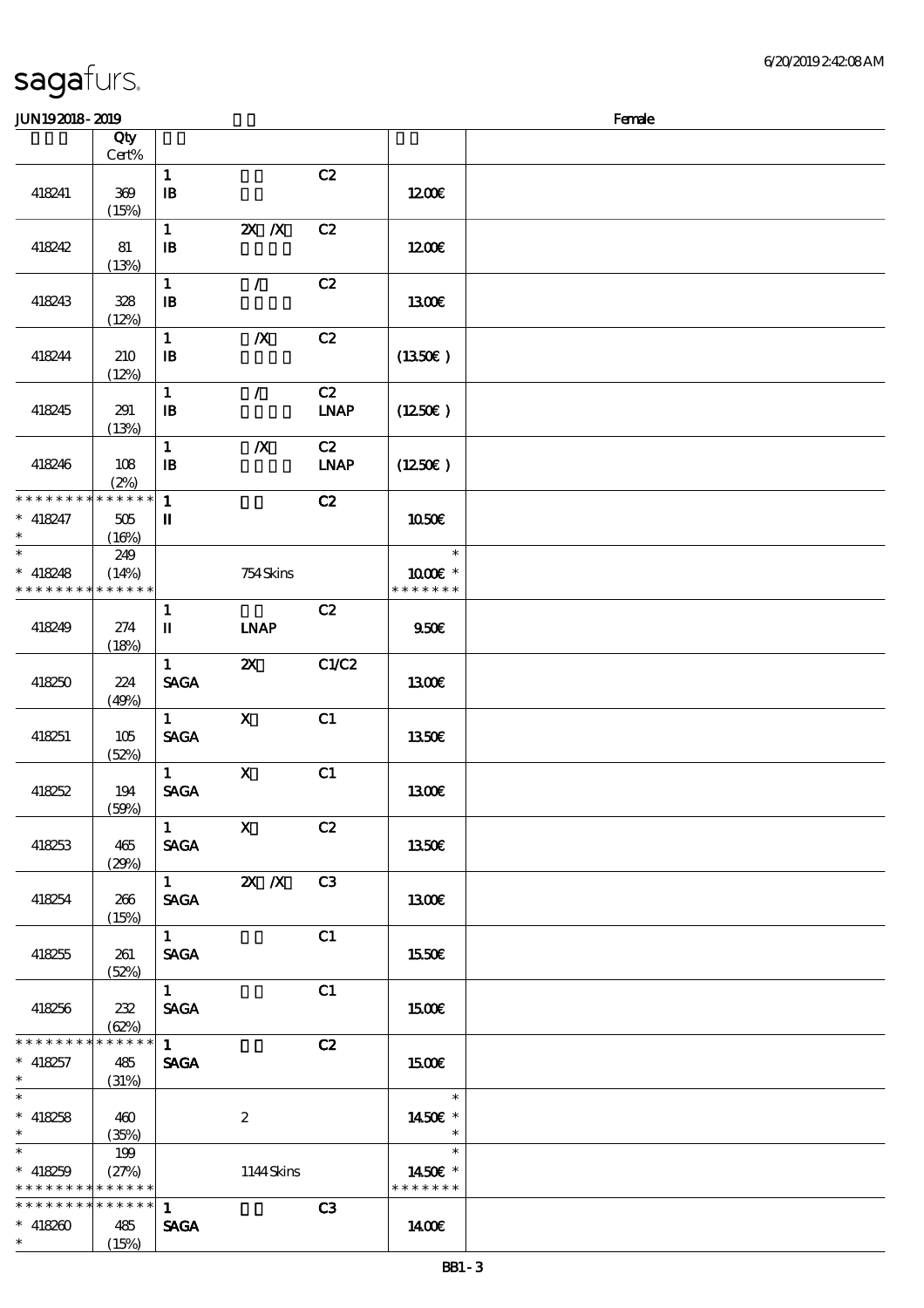\* \* \* \* \* \* \* \* <mark>\* \* \* \* \* \* \*</mark>

| <b>JUN192018-2019</b>       |                                           |              |                  |                |                   | Female |
|-----------------------------|-------------------------------------------|--------------|------------------|----------------|-------------------|--------|
|                             | Qty<br>Cert%                              |              |                  |                |                   |        |
| $\ast$                      | 206                                       | $\mathbf{1}$ |                  | C <sub>3</sub> | $\ast$            |        |
| $* 418261$                  | (14%)                                     | <b>SAGA</b>  |                  |                | 1400€ *           |        |
| * * * * * * * * * * * * * * |                                           |              |                  |                | * * * * * * *     |        |
|                             |                                           | $\mathbf{1}$ |                  | C1             |                   |        |
| 418262                      | 287                                       | <b>SAGA</b>  |                  |                | 17.50E            |        |
|                             | (51%)                                     |              |                  |                |                   |        |
|                             |                                           | $\mathbf{1}$ |                  | C1             |                   |        |
| 418263                      | 212                                       | <b>SAGA</b>  |                  |                | 1650E             |        |
|                             | (45%)                                     |              |                  |                |                   |        |
| * * * * * * * *             | * * * * * *                               | $\mathbf{1}$ |                  | C2             |                   |        |
| $* 418264$                  | 485                                       | <b>SAGA</b>  |                  |                | 1650E             |        |
| $\ast$<br>$\ast$            | (28%)                                     |              |                  |                |                   |        |
|                             |                                           |              |                  |                | $\ast$            |        |
| $* 418265$<br>$\ast$        | 460                                       |              | $\boldsymbol{2}$ |                | 1650€ *<br>$\ast$ |        |
| $\ast$                      | (31%)                                     |              |                  |                | $\ast$            |        |
| $* 418266$                  | 460                                       |              | 3                |                | 1650E *           |        |
| $\ast$                      | (33%)                                     |              |                  |                |                   |        |
| $\overline{\ast}$           | 346                                       |              |                  |                | $\ast$            |        |
| $* 418267$                  | (27%)                                     |              | 1751 Skins       |                | 1650€ *           |        |
| * * * * * * * * * * * * * * |                                           |              |                  |                | * * * * * * *     |        |
| * * * * * * * *             | * * * * * *                               | $\mathbf{1}$ |                  | C3             |                   |        |
| $* 418268$                  | 485                                       | <b>SAGA</b>  |                  |                | 1550€             |        |
| $\ast$                      | (17%)                                     |              |                  |                |                   |        |
| $\ast$                      |                                           |              |                  |                | $\ast$            |        |
| $* 418209$                  | 460                                       |              | $\boldsymbol{2}$ |                | 1550€ *           |        |
| $\ast$                      | (15%)                                     |              |                  |                | $\ast$            |        |
| $\ast$                      | 429                                       |              |                  |                | $\ast$            |        |
| $* 418270$                  | (16%)                                     |              | 1374Skins        |                | 1550E *           |        |
| * * * * * * * *             | * * * * * *                               |              |                  |                | * * * * * * *     |        |
|                             |                                           | $\mathbf{1}$ |                  | C3             |                   |        |
| 418271                      | 485                                       | <b>SAGA</b>  |                  |                | 1400E             |        |
|                             | (11%)                                     | $\mathbf{1}$ |                  | C1             |                   |        |
| 418272                      | 194                                       | <b>SAGA</b>  |                  |                | <b>1650€</b>      |        |
|                             | (43%)                                     |              |                  |                |                   |        |
| * * * * * * * *             | ******                                    | 1            |                  | C2             |                   |        |
| $* 418273$                  | 485                                       | <b>SAGA</b>  |                  |                | 17.00E            |        |
| $\ast$                      | (25%)                                     |              |                  |                |                   |        |
| $\overline{\phantom{0}}$    |                                           |              |                  |                | $\ast$            |        |
| $* 418274$                  | 460                                       |              | $\boldsymbol{z}$ |                | 1650€ *           |        |
| $\ast$                      | (32%)                                     |              |                  |                | $\ast$            |        |
| $\overline{\ast}$           | 449                                       |              |                  |                | $\ast$            |        |
| $* 418275$                  | (30%)                                     |              | 1394 Skins       |                | 1650E *           |        |
| * * * * * * * *<br>******** | * * * * * *<br>$\ast\ast\ast\ast\ast\ast$ |              |                  |                | * * * * * * *     |        |
|                             |                                           | $\mathbf{1}$ |                  | C3             |                   |        |
| $* 418276$                  | 485                                       | <b>SAGA</b>  |                  |                | 1450E             |        |
| $\ast$<br>$\ast$            | (22%)                                     |              |                  |                | $\ast$            |        |
| $* 418277$                  | 460                                       |              | $\boldsymbol{2}$ |                | 1450 €*           |        |
| $\ast$                      | (18%)                                     |              |                  |                | $\ast$            |        |
| $\ast$                      | 484                                       |              |                  |                | $\ast$            |        |
| $* 418278$                  | (16%)                                     |              | 1429Skins        |                | 1400€ *           |        |
| * * * * * * * *             | * * * * * *                               |              |                  |                | * * * * * * *     |        |
| * * * * * * * *             | $* * * * * * *$                           | $\mathbf{1}$ |                  | C3             |                   |        |
| $* 418279$                  | 165                                       | <b>SAGA</b>  |                  |                | 1450E             |        |
| $\ast$                      | (11%)                                     |              |                  |                |                   |        |
| $\ast$                      | $33\,$                                    |              |                  |                | $\ast$            |        |
| $* 418280$                  | (30%)                                     |              | 198Skins         |                | 1400€ *           |        |

\* \* \* \* \* \* \*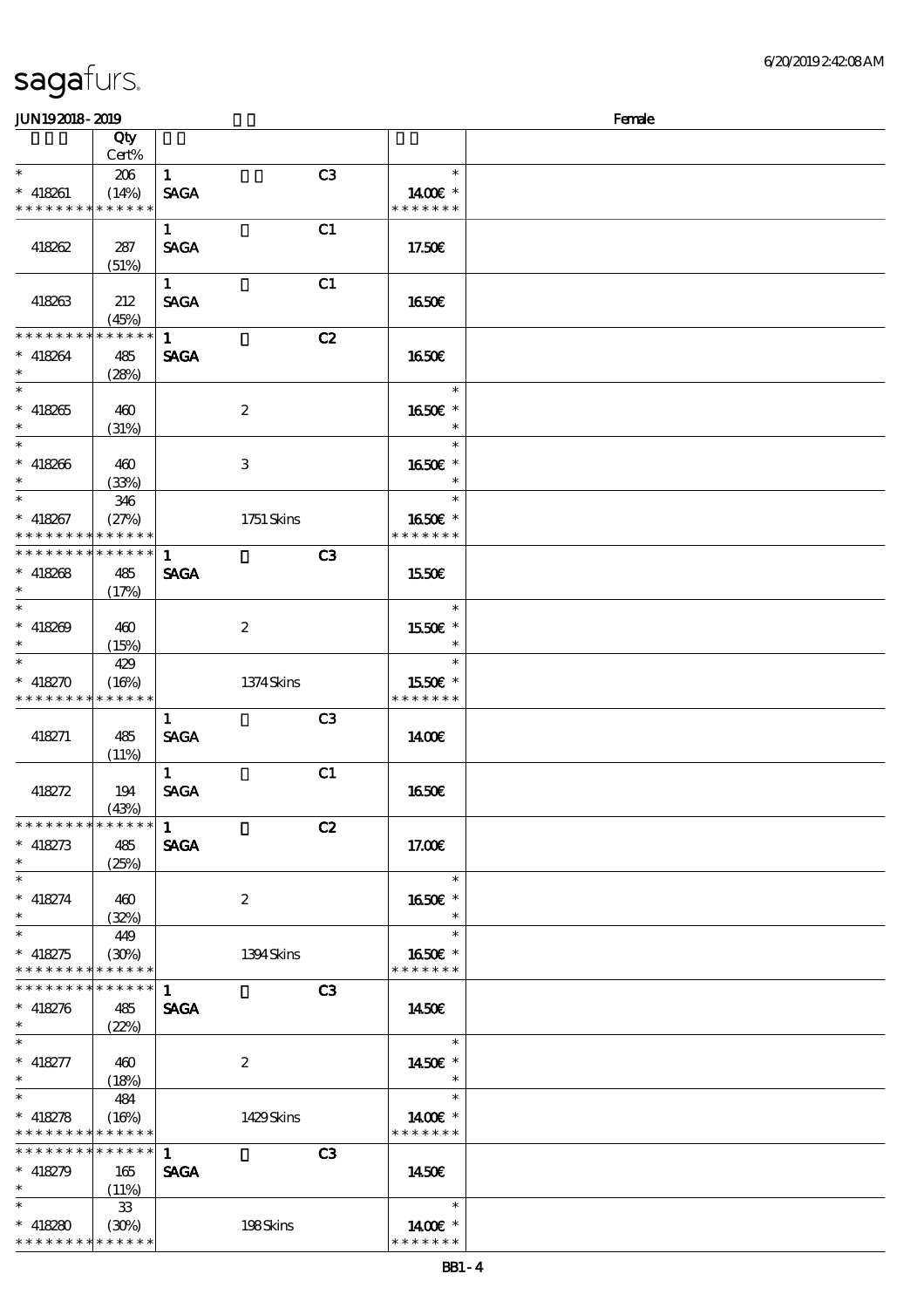#### $J\sim 2019$  Female

| ມມາດຕາດ- ຕາດ                                                   |                             |                                       |                                  |       |                                       | ra ac |
|----------------------------------------------------------------|-----------------------------|---------------------------------------|----------------------------------|-------|---------------------------------------|-------|
|                                                                | Qty<br>Cert%                |                                       |                                  |       |                                       |       |
| 418281                                                         | 169<br>(21%)                | 1<br><b>SAGA</b>                      | $\mathbf{X}$                     | C1    | 1650€                                 |       |
| 418282                                                         | 425<br>(20%)                | $1 \quad$<br><b>SAGA</b>              | $X / ZX$ $C1/C2$                 |       | 1650€                                 |       |
| * * * * * * * * *<br>$* 418283$<br>$\ast$                      | * * * * * *<br>485<br>(21%) | $1 \quad \blacksquare$<br><b>SAGA</b> | X / ZX                           | C3    | 1400E                                 |       |
| $\overline{\ast}$<br>$* 418284$<br>* * * * * * * * * * * * * * | 83<br>(13%)                 |                                       | 568Skins                         |       | $\ast$<br>1350€ *<br>* * * * * * *    |       |
| 418285                                                         | 100<br>(55%)                | $1 -$<br><b>SAGA</b>                  | <b>2X X</b> C1/C2<br><b>LNAP</b> |       | 1000E                                 |       |
| 418286                                                         | 121<br>(46%)                | 1<br><b>SAGA</b>                      | <b>INAP</b>                      | C1/C2 | 1300E                                 |       |
| 418287                                                         | 135<br>(28%)                | 1<br><b>SACA</b>                      | X /<br><b>INAP</b>               | C3    | 1100E                                 |       |
| 418288                                                         | 121<br>(20%)                | $1 \quad$<br><b>SAGA</b>              | <b>LNAP</b>                      | C3    | 1300E                                 |       |
| 418289                                                         | 197<br>(38%)                | $\mathbf{1}$<br><b>SAGA</b>           | $\sim$ 1.<br><b>INAP</b>         | C1/C2 | 1400E                                 |       |
| 418290                                                         | 130<br>(22%)                | $\mathbf{1}$<br><b>SAGA</b>           | $\mathbb{Z}$<br><b>LNAP</b>      | C3    | 1250E                                 |       |
| * * * * * * * * * * * * * *<br>$* 418291$<br>$\ast$            | 485<br>(16%)                | $\mathbf{1}$<br>IA                    |                                  | C2    | 1350€                                 |       |
| $* 418292$<br>* * * * * * * * * * * * * *                      | 175<br>(27%)                |                                       | 660Skins                         |       | $\ast$<br>1300E *<br>* * * * * * *    |       |
| 418293                                                         | 257<br>(22%)                | $\mathbf{1}$<br>IA                    | $X$ $N$                          | C2    | <b>1300€</b>                          |       |
| * * * * * * * *<br>$* 418294$<br>$\ast$                        | * * * * * *<br>485<br>(16%) | $\mathbf{1}$<br>IA                    | $\mathcal{L}$                    | C2    | 1400E                                 |       |
| $\ast$<br>$* 418295$<br>$\ast$                                 | 460<br>(18%)                |                                       | $\boldsymbol{2}$                 |       | $\ast$<br>1400€ *                     |       |
| $\overline{\ast}$<br>$* 418296$<br>$\ast$                      | 460<br>(20%)                |                                       | $\,3$                            |       | $\ast$<br>1400€ *                     |       |
| $\ast$<br>$* 418297$<br>* * * * * * * *                        | 145<br>(16%)<br>* * * * * * |                                       | 1550Skins                        |       | $\ast$<br>1350E *<br>* * * * * * *    |       |
| * * * * * * * *<br>$* 418298$<br>$\ast$                        | * * * * * *<br>484<br>(15%) | $\mathbf{1}$<br>IA                    | $\boldsymbol{X}$                 | C2    | (1550E)                               |       |
| $\ast$<br>$* 418299$<br>$\ast$                                 | 460<br>(14%)                |                                       | $\boldsymbol{2}$                 |       | $\ast$<br>$(1550E)*$<br>$\ast$        |       |
| $\ast$<br>$* 418300$<br>* * * * * * * *                        | 162<br>(17%)<br>* * * * * * |                                       | 1106Skins                        |       | $\ast$<br>$(1550E)*$<br>* * * * * * * |       |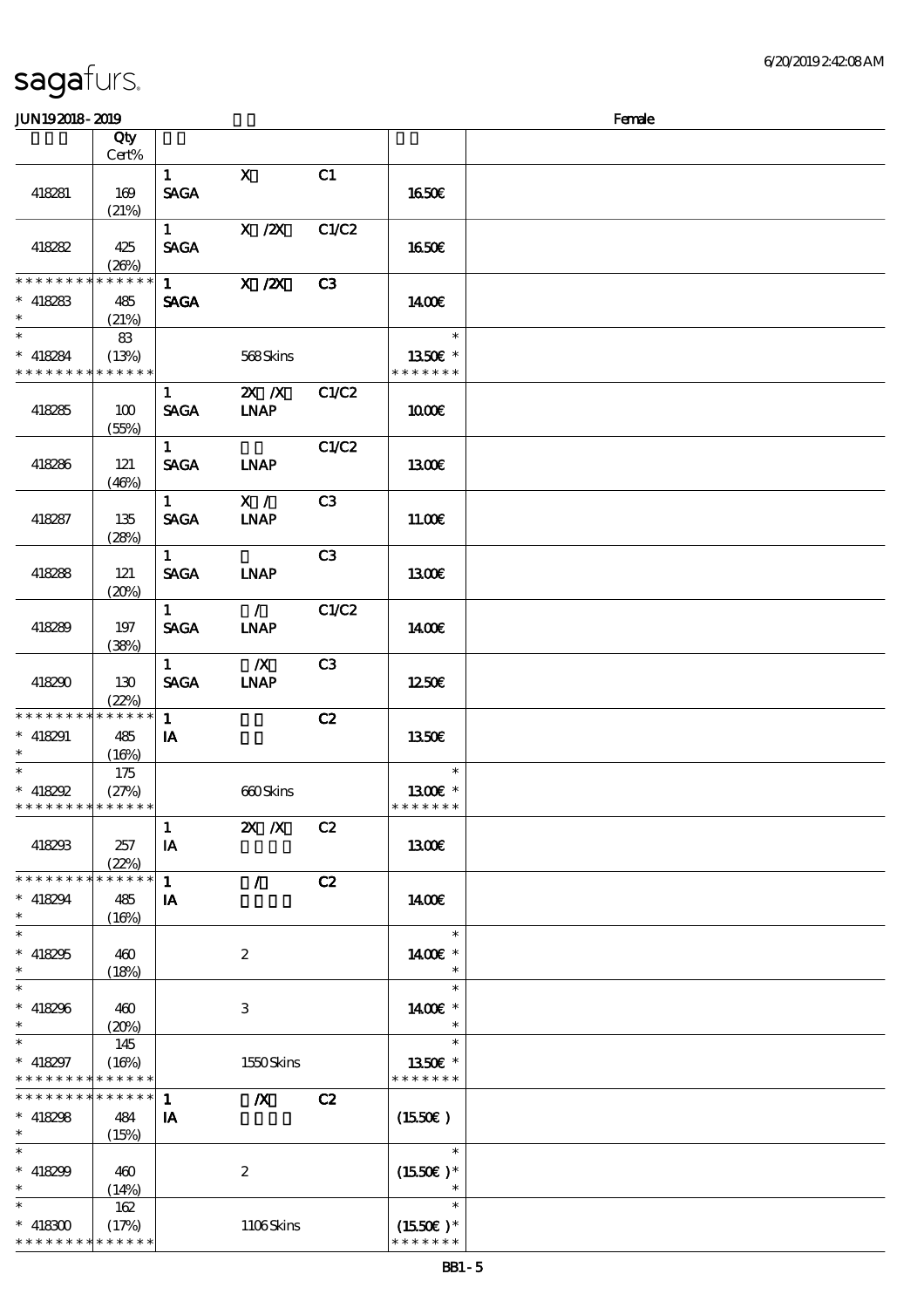| <b>JUN192018-2019</b>       |             |              |                           |                |                   | Female |
|-----------------------------|-------------|--------------|---------------------------|----------------|-------------------|--------|
|                             | Qty         |              |                           |                |                   |        |
|                             | Cert%       |              |                           |                |                   |        |
|                             |             | $\mathbf{1}$ |                           | C2             |                   |        |
| 418301                      | 230         | IA           |                           | <b>LNAP</b>    | $(1350\epsilon)$  |        |
|                             | (15%)       |              |                           |                |                   |        |
|                             |             | $\mathbf{1}$ | $\overline{\mathbf{z}}$ X | C1/C2          |                   |        |
| 418302                      | 132         | <b>SROY</b>  |                           |                | 1300E             |        |
|                             | (56%)       |              |                           |                |                   |        |
|                             |             | 1            | $\mathbf{x}$              | C1/C2          |                   |        |
| 418303                      | $93$        | <b>SROY</b>  |                           |                | 1400E             |        |
|                             | (35%)       |              |                           |                |                   |        |
|                             |             | $\mathbf{1}$ |                           | C1/C2          |                   |        |
| 418304                      | 201         | <b>SROY</b>  |                           |                | <b>1600€</b>      |        |
|                             | (50%)       |              |                           |                |                   |        |
| * * * * * * * *             | * * * * * * | $\mathbf{1}$ |                           | C1/C2          |                   |        |
| $* 418305$                  | 283         | <b>SROY</b>  |                           |                | <b>160€</b>       |        |
| $\ast$                      | (46%)       |              |                           |                |                   |        |
| $\overline{\phantom{0}}$    | 41          |              |                           |                | $\ast$            |        |
| $*$ 418306                  | (73%)       |              | 324Skins                  |                | 1600E *           |        |
| * * * * * * * *             | * * * * * * |              |                           |                | * * * * * * *     |        |
|                             |             | $\mathbf{1}$ | X /                       | C3             |                   |        |
| 418307                      | 102         | <b>SROY</b>  |                           |                | 1400€             |        |
|                             | (42%)       |              |                           |                |                   |        |
| * * * * * * * * * * * * * * |             | $\mathbf{1}$ | X /                       | C3             |                   |        |
| $* 418308$                  | 92          | <b>SROY</b>  |                           |                | 1350E             |        |
| $\ast$                      | (39%)       |              |                           |                |                   |        |
|                             | ${\bf 39}$  |              |                           |                | $\ast$            |        |
| $* 418309$                  | (87%)       |              | 131 Skins                 |                | 1350€ *           |        |
| * * * * * * * * * * * * * * |             |              |                           |                | * * * * * * *     |        |
|                             |             | $\mathbf{1}$ |                           | C1/C2          |                   |        |
| 418310                      | 327         | <b>SROY</b>  |                           |                | 17.50E            |        |
|                             | (57%)       |              |                           |                |                   |        |
|                             |             | $\mathbf{1}$ |                           | C <sub>3</sub> |                   |        |
| 418311                      | 112         | <b>SROY</b>  |                           |                | (1500E)           |        |
|                             | (37%)       |              |                           |                |                   |        |
|                             |             | $\mathbf{1}$ | $\boldsymbol{X}$          | C1/C2          |                   |        |
| 418312                      | 327         | <b>SROY</b>  |                           |                | 17.50E            |        |
|                             | (45%)       |              |                           |                |                   |        |
|                             |             | $\mathbf{1}$ | $\boldsymbol{X}$          | C <sub>3</sub> |                   |        |
| 418313                      | 205         | <b>SROY</b>  |                           |                | 15 <sub>00€</sub> |        |
|                             | (42%)       |              |                           |                |                   |        |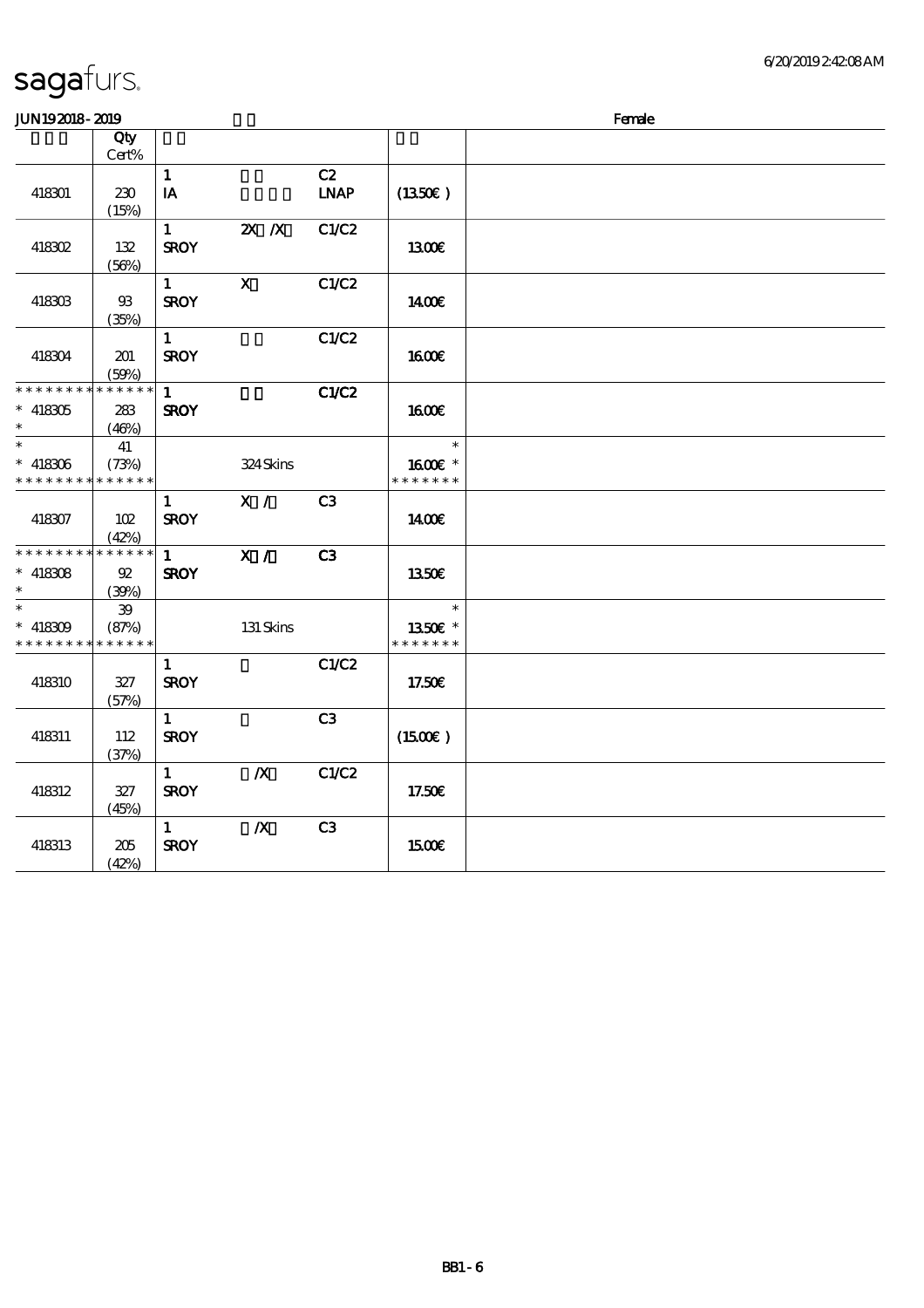#### JUN192018-2019 **INTERNATION**

| www.com                                   |                               |                                                |                               |       |                             | $\cdots$ |
|-------------------------------------------|-------------------------------|------------------------------------------------|-------------------------------|-------|-----------------------------|----------|
|                                           | Qty<br>Cert%                  |                                                |                               |       |                             |          |
|                                           |                               | $\boldsymbol{z}$                               | $\boldsymbol{\mathsf{Z}}$     | C1/C2 |                             |          |
| 418381                                    | 154<br>(27%)                  | ${\bf S}$                                      |                               |       | 1050€                       |          |
| 418382                                    | 225                           | $\boldsymbol{z}$<br>${\bf s}$                  | $\mathbf{X}$                  | C1/C2 | 11.50€                      |          |
|                                           | (25%)                         | $\boldsymbol{z}$                               | $X$ $N$                       | C3    |                             |          |
| 418383                                    | 146                           | ${\bf s}$                                      |                               |       | 11.50E                      |          |
|                                           | (11%)                         | $\boldsymbol{z}$                               |                               | C1/C2 |                             |          |
| 418384                                    | 458<br>(20%)                  | $\mathbf{S}$                                   |                               |       | 1200                        |          |
|                                           |                               | $\boldsymbol{z}$<br>${\bf S}$                  |                               | C3    |                             |          |
| 418385                                    | 198<br>$(\Theta)$             |                                                |                               |       | 1200E                       |          |
| 418386                                    | 111                           | $\boldsymbol{2}$<br>${\bf S\!I}$               |                               | C1    | 1250€                       |          |
|                                           | (36%)                         | $\boldsymbol{z}$                               |                               | C1    |                             |          |
| 418387                                    | 169                           | ${\bf S}$                                      |                               |       | 1250E                       |          |
|                                           | (33%)                         | $\pmb{2}$                                      |                               | C2    |                             |          |
| 418388                                    | 448<br>(18%)                  | ${\bf S}$                                      |                               |       | 1250€                       |          |
| 418389                                    | 209                           | $\boldsymbol{z}$<br>${\bf S\hspace{-.075ex}I}$ |                               | C3    | 11.50€                      |          |
|                                           | (10%)                         | $\boldsymbol{z}$                               |                               | C1/C2 |                             |          |
| 418390                                    | 334                           | $\mathbf{S}$                                   |                               |       | 1250€                       |          |
|                                           | (22%)                         | $\boldsymbol{z}$                               | $\mathbf{X}$                  | C1/C2 |                             |          |
| 418391                                    | $97\,$<br>(13%)               | ${\bf S\hspace{-.075ex}I}$                     |                               |       | 1200E                       |          |
| <b>418392</b>                             | 183                           | $\boldsymbol{z}$<br>$\mathbf{S}$               | $\boldsymbol{X}$              | C3    | 1200E                       |          |
|                                           | (14%)                         |                                                |                               |       |                             |          |
| 418393                                    | 183                           | $\boldsymbol{z}$<br>${\bf s}$                  | $\mathbf{X}$ /<br><b>INAP</b> | C1/C2 | 800€                        |          |
|                                           | (15%)                         | $\boldsymbol{z}$                               |                               | C1/C2 |                             |          |
| 418394                                    | 114<br>(17%)                  | ${\bf s}$                                      | <b>INAP</b>                   |       | (900)                       |          |
| 418395                                    | 10B                           | $\boldsymbol{z}$<br>${\bf s}$                  | $\mathcal{L}$<br><b>INAP</b>  | C1/C2 | 900E                        |          |
|                                           | (23%)                         |                                                |                               |       |                             |          |
| 418396                                    | 83                            | $\pmb{2}$<br>${\bf s}$                         | <b>LNAP</b>                   | C3    | 800                         |          |
|                                           | (12%)                         | $\boldsymbol{2}$                               |                               | C2    |                             |          |
| 418397                                    | 147<br>(19%)                  | $\mathbf{B}$                                   |                               |       | 850€                        |          |
| 418398                                    | 179                           | $\pmb{2}$<br>$\mathbf{B}$                      | $X$ $X$                       | C2    | 850E                        |          |
| * * * * * * * *                           | (10%)<br>* * * * * *          | $\boldsymbol{z}$                               | $\mathcal{L}$                 | C2    |                             |          |
| $* 418399$                                | 505                           | $\mathbf{B}$                                   |                               |       | 11.00E                      |          |
| $\ast$<br>$\ast$                          | (8%)<br>$\boldsymbol{\omega}$ |                                                |                               |       | $\ast$                      |          |
| $* 418400$<br>* * * * * * * * * * * * * * | (5%)                          |                                                | $574$ Skins                   |       | $11.00E$ *<br>* * * * * * * |          |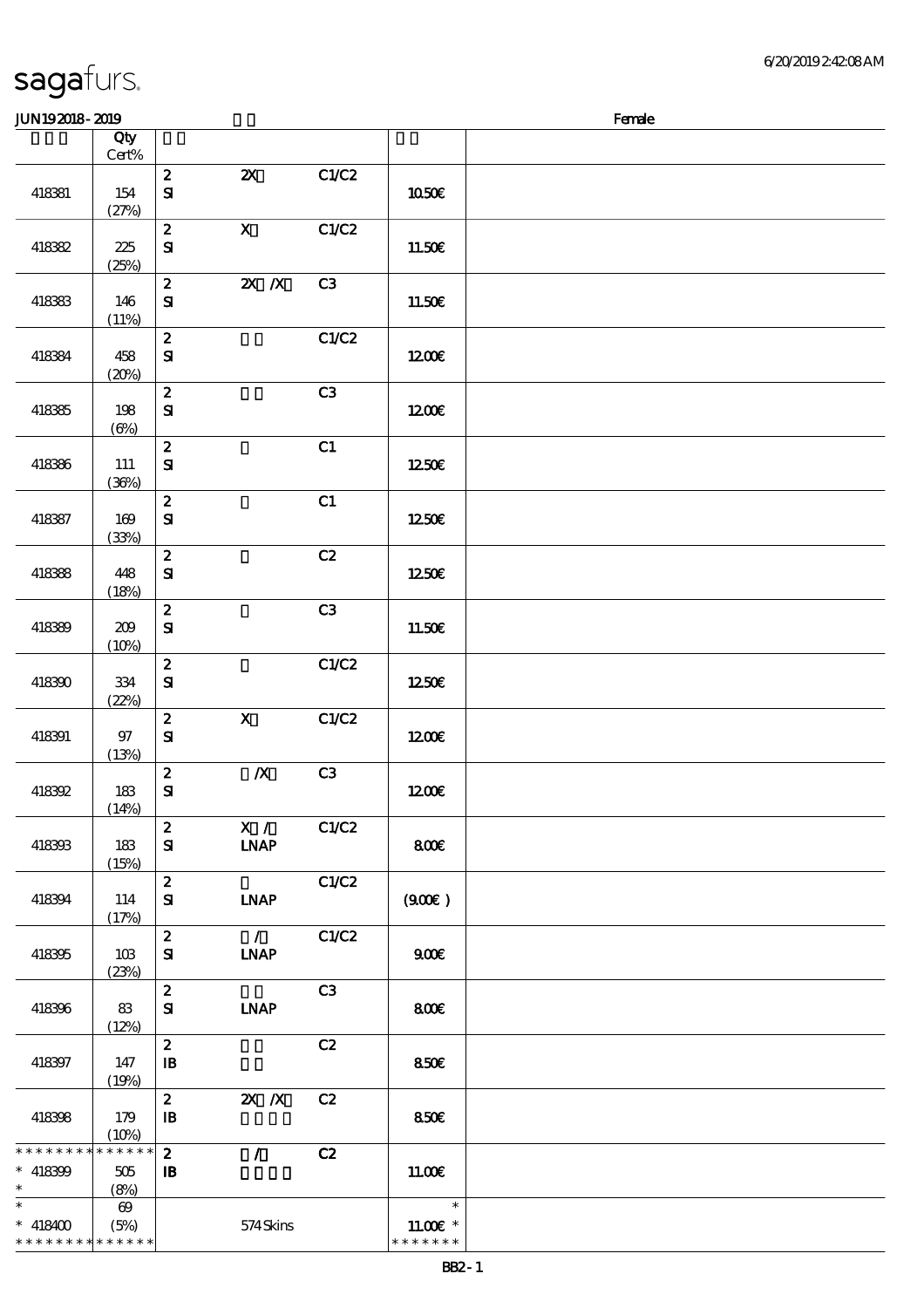| <b>saga</b> furs. |  |
|-------------------|--|
|                   |  |

### $JIN192018 - 2019$  Female

|                                                                       | Qty<br>$Cert\%$                 |                                                    |                           |                                    |                                    |  |
|-----------------------------------------------------------------------|---------------------------------|----------------------------------------------------|---------------------------|------------------------------------|------------------------------------|--|
| 418401                                                                | ${\bf 30}$<br>(11%)             | $\boldsymbol{z}$<br>$\, {\bf I} \! {\bf B} \,$     | $\boldsymbol{X}$          | C2                                 | 11.50E                             |  |
| 418402                                                                | 271<br>(13%)                    | $\boldsymbol{2}$<br>${\bf I\!B}$                   | $\mathcal{L}$             | C2<br><b>LNAP</b>                  | 800€                               |  |
| 418403                                                                | 89<br>(8%)                      | $\boldsymbol{z}$<br>$\, {\bf I} \! {\bf B} \,$     | $\pmb{X}$                 | C2<br>$\ensuremath{\mathbf{INAP}}$ | (900)                              |  |
| 418404                                                                | 456<br>(12%)                    | $\boldsymbol{z}$<br>$\mathbf I$                    |                           | C2                                 | 850E                               |  |
| 418405                                                                | $30\!\!\!\;\mathrm{B}$<br>(21%) | $\boldsymbol{2}$<br>$\mathbf I$                    | <b>LNAP</b>               | C2                                 | 7.00E                              |  |
| 418406                                                                | 154<br>(42%)                    | $\boldsymbol{z}$<br>$\operatorname{\mathsf{SAGA}}$ | $\boldsymbol{\mathsf{X}}$ | C1/C2                              | 11.00E                             |  |
| 418407                                                                | 278<br>(31%)                    | $\boldsymbol{z}$<br><b>SAGA</b>                    | $\mathbf x$               | C1/C2                              | 11.50E                             |  |
| 418408                                                                | 129<br>(17%)                    | $\mathbf{z}$<br>$\operatorname{\mathsf{SAGA}}$     | $X$ $N$                   | C3                                 | 11.50€                             |  |
| 418409                                                                | 164<br>(45%)                    | $\mathbf{z}$<br><b>SAGA</b>                        |                           | C1                                 | <b>130€</b>                        |  |
| 418410                                                                | 399<br>(23%)                    | $\mathbf{z}$<br><b>SAGA</b>                        |                           | C2                                 | 1350E                              |  |
| 418411                                                                | 203<br>(14%)                    | $\mathbf{z}$<br><b>SAGA</b>                        |                           | C3                                 | $11.50E$                           |  |
| 418412                                                                | 177<br>(48%)                    | $\mathbf{z}$<br>$\operatorname{\mathsf{SAGA}}$     |                           | C1                                 | 1450€                              |  |
| ************** 2<br>$*$ 418413<br>$\ast$                              | 465<br>(19%)                    | <b>SAGA</b>                                        |                           | C2                                 | 1450€                              |  |
| $\overline{\phantom{0}}$<br>$* 418414$<br>* * * * * * * * * * * * * * | 54<br>(29%)                     |                                                    | 519Skins                  |                                    | $\ast$<br>1450 £*<br>* * * * * * * |  |
| 418415                                                                | 224<br>(16%)                    | $\mathbf{z}$<br><b>SAGA</b>                        |                           | C3                                 | 1300                               |  |
| 418416                                                                | 113<br>(45%)                    | $\mathbf{z}$<br><b>SAGA</b>                        |                           | C1                                 | 1450€                              |  |
| 418417                                                                | 410<br>(22%)                    | $\mathbf{2}$<br><b>SAGA</b>                        |                           | C2                                 | 1450E                              |  |
| 418418                                                                | 270<br>(14%)                    | $\mathbf{z}$<br><b>SAGA</b>                        | $\boldsymbol{X}$          | C3                                 | 1200                               |  |
| 418419                                                                | 132<br>(15%)                    | $\mathbf{2}$<br><b>SAGA</b>                        | X / ZX                    | C1/C2                              | <b>140€</b>                        |  |
| 418420                                                                | 151<br>(31%)                    | $\mathbf{2}$<br><b>SAGA</b>                        | X /<br><b>LNAP</b>        | C1/C2                              | 900E                               |  |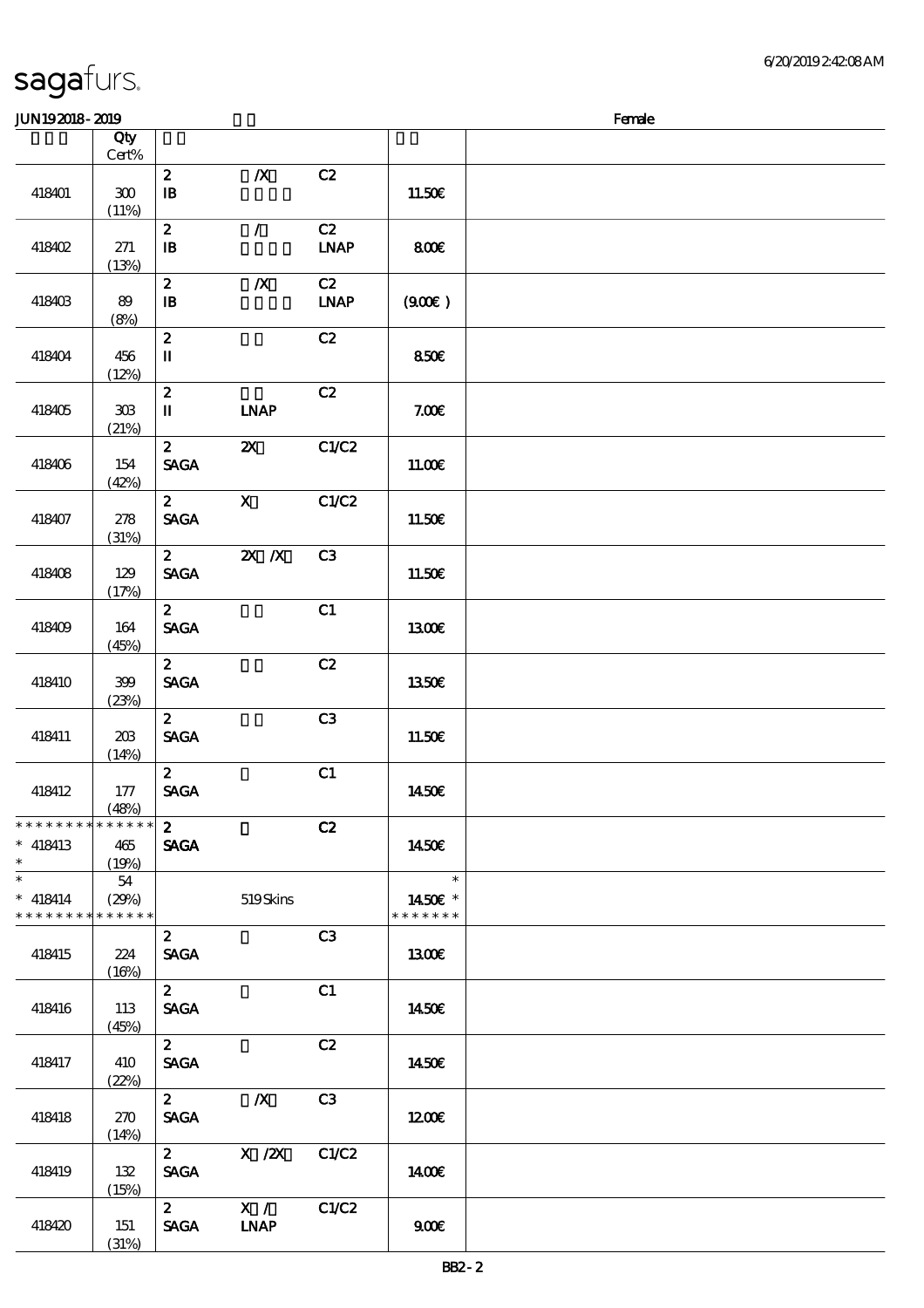| <b>JUN192018-2019</b>                                            |                             |                                            |                              |                   | Female                                |  |  |  |
|------------------------------------------------------------------|-----------------------------|--------------------------------------------|------------------------------|-------------------|---------------------------------------|--|--|--|
|                                                                  | Qty<br>Cert%                |                                            |                              |                   |                                       |  |  |  |
| 418421                                                           | 108<br>(18%)                | $\boldsymbol{z}$<br><b>SAGA</b>            | $\mathcal{L}$<br><b>INAP</b> | C1/C2             | (1000)                                |  |  |  |
| 418422                                                           | 88<br>(13%)                 | $\mathbf{z}$<br><b>SAGA</b>                | <b>LNAP</b>                  | C <sub>3</sub>    | (11.00)                               |  |  |  |
| 418423                                                           | 102<br>(35%)                | 1/2<br><b>SAGA</b>                         | SPR <sub>2</sub>             | C2                | 1050E                                 |  |  |  |
| 418424                                                           | 46<br>(39%)                 | 1/2<br><b>SAGA</b>                         | WHM3                         | C2                | 1000E                                 |  |  |  |
| 418425                                                           | 335<br>(28%)                | $\boldsymbol{z}$<br>$\mathbf{I}\mathbf{A}$ |                              | C2                | 11.00E                                |  |  |  |
| 418426                                                           | 227<br>(14%)                | $\boldsymbol{z}$<br>IA                     | $X$ $N$                      | C2                | 1000E                                 |  |  |  |
| * * * * * * * *<br>$* 418427$<br>$\ast$                          | * * * * * *<br>485<br>(8%)  | $\boldsymbol{z}$<br>${\bf I} {\bf A}$      | $\mathcal{L}$                | C2                | (1200)                                |  |  |  |
| $\ast$<br>$* 418428$<br>* * * * * * * *                          | 430<br>(13%)<br>* * * * * * |                                            | 915Skins                     |                   | $\ast$<br>$(1200E)*$<br>* * * * * * * |  |  |  |
| * * * * * * * * <mark>* * * * * *</mark><br>$* 418429$<br>$\ast$ | 485<br>(12%)                | $\boldsymbol{z}$<br>IA                     | $\boldsymbol{X}$             | C2                | (1300)                                |  |  |  |
| $\ast$<br>$* 418430$<br>* * * * * * * * <mark>* * * * * *</mark> | 84<br>(13%)                 |                                            | 569Skins                     |                   | $\ast$<br>$(1300E)*$<br>* * * * * * * |  |  |  |
| 418431                                                           | 485<br>(7%)                 | $\boldsymbol{2}$<br>IA                     | $\boldsymbol{X}$             | C2                | (1300E)                               |  |  |  |
| 418432                                                           | 246<br>(14%)                | $\boldsymbol{z}$<br>IA                     |                              | C2<br><b>LNAP</b> | 850E                                  |  |  |  |
| 418433                                                           | 10B<br>(55%)                | $\boldsymbol{z}$<br><b>SROY</b>            |                              | C1/C2             | (1450E)                               |  |  |  |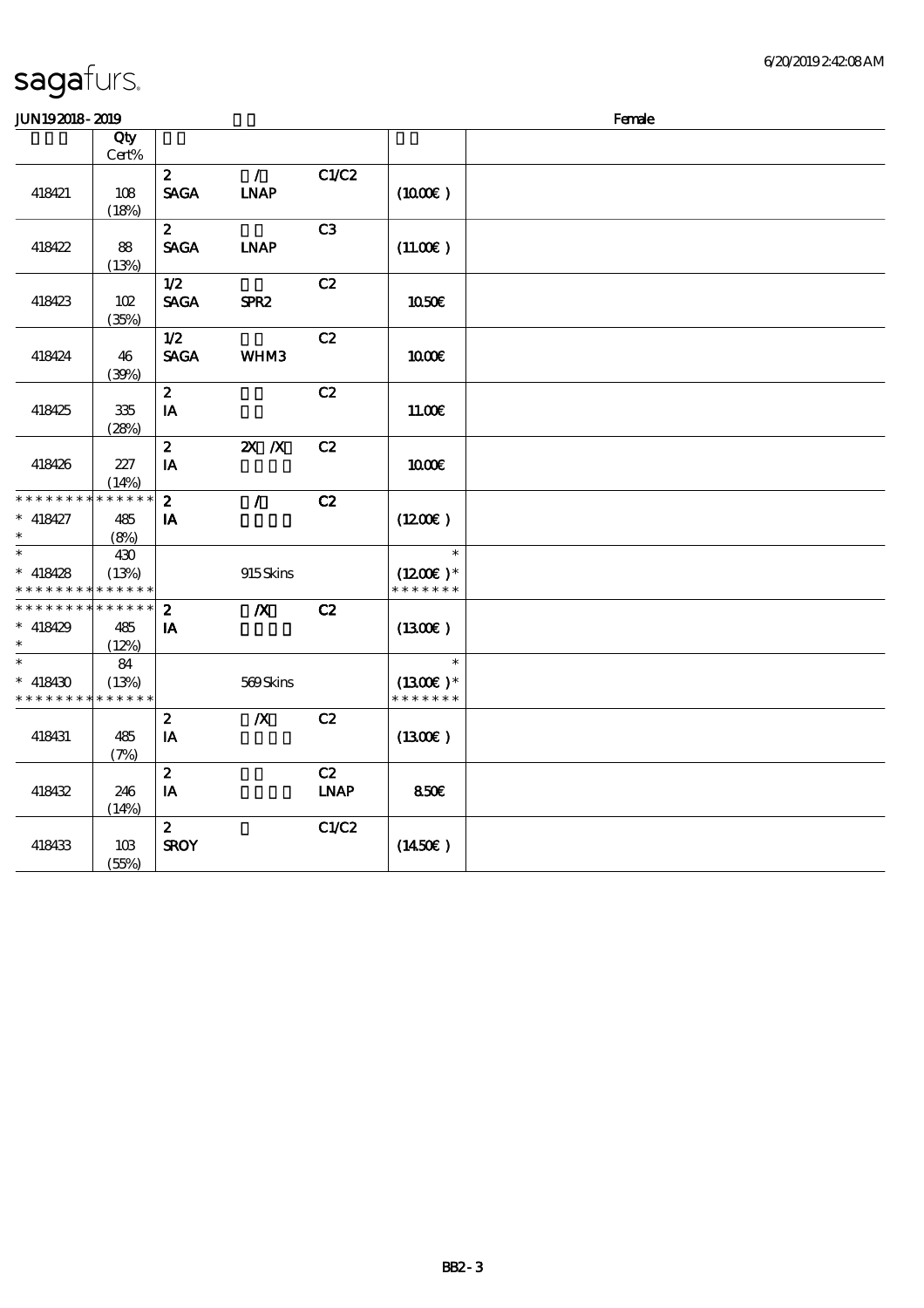| <b>JUN192018-2019</b> |                 |                                                |                  |                   |             | Female |
|-----------------------|-----------------|------------------------------------------------|------------------|-------------------|-------------|--------|
|                       | Qty<br>Cert%    |                                                |                  |                   |             |        |
| 418501                | 113<br>(13%)    | $\mathbf{3}$<br>$\mathbf{S}$                   | $X \, X$         | C2                | 850€        |        |
| 418502                | 171<br>(20%)    | $\mathbf{3}$<br>$\mathbf{S}$                   |                  | C1/C2             | 950E        |        |
| 418503                | 132<br>(25%)    | ${\bf 3}$<br>${\bf s}$                         |                  | C1/C2             | 1050E       |        |
| 418504                | 136<br>(8%)     | ${\bf 3}$<br>$\mathbf{S}$                      | $\mathcal{L}$    | C3                | 1000E       |        |
| 418505                | 163<br>(18%)    | $\mathbf{3}$<br>${\bf s}$                      | $\boldsymbol{X}$ | C2                | 11.00E      |        |
| 418506                | 158<br>(13%)    | ${\bf 3}$<br>$\mathbf{S}$                      | <b>LNAP</b>      | C2                | 850E        |        |
| 418507                | 370<br>(13%)    | $\mathbf{3}$<br>$\, {\bf B}$                   | $\mathcal{L}$    | C2                | 7.00E       |        |
| 418508                | 140<br>(17%)    | $\mathbf{3}$<br>$\, {\bf I} \! {\bf B} \,$     | $\boldsymbol{X}$ | C2                | 7.50E       |        |
| 418509                | 119<br>(31%)    | $\mathbf{3}$<br>$\mathbf I$                    |                  | C2                | 600         |        |
| 418510                | $92\,$<br>(18%) | $\mathbf{3}$<br><b>SAGA</b>                    | $X$ $N$          | C2                | <b>100€</b> |        |
| 418511                | 99<br>(19%)     | $\mathbf{3}$<br>$\operatorname{\mathsf{SAGA}}$ |                  | C1/C2             | 11.00E      |        |
| 418512                | 120<br>(15%)    | 3 <sup>1</sup><br><b>SAGA</b>                  |                  | C1/C2             | 11.50E      |        |
| 418513                | 135<br>(9%)     | $3 -$<br><b>SAGA</b>                           | $\mathcal{L}$    | C3                | 1050€       |        |
| 418514                | 165<br>(12%)    | $3^{\circ}$<br><b>SAGA</b>                     | $\boldsymbol{X}$ | C2                | 11.50€      |        |
| 418515                | 175<br>(12%)    | 3 <sup>7</sup><br><b>SAGA</b>                  | <b>LNAP</b>      | C2                | 850E        |        |
| 418516                | 148<br>(16%)    | $3^{\circ}$<br>IA                              | $X$ $N$          | C2                | 800€        |        |
| 418517                | 518<br>(9%)     | 3 <sup>1</sup><br>IA                           | $\mathcal{L}$    | C2                | 850E        |        |
| 418518                | 238<br>(10%)    | 3 <sup>1</sup><br>IA                           | $\boldsymbol{X}$ | C2                | 800€        |        |
| 418519                | 169<br>(10%)    | $\mathbf{3}$<br>$I\!\!A$                       |                  | C2<br><b>LNAP</b> | 800         |        |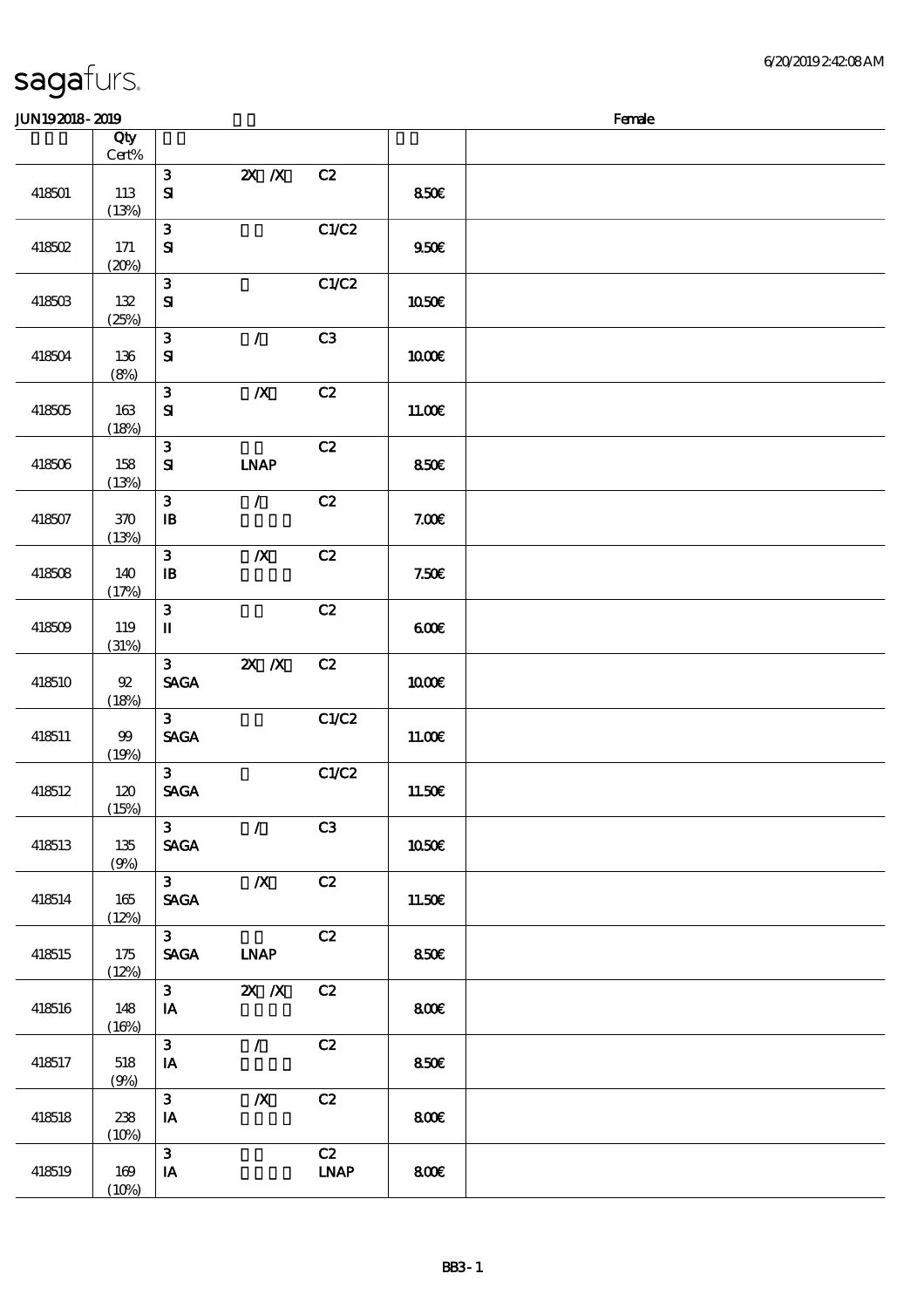#### $J/N192018$ - 2019  $F$ emale  $J$

| www.ww                                                                        |                             |                                                           |                  |                  |       |                                        | $\cdots$ |
|-------------------------------------------------------------------------------|-----------------------------|-----------------------------------------------------------|------------------|------------------|-------|----------------------------------------|----------|
|                                                                               | Qty<br>Cert%                |                                                           |                  |                  |       |                                        |          |
| 418581                                                                        | 101                         | $\boldsymbol{\mathbf{z}}$<br>${\bf s}$                    |                  | $\mathbf{1}$     | C1    | 2000                                   |          |
| 418582                                                                        | (13%)<br>177<br>(11%)       | $\boldsymbol{\mathfrak{D}}$<br>${\bf S}$                  |                  | $\mathbf{1}$     | C1    | (220E)                                 |          |
| 418583                                                                        | 106<br>(18%)                | $\boldsymbol{\mathbf{z}}$<br>${\bf s}$                    |                  | $\mathbf{1}$     | C1/C2 | (21.00)                                |          |
| * * * * * * * *<br>$* 418584$<br>$\ast$                                       | * * * * * *<br>465<br>(7%)  | $\boldsymbol{\mathfrak{D}}$<br>${\bf S}$                  |                  | $\mathbf{1}$     | C2    | (21.00)                                |          |
| $\overline{\ast}$<br>$*$ 418585<br>* * * * * * * * <mark>* * * * * *</mark> * | 421<br>(7%)                 |                                                           | 886Skins         |                  |       | $\ast$<br>$(21.00)$ *<br>* * * * * * * |          |
| 418586                                                                        | 113<br>(7%)                 | $\boldsymbol{\mathbf{z}}$<br>${\bf s}$                    |                  | $\pmb{2}$        | C1/C2 | 21.006                                 |          |
| 418587                                                                        | 142<br>(12%)                | $\boldsymbol{\mathfrak{D}}$<br>${\bf s}$                  | $\mathbf x$      | $\boldsymbol{z}$ | C1/C2 | 21.50E                                 |          |
| 418588                                                                        | 88<br>(9%)                  | $\boldsymbol{\mathfrak{D}}$<br>$\mathbf{B}$               | $\mathcal{L}$    | $\mathbf{1}$     | C2    | 1900E                                  |          |
| 418589                                                                        | 275<br>(19%)                | $\boldsymbol{\mathbf{z}}$<br>$\mathbf{B}$                 | $\boldsymbol{X}$ | $\mathbf{1}$     | C2    | 2000                                   |          |
| 418590                                                                        | 220<br>(13%)                | $\boldsymbol{\mathfrak{D}}$<br>$\, {\bf I} \! {\bf B} \,$ | $\boldsymbol{X}$ | $\boldsymbol{z}$ | C2    | ææ                                     |          |
| 418591                                                                        | 147<br>(19%)                | $\boldsymbol{\mathfrak{D}}$<br><b>SAGA</b>                |                  | $\mathbf{1}$     | C1/C2 | 21.00E                                 |          |
| 418592                                                                        | 164<br>(25%)                | $\boldsymbol{\mathfrak{D}}$<br><b>SAGA</b>                |                  | $\mathbf{1}$     | C1/C2 | 21.50E                                 |          |
| 418593                                                                        | 122<br>(20%)                | $\boldsymbol{\mathfrak{D}}$<br><b>SAGA</b>                |                  | $\mathbf{1}$     | C1    | 21.50E                                 |          |
| 418594                                                                        | 295<br>(27%)                | 20<br><b>SAGA</b>                                         |                  | $\mathbf{1}$     | C1    | 21.50E                                 |          |
| 418595                                                                        | 325<br>(18%)                | $\boldsymbol{\mathfrak{D}}$<br><b>SAGA</b>                |                  | $\mathbf{1}$     | C1/C2 | 21.50E                                 |          |
| 418596                                                                        | 350<br>(18%)                | $\boldsymbol{\mathfrak{D}}$<br><b>SAGA</b>                |                  | $\mathbf{1}$     | C2    | 21.006                                 |          |
| 418597                                                                        | 85<br>(24%)                 | $\boldsymbol{\mathfrak{D}}$<br><b>SAGA</b>                |                  | $\mathbf{1}$     | C3    | 2050€                                  |          |
| 418598                                                                        | 151<br>(25%)                | $\boldsymbol{\mathfrak{D}}$<br><b>SAGA</b>                |                  | $\mathbf{1}$     | C1    | <b>2250€</b>                           |          |
| * * * * * * * *<br>$* 418599$<br>$\ast$                                       | * * * * * *<br>425<br>(19%) | $\boldsymbol{\mathfrak{D}}$<br><b>SAGA</b>                |                  | $\mathbf{1}$     | C2    | 2250E                                  |          |
| $\ast$<br>$* 418600$<br>* * * * * * * *                                       | 102<br>(24%)<br>* * * * * * |                                                           | 527Skins         |                  |       | $\ast$<br>22.00€ *<br>* * * * * * *    |          |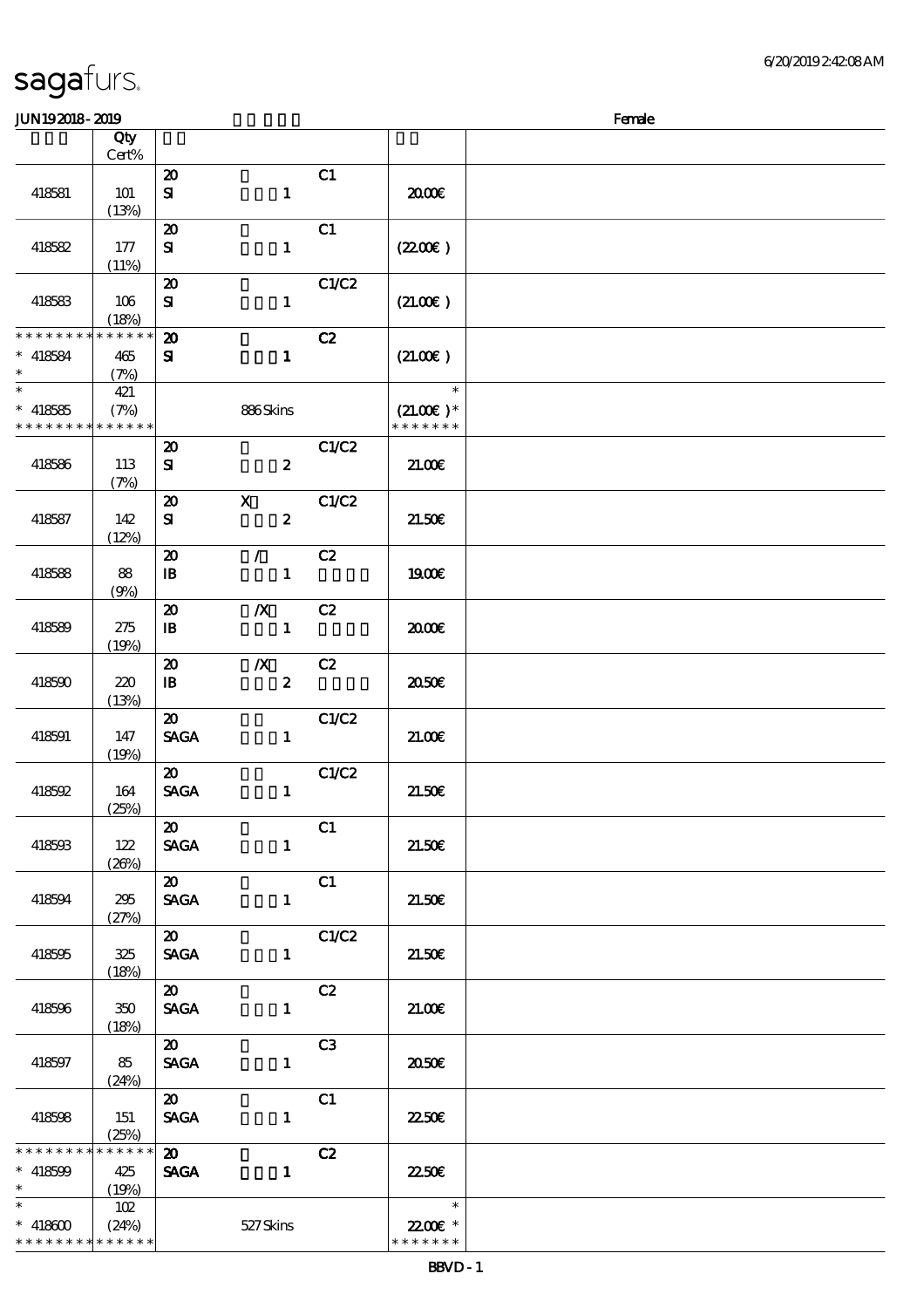#### $J$ UN192018 - 2010  $J$

| ມມາ <i>ເວເມເວ</i> ະ ເມເວ                |                             |                                            |                                           |              |                                      | ranac |
|-----------------------------------------|-----------------------------|--------------------------------------------|-------------------------------------------|--------------|--------------------------------------|-------|
|                                         | Qty<br>Cert%                |                                            |                                           |              |                                      |       |
| 418601                                  | 277<br>(17%)                | $\boldsymbol{\mathfrak{D}}$<br><b>SAGA</b> | $\mathbf{1}$                              | C3           | 2050E                                |       |
| 418602                                  | 399<br>(19%)                | $\boldsymbol{\omega}$<br><b>SAGA</b>       | $\mathbf{X}$<br>$\mathbf{1}$              | C1/C2        | 2350E                                |       |
| 418603                                  | 221<br>(23%)                | $\boldsymbol{\mathfrak{D}}$<br><b>SAGA</b> | $\mathbf{X}$<br>$\mathbf{1}$              | C3           | 21.00E                               |       |
| 418604                                  | 116<br>(15%)                | $\boldsymbol{\omega}$<br><b>SAGA</b>       | $\boldsymbol{\mathsf{Z}}$<br>$\mathbf{1}$ | C1/C2        | 2300E                                |       |
| 418605                                  | 86<br>(17%)                 | $\boldsymbol{\mathfrak{D}}$<br><b>SAGA</b> | $\boldsymbol{2}$                          | C1/C2        | <b>2200E</b>                         |       |
| 418606                                  | $370\,$<br>(17%)            | $\boldsymbol{\mathfrak{D}}$<br><b>SAGA</b> | $\boldsymbol{z}$                          | C1/C2        | 2300E                                |       |
| 418607                                  | 117<br>(23%)                | $\boldsymbol{\mathfrak{D}}$<br><b>SAGA</b> | $\mathbf{x}$<br>$\boldsymbol{z}$          | C1           | 2300E                                |       |
| 418608                                  | 355<br>(17%)                | $\boldsymbol{\mathfrak{D}}$<br><b>SAGA</b> | $\mathbf{X}$<br>$\boldsymbol{z}$          | C2           | 2250E                                |       |
| 418609                                  | 108<br>(12%)                | $\boldsymbol{\mathfrak{D}}$<br><b>SAGA</b> | $\mathbf{X}$<br>$\mathbf{z}$              | C3           | 2200                                 |       |
| 418610                                  | 208<br>(28%)                | $\boldsymbol{\mathfrak{D}}$<br><b>SAGA</b> | $\mathbf{X}$<br>$\boldsymbol{z}$          | C1/C2        | 2300E                                |       |
| 418611                                  | 187<br>(21%)                | $\boldsymbol{\mathfrak{D}}$<br>IA          | $\mathcal{F}$<br>$\mathbf{1}$             | C2           | 2050E                                |       |
| **************<br>$* 418612$<br>$\ast$  | 425<br>(20%)                | $\boldsymbol{\mathfrak{D}}$<br>IA          | $\boldsymbol{X}$<br>$\mathbf{1}$          | C2           | 21.00E                               |       |
| $\ast$<br>$*$ 418613<br>* * * * * * * * | 226<br>(20%)<br>* * * * * * |                                            | 651 Skins                                 |              | $\ast$<br>$21.005*$<br>* * * * * * * |       |
| * * * * * * * *<br>$* 418614$<br>$\ast$ | * * * * * *<br>425<br>(20%) | $\boldsymbol{\mathbf{z}}$<br>IA            | $\boldsymbol{X}$<br>$\boldsymbol{z}$      | C2           | 22.00E                               |       |
| $\ast$<br>$* 418615$<br>* * * * * * * * | 376<br>(30%)<br>* * * * * * |                                            | 801 Skins                                 |              | $\ast$<br>22.00E *<br>* * * * * * *  |       |
| 418616                                  | 116<br>(36%)                | $\boldsymbol{\mathfrak{D}}$<br><b>SROY</b> | $\mathbf{1}$                              | <b>C1/C2</b> | 2250E                                |       |
| 418617                                  | 99<br>(42%)                 | $\boldsymbol{\mathfrak{D}}$<br><b>SROY</b> | $\mathbf{1}$                              | C1/C2        | 2250E                                |       |
| 418618                                  | 158<br>(32%)                | $\boldsymbol{\mathfrak{D}}$<br><b>SROY</b> | $\mathbf{1}$                              | C1/C2        | <b>2350€</b>                         |       |
| 418619                                  | 89<br>(31%)                 | $\boldsymbol{\mathfrak{D}}$<br><b>SROY</b> | $\mathbf X$<br>$\mathbf{1}$               | C1/C2        | 2300E                                |       |
| 418620                                  | 143<br>(36%)                | $\boldsymbol{\mathfrak{D}}$<br><b>SROY</b> | $\boldsymbol{z}$                          | C1/C2        | 2300E                                |       |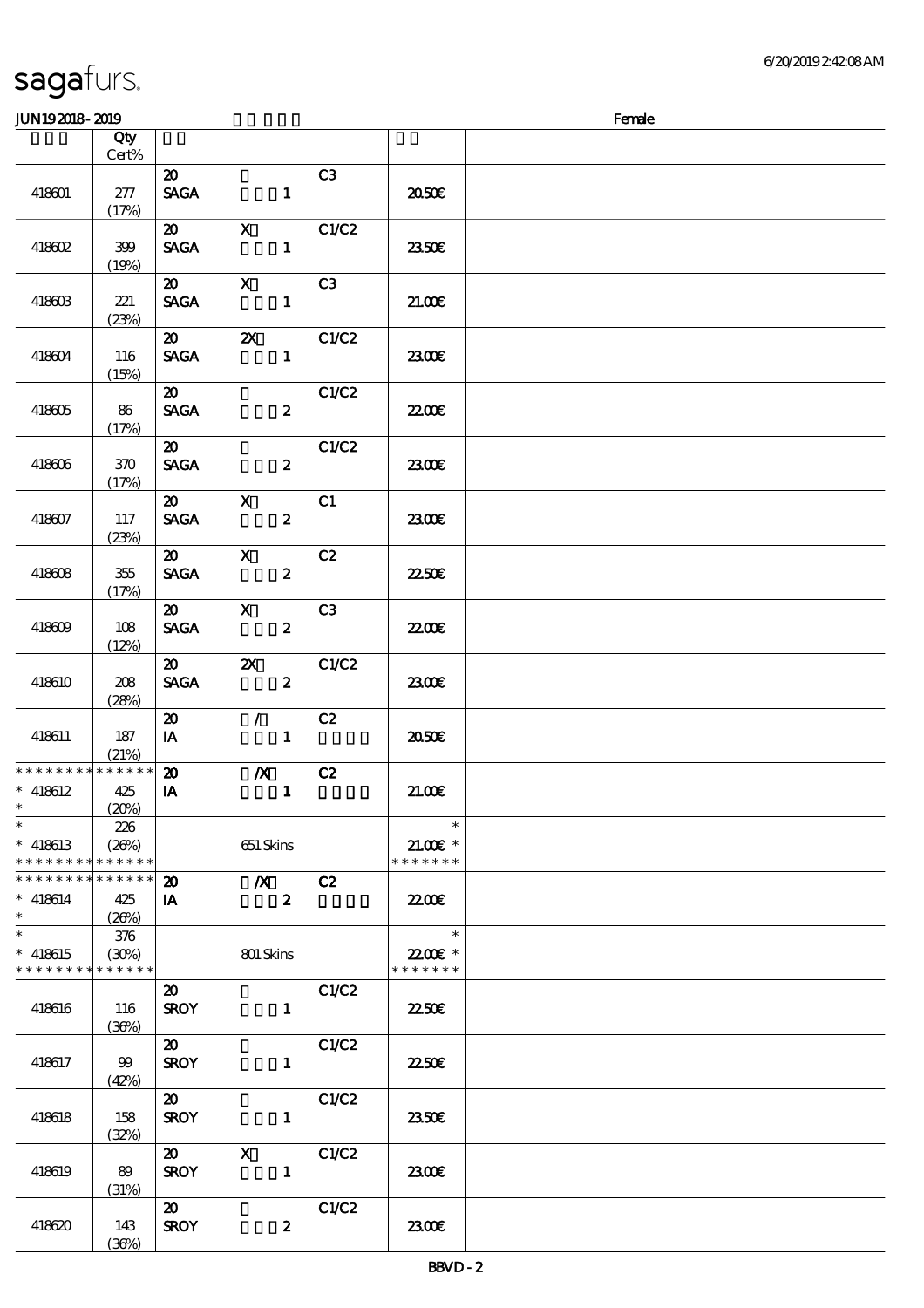#### 6/20/2019 2:42:08 AM

| JUN192018-2019 |  |
|----------------|--|
|                |  |

| JUN192018-2019 |       |             |                              |      |       | Female |
|----------------|-------|-------------|------------------------------|------|-------|--------|
|                | Qty   |             |                              |      |       |        |
|                | Cert% |             |                              |      |       |        |
|                |       | 20          | $\mathbf{v}$<br><sup>X</sup> | CLC2 |       |        |
| 418621         | 176   | <b>SROY</b> |                              | ~    | 2400E |        |
|                | (25%) |             |                              |      |       |        |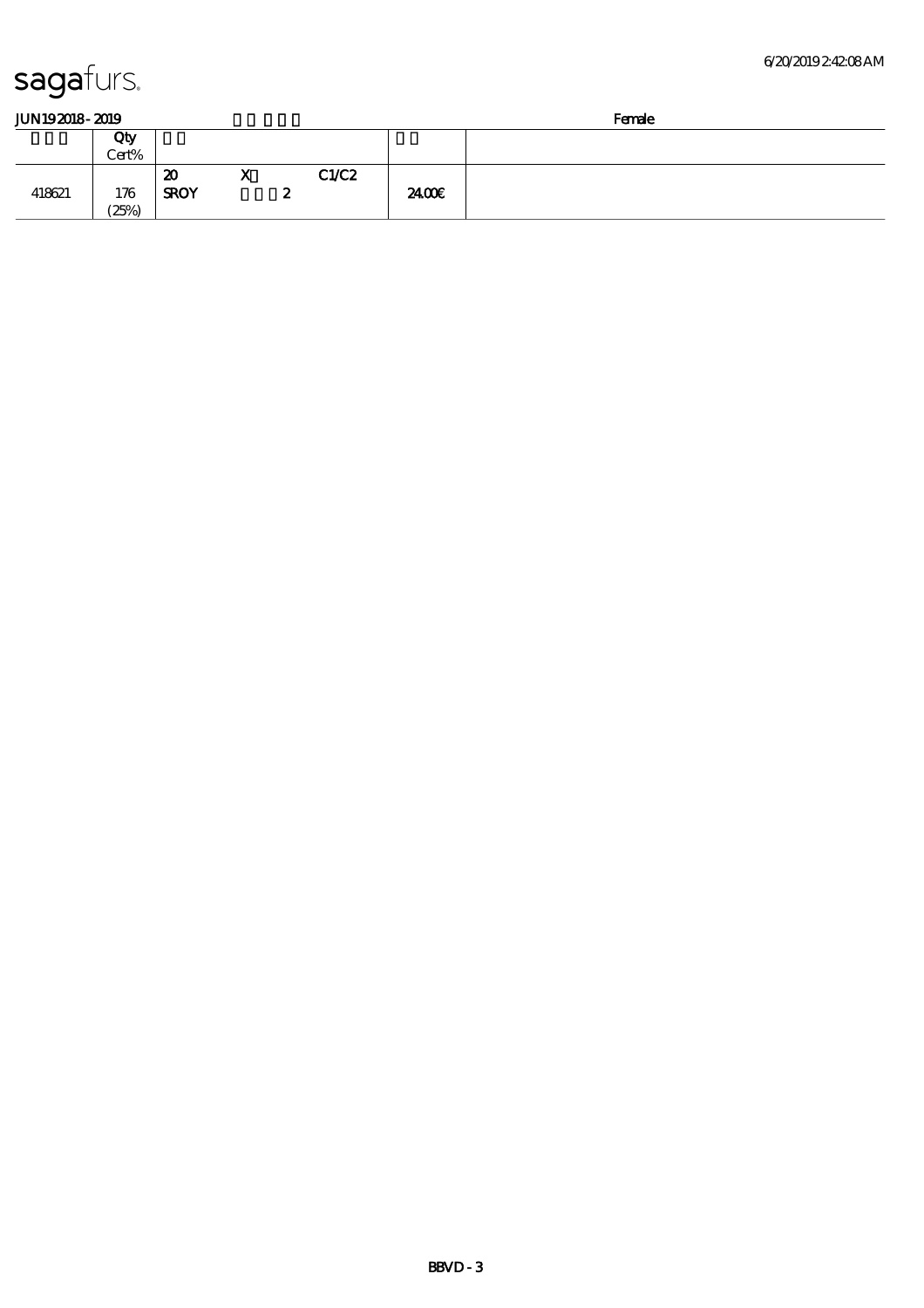| <b>JUN192018-2019</b>                     |             |              |              |                |                   | Female |
|-------------------------------------------|-------------|--------------|--------------|----------------|-------------------|--------|
|                                           | Qty         |              |              |                |                   |        |
|                                           | Cert%       |              |              |                |                   |        |
|                                           |             | $\mathbf{o}$ | $X$ $X$      | C1/C2          |                   |        |
| 418701                                    | 137         | $\mathbf{S}$ | $\mathbf{1}$ |                | 17.00€            |        |
|                                           | (28%)       |              |              |                |                   |        |
|                                           |             | $\mathbf{o}$ | X /          | C1/C2          |                   |        |
|                                           |             |              |              |                |                   |        |
| 418702                                    | 361         | ${\bf s}$    | $\mathbf{1}$ |                | 17.00E            |        |
|                                           | (19%)       |              |              |                |                   |        |
|                                           |             | $\mathbf O$  |              | C1             |                   |        |
| 418703                                    | <b>101</b>  | ${\bf s}$    | $\mathbf{1}$ |                | (1800)            |        |
|                                           | (31%)       |              |              |                |                   |        |
|                                           |             | $\mathbf{o}$ |              | C1/C2          |                   |        |
| 418704                                    | 348         | ${\bf s}$    | $\mathbf{1}$ |                | (17.00)           |        |
|                                           | (20%)       |              |              |                |                   |        |
|                                           |             | $\mathbf{o}$ |              | C1/C2          |                   |        |
| 418705                                    | 288         | ${\bf s}$    | $\mathbf{1}$ |                | (17.00)           |        |
|                                           | (36%)       |              |              |                |                   |        |
| * * * * * * * * * * * * * *               |             | $\mathbf{o}$ |              | C2             |                   |        |
| $* 418706$                                |             |              |              |                |                   |        |
| $\ast$                                    | 465         | ${\bf s}$    | $\mathbf{1}$ |                | (17.00)           |        |
| $\ast$                                    | (20%)       |              |              |                |                   |        |
|                                           | 84          |              |              |                | $\ast$            |        |
| $* 418707$                                | (20%)       |              | 549Skins     |                | $(17.00)$ *       |        |
| * * * * * * * *                           | * * * * * * |              |              |                | * * * * * * *     |        |
|                                           |             | $\mathbf{o}$ | X /          | C <sub>3</sub> |                   |        |
| 418708                                    | 131         | ${\bf s}$    | $\mathbf{1}$ |                | <b>1650€</b>      |        |
|                                           | (12%)       |              |              |                |                   |        |
|                                           |             | $\mathbf{o}$ |              | C1             |                   |        |
| 418709                                    | 175         | ${\bf s}$    | $\mathbf{1}$ |                | (17.50)           |        |
|                                           | (22%)       |              |              |                |                   |        |
|                                           |             | $\mathbf O$  |              | C1             |                   |        |
|                                           |             |              |              |                |                   |        |
| 418710                                    | 178         | ${\bf s}$    | $\mathbf{1}$ |                | (17.50)           |        |
|                                           | (20%)       |              |              |                |                   |        |
|                                           |             | $\mathbf{o}$ |              | C1             |                   |        |
| 418711                                    | 160         | ${\bf s}$    | $\mathbf{1}$ |                | 17.50€            |        |
|                                           | (34%)       |              |              |                |                   |        |
|                                           |             | $\mathbf{o}$ |              | C1             |                   |        |
| 418712                                    | 309         | $\mathbf{S}$ | $\mathbf{1}$ |                | (17.50)           |        |
|                                           | (17%)       |              |              |                |                   |        |
| * * * * * * * * * * * * * *               |             | $\mathbf 0$  |              | C2             |                   |        |
| $*$ 418713                                | 465         | $\mathbf{S}$ | $\mathbf{1}$ |                | 17.50E            |        |
| $\ast$                                    | (24%)       |              |              |                |                   |        |
| $\ast$                                    | 174         |              |              |                | $\ast$            |        |
| $* 418714$                                | (22%)       |              | 639Skins     |                | 17.00 £*          |        |
| * * * * * * * * * * * * * *               |             |              |              |                | * * * * * * *     |        |
| * * * * * * * * * * * * * *               |             | $\mathbf 0$  |              | C2             |                   |        |
| $* 418715$                                | 465         | ${\bf s}$    | $\mathbf{1}$ |                | $(17.50\epsilon)$ |        |
| $\ast$                                    | (15%)       |              |              |                |                   |        |
| $\ast$                                    |             |              |              |                | $\ast$            |        |
|                                           | 139         |              |              |                |                   |        |
| $* 418716$                                | (10%)       |              | 604Skins     |                | $(17.50)$ *       |        |
| * * * * * * * * * * * * * *               |             |              |              |                | * * * * * * *     |        |
| * * * * * * * * * * * * * *               |             | $\mathbf 0$  |              | C2             |                   |        |
| $*$ 418717                                | 465         | Я            | $\mathbf{1}$ |                | $(17.50\epsilon)$ |        |
| $\ast$                                    | (21%)       |              |              |                |                   |        |
| $\ast$                                    | 88          |              |              |                | $\ast$            |        |
| $* 418718$                                | (37%)       |              | 553Skins     |                | $(17.50)$ *       |        |
| * * * * * * * * * * * * * *               |             |              |              |                | * * * * * * *     |        |
| * * * * * * * * * * * * * *               |             | $\mathbf{o}$ |              | C2             |                   |        |
| $*$ 418719                                | 440         | ${\bf s}$    | $\mathbf{1}$ |                | (17.50)           |        |
| $\ast$                                    | (17%)       |              |              |                |                   |        |
| $\ast$                                    | 455         |              |              |                | $\ast$            |        |
|                                           |             |              |              |                |                   |        |
| $* 418720$<br>* * * * * * * * * * * * * * | (14%)       |              | 895Skins     |                | $(17.50)$ *       |        |
|                                           |             |              |              |                | * * * * * * *     |        |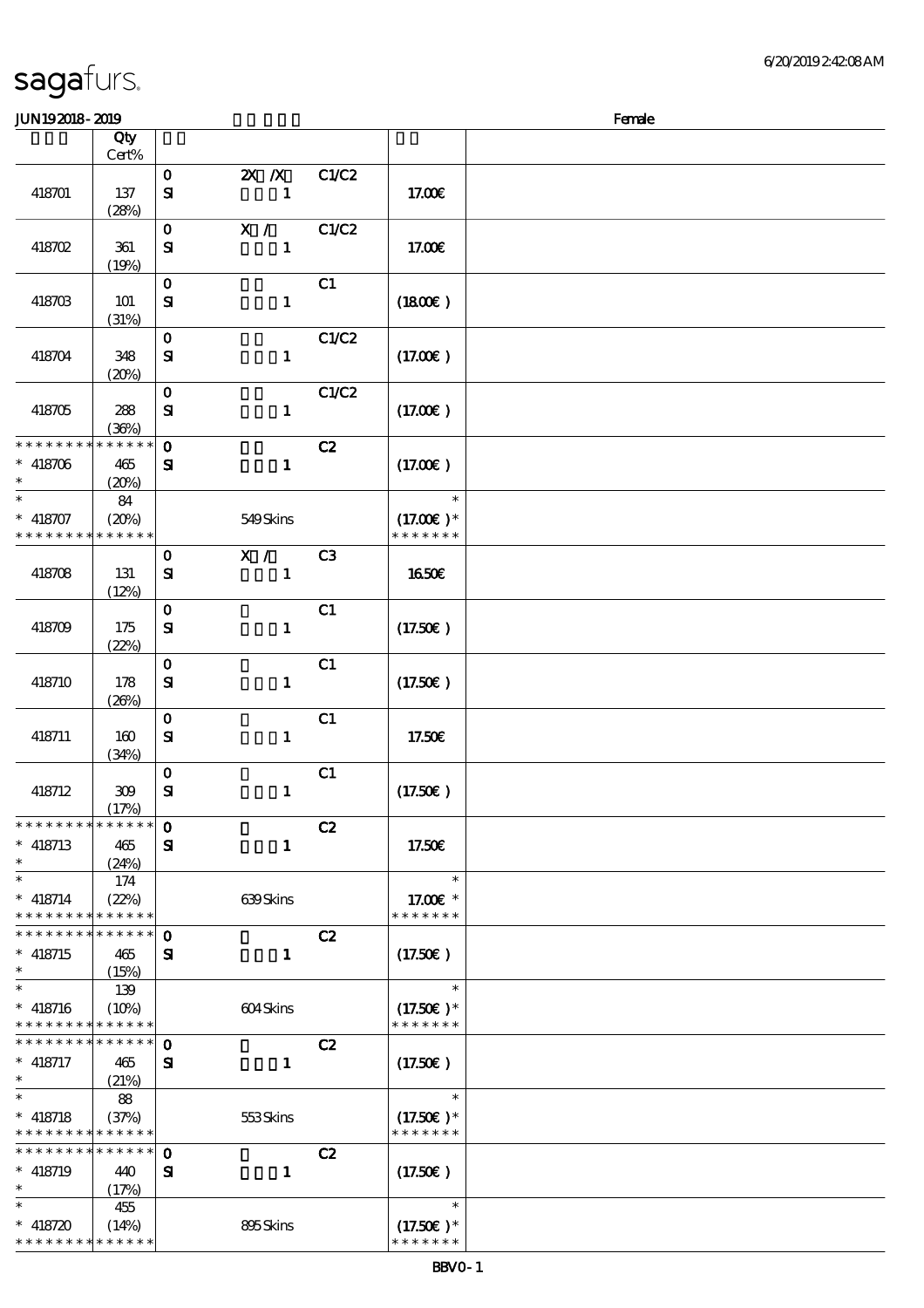\* \* \* \* \* \* \*

# sagafurs.

| JUN192018-2019                |                      |              |                  |    |                           | Female |
|-------------------------------|----------------------|--------------|------------------|----|---------------------------|--------|
|                               | Qty                  |              |                  |    |                           |        |
|                               | Cert%                |              |                  |    |                           |        |
|                               |                      | $\mathbf 0$  |                  | C3 |                           |        |
|                               |                      |              |                  |    |                           |        |
| 418721                        | 265                  | ${\bf s}$    | $\mathbf{1}$     |    | <b>1600€</b>              |        |
|                               | (24%)                |              |                  |    |                           |        |
|                               |                      | $\mathbf 0$  |                  | C1 |                           |        |
| 418722                        | 200                  | ${\bf s}$    | $\mathbf{1}$     |    | (1800)                    |        |
|                               | (23%)                |              |                  |    |                           |        |
|                               |                      | $\mathbf 0$  |                  | C1 |                           |        |
| 418723                        | 255                  | ${\bf s}$    | $\mathbf{1}$     |    | 1800E                     |        |
|                               |                      |              |                  |    |                           |        |
|                               | (24%)                |              |                  |    |                           |        |
|                               |                      | $\mathbf 0$  |                  | C1 |                           |        |
| 418724                        | 298                  | ${\bf s}$    | $\mathbf{1}$     |    | 1800                      |        |
|                               | (24%)                |              |                  |    |                           |        |
| * * * * * * * *               | * * * * * *          | $\mathbf 0$  |                  | C2 |                           |        |
| $* 418725$                    | 465                  | ${\bf s}$    | $\mathbf{1}$     |    | 1800E                     |        |
| $\ast$                        | (21%)                |              |                  |    |                           |        |
| $\ast$                        | 361                  |              |                  |    | $\ast$                    |        |
| $* 418726$                    |                      |              |                  |    |                           |        |
| * * * * * * * *               | (28%)<br>* * * * * * |              | 826Skins         |    | 17.50€ *<br>* * * * * * * |        |
|                               |                      |              |                  |    |                           |        |
| * * * * * * * *               | $* * * * * * *$      | $\mathbf 0$  |                  | C2 |                           |        |
| $* 418727$                    | 465                  | ${\bf s}$    | $\mathbf 1$      |    | <b>1800€</b>              |        |
| $\ast$                        | (15%)                |              |                  |    |                           |        |
| $\ast$                        |                      |              |                  |    | $\ast$                    |        |
| $* 418728$                    | 420                  |              | $\boldsymbol{z}$ |    | 17.50€ *                  |        |
| $\ast$                        | (17%)                |              |                  |    | $\ast$                    |        |
| $\ast$                        |                      |              |                  |    | $\ast$                    |        |
|                               | 52                   |              |                  |    |                           |        |
| $* 418729$                    | (21%)                |              | 937 Skins        |    | 17.50€ *                  |        |
| * * * * * * * *               | * * * * * *          |              |                  |    | * * * * * * *             |        |
| * * * * * * * *               | * * * * * *          | $\mathbf 0$  |                  | C2 |                           |        |
| $* 418730$                    | 465                  | ${\bf s}$    | $\mathbf{1}$     |    | 1800                      |        |
| $\ast$                        | (13%)                |              |                  |    |                           |        |
| $\ast$                        |                      |              |                  |    | $\ast$                    |        |
| $*$ 418731                    | 440                  |              | $\boldsymbol{2}$ |    | 17.50€ *                  |        |
| $\ast$                        |                      |              |                  |    | $\ast$                    |        |
| $\ast$                        | (11%)                |              |                  |    | $\ast$                    |        |
|                               | 225                  |              |                  |    |                           |        |
| $* 418732$                    | (16%)                |              | 1130Skins        |    | 17.50€ *                  |        |
| * * * * * * * * * * * * * *   |                      |              |                  |    | * * * * * * *             |        |
| * * * * * * * * * * * * * * * |                      | $\mathbf 0$  |                  | C2 |                           |        |
| $*$ 418733                    | 440                  | ${\bf s}$    | $\mathbf{1}$     |    | 1800                      |        |
| $\ast$                        | (12%)                |              |                  |    |                           |        |
| $\ast$                        |                      |              |                  |    | $\ast$                    |        |
| $* 418734$                    | 440                  |              | $\boldsymbol{2}$ |    | 17.50€ *                  |        |
| $\ast$                        | (10%)                |              |                  |    | $\ast$                    |        |
| $\overline{\ast}$             |                      |              |                  |    | $\ast$                    |        |
|                               |                      |              |                  |    |                           |        |
| $* 418735$                    | 440                  |              | 3                |    | 17.50£ *                  |        |
| $\ast$                        | (13%)                |              |                  |    | $\ast$                    |        |
| $\ast$                        |                      |              |                  |    | $\ast$                    |        |
| $* 418736$                    | 440                  |              | $\overline{4}$   |    | 17.50 £*                  |        |
| $\ast$                        | (10%)                |              |                  |    | $\ast$                    |        |
| $\ast$                        | 34                   |              |                  |    | $\ast$                    |        |
| $*$ 418737                    | (11%)                |              | 1794Skins        |    | 17.50€ *                  |        |
| * * * * * * * *               | * * * * * *          |              |                  |    | * * * * * * *             |        |
|                               |                      |              |                  |    |                           |        |
|                               |                      | $\mathbf 0$  |                  | C3 |                           |        |
| 418738                        | 483                  | ${\bf s}$    | $\blacksquare$   |    | 17.00E                    |        |
|                               | (23%)                |              |                  |    |                           |        |
| * * * * * * * *               | * * * * * *          | $\mathbf{O}$ | $X / ZX$ $C1/C2$ |    |                           |        |
| $* 418739$                    | 465                  | ${\bf s}$    | $\blacksquare$   |    | 1800E                     |        |
| $\ast$                        | (21%)                |              |                  |    |                           |        |
| $\ast$                        | 110                  |              |                  |    | $\ast$                    |        |
|                               |                      |              |                  |    | 17.50 £*                  |        |
| $* 418740$                    | (24%)                |              | 575Skins         |    |                           |        |

\* \* \* \* \* \* \* \* <mark>\* \* \* \* \* \* \*</mark>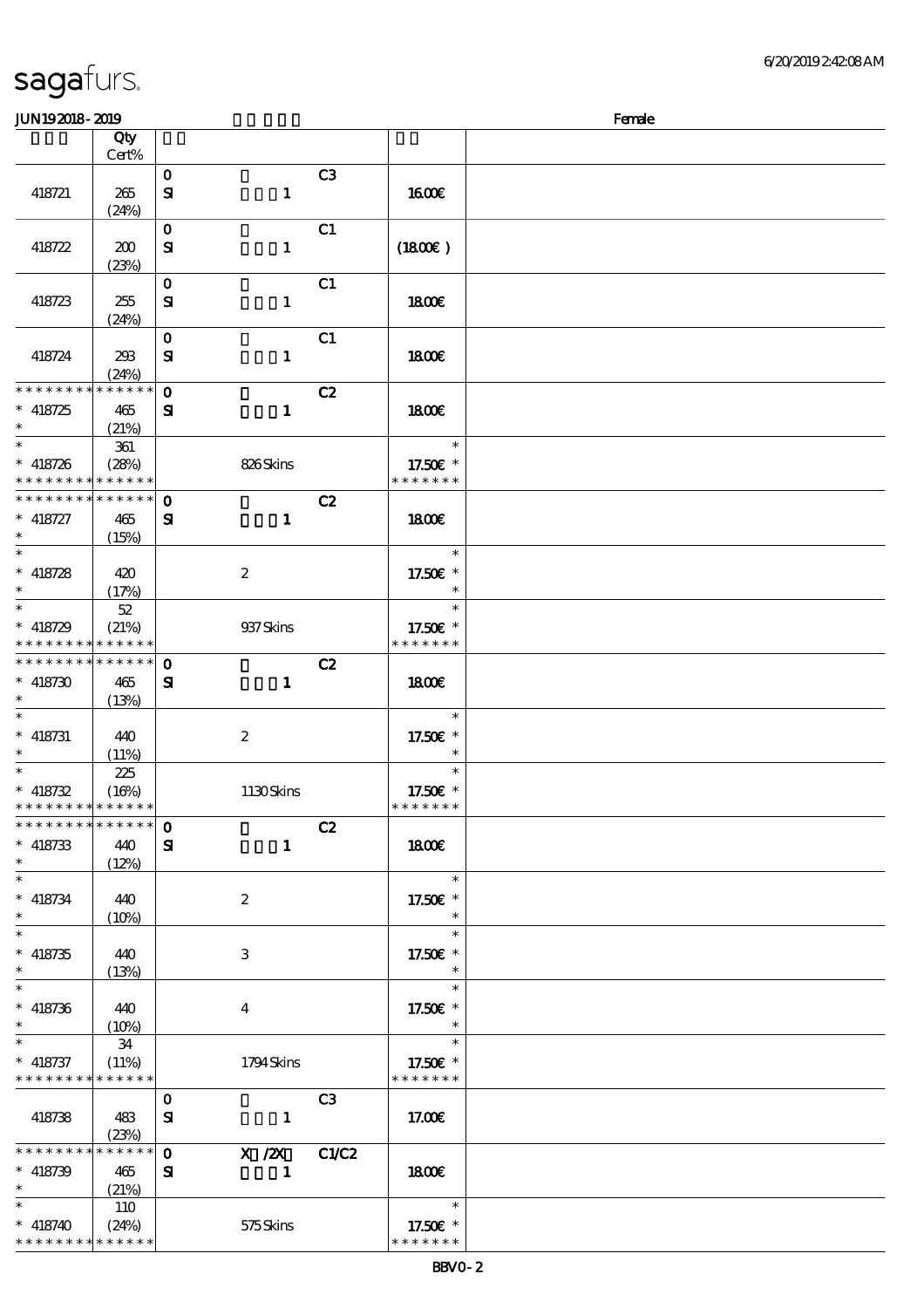| JUN192018-2019                                           |                            |                              |                                               |                |                                     | Female |
|----------------------------------------------------------|----------------------------|------------------------------|-----------------------------------------------|----------------|-------------------------------------|--------|
|                                                          | Qty                        |                              |                                               |                |                                     |        |
|                                                          | Cert%                      |                              |                                               |                |                                     |        |
| 418741                                                   | 314<br>(17%)               | $\mathbf 0$<br>${\bf s}$     | X / ZX<br>$\mathbf{1}$                        | C3             | 17.00E                              |        |
| 418742                                                   | 100<br>(13%)               | $\mathbf{o}$<br>${\bf s}$    | X / C1/C2<br>$\boldsymbol{z}$                 |                | <b>1900€</b>                        |        |
| 418743                                                   | 148<br>(12%)               | $\mathbf{o}$<br>$\mathbf{S}$ | $\boldsymbol{2}$                              | C1             | 1900E                               |        |
| 418744                                                   | 156<br>(9%)                | $\mathbf{o}$<br>${\bf s}$    | $\boldsymbol{z}$                              | C2             | 1900E                               |        |
| 418745                                                   | 290<br>(16%)               | $\mathbf 0$<br>${\bf S}$     | $\boldsymbol{z}$                              | C1             | 1950E                               |        |
| 418746                                                   | 493<br>(15%)               | $\mathbf{o}$<br>${\bf s}$    | $\boldsymbol{z}$                              | C2             | 1950E                               |        |
| 418747                                                   | 142<br>(11%)               | $\mathbf 0$<br>${\bf s}$     | $\mathcal{L}$<br>$\boldsymbol{z}$             | C <sub>3</sub> | 1850E                               |        |
| 418748                                                   | 242<br>(35%)               | $\mathbf{o}$<br>$\mathbf{S}$ | $\boldsymbol{\mathrm{X}}$<br>$\boldsymbol{z}$ | C1             | 1950€                               |        |
| * * * * * * * * * * * * * *<br>$* 418749$<br>$\ast$      | 445<br>(25%)               | $\mathbf{o}$<br>${\bf s}$    | $\mathbf x$<br>$\boldsymbol{z}$               | C2             | 1950E                               |        |
| $\ast$<br>$* 418750$<br>* * * * * * * *                  | 48<br>(16%)<br>* * * * * * |                              | 493Skins                                      |                | $\ast$<br>1900€ *<br>* * * * * * *  |        |
| 418751                                                   | 115<br>(38%)               | $\mathbf 0$<br>${\bf s}$     | $\boldsymbol{\mathsf{Z}}$<br>$\boldsymbol{z}$ | C1             | 1950€                               |        |
| 418752                                                   | 123<br>(36%)               | $\mathbf{o}$<br>${\bf s}$    | $\boldsymbol{\mathsf{z}}$<br>$\boldsymbol{z}$ | C2             | 1950E                               |        |
| 418753                                                   | 151<br>(19%)               | $\mathbf 0$<br>${\bf s}$     | $X$ / $ZX$<br>$\boldsymbol{z}$                | C3             | 1950E                               |        |
| * * * * * * * * * * * * * *<br>$* 418754$                | 465<br>(22%)               | $\mathbf 0$<br>$\mathbf{B}$  | $\mathcal{L}$<br>$\mathbf{1}$                 | C2             | 1650E                               |        |
| $\ast$<br>$* 418755$<br>* * * * * * * * * * * * * *      | 114<br>(21%)               |                              | 579Skins                                      |                | $\ast$<br>1650E *<br>* * * * * * *  |        |
| * * * * * * * * * * * * * *<br>$* 418756$<br>$\ast$      | 465<br>(22%)               | $\mathbf 0$<br>$\mathbf{B}$  | $\boldsymbol{X}$<br>$\mathbf{1}$              | C2             | 17.50E                              |        |
| $\ast$<br>$*$ 418757<br>* * * * * * * * * * * * * *      | 282<br>(24%)               |                              | 747 Skins                                     |                | $\ast$<br>17.00 £*<br>* * * * * * * |        |
| 418758                                                   | 308<br>(11%)               | $\mathbf 0$<br>$\mathbf{B}$  | $\mathcal{L}$<br>$\boldsymbol{z}$             | C2             | 1850E                               |        |
| * * * * * * * * <mark>* * * * * * *</mark><br>$* 418759$ | 425<br>(20%)               | $\mathbf 0$<br>$\mathbf{B}$  | $\boldsymbol{X}$<br>$\boldsymbol{2}$          | C2             | 1900                                |        |
| $* 418760$                                               | 400<br>(24%)               |                              | $\boldsymbol{2}$                              |                | $\ast$<br>1850E *                   |        |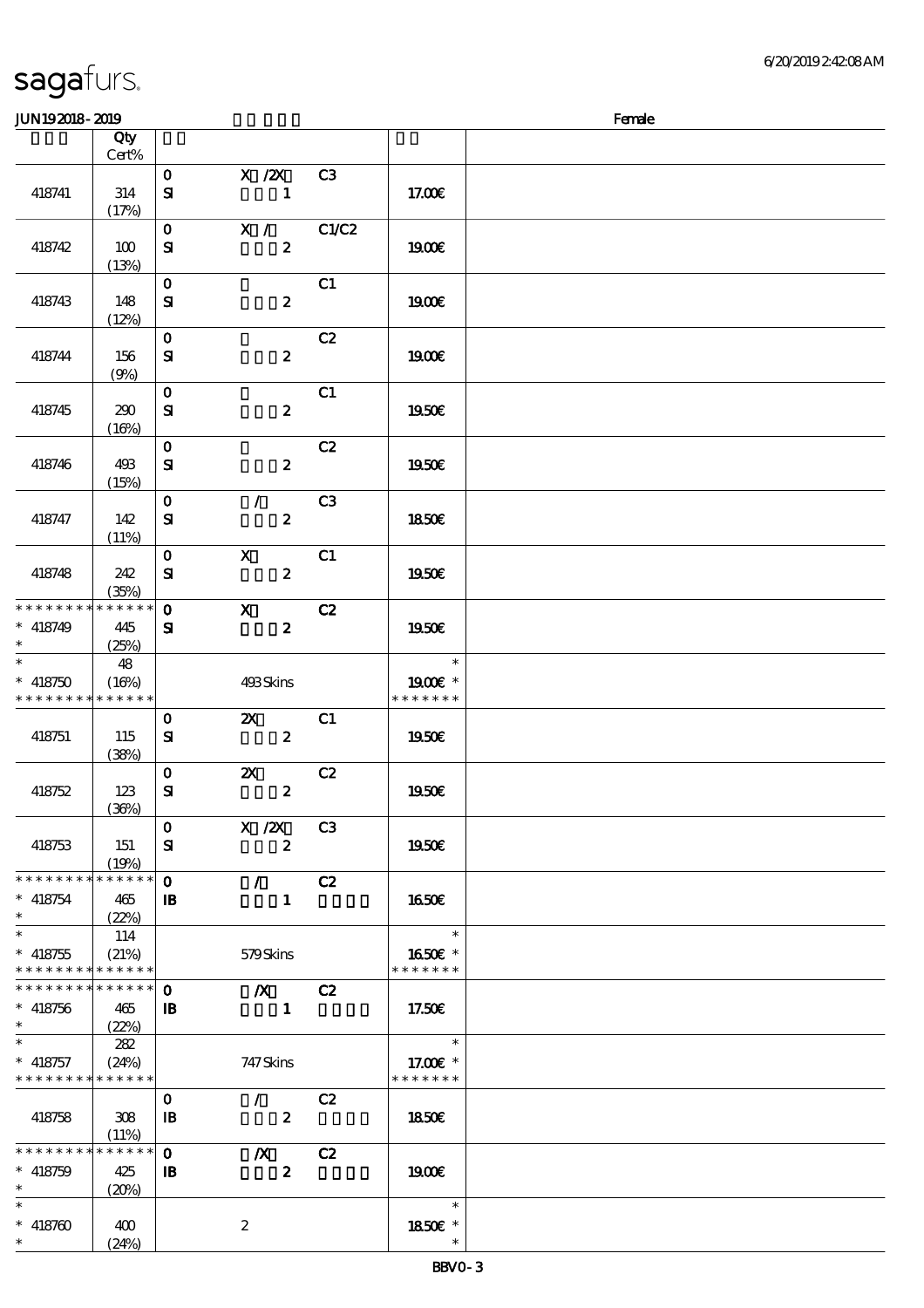\*

\*

\*

 $(20%)$ 

 $(18%)$ 

2

\* 418780 420

顺序号 Qty

#### Cert%  $\ddot{\phantom{0}}$ \* 418761 \* \* \* \* \* \* \* \* \* \* \* \* \* \* 421 (18%) 0 浅/X浅 C2  $\overline{\mathbf{B}}$   $\overline{\mathbf{C}}$   $\overline{\mathbf{C}}$ \* \* 18.50€ \* \* \* \* \* \* \* 418762 105 (62%) 0 2X C1/C2  $SAGA$  1 1800€ 418763 255 (42%)  $0 \quad X \quad C1/C2$  $SAGA$  1 17.50€ 418764 180 (47%)  $\overline{\text{O}}$  C1  $SAGA$  1 (1800 $\varepsilon$ ) 418765 329 (35%)  $\mathbf{0}$   $\qquad \qquad \mathbf{C1}$  $SAGA$  1 1800 $\epsilon$ 0 C2 SAGA 1 \* \* \* \* \* \* \* \* \* \* \* \* \* \* \* 418766 425  $(40%)$  18.00€ \* \* 418767 \* \* \* \* \* \* \* \* \* \* \* \* 55 (40%) 480 Skins \* \* 17.50€ \* \* \* \* \* \* \*  $\overline{\text{O}}$  C2 SAGA 1 **\* \* \* \* \* \* \* \* \* \* \* \* \* \*** \* \* \* 418768 445 (36%) 18.00€ \* \* \* 418769 420 (28%) 2 \* \* 17.50€ \* \* \* 418770 \* \* \* \* \* \* \* \* \* \* \* \* \* \* 256 (30%) 1121 Skins \* \* 17.50€ \* \* \* \* \* \* \* 418771 298 (31%) 0 X / C3  $SAGA$  1 17.50€ 418772 324 (45%)  $\overline{0}$  C1  $SAGA$  1 (1900 $\varepsilon$ )  $\overline{0}$  C1 SAGA 1 \* \* \* \* \* \* \* \* \* \* \* \* \* \* \* 418773 445 (38%) 19**00€** \* \* 418774 \* \* \* \* \* \* \* \* \* \* \* \* \* 422 (36%) 867 Skins \* \* 18.50€ \* \* \* \* \* \* \* 418775 354 (42%) 0 C1  $SAGA$  1 1900€  $\mathbf{C2}$ SAGA 1 \* \* \* \* \* \* \* \* \* \* \* \* \* \* \* 418776 445  $(39%)$  18.50€ \* \* \* 418777 420 (34%) 2 \* 1800€ \* \* \* \* 418778 \* \* \* \* \* \* \* \* <mark>\* \* \* \* \*</mark> 163 (44%) 1028 Skins \* 1800€ \* \* \* \* \* \* \* \* 0 C2 SAGA 1 **\* \* \* \* \* \* \* \* \* \* \* \* \*** \* 418779 445 18.50€

JUN192018-2019 Female

说明 价格

\* 1800€ \*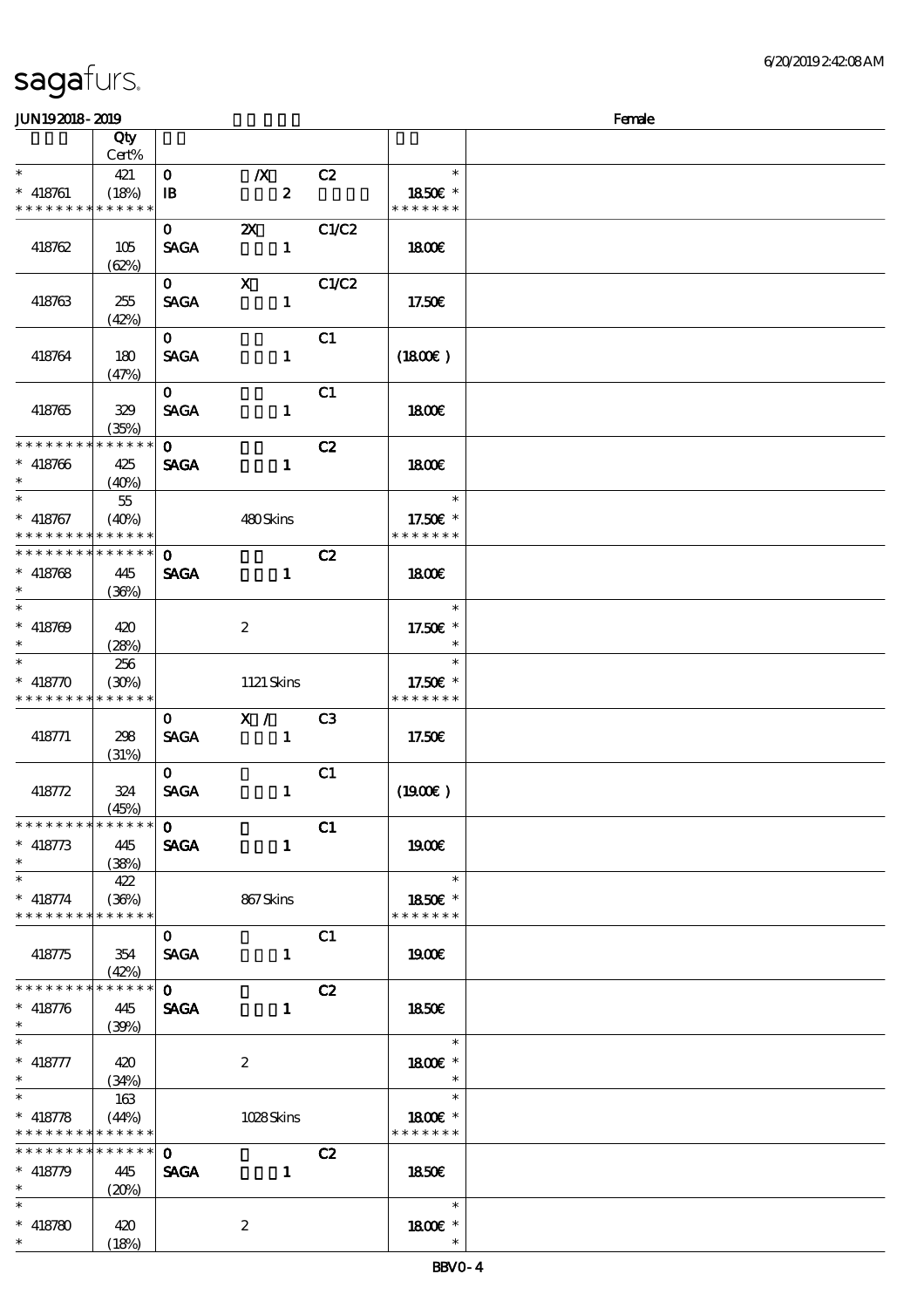| <b>JUN192018-2019</b>         |             |              |                  |                |                          | Female |
|-------------------------------|-------------|--------------|------------------|----------------|--------------------------|--------|
|                               | Qty         |              |                  |                |                          |        |
|                               | Cert%       |              |                  |                |                          |        |
| $\ast$                        |             | $\mathbf{O}$ |                  | C2             | $\ast$                   |        |
| $*$ 418781                    | 420         | <b>SAGA</b>  | $\mathbf{1}$     |                | 1800E *                  |        |
| $\ast$                        | (28%)       |              |                  |                | $\ast$                   |        |
| $\ast$                        |             |              |                  |                | $\ast$                   |        |
|                               |             |              |                  |                |                          |        |
| $* 418782$                    | 420         |              | $\boldsymbol{4}$ |                | 1800€ *                  |        |
| $\ast$                        | (40%)       |              |                  |                | $\ast$                   |        |
| $\ast$                        |             |              |                  |                | $\ast$                   |        |
| $* 418783$                    | 420         |              | $\mathbf 5$      |                | 1800€ *                  |        |
| $\ast$                        | (27%)       |              |                  |                | $\ast$                   |        |
| $\ast$                        |             |              |                  |                | $\ast$                   |        |
| $* 418784$                    | 420         |              | 6                |                | 1800E *                  |        |
| $\ast$                        | (31%)       |              |                  |                |                          |        |
| $\overline{\phantom{0}}$      |             |              |                  |                | $\ast$                   |        |
|                               | 181         |              |                  |                |                          |        |
| $* 418785$                    | (31%)       |              | 2726Skins        |                | 1800 £*                  |        |
| * * * * * * * * * * * * * *   |             |              |                  |                | * * * * * * *            |        |
| * * * * * * * * * * * * * *   |             | $\mathbf 0$  |                  | C2             |                          |        |
| $* 418786$                    | 420         | <b>SAGA</b>  | $\mathbf{1}$     |                | 1800E                    |        |
| $\ast$                        | (14%)       |              |                  |                |                          |        |
| $\ast$                        | 277         |              |                  |                | $\ast$                   |        |
| $* 418787$                    | (22%)       |              | 697Skins         |                | 1800€ *                  |        |
| * * * * * * * * * * * * * *   |             |              |                  |                | * * * * * * *            |        |
|                               |             |              |                  |                |                          |        |
|                               |             | $\mathbf{O}$ |                  | C <sub>3</sub> |                          |        |
| 418788                        | 439         | <b>SAGA</b>  | $\mathbf{1}$     |                | 17.50E                   |        |
|                               | (30%)       |              |                  |                |                          |        |
| * * * * * * * *               | * * * * * * | $\mathbf{o}$ |                  | C <sub>3</sub> |                          |        |
| $* 418789$                    | 445         | <b>SAGA</b>  | $\mathbf{1}$     |                | 1800E                    |        |
| $\ast$                        | (18%)       |              |                  |                |                          |        |
| $\ast$                        |             |              |                  |                | $\ast$                   |        |
| $* 418790$                    |             |              |                  |                |                          |        |
|                               | 420         |              | $\boldsymbol{z}$ |                | 17.50€ *                 |        |
|                               | (18%)       |              |                  |                |                          |        |
| $\ast$                        | 115         |              |                  |                | $\ast$                   |        |
| $* 418791$                    | (21%)       |              | 980Skins         |                | 17.50€ *                 |        |
| * * * * * * * * * * * * * *   |             |              |                  |                | * * * * * * *            |        |
|                               |             | $\mathbf{O}$ |                  | C1             |                          |        |
| 418792                        | 374         | <b>SAGA</b>  | $\mathbf{1}$     |                | 1950E                    |        |
|                               | (46%)       |              |                  |                |                          |        |
| * * * * * * * * * * * * * *   |             | $\Omega$     |                  | C1             |                          |        |
| $* 418793$                    | 420         | <b>SAGA</b>  | $\mathbf{1}$     |                | 1950€                    |        |
|                               |             |              |                  |                |                          |        |
| $\ast$                        | (35%)       |              |                  |                |                          |        |
| $\ast$                        |             |              |                  |                | $\ast$                   |        |
| $* 418794$                    | 420         |              | $\boldsymbol{2}$ |                | 1900E *                  |        |
| $\ast$                        | (33%)       |              |                  |                |                          |        |
| $\ast$                        | 327         |              |                  |                | $\ast$                   |        |
| $* 418795$                    | (30%)       |              | 1167Skins        |                | 1900E *                  |        |
| * * * * * * * * * * * * * *   |             |              |                  |                | * * * * * * *            |        |
| * * * * * * * * * * * * * * * |             | $\mathbf{0}$ |                  | C2             |                          |        |
|                               |             |              |                  |                |                          |        |
| $* 418796$                    | 445         |              | SAGA 1           |                | 1900E                    |        |
| $\ast$                        | (31%)       |              |                  |                |                          |        |
| $\ast$                        |             |              |                  |                | $\ast$                   |        |
| $* 418797$                    | 420         |              | $\boldsymbol{2}$ |                | 1900E *                  |        |
|                               | (20%)       |              |                  |                | $\overline{\phantom{a}}$ |        |
| $\ast$                        |             |              |                  |                | $\ast$                   |        |
| $* 418798$                    | 420         |              | 3                |                | 1900€ *                  |        |
| $\ast$                        | (38%)       |              |                  |                | $\overline{\phantom{a}}$ |        |
| $\ast$                        |             |              |                  |                | $\ast$                   |        |
|                               | 225         |              |                  |                |                          |        |
| $* 418799$                    | (43%)       |              | 1510Skins        |                | 1900€ *                  |        |
| * * * * * * * * * * * * * *   |             |              |                  |                | * * * * * * *            |        |
| * * * * * * * * * * * * * *   |             | $\mathbf{O}$ |                  | C2             |                          |        |
| $* 418800$                    | 420         | <b>SAGA</b>  | $\mathbf 1$      |                | 1900E                    |        |
| $\ast$                        | (6%)        |              |                  |                |                          |        |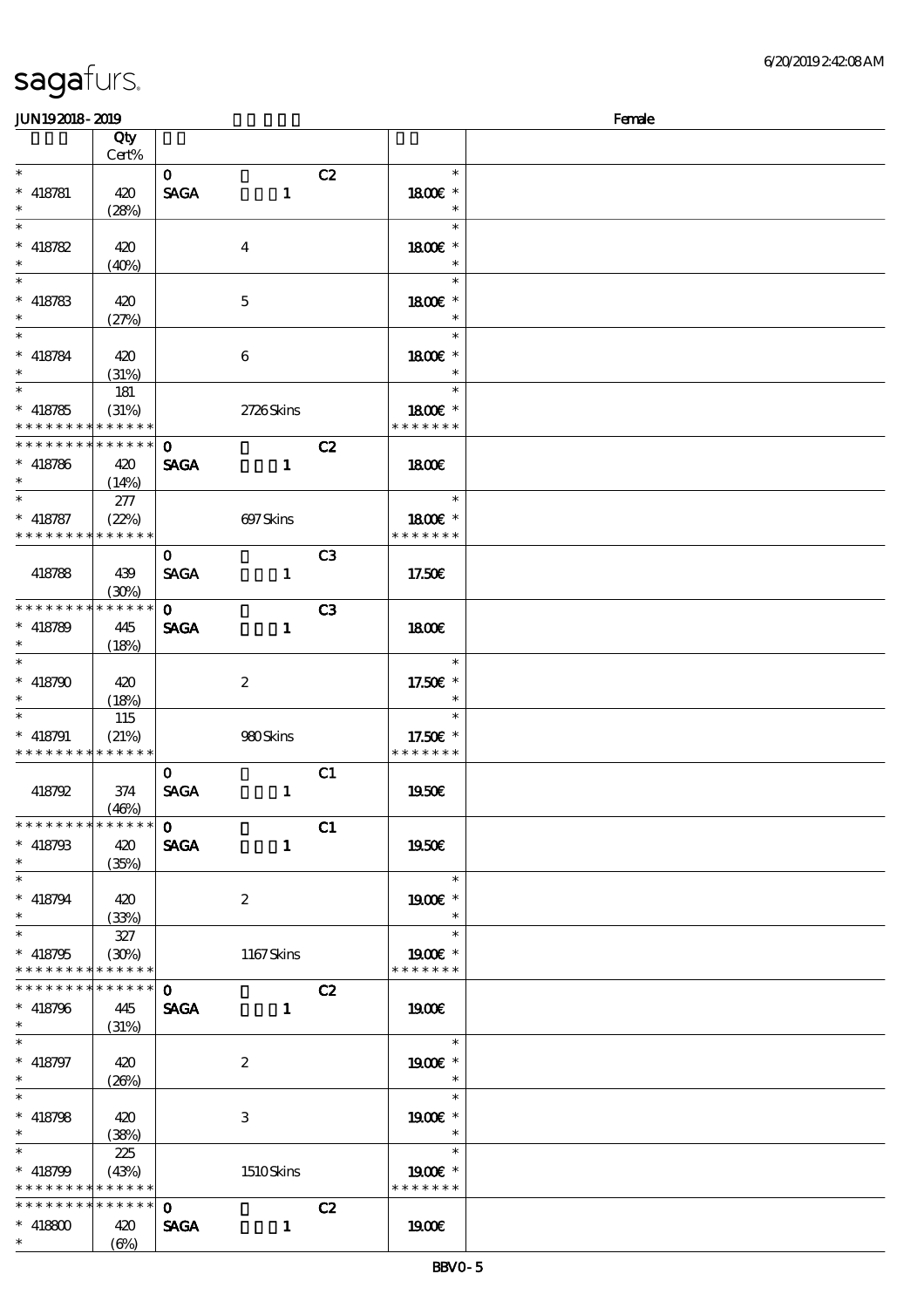| <b>JUN192018-2019</b>                     |          |              |                         |                                                                                                                                                                                                                                                                                                                                           |                      | Female |
|-------------------------------------------|----------|--------------|-------------------------|-------------------------------------------------------------------------------------------------------------------------------------------------------------------------------------------------------------------------------------------------------------------------------------------------------------------------------------------|----------------------|--------|
|                                           | Qty      |              |                         |                                                                                                                                                                                                                                                                                                                                           |                      |        |
|                                           | Cert%    |              |                         |                                                                                                                                                                                                                                                                                                                                           |                      |        |
| $\ast$                                    |          | $\mathbf{O}$ |                         | C2                                                                                                                                                                                                                                                                                                                                        | $\ast$               |        |
| $* 418801$                                | 420      | <b>SAGA</b>  | $\mathbf{1}$            |                                                                                                                                                                                                                                                                                                                                           | 1900E *              |        |
| $\ast$                                    | (14%)    |              |                         |                                                                                                                                                                                                                                                                                                                                           | $\ast$               |        |
| $\overline{\ast}$                         |          |              |                         |                                                                                                                                                                                                                                                                                                                                           | $\ast$               |        |
|                                           |          |              |                         |                                                                                                                                                                                                                                                                                                                                           |                      |        |
| $* 418802$                                | 420      |              | $\,3$                   |                                                                                                                                                                                                                                                                                                                                           | $(2000\varepsilon)*$ |        |
| $\ast$                                    | (22%)    |              |                         |                                                                                                                                                                                                                                                                                                                                           |                      |        |
| $\overline{\phantom{a}^*}$                |          |              |                         |                                                                                                                                                                                                                                                                                                                                           | $\ast$               |        |
| $* 41880B$                                | 420      |              | $\overline{\mathbf{4}}$ |                                                                                                                                                                                                                                                                                                                                           | $(2000\varepsilon)*$ |        |
| $\ast$                                    | (25%)    |              |                         |                                                                                                                                                                                                                                                                                                                                           |                      |        |
| $\overline{\phantom{a}}$                  |          |              |                         |                                                                                                                                                                                                                                                                                                                                           | $\ast$               |        |
| $* 418804$                                | 420      |              | $\mathbf{5}$            |                                                                                                                                                                                                                                                                                                                                           | $(2000)$ *           |        |
| $\ast$                                    | (33%)    |              |                         |                                                                                                                                                                                                                                                                                                                                           |                      |        |
| $\overline{\phantom{0}}$                  |          |              |                         |                                                                                                                                                                                                                                                                                                                                           | $\ast$               |        |
|                                           |          |              |                         |                                                                                                                                                                                                                                                                                                                                           |                      |        |
| $* 418805$                                | 420      |              | $\boldsymbol{6}$        |                                                                                                                                                                                                                                                                                                                                           | $(2000E)*$           |        |
| $\ast$                                    | (17%)    |              |                         |                                                                                                                                                                                                                                                                                                                                           |                      |        |
| $\overline{\phantom{0}}$                  | 202      |              |                         |                                                                                                                                                                                                                                                                                                                                           | $\ast$               |        |
| $* 418806$                                | (17%)    |              | 2722Skins               |                                                                                                                                                                                                                                                                                                                                           | 1900E *              |        |
| * * * * * * * * * * * * * *               |          |              |                         |                                                                                                                                                                                                                                                                                                                                           | * * * * * * *        |        |
| * * * * * * * * * * * * * *               |          | $\Omega$     |                         | C3                                                                                                                                                                                                                                                                                                                                        |                      |        |
| $* 418807$                                | 445      | <b>SAGA</b>  | $\mathbf{1}$            |                                                                                                                                                                                                                                                                                                                                           | 1800E                |        |
| $\ast$                                    | (25%)    |              |                         |                                                                                                                                                                                                                                                                                                                                           |                      |        |
| $\overline{\phantom{0}}$                  | 351      |              |                         |                                                                                                                                                                                                                                                                                                                                           | $\ast$               |        |
|                                           | (36%)    |              |                         |                                                                                                                                                                                                                                                                                                                                           | 1800E *              |        |
| $* 418808$<br>* * * * * * * * * * * * * * |          |              | 796Skins                |                                                                                                                                                                                                                                                                                                                                           | * * * * * * *        |        |
|                                           |          |              |                         |                                                                                                                                                                                                                                                                                                                                           |                      |        |
|                                           |          | $\mathbf{O}$ | $\mathbf{X}$            | C1                                                                                                                                                                                                                                                                                                                                        |                      |        |
| 418809                                    | 97       | <b>SAGA</b>  | $\mathbf{1}$            |                                                                                                                                                                                                                                                                                                                                           | 1900E                |        |
|                                           | (47%)    |              |                         |                                                                                                                                                                                                                                                                                                                                           |                      |        |
| * * * * * * * * * * * * * *               |          | $\mathbf{0}$ | $\mathbf X$             | C2                                                                                                                                                                                                                                                                                                                                        |                      |        |
| $* 418810$                                | 445      | <b>SAGA</b>  | $\mathbf{1}$            |                                                                                                                                                                                                                                                                                                                                           | 1900E                |        |
|                                           | (27%)    |              |                         |                                                                                                                                                                                                                                                                                                                                           |                      |        |
| $\ast$                                    | 195      |              |                         |                                                                                                                                                                                                                                                                                                                                           | $\ast$               |        |
| $* 418811$                                | (34%)    |              | 640Skins                |                                                                                                                                                                                                                                                                                                                                           | 1850E *              |        |
| * * * * * * * * * * * * * *               |          |              |                         |                                                                                                                                                                                                                                                                                                                                           | * * * * * * *        |        |
|                                           |          | $\mathbf{O}$ |                         | C <sub>3</sub>                                                                                                                                                                                                                                                                                                                            |                      |        |
|                                           |          |              | $\mathbf{x}$            |                                                                                                                                                                                                                                                                                                                                           |                      |        |
| 418812                                    | 385      | <b>SAGA</b>  | $\mathbf{1}$            |                                                                                                                                                                                                                                                                                                                                           | <b>1850€</b>         |        |
|                                           | (21%)    |              |                         |                                                                                                                                                                                                                                                                                                                                           |                      |        |
|                                           |          |              |                         | $\overline{0}$ $\overline{z}$ $\overline{z}$ $\overline{z}$ $\overline{z}$ $\overline{z}$ $\overline{z}$ $\overline{z}$ $\overline{z}$ $\overline{z}$ $\overline{z}$ $\overline{z}$ $\overline{z}$ $\overline{z}$ $\overline{z}$ $\overline{z}$ $\overline{z}$ $\overline{z}$ $\overline{z}$ $\overline{z}$ $\overline{z}$ $\overline{z}$ |                      |        |
| 418813                                    | 155      | <b>SAGA</b>  |                         | $\mathbf{1}$                                                                                                                                                                                                                                                                                                                              | (1900)               |        |
|                                           | (21%)    |              |                         |                                                                                                                                                                                                                                                                                                                                           |                      |        |
|                                           |          |              | $\overline{0}$ 2X C3    |                                                                                                                                                                                                                                                                                                                                           |                      |        |
| 418814                                    | 122      |              | SAGA 1                  |                                                                                                                                                                                                                                                                                                                                           | 17.50€               |        |
|                                           | (16%)    |              |                         |                                                                                                                                                                                                                                                                                                                                           |                      |        |
|                                           |          |              | $\overline{0}$ 2X X C2  |                                                                                                                                                                                                                                                                                                                                           |                      |        |
| 418815                                    | 121      |              | $SAGA$ 2                |                                                                                                                                                                                                                                                                                                                                           | 1850E                |        |
|                                           |          |              |                         |                                                                                                                                                                                                                                                                                                                                           |                      |        |
|                                           | (34%)    |              |                         |                                                                                                                                                                                                                                                                                                                                           |                      |        |
|                                           |          | $\mathbf{O}$ |                         | C1                                                                                                                                                                                                                                                                                                                                        |                      |        |
| 418816                                    | 117      | <b>SAGA</b>  |                         | $\boldsymbol{z}$                                                                                                                                                                                                                                                                                                                          | 1850E                |        |
|                                           | (35%)    |              |                         |                                                                                                                                                                                                                                                                                                                                           |                      |        |
|                                           |          | $\mathbf{O}$ |                         | C2                                                                                                                                                                                                                                                                                                                                        |                      |        |
| 418817                                    | 232      | <b>SAGA</b>  |                         | $\boldsymbol{z}$                                                                                                                                                                                                                                                                                                                          | 1850E                |        |
|                                           | (20%)    |              |                         |                                                                                                                                                                                                                                                                                                                                           |                      |        |
|                                           |          | $\mathbf{O}$ |                         | C1                                                                                                                                                                                                                                                                                                                                        |                      |        |
| 418818                                    | 254      | <b>SACA</b>  |                         | $\boldsymbol{z}$                                                                                                                                                                                                                                                                                                                          | 1900E                |        |
|                                           | (30%)    |              |                         |                                                                                                                                                                                                                                                                                                                                           |                      |        |
| * * * * * * * *                           | $******$ | $\mathbf{O}$ |                         | C2                                                                                                                                                                                                                                                                                                                                        |                      |        |
| $* 418819$                                | 465      | <b>SAGA</b>  |                         | $\boldsymbol{z}$                                                                                                                                                                                                                                                                                                                          | 1900E                |        |
| $\ast$                                    |          |              |                         |                                                                                                                                                                                                                                                                                                                                           |                      |        |
| $\overline{\ast}$                         | (27%)    |              |                         |                                                                                                                                                                                                                                                                                                                                           | $\ast$               |        |
|                                           | 198      |              |                         |                                                                                                                                                                                                                                                                                                                                           |                      |        |
| * 418820 (25%)                            |          |              | 663Skins                |                                                                                                                                                                                                                                                                                                                                           | 1850E *              |        |
| * * * * * * * * * * * * * *               |          |              |                         |                                                                                                                                                                                                                                                                                                                                           | * * * * * * *        |        |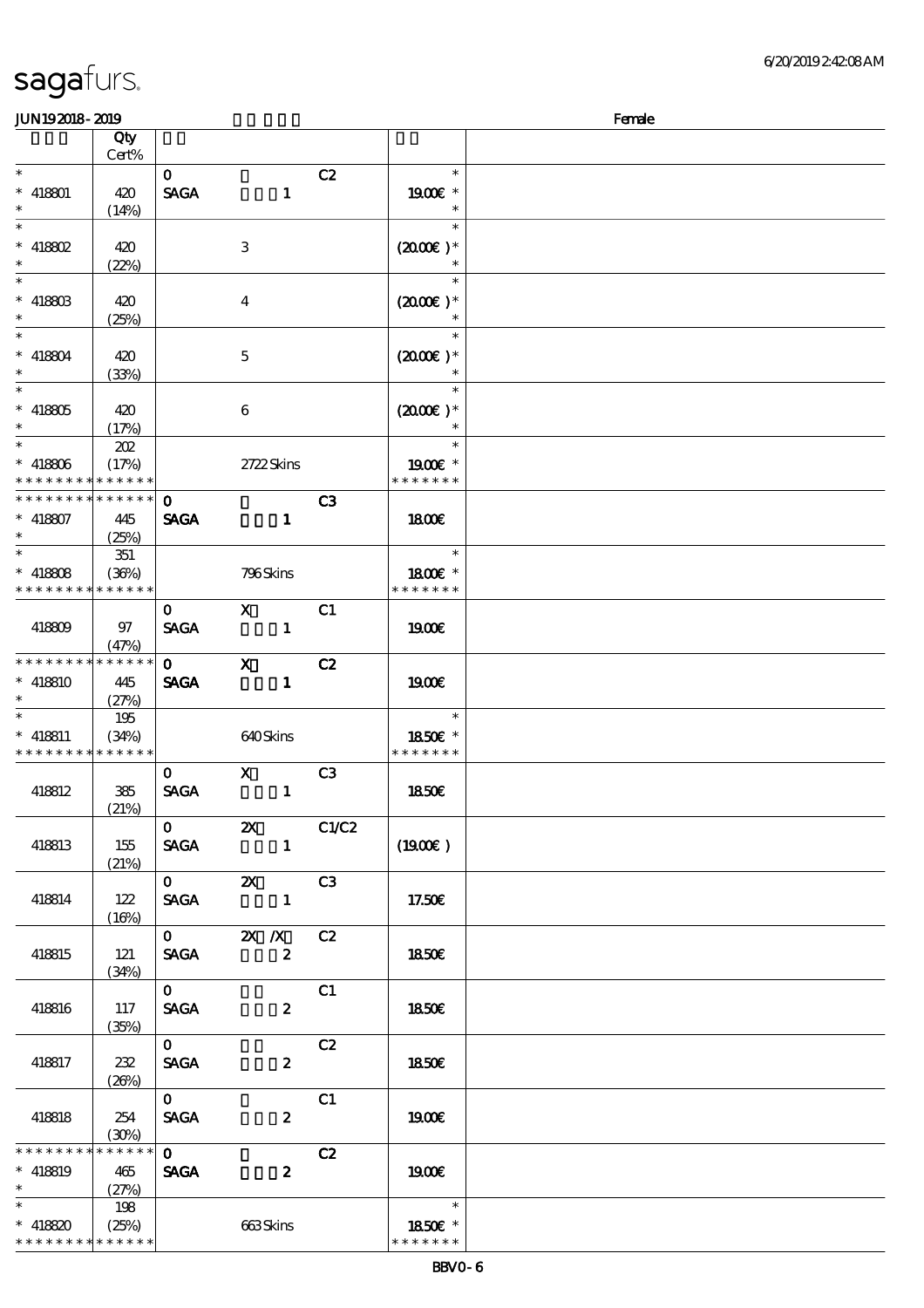| <b>JUN192018-2019</b>                      |          |                           |                            |                |               | Female |
|--------------------------------------------|----------|---------------------------|----------------------------|----------------|---------------|--------|
|                                            | Qty      |                           |                            |                |               |        |
|                                            | Cert%    |                           |                            |                |               |        |
|                                            |          | $\mathbf{O}$              | $\mathcal{L}$              | C <sub>3</sub> |               |        |
| 418821                                     |          |                           | $\boldsymbol{z}$           |                |               |        |
|                                            | 209      | <b>SAGA</b>               |                            |                | 1850E         |        |
|                                            | (19%)    |                           |                            |                |               |        |
| * * * * * * * * * * * * * *                |          | $\Omega$                  |                            | C1             |               |        |
| $* 418822$                                 | 445      | <b>SAGA</b>               | $\boldsymbol{z}$           |                | 1950E         |        |
| $\ast$                                     | (26%)    |                           |                            |                |               |        |
| $\overline{\phantom{a}}$                   | 373      |                           |                            |                | $\ast$        |        |
| $*$ 418823                                 | (23%)    |                           | 818Skins                   |                | 1900€ *       |        |
| * * * * * * * * * * * * * *                |          |                           |                            |                | * * * * * * * |        |
|                                            |          |                           |                            |                |               |        |
| * * * * * * * * * * * * * *                |          | $\mathbf 0$               |                            | C2             |               |        |
| $* 418824$                                 | 445      | <b>SAGA</b>               | $\boldsymbol{z}$           |                | 1950E         |        |
| $\ast$                                     | (22%)    |                           |                            |                |               |        |
| $\overline{\phantom{0}}$                   |          |                           |                            |                | $\ast$        |        |
| $* 418825$                                 | 420      |                           | $\boldsymbol{2}$           |                | 1900€ *       |        |
| $\ast$                                     |          |                           |                            |                | $\ast$        |        |
| $\overline{\ast}$                          | (14%)    |                           |                            |                | $\ast$        |        |
|                                            |          |                           |                            |                |               |        |
| $* 418826$                                 | 420      |                           | 3                          |                | 1900E *       |        |
| $\ast$                                     | (21%)    |                           |                            |                | $\ast$        |        |
| $\ast$                                     |          |                           |                            |                | $\ast$        |        |
| $* 418827$                                 | 420      |                           | 4                          |                | 1900E *       |        |
| $\ast$                                     | (30%)    |                           |                            |                | $\ast$        |        |
| $\overline{\phantom{0}}$                   |          |                           |                            |                | $\ast$        |        |
|                                            | 190      |                           |                            |                |               |        |
| $* 418828$                                 | (25%)    |                           | 1895Skins                  |                | 1900E *       |        |
| * * * * * * * * * * * * * *                |          |                           |                            |                | * * * * * * * |        |
| * * * * * * * * * * * * * * *              |          | $\mathbf{o}$              |                            | C3             |               |        |
| $* 418829$                                 | 445      | <b>SAGA</b>               | $\overline{\mathbf{z}}$    |                | 1850E         |        |
| $\ast$                                     | (19%)    |                           |                            |                |               |        |
| $\ast$                                     |          |                           |                            |                | $\ast$        |        |
|                                            | 267      |                           |                            |                |               |        |
| $* 418830$                                 | (25%)    |                           | 712Skins                   |                | 1850€ *       |        |
| * * * * * * * * * * * * * *                |          |                           |                            |                | * * * * * * * |        |
| * * * * * * * * * * * * * *                |          | $\mathbf{O}$              | $\boldsymbol{\mathrm{X}}$  | C1             |               |        |
| $*$ 418831                                 | 445      | <b>SAGA</b>               | $\overline{\phantom{a}}$ 2 |                | 1950€         |        |
| $\ast$                                     | (23%)    |                           |                            |                |               |        |
| $\ast$                                     |          |                           |                            |                | $\ast$        |        |
|                                            | 336      |                           |                            |                |               |        |
| $* 418832$                                 | (28%)    |                           | 781 Skins                  |                | 1900E *       |        |
| * * * * * * * * * * * * * *                |          |                           |                            |                | * * * * * * * |        |
| * * * * * * * * * * * * * * *              |          | $\overline{\textbf{0}}$ X |                            | C2             |               |        |
| $*$ 418833                                 | 445      | <b>SAGA</b>               | $\mathbf{z}$               |                | 1950E         |        |
| $\ast$                                     | (16%)    |                           |                            |                |               |        |
| $\ast$                                     |          |                           |                            |                | $\ast$        |        |
|                                            |          |                           |                            |                |               |        |
| $* 418834$                                 | 420      |                           | $\boldsymbol{2}$           |                | 1900E *       |        |
| $\ast$                                     | $(10\%)$ |                           |                            |                | $\ast$        |        |
| $\overline{\phantom{0}}$                   |          |                           |                            |                | $\ast$        |        |
| $* 418835$                                 | 420      |                           | 3                          |                | 1900E *       |        |
| $\ast$                                     | (18%)    |                           |                            |                | $\ast$        |        |
| $\ast$                                     |          |                           |                            |                | $\ast$        |        |
|                                            |          |                           |                            |                |               |        |
| $* 418836$                                 | 420      |                           | 4                          |                | 1900E *       |        |
| $\ast$                                     | (30%)    |                           |                            |                |               |        |
| $\ast$                                     | 258      |                           |                            |                | $\ast$        |        |
| $*$ 418837                                 | (25%)    |                           | 1963Skins                  |                | 1900E *       |        |
| * * * * * * * * <mark>* * * * * * *</mark> |          |                           |                            |                | * * * * * * * |        |
| **************                             |          | $\mathbf{O}$              |                            |                |               |        |
|                                            |          |                           | $X$ C3                     |                |               |        |
| $* 418888$                                 | 445      | <b>SAGA</b>               | $\overline{\mathbf{2}}$    |                | <b>1900€</b>  |        |
| $\ast$                                     | (12%)    |                           |                            |                |               |        |
| $\ast$                                     | 219      |                           |                            |                | $\ast$        |        |
| $* 418839$                                 | (33%)    |                           | 664Skins                   |                | 1850E *       |        |
| * * * * * * * * * * * * * *                |          |                           |                            |                | * * * * * * * |        |
|                                            |          | $\mathbf 0$               | $\mathbf{X}$               | C1             |               |        |
|                                            |          |                           |                            |                |               |        |
| 418840                                     | 208      | <b>SAGA</b>               | $\overline{\mathbf{z}}$    |                | 1950E         |        |
|                                            | (38%)    |                           |                            |                |               |        |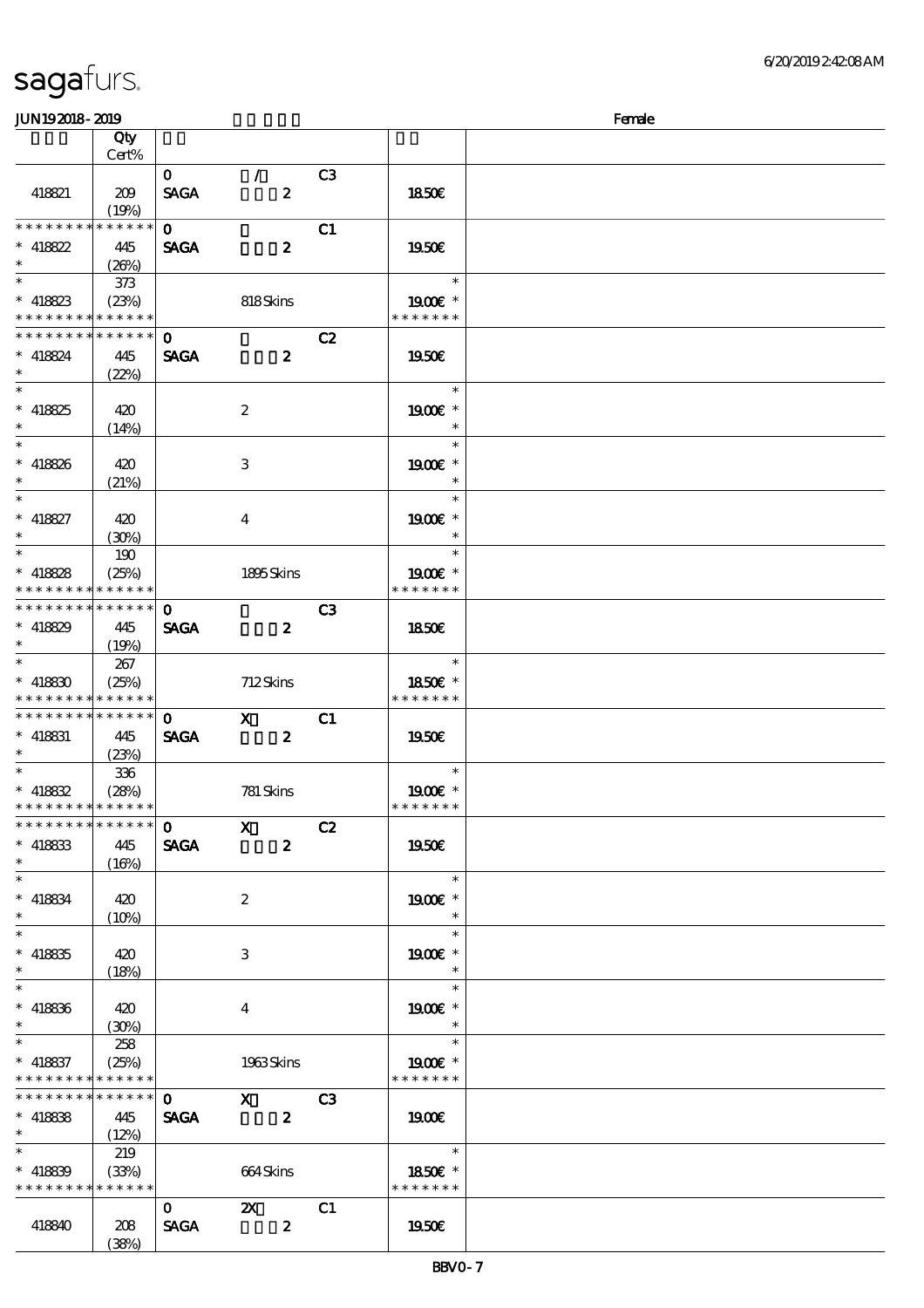| JUN192018-2019                             |                          |              |                           |    |                          | Female |
|--------------------------------------------|--------------------------|--------------|---------------------------|----|--------------------------|--------|
|                                            | Qty                      |              |                           |    |                          |        |
|                                            | Cert%                    |              |                           |    |                          |        |
| * * * * * * * *                            | $******$                 | $\mathbf{0}$ | $\boldsymbol{\mathsf{Z}}$ | C2 |                          |        |
| $* 418841$                                 | 445                      | <b>SAGA</b>  | $\boldsymbol{2}$          |    | 1950E                    |        |
| $\ast$                                     | (22%)                    |              |                           |    |                          |        |
| $\overline{\ast}$                          | 63                       |              |                           |    | $\ast$                   |        |
| $* 418842$                                 | (30%)                    |              | 508Skins                  |    | 1900E *                  |        |
| * * * * * * * *                            | * * * * * *              |              |                           |    | * * * * * * *            |        |
|                                            |                          | $\mathbf{O}$ | $\mathbf{x}$              | C3 |                          |        |
| 418843                                     | 289                      | <b>SAGA</b>  | $\boldsymbol{2}$          |    | 1850E                    |        |
|                                            | (22%)                    |              |                           |    |                          |        |
|                                            |                          | 200          |                           | C2 |                          |        |
| 418844                                     |                          | <b>SAGA</b>  | $\mathbf{3}$              |    |                          |        |
|                                            | 80                       |              |                           |    | 1500                     |        |
|                                            | (31%)                    |              |                           |    |                          |        |
|                                            |                          | $\mathbf{O}$ | $X$ $X$                   | C2 |                          |        |
| 418845                                     | 170                      | IA           | $\mathbf{1}$              |    | 17.50E                   |        |
| * * * * * * * *                            | (35%)<br>$* * * * * * *$ |              |                           |    |                          |        |
|                                            |                          | $\mathbf{o}$ | $\mathcal{F}$             | C2 |                          |        |
| $* 418846$                                 | 445                      | IA           | $\mathbf{1}$              |    | <b>1850€</b>             |        |
| $*$<br>$\ast$                              | (22%)                    |              |                           |    | $\ast$                   |        |
|                                            |                          |              |                           |    |                          |        |
| $* 418847$                                 | 420                      |              | $\boldsymbol{2}$          |    | 1850€ *                  |        |
| $\ast$<br>$\overline{\phantom{0}}$         | (25%)                    |              |                           |    | $\ast$                   |        |
|                                            |                          |              |                           |    | $\ast$                   |        |
| $* 418848$                                 | 420                      |              | 3                         |    | 1850E *                  |        |
| $*$                                        | (23%)                    |              |                           |    | $\ast$                   |        |
| $*$                                        | 182                      |              |                           |    | $\ast$                   |        |
| $* 418849$                                 | (23%)                    |              | 1467Skins                 |    | 1850E *                  |        |
| * * * * * * * *                            | * * * * * *              |              |                           |    | * * * * * * *            |        |
| * * * * * * * *                            | $***$ * * * * *          | $\mathbf 0$  | $\boldsymbol{X}$          | C2 |                          |        |
| $* 418850$                                 | 445                      | IA           | $\mathbf{1}$              |    | 1850                     |        |
| $\ast$                                     | (20%)                    |              |                           |    |                          |        |
| $\ast$                                     |                          |              |                           |    | $\ast$                   |        |
| $* 418851$                                 | 420                      |              | $\boldsymbol{2}$          |    | 1850E *                  |        |
| $\ast$                                     | (28%)                    |              |                           |    | $\ast$                   |        |
| $\ast$                                     |                          |              |                           |    | $\ast$                   |        |
| $* 418852$                                 | 420                      |              | 3                         |    | 1850E *                  |        |
| $*$ $-$                                    | (17%)                    |              |                           |    | $\overline{\phantom{a}}$ |        |
| $\ast$                                     |                          |              |                           |    | $\ast$                   |        |
| $* 418853$                                 | 420                      |              | $\overline{\mathbf{4}}$   |    | 1850€ *                  |        |
| $\ast$                                     | (17%)                    |              |                           |    | $\ast$                   |        |
| $\ast$                                     |                          |              |                           |    | $\ast$                   |        |
| $* 418854$                                 | 420                      |              | $\mathbf{5}$              |    | 1850E *                  |        |
| $*$ and $*$                                | (24%)                    |              |                           |    | $\ast$                   |        |
| $\ast$                                     | 333                      |              |                           |    | $\ast$                   |        |
| $* 418855$                                 | (17%)                    |              | 2458Skins                 |    | 1850E *                  |        |
| * * * * * * * *                            | * * * * * *              |              |                           |    | * * * * * * *            |        |
| * * * * * * * *                            | ******                   | $\mathbf{o}$ | $\mathcal{L}$             | C2 |                          |        |
| $* 418856$                                 | 465                      | IA           | $\overline{\mathbf{z}}$   |    | 1850E                    |        |
| $\ast$                                     | (23%)                    |              |                           |    |                          |        |
| $\ast$                                     | 439                      |              |                           |    | $\ast$                   |        |
| $* 418857$                                 | (22%)                    |              | 904Skins                  |    | 1850€ *                  |        |
| * * * * * * * * <mark>* * * * * * *</mark> |                          |              |                           |    | * * * * * * *            |        |
| * * * * * * * * * * * * * * *              |                          | $\mathbf{o}$ | $\mathbf{X}$              | C2 |                          |        |
| $* 418858$                                 | 445                      | IA           | $\boldsymbol{z}$          |    | 1900E                    |        |
| $\ast$                                     | (21%)                    |              |                           |    |                          |        |
| $\ast$                                     |                          |              |                           |    | $\ast$                   |        |
| $* 418859$                                 | 420                      |              | $\boldsymbol{2}$          |    | $1900E$ *                |        |
| $\ast$                                     | (27%)                    |              |                           |    | $\ast$                   |        |
| $\ast$                                     |                          |              |                           |    | $\ast$                   |        |
| $* 418800$                                 | 420                      |              | 3                         |    | $1900E$ *                |        |
| $\ast$                                     | (32%)                    |              |                           |    | $\ast$                   |        |
|                                            |                          |              |                           |    |                          |        |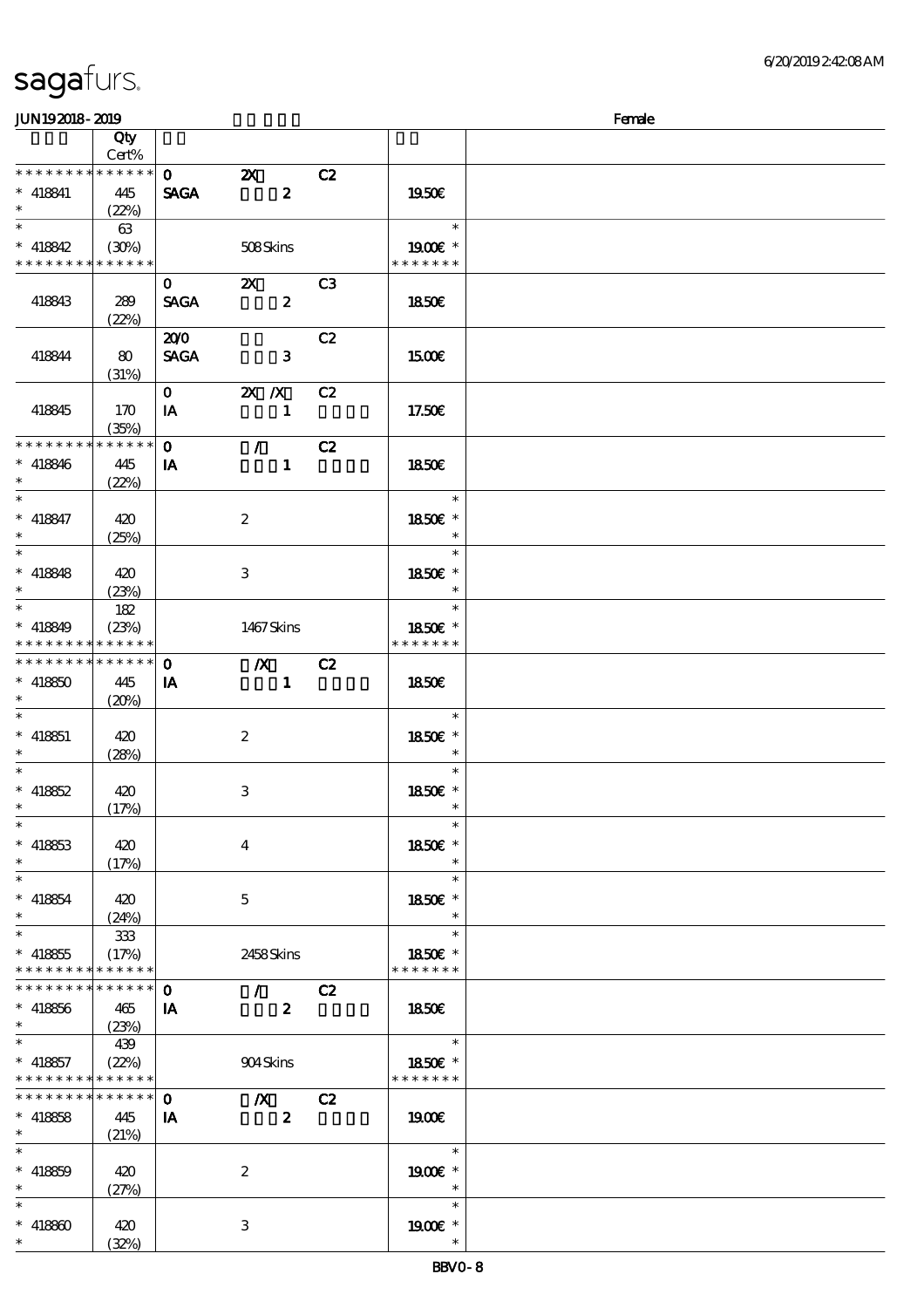| <b>JUN192018-2019</b>       |                  |                         |                  |                |                       | Female |
|-----------------------------|------------------|-------------------------|------------------|----------------|-----------------------|--------|
|                             | Qty              |                         |                  |                |                       |        |
|                             | Cert%            |                         |                  |                |                       |        |
| $\ast$                      |                  | $\mathbf{o}$            | $\boldsymbol{X}$ | C2             | $\ast$                |        |
| $* 418861$                  | 420              | IA                      | $\boldsymbol{z}$ |                | 1900€ *               |        |
| $\ast$                      | (23%)            |                         |                  |                | $\ast$                |        |
| $\ast$                      |                  |                         |                  |                | $\ast$                |        |
| $* 418862$                  | 420              |                         | $\mathbf 5$      |                | 1900€ *               |        |
| $\ast$                      | (18%)            |                         |                  |                | $\ast$                |        |
| $\ast$                      |                  |                         |                  |                | $\ast$                |        |
| $* 418863$                  | 420              |                         | $\boldsymbol{6}$ |                | 1900E *               |        |
| $\ast$                      | (15%)            |                         |                  |                | $\ast$                |        |
| $\ast$                      |                  |                         |                  |                | $\ast$                |        |
| $* 418864$                  | 420              |                         | $\tau$           |                | 1900€ *               |        |
| $\ast$                      | (20%)            |                         |                  |                | $\ast$                |        |
| $\overline{\phantom{1}}$    |                  |                         |                  |                | $\ast$                |        |
| $* 418865$                  | 420              |                         | $\bf8$           |                | 1900€ *               |        |
|                             | (12%)            |                         |                  |                | $\ast$                |        |
| $\ast$                      | 438              |                         |                  |                | $\ast$                |        |
| $* 418866$                  | (5%)             |                         | 3823Skins        |                | 1900E *               |        |
| * * * * * * * *             | * * * * * *      |                         |                  |                | * * * * * * *         |        |
|                             |                  | $\mathbf{O}$            |                  | C1/C2          |                       |        |
| 418867                      | 167              | <b>SROY</b>             | $\mathbf{1}$     |                | (200E)                |        |
|                             | (62%)            |                         |                  |                |                       |        |
|                             |                  | $\mathbf{O}$            |                  | C1/C2          |                       |        |
| 418868                      | 169              | <b>SROY</b>             | $\mathbf{1}$     |                | (2050)                |        |
|                             | (58%)            |                         |                  |                |                       |        |
|                             |                  | $\mathbf{O}$            |                  | C1/C2          |                       |        |
| 418869                      | 230              | <b>SROY</b>             | $\mathbf{1}$     |                | (21.50)               |        |
|                             | (64%)            |                         |                  |                |                       |        |
|                             |                  | $\mathbf{O}$            | $\mathbf X$      | C1/C2          |                       |        |
| 418870                      | $92\,$           | <b>SROY</b>             | $\mathbf{1}$     |                | (21.50)               |        |
|                             | (57%)            |                         |                  |                |                       |        |
|                             |                  | $\mathbf{O}$            |                  | C1             |                       |        |
| 418871                      | 159              | <b>SROY</b>             | $\boldsymbol{z}$ |                | $(2050\epsilon)$      |        |
|                             | (57%)            | $\mathbf{O}$            |                  | C1/C2          |                       |        |
| 418872                      | 176              | <b>SROY</b>             | $\boldsymbol{z}$ |                | (2050)                |        |
|                             | (47%)            |                         |                  |                |                       |        |
|                             |                  | $\mathbf{0}$            |                  | C1             |                       |        |
| 418873                      | 161              | <b>SROY</b>             | $\boldsymbol{z}$ |                | (21.50)               |        |
|                             | (50%)            |                         |                  |                |                       |        |
| * * * * * * * * * * * * * * |                  | $\mathbf{O}$            |                  | C1             |                       |        |
| $* 418874$                  | 425              | <b>SROY</b>             | $\boldsymbol{z}$ |                | (220)                 |        |
| $\ast$                      | (55%)            |                         |                  |                |                       |        |
| $\ast$                      | $97\,$           |                         |                  |                | $\ast$                |        |
| $* 418875$                  | (54%)            |                         | 522Skins         |                | $(2200)$ <sup>*</sup> |        |
| * * * * * * * * * * * * * * |                  |                         |                  |                | * * * * * * *         |        |
|                             |                  | $\mathbf{O}$            |                  | C2             |                       |        |
| 418876                      | 253              | <b>SROY</b>             | $\boldsymbol{z}$ |                | (21.50)               |        |
|                             | (43%)            |                         |                  |                |                       |        |
|                             |                  | $\mathbf{O}$            | $\mathbf{x}$     | C1             |                       |        |
| 418877                      | - 96             | <b>SROY</b>             | $\boldsymbol{2}$ |                | (21.50)               |        |
|                             | (42%)            |                         |                  |                |                       |        |
|                             |                  | $\mathbf{O}$            | $\mathbf{X}$     | C2             |                       |        |
| 418878                      | 252              | <b>SROY</b>             | $\boldsymbol{z}$ |                | (21.50)               |        |
|                             | (34%)            |                         |                  |                |                       |        |
|                             |                  | $\mathbf{O}$            | $\mathbf{x}$     | C <sub>3</sub> |                       |        |
| 418879                      | - 88             | <b>SROY</b>             | $\boldsymbol{z}$ |                | 1950€                 |        |
|                             | (32%)            |                         |                  |                |                       |        |
|                             |                  | $\overline{\mathbf{0}}$ | $\mathbf{X}$     | C1/C2          |                       |        |
| 418880                      | 169              | <b>SROY</b>             | $\boldsymbol{z}$ |                | ææ                    |        |
|                             | $(\mathfrak{X})$ |                         |                  |                |                       |        |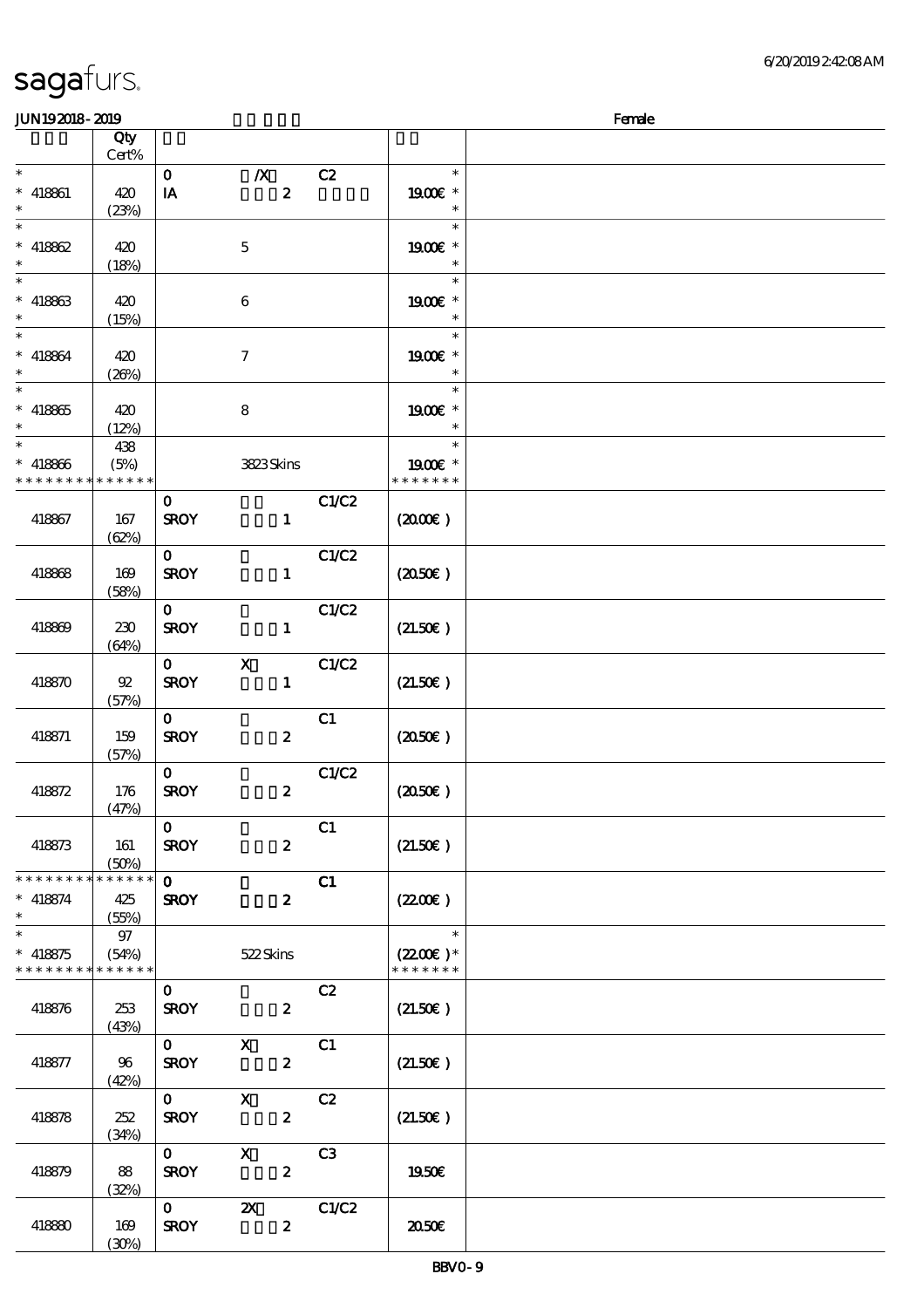| sagafurs. |  |
|-----------|--|
|           |  |

#### $JUN192018 - 2019$  Female

|                                                        | Qty<br>Cert% |                              |                       |                |                             |  |
|--------------------------------------------------------|--------------|------------------------------|-----------------------|----------------|-----------------------------|--|
|                                                        |              | $\mathbf{1}$                 | $\boldsymbol{\alpha}$ | C1/C2          |                             |  |
| 418941                                                 | 117          | ${\bf s}$                    | $\mathbf{1}$          |                | 1350E                       |  |
|                                                        | (29%)        |                              |                       |                |                             |  |
|                                                        |              | $\mathbf{1}$                 | $\mathbf{x}$          | C1/C2          |                             |  |
| 418942                                                 | 219<br>(27%) | ${\bf s}$                    | $\mathbf{1}$          |                | 1350€                       |  |
|                                                        |              | $\mathbf{1}$                 | $X$ $X$               | C3             |                             |  |
| 418943                                                 | 194          | ${\bf s}$                    | $\mathbf{1}$          |                | 1350€                       |  |
|                                                        | (21%)        |                              |                       |                |                             |  |
|                                                        |              | $\mathbf{1}$                 |                       | C1             |                             |  |
| 418944                                                 | 102          | $\mathbf{S}$                 | $\mathbf{1}$          |                | $(1400\varepsilon)$         |  |
|                                                        | (41%)        | $\mathbf{1}$                 |                       | C1             |                             |  |
| 418945                                                 | 205          | ${\bf S}$                    | $\mathbf{1}$          |                | 1400€                       |  |
|                                                        | (29%)        |                              |                       |                |                             |  |
|                                                        |              | $\mathbf{1}$                 |                       | C1             |                             |  |
| 418946                                                 | 167<br>(50%) | ${\bf s}$                    | $\mathbf{1}$          |                | 1400E                       |  |
| * * * * * * * *                                        | * * * * * *  | $\mathbf{1}$                 |                       | C2             |                             |  |
| $* 418947$                                             | 485          | ${\bf s}$                    | $\mathbf{1}$          |                | $(1400\varepsilon)$         |  |
| $\ast$                                                 | (20%)        |                              |                       |                |                             |  |
| $\overline{\ast}$                                      | $68\,$       |                              |                       |                | $\overline{\phantom{a}}$    |  |
| $* 418948$<br>* * * * * * * * <mark>* * * * * *</mark> | (29%)        |                              | 553Skins              |                | $(1400E)*$<br>* * * * * * * |  |
| * * * * * * * *                                        | * * * * * *  | $\mathbf{1}$                 |                       | C2             |                             |  |
| $* 418949$                                             | 505          | $\mathbf{S}$                 | $\mathbf{1}$          |                | $(1400\varepsilon)$         |  |
| $\ast$                                                 | (19%)        |                              |                       |                |                             |  |
| $\overline{\ast}$<br>$* 418950$                        |              |                              |                       |                | $\ast$<br>$(1400)$ *        |  |
| $\ast$                                                 | 183<br>(25%) |                              | $\boldsymbol{2}$      |                |                             |  |
| $\ast$                                                 | 49           |                              |                       |                | $\ast$                      |  |
| $* 418051$                                             | (22%)        |                              | 737 Skins             |                | $(1400E)*$                  |  |
| * * * * * * * *                                        | * * * * * *  |                              |                       |                | * * * * * * *               |  |
| 418052                                                 | 520          | $\mathbf{1}$<br>$\mathbf{S}$ | $\mathbf{1}$          | C2             | 1350€                       |  |
|                                                        | (36%)        |                              |                       |                |                             |  |
|                                                        |              | $\mathbf{1}$                 |                       | C <sub>3</sub> |                             |  |
| 418953                                                 | 316          | ${\bf S}$                    | $\mathbf{1}$          |                | 1350€                       |  |
|                                                        | (13%)        | $\mathbf{1}$                 |                       | C3             |                             |  |
| 418954                                                 | 297          | ${\bf S}$                    | $\mathbf{1}$          |                | 1350E                       |  |
|                                                        | (10%)        |                              |                       |                |                             |  |
|                                                        |              | $\mathbf{1}$                 |                       | C1             |                             |  |
| 418955                                                 | 166          | ${\bf s}$                    | $\mathbf{1}$          |                | $(1500\varepsilon)$         |  |
|                                                        | (42%)        | $\mathbf{1}$                 |                       | C1             |                             |  |
| 418956                                                 | 325          | ${\bf s}$                    | $\mathbf{1}$          |                | (1500E)                     |  |
|                                                        | (28%)        |                              |                       |                |                             |  |
|                                                        |              | $\mathbf 1$                  |                       | C1             |                             |  |
| 418957                                                 | 203          | $\mathbf{S}$                 | $\mathbf{1}$          |                | (1500E)                     |  |
|                                                        | (47%)        | $\mathbf{1}$                 |                       | C1             |                             |  |
| 418958                                                 | 519          | $\mathbf{S}$                 | $\mathbf{1}$          |                | (1500E)                     |  |
|                                                        | (20%)        |                              |                       |                |                             |  |
| * * * * * * * *                                        | * * * * * *  | $\mathbf{1}$                 |                       | C2             |                             |  |
| $* 418059$<br>$\ast$                                   | 505<br>(27%) | ${\bf s}$                    | $\mathbf{1}$          |                | $(1450\epsilon)$            |  |
| $\ast$                                                 | 374          |                              |                       |                | $\ast$                      |  |
| $* 418900$                                             | (25%)        |                              | 879Skins              |                | $(1450E)*$                  |  |
| * * * * * * * * * * * * * *                            |              |                              |                       |                | * * * * * * *               |  |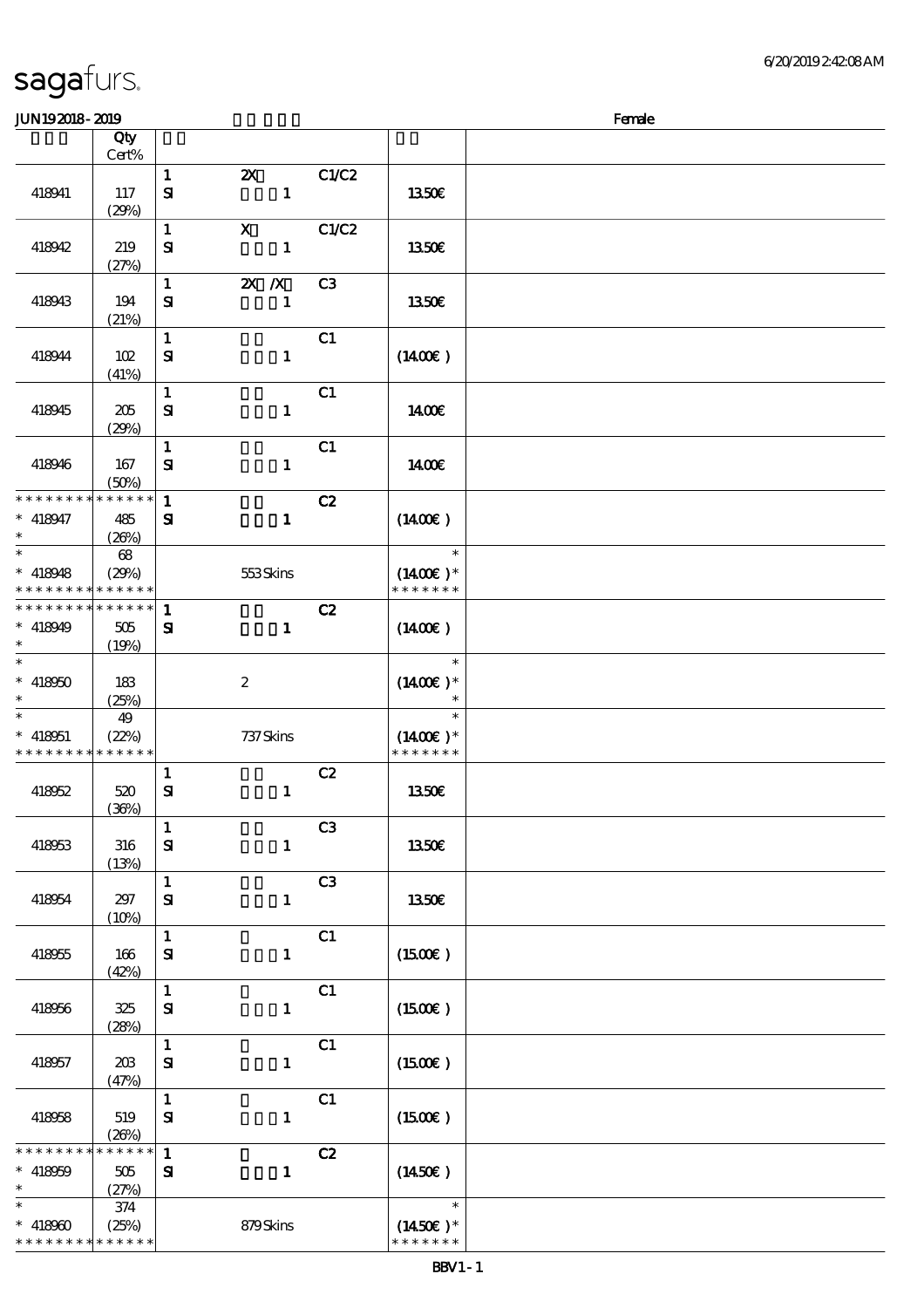| JUN192018-2019                           |                 |              |                  |                      | Female |
|------------------------------------------|-----------------|--------------|------------------|----------------------|--------|
|                                          | Qty             |              |                  |                      |        |
|                                          | Cert%           |              |                  |                      |        |
| * * * * * * * *                          | $******$        | $\mathbf{1}$ | C2               |                      |        |
| $* 418961$                               | 505             | ${\bf s}$    | $\mathbf{1}$     | <b>1500€</b>         |        |
| $\ast$                                   | (21%)           |              |                  |                      |        |
| $\overline{\ast}$                        |                 |              |                  | $\ast$               |        |
|                                          |                 |              |                  |                      |        |
| $* 418062$                               | 480             |              | $\boldsymbol{z}$ | $1500E$ *            |        |
| $\ast$                                   | (17%)           |              |                  | $\ast$               |        |
|                                          |                 |              |                  | $\ast$               |        |
| $* 418963$                               | 211             |              | 3                | 1500 £*              |        |
| $\ast$                                   | (11%)           |              |                  | $\ast$               |        |
| $\ast$                                   | 47              |              |                  | $\ast$               |        |
| $* 418064$                               | (34%)           |              | 1243Skins        | 1500E *              |        |
| * * * * * * * *                          | * * * * * *     |              |                  | * * * * * * *        |        |
| * * * * * * * *                          | $* * * * * * *$ |              |                  |                      |        |
|                                          |                 | $\mathbf{1}$ | C2               |                      |        |
| $* 418965$                               | 505             | ${\bf s}$    | $\mathbf{1}$     | (1500E)              |        |
| $\ast$                                   | (27%)           |              |                  |                      |        |
| $\ast$                                   | 414             |              |                  | $\ast$               |        |
| $* 418966$                               | (27%)           |              | 919Skins         | $(1500E)*$           |        |
| * * * * * * * *                          | * * * * * *     |              |                  | * * * * * * *        |        |
| * * * * * * * *                          | * * * * * *     | $\mathbf{1}$ | C3               |                      |        |
| $* 418067$                               | 505             | ${\bf s}$    | $\mathbf{1}$     | <b>140€</b>          |        |
| $\ast$                                   |                 |              |                  |                      |        |
| $\ast$                                   | (15%)           |              |                  | $\ast$               |        |
|                                          | 129             |              |                  |                      |        |
| $* 418068$                               | (17%)           |              | 634 Skins        | 1400€ *              |        |
| * * * * * * * *                          | * * * * * *     |              |                  | * * * * * * *        |        |
|                                          |                 | $\mathbf{1}$ | C1               |                      |        |
| 418969                                   | 176             | ${\bf s}$    | $\mathbf{1}$     | 1550€                |        |
|                                          | (38%)           |              |                  |                      |        |
|                                          |                 | $\mathbf{1}$ | C1               |                      |        |
| 418970                                   | 352             | ${\bf s}$    | $\mathbf{I}$     | (1550E)              |        |
|                                          |                 |              |                  |                      |        |
|                                          | (22%)           |              |                  |                      |        |
|                                          |                 | $\mathbf{1}$ | C1               |                      |        |
| 418971                                   | 329             | ${\bf s}$    | $\mathbf{1}$     | (1500E)              |        |
|                                          | (38%)           |              |                  |                      |        |
| * * * * * * * *                          | $******$        | $\mathbf{1}$ | C2               |                      |        |
| * $418972$                               | 505             | ${\bf S}$    | $\mathbf{1}$     | $(1450\epsilon)$     |        |
| $\ast$                                   | (27%)           |              |                  |                      |        |
| $\ast$                                   |                 |              |                  | $\ast$               |        |
| $* 418973$                               | 480             |              | $\boldsymbol{2}$ | $(1450E)*$           |        |
| $\ast$                                   | (22%)           |              |                  | $\ast$               |        |
| $\ast$                                   |                 |              |                  | $\ast$               |        |
|                                          | 53              |              |                  |                      |        |
| $* 418974$                               | (22%)           |              | 1038Skins        | $(1450\varepsilon)*$ |        |
| * * * * * * * *                          | * * * * * *     |              |                  | * * * * * * *        |        |
| * * * * * * * *                          | ****** 1        |              | C2               |                      |        |
| $* 418975$                               | 505             | ${\bf s}$    | $\mathbf{1}$     | 1450E                |        |
| $\ast$                                   | (20%)           |              |                  |                      |        |
| $\ast$                                   |                 |              |                  | $\ast$               |        |
| $* 418976$                               | 480             |              | $\boldsymbol{2}$ | 1450€ *              |        |
| $\ast$                                   | (17%)           |              |                  | $\ast$               |        |
| $\ast$                                   |                 |              |                  | $\ast$               |        |
| $* 418977$                               | 480             |              | 3                | 1450€ *              |        |
| $\ast$                                   |                 |              |                  | $\ast$               |        |
| $\overline{\ast}$                        | (12%)           |              |                  | $\ast$               |        |
|                                          |                 |              |                  |                      |        |
| $* 418978$                               | 171             |              | $\overline{4}$   | 1450€ *              |        |
| $\ast$                                   | (14%)           |              |                  | $\ast$               |        |
| $\ast$                                   | 41              |              |                  | $\ast$               |        |
| * 418979                                 | (53%)           |              | 1677Skins        | 1450E *              |        |
| * * * * * * * * <mark>* * * * * *</mark> |                 |              |                  | * * * * * * *        |        |
| * * * * * * * *                          | $***$ * * * * * | $\mathbf{1}$ | C2               |                      |        |
| $* 418980$                               | 505             | ${\bf s}$    | $\mathbf{1}$     | 1450€                |        |
| $\ast$                                   | (18%)           |              |                  |                      |        |
|                                          |                 |              |                  |                      |        |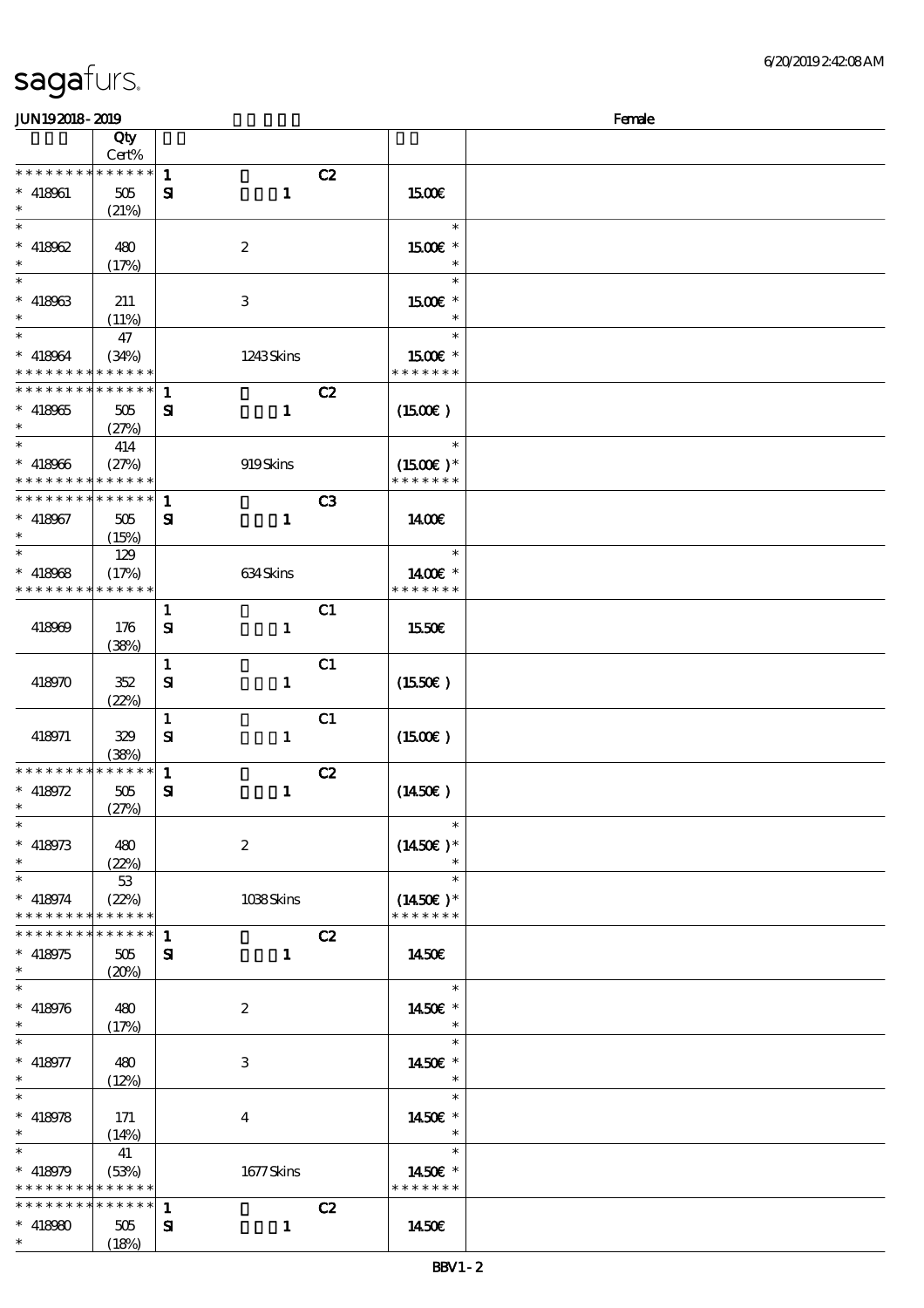\*\*\*

 $\ast$ 

\*\*

 $\overline{\phantom{0}}$ 

\*\*\*

\*\*\*

 $\ast$ 

 $^{-*}$ 

\*\*\*

 $\overline{\phantom{0}}$ 

\*\*

 $\ast$ 

\*\*

 $\ast$ 

(18%)

### 顺序号 Qty 说明 价格 Cert%  $1$  C<sub>2</sub>  $\ast$ \*\*\*  $\ast$ 418981 480  $S\!I$  1 14.50€  $\ast$  $(22%)$ \*  $*$  418982  $\overline{\phantom{a}}$ 163 \*\* (11%) 1148 Skins 1450€ \* \* \* \* \* \* \* \* \* \* \* \* \* \* \* \* \* \* \* \* \* \* \* \* \* \* \* \* \* \* \* \* \*  $1$  C<sub>2</sub>  $\ast$  $418983$   $505$  $S1$   $1$  14.50€ (8%) \*\*\*  $\ast$ 418984 480 2 14.50€ (21%)  $\ast$ \*\*\* 418985 480 3 1450€ \*  $(15%)$  $\overline{\phantom{a}}$  $\ast$ \*\*\*  $\ast$ 418986 480 4 14.50€  $\ast$ (7%)  $\ast$ \*\* <sup>418987</sup> 229  $\ast$ \*\*  $(4\%)$  2174 Skins 1450€ \* \* \* \* \* \* \* \* \* \* \* \* \* \* \* \* \* \* \* \* \* \* \* \* \* \* \* \* \* \* \*  $1$  C3  $S1$  1 14.00€ 418988 505 (13%) \*\* <sup>418989</sup> 389  $\ast$ \*\*  $(17%)$  894 Skins 1400€ \* \* \* \* \* \* \* \* \* \* \* \* \* \* \* \* \* \* \*  $1$  C3 \* \* \* \* \* \* \* \* \* \* \* \* \*  $418990$   $505$  $S1$   $1$  14.00€ (7%)  $*$  418991 263 \*\* (7%) 768 Skins 1400€ \* \* \* \* \* \* \* \* \* \* \* \* \* \* \* \* \* \* \* \*  $1$  C3  $S1$  1400 $\epsilon$ 418992 513  $(10%)$  $\overline{1}$  C3 418993 505  $\mathbf{S}$  1 1400€ (7%) 1 X C1  $S$ **I** 15.00€ 418994 129 (28%) 1 X C1  $\mathbf{S}$  1 15.00€ 418995 135 (23%) 1 X C1/C2 418996 474  $\mathbf{S}$  1 15.00 $\epsilon$  $(26%)$  $\overline{1}$  X C<sub>2</sub> 418997 520  $\mathbf{S}$  1 1450€ (9%)  $1$  X C3  $\mathbf{S}$  1 1450€ 418998 392 (9%)  $1$  X C3 418999 227  $\mathbf{S}$  1 (14.50€) (6%)  $1$   $2X$   $C1/C2$  $419000$  91  $\mathbf{S}$  1 15.00€

JUN192018-2019 Female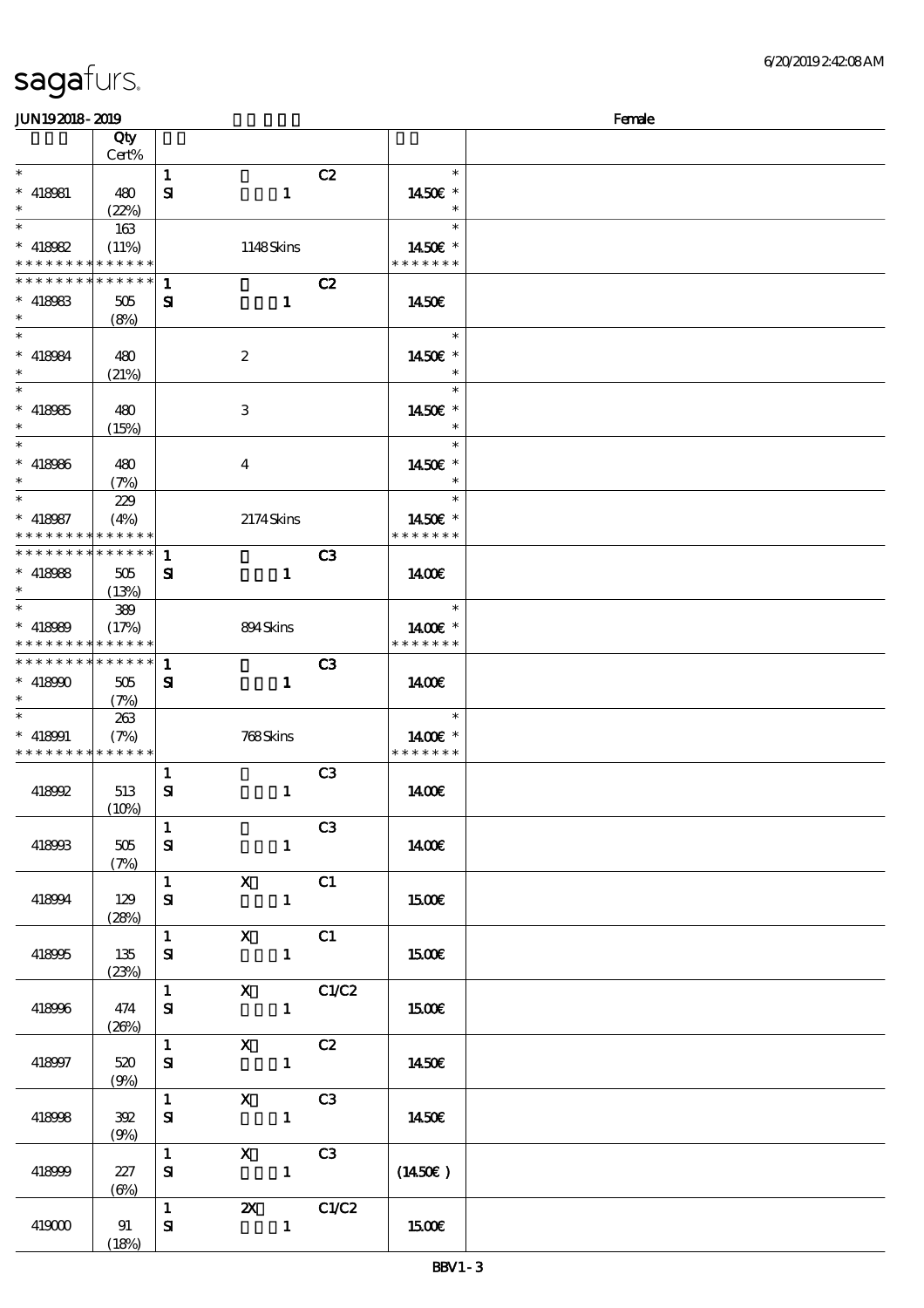|                                                                  | Qty                                 |                              |                                  |                |                                       |  |
|------------------------------------------------------------------|-------------------------------------|------------------------------|----------------------------------|----------------|---------------------------------------|--|
|                                                                  | $Cert\%$                            |                              |                                  |                |                                       |  |
| 419001                                                           | 461<br>(16%)                        | $\mathbf{1}$<br>$\mathbf{S}$ | $X$ / $ZX$<br>$\mathbf{1}$       | C3             | 1450E                                 |  |
| 419002                                                           | 89<br>(25%)                         | $\mathbf 1$<br>${\bf S}$     | $\boldsymbol{z}$                 | C1/C2          | 1500€                                 |  |
| 419003                                                           | 180<br>(22%)                        | $\mathbf{1}$<br>${\bf S\!I}$ | $\boldsymbol{z}$                 | C1/C2          | 1500E                                 |  |
| 419004                                                           | 257<br>(18%)                        | $\mathbf{1}$<br>$\mathbf{S}$ | $\boldsymbol{z}$                 | C1/C2          | (1550E)                               |  |
| 419005                                                           | 441<br>(17%)                        | $\mathbf{1}$<br>${\bf s}$    | $\boldsymbol{z}$                 | C1/C2          | (1550E)                               |  |
| 419006                                                           | 248<br>(28%)                        | $\mathbf{1}$<br>${\bf s}$    | $\boldsymbol{z}$                 | C2             | $(1550\varepsilon)$                   |  |
| 419007                                                           | 90<br>(11%)                         | $\mathbf{1}$<br>${\bf s}$    | $\mathcal{L}$<br>$\pmb{2}$       | C3             | 1450€                                 |  |
| 419008                                                           | 215<br>(19%)                        | $\mathbf{1}$<br>${\bf s}$    | $\boldsymbol{z}$                 | C1             | 1500€                                 |  |
| 419009                                                           | 158<br>(20%)                        | $\mathbf{1}$<br>$\mathbf{S}$ | $\boldsymbol{z}$                 | C1             | 1500€                                 |  |
| * * * * * * * *<br>$* 419010$<br>$\ast$                          | *****<br>505<br>(20%)               | $\mathbf{1}$<br>${\bf s}$    | $\boldsymbol{z}$                 | C1/C2          | 1550€                                 |  |
| $* 419011$<br>* * * * * * * *                                    | 343<br>(20%)<br>* * * * * *         |                              | 848Skins                         |                | $\ast$<br>1500€ *<br>* * * * * * *    |  |
| 419012                                                           | 413<br>(21%)                        | $\mathbf{1}$<br>$\mathbf{S}$ | $\boldsymbol{z}$                 | C1/C2          | 1550€                                 |  |
| *************** 1<br>$* 419013$<br>$\ast$                        | 485<br>(14%)                        | ${\bf s}$                    | $\boldsymbol{z}$                 | C2             | 1550€                                 |  |
| $\ast$<br>$* 419014$<br>* * * * * * * *                          | 59<br>(18%)<br>* * * * * *          |                              | 544Skins                         |                | $\ast$<br>1500€ *<br>* * * * * * *    |  |
| 419015                                                           | 354<br>(15%)                        | $\mathbf{1}$<br>${\bf s}$    | $\boldsymbol{z}$                 | C2             | 1500€                                 |  |
| 419016                                                           | 190<br>(13%)                        | $\mathbf{1}$<br>${\bf s}$    | $\boldsymbol{z}$                 | C <sub>3</sub> | 1500E                                 |  |
| 419017                                                           | 198<br>(15%)                        | $\mathbf{1}$<br>${\bf s}$    | $\mathbf{x}$<br>$\boldsymbol{z}$ | C1             | <b>1600€</b>                          |  |
| * * * * * * * *<br>$* 419018$<br>$\ast$                          | $* * * * * * *$<br>$505\,$<br>(23%) | $\mathbf{1}$<br>${\bf z}$    | $\mathbf{x}$<br>$\boldsymbol{z}$ | C1/C2          | (1600)                                |  |
| $\ast$<br>$* 419019$<br>* * * * * * * * <mark>* * * * * *</mark> | 91<br>(31%)                         |                              | 596Skins                         |                | $\ast$<br>$(1600E)*$<br>* * * * * * * |  |
| * * * * * * * *<br>$*$ 419020<br>$*$                             | $* * * * * * *$<br>495<br>(17%)     | $\mathbf{1}$<br>${\bf s}$    | $\mathbf{x}$<br>$\boldsymbol{z}$ | C2             | $(1600\varepsilon)$                   |  |

 $JIN192018 - 2019$  Female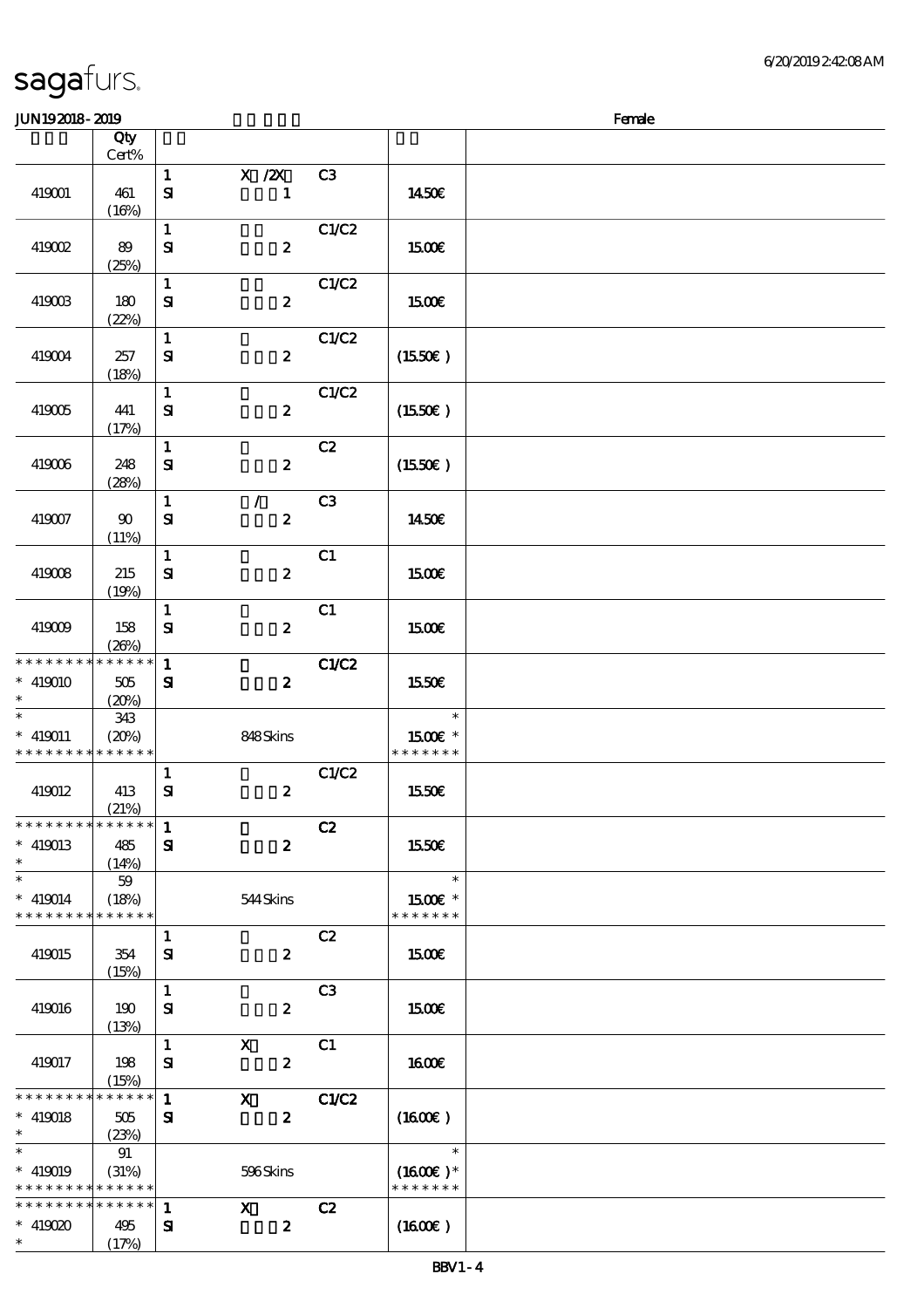### $J$ UN192018 - 2010  $J$

| ມມາ ເວລມດ- ລມວ                             |                      |                      |                             |                |                     | <u>rance</u> |
|--------------------------------------------|----------------------|----------------------|-----------------------------|----------------|---------------------|--------------|
|                                            | Qty<br>Cert%         |                      |                             |                |                     |              |
| $\ast$                                     | 53                   | $\mathbf{1}$         | $\mathbf{x}$                | C2             | $\ast$              |              |
| $\hspace{0.1cm}^*$ 419021                  | (11%)                | ${\bf s}$            | $\boldsymbol{z}$            |                | $(1600E)*$          |              |
| * * * * * * * *                            | * * * * * *          |                      |                             |                | * * * * * * *       |              |
|                                            |                      |                      |                             |                |                     |              |
|                                            |                      | $\mathbf{1}$         | $\mathbf{x}$                | C <sub>3</sub> |                     |              |
| 419022                                     | 169                  | ${\bf s}$            | $\boldsymbol{z}$            |                | 1500€               |              |
|                                            | (17%)                |                      |                             |                |                     |              |
|                                            |                      | $\mathbf{1}$         | $\boldsymbol{\mathsf{X}}$   | C1/C2          |                     |              |
| 419023                                     | 225                  | ${\bf s}$            | $\boldsymbol{z}$            |                | 1550€               |              |
|                                            | (29%)                |                      |                             |                |                     |              |
|                                            |                      | $\mathbf{1}$         | X / ZX                      | C <sub>3</sub> |                     |              |
| 419024                                     | 226                  | ${\bf s}$            | $\boldsymbol{z}$            |                | 1500€               |              |
|                                            |                      |                      |                             |                |                     |              |
|                                            | (17%)                |                      |                             |                |                     |              |
|                                            |                      | $\mathbf{1}$         | $X \, X$                    | C2             |                     |              |
| 419025                                     | 170                  | $\mathbf{B}$         | $\mathbf{1}$                |                | 1350E               |              |
|                                            | (18%)                |                      |                             |                |                     |              |
| * * * * * * * *                            | * * * * * *          | $\mathbf{1}$         | $\mathcal{L}$               | C2             |                     |              |
| $* 419026$                                 | $505\,$              | $\mathbf{B}$         | $\mathbf{1}$                |                | $(1400\varepsilon)$ |              |
| $\ast$                                     | (22%)                |                      |                             |                |                     |              |
| $\overline{\ast}$                          | 351                  |                      |                             |                | $\ast$              |              |
| $* 419027$                                 | (19%)                |                      | 856Skins                    |                | $(1400E)*$          |              |
| * * * * * * * * <mark>* * * * * *</mark> * |                      |                      |                             |                | * * * * * * *       |              |
| * * * * * * * *                            | $******$             | $\mathbf{1}$         | $\mathcal{L}$               | C2             |                     |              |
| $* 419028$                                 | 505                  | $\, {\bf B}$         | $\mathbf{1}$                |                | $(1400\varepsilon)$ |              |
| $\ast$                                     | (13%)                |                      |                             |                |                     |              |
| $\overline{\ast}$                          |                      |                      |                             |                | $\ast$              |              |
| * 419029                                   | 480                  |                      | $\boldsymbol{2}$            |                | $(1400E)*$          |              |
| $\ast$                                     | (16%)                |                      |                             |                |                     |              |
| $\overline{\ast}$                          | 170                  |                      |                             |                | $\ast$              |              |
| $* 419030$                                 | (20%)                |                      | 1155Skins                   |                | $(1400E)^*$         |              |
| * * * * * * * * * * * * * *                |                      |                      |                             |                | * * * * * * *       |              |
| * * * * * * * *                            | $******$             |                      |                             |                |                     |              |
|                                            |                      | $\mathbf 1$          | $\mathbf{X}$                | C2             |                     |              |
| $* 419031$<br>$\ast$                       | 505                  | $\mathbf{B}$         | $\mathbf{1}$                |                | 1450€               |              |
|                                            | (19%)                |                      |                             |                | $\ast$              |              |
|                                            | 343                  |                      |                             |                |                     |              |
| $* 419032$                                 | (19%)                |                      | 848Skins                    |                | 1400€ *             |              |
| * * * * * * * * * * * * * *                |                      |                      |                             |                | * * * * * * *       |              |
| *************** 1                          |                      |                      | $\boldsymbol{X}$            | C2             |                     |              |
| $*$ 419033                                 | 505                  | $\mathbf I\mathbf B$ | $\mathbf{1}$                |                | $(1450\epsilon)$    |              |
| $\ast$                                     | (13%)                |                      |                             |                |                     |              |
| $\ast$                                     |                      |                      |                             |                | $\ast$              |              |
| $\hspace{0.1cm}^*$ 419034                  | 480                  |                      | $\boldsymbol{2}$            |                | $(1450E)*$          |              |
| $\ast$                                     | (16%)                |                      |                             |                | $\ast$              |              |
| $\overline{\phantom{0}}$                   |                      |                      |                             |                | $\ast$              |              |
| $* 419035$                                 | 480                  |                      | $\ensuremath{\mathbf{3}}$   |                | $(1450E)*$          |              |
| $\ast$                                     | (20%)                |                      |                             |                |                     |              |
| $\overline{\phantom{0}}$                   | 266                  |                      |                             |                | $\ast$              |              |
| $* 419036$                                 | (19%)                |                      | 1731 Skins                  |                | $(1450E)*$          |              |
| * * * * * * * *                            | * * * * * *          |                      |                             |                | * * * * * * *       |              |
|                                            |                      | $\mathbf{1}$         | $\mathcal{L}$               | C2             |                     |              |
| 419037                                     | 267                  | $\mathbf{B}$         | $\boldsymbol{z}$            |                | 1450E               |              |
|                                            | (16%)                |                      |                             |                |                     |              |
| * * * * * * * *                            | * * * * * *          | $\mathbf{1}$         | $\boldsymbol{X}$            | C2             |                     |              |
| $* 419088$                                 | 505                  | $\mathbf{B}$         | $\boldsymbol{z}$            |                | <b>1450€</b>        |              |
| $\ast$                                     | (15%)                |                      |                             |                |                     |              |
| $\ast$                                     | 427                  |                      |                             |                | $\ast$              |              |
| $* 419039$                                 |                      |                      | 932Skins                    |                | 1450E *             |              |
| * * * * * * * *                            | (23%)<br>* * * * * * |                      |                             |                | * * * * * * *       |              |
|                                            |                      |                      |                             |                |                     |              |
|                                            |                      | $\mathbf{1}$         | $\mathbf{X}$ / $\mathbf{X}$ | C1/C2          |                     |              |
| 419040                                     | 122                  | <b>SAGA</b>          | $\mathbf{1}$                |                | 1350E               |              |
|                                            | (47%)                |                      |                             |                |                     |              |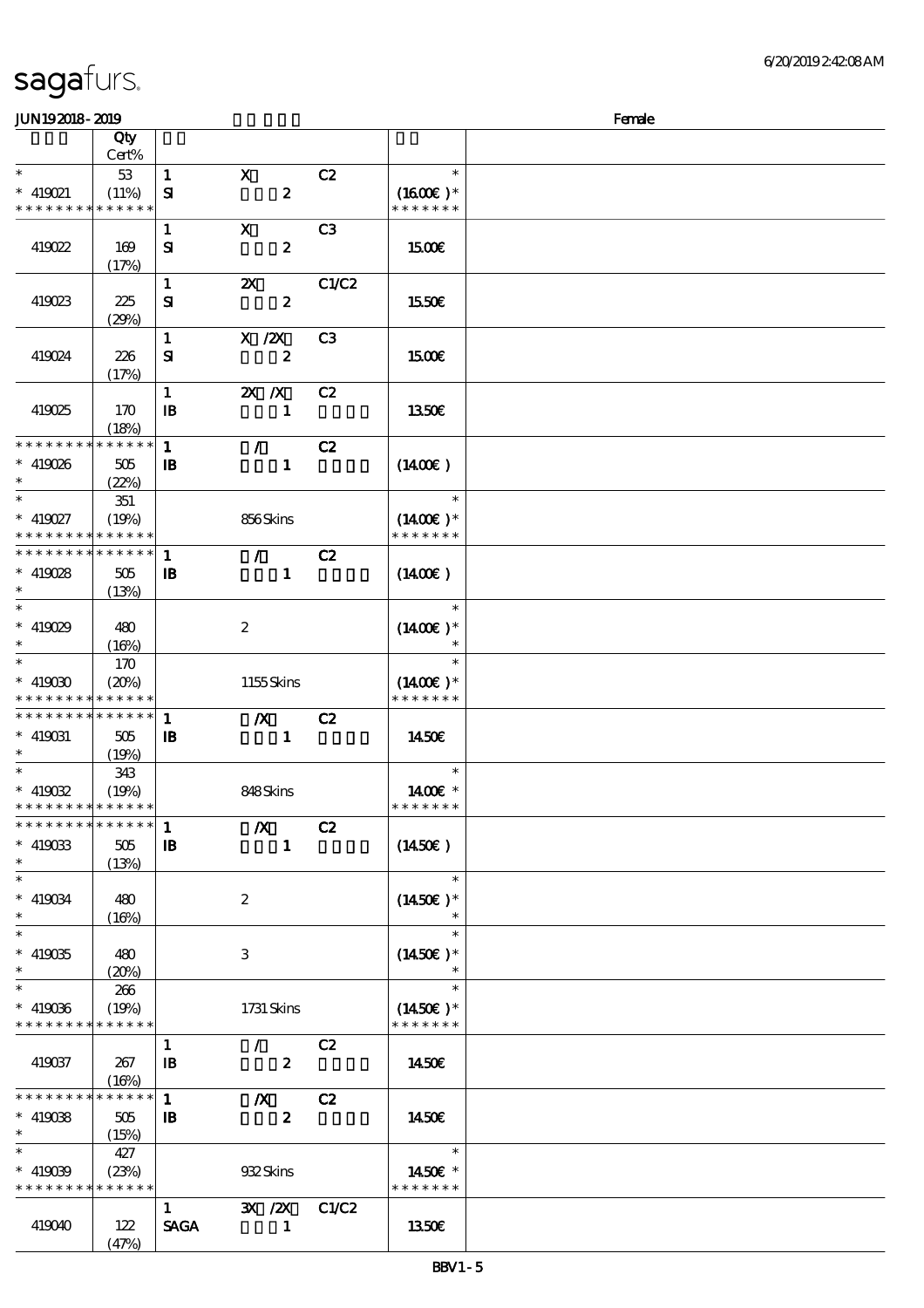| ມມາ <i>ເວເ</i> ມເວະ ເມເວ                           |                                               |                                       |                                    |                |                                       | ra ac |
|----------------------------------------------------|-----------------------------------------------|---------------------------------------|------------------------------------|----------------|---------------------------------------|-------|
|                                                    | Qty<br>Cert%                                  |                                       |                                    |                |                                       |       |
| 419041                                             | 194<br>(41%)                                  | $\mathbf{1}$<br><b>SAGA</b>           | $\boldsymbol{\mathsf{Z}}$<br>$1 -$ | C1/C2          | 1350E                                 |       |
| 419042                                             | 111<br>(47%)                                  | $\overline{1}$<br><b>SAGA</b>         | $\mathbf{X}$<br>$\mathbf{1}$       | C1             | 1450E                                 |       |
| 419043                                             | 187<br>(49%)                                  | $1$ X<br><b>SAGA</b>                  | $\mathbf{1}$                       | C1             | $(1450\epsilon)$                      |       |
| 419044                                             | 263<br>(51%)                                  | <b>SAGA</b>                           | $1$ X C1/C2<br>$\mathbf{1}$        |                | $(1450\epsilon)$                      |       |
| 419045                                             | 262<br>(34%)                                  | $1 \qquad \qquad$<br><b>SAGA</b>      | $\mathbf x$<br>$\blacksquare$      | C2             | $(1450\epsilon)$                      |       |
| * * * * * * * *<br>$* 419046$<br>$*$               | * * * * * * *<br>485<br>(33%)                 | $\mathbf 1$<br><b>SAGA</b>            | $\mathbf{x}$<br>$\blacksquare$     | C2             | 1450€                                 |       |
| $\overline{\phantom{0}}$<br>$* 419047$<br>$*$      | 71<br>(40%)                                   |                                       | $\boldsymbol{2}$                   |                | $\ast$<br>1400€ *<br>$\ast$           |       |
| $* 419048$<br>* * * * * * * *                      | 57<br>(35%)<br>* * * * * *                    |                                       | 613Skins                           |                | $\ast$<br>1400E *<br>* * * * * * *    |       |
| 419049                                             | 135<br>(32%)                                  | $\mathbf{1}$<br><b>SAGA</b>           | $\mathbf{X}$                       | C3             | 1400€                                 |       |
| 419060                                             | 338<br>(49%)                                  | $\mathbf{1}$<br><b>SAGA</b>           | $\mathbf{1}$                       | C1             | $(1600\varepsilon)$                   |       |
| * * * * * * * *<br>$* 419051$<br>$*$ and $*$       | * * * * * *<br>485<br>(40%)                   | $1 \quad \blacksquare$<br><b>SAGA</b> | $\mathbf{1}$                       | C1             | $(1650\epsilon)$                      |       |
| $\ast$<br>$* 419052$<br>$\ast$                     | 240<br>(30%)                                  |                                       | $\boldsymbol{2}$                   |                | $\ast$<br>$(1650)$ *<br>$\ast$        |       |
| $\ast$<br>$* 419053$<br>* * * * * * * *            | $\boldsymbol{\omega}$<br>(35%)<br>* * * * * * |                                       | 785Skins                           |                | $\ast$<br>$(1650E)*$<br>* * * * * * * |       |
| 419054                                             | 255<br>(58%)                                  | $\mathbf{1}$<br><b>SAGA</b>           | $\mathbf{1}$                       | C <sub>1</sub> | $(1600\varepsilon)$                   |       |
| * * * * * * * *<br>$* 419055$<br>$\ast$            | * * * * * *<br>485<br>(40%)                   | $\mathbf{1}$<br><b>SAGA</b>           | $\mathbf{1}$                       | C2             | <b>1600€</b>                          |       |
| $\overline{\ast}$<br>$* 419056$<br>* * * * * * * * | 417<br>(32%)<br>* * * * * *                   |                                       | 902Skins                           |                | $\ast$<br>1600€ *<br>* * * * * * *    |       |
| * * * * * * * *<br>$* 419057$<br>$\ast$            | * * * * * *<br>485<br>(22%)                   | 1<br><b>SAGA</b>                      | $\mathbf{1}$                       | C2             | (1650)                                |       |
| $\ast$<br>$* 419058$<br>$\ast$                     | 460<br>(37%)                                  |                                       | $\boldsymbol{z}$                   |                | $\ast$<br>1600E *<br>$\ast$           |       |
| $\ast$<br>$* 419059$<br>$\ast$                     | 460<br>(28%)                                  |                                       | 3                                  |                | $\ast$<br>1600E *<br>$\ast$           |       |
| $\ast$<br>$* 419000$<br>$\ast$                     | 460<br>(28%)                                  |                                       | $\overline{\mathbf{4}}$            |                | $\ast$<br>1600 *<br>$\ast$            |       |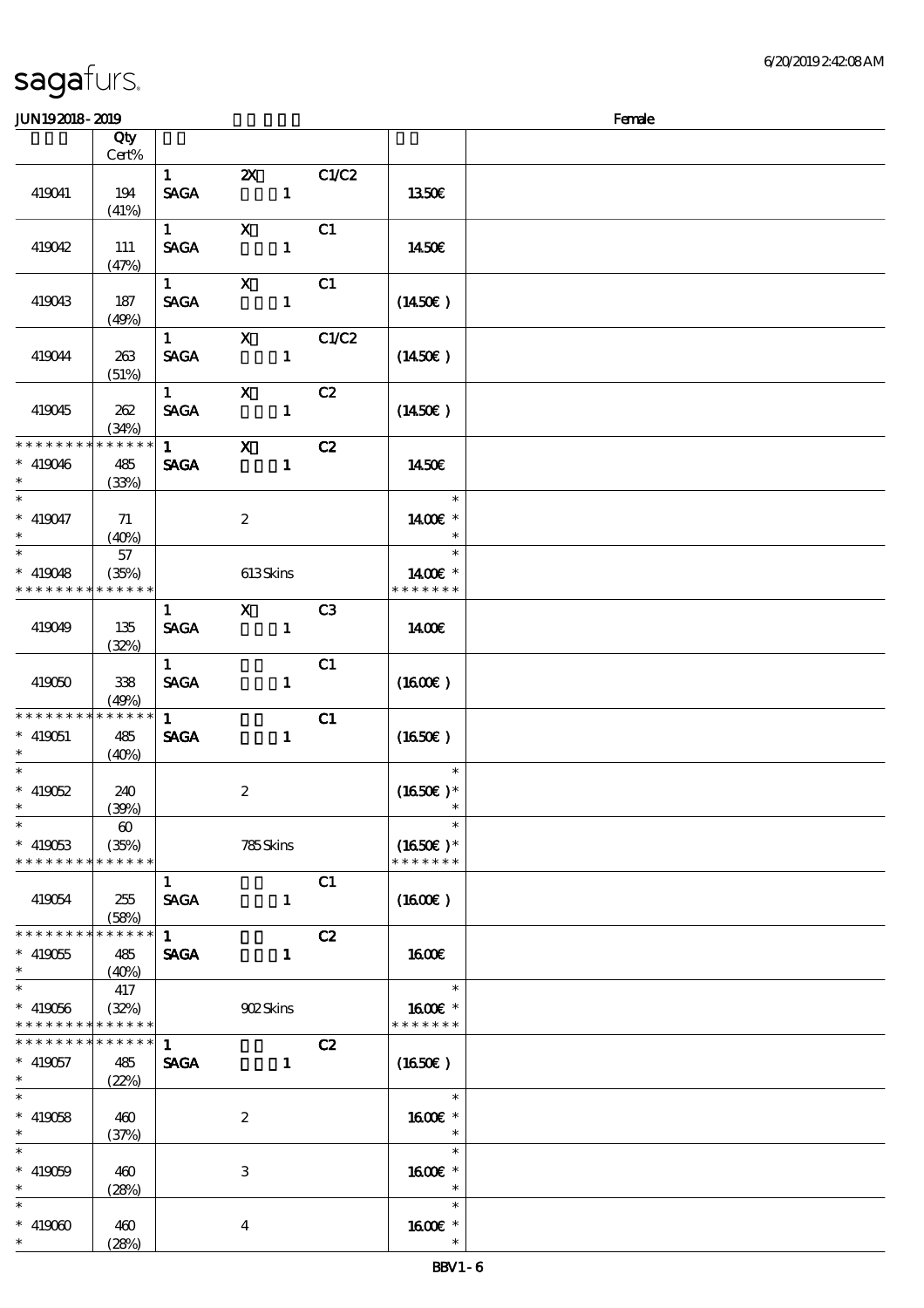| JUN192018-2019                                                              |                      |              |                  |                |                             | Female |
|-----------------------------------------------------------------------------|----------------------|--------------|------------------|----------------|-----------------------------|--------|
|                                                                             | Qty                  |              |                  |                |                             |        |
|                                                                             | Cert%                |              |                  |                |                             |        |
| $\ast$                                                                      |                      | $\mathbf{1}$ |                  | C2             | $\ast$                      |        |
| $* 419061$                                                                  | 126                  | <b>SAGA</b>  | $\mathbf{1}$     |                | $1600E$ *                   |        |
| $\ast$                                                                      | (48%)                |              |                  |                | $\ast$                      |        |
|                                                                             | 107                  |              |                  |                | $\ast$                      |        |
| $* 419062$                                                                  | (31%)                |              | 2098Skins        |                | $1600E$ *                   |        |
| * * * * * * * *                                                             | * * * * * *          |              |                  |                | * * * * * * *               |        |
| * * * * * * * *                                                             | * * * * * *          | 1            |                  | C2             |                             |        |
| $*$ 419063                                                                  | 485                  | <b>SAGA</b>  | $\mathbf{1}$     |                | $(1600\varepsilon)$         |        |
| $\ast$                                                                      | (51%)                |              |                  |                |                             |        |
| $*$                                                                         | 217                  |              |                  |                | $\ast$                      |        |
|                                                                             |                      |              |                  |                |                             |        |
| $* 419064$<br>* * * * * * * * <mark>*</mark>                                | (30%)<br>* * * * * * |              | <b>702Skins</b>  |                | $(1600E)*$<br>* * * * * * * |        |
|                                                                             |                      |              |                  |                |                             |        |
|                                                                             |                      | $\mathbf{1}$ |                  | C <sub>3</sub> |                             |        |
| 419065                                                                      | 398                  | <b>SAGA</b>  | $\mathbf{1}$     |                | <b>1450€</b>                |        |
|                                                                             | (20%)                |              |                  |                |                             |        |
| * * * * * * * *                                                             | * * * * * *          | $\mathbf{1}$ |                  | C <sub>3</sub> |                             |        |
| $* 419066$                                                                  | 485                  | <b>SAGA</b>  | $\mathbf{1}$     |                | 1450E                       |        |
| $\ast$                                                                      | (20%)                |              |                  |                |                             |        |
| $\ast$                                                                      |                      |              |                  |                | $\ast$                      |        |
| $* 419067$                                                                  | 231                  |              | $\boldsymbol{2}$ |                | 1450€ *                     |        |
| $\ast$                                                                      | (16%)                |              |                  |                | $\ast$                      |        |
| $\overline{\ast}$                                                           | 53                   |              |                  |                | $\ast$                      |        |
| $*$ 419068                                                                  | (54%)                |              | 709Skins         |                | 1450€ *                     |        |
| * * * * * * * *                                                             | * * * * * *          |              |                  |                | * * * * * * *               |        |
|                                                                             |                      | $\mathbf{1}$ |                  | C <sub>3</sub> |                             |        |
| 419069                                                                      | 268                  | <b>SAGA</b>  | $\mathbf{1}$     |                | 1450€                       |        |
|                                                                             | (33%)                |              |                  |                |                             |        |
| * * * * * * * *                                                             | * * * * * *          | $\mathbf{1}$ |                  | C1             |                             |        |
| $* 419070$                                                                  |                      | <b>SAGA</b>  |                  |                |                             |        |
| $\ast$                                                                      | 485                  |              | $\mathbf{1}$     |                | 1800                        |        |
| $\ast$                                                                      | (54%)                |              |                  |                | $\ast$                      |        |
|                                                                             | 241                  |              |                  |                |                             |        |
| $* 419071$                                                                  | (46%)                |              | 726Skins         |                | 1800E *<br>* * * * * * *    |        |
| * * * * * * * * <mark>* * * * * * *</mark><br>* * * * * * * * * * * * * * * |                      |              |                  |                |                             |        |
|                                                                             |                      | $\mathbf{1}$ |                  | C2             |                             |        |
| * $419072$                                                                  | 485                  | <b>SAGA</b>  | $\mathbf{1}$     |                | 17.50E                      |        |
| $\ast$ . The set of $\ast$                                                  | (28%)                |              |                  |                |                             |        |
| $\ast$                                                                      |                      |              |                  |                | $\ast$                      |        |
| $* 419073$                                                                  | 460                  |              | $\boldsymbol{2}$ |                | 17.00€ *                    |        |
| $\ast$                                                                      | (41%)                |              |                  |                | $\ast$                      |        |
| $\ast$                                                                      |                      |              |                  |                | $\ast$                      |        |
| $* 419074$                                                                  | 460                  |              | 3                |                | 17.00 $\mathbf{E}$ *        |        |
| $\ast$                                                                      | (33%)                |              |                  |                | $\ast$                      |        |
| $\overline{\ast}$                                                           |                      |              |                  |                | $\ast$                      |        |
| $* 419075$                                                                  | 460                  |              | $\bf{4}$         |                | 17.00 $\varepsilon$ *       |        |
| $\ast$                                                                      | (41%)                |              |                  |                | $\ast$                      |        |
| $\ast$                                                                      | 115                  |              |                  |                | $\ast$                      |        |
| $* 419076$                                                                  | (42%)                |              | 1980Skins        |                | 17.00€ *                    |        |
| * * * * * * * *                                                             | * * * * * *          |              |                  |                | * * * * * * *               |        |
| * * * * * * * *                                                             | * * * * * *          | $\mathbf{1}$ |                  | C2             |                             |        |
| $* 419077$                                                                  | 485                  | <b>SAGA</b>  | $\mathbf{1}$     |                | 17.50E                      |        |
| $\ast$                                                                      | (20%)                |              |                  |                |                             |        |
| $\overline{\phantom{0}}$                                                    |                      |              |                  |                | $\ast$                      |        |
| $* 419078$                                                                  |                      |              |                  |                |                             |        |
| $\ast$                                                                      | 460                  |              | $\boldsymbol{2}$ |                | 17.50€ *<br>$\ast$          |        |
| $\ast$                                                                      | (24%)                |              |                  |                | $\ast$                      |        |
|                                                                             |                      |              |                  |                |                             |        |
| $* 419079$                                                                  | 460                  |              | 3                |                | 17.50€ *                    |        |
| $\ast$                                                                      | (24%)                |              |                  |                | $\ast$                      |        |
| $\ast$                                                                      |                      |              |                  |                | $\ast$                      |        |
| $* 419080$                                                                  | 460                  |              | $\overline{4}$   |                | 17.50€ *                    |        |
|                                                                             | (33%)                |              |                  |                |                             |        |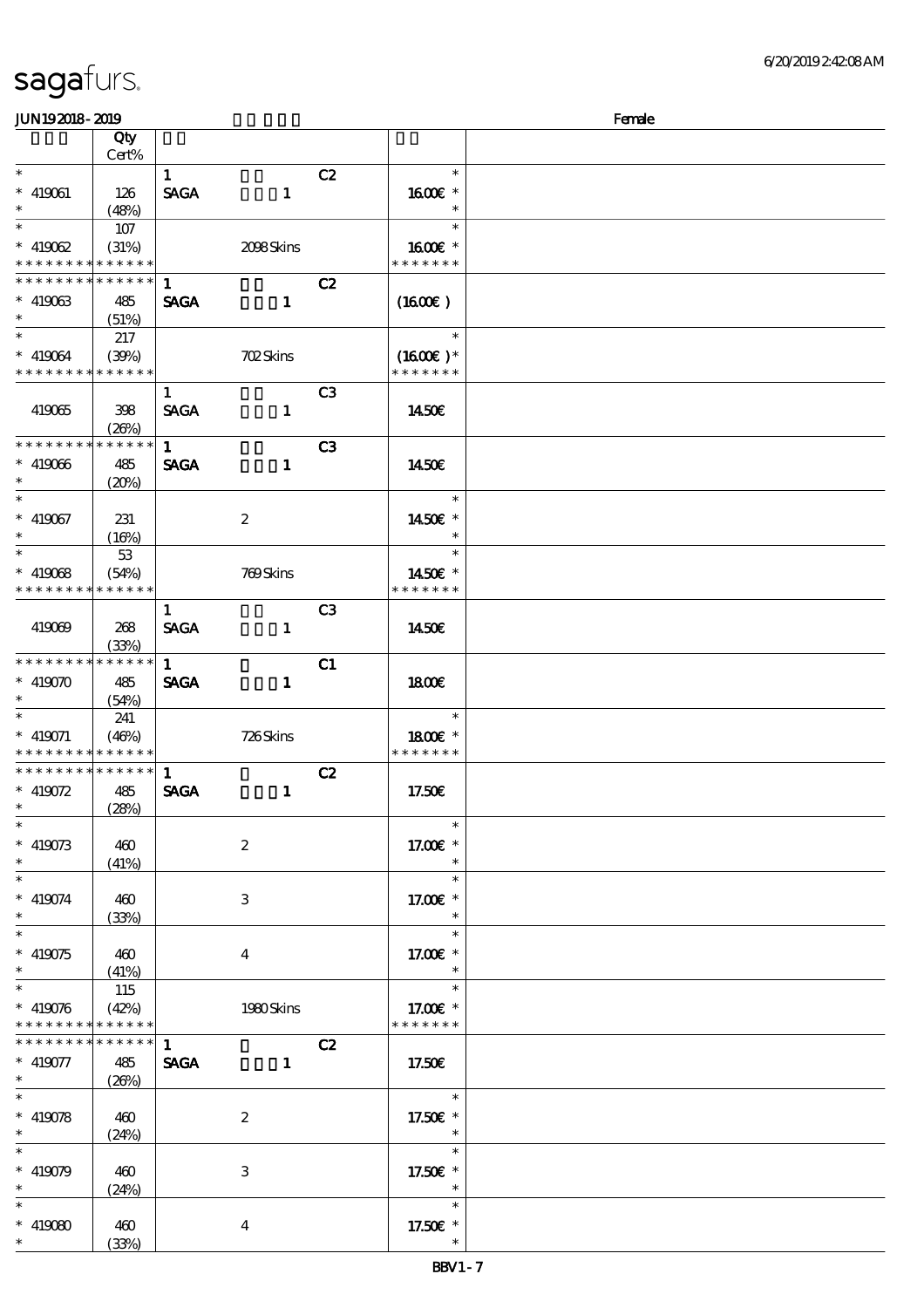| JUN192018-2019                             |          |              |                         |    |                          | Female |
|--------------------------------------------|----------|--------------|-------------------------|----|--------------------------|--------|
|                                            | Qty      |              |                         |    |                          |        |
|                                            | Cert%    |              |                         |    |                          |        |
| $\ast$                                     |          | $\mathbf{1}$ |                         | C2 | $\ast$                   |        |
| $* 419081$                                 | 460      | <b>SAGA</b>  | $\mathbf{1}$            |    | 17.50€ *                 |        |
| $\ast$                                     | (28%)    |              |                         |    | $\ast$                   |        |
| $\overline{\ast}$                          |          |              |                         |    | $\ast$                   |        |
| $*$ 419082                                 | 460      |              | $\boldsymbol{6}$        |    | 17.50€ *                 |        |
| $\ast$                                     | (31%)    |              |                         |    |                          |        |
| $\overline{\phantom{a}^*}$                 |          |              |                         |    | $\ast$                   |        |
|                                            |          |              |                         |    |                          |        |
| $*$ 419083                                 | 460      |              | 7                       |    | 17.50€ *                 |        |
| $\ast$<br>$\overline{\phantom{a}^*}$       | (25%)    |              |                         |    |                          |        |
|                                            |          |              |                         |    | $\ast$                   |        |
| $* 419084$                                 | 460      |              | 8                       |    | 17.50€ *                 |        |
| $\ast$                                     | (15%)    |              |                         |    |                          |        |
| $\overline{\phantom{0}}$                   |          |              |                         |    | $\ast$                   |        |
| $* 419085$                                 | 203      |              | $\boldsymbol{9}$        |    | 17.50€ *                 |        |
| $\ast$                                     | (50%)    |              |                         |    |                          |        |
| $\overline{\ast}$                          | 88       |              |                         |    | $\ast$                   |        |
| $* 419086$                                 | (18%)    |              | 3996Skins               |    | 17.50€ *                 |        |
| * * * * * * * * * * * * * *                |          |              |                         |    | * * * * * * *            |        |
| * * * * * * * * * * * * * *                |          | $\mathbf{1}$ |                         | C2 |                          |        |
| $* 419087$                                 |          | <b>SAGA</b>  |                         |    |                          |        |
| $\ast$                                     | 460      |              | $\mathbf{1}$            |    | 17.00E                   |        |
| $\overline{\ast}$                          | (41%)    |              |                         |    | $\ast$                   |        |
|                                            | 460      |              |                         |    |                          |        |
| $*$ 419088                                 | (20%)    |              | 920Skins                |    | 17.00 £*                 |        |
| * * * * * * * * * * * * * *                |          |              |                         |    | * * * * * * *            |        |
|                                            |          | $\mathbf{1}$ |                         | C2 |                          |        |
| 419089                                     | 336      | <b>SAGA</b>  | $\mathbf{1}$            |    | 17.00E                   |        |
|                                            | (14%)    |              |                         |    |                          |        |
| * * * * * * * * * * * * * *                |          | $\mathbf{1}$ |                         | C3 |                          |        |
| $* 419090$                                 | 485      | <b>SAGA</b>  | $\mathbf{1}$            |    | 1550€                    |        |
| $\ast$                                     | (29%)    |              |                         |    |                          |        |
| $\ast$                                     |          |              |                         |    | $\ast$                   |        |
| $* 419091$                                 | 460      |              | $\boldsymbol{2}$        |    | 1500 £*                  |        |
| $\ast$                                     | (22%)    |              |                         |    |                          |        |
| $\ast$                                     | 54       |              |                         |    | $\ast$                   |        |
|                                            |          |              |                         |    |                          |        |
| $*$ 419092                                 | (22%)    |              | 999Skins                |    | 1550E *<br>* * * * * * * |        |
| * * * * * * * * * * * * * *                |          |              |                         |    |                          |        |
| * * * * * * * * * * * * * * *              |          | $\mathbf{1}$ |                         | C3 |                          |        |
| $* 41900B$                                 | 485      | <b>SAGA</b>  | $\mathbf{1}$            |    | (1550E)                  |        |
| $\ast$                                     | (28%)    |              |                         |    |                          |        |
| $\overline{\phantom{0}}$                   | $\theta$ |              |                         |    | $\ast$                   |        |
| $* 419094$                                 | $(10\%)$ |              | 554 Skins               |    | $(1550E)*$               |        |
| * * * * * * * * * * * * * *                |          |              |                         |    | * * * * * * *            |        |
| * * * * * * * * <mark>* * * * * * *</mark> |          | $\mathbf{1}$ |                         | C1 |                          |        |
| $* 419005$                                 | 485      |              | SAGA 1                  |    | 17.50€                   |        |
| $*$                                        | (44%)    |              |                         |    |                          |        |
| $\overline{\phantom{a}^*}$                 | 441      |              |                         |    | $\ast$                   |        |
| $* 419006$                                 | (42%)    |              | 926Skins                |    | 17.50€ *                 |        |
| * * * * * * * * * * * * * *                |          |              |                         |    | * * * * * * *            |        |
| ******** <mark>******</mark>               |          |              |                         |    |                          |        |
|                                            |          | 1            |                         | C2 |                          |        |
| $* 419097$                                 | 485      | <b>SAGA</b>  | $\mathbf{1}$            |    | 17.50E                   |        |
| $*$                                        | (46%)    |              |                         |    |                          |        |
| $\ast$                                     |          |              |                         |    | $\ast$                   |        |
| $* 419008$                                 | 460      |              | $\boldsymbol{2}$        |    | 17.50€ *                 |        |
| $*$ $*$                                    | (28%)    |              |                         |    | $\overline{\phantom{a}}$ |        |
| $\ast$                                     |          |              |                         |    | $\ast$                   |        |
| $* 419099$                                 | 460      |              | 3                       |    | 17.50€ *                 |        |
| $\ast$                                     | (30%)    |              |                         |    | $\ast$                   |        |
| $\ast$                                     |          |              |                         |    | $\ast$                   |        |
| $*$ 419100                                 | 460      |              | $\overline{\mathbf{4}}$ |    | 17.50 $\varepsilon$ *    |        |
| $*$                                        | (30%)    |              |                         |    |                          |        |
|                                            |          |              |                         |    |                          |        |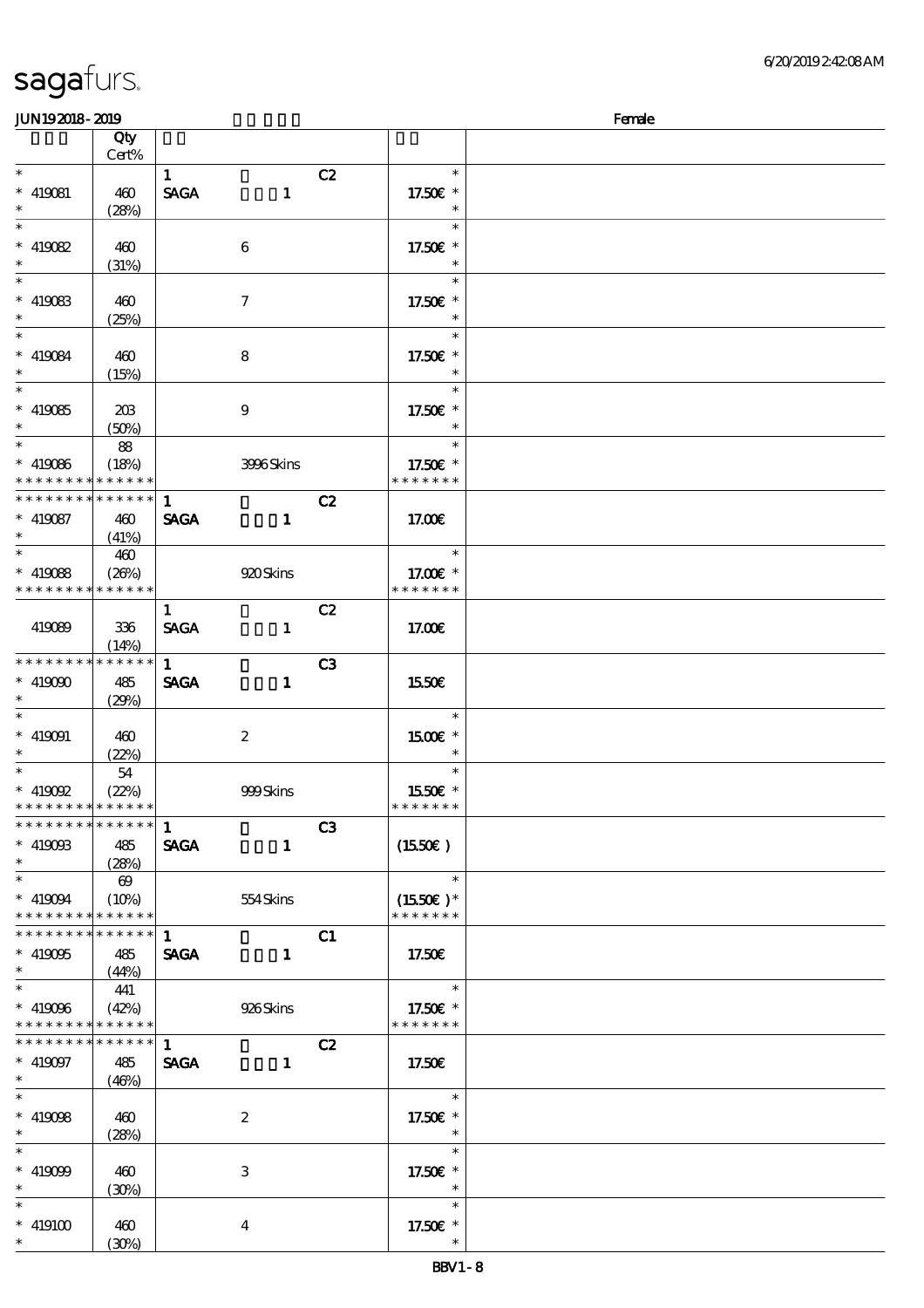| <b>saga</b> furs. |  |
|-------------------|--|
|                   |  |

| <b>JUN192018-2019</b>                                           |                                            |                             |                  |    |                                       | Female |
|-----------------------------------------------------------------|--------------------------------------------|-----------------------------|------------------|----|---------------------------------------|--------|
|                                                                 | Qty<br>Cert%                               |                             |                  |    |                                       |        |
| $\ast$<br>$^*$ 419101<br>$\ast$                                 | 460<br>(35%)                               | $\mathbf{1}$<br><b>SAGA</b> | $\mathbf{1}$     | C2 | $\ast$<br>17.50€ *<br>$\ast$          |        |
| $\ast$<br>$*$ 419102 $\,$<br>$\ast$<br>$\overline{\phantom{0}}$ | 460<br>(30%)                               |                             | $\,6\,$          |    | $\ast$<br>17.50€ *<br>$\ast$          |        |
| $^*$ 419103 $\,$<br>* * * * * * * * <mark>* * * * * *</mark> *  | $366\,$<br>(33%)                           |                             | $3151$ Skins     |    | $\ast$<br>17.50€ *<br>* * * * * * *   |        |
| * * * * * * * *<br>$* 419104$<br>$\ast$<br>$\ast$               | $* * * * * * *$<br>485<br>(14%)            | $\mathbf{1}$<br><b>SAGA</b> | $\mathbf{1}$     | C2 | 1800E                                 |        |
| $* 419105$<br>$\ast$<br>$\ast$                                  | 460<br>(21%)                               |                             | $\boldsymbol{2}$ |    | $\ast$<br>1800€ *<br>$\ast$           |        |
| $^*$ 419106 $\,$<br>$\ast$<br>$\overline{\ast}$                 | 460<br>(25%)                               |                             | 3                |    | $\ast$<br>1800 €*<br>$\ast$<br>$\ast$ |        |
| $* 419107$<br>$\ast$<br>$\overline{\ast}$                       | 460<br>(22%)                               |                             | $\bf{4}$         |    | 1800€ *<br>$\ast$                     |        |
| $* 419108$<br>$\ast$<br>$*$                                     | 460<br>(29%)                               |                             | $\mathbf 5$      |    | $\ast$<br>1800€ *<br>$\ast$           |        |
| $* 419109$<br>$\ast$<br>$\overline{\ast}$                       | 460<br>(21%)                               |                             | $\bf 6$          |    | $\ast$<br>1800 £*<br>$\ast$<br>$\ast$ |        |
| $* 419110$<br>$\ast$<br>$\ast$                                  | 460<br>(17%)                               |                             | $\boldsymbol{7}$ |    | 1800 £*<br>$\ast$<br>$\ast$           |        |
| $* 419111$<br>$\ast$<br>$\ast$                                  | 460<br>(29%)                               |                             | $\bf 8$          |    | 1800 £*<br>$\ast$<br>$\ast$           |        |
| $* 419112$<br>$\ast$<br>$\ast$                                  | 460<br>(23%)                               |                             | $\boldsymbol{9}$ |    | 1800E *<br>$\ast$<br>$\ast$           |        |
| $*$ 419113<br>$\ast$<br>$\overline{\phantom{0}}$                | 460<br>(22%)                               |                             | $10\,$           |    | 1800€ *<br>$\ast$<br>$\ast$           |        |
| $* 419114$<br>$\ast$<br>$\overline{\ast}$                       | 421<br>(20%)                               |                             | 11               |    | 1800 €*<br>$\ast$<br>$\ast$           |        |
| $* 419115$<br>* * * * * * * *<br>* * * * * * * *                | 134<br>(44%)<br>* * * * * *<br>* * * * * * |                             | 5180Skins        |    | 1800 £*<br>* * * * * * *              |        |
| $* 419116$<br>$\ast$                                            | 486<br>(28%)                               | $\mathbf{1}$<br><b>SAGA</b> | $\mathbf{1}$     | C3 | (1600E)                               |        |
| $\ast$<br>$* 419117$<br>$\ast$                                  | 460<br>(30%)                               |                             | $\boldsymbol{2}$ |    | $\ast$<br>$(1600)$ *<br>$\ast$        |        |
| $\ast$<br>$* 419118$<br>* * * * * * * *                         | 269<br>(20%)<br>* * * * * *                |                             | 1215Skins        |    | $\ast$<br>$(1600E)*$<br>* * * * * * * |        |
| * * * * * * * *<br>$* 419119$<br>$\ast$                         | $* * * * * * *$<br>485<br>$(10\%)$         | $\mathbf{1}$<br><b>SAGA</b> | $\mathbf{1}$     | C3 | 1600E                                 |        |
| $\ast$<br>$* 419120$<br>$\ast$                                  | 460<br>(17%)                               |                             | $\boldsymbol{2}$ |    | $\ast$<br>1600 *<br>$\ast$            |        |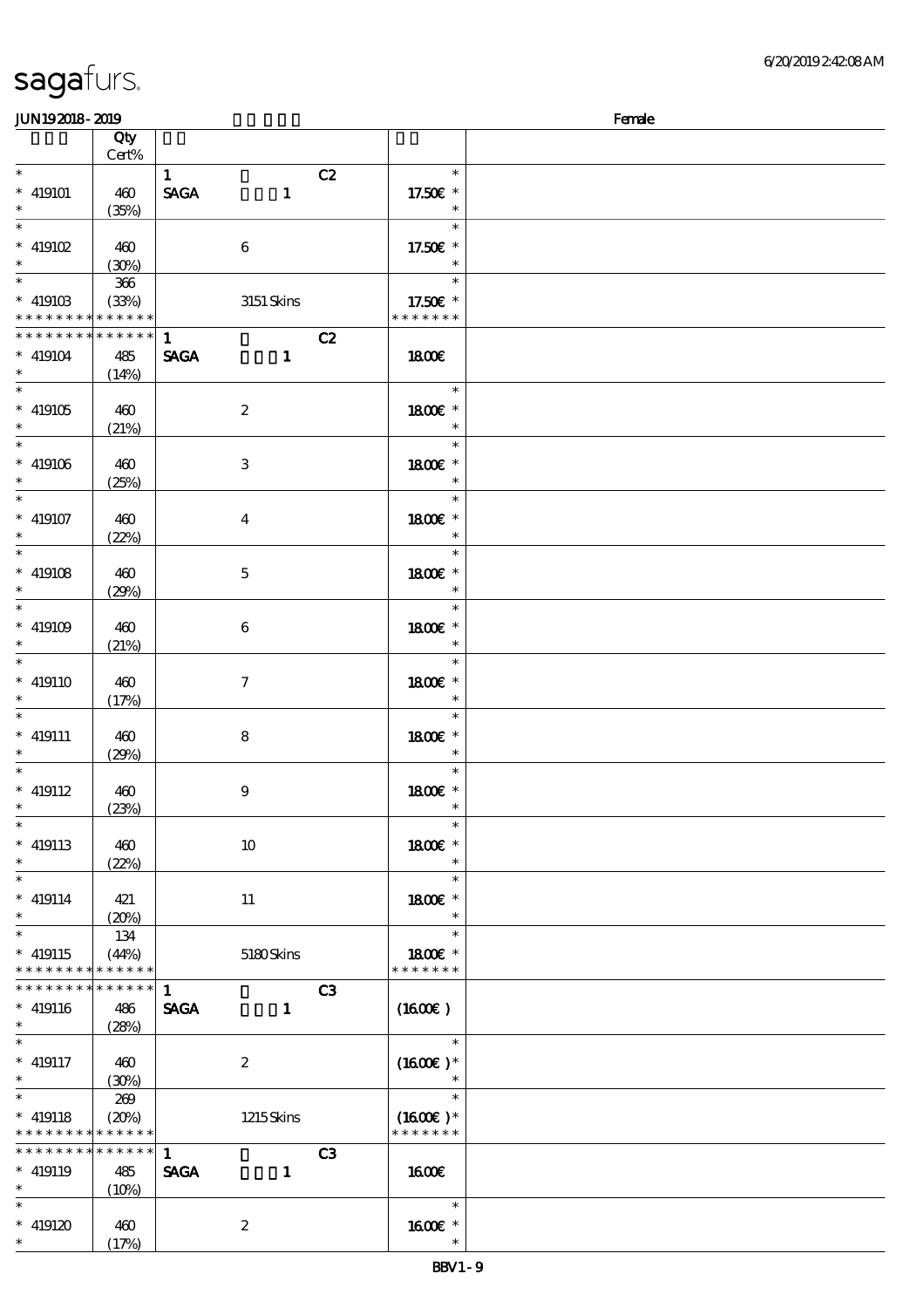| <b>JUN192018-2019</b>                     |                 |              |                                                                                       |                |                |                          | Female |
|-------------------------------------------|-----------------|--------------|---------------------------------------------------------------------------------------|----------------|----------------|--------------------------|--------|
|                                           | Qty<br>$Cert\%$ |              |                                                                                       |                |                |                          |        |
| $\ast$                                    |                 | $\mathbf{1}$ |                                                                                       |                | C3             | $\ast$                   |        |
| $*$ 419121                                | 460             | <b>SAGA</b>  |                                                                                       | $\mathbf{1}$   |                | 1600E *                  |        |
| $\ast$                                    | (13%)           |              |                                                                                       |                |                |                          |        |
| $\ast$                                    |                 |              |                                                                                       |                |                | $\ast$                   |        |
| $* 419122$                                | 440             |              | $\boldsymbol{4}$                                                                      |                |                | 1600€ *                  |        |
| $\ast$                                    | (9%)            |              |                                                                                       |                |                | $\ast$                   |        |
| $\overline{\ast}$                         |                 |              |                                                                                       |                |                | $\ast$                   |        |
| $* 419123$                                | 58              |              | $\mathbf 5$                                                                           |                |                | 1600€ *                  |        |
| $\ast$                                    | (12%)           |              |                                                                                       |                |                | $\ast$                   |        |
| $\ast$                                    | 48              |              |                                                                                       |                |                | $\ast$                   |        |
| $* 419124$                                | (37%)           |              | 1951 Skins                                                                            |                |                | 1600E *                  |        |
| * * * * * * * * <mark>* * * * * *</mark>  |                 |              |                                                                                       |                |                | * * * * * * *            |        |
| * * * * * * * *                           | * * * * * *     | $\mathbf{1}$ |                                                                                       |                | C <sub>3</sub> |                          |        |
| $*$ 419125                                | 485             | <b>SAGA</b>  |                                                                                       | $\mathbf{1}$   |                | 1550€                    |        |
| $\ast$                                    | (28%)           |              |                                                                                       |                |                |                          |        |
| $\overline{\ast}$                         |                 |              |                                                                                       |                |                | $\ast$                   |        |
| $* 419126$                                | 420             |              | $\boldsymbol{2}$                                                                      |                |                | 1500€ *                  |        |
| $\ast$                                    | (9%)            |              |                                                                                       |                |                | $\ast$                   |        |
| $\overline{\ast}$                         | 67              |              |                                                                                       |                |                | $\ast$                   |        |
| $*$ 419127                                | (10%)           |              | 972Skins                                                                              |                |                | 1500€ *                  |        |
| * * * * * * * * <mark>* * * * * *</mark>  |                 |              |                                                                                       |                |                | * * * * * * *            |        |
| * * * * * * * *                           | * * * * * *     | 1            |                                                                                       |                | C <sub>3</sub> |                          |        |
| $* 419128$                                | 485             | <b>SAGA</b>  |                                                                                       | $\mathbf{1}$   |                | 1500                     |        |
| $\ast$                                    | (21%)           |              |                                                                                       |                |                |                          |        |
| $\overline{\phantom{0}}$                  |                 |              |                                                                                       |                |                | $\ast$                   |        |
| $*$ 419129                                | 460             |              | $\boldsymbol{2}$                                                                      |                |                | 1500E *                  |        |
| $\ast$                                    | (18%)           |              |                                                                                       |                |                | $\ast$                   |        |
| $\overline{\ast}$                         |                 |              |                                                                                       |                |                | $\ast$                   |        |
| $^*$ 419130 $\,$                          | 460             |              | $\,3$                                                                                 |                |                | 1500€ *                  |        |
| $\ast$                                    | (12%)           |              |                                                                                       |                |                | $\ast$                   |        |
| $\ast$                                    |                 |              |                                                                                       |                |                | $\ast$                   |        |
| $*$ 419131                                | 460             |              | $\bf{4}$                                                                              |                |                | 1500€ *                  |        |
| $\ast$<br>$\overline{\phantom{0}}$        | (12%)           |              |                                                                                       |                |                | $\ast$                   |        |
|                                           | 270             |              |                                                                                       |                |                | $\ast$                   |        |
| $* 419132$<br>* * * * * * * * * * * * * * | (20%)           |              | 2135Skins                                                                             |                |                | 1500E *<br>* * * * * * * |        |
| ******** <mark>*******</mark>             |                 |              | $\mathbf{x}$                                                                          |                | C2             |                          |        |
| $* 419133$                                |                 | $\mathbf{1}$ |                                                                                       | $\mathbf{1}$   |                | 17.50€                   |        |
| $\ast$                                    | 485<br>(30%)    | <b>SAGA</b>  |                                                                                       |                |                |                          |        |
| $\ast$                                    |                 |              |                                                                                       |                |                | $\ast$                   |        |
| $* 419134$                                | 460             |              | $\boldsymbol{2}$                                                                      |                |                | 17.50€ *                 |        |
| $\ast$                                    | (29%)           |              |                                                                                       |                |                | $\ast$                   |        |
| $\overline{\ast}$                         | 311             |              |                                                                                       |                |                | $\ast$                   |        |
| $* 419135$                                | (20%)           |              | 1256Skins                                                                             |                |                | 1800E *                  |        |
| * * * * * * * * * * * * * *               |                 |              |                                                                                       |                |                | * * * * * * *            |        |
| * * * * * * * * * * * * * *               |                 | 1            | $\boldsymbol{\mathrm{X}}$ and $\boldsymbol{\mathrm{X}}$ and $\boldsymbol{\mathrm{X}}$ |                | C2             |                          |        |
| $* 419136$                                | 485             | <b>SAGA</b>  |                                                                                       | $\blacksquare$ |                | 17.50E                   |        |
| $\ast$                                    | (19%)           |              |                                                                                       |                |                |                          |        |
| $\ast$                                    |                 |              |                                                                                       |                |                | $\ast$                   |        |
| $*$ 419137                                | 460             |              | $\boldsymbol{2}$                                                                      |                |                | 17.50 £*                 |        |
| $\ast$                                    | (28%)           |              |                                                                                       |                |                | $\ast$                   |        |
| $\ast$                                    |                 |              |                                                                                       |                |                | $\ast$                   |        |
| $* 419138$                                | 460             |              | 3                                                                                     |                |                | 17.50€ *                 |        |
| $\ast$                                    | (13%)           |              |                                                                                       |                |                | $\ast$                   |        |
| $\overline{\phantom{0}}$                  |                 |              |                                                                                       |                |                | $\ast$                   |        |
| $* 419139$                                | 460             |              | $\bf{4}$                                                                              |                |                | 17.50€ *                 |        |
| $\ast$                                    | (16%)           |              |                                                                                       |                |                | $\ast$                   |        |
| $\ast$                                    | 357             |              |                                                                                       |                |                | $\ast$                   |        |
| $* 419140$                                | (15%)           |              | 2222Skins                                                                             |                |                | 17.50€ *                 |        |
| * * * * * * * * * * * * * *               |                 |              |                                                                                       |                |                | * * * * * * *            |        |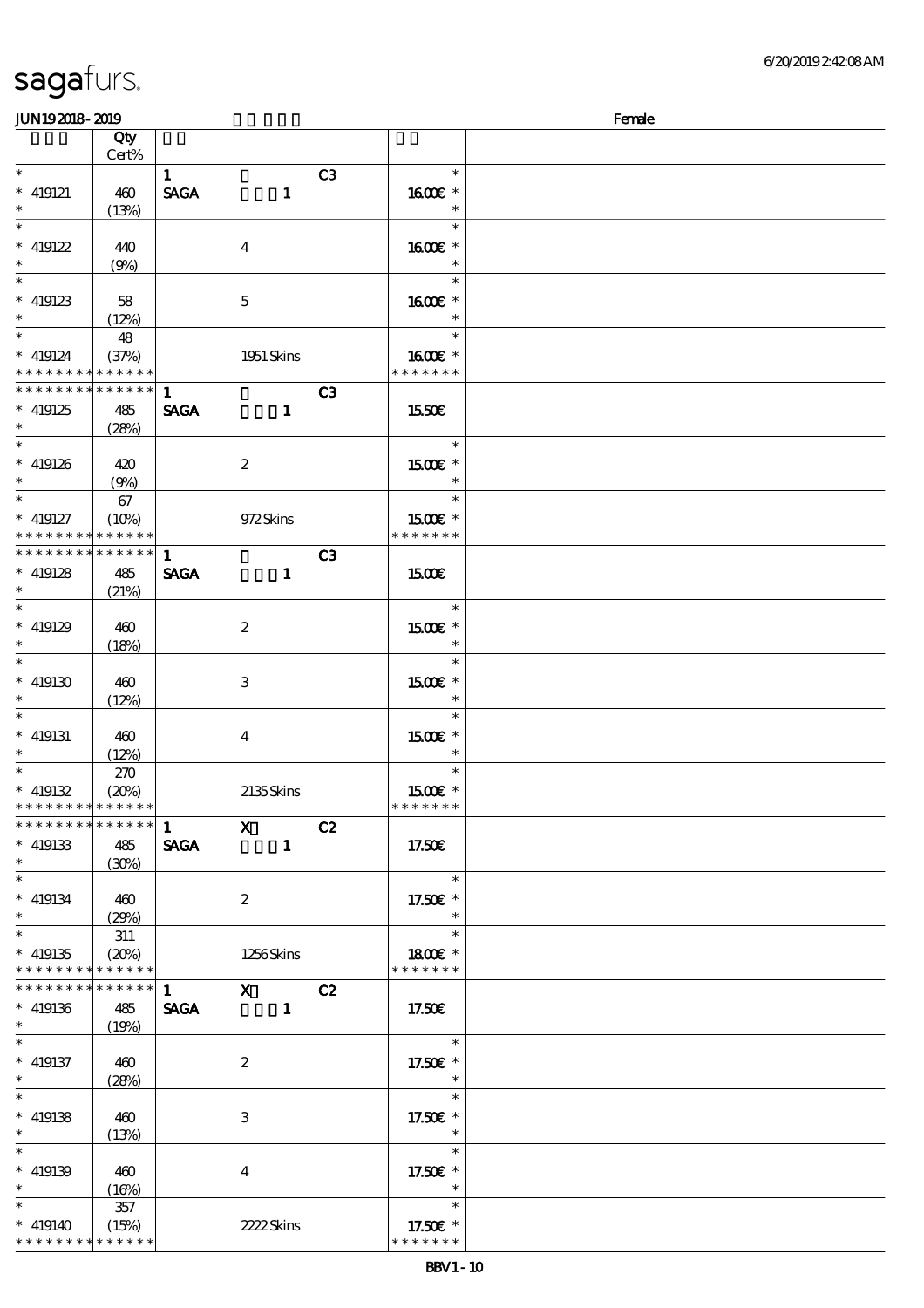\* \* \* \* \* \* \* \* \* \* \* \*

| <b>JUN192018-2019</b>                                                     |                        |                        |                                         |       |                          | Female |
|---------------------------------------------------------------------------|------------------------|------------------------|-----------------------------------------|-------|--------------------------|--------|
|                                                                           | Qty                    |                        |                                         |       |                          |        |
|                                                                           | Cert%                  |                        |                                         |       |                          |        |
| * * * * * * * * * * * * * *                                               |                        | $1 \quad$              | $\mathbf{X}$                            | C3    |                          |        |
| $*$ 419141<br>$\ast$                                                      | 485<br>(25%)           | <b>SAGA</b>            | $\mathbf{1}$                            |       | <b>1500€</b>             |        |
| $\overline{\phantom{0}}$                                                  | $\boldsymbol{\pi}$     |                        |                                         |       | e T<br>$\ast$            |        |
| $* 419142$                                                                | (19%)                  |                        | 561 Skins                               |       | 1500€ *                  |        |
| * * * * * * * * * * * * * *<br>* * * * * * * * <mark>* * * * * * *</mark> |                        |                        |                                         |       | * * * * * * *            |        |
| $* 419143$                                                                | 485                    | 1<br><b>SAGA</b>       | $\overline{\mathbf{x}}$<br>$\mathbf{1}$ | C3    | 1500E                    |        |
| $\ast$<br>$\ast$                                                          | (13%)                  |                        |                                         |       | an an<br>$\ast$          |        |
|                                                                           | 300                    |                        |                                         |       |                          |        |
| $* 419144$<br>* * * * * * * *                                             | (10%)<br>* * * * * *   |                        | 845Skins                                |       | 1500€ *<br>* * * * * * * |        |
|                                                                           |                        | 1                      | $X \, /ZX$                              | C1    |                          |        |
| 419145                                                                    | 50B                    | <b>SAGA</b>            | $\sim$ 1                                |       | 17.50€                   |        |
|                                                                           | (37%)                  |                        |                                         |       |                          |        |
|                                                                           |                        | $1 \quad \blacksquare$ | $\mathbf{z}$                            | C1    |                          |        |
| 419146                                                                    | 119                    | <b>SAGA</b>            | $\mathbf{1}$                            |       | 17.00E                   |        |
|                                                                           | (18%)                  |                        |                                         |       |                          |        |
|                                                                           |                        | $1 \quad \blacksquare$ | $\boldsymbol{\mathsf{X}}$               | C2    |                          |        |
| 419147                                                                    | 226<br>(25%)           | <b>SACA</b>            | $\mathbf{1}$                            |       | <b>1650€</b>             |        |
|                                                                           |                        | $1 \quad \blacksquare$ | $\boldsymbol{\mathsf{X}}$               | C2    |                          |        |
| 419148                                                                    | 284                    | <b>SAGA</b>            | $\mathbf{1}$                            |       | $(1650\epsilon)$         |        |
|                                                                           | (17%)                  |                        |                                         |       |                          |        |
|                                                                           |                        | 1                      | $\boldsymbol{\mathsf{Z}}$               | C3    |                          |        |
| 419149                                                                    | 108                    | <b>SAGA</b>            | $\mathbf{1}$                            |       | <b>1500€</b>             |        |
|                                                                           | (29%)                  |                        |                                         |       |                          |        |
|                                                                           |                        | 1                      | $\boldsymbol{\mathsf{z}}$               | C3    |                          |        |
| 419150                                                                    | 116                    | <b>SAGA</b>            | $\mathbf{1}$                            |       | 1500€                    |        |
|                                                                           | (19%)                  | $1 \quad$              | $\boldsymbol{\mathsf{Z}}$               | C3    |                          |        |
| 419151                                                                    | 248                    | <b>SAGA</b>            | $\mathbf{1}$                            |       | 1450€                    |        |
|                                                                           | (16%)                  |                        |                                         |       |                          |        |
|                                                                           |                        | $\mathbf 1$            | $X$ $X$                                 | C1/C2 |                          |        |
| 419152                                                                    | 151                    | <b>SAGA</b>            | $\overline{\mathbf{z}}$                 |       | 1500€                    |        |
|                                                                           | (35%)                  |                        |                                         |       |                          |        |
|                                                                           |                        | 1                      |                                         | C1    |                          |        |
| 419153                                                                    | 109                    | <b>SAGA</b>            | $\boldsymbol{z}$                        |       | (1600E)                  |        |
|                                                                           | (28%)                  | $1 \quad$              |                                         | C1    |                          |        |
| 419154                                                                    | 277                    | <b>SAGA</b>            | $\boldsymbol{2}$                        |       | $(1600\varepsilon)$      |        |
|                                                                           | (35%)                  |                        |                                         |       |                          |        |
|                                                                           |                        | 1                      |                                         | C2    |                          |        |
| 419155                                                                    | 265                    | <b>SAGA</b>            | $\boldsymbol{z}$                        |       | 1550€                    |        |
|                                                                           | (32%)                  |                        |                                         |       |                          |        |
|                                                                           |                        |                        | $\overline{1}$ $\overline{X}$ /         | C3    |                          |        |
| 419156                                                                    | 138                    | <b>SAGA</b>            | $\boldsymbol{z}$                        |       | 1500E                    |        |
|                                                                           | (20%)                  | $1^{\circ}$            |                                         |       |                          |        |
| 419157                                                                    | 372                    | <b>SAGA</b>            | $\boldsymbol{z}$                        | C1    | 17.00E                   |        |
|                                                                           | (37%)                  |                        |                                         |       |                          |        |
| * * * * * * * *                                                           | $******$               | $1 \quad$              |                                         | C1    |                          |        |
| $*$ 419158                                                                | 485                    | <b>SAGA</b>            | $\boldsymbol{z}$                        |       | 17.50E                   |        |
| $\ast$                                                                    | (41%)                  |                        |                                         |       |                          |        |
| $\overline{\phantom{0}}$                                                  |                        |                        |                                         |       | $\ast$                   |        |
| $* 419159$                                                                | 309                    |                        | $\boldsymbol{z}$                        |       | 17.50€ *                 |        |
| $\ast$<br>$\overline{\phantom{0}}$                                        | (40%)                  |                        |                                         |       | $\ast$                   |        |
| $* 419160$                                                                | $\mathbf{38}$<br>(44%) |                        | 832Skins                                |       | 17.50€ *                 |        |
|                                                                           |                        |                        |                                         |       |                          |        |

\* \* \* \* \* \*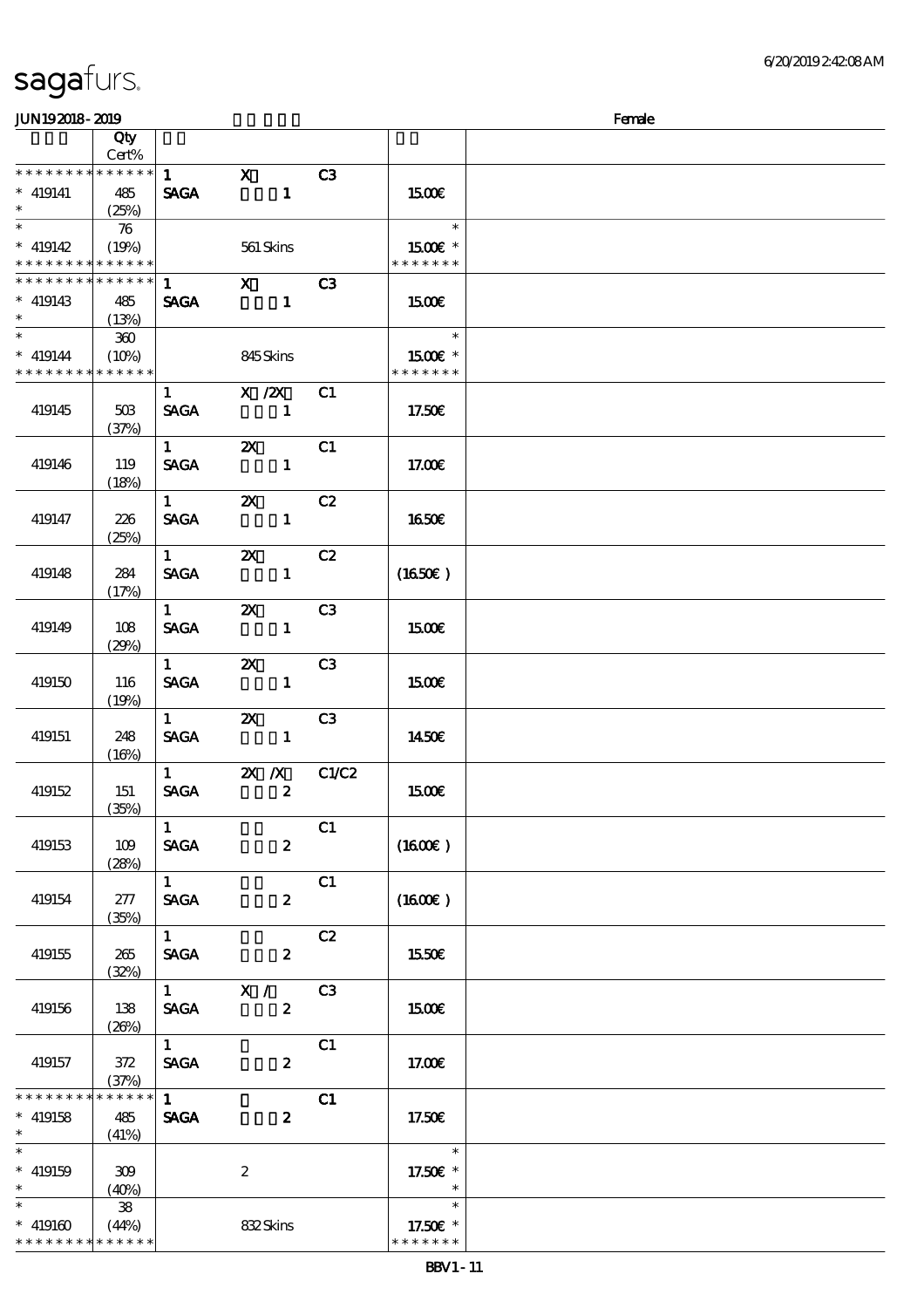| sagafurs.                     |        |             |   |                |              |        |
|-------------------------------|--------|-------------|---|----------------|--------------|--------|
| <b>JUN192018-2019</b>         |        |             |   |                |              | Female |
|                               | Qty    |             |   |                |              |        |
|                               | Cert%  |             |   |                |              |        |
|                               |        |             |   | C <sub>1</sub> |              |        |
| 419161                        | 162    | <b>SAGA</b> | 2 |                | 1650E        |        |
|                               | (56%)  |             |   |                |              |        |
| * * * * * * * * * * * * * * * |        | -1          |   | C2             |              |        |
| $\ast$<br>419162              | 485    | <b>SAGA</b> | 2 |                | (17.00)      |        |
| $\ast$                        | (33%)  |             |   |                |              |        |
| $\ddotsc$                     | $\sim$ |             |   |                | $\mathbf{a}$ |        |

| 419161                                                             | 162<br>(56%)                   | $\mathbf{1}$<br><b>SAGA</b> | $\boldsymbol{z}$        | C1             | 1650€                                  |  |
|--------------------------------------------------------------------|--------------------------------|-----------------------------|-------------------------|----------------|----------------------------------------|--|
| * * * * * * * *<br>$* 419162$<br>$*$                               | * * * * *<br>485<br>(33%)      | $\mathbf{1}$<br><b>SAGA</b> | $\boldsymbol{z}$        | C2             | (17.00)                                |  |
| $\ast$<br>$* 419163$<br>* * * * * * * * <mark>* * * * * * *</mark> | 372<br>(27%)                   |                             | 857Skins                |                | $\ast$<br>$(17.00)$ *<br>* * * * * * * |  |
| * * * * * * * * * * * * * * *<br>$* 419164$<br>$\ast$              | 485<br>(23%)                   | $\mathbf{1}$<br><b>SAGA</b> | $\boldsymbol{z}$        | C2             | 17.50€                                 |  |
| $\ast$<br>$* 419165$<br>$\ast$                                     | 460<br>(23%)                   |                             | $\boldsymbol{2}$        |                | $\ast$<br>17.50€ *<br>$\ast$           |  |
| $\ast$<br>$* 419166$<br>$\ast$                                     | 397<br>(27%)                   |                             | 3                       |                | $\ast$<br>17.50 £*<br>$\ast$           |  |
| $* 419167$<br>* * * * * * * * * * * * * *                          | 61<br>(57%)                    |                             | 1403Skins               |                | $\ast$<br>17.50€ *<br>* * * * * * *    |  |
| 419168                                                             | 353<br>(38%)                   | $\mathbf{1}$<br><b>SAGA</b> | $\boldsymbol{z}$        | C2             | (17.00)                                |  |
| 419169                                                             | 247<br>(23%)                   | $\mathbf{1}$<br><b>SAGA</b> | $\boldsymbol{z}$        | C <sub>3</sub> | 1550€                                  |  |
| * * * * * * * *<br>$* 419170$<br>$\ast$                            | ******<br>485<br>(37%)         | $\mathbf{1}$<br><b>SAGA</b> | $\boldsymbol{z}$        | C1             | (17.50)                                |  |
| $\ast$<br>$*$ 419171<br>$\ast$                                     | 460<br>(31%)                   |                             | $\boldsymbol{2}$        |                | $\ast$<br>$(17.50)$ *<br>$\ast$        |  |
| $\ast$<br>$* 419172$<br>* * * * * * * * <mark>* * * * * *</mark>   | 77<br>(14%)                    |                             | 1022Skins               |                | $\ast$<br>$(17.50)$ *<br>* * * * * * * |  |
| * * * * * * * * * * * * * * *<br>$* 419173$<br>$\ast$              | 485<br>(47%)                   | $\mathbf{1}$<br><b>SAGA</b> | $\boldsymbol{z}$        | C1             | 1800                                   |  |
| $\ast$<br>$* 419174$<br>$\ast$                                     | 460<br>(28%)                   |                             | $\boldsymbol{2}$        |                | $\ast$<br>17.50€ *<br>$\ast$           |  |
| $\ast$<br>$* 419175$<br>$*$                                        | 460<br>(41%)                   |                             | 3                       |                | $\ast$<br>17.50€ *<br>$\ast$           |  |
| $\ast$<br>$* 419176$<br>$\ast$                                     | 200<br>(30%)                   |                             | $\overline{\mathbf{4}}$ |                | $\ast$<br>17.50£ *<br>$\ast$           |  |
| $\ast$<br>$* 419177$<br>* * * * * * * *                            | $33\,$<br>(36%)<br>* * * * * * |                             | 1638Skins               |                | $\ast$<br>17.00 £*<br>* * * * * * *    |  |
| * * * * * * * * <mark>* * * * * * *</mark><br>$* 419178$<br>$\ast$ | 485<br>(25%)                   | $\mathbf{1}$<br><b>SAGA</b> | $\boldsymbol{z}$        | C2             | 17.00E                                 |  |
| $\ast$<br>$* 419179$<br>$\ast$                                     | 460<br>(27%)                   |                             | $\boldsymbol{2}$        |                | $*$<br>17.00 £*<br>$\ast$              |  |
| $\ast$<br>$* 419180$<br>$\ast$                                     | 460<br>(28%)                   |                             | $\,3$                   |                | $\ast$<br>17.00 £*<br>$\ast$           |  |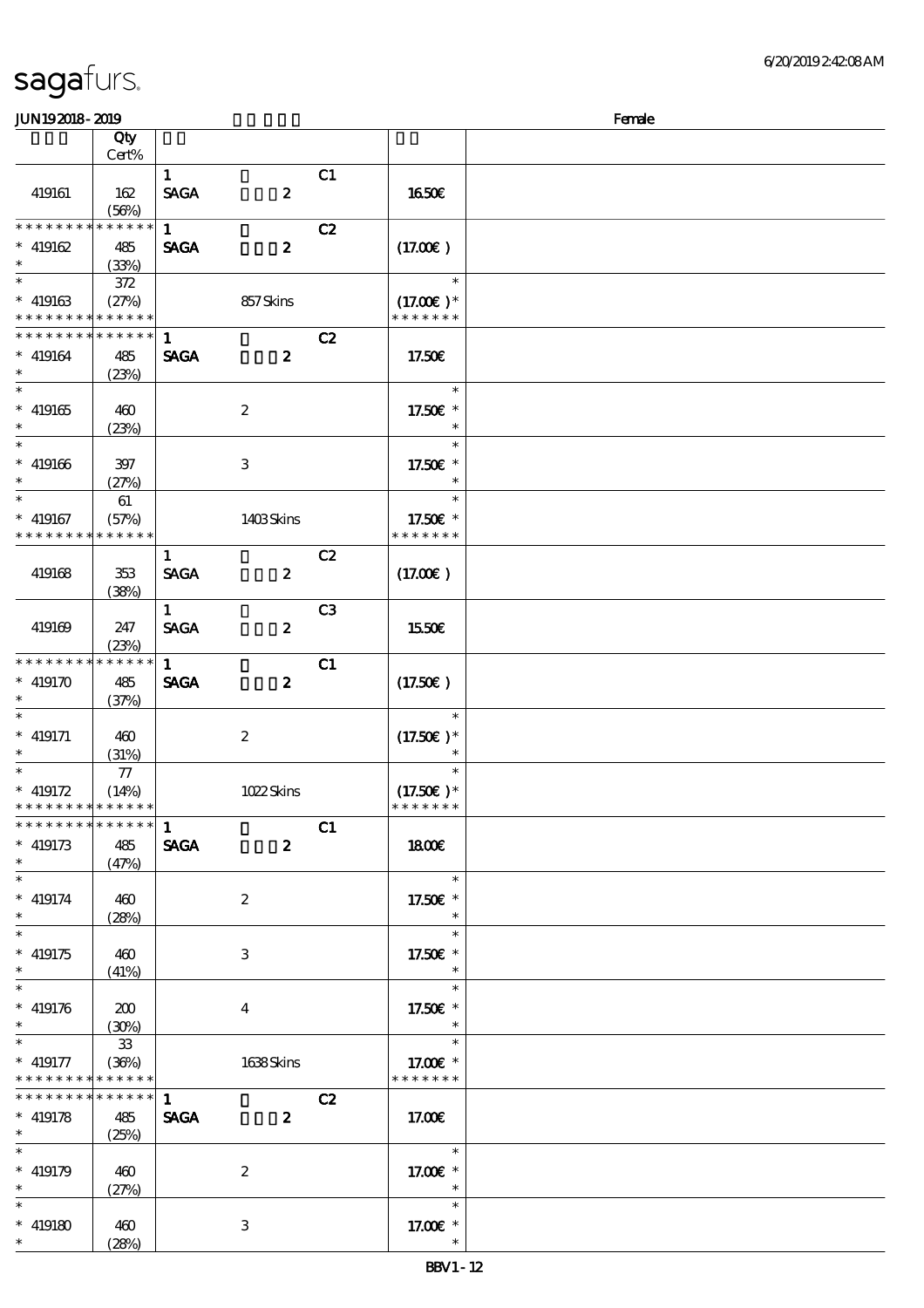| <b>JUN192018-2019</b>                      |                            |                             |                  |                |                           | Female |
|--------------------------------------------|----------------------------|-----------------------------|------------------|----------------|---------------------------|--------|
|                                            | Qty                        |                             |                  |                |                           |        |
|                                            | Cert%                      |                             |                  |                |                           |        |
| $\ast$                                     |                            | $\mathbf{1}$                |                  | C2             | $\ast$                    |        |
| $* 419181$<br>$\ast$                       | 460<br>(15%)               | <b>SAGA</b>                 | $\boldsymbol{z}$ |                | 17.00 £*<br>$\ast$        |        |
| $\ast$                                     | 411                        |                             |                  |                | $\ast$                    |        |
| $* 419182$                                 | (28%)                      |                             | 2276Skins        |                | 17.00€ *                  |        |
| * * * * * * * * * * * * * *                |                            |                             |                  |                | * * * * * * *             |        |
| * * * * * * * *                            | ******                     | $\mathbf{1}$                |                  | C2             |                           |        |
| $*$ 419183                                 | 485                        | <b>SAGA</b>                 | $\boldsymbol{z}$ |                | 17.00E                    |        |
| $\ast$                                     | (20%)                      |                             |                  |                |                           |        |
| $\ast$                                     |                            |                             |                  |                | $\ast$                    |        |
| $*$ 419184                                 | 460                        |                             | $\boldsymbol{2}$ |                | 17.00 £*                  |        |
| $\ast$                                     | (15%)                      |                             |                  |                | $\ast$                    |        |
| $\ast$                                     |                            |                             |                  |                | $\ast$                    |        |
| $* 419185$<br>$\ast$                       | 460                        |                             | $\,3$            |                | 17.00 £*<br>$\ast$        |        |
| $\ast$                                     | (31%)                      |                             |                  |                | $\ast$                    |        |
| $* 419186$                                 | 460                        |                             | $\bf{4}$         |                | 17.00 £*                  |        |
| $\ast$                                     | (20%)                      |                             |                  |                | $\ast$                    |        |
| $\ast$                                     |                            |                             |                  |                | $\ast$                    |        |
| $*$ 419187                                 | 460                        |                             | $\mathbf{5}$     |                | 17.00 £*                  |        |
| $\ast$                                     | (25%)                      |                             |                  |                | $\ast$                    |        |
| $\ast$                                     |                            |                             |                  |                | $\ast$                    |        |
| $*$ 419188                                 | 419                        |                             | 6                |                | 17.00 £*                  |        |
| $\ast$                                     | (40%)                      |                             |                  |                | $\ast$                    |        |
| $\overline{\ast}$                          | $\boldsymbol{\omega}$      |                             |                  |                | $\ast$                    |        |
| $* 419189$                                 | (57%)                      |                             | 2813Skins        |                | 17.00 £*<br>* * * * * * * |        |
| * * * * * * * *<br>* * * * * * * *         | * * * * * *<br>* * * * * * | $\mathbf{1}$                |                  |                |                           |        |
| $* 419190$                                 | 465                        | <b>SAGA</b>                 | $\boldsymbol{2}$ | C <sub>3</sub> | 1550€                     |        |
| $\ast$                                     | (22%)                      |                             |                  |                |                           |        |
| $\ast$                                     | 62                         |                             |                  |                | $\ast$                    |        |
| $*$ 419191                                 | (27%)                      |                             | 527Skins         |                | 1550E *                   |        |
| * * * * * * * * <mark>* * * * * * *</mark> |                            |                             |                  |                | * * * * * * *             |        |
| * * * * * * * * * * * * * *                |                            | $\mathbf{1}$                |                  | C3             |                           |        |
| $* 419192$                                 | 485                        | <b>SAGA</b>                 | $\boldsymbol{z}$ |                | 1550€                     |        |
| $\ast$<br>$\overline{\phantom{a}}$         | (14%)                      |                             |                  |                |                           |        |
|                                            | 100                        |                             |                  |                | $\ast$                    |        |
| $* 419193$<br>* * * * * * * * * * * * * *  | (13%)                      |                             | 585Skins         |                | 1550€ *<br>* * * * * * *  |        |
| ******** <mark>******</mark>               |                            |                             | $\mathbf{x}$     |                |                           |        |
| $* 419194$                                 | 485                        | $\mathbf{1}$<br><b>SAGA</b> | $\boldsymbol{z}$ | C1             | 17.50€                    |        |
| $\ast$                                     | (34%)                      |                             |                  |                |                           |        |
| $\ast$                                     |                            |                             |                  |                | $\ast$                    |        |
| $* 419195$                                 | 460                        |                             | $\boldsymbol{2}$ |                | 17.00 £*                  |        |
| $\ast$                                     | (30%)                      |                             |                  |                | $\ast$                    |        |
| $\ast$                                     | 91                         |                             |                  |                | $\ast$                    |        |
| $* 419196$                                 | (6%)                       |                             | 1036Skins        |                | 17.00 £*                  |        |
| * * * * * * * * * * * * * *                |                            |                             |                  |                | * * * * * * *             |        |
| $* * * * * * * * *$<br>$*$ 419197          | $******$                   | 1                           | $\mathbf{x}$     | C1             |                           |        |
| $\ast$                                     | 485<br>(53%)               | <b>SAGA</b>                 | $\boldsymbol{z}$ |                | 17.50€                    |        |
| $\ast$                                     |                            |                             |                  |                | $\ast$                    |        |
| $* 419198$                                 | 460                        |                             | $\boldsymbol{2}$ |                | 17.00 £*                  |        |
| $\ast$                                     | (36%)                      |                             |                  |                | $\ast$                    |        |
| $\ast$                                     | 241                        |                             |                  |                | $\ast$                    |        |
| $* 419199$                                 | (33%)                      |                             | 1186Skins        |                | 17.00 £*                  |        |
| * * * * * * * * * * * * * *                |                            |                             |                  |                | * * * * * * *             |        |
| * * * * * * * * * * * * * * *              |                            | $\mathbf{1}$                | $\mathbf{X}$     | C2             |                           |        |
| $* 419200$<br>$\ast$                       | 485                        | <b>SAGA</b>                 | $\boldsymbol{z}$ |                | 17.00€                    |        |
|                                            | (32%)                      |                             |                  |                |                           |        |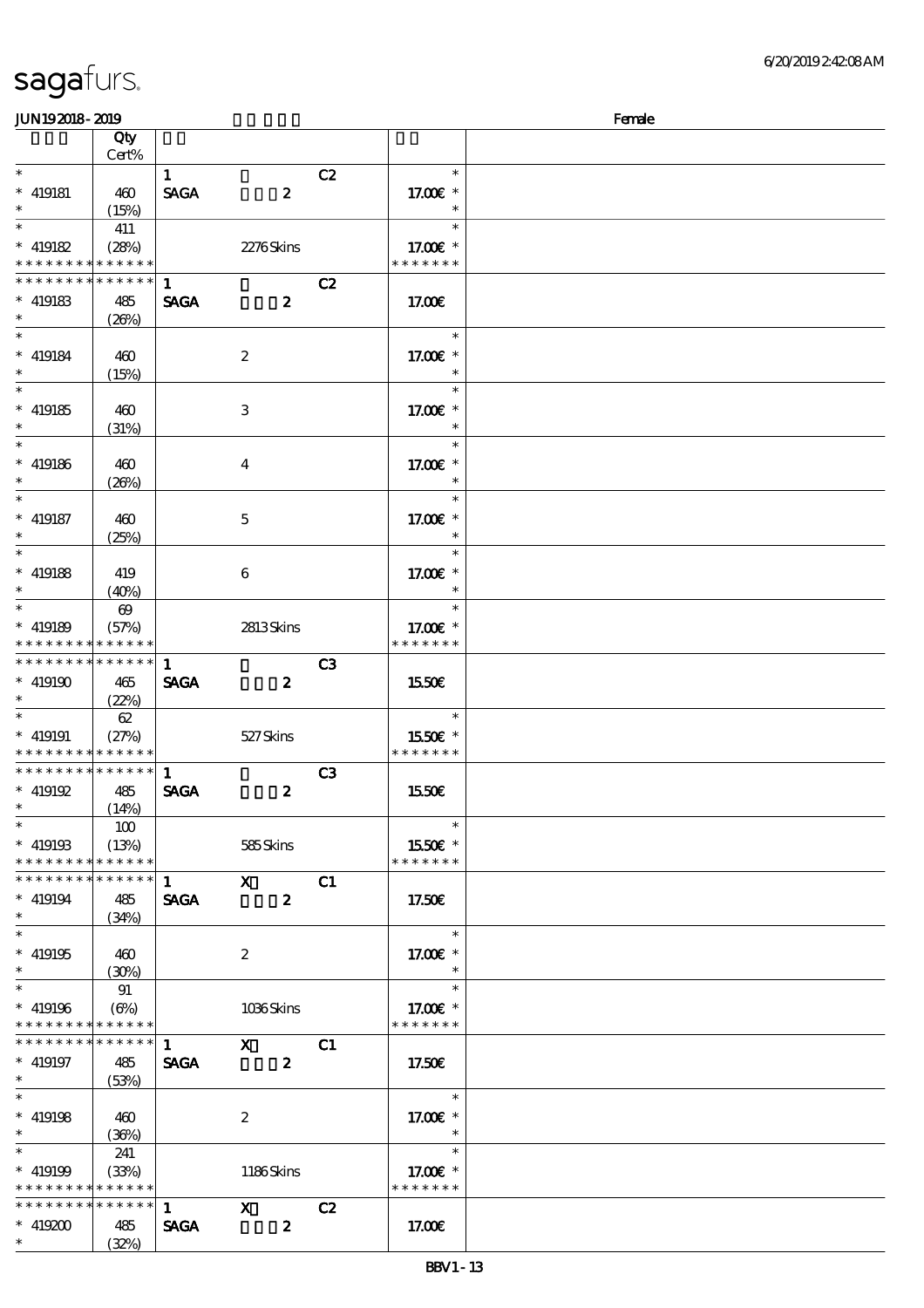| <b>saga</b> furs. |  |
|-------------------|--|
|                   |  |

| <b>JUN192018-2019</b>                                                           |                                    |                                       |                                 |                  |                |                                     | Female |
|---------------------------------------------------------------------------------|------------------------------------|---------------------------------------|---------------------------------|------------------|----------------|-------------------------------------|--------|
|                                                                                 | Qty<br>Cert%                       |                                       |                                 |                  |                |                                     |        |
| $\overline{\phantom{0}}$<br>$* 419201$<br>$\ast$                                | 460<br>(28%)                       | $\mathbf{1}$<br><b>SAGA</b>           | $\mathbf{X}$                    | $\boldsymbol{z}$ | C2             | $\ast$<br>17.00 £*<br>$\ast$        |        |
| $\overline{\ast}$<br>$*$ 419202<br>$*$                                          | 460<br>(25%)                       |                                       | 3                               |                  |                | $\ast$<br>17.00€ *<br>$\ast$        |        |
| $\ast$<br>$\hspace{0.1cm}^*$ 419203<br>$\ast$                                   | 460<br>(13%)                       |                                       | $\overline{\mathbf{4}}$         |                  |                | $\ast$<br>17.00 £*<br>$\ast$        |        |
| $\ast$<br>$* 419204$<br>* * * * * * * *                                         | 164<br>(21%)<br>* * * * * *        |                                       | 2029Skins                       |                  |                | $\ast$<br>17.00 £*<br>* * * * * * * |        |
| 419205                                                                          | 494<br>(25%)                       | $\mathbf{1}$<br><b>SAGA</b>           | $\mathbf{x}$                    | $\boldsymbol{2}$ | C <sub>3</sub> | 1550€                               |        |
| 419206                                                                          | $333$<br>(37%)                     | $1 \quad \blacksquare$<br><b>SAGA</b> | $\boldsymbol{\mathsf{Z}}$       | $\boldsymbol{z}$ | C1             | 1600E                               |        |
| 419207                                                                          | 315<br>(50%)                       | $\mathbf{1}$<br><b>SACA</b>           | $\boldsymbol{\mathsf{Z}}$       | $\boldsymbol{z}$ | C1             | <b>1600€</b>                        |        |
| * * * * * * * *<br>$* 419208$<br>$\ast$                                         | * * * * * *<br>485<br>(34%)        | $1 \quad \blacksquare$<br><b>SAGA</b> | $\boldsymbol{\mathsf{X}}$       | $\boldsymbol{z}$ | C2             | 1600E                               |        |
| $\overline{\ast}$<br>$* 419209$<br>* * * * * * * *                              | <b>101</b><br>(11%)<br>* * * * * * |                                       | 586Skins                        |                  |                | $\ast$<br>1550E *<br>* * * * * * *  |        |
| 419210                                                                          | 487<br>(20%)                       | $\mathbf{1}$<br><b>SAGA</b>           | $\boldsymbol{\mathsf{Z}}$       | $\boldsymbol{z}$ | C2             | <b>1600€</b>                        |        |
| 419211                                                                          | 147<br>(25%)                       | $1 \quad$<br><b>SAGA</b>              | $\boldsymbol{\mathsf{X}}$       | $\boldsymbol{z}$ | C <sub>3</sub> | <b>1550€</b>                        |        |
| 419212                                                                          | 275<br>(33%)                       | $\mathbf{1}$<br>IA                    | $X$ $N$                         | $\mathbf{1}$     | C2             | <b>1350€</b>                        |        |
| * * * * * * * *<br>$* 419213$<br>$*$                                            | ******<br>485<br>(30%)             | $\mathbf{1}$<br><b>IA</b>             | $\prime$                        | $\mathbf{1}$     | C2             | 1450€                               |        |
| $\overline{\ast}$<br>$* 419214$<br>$*$                                          | 460<br>(29%)                       |                                       | $\boldsymbol{z}$                |                  |                | $\ast$<br>1450€ *<br>$\ast$         |        |
| $\overline{\phantom{0}}$<br>$* 419215$<br>$\ast$                                | 460<br>(30%)                       |                                       | 3                               |                  |                | $\ast$<br>1450€ *<br>$\ast$         |        |
| $\overline{\phantom{a}^*}$<br>$* 419216$<br>$\ast$                              | 460<br>(27%)                       |                                       | $\bf{4}$                        |                  |                | $\ast$<br>1450€ *<br>$\ast$         |        |
| $\overline{\ast}$<br>$* 419217$<br>* * * * * * * *                              | 50<br>(36%)<br>* * * * * *         |                                       | 1915Skins                       |                  |                | $\ast$<br>1450E *<br>* * * * * * *  |        |
| * * * * * * *<br>$* 419218$<br>$\begin{array}{ccc} \ast & & \\ & & \end{array}$ | * * * * * *<br>485<br>(27%)        | $\mathbf{1}$<br>IA                    | $\mathcal{F}$ and $\mathcal{F}$ | $\blacksquare$   | C2             | 1450€                               |        |
| $\ast$<br>$* 419219$<br>$*$                                                     | 460<br>(30%)                       |                                       | $\boldsymbol{2}$                |                  |                | $\ast$<br>1450 £*<br>$\ast$         |        |
| $\ast$<br>$* 419220$<br>$*$                                                     | 460<br>(14%)                       |                                       | 3                               |                  |                | $\ast$<br>1450€ *<br>$\ast$         |        |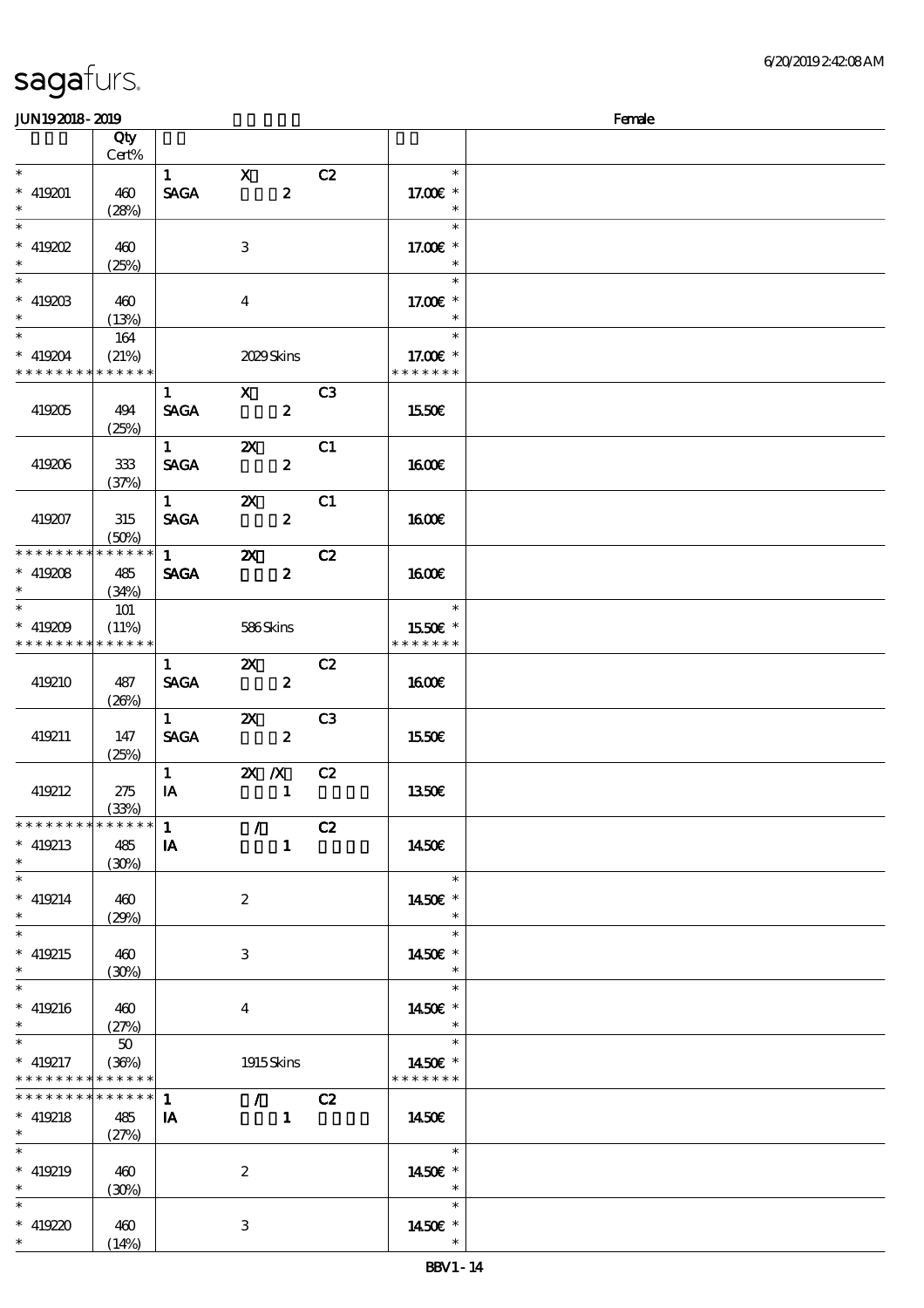| <b>saga</b> furs. |  |
|-------------------|--|
|                   |  |

### $J<sub>EM10</sub>$   $2010$   $F<sub>em10</sub>$

| ມມາດຕາດ- ແນດ                                                                             |                 |                                  |                                | ra ac |
|------------------------------------------------------------------------------------------|-----------------|----------------------------------|--------------------------------|-------|
|                                                                                          | Qty<br>Cert%    |                                  |                                |       |
|                                                                                          |                 |                                  |                                |       |
| $\ast$                                                                                   |                 | $\mathbf{1}$<br>$\mathcal{L}$    | C2<br>$\ast$                   |       |
| $* 419221$                                                                               | 460             | $\mathbf{1}$<br>IA               | 1450€ *                        |       |
| $\ast$                                                                                   | (17%)           |                                  | $\ast$                         |       |
| $\ast$                                                                                   |                 |                                  | $\ast$                         |       |
|                                                                                          |                 |                                  |                                |       |
| * 419222                                                                                 | 460             | $\mathbf 5$                      | 1450€ *                        |       |
| $\ast$                                                                                   | (10%)           |                                  | $\ast$                         |       |
| $\ast$                                                                                   |                 |                                  | $\ast$                         |       |
| $*$ 419223                                                                               | 460             | 6                                | 1450E *                        |       |
| $\ast$                                                                                   |                 |                                  |                                |       |
|                                                                                          | (18%)           |                                  |                                |       |
| $\ast$                                                                                   |                 |                                  | $\ast$                         |       |
| $* 419224$                                                                               | 460             | $\boldsymbol{\tau}$              | 1450€ *                        |       |
| $*$                                                                                      | (28%)           |                                  | $\ast$                         |       |
| $\ast$                                                                                   | 176             |                                  | $\ast$                         |       |
|                                                                                          |                 |                                  |                                |       |
| $* 419225$                                                                               | (27%)           | 3421 Skins                       | 1450€ *                        |       |
| * * * * * * * * <mark>* * * * * * *</mark>                                               |                 |                                  | * * * * * * *                  |       |
| * * * * * * * *                                                                          | $* * * * * * *$ | $\mathbf{1}$<br>$\boldsymbol{X}$ | C2                             |       |
| $* 419226$                                                                               | 485             | $\mathbf{1}$<br>IA               | (1600)                         |       |
| $*$                                                                                      | (30%)           |                                  |                                |       |
| $\overline{\ast}$                                                                        |                 |                                  | $\ast$                         |       |
|                                                                                          |                 |                                  |                                |       |
| $* 419227$                                                                               | 460             | $\boldsymbol{2}$                 | $(1600E)*$                     |       |
| $*$                                                                                      | (23%)           |                                  | $\ast$                         |       |
| $\ast$                                                                                   |                 |                                  | $\ast$                         |       |
|                                                                                          |                 |                                  | $(1600E)*$                     |       |
| * $419228$                                                                               | 460             | 3                                |                                |       |
| $\ast$                                                                                   | (18%)           |                                  | $\ast$                         |       |
|                                                                                          |                 |                                  | $\ast$                         |       |
| * 419229                                                                                 | 460             | $\bf{4}$                         | $(1600E)*$                     |       |
| $\ast$                                                                                   | (21%)           |                                  |                                |       |
| $*$                                                                                      |                 |                                  | $\ast$                         |       |
|                                                                                          | 323             |                                  |                                |       |
| $* 419230$                                                                               | (21%)           | 2188Skins                        | $(1600E)*$                     |       |
| * * * * * * * * <mark>* * * * * * *</mark>                                               |                 |                                  | * * * * * * *                  |       |
| * * * * * * * *                                                                          | * * * * * *     | $\boldsymbol{X}$<br>$\mathbf{1}$ | C2                             |       |
| $* 419231$                                                                               | 485             | $\mathbf{1}$<br>IA               | (1600E)                        |       |
| $\ast$                                                                                   |                 |                                  |                                |       |
| $\ast$                                                                                   | (23%)           |                                  |                                |       |
|                                                                                          |                 |                                  | $\ast$                         |       |
| * $419232$                                                                               | 460             | $\boldsymbol{z}$                 | $(1600E)*$                     |       |
| $*$                                                                                      | (19%)           |                                  | $\ast$                         |       |
| $\ast$                                                                                   |                 |                                  | $\ast$                         |       |
| $*$ 419233                                                                               | 460             | $\,3$                            | $(1600\epsilon)*$              |       |
|                                                                                          |                 |                                  |                                |       |
| $\ast$                                                                                   | (14%)           |                                  | $\ast$                         |       |
| $\ast$                                                                                   |                 |                                  | $\ast$                         |       |
| $* 419234$                                                                               | 460             | $\boldsymbol{4}$                 | $(1600E)*$                     |       |
| $\ast$                                                                                   | (18%)           |                                  | $\ast$                         |       |
| $\ast$                                                                                   |                 |                                  | $\ast$                         |       |
|                                                                                          |                 |                                  | $(1600)$ *                     |       |
| $*$ 419235                                                                               |                 |                                  |                                |       |
|                                                                                          | 460             | $\mathbf 5$                      |                                |       |
| $\ast$                                                                                   | (13%)           |                                  |                                |       |
| $\overline{\ast}$                                                                        |                 |                                  | $\ast$                         |       |
|                                                                                          |                 |                                  |                                |       |
| $* 419236$                                                                               | 460             | $\,6$                            | $(1600E)*$                     |       |
| $\ast$                                                                                   | (23%)           |                                  |                                |       |
| $\overline{\ast}$                                                                        |                 |                                  | $\ast$                         |       |
|                                                                                          | 460             | $\boldsymbol{7}$                 | $(1600E)*$                     |       |
|                                                                                          |                 |                                  |                                |       |
|                                                                                          | (17%)           |                                  | $\ast$                         |       |
|                                                                                          |                 |                                  |                                |       |
|                                                                                          | 460             | $\bf 8$                          | $(1600E)*$                     |       |
|                                                                                          | (22%)           |                                  |                                |       |
|                                                                                          |                 |                                  | $\ast$                         |       |
|                                                                                          |                 |                                  |                                |       |
|                                                                                          | 460             | $\boldsymbol{9}$                 | $(1600E)*$<br>$\ast$           |       |
| $* 419237$<br>$\ast$<br>$\ast$<br>$* 419238$<br>$\ast$<br>$\ast$<br>$* 419239$<br>$\ast$ | (18%)           |                                  |                                |       |
| $\ast$                                                                                   |                 |                                  | $\ast$                         |       |
| $* 419240$<br>$\ast$                                                                     | 460<br>(13%)    | $10\,$                           | $(1600\varepsilon)*$<br>$\ast$ |       |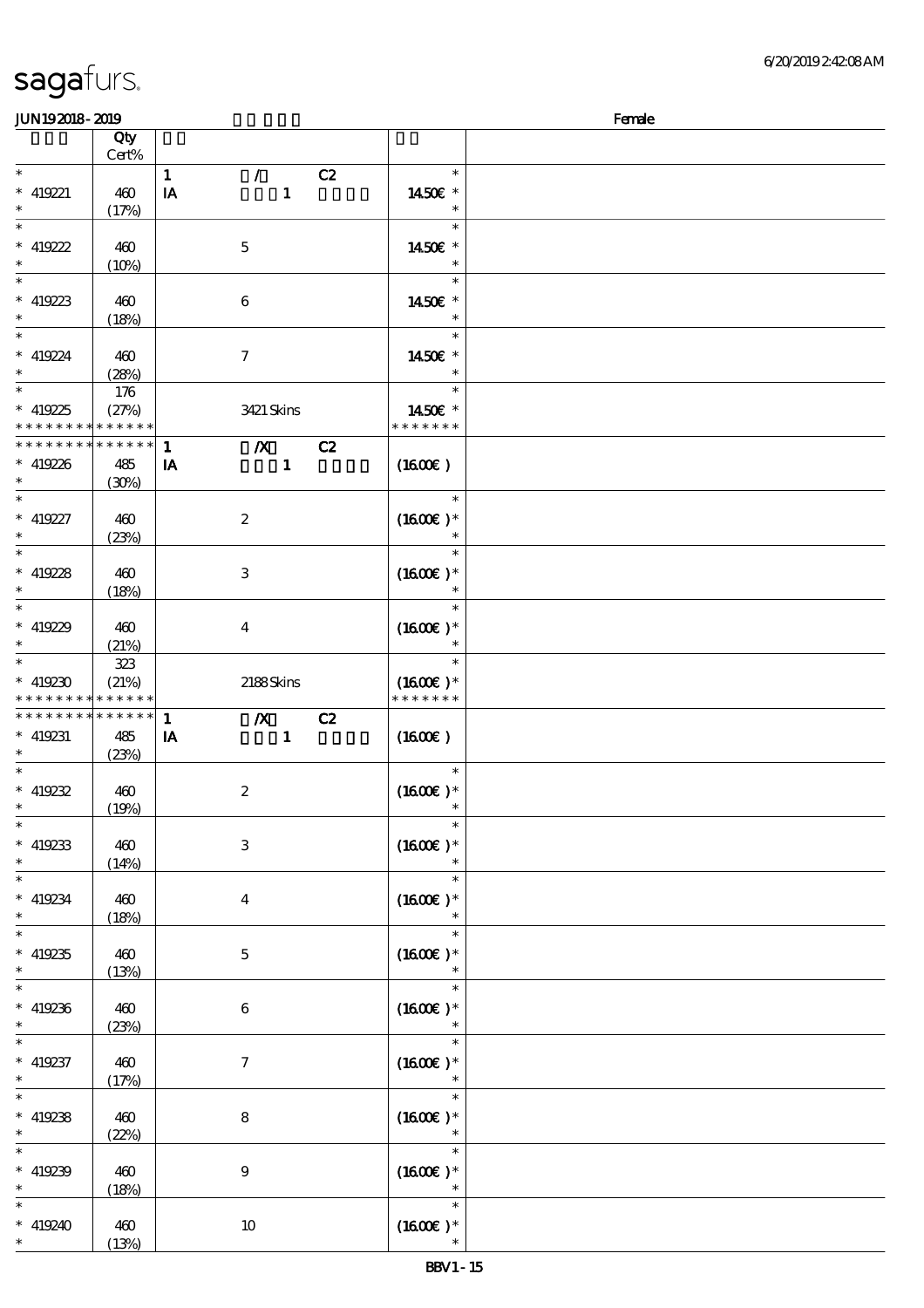### $JUN192018 - 2019$  Female

|                                          | Qty<br>Cert% |              |                                   |    |               |  |
|------------------------------------------|--------------|--------------|-----------------------------------|----|---------------|--|
|                                          |              |              |                                   |    |               |  |
| $\ast$                                   | 204          | $\mathbf{1}$ | $\boldsymbol{X}$                  | C2 | $\ast$        |  |
| $* 419241$                               | (11%)        | IA           | $\mathbf{1}$                      |    | $(1600E)*$    |  |
| * * * * * * * * * * * * * *              |              |              |                                   |    | * * * * * * * |  |
|                                          |              |              |                                   |    |               |  |
|                                          |              | $\mathbf{1}$ | $X$ $X$                           | C2 |               |  |
| 419242                                   | 112          | IA           | $\boldsymbol{z}$                  |    | 1450E         |  |
|                                          | (32%)        |              |                                   |    |               |  |
| ********                                 | * * * * * *  |              |                                   |    |               |  |
|                                          |              | $\mathbf{1}$ | $\mathcal{T} \subset \mathcal{I}$ | C2 |               |  |
| $* 419243$                               | 485          | IA           | $\boldsymbol{z}$                  |    | 1550€         |  |
| $*$                                      | (20%)        |              |                                   |    |               |  |
| $\ast$                                   |              |              |                                   |    | $\ast$        |  |
|                                          |              |              |                                   |    |               |  |
| $* 419244$                               | 460          |              | $\boldsymbol{z}$                  |    | 1550E *       |  |
| $*$ $*$                                  | (20%)        |              |                                   |    | $\ast$        |  |
|                                          | 283          |              |                                   |    | $\ast$        |  |
|                                          |              |              |                                   |    |               |  |
| $* 419245$                               | (28%)        |              | 1228Skins                         |    | 1550E *       |  |
| * * * * * * * * <mark>* * * * * *</mark> |              |              |                                   |    | * * * * * * * |  |
| * * * * * * * * * * * * * *              |              | $\mathbf{1}$ | $\mathbf{X}$                      | C2 |               |  |
|                                          |              |              |                                   |    |               |  |
| $* 419246$                               | 485          | IA           | $\boldsymbol{z}$                  |    | 1600E         |  |
| $\ast$                                   | (27%)        |              |                                   |    |               |  |
| $\ast$                                   |              |              |                                   |    | $\ast$        |  |
| $* 419247$                               | 460          |              | $\boldsymbol{2}$                  |    | 1550€ *       |  |
|                                          |              |              |                                   |    |               |  |
| $\ast$                                   | (28%)        |              |                                   |    |               |  |
| $\overline{\phantom{1}}$                 |              |              |                                   |    | $\ast$        |  |
| $* 419248$                               | 460          |              | $\ensuremath{\mathsf{3}}$         |    | 1550E *       |  |
|                                          |              |              |                                   |    |               |  |
| $\ast$                                   | (20%)        |              |                                   |    |               |  |
| $\ast$                                   |              |              |                                   |    | $\ast$        |  |
| $* 419249$                               | 460          |              | $\bf{4}$                          |    | 1550E *       |  |
| $\ast$                                   |              |              |                                   |    | $\ast$        |  |
|                                          | (31%)        |              |                                   |    |               |  |
| $\ast$                                   |              |              |                                   |    | $\ast$        |  |
| $* 419250$                               | 460          |              | $\mathbf 5$                       |    | 1550E *       |  |
|                                          | (21%)        |              |                                   |    |               |  |
|                                          |              |              |                                   |    |               |  |
| $\ast$                                   |              |              |                                   |    | $\ast$        |  |
| $* 419251$                               | 460          |              | $\boldsymbol{6}$                  |    | 1550E *       |  |
| $\ast$                                   | (20%)        |              |                                   |    | $\ast$        |  |
| $\ast$                                   |              |              |                                   |    | $\ast$        |  |
|                                          |              |              |                                   |    |               |  |
| $* 419252$                               | 460          |              | $\tau$                            |    | 1550E *       |  |
| $\ast$                                   | (25%)        |              |                                   |    | $\ast$        |  |
| $\ast$                                   |              |              |                                   |    | $\ast$        |  |
|                                          |              |              |                                   |    |               |  |
| $* 419253$                               | 460          |              | 8                                 |    | 1550€ *       |  |
| $\ast$                                   | (20%)        |              |                                   |    |               |  |
| $\ast$                                   |              |              |                                   |    | $\ast$        |  |
| $* 419254$                               |              |              |                                   |    |               |  |
|                                          | 460          |              | 9                                 |    | 1550E *       |  |
| $\ast$                                   | (20%)        |              |                                   |    |               |  |
| $\overline{\ast}$                        | 399          |              |                                   |    | $\ast$        |  |
| $* 419255$                               | (21%)        |              | 4564 Skins                        |    | 1550E *       |  |
| * * * * * * * * * * * * * *              |              |              |                                   |    | * * * * * * * |  |
|                                          |              |              |                                   |    |               |  |
| * * * * * * * * * * * * * *              |              | $\mathbf{1}$ | $X$ $C2$                          |    |               |  |
| $* 419256$                               | 485          | IA           | $\boldsymbol{z}$                  |    | <b>160€</b>   |  |
| $\ast$                                   | (16%)        |              |                                   |    |               |  |
| $\ast$                                   |              |              |                                   |    | $\ast$        |  |
|                                          |              |              |                                   |    |               |  |
| $* 419257$                               | 460          |              | $\boldsymbol{2}$                  |    | 1550E *       |  |
| $\ast$                                   | (32%)        |              |                                   |    | $\ast$        |  |
| $\ast$                                   |              |              |                                   |    | $\ast$        |  |
|                                          |              |              |                                   |    |               |  |
| $* 419258$                               | 460          |              | 3                                 |    | 1550E *       |  |
| $\ast$                                   | (40%)        |              |                                   |    | $\ast$        |  |
| $\ast$                                   |              |              |                                   |    | $\ast$        |  |
|                                          |              |              |                                   |    |               |  |
| $* 419259$                               | 460          |              | $\bf{4}$                          |    | 1550E *       |  |
| $\ast$                                   | (35%)        |              |                                   |    | $\ast$        |  |
| $\ast$                                   |              |              |                                   |    | $\ast$        |  |
| $* 419200$                               | 460          |              | $\mathbf 5$                       |    | 1550E *       |  |
|                                          |              |              |                                   |    | $\ast$        |  |
| $\ast$                                   | (22%)        |              |                                   |    |               |  |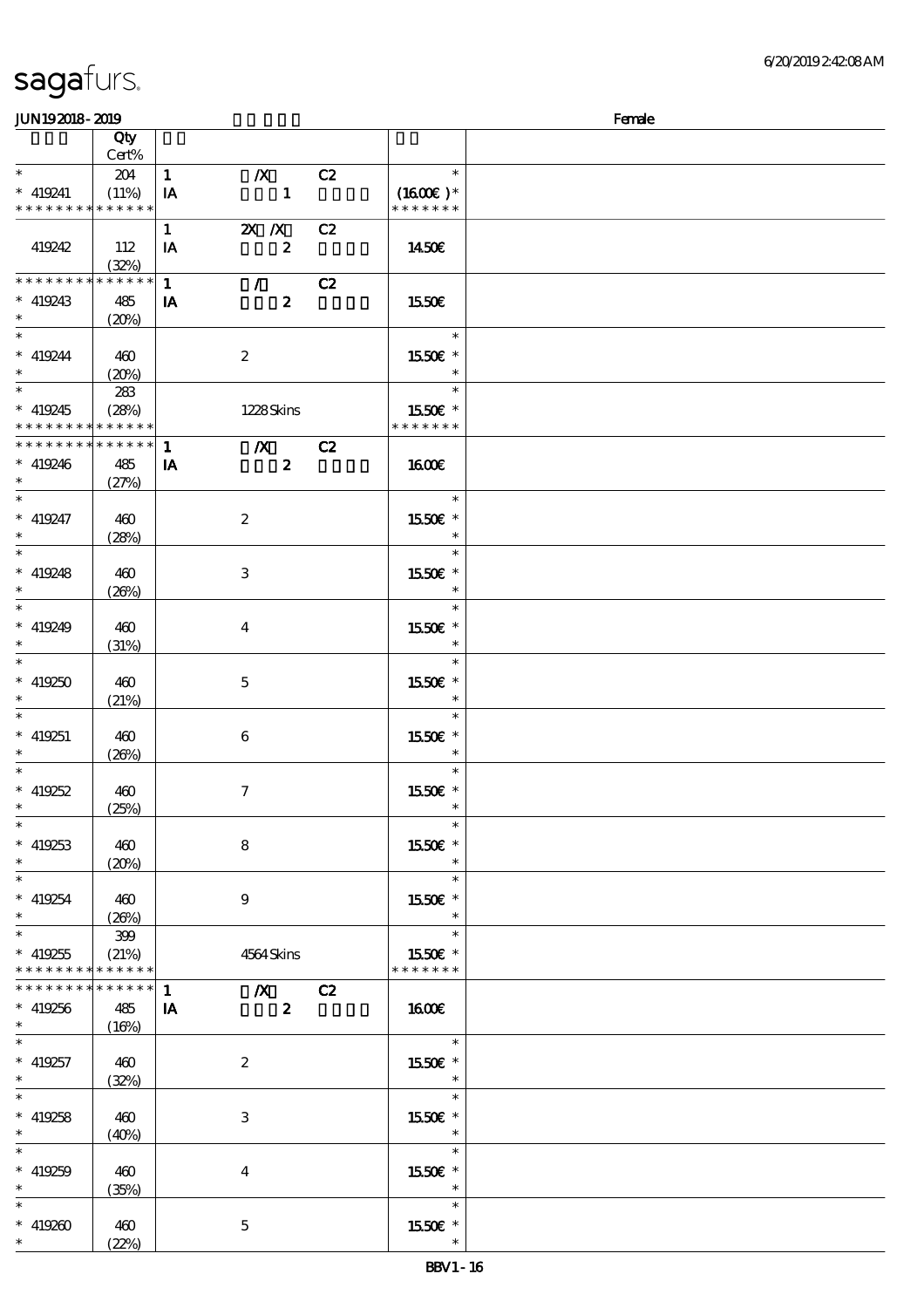| <b>JUN192018-2019</b> |             |                        |                  |                |                     | Female |
|-----------------------|-------------|------------------------|------------------|----------------|---------------------|--------|
|                       | Qty         |                        |                  |                |                     |        |
|                       | Cert%       |                        |                  |                |                     |        |
| $\ast$                |             | $\mathbf{1}$           | $\boldsymbol{X}$ | C2             | $\ast$              |        |
| $* 419261$            | 460         | IA                     | $\boldsymbol{z}$ |                | 1550E *             |        |
| $\ast$                | (28%)       |                        |                  |                | $\ast$              |        |
| $\overline{\ast}$     |             |                        |                  |                | $\ast$              |        |
| $* 419262$            | 460         |                        | $\tau$           |                | 1550€ *             |        |
| $\ast$                |             |                        |                  |                | $\ast$              |        |
| $\overline{\ast}$     | (28%)       |                        |                  |                |                     |        |
|                       | 169         |                        |                  |                | $\ast$              |        |
| $* 419263$            | (21%)       |                        | 3414 Skins       |                | 1550E *             |        |
| * * * * * * * *       | * * * * * * |                        |                  |                | * * * * * * *       |        |
|                       |             | $\mathbf{1}$           | $X$ $N$          | C1/C2          |                     |        |
| 419264                | 137         | <b>SROY</b>            | $\mathbf{1}$     |                | 1450E               |        |
|                       | (62%)       |                        |                  |                |                     |        |
| * * * * * * * *       | * * * * * * | $\mathbf{1}$           | $\mathbf{x}$     | C1/C2          |                     |        |
| $* 419265$            | 132         | <b>SROY</b>            | $\mathbf{1}$     |                | <b>1500€</b>        |        |
| $\ast$                | (63%)       |                        |                  |                |                     |        |
| $\ast$                | ${\bf 38}$  |                        |                  |                | $\ast$              |        |
| $* 419266$            | (100%)      |                        | 170Skins         |                | 1500€ *             |        |
| * * * * * * * *       | * * * * * * |                        |                  |                | * * * * * * *       |        |
|                       |             | $\mathbf{1}$           |                  | C1             |                     |        |
|                       |             |                        |                  |                |                     |        |
| 419267                | 157         | <b>SROY</b>            | $\mathbf{1}$     |                | (17.00)             |        |
|                       | (71%)       |                        |                  |                |                     |        |
|                       |             | $\mathbf{1}$           |                  | C1/C2          |                     |        |
| 419268                | 171         | <b>SROY</b>            | $\mathbf{1}$     |                | (17.00)             |        |
|                       | (62%)       |                        |                  |                |                     |        |
| * * * * * * * *       | * * * * * * | $\mathbf{1}$           |                  | C2             |                     |        |
| $* 419209$            | 295         | <b>SROY</b>            | $\mathbf{1}$     |                | (17.00)             |        |
| $\ast$                | (56%)       |                        |                  |                |                     |        |
| $\ast$                | 67          |                        |                  |                | $\ast$              |        |
| $* 419270$            | (80%)       |                        | 362Skins         |                | $(17.00)$ *         |        |
| * * * * * * * *       | * * * * * * |                        |                  |                | * * * * * * *       |        |
|                       |             | $\mathbf{1}$           | X /              | C <sub>3</sub> |                     |        |
|                       |             | <b>SROY</b>            | $\mathbf{1}$     |                | 1400E               |        |
| 419271                | 98          |                        |                  |                |                     |        |
|                       | (61%)       |                        |                  |                |                     |        |
|                       |             | $\mathbf{1}$           |                  | C1             |                     |        |
| 419272                | 350         | <b>SROY</b>            | $\mathbf{1}$     |                | 1800E               |        |
|                       | (73%)       |                        |                  |                |                     |        |
|                       |             | $\mathbf{1}$           |                  | C1/C2          |                     |        |
| 419273                | 340         | <b>SROY</b>            | $\mathbf{1}$     |                | 1850€               |        |
|                       | (71%)       |                        |                  |                |                     |        |
|                       |             | $1 \quad \square$      |                  | C1/C2          |                     |        |
| 419274                | 217         | <b>SROY</b>            | $\mathbf{1}$     |                | $(1800\varepsilon)$ |        |
|                       | (43%)       |                        |                  |                |                     |        |
|                       |             | $\overline{1}$         |                  | C3             |                     |        |
| 419275                | 113         | <b>SROY</b>            | $\mathbf{1}$     |                | <b>1600€</b>        |        |
|                       | (50%)       |                        |                  |                |                     |        |
|                       |             | $1 \quad \blacksquare$ |                  | C3             |                     |        |
|                       |             |                        |                  |                |                     |        |
| 419276                | 160         | <b>SROY</b>            | $\mathbf{1}$     |                | <b>160€</b>         |        |
|                       | (45%)       |                        |                  |                |                     |        |
|                       |             | $1 \quad$              |                  | C1             |                     |        |
| 419277                | 113         | <b>SROY</b>            | $\mathbf{1}$     |                | 1850E               |        |
|                       | (72%)       |                        |                  |                |                     |        |
|                       |             | $\overline{1}$         |                  | C1             |                     |        |
| 419278                | $385\,$     | <b>SROY</b>            | $\mathbf{1}$     |                | 1850E               |        |
|                       | (58%)       |                        |                  |                |                     |        |
|                       |             | $\overline{1}$         |                  | C1             |                     |        |
| 419279                | 104         | <b>SROY</b>            | $\mathbf{1}$     |                | 1800E               |        |
|                       | (42%)       |                        |                  |                |                     |        |
|                       |             | $\mathbf{1}$           |                  |                |                     |        |
|                       |             |                        |                  | C2             |                     |        |
| 419280                | 347         | <b>SROY</b>            | $\mathbf{1}$     |                | 1800E               |        |
|                       | (60%)       |                        |                  |                |                     |        |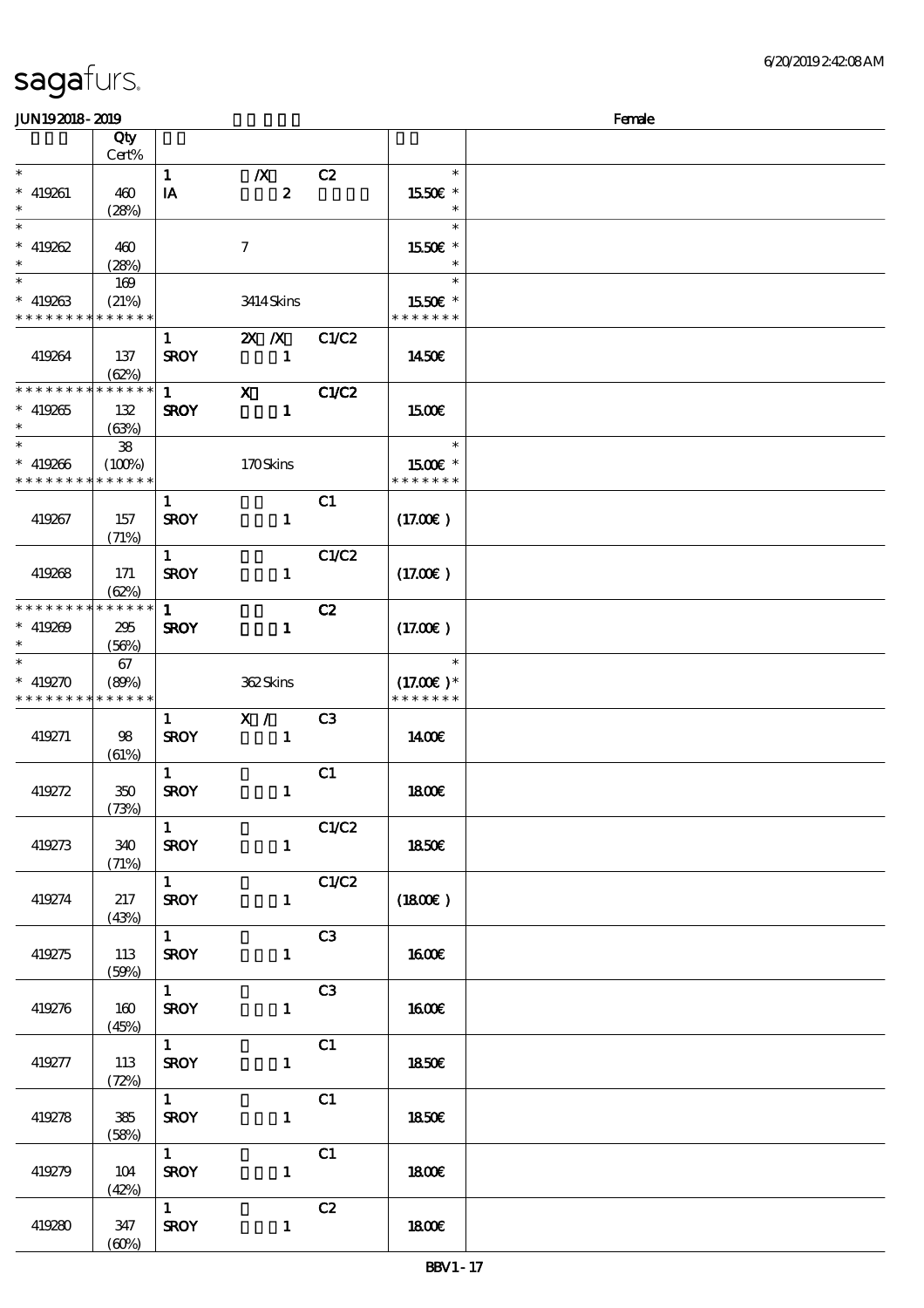| <b>JUN192018-2019</b>                                              |                |                             |                                           |                |                                       | Female |
|--------------------------------------------------------------------|----------------|-----------------------------|-------------------------------------------|----------------|---------------------------------------|--------|
|                                                                    | Qty            |                             |                                           |                |                                       |        |
|                                                                    | $Cert\%$       |                             |                                           |                |                                       |        |
| 419281                                                             | 239<br>(20%)   | $\mathbf{1}$<br><b>SROY</b> | $\mathbf{1}$                              | C2             | (1800)                                |        |
| 419282                                                             | 137<br>(61%)   | $\mathbf{1}$<br><b>SROY</b> | $\mathbf{1}$                              | C3             | <b>1650€</b>                          |        |
| 419283                                                             | 304<br>(36%)   | $\mathbf{1}$<br><b>SROY</b> | $\mathbf{1}$                              | C <sub>3</sub> | $(1650\epsilon)$                      |        |
| 419284                                                             | 174<br>(60%)   | $\mathbf{1}$<br><b>SROY</b> | $\mathbf X$<br>$\mathbf{1}$               | C1/C2          | (1850)                                |        |
| 419285                                                             | 185<br>(16%)   | $\mathbf{1}$<br><b>SROY</b> | $\boldsymbol{\mathsf{X}}$<br>$\mathbf{1}$ | C1/C2          | (1850)                                |        |
| 419286                                                             | 82<br>(58%)    | $\mathbf{1}$<br><b>SROY</b> | $\boldsymbol{\mathrm{X}}$<br>$\mathbf{1}$ | C <sub>3</sub> | <b>1650€</b>                          |        |
| 419287                                                             | 234<br>(31%)   | $\mathbf{1}$<br><b>SROY</b> | $\mathbf X$<br>$\mathbf{1}$               | C <sub>3</sub> | <b>1650€</b>                          |        |
| 419288                                                             | 106<br>(33%)   | $\mathbf{1}$<br><b>SROY</b> | $\boldsymbol{\mathsf{X}}$<br>$\mathbf{1}$ | C3             | $(1650\epsilon)$                      |        |
| 419289                                                             | 190<br>(25%)   | $1 -$<br><b>SROY</b>        | $\boldsymbol{\mathsf{z}}$<br>$\mathbf{1}$ | C1/C2          | (17.50)                               |        |
| 419290                                                             | 149<br>(61%)   | $\mathbf{1}$<br><b>SROY</b> | $\boldsymbol{z}$                          | C1             | (17.00)                               |        |
| 419291                                                             | 84<br>(48%)    | $\mathbf{1}$<br><b>SROY</b> | $\boldsymbol{z}$                          | C1/C2          | (17.00)                               |        |
| 419292                                                             | 207<br>(49%)   | $\mathbf{1}$<br><b>SROY</b> | $\boldsymbol{z}$                          | C2             | (17.00)                               |        |
| 419293                                                             | 415<br>(67%)   | $\mathbf{1}$<br><b>SROY</b> | $\boldsymbol{z}$                          | C1             | (1800)                                |        |
| 419294                                                             | 165<br>(55%)   | $1 \quad$<br><b>SROY</b>    | $\boldsymbol{z}$                          | C1             | (1800)                                |        |
| 419295                                                             | - 233<br>(56%) | $1 \quad$<br><b>SROY</b>    | $\boldsymbol{z}$                          | C1/C2          | $(1800\varepsilon)$                   |        |
| * * * * * * * * <mark>* * * * * *</mark> *<br>$* 419296$<br>$\ast$ | 465<br>(55%)   | $\mathbf{1}$<br><b>SROY</b> | $\boldsymbol{2}$                          | C2             | $(1800\epsilon)$                      |        |
| $\ast$<br>$* 419297$<br>* * * * * * * * * * * * * *                | 174<br>(33%)   |                             | 639Skins                                  |                | $\ast$<br>$(1800)$ *<br>* * * * * * * |        |
| 419298                                                             | 373<br>(38%)   | $\mathbf{1}$<br><b>SROY</b> | $\boldsymbol{z}$                          | C2             | (1800)                                |        |
| 419299                                                             | - 94<br>(44%)  | $1 -$<br><b>SROY</b>        | $\boldsymbol{z}$                          | C3             | 1550€                                 |        |
| 419300                                                             | 159<br>(54%)   | $1 \quad$<br><b>SROY</b>    | $\boldsymbol{z}$                          | C1             | $(1850\epsilon)$                      |        |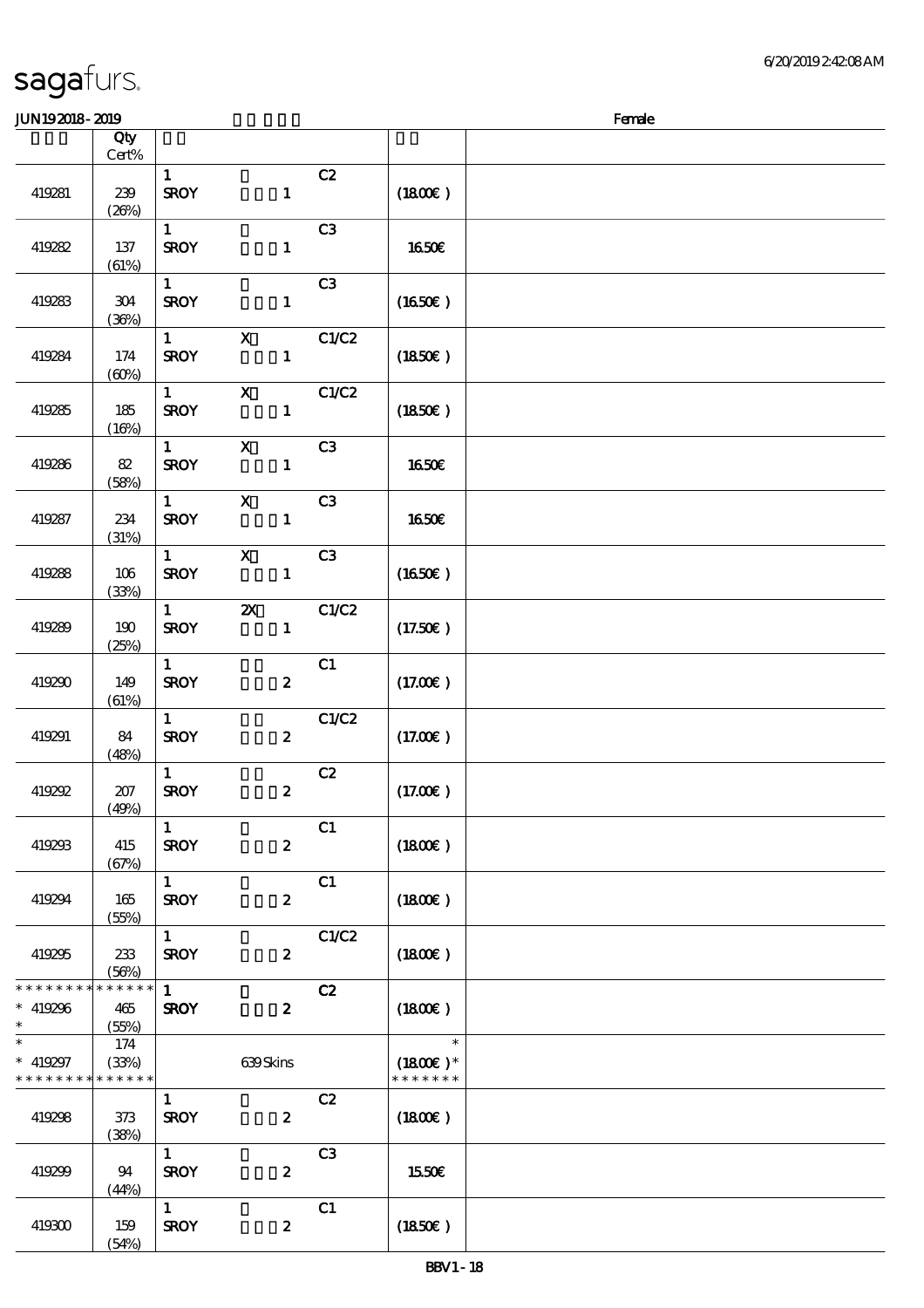| <b>JUN192018-2019</b>                     |                      |              |                           |                | Female           |  |  |  |
|-------------------------------------------|----------------------|--------------|---------------------------|----------------|------------------|--|--|--|
|                                           | Qty<br>Cert%         |              |                           |                |                  |  |  |  |
| * * * * * * * * * * * * * *               |                      | $\mathbf{1}$ |                           | C1             |                  |  |  |  |
| $* 419301$                                | 465                  | <b>SROY</b>  | $\boldsymbol{z}$          |                | 1850€            |  |  |  |
| $\ast$<br>$\ast$                          | (69%)                |              |                           |                | $\ast$           |  |  |  |
| $*$ 419802                                | 308<br>(50%)         |              | 773Skins                  |                | 1800€ *          |  |  |  |
| * * * * * * * * * * * * * *               |                      |              |                           |                | * * * * * * *    |  |  |  |
|                                           |                      | $\mathbf{1}$ |                           | C2             |                  |  |  |  |
| 419303                                    | 386                  | <b>SROY</b>  | $\boldsymbol{z}$          |                | (1800)           |  |  |  |
|                                           | (49%)                |              |                           |                |                  |  |  |  |
| * * * * * * * * * * * * * *<br>$* 419304$ |                      | $\mathbf{1}$ |                           | C2             |                  |  |  |  |
| $\ast$                                    | 465<br>(60%)         | <b>SROY</b>  | $\boldsymbol{2}$          |                | (1800)           |  |  |  |
| $\ast$                                    |                      |              |                           |                | $\ast$           |  |  |  |
| $* 419305$                                | 440                  |              | $\boldsymbol{2}$          |                | $(1800E)*$       |  |  |  |
| $\ast$                                    | (47%)                |              |                           |                | $\ast$           |  |  |  |
| $\ast$                                    |                      |              |                           |                | $\ast$           |  |  |  |
| $* 419306$<br>$\ast$                      | 440<br>(32%)         |              | 3                         |                | $(1800)$ *       |  |  |  |
| $_{*}$                                    | 74                   |              |                           |                | $\ast$           |  |  |  |
| $* 419307$                                | (35%)                |              | 1419Skins                 |                | $(1800)$ *       |  |  |  |
| * * * * * * * * <mark>* * * * * *</mark>  |                      |              |                           |                | * * * * * * *    |  |  |  |
|                                           |                      | $\mathbf{1}$ | $\mathcal{L}$             | C <sub>3</sub> |                  |  |  |  |
| 419308                                    | 151                  | <b>SROY</b>  | $\boldsymbol{z}$          |                | 1550€            |  |  |  |
|                                           | (37%)                | $\mathbf{1}$ |                           | C <sub>3</sub> |                  |  |  |  |
| 419309                                    | 276                  | <b>SROY</b>  | $\boldsymbol{z}$          |                | (17.00)          |  |  |  |
|                                           | (38%)                |              |                           |                |                  |  |  |  |
|                                           |                      | $\mathbf{1}$ | $\mathbf X$               | C1             |                  |  |  |  |
| 419310                                    | 112                  | <b>SROY</b>  | $\boldsymbol{z}$          |                | (1850)           |  |  |  |
|                                           | (47%)                | $\mathbf{1}$ | $\mathbf{x}$              | C1             |                  |  |  |  |
| 419311                                    | 485                  | <b>SROY</b>  | $\boldsymbol{z}$          |                | $(1850\epsilon)$ |  |  |  |
|                                           | (50%)                |              |                           |                |                  |  |  |  |
|                                           |                      | $\mathbf{1}$ | $\mathbf x$               | C2             |                  |  |  |  |
| 419312                                    | 282                  | <b>SROY</b>  | $\boldsymbol{z}$          |                | <b>1800€</b>     |  |  |  |
| * * * * * * * *                           | (40%)<br>* * * * * * | 1            | $\mathbf X$               | C2             |                  |  |  |  |
| $* 419313$                                | 445                  | <b>SROY</b>  | $\boldsymbol{z}$          |                | (1800)           |  |  |  |
| $\ast$                                    | (55%)                |              |                           |                |                  |  |  |  |
| $\ast$                                    |                      |              |                           |                | $\ast$           |  |  |  |
| $* 419314$<br>$\ast$                      | 440                  |              | $\boldsymbol{z}$          |                | $(1800E)*$       |  |  |  |
| $\overline{\ast}$                         | (47%)<br>326         |              |                           |                | $\ast$<br>$\ast$ |  |  |  |
| $* 419315$                                | (32%)                |              | $1211$ Skins              |                | $(1800E)*$       |  |  |  |
| * * * * * * * *                           | * * * * * *          |              |                           |                | * * * * * * *    |  |  |  |
|                                           |                      | $\mathbf{1}$ | $\boldsymbol{\mathsf{Z}}$ | C1/C2          |                  |  |  |  |
| 419316                                    | 112                  | <b>SROY</b>  | $\boldsymbol{2}$          |                | (1650E)          |  |  |  |
|                                           | (35%)                | $1 \quad$    | $X$ / $ZX$                | C3             |                  |  |  |  |
| 419317                                    | 126                  | <b>SROY</b>  | $\boldsymbol{z}$          |                | 1550€            |  |  |  |
|                                           | (40%)                |              |                           |                |                  |  |  |  |
|                                           |                      | $\mathbf{1}$ |                           | C1             |                  |  |  |  |
| 419318                                    | 40                   | LUM          | $\boldsymbol{z}$          | <b>TOP</b>     | 32000E           |  |  |  |
|                                           | (82%)                |              |                           |                |                  |  |  |  |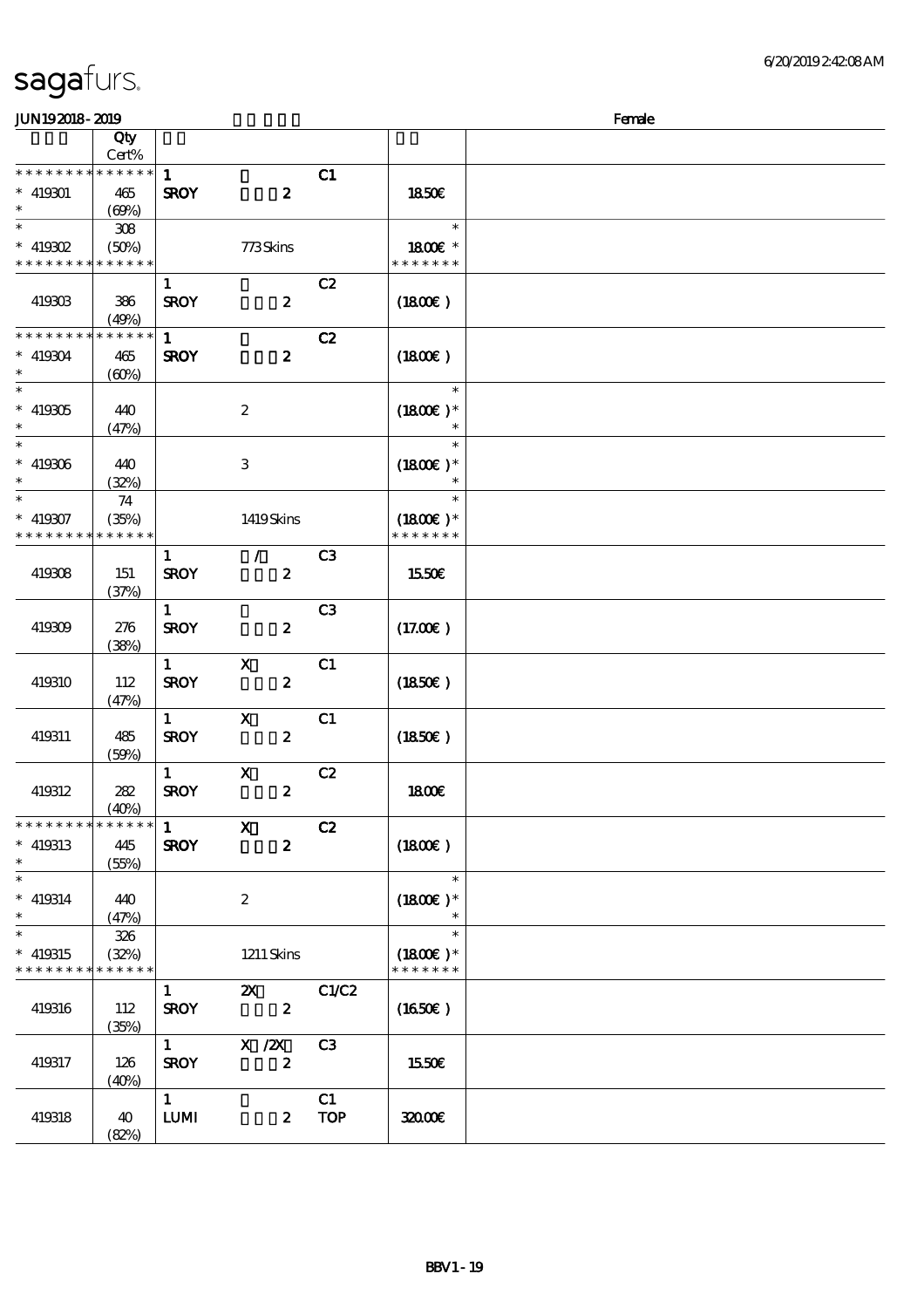| JUN192018-2019                                           |                            |                                  |                          |                |                             | Female |
|----------------------------------------------------------|----------------------------|----------------------------------|--------------------------|----------------|-----------------------------|--------|
|                                                          | Qty                        |                                  |                          |                |                             |        |
|                                                          | Cert%                      |                                  |                          |                |                             |        |
| 419381                                                   | 234                        | $\boldsymbol{z}$<br>$\mathbf{S}$ | $X \, X$<br>$\mathbf{1}$ | C1/C2          | 1050€                       |        |
|                                                          | (25%)                      |                                  |                          |                |                             |        |
|                                                          |                            | $\boldsymbol{z}$                 | $X$ $X$                  | C <sub>3</sub> |                             |        |
| 419382                                                   | $\boldsymbol{\pi}$<br>(4%) | ${\bf s}$                        | $\mathbf{1}$             |                | 1000E                       |        |
|                                                          |                            | $\boldsymbol{2}$                 |                          | C1             |                             |        |
| 419383                                                   | 100<br>(51%)               | ${\bf s}$                        | $\mathbf{1}$             |                | (11.50)                     |        |
|                                                          |                            | $\boldsymbol{z}$                 |                          | C2             |                             |        |
| 419384                                                   | 414<br>(20%)               | ${\bf s}$                        | $\mathbf{1}$             |                | (11.50)                     |        |
|                                                          |                            | $\boldsymbol{z}$                 |                          | C <sub>3</sub> |                             |        |
| 419385                                                   | 170                        | ${\bf s}$                        | $\mathbf{1}$             |                | 11.00E                      |        |
|                                                          | (11%)                      | $\boldsymbol{z}$                 |                          | C1             |                             |        |
| 419386                                                   | 205                        | $\mathbf{S}$                     | $\mathbf{1}$             |                | (1250E)                     |        |
|                                                          | (44%)                      | $\pmb{2}$                        |                          | C1             |                             |        |
| 419387                                                   | 219                        | $\mathbf{S}$                     | $\mathbf{1}$             |                | (1250)                      |        |
|                                                          | (32%)                      |                                  |                          |                |                             |        |
|                                                          |                            | $\boldsymbol{z}$                 |                          | C1             |                             |        |
| 419388                                                   | 119<br>(25%)               | ${\bf s}$                        | $\mathbf{1}$             |                | (1200E)                     |        |
|                                                          |                            | $\boldsymbol{2}$                 |                          | C1             |                             |        |
| 419389                                                   | 154<br>(37%)               | $\mathbf{S}$                     | $\mathbf{1}$             |                | $(1200\varepsilon)$         |        |
| * * * * * * * *                                          | * * * * * *                | $\boldsymbol{2}$                 |                          | C2             |                             |        |
| $* 419390$                                               | 505                        | ${\bf s}$                        | $\mathbf{I}$             |                | (1300)                      |        |
| $\ast$<br>$\ast$                                         | (17%)                      |                                  |                          |                | $\ast$                      |        |
| $* 419391$                                               | 115<br>(20%)               |                                  | 620Skins                 |                | $(1300E)*$                  |        |
| * * * * * * * * <mark>* * * * * * *</mark>               |                            |                                  |                          |                | * * * * * * *               |        |
| * * * * * * * * * * * * * * <mark>*</mark>               |                            | $\boldsymbol{z}$                 |                          | C2             |                             |        |
| * $419392$<br>$\ast$                                     | 505<br>(17%)               | $\mathbf{S}$                     | $\mathbf{1}$             |                | (1300)                      |        |
| $\ast$                                                   | 106                        |                                  |                          |                | $\ast$                      |        |
| $* 419368$<br>* * * * * * * *                            | (19%)<br>* * * * * *       |                                  | $611$ Skins              |                | $(1300E)*$<br>* * * * * * * |        |
|                                                          |                            | $\boldsymbol{z}$                 |                          | C2             |                             |        |
| 419394                                                   | 286<br>(16%)               | ${\bf s}$                        | $\mathbf{1}$             |                | (1300)                      |        |
| * * * * * * * *                                          | $*******$                  | $\boldsymbol{z}$                 |                          | C2             |                             |        |
| $* 419395$                                               | 505                        | ${\bf s}$                        | $\mathbf{1}$             |                | $(1300\epsilon)$            |        |
| $\ast$                                                   | (27%)                      |                                  |                          |                |                             |        |
| $\ast$                                                   | 112                        |                                  |                          |                | $\ast$                      |        |
| $* 419366$<br>* * * * * * * * <mark>* * * * * * *</mark> | (23%)                      |                                  | 617Skins                 |                | $(1300E)*$<br>* * * * * * * |        |
|                                                          |                            | $\boldsymbol{z}$                 |                          | C <sub>3</sub> |                             |        |
| 419397                                                   | 321<br>(11%)               | ${\bf s}$                        | $\mathbf{1}$             |                | 11.50€                      |        |
|                                                          |                            | $\boldsymbol{z}$                 |                          | C1             |                             |        |
| 419398                                                   | 219<br>(30%)               | ${\bf s}$                        | $\mathbf{1}$             |                | $(1300\epsilon)$            |        |
|                                                          |                            | $\boldsymbol{z}$                 |                          | C1             |                             |        |
| 419399                                                   | 176<br>(18%)               | ${\bf s}$                        | $\mathbf{1}$             |                | (1300E)                     |        |
|                                                          |                            | $\boldsymbol{z}$                 |                          | C1             |                             |        |
| 419400                                                   | 154                        | ${\bf s}$                        | $\mathbf{1}$             |                | (1300)                      |        |
|                                                          | (32%)                      |                                  |                          |                |                             |        |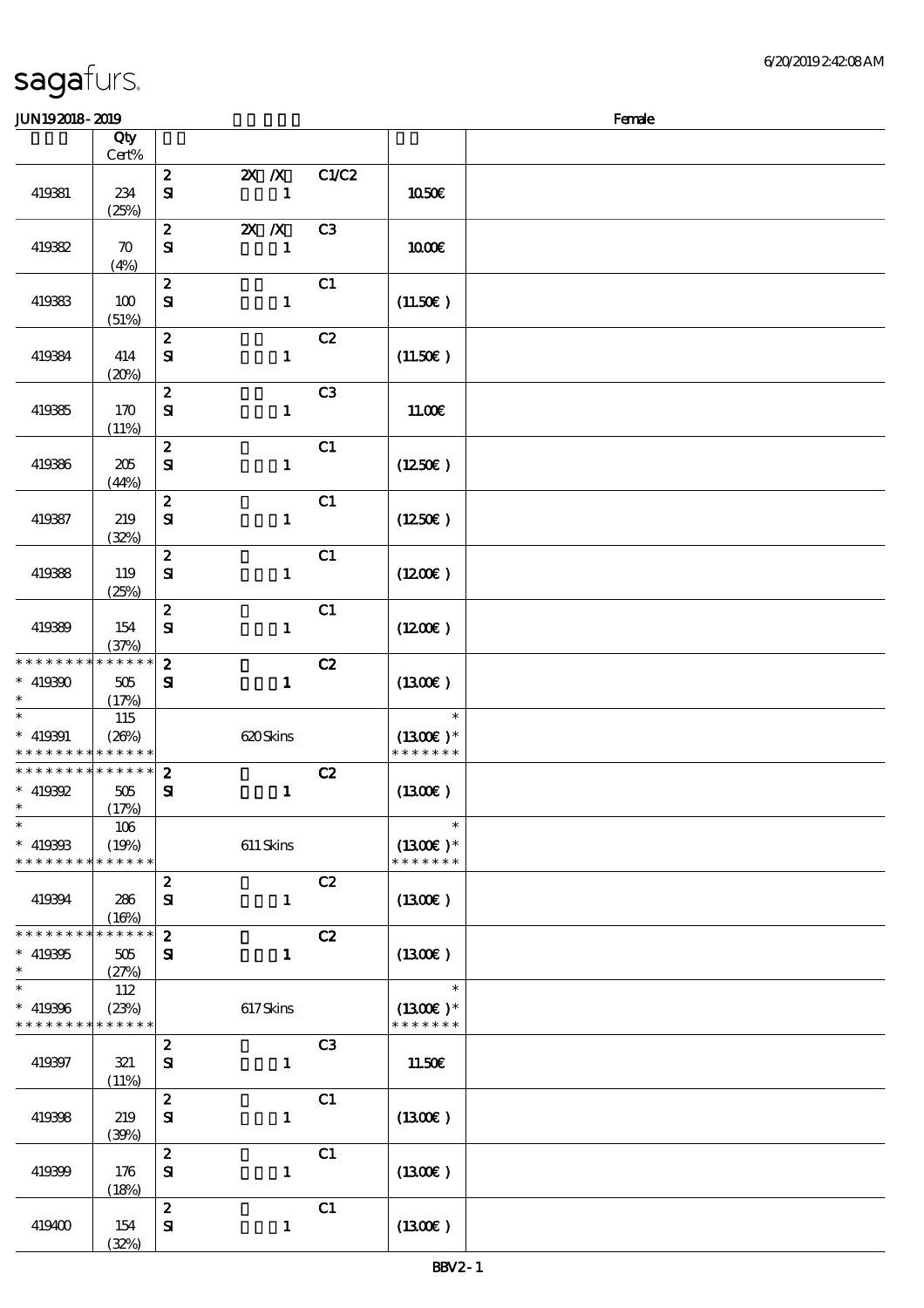| JUN192018-2019  |              |                                  |                           |       |               | Female |
|-----------------|--------------|----------------------------------|---------------------------|-------|---------------|--------|
|                 | Qty          |                                  |                           |       |               |        |
|                 | Cert%        |                                  |                           |       |               |        |
| * * * * * * * * | $******$     | $\boldsymbol{z}$                 |                           | C2    |               |        |
| $* 419401$      | 505          | ${\bf s}$                        | $\mathbf{1}$              |       | (1300E)       |        |
| $\ast$          | (20%)        |                                  |                           |       |               |        |
|                 | 189          |                                  |                           |       | $\ast$        |        |
| * $419402$      | (20%)        |                                  | 694Skins                  |       | $(1300E)*$    |        |
| * * * * * * * * | * * * * * *  |                                  |                           |       | * * * * * * * |        |
| * * * * * * * * | * * * * * *  | $\boldsymbol{z}$                 |                           | C2    |               |        |
| $*$ 419403      | 505          | ${\bf s}$                        | $\mathbf{1}$              |       | (1300)        |        |
| $\ast$          | (17%)        |                                  |                           |       |               |        |
| $\ast$          | 109          |                                  |                           |       | $\ast$        |        |
| $* 419404$      | (13%)        |                                  | 614Skins                  |       | $(1300E)*$    |        |
| * * * * * * * * | * * * * * *  |                                  |                           |       | * * * * * * * |        |
|                 |              | $\boldsymbol{z}$                 |                           | C2    |               |        |
| 419405          | 358          | ${\bf s}$                        | $\mathbf{1}$              |       | (1300)        |        |
|                 | (16%)        |                                  |                           |       |               |        |
| * * * * * * * * | * * * * * *  | $\mathbf{z}$                     |                           | C2    |               |        |
| $* 419406$      | 505          | ${\bf s}$                        | $\mathbf{1}$              |       | (1300E)       |        |
| $\ast$          | (20%)        |                                  |                           |       |               |        |
| $\ast$          | 160          |                                  |                           |       | $\ast$        |        |
| $* 419407$      | (12%)        |                                  | 665Skins                  |       | $(1300E)*$    |        |
| * * * * * * * * | * * * * * *  |                                  |                           |       | * * * * * * * |        |
|                 |              | $\boldsymbol{z}$                 |                           | C3    |               |        |
| 419408          | 366          | ${\bf s}$                        | $\mathbf{1}$              |       | 11.50E        |        |
|                 | (9%)         |                                  |                           |       |               |        |
|                 |              | $\boldsymbol{z}$                 | $\mathbf{x}$              | C1/C2 |               |        |
| 419409          | 294          | ${\bf s}$                        | $\mathbf{1}$              |       | (1300)        |        |
|                 | (19%)        |                                  |                           |       |               |        |
|                 |              | $\pmb{2}$                        | $\mathbf x$               | C2    |               |        |
| 419410          | 221          | ${\bf s}$                        | $\mathbf{1}$              |       | (1300)        |        |
|                 | (11%)        |                                  |                           |       |               |        |
|                 |              | $\boldsymbol{z}$                 | $\boldsymbol{\mathsf{X}}$ | C3    |               |        |
| 419411          | 131          | ${\bf s}$                        | $\mathbf{1}$              |       | 11.50E        |        |
|                 | (17%)        |                                  |                           |       |               |        |
|                 |              | $\boldsymbol{z}$<br>${\bf S\!I}$ | X /<br>$\boldsymbol{2}$   | C1/C2 |               |        |
| 419412          | 138<br>(15%) |                                  |                           |       | 1200E         |        |
|                 |              | $\boldsymbol{z}$                 |                           | C1/C2 |               |        |
| 419413          | 248          | ${\bf s}$                        | $\boldsymbol{2}$          |       | 1200          |        |
|                 | (22%)        |                                  |                           |       |               |        |
|                 |              | $\mathbf{z}$                     |                           | C1/C2 |               |        |
| 419414          | 202          | ${\bf s}$                        | $\boldsymbol{2}$          |       | 1200          |        |
|                 | (16%)        |                                  |                           |       |               |        |
|                 |              | $\mathbf{z}$                     | $\mathcal{F}$             | C3    |               |        |
| 419415          | 82           | ${\bf s}$                        | $\boldsymbol{z}$          |       | 1200E         |        |
|                 | (8%)         |                                  |                           |       |               |        |
|                 |              | $\boldsymbol{z}$                 |                           | C1    |               |        |
| 419416          | 112          | ${\bf s}$                        | $\boldsymbol{2}$          |       | (1250E)       |        |
|                 | (12%)        |                                  |                           |       |               |        |
|                 |              | $\mathbf{z}$                     |                           | C1/C2 |               |        |
| 419417          | 346          | ${\bf s}$                        | $\mathbf{z}$              |       | 1250          |        |
|                 | (17%)        |                                  |                           |       |               |        |
|                 |              | $\boldsymbol{z}$                 |                           | C1/C2 |               |        |
| 419418          | 339          | ${\bf S}$                        | $\boldsymbol{z}$          |       | 1250          |        |
|                 | (23%)        |                                  |                           |       |               |        |
|                 |              | $\boldsymbol{z}$                 |                           | C2    |               |        |
| 419419          | 287          | ${\bf S}$                        | $\boldsymbol{z}$          |       | 1250          |        |
|                 | (12%)        |                                  |                           |       |               |        |
|                 |              | $\mathbf{2}$                     | $\mathbf{x}$              | C1/C2 |               |        |
| 419420          | 180          | ${\bf s}$                        | $\boldsymbol{z}$          |       | (1250E)       |        |
|                 | (23%)        |                                  |                           |       |               |        |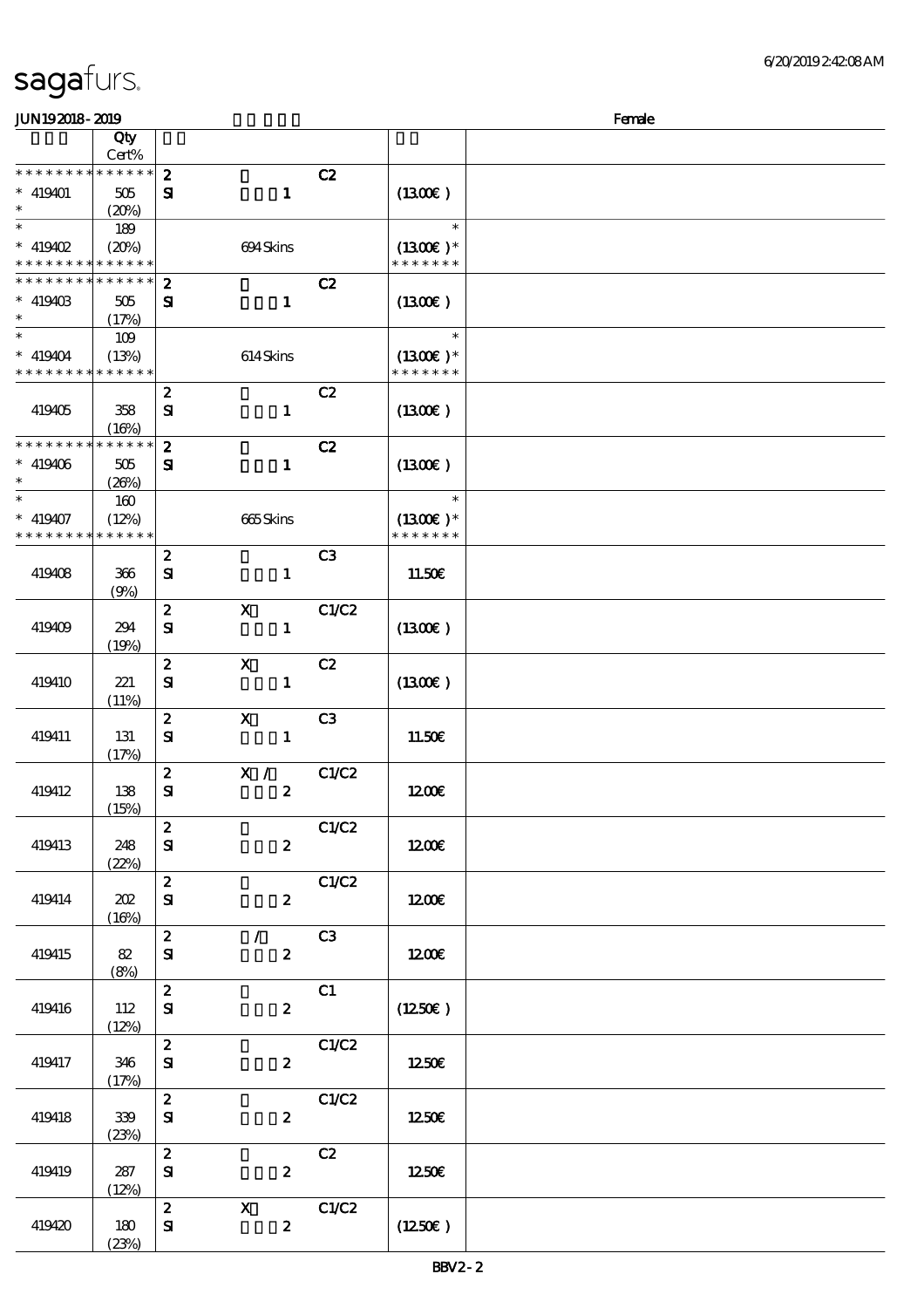### $J$ UN192018 - 2010  $J$

| JUIN IOAUIO- AUIO                                                   |                                            |                                  |                                           |                |                                       | ranac |
|---------------------------------------------------------------------|--------------------------------------------|----------------------------------|-------------------------------------------|----------------|---------------------------------------|-------|
|                                                                     | Qty<br>Cert%                               |                                  |                                           |                |                                       |       |
| 419421                                                              | 121<br>(12%)                               | $\boldsymbol{z}$<br>${\bf s}$    | $\boldsymbol{X}$<br>$\boldsymbol{z}$      | C3             | 1200                                  |       |
| 419422                                                              | 295<br>(14%)                               | $\boldsymbol{z}$<br>${\bf s}$    | $X \, /ZX$<br>$\boldsymbol{z}$            | C1/C2          | 1200                                  |       |
| 419423                                                              | 184<br>(15%)                               | $\boldsymbol{z}$<br>$\mathbf{B}$ | $X$ $X$<br>$\mathbf{1}$                   | C2             | 1000E                                 |       |
| * * * * * * * *<br>$* 419424$<br>$\ast$                             | * * * * * *<br>505<br>(15%)                | $\boldsymbol{z}$<br>$\mathbf{B}$ | $\mathcal{L}$<br>$\mathbf{1}$             | C2             | 11.00E                                |       |
| $* 419425$<br>* * * * * * * *                                       | 428<br>(14%)<br>* * * * * *                |                                  | 933Skins                                  |                | $\ast$<br>$11.00E$ *<br>* * * * * * * |       |
| * * * * * * * *<br>$* 419426$<br>$\ast$                             | $\ast\ast\ast\ast\ast\ast$<br>505<br>(12%) | $\mathbf{z}$<br>$\mathbf{B}$     | $\boldsymbol{X}$<br>$\mathbf{1}$          | C2             | (1200E)                               |       |
| $*$ and $*$<br>$* 419427$<br>* * * * * * * *                        | 412<br>(13%)<br>* * * * * *                |                                  | 917Skins                                  |                | $\ast$<br>$(1200E)*$<br>* * * * * * * |       |
| 419428                                                              | 331<br>(18%)                               | $\boldsymbol{z}$<br>$\mathbf{B}$ | $\mathcal{L}$<br>$\boldsymbol{2}$         | C2             | 11.50€                                |       |
| * * * * * * * *<br>$* 419429$<br>$\ast$                             | * * * * * *<br>505<br>(13%)                | $\mathbf{z}$<br>$\mathbf{B}$     | $\boldsymbol{X}$<br>$\boldsymbol{z}$      | C2             | 1200E                                 |       |
| $* 419430$<br>* * * * * * * *                                       | 489<br>(18%)<br>* * * * * *                |                                  | 994Skins                                  |                | $\ast$<br>1200E *<br>* * * * * * *    |       |
| 419431                                                              | 189<br>(34%)                               | $\mathbf{2}$<br><b>SAGA</b>      | $\mathbf{x}$<br>$\blacksquare$            | C1/C2          | 11.50€                                |       |
| 419432                                                              | 390<br>(30%)                               | $\mathbf{2}$<br><b>SAGA</b>      | $\mathbf{X}$<br>$\mathbf{1}$              | C1/C2          | 1250€                                 |       |
| 419433                                                              | 247<br>(24%)                               | $\boldsymbol{z}$<br><b>SAGA</b>  | $\mathbf{X}$ $\mathbf{X}$<br>$\mathbf{1}$ | C <sub>3</sub> | 11.00E                                |       |
| 419434                                                              | 247<br>(51%)                               | $\mathbf{z}$<br><b>SAGA</b>      | $\mathbf{1}$                              | C1             | $(1350\epsilon)$                      |       |
| * * * * * * * *<br>$* 419435$<br>$\ast$<br>$\overline{\phantom{0}}$ | * * * * * *<br>485<br>(29%)                | $\boldsymbol{z}$<br><b>SAGA</b>  | $\mathbf{1}$                              | C2             | (1300)                                |       |
| $* 419436$<br>* * * * * * * *                                       | 243<br>(25%)<br>* * * * * *                |                                  | 728Skins                                  |                | $\ast$<br>$(1300E)*$<br>* * * * * * * |       |
| 419437                                                              | 335<br>(20%)                               | $\boldsymbol{z}$<br><b>SAGA</b>  | $\mathbf{1}$                              | C <sub>3</sub> | (1200E)                               |       |
| 419438                                                              | 371<br>(47%)                               | $\mathbf{z}$<br><b>SAGA</b>      | $\mathbf{1}$                              | C1             | (1450E)                               |       |
| * * * * * * * *<br>$* 419439$<br>$\ast$                             | * * * * * *<br>465<br>(35%)                | $\mathbf{z}$<br><b>SAGA</b>      | $\mathbf{1}$                              | C1             | 1400E                                 |       |
| $\ast$<br>* 419440<br>* * * * * * * *                               | 58<br>(36%)<br>* * * * * *                 |                                  | 523Skins                                  |                | $\ast$<br>1400€ *<br>* * * * * * *    |       |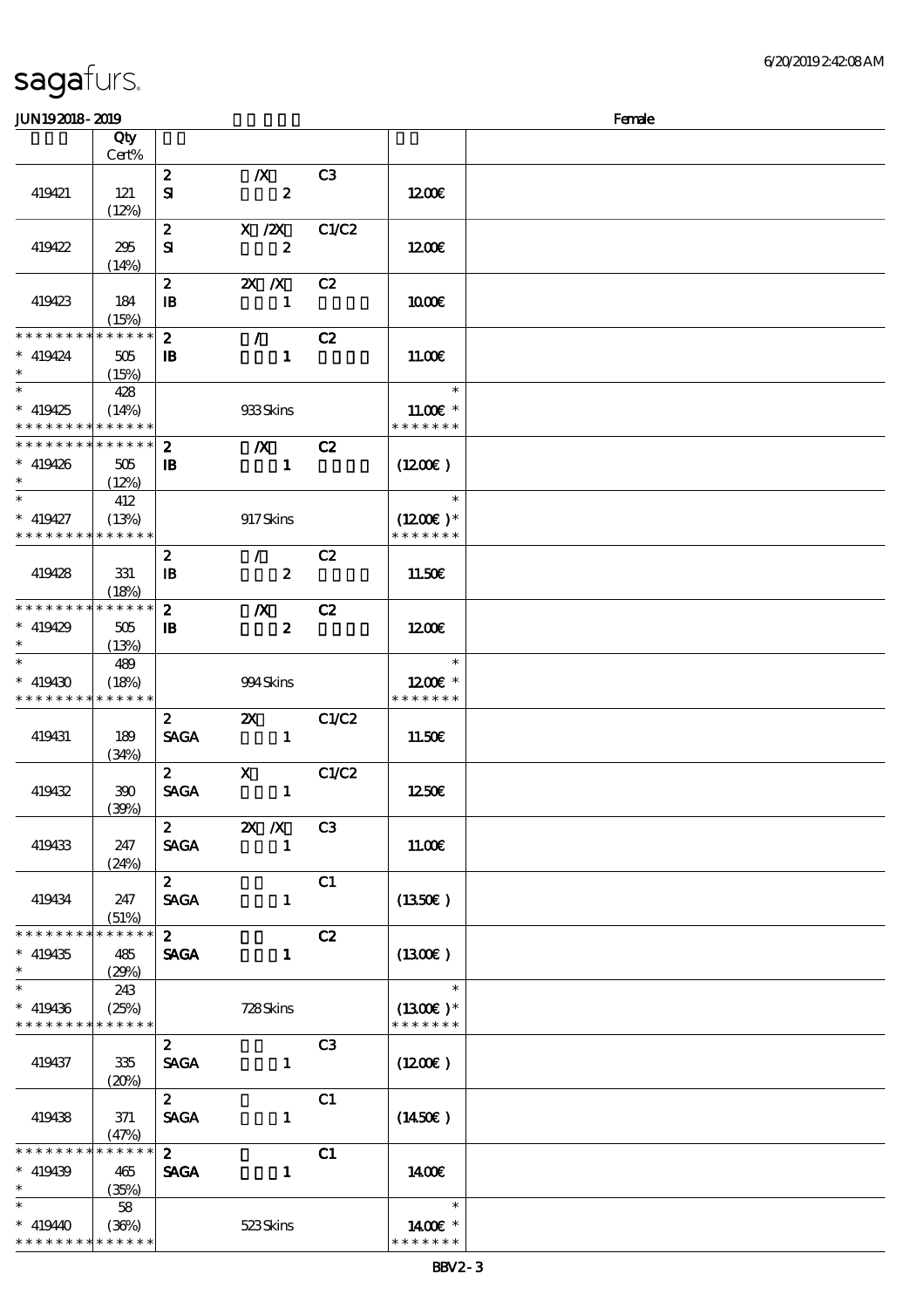| JUN192018-2019                             |                       |                  |                  |                |                          | Female |
|--------------------------------------------|-----------------------|------------------|------------------|----------------|--------------------------|--------|
|                                            | Qty                   |                  |                  |                |                          |        |
|                                            | Cert%                 |                  |                  |                |                          |        |
| * * * * * * * *                            | $* * * * * * *$       | $\mathbf{z}$     |                  | C2             |                          |        |
| $* 419441$                                 | 485                   | <b>SAGA</b>      | $\mathbf{1}$     |                | 1350E                    |        |
| $\ast$                                     | (28%)                 |                  |                  |                |                          |        |
| $\overline{\phantom{0}}$                   |                       |                  |                  |                | $\ast$                   |        |
| $*$ 419442                                 | 460                   |                  | 2                |                | 1350 $\varepsilon$ *     |        |
| $\ast$                                     | (36%)                 |                  |                  |                | $\ast$                   |        |
|                                            | 83                    |                  |                  |                | $\ast$                   |        |
| $*$ 419443                                 | (34%)                 |                  | 1028Skins        |                | 1350E *                  |        |
| * * * * * * * *                            | * * * * * *           |                  |                  |                | * * * * * * *            |        |
| * * * * * * * *                            | ******                | $\boldsymbol{z}$ |                  | C3             |                          |        |
|                                            |                       |                  |                  |                |                          |        |
| $* 419444$<br>$\ast$                       | 485                   | <b>SAGA</b>      | $\mathbf{1}$     |                | (1300)                   |        |
| $\overline{\phantom{0}}$                   | (17%)                 |                  |                  |                | $\ast$                   |        |
|                                            | 133                   |                  |                  |                |                          |        |
| $*$ 419445                                 | (24%)                 |                  | 618Skins         |                | $(1300E)*$               |        |
| * * * * * * * *                            | ******                |                  |                  |                | * * * * * * *            |        |
|                                            |                       | $\mathbf{z}$     |                  | C <sub>1</sub> |                          |        |
| 419446                                     | 334                   | <b>SAGA</b>      | $\mathbf{1}$     |                | 1400E                    |        |
|                                            | (45%)                 |                  |                  |                |                          |        |
| * * * * * * * *                            | * * * * * *           | $\mathbf{z}$     |                  | C1             |                          |        |
| $* 419447$                                 | 465                   | <b>SAGA</b>      | $\mathbf{1}$     |                | 1400E                    |        |
| $\ast$                                     | (29%)                 |                  |                  |                |                          |        |
| $\ast$                                     | $\boldsymbol{\omega}$ |                  |                  |                | $\ast$                   |        |
| $* 419448$                                 | (27%)                 |                  | 534 Skins        |                | 1350E *                  |        |
| * * * * * * * *                            | ******                |                  |                  |                | * * * * * * *            |        |
| * * * * * * * *                            | ******                | $\boldsymbol{z}$ |                  | C2             |                          |        |
| $*$ 419449                                 | 485                   | <b>SAGA</b>      | $\mathbf{1}$     |                | 1400                     |        |
| $\ast$                                     | (25%)                 |                  |                  |                |                          |        |
| $\ast$                                     |                       |                  |                  |                | $\ast$                   |        |
| $* 419450$                                 |                       |                  |                  |                |                          |        |
| $\ast$                                     | 460                   |                  | $\boldsymbol{2}$ |                | 1350€ *<br>$\ast$        |        |
| $\ast$                                     | (33%)                 |                  |                  |                | $\ast$                   |        |
|                                            | 204                   |                  |                  |                |                          |        |
| $* 419451$                                 | (24%)                 |                  | 1149Skins        |                | 1350E *                  |        |
| * * * * * * * *                            | * * * * * *           |                  |                  |                | * * * * * * *            |        |
| * * * * * * * *                            | $* * * * * * *$       | $\boldsymbol{2}$ |                  | C2             |                          |        |
| $*$ 419452                                 | 485                   | <b>SAGA</b>      | $\mathbf{1}$     |                | 1400                     |        |
| $\ast$ and $\ast$                          | (22%)                 |                  |                  |                |                          |        |
| $\ast$                                     | 184                   |                  |                  |                | $\ast$                   |        |
| $* 419453$                                 | (15%)                 |                  | 669Skins         |                | 1350€ *                  |        |
| * * * * * * * * <mark>* * * * * * *</mark> |                       |                  |                  |                | * * * * * * *            |        |
| * * * * * * * * * * * * * * *              |                       | 2 <sup>1</sup>   |                  | C3             |                          |        |
| $* 419454$                                 | 485                   | <b>SAGA</b>      | $\mathbf{1}$     |                | 1300E                    |        |
| $\ast$                                     | (21%)                 |                  |                  |                |                          |        |
| $*$                                        | 92                    |                  |                  |                | $\overline{\phantom{a}}$ |        |
| $* 419455$                                 | (23%)                 |                  | 577Skins         |                | 1250 $\epsilon$ *        |        |
| * * * * * * * * * * * * * * *              |                       |                  |                  |                | * * * * * * *            |        |
|                                            |                       | $\mathbf{2}$     | $X$ C1           |                |                          |        |
| 419456                                     | 197                   |                  | SAGA 1           |                | 1400                     |        |
|                                            | (21%)                 |                  |                  |                |                          |        |
|                                            |                       | $\mathbf{2}$     | $X$ C1           |                |                          |        |
| 419457                                     | 241                   | <b>SAGA</b>      |                  |                | 1400E                    |        |
|                                            |                       |                  |                  |                |                          |        |
|                                            | (19%)                 | $\mathbf{2}$     |                  | C1             |                          |        |
|                                            |                       |                  | $\mathbf{X}$     |                |                          |        |
| 419458                                     | 187                   |                  | SAGA 1           |                | 1350E                    |        |
|                                            | (21%)                 |                  |                  |                |                          |        |
|                                            |                       | $\overline{2}$   | $X$ / $ZX$       | C1             |                          |        |
| 419459                                     | 106                   | <b>SAGA</b>      |                  |                | $(1450\epsilon)$         |        |
|                                            | (30%)                 |                  |                  |                |                          |        |
|                                            |                       |                  | 2 $X / 2X$       | C2             |                          |        |
| 419460                                     | 434                   | <b>SAGA</b>      |                  |                | 1350E                    |        |
|                                            | (29%)                 |                  |                  |                |                          |        |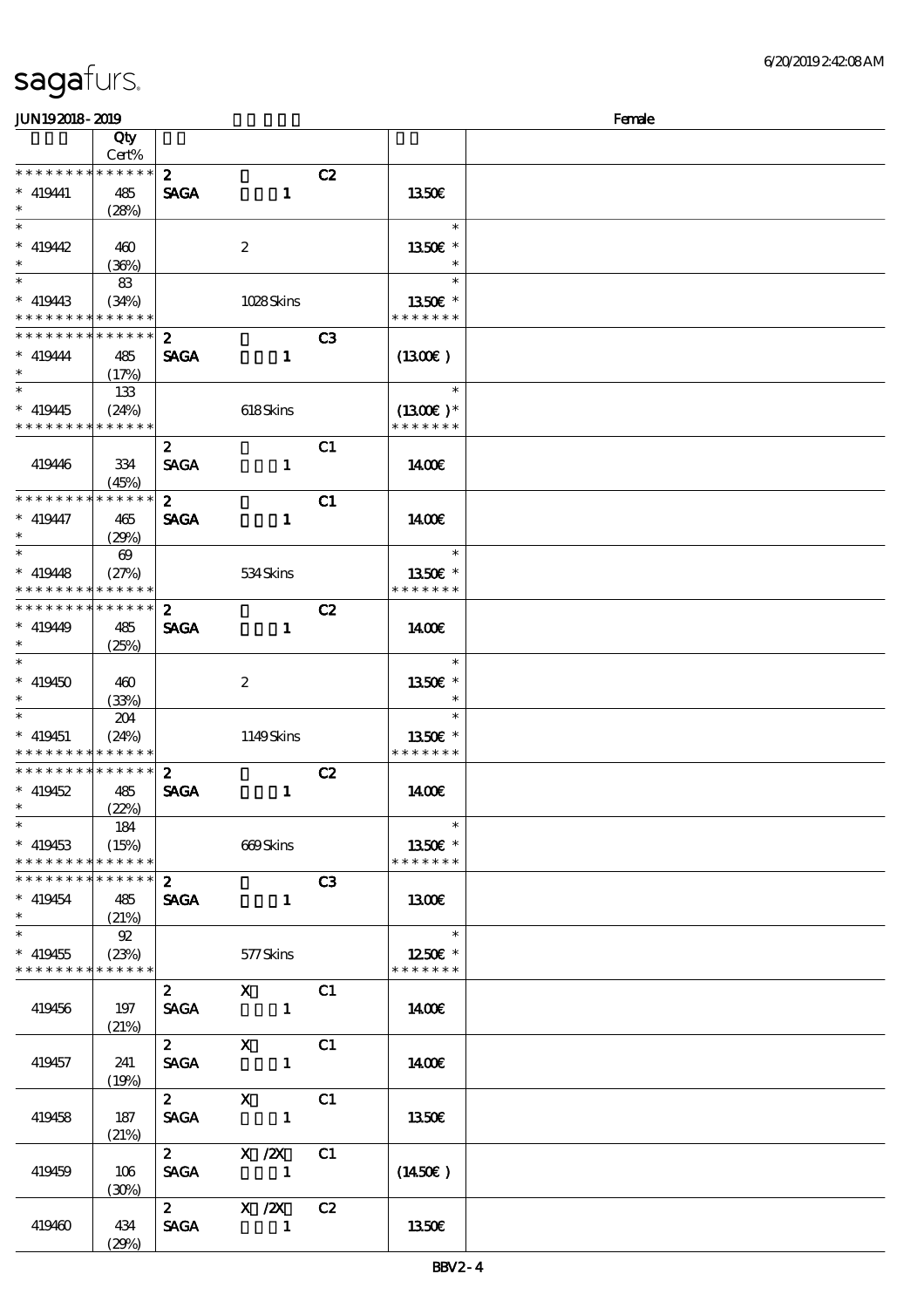| sagafurs.             |              |                                 |                                               |       |              | <b><i><u>GAVAJI</u></i></b> |
|-----------------------|--------------|---------------------------------|-----------------------------------------------|-------|--------------|-----------------------------|
| <b>JUN192018-2019</b> |              |                                 |                                               |       |              | Female                      |
|                       | Qty<br>Cert% |                                 |                                               |       |              |                             |
| 419461                | 301<br>(23%) | $\mathbf{2}$<br><b>SAGA</b>     | $X$ / $ZX$<br>1                               | C3    | (1250E)      |                             |
| 419462                | 101<br>(40%) | $\boldsymbol{2}$<br><b>SAGA</b> | $\boldsymbol{\mathsf{Z}}$<br>$\boldsymbol{2}$ | C1/C2 | 1200         |                             |
| 419463                | 148<br>(32%) | $\mathbf{2}$<br><b>SAGA</b>     | $\mathbf X$<br>$\boldsymbol{2}$               | C1/C2 | 1200E        |                             |
| 419464                | 142<br>(57%) | $\mathbf{z}$<br><b>SAGA</b>     | $\boldsymbol{2}$                              | C1    | 1300E        |                             |
| 419465                | 105<br>(34%) | $\mathbf{z}$<br><b>SAGA</b>     | $\boldsymbol{2}$                              | C1    | 1300E        |                             |
| 419466                | 234<br>(32%) | $\mathbf{z}$<br><b>SAGA</b>     | $\boldsymbol{z}$                              | C2    | <b>1300€</b> |                             |
| 419467                | 122          | $\boldsymbol{z}$<br><b>SAGA</b> | X /<br>$\boldsymbol{2}$                       | C3    | 1200E        |                             |

(24%)

 $\overline{2}$  C1

 $\overline{c}$  2 c1

 $2$  C1<br>SAGA 2

 $2$  C1

 $\overline{c}$   $\overline{c}$ 

 $\overline{c}$   $\overline{c}$   $\overline{c}$   $\overline{c}$   $\overline{c}$   $\overline{c}$   $\overline{c}$   $\overline{c}$   $\overline{c}$   $\overline{c}$   $\overline{c}$   $\overline{c}$   $\overline{c}$   $\overline{c}$   $\overline{c}$   $\overline{c}$   $\overline{c}$   $\overline{c}$   $\overline{c}$   $\overline{c}$   $\overline{c}$   $\overline{c}$   $\overline{c}$   $\overline{c}$   $\overline{$ 

2 C2

2 C2

2 C3

 $\overline{2}$  C1  $SAGA$  2

 $\overline{c}$   $\overline{c}$   $\overline{c}$   $\overline{c}$   $\overline{c}$   $\overline{c}$   $\overline{c}$   $\overline{c}$   $\overline{c}$   $\overline{c}$   $\overline{c}$   $\overline{c}$   $\overline{c}$   $\overline{c}$   $\overline{c}$   $\overline{c}$   $\overline{c}$   $\overline{c}$   $\overline{c}$   $\overline{c}$   $\overline{c}$   $\overline{c}$   $\overline{c}$   $\overline{c}$   $\overline{$ 

2 C1

(35%) 539 Skins

 $SAGA$  2 (1450€)

 $SAGA$  2 1350€

 $SAGA$  2 1350€

 $SAGA$  2 (1450 $\varepsilon$ )

 $SAGA$  2 1350€

 $SAGA$  2 13.50€

 $SAGA$  2 1350€

 $SAGA$  2 12.00€

 $SAGA$   $2$   $(1400E)$ 

 $SAGA$  2 14.00€

 $2$  1350€

(38%)

(34%)

(45%)

(41%)

(30%)

(24%)

(28%)

(22%)

(34%)

(32%)

74

(31%)

 $(29%)$ 

419468 312

419469 244

419470 98

419471 208

419472 516

419473 509

419474 125

419475 382

419476 149

\* \* \* \* \* \* \*

\* \* \* \* \* \* \*

419479 212

419480 | 331

 $* 419477$  465

\* \* \* \* \* \*

\*  $*$  419478 \* \* \* \* \* \*

\*\*

6/20/2019 2:42:08 AM

14.50€

\* \* \* \* \* 1450€ \*

\*

\*\*

 $\ast$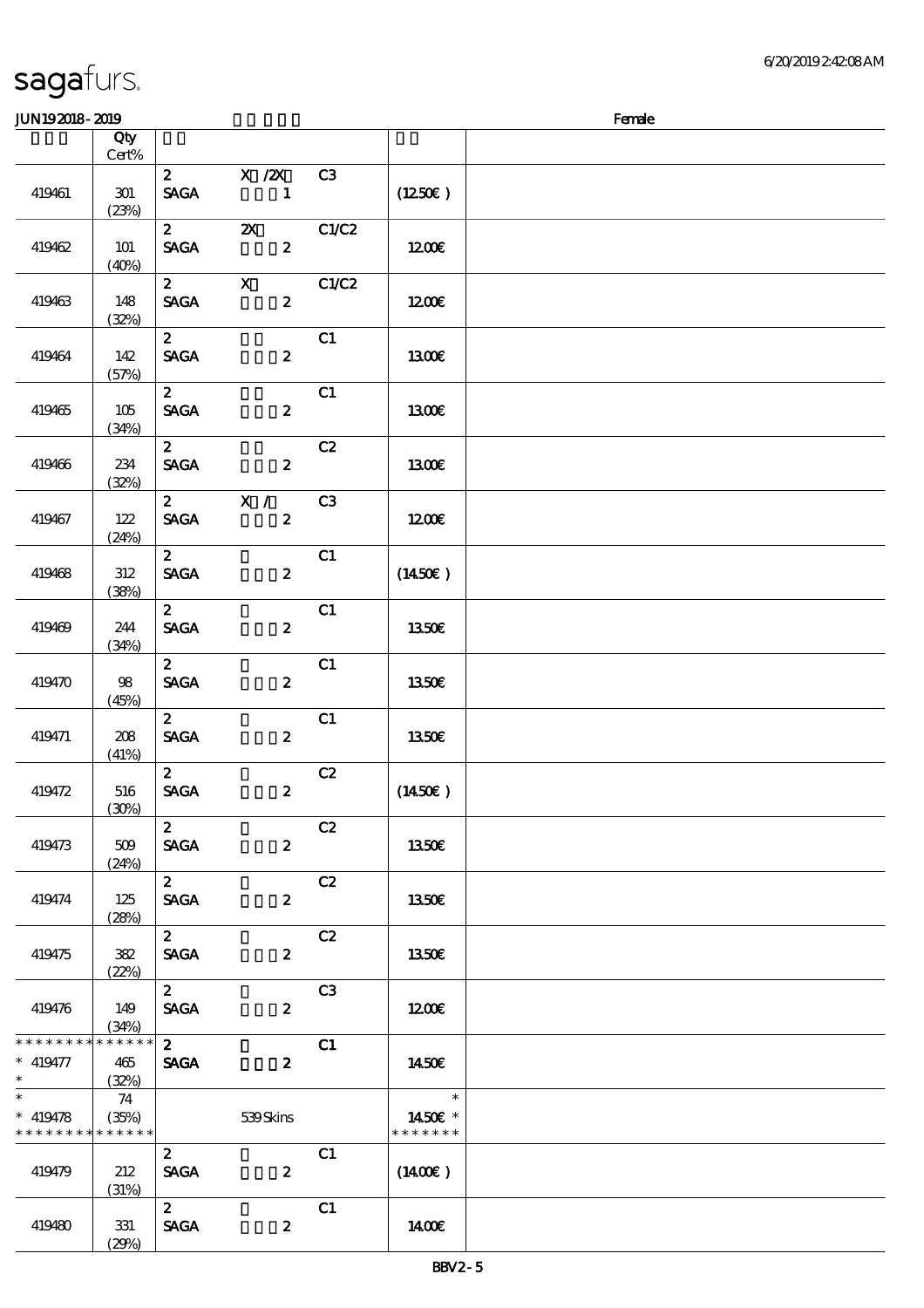| sagafurs. |  |
|-----------|--|
|           |  |

| <b>JUN192018-2019</b>                                                 |                                 |                                 |                                               |                | Female                                |  |
|-----------------------------------------------------------------------|---------------------------------|---------------------------------|-----------------------------------------------|----------------|---------------------------------------|--|
|                                                                       | Qty<br>Cert%                    |                                 |                                               |                |                                       |  |
| * * * * * * * *<br>$* 419481$<br>$\ast$                               | * * * * * *<br>485<br>(23%)     | $\boldsymbol{z}$<br><b>SAGA</b> | $\boldsymbol{z}$                              | C2             | 1350E                                 |  |
| $\ast$<br>$* 419482$<br>$*$                                           | 460<br>(17%)                    |                                 | $\boldsymbol{z}$                              |                | $\ast$<br>1350€ *<br>$\ast$           |  |
| $\overline{\phantom{0}}$<br>$* 419483$<br>* * * * * * * *             | 58<br>(20%)<br>* * * * * *      |                                 | 1008Skins                                     |                | $\ast$<br>1350E *<br>* * * * * * *    |  |
| * * * * * * * *<br>$* 419484$<br>$\ast$                               | $* * * * * * *$<br>485<br>(24%) | $\mathbf{z}$<br><b>SAGA</b>     | $\boldsymbol{z}$                              | C2             | 1350E                                 |  |
| $\ast$<br>$* 419485$<br>* * * * * * * *                               | 392<br>(25%)<br>* * * * * *     |                                 | 877Skins                                      |                | $\ast$<br>1350€ *<br>* * * * * * *    |  |
| 419486                                                                | 232<br>(21%)                    | $\boldsymbol{2}$<br><b>SAGA</b> | $\boldsymbol{z}$                              | C2             | 1350E                                 |  |
| * * * * * * * *<br>$* 419487$<br>$\ast$                               | * * * * * *<br>485<br>(20%)     | $\boldsymbol{z}$<br><b>SAGA</b> | $\boldsymbol{z}$                              | C2             | 1400                                  |  |
| $\ast$<br>$* 419488$<br>* * * * * * * *                               | 137<br>(32%)<br>* * * * * *     |                                 | 622Skins                                      |                | $\ast$<br>1350€ *<br>* * * * * * *    |  |
| 419489                                                                | 247<br>(16%)                    | $\boldsymbol{z}$<br><b>SAGA</b> | $\boldsymbol{z}$                              | C <sub>3</sub> | $(1300\varepsilon)$                   |  |
| 419490                                                                | 412<br>(23%)                    | $\boldsymbol{z}$<br><b>SAGA</b> | $\mathbf x$<br>$\boldsymbol{z}$               | C1             | $(1450\varepsilon)$                   |  |
| * * * * * * * *<br>$* 419491$<br>$\ast$                               | * * * * * *<br>485<br>(24%)     | $\mathbf{z}$<br><b>SAGA</b>     | $\mathbf{x}$<br>$\boldsymbol{z}$              | C2             | 1400E                                 |  |
| $\ast$<br>$* 419492$<br>* * * * * * * * * * * * * * *                 | 201<br>(20%)                    |                                 | 686Skins                                      |                | $\ast$<br>1350E *<br>* * * * * * *    |  |
| 419493                                                                | 178<br>(16%)                    | $\boldsymbol{2}$<br><b>SAGA</b> | $\mathbf{x}$<br>$\boldsymbol{z}$              | C2             | $(1400\varepsilon)$                   |  |
| 419494                                                                | 206<br>(20%)                    | $\mathbf{2}$<br><b>SAGA</b>     | $\boldsymbol{\mathsf{Z}}$<br>$\boldsymbol{z}$ | C1/C2          | <b>1350€</b>                          |  |
| 419495                                                                | 233<br>(22%)                    | $\mathbf{2}$<br><b>SAGA</b>     | $X$ / $ZX$<br>$\boldsymbol{z}$                | C <sub>3</sub> | 1300E                                 |  |
| 419496                                                                | 155<br>(58%)                    | 1/2<br><b>SAGA</b>              | $\mathbf{3}$                                  | C2             | 1250E                                 |  |
| 419497                                                                | 190<br>(27%)                    | $\mathbf{2}$<br>IA              | $\mathbf{X}$ $\mathbf{X}$<br>$\mathbf{1}$     | C2             | 11.00E                                |  |
| * * * * * * * *<br>$* 419498$<br>$\ast$                               | * * * * * *<br>485<br>(23%)     | $\mathbf{z}$<br><b>IA</b>       | $\mathcal{F}^{\mathcal{F}}$<br>$\mathbf{1}$   | C2             | $(1250\epsilon)$                      |  |
| $\overline{\phantom{0}}$<br>$* 419499$<br>* * * * * * * * * * * * * * | 489<br>(13%)                    |                                 | 974 Skins                                     |                | $\ast$<br>$(1250E)*$<br>* * * * * * * |  |
| * * * * * * * * <mark>* * * * * *</mark><br>$* 419500$<br>$\ast$      | 485<br>(18%)                    | $\boldsymbol{z}$<br>IA          | $\boldsymbol{X}$<br>$\mathbf{1}$              | C2             | $(1300\varepsilon)$                   |  |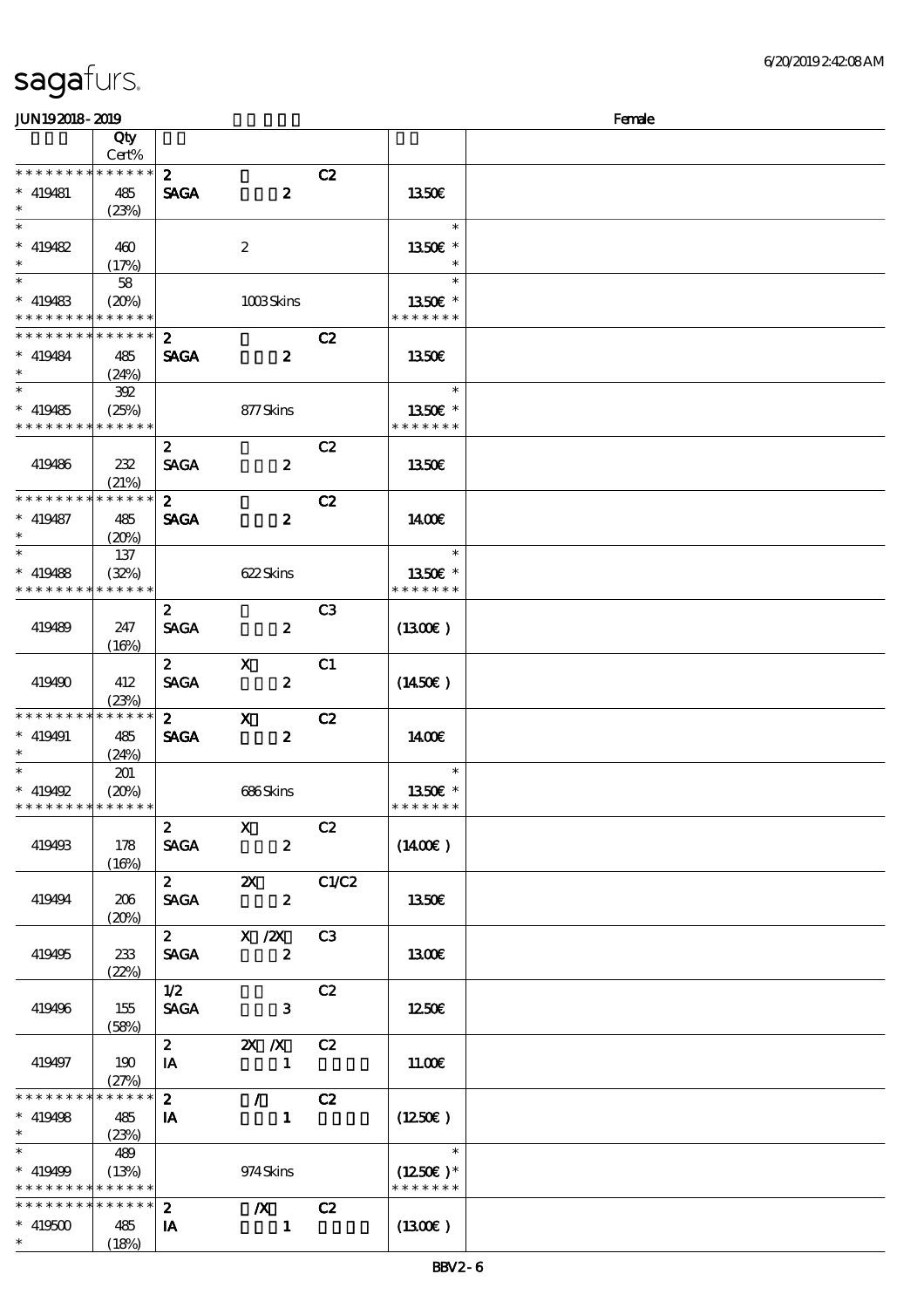| <b>JUN192018-2019</b>                      |              |                         |                             |       |                     | Female |
|--------------------------------------------|--------------|-------------------------|-----------------------------|-------|---------------------|--------|
|                                            | Qty<br>Cert% |                         |                             |       |                     |        |
| $\ast$                                     |              | $\boldsymbol{z}$        | $\boldsymbol{X}$            | C2    | $\ast$              |        |
| $* 419501$                                 | 460          | $\mathbf{I} \mathbf{A}$ | $\mathbf{1}$                |       | $(1300E)*$          |        |
| $\ast$                                     | (15%)        |                         |                             |       |                     |        |
| $\overline{\ast}$                          | 42           |                         |                             |       | $\ast$              |        |
| $*$ 419502                                 | (11%)        |                         | 987Skins                    |       | $(1300E)*$          |        |
| * * * * * * * * <mark>* * * * * *</mark> * |              |                         |                             |       | * * * * * * *       |        |
|                                            |              | $\boldsymbol{2}$        | $\mathcal{F}^{\mathcal{F}}$ | C2    |                     |        |
| 419503                                     | 243          | IA                      | $\boldsymbol{z}$            |       | 1200                |        |
|                                            | (21%)        |                         |                             |       |                     |        |
| * * * * * * * *                            | * * * * * *  | $\boldsymbol{z}$        | $\boldsymbol{X}$            | C2    |                     |        |
| $* 419504$                                 | 485          | IA                      | $\boldsymbol{z}$            |       | <b>1300€</b>        |        |
| $\ast$                                     | (27%)        |                         |                             |       |                     |        |
| $\overline{\ast}$                          | 299          |                         |                             |       | $\ast$              |        |
| $^*$ 419505 $\,$                           | (25%)        |                         | 784Skins                    |       | 1250E *             |        |
| * * * * * * * *                            | * * * * * *  |                         |                             |       | * * * * * * *       |        |
|                                            |              | $\mathbf{z}$            | X /                         | C1/C2 |                     |        |
| 419506                                     | 320          | <b>SROY</b>             | $\mathbf{1}$                |       | $(1400\varepsilon)$ |        |
|                                            | (35%)        |                         |                             |       |                     |        |
|                                            |              | $\mathbf{z}$            | X /                         | C2    |                     |        |
| 419507                                     | 179          | <b>SROY</b>             | $\mathbf{1}$                |       | $(1400\varepsilon)$ |        |
|                                            | (60%)        |                         |                             |       |                     |        |
|                                            |              | $\mathbf{2}$            |                             | C1/C2 |                     |        |
| 419508                                     | 89           | <b>SROY</b>             | $\mathbf{1}$                |       | $(1400\varepsilon)$ |        |
|                                            | (57%)        |                         |                             |       |                     |        |
|                                            |              | $\boldsymbol{2}$        |                             | C1/C2 |                     |        |
| 419509                                     | 253          | <b>SROY</b>             | $\mathbf{1}$                |       | $(1400\varepsilon)$ |        |
|                                            | (51%)        |                         |                             |       |                     |        |
|                                            |              | $\boldsymbol{z}$        |                             | C1    |                     |        |
| 419510                                     | 119<br>(46%) | <b>SROY</b>             | $\mathbf{1}$                |       | 1450€               |        |
|                                            |              | $\mathbf{2}$            |                             | C1    |                     |        |
| 419511                                     | 126          | <b>SROY</b>             | $\mathbf{1}$                |       | $(1450\epsilon)$    |        |
|                                            | (64%)        |                         |                             |       |                     |        |
|                                            |              | $\mathbf{2}$            |                             | C1/C2 |                     |        |
| 419512                                     | 142          | <b>SROY</b>             | $\mathbf{1}$                |       | $(1450\varepsilon)$ |        |
|                                            | (48%)        |                         |                             |       |                     |        |
|                                            |              | $\mathbf{2}$            |                             | C1/C2 |                     |        |
| 419513                                     | 158          | <b>SROY</b>             | $\mathbf{1}$                |       | $(1450\epsilon)$    |        |
|                                            | (52%)        |                         |                             |       |                     |        |
|                                            |              | $2^{\circ}$             |                             | C3    |                     |        |
| 419514                                     | 102          | <b>SROY</b>             | $\mathbf{1}$                |       | $(1350\epsilon)$    |        |
|                                            | (16%)        |                         |                             |       |                     |        |
|                                            |              | $\mathbf{2}$            |                             | C1    |                     |        |
| 419515                                     | 101          | <b>SROY</b>             | $\mathbf{1}$                |       | $(1500\varepsilon)$ |        |
|                                            | (42%)        |                         |                             |       |                     |        |
|                                            |              | $\mathbf{2}$            |                             | C1    |                     |        |
| 419516                                     | $107$        | <b>SROY</b>             | $\mathbf{1}$                |       | (1500E)             |        |
|                                            | (43%)        | $\mathbf{2}$            |                             | C1/C2 |                     |        |
| 419517                                     | 128          | <b>SROY</b>             | $\mathbf{1}$                |       | 1500€               |        |
|                                            | (61%)        |                         |                             |       |                     |        |
|                                            |              | $\mathbf{z}$            |                             | C1/C2 |                     |        |
| 419518                                     | 205          | <b>SROY</b>             | $\mathbf{1}$                |       | $(1500\varepsilon)$ |        |
|                                            | (41%)        |                         |                             |       |                     |        |
|                                            |              | $\mathbf{2}$            |                             | C2    |                     |        |
| 419519                                     | 351          | <b>SROY</b>             | $\mathbf{1}$                |       | (1500E)             |        |
|                                            | (21%)        |                         |                             |       |                     |        |
|                                            |              | $\mathbf{2}$            |                             | C1/C2 |                     |        |
| 419520                                     | 109          | <b>SROY</b>             | $\boldsymbol{z}$            |       | 1400€               |        |
|                                            | (44%)        |                         |                             |       |                     |        |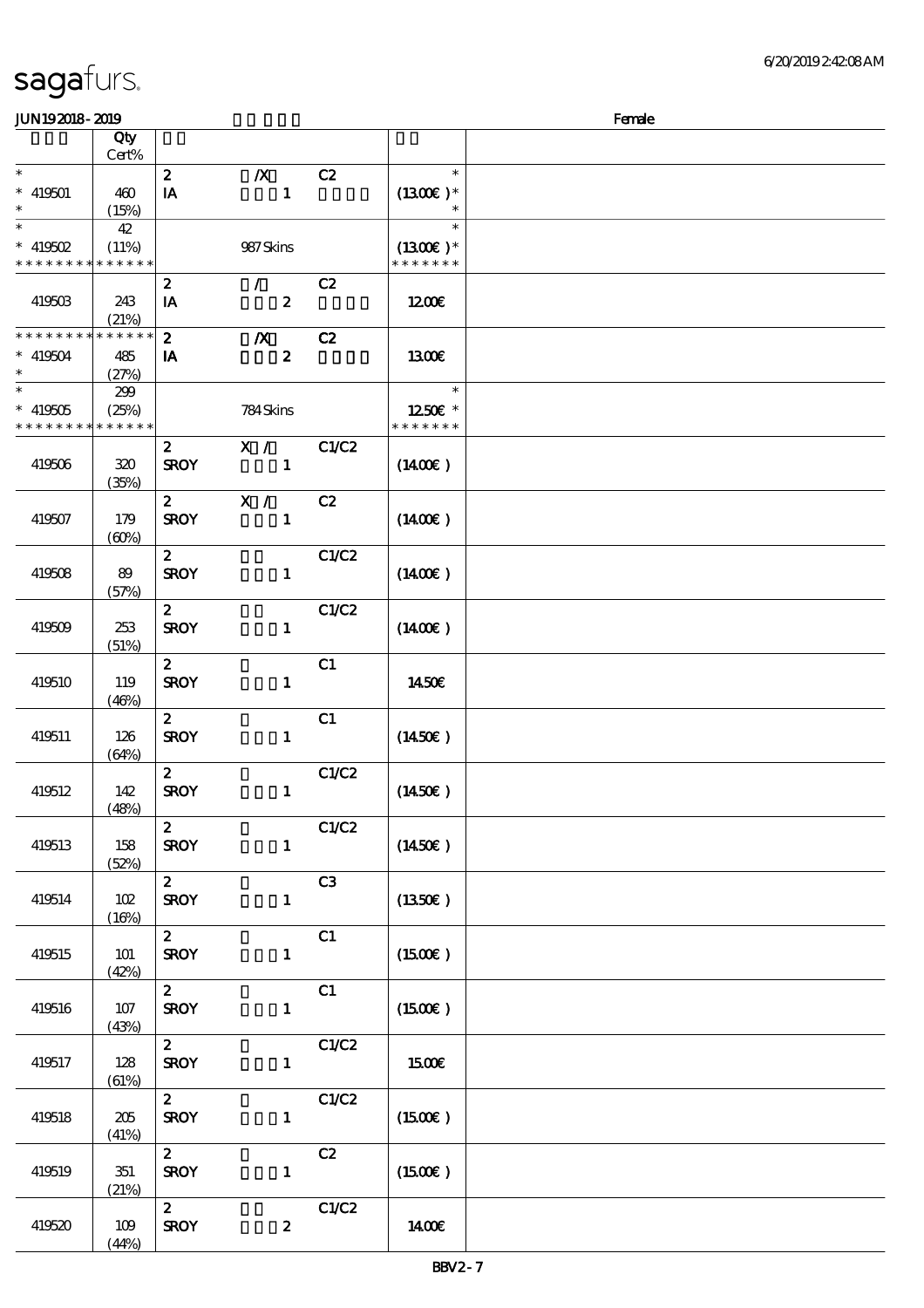| sagafurs. |  |
|-----------|--|
|-----------|--|

| JUN192018-2019 |       |                  |                  |       |               | Female |
|----------------|-------|------------------|------------------|-------|---------------|--------|
|                | Qty   |                  |                  |       |               |        |
|                | Cert% |                  |                  |       |               |        |
|                |       | $\mathbf{z}$     |                  | C1/C2 |               |        |
| 419521         | 128   | <b>SROY</b>      | $\boldsymbol{z}$ |       | 1400E         |        |
|                | (57%) |                  |                  |       |               |        |
|                |       | $\boldsymbol{2}$ |                  | C1/C2 |               |        |
| 419522         | 247   | <b>SROY</b>      | $\boldsymbol{z}$ |       | 1400€         |        |
|                | (49%) |                  |                  |       |               |        |
|                |       | $\mathbf{z}$     |                  | C1/C2 |               |        |
| 419523         | 191   | <b>SROY</b>      | $\boldsymbol{2}$ |       | (1500E)       |        |
|                | (62%) |                  |                  |       |               |        |
|                |       | $\mathbf{z}$     |                  | C1/C2 |               |        |
| 419524         | 458   | <b>SROY</b>      | $\boldsymbol{z}$ |       | 15 <b>00€</b> |        |
|                | (44%) |                  |                  |       |               |        |
|                |       | $\mathbf{z}$     |                  | C1/C2 |               |        |
| 419525         | 188   | <b>SROY</b>      | $\boldsymbol{z}$ |       | (1500E)       |        |
|                | (51%) |                  |                  |       |               |        |
|                |       | $\boldsymbol{2}$ |                  | C1/C2 |               |        |
| 419526         | 241   | <b>SROY</b>      | $\boldsymbol{z}$ |       | (1500E)       |        |
|                | (43%) |                  |                  |       |               |        |
|                |       | $\boldsymbol{z}$ | $\mathbf X$      | C1/C2 |               |        |
| 419527         | 116   | <b>SROY</b>      | $\boldsymbol{2}$ |       | (1500)        |        |
|                | (43%) |                  |                  |       |               |        |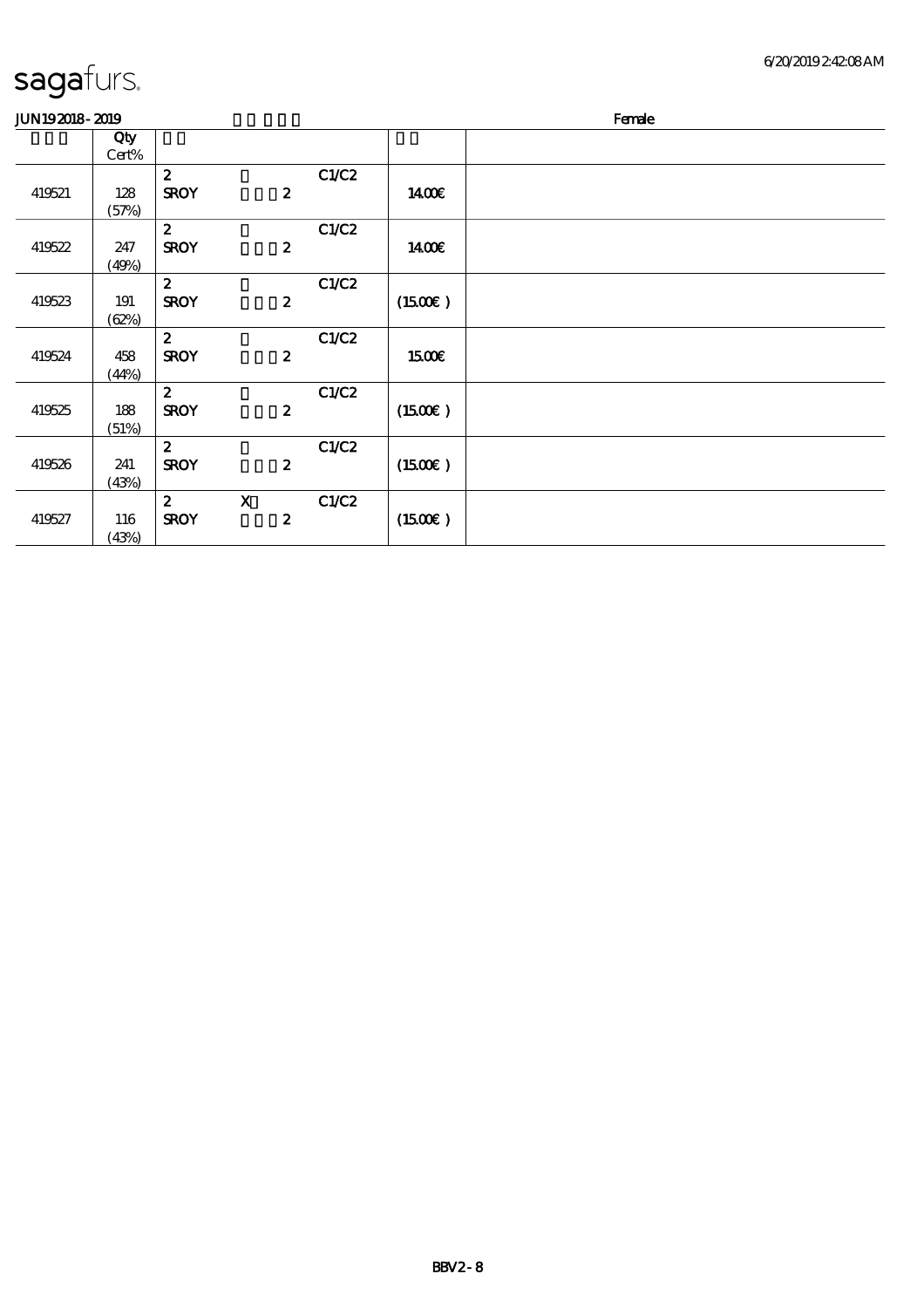| -- --- - |                         |                                                  |                                             |       |                  |  |
|----------|-------------------------|--------------------------------------------------|---------------------------------------------|-------|------------------|--|
|          | Qty<br>$Cert\%$         |                                                  |                                             |       |                  |  |
| 419601   | 117<br>(15%)            | $\mathbf{3}$<br>${\bf s}$                        | $2X$ $/ X$<br>$\mathbf{1}$                  | C2    | 900E             |  |
| 419602   | 143<br>(16%)            | $\mathbf{3}$<br>${\bf s}$                        | $\mathbf{1}$                                | C1/C2 | 900E             |  |
| 419603   | 160<br>(18%)            | $\mathbf{3}$<br>${\bf S\!I}$                     | $\mathbf{1}$                                | C1/C2 | 900E             |  |
| 419604   | $102$<br>(9%)           | $\mathbf{3}$<br>$\mathbf{S}$                     | $\mathcal{T}$<br>$\mathbf{1}$               | C3    | 850€             |  |
| 419605   | 175<br>(15%)            | $\mathbf{3}$<br>${\bf s}$                        | $\mathbf{1}$                                | C1/C2 | 950E             |  |
| 419606   | 89<br>(8%)              | $\mathbf{3}$<br>${\bf s}$                        | $\mathbf{1}$                                | C3    | 900E             |  |
| 419607   | 10B<br>(22%)            | $\mathbf{3}$<br>${\bf s}$                        | $\mathbf X$<br>$\mathbf{1}$                 | C2    | 950E             |  |
| 419608   | 310<br>(11%)            | $\mathbf{3}$<br>${\bf I\!B}$                     | $\mathcal{L}$<br>$\mathbf{1}$               | C2    | 900              |  |
| 419609   | 258<br>(13%)            | $\mathbf{3}$<br>$\, {\bf I} \! {\bf B} \,$       | $\boldsymbol{X}$<br>$\mathbf{1}$            | C2    | 900E             |  |
| 419610   | 247<br>(21%)            | 3 <sup>1</sup><br>$\ensuremath{\mathsf{SAGA}}$   | $X$ $X$<br>$\mathbf{1}$                     | C2    | 900E             |  |
| 419611   | 298<br>(21%)            | 3 <sup>1</sup><br>$\operatorname{\mathbf{SAGA}}$ | $\mathbf{1}$                                | C1/C2 | 950E             |  |
| 419612   | $330\,$<br>(18%)        | 3 <sup>1</sup><br>$\operatorname{\mathsf{SAGA}}$ | $\mathbf{1}$                                | C1/C2 | <b>100€</b>      |  |
| 419613   | 146<br>$(\Theta)$       | $\mathbf{3}$<br><b>SAGA</b>                      | $\mathcal{L} = \mathcal{L}$<br>$\mathbf{1}$ | C3    | 950E             |  |
| 419614   | 284<br>(16%)            | 3 <sup>7</sup><br><b>SAGA</b>                    | $\mathbf{1}$                                | C1/C2 | 1000E            |  |
| 419615   | 173<br>(10%)            | 3 <sup>1</sup><br><b>SAGA</b>                    | $\mathbf{1}$                                | C3    | 950 <sub>E</sub> |  |
| 419616   | 152<br>(18%)            | 3 <sup>7</sup><br><b>SAGA</b>                    | $\mathbf x$<br>$\mathbf{1}$                 | C2    | <b>1050€</b>     |  |
| 419617   | 140<br>(28%)            | 3 <sup>7</sup><br><b>SAGA</b>                    | $\mathcal{L}$<br>$\boldsymbol{z}$           | C2    | 1050E            |  |
| 419618   | 214<br>(20%)            | 3 <sup>7</sup><br><b>SAGA</b>                    | $\boldsymbol{X}$<br>$\boldsymbol{z}$        | C2    | 1050E            |  |
| 419619   | $\mathfrak{B}$<br>(12%) | 3 <sup>1</sup><br>IA                             | $X$ $N$<br>$\mathbf{1}$                     | C2    | 950E             |  |
| 419620   | 396<br>(15%)            | $\mathbf{3}$<br>IA                               | $\mathcal{F}$ and<br>$\mathbf{1}$           | C2    | 1000E            |  |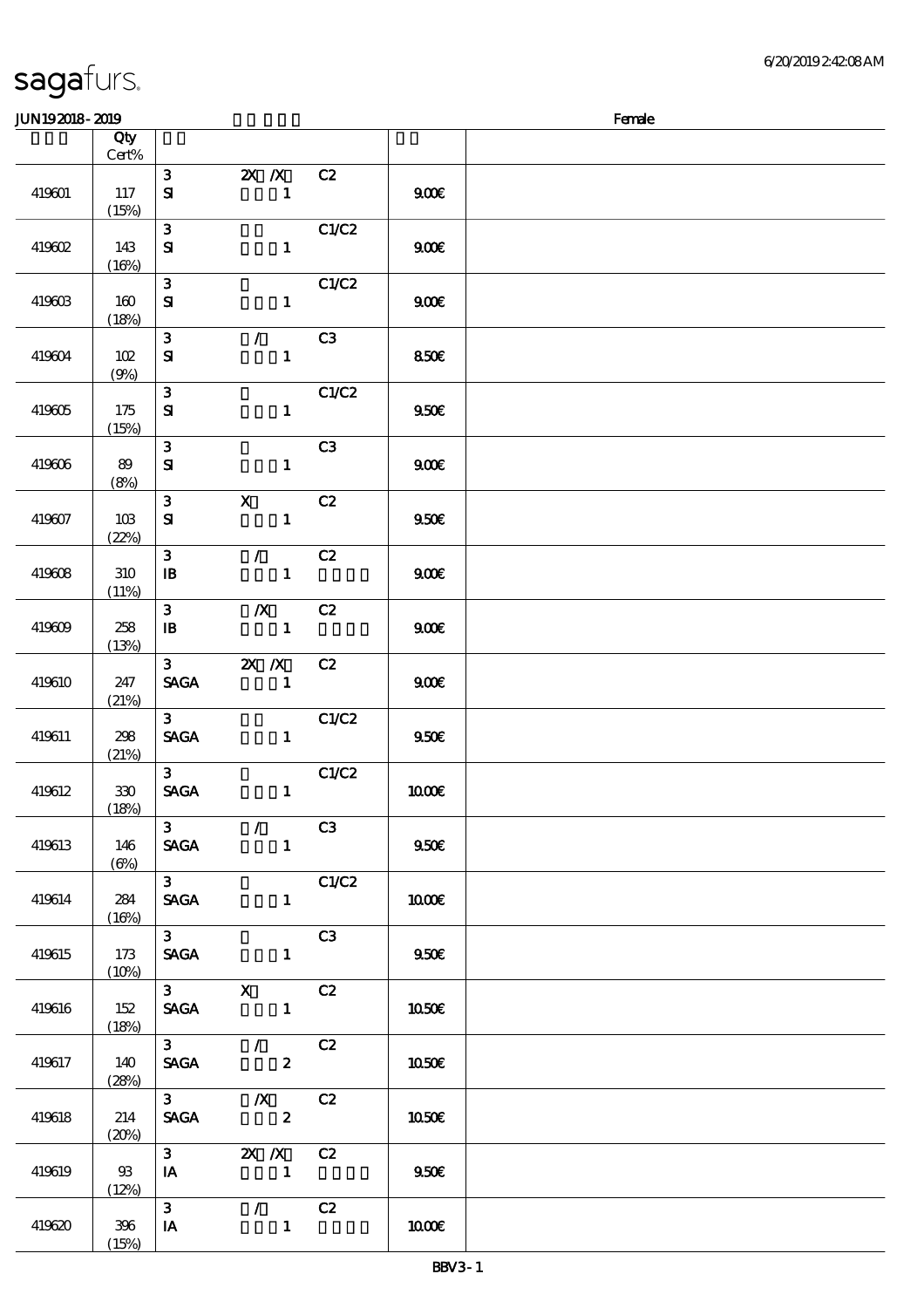| <b>JUN192018-2019</b> |       |    |                  |    |       | Female |
|-----------------------|-------|----|------------------|----|-------|--------|
|                       | Qty   |    |                  |    |       |        |
|                       | Cert% |    |                  |    |       |        |
|                       |       | 3  | $\boldsymbol{X}$ | C2 |       |        |
| 419621                | 342   | IA |                  |    | 1000E |        |
|                       | (14%) |    |                  |    |       |        |
|                       |       | 3  |                  | C2 |       |        |
| 419622                | 228   | IA |                  | 2  | 1050E |        |
|                       | (20%) |    |                  |    |       |        |
|                       |       | 3  | $\boldsymbol{X}$ | C2 |       |        |
| 419623                | 336   | IA |                  | 2  | 1050E |        |
|                       | (16%) |    |                  |    |       |        |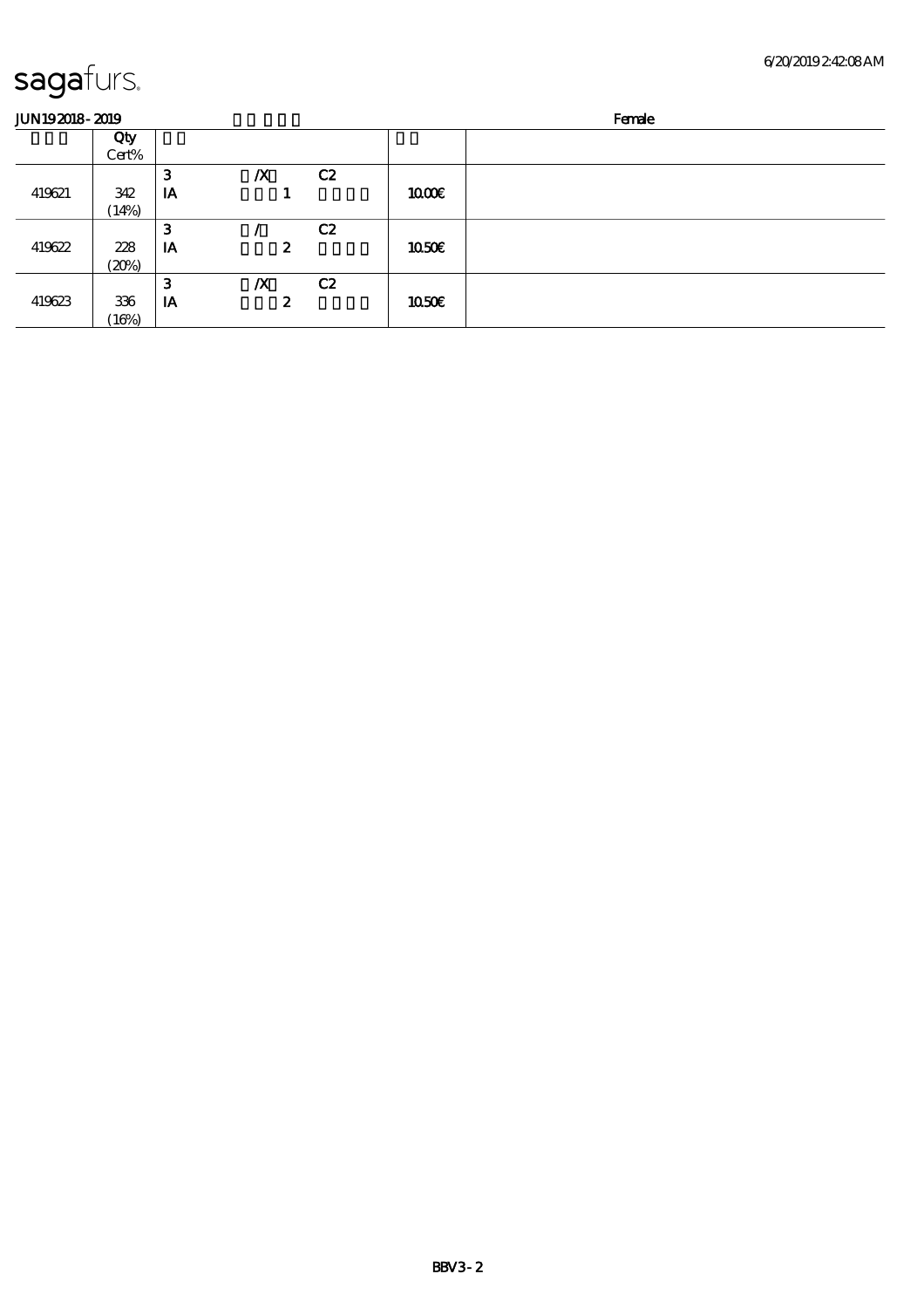| <b>JUN192018-2019</b>       |             |                             |                            |                  |                         |              |                      | Female |
|-----------------------------|-------------|-----------------------------|----------------------------|------------------|-------------------------|--------------|----------------------|--------|
|                             | Qty         |                             |                            |                  |                         |              |                      |        |
|                             | Cert%       |                             |                            |                  |                         |              |                      |        |
|                             |             | $\boldsymbol{\mathfrak{D}}$ | $\mathcal{L}$              |                  | C2                      |              |                      |        |
| 419701                      | 319         | (SI)                        |                            | $\mathbf{1}$     | $\blacksquare$          |              | <b>1850€</b>         |        |
|                             | (13%)       |                             |                            |                  |                         |              |                      |        |
| * * * * * * * *             | * * * * * * | $\boldsymbol{\mathbf{z}}$   | $\mathcal{L}$              |                  | C2                      |              |                      |        |
| $* 419702$                  | 425         | $\boldsymbol{\mathcal{S}}$  |                            | $\mathbf{1}$     |                         | $\mathbf{1}$ | 1950€                |        |
| $\ast$                      |             |                             |                            |                  |                         |              |                      |        |
| $\overline{\ast}$           | (16%)       |                             |                            |                  |                         |              | $\ast$               |        |
|                             | $355\,$     |                             |                            |                  |                         |              |                      |        |
| $* 41970B$                  | (27%)       |                             | 780Skins                   |                  |                         |              | 1900 *               |        |
| * * * * * * * *             | ******      |                             |                            |                  |                         |              | * * * * * * *        |        |
| * * * * * * * *             | * * * * * * | $\boldsymbol{\mathfrak{D}}$ | $\boldsymbol{X}$           |                  | C2                      |              |                      |        |
| $* 419704$                  | 425         | $\mathbf{C}$                |                            | $\mathbf{1}$     | $\blacksquare$          |              | <b>1900€</b>         |        |
| $\ast$                      | (14%)       |                             |                            |                  |                         |              |                      |        |
| $\overline{\ast}$           |             |                             |                            |                  |                         |              | $\ast$               |        |
| $* 419705$                  | 400         |                             | $\boldsymbol{2}$           |                  |                         |              | 1900€ *              |        |
| $\ast$                      | (14%)       |                             |                            |                  |                         |              | $\ast$               |        |
| $\ast$                      | 199         |                             |                            |                  |                         |              | $\ast$               |        |
| $* 419706$                  | (21%)       |                             | 1024Skins                  |                  |                         |              | 1900E *              |        |
| * * * * * * * *             | * * * * * * |                             |                            |                  |                         |              | * * * * * * *        |        |
| * * * * * * *               | * * * * * * | $\boldsymbol{\mathbf{z}}$   | $\boldsymbol{X}$           |                  | C2                      |              |                      |        |
|                             |             |                             |                            |                  |                         |              |                      |        |
| $* 419707$<br>$\ast$        | 425         | $\boldsymbol{\mathrm{(S)}}$ |                            | $\mathbf{1}$     |                         | $\mathbf{1}$ | æœ                   |        |
| $\ast$                      | (17%)       |                             |                            |                  |                         |              |                      |        |
|                             |             |                             |                            |                  |                         |              | $\ast$               |        |
| $* 419708$                  | 400         |                             | $\boldsymbol{2}$           |                  |                         |              | 2000E*               |        |
| $\ast$                      | (16%)       |                             |                            |                  |                         |              | $\ast$               |        |
| $\ast$                      |             |                             |                            |                  |                         |              | $\ast$               |        |
| $* 419709$                  | 400         |                             | $\,3$                      |                  |                         |              | 2000E*               |        |
| $\ast$                      | (22%)       |                             |                            |                  |                         |              | $\ast$               |        |
| $\ast$                      |             |                             |                            |                  |                         |              | $\ast$               |        |
| $* 419710$                  | 400         |                             | $\overline{\mathbf{4}}$    |                  |                         |              | 2000E*               |        |
| $\ast$                      | (17%)       |                             |                            |                  |                         |              | $\ast$               |        |
| $\ast$                      |             |                             |                            |                  |                         |              | $\ast$               |        |
| $* 419711$                  |             |                             |                            |                  |                         |              |                      |        |
| $\ast$                      | 400         |                             | $\mathbf 5$                |                  |                         |              | $2000$ $*$<br>$\ast$ |        |
| $\ast$                      | (19%)       |                             |                            |                  |                         |              | $\ast$               |        |
|                             | 108         |                             |                            |                  |                         |              |                      |        |
| $*$ 419712                  | (19%)       |                             | 2133Skins                  |                  |                         |              | $2000$ $*$           |        |
| * * * * * * * * * * * * * * |             |                             |                            |                  |                         |              | * * * * * * *        |        |
|                             |             | $\boldsymbol{\mathfrak{D}}$ | $\mathcal{L}$              |                  | C2                      |              |                      |        |
| 419713                      | 168         | (S)                         |                            | $\boldsymbol{z}$ | $\blacksquare$          |              | 2000€                |        |
|                             | (22%)       |                             |                            |                  |                         |              |                      |        |
| * * * * * * * *             | * * * * * * | $\boldsymbol{\mathbf{z}}$   |                            |                  | $X$ C <sub>2</sub>      |              |                      |        |
| $* 419714$                  | 425         | $\boldsymbol{\mathcal{S}}$  |                            | $\mathbf{z}$     | $\blacksquare$          |              | 21.50E               |        |
| $\ast$                      | (27%)       |                             |                            |                  |                         |              |                      |        |
| $\overline{\ast}$           |             |                             |                            |                  |                         |              | $\ast$               |        |
| $*$ 419715                  | 400         |                             | $\boldsymbol{2}$           |                  |                         |              | $21.00$ $*$          |        |
| $\ast$                      | (20%)       |                             |                            |                  |                         |              |                      |        |
| $\ast$                      |             |                             |                            |                  |                         |              | $\ast$               |        |
|                             |             |                             |                            |                  |                         |              |                      |        |
| $* 419716$                  | $-400$      |                             | 3                          |                  |                         |              | $21.00E$ *           |        |
| $\ast$                      | (24%)       |                             |                            |                  |                         |              |                      |        |
| $\ast$                      | 290         |                             |                            |                  |                         |              | $\ast$               |        |
| $*$ 419717                  | (25%)       |                             | 1515Skins                  |                  |                         |              | $21.00E$ *           |        |
| * * * * * * * *             | * * * * * * |                             |                            |                  |                         |              | * * * * * * *        |        |
|                             |             | $\boldsymbol{\mathfrak{D}}$ | $\mathcal{T}^{\text{max}}$ |                  | C2                      |              |                      |        |
| 419718                      | 71          | (SI)                        |                            |                  | $1$ 2                   |              | <b>1600€</b>         |        |
|                             | (9%)        |                             |                            |                  |                         |              |                      |        |
|                             |             | $\boldsymbol{\mathfrak{D}}$ | $\mathcal{T}=\mathcal{F}$  |                  | C2                      |              |                      |        |
| 419719                      | 352         | (S)                         |                            | $\mathbf{1}$     | $\overline{\mathbf{2}}$ |              | 1800E                |        |
|                             | (19%)       |                             |                            |                  |                         |              |                      |        |
|                             |             | $\boldsymbol{\mathfrak{D}}$ |                            |                  | $\chi$ C <sub>2</sub>   |              |                      |        |
|                             |             |                             |                            |                  |                         |              |                      |        |
| 419720                      | 393         | (SI)                        |                            | $\mathbf{1}$     | $\overline{\mathbf{2}}$ |              | 17.00E               |        |
|                             | (12%)       |                             |                            |                  |                         |              |                      |        |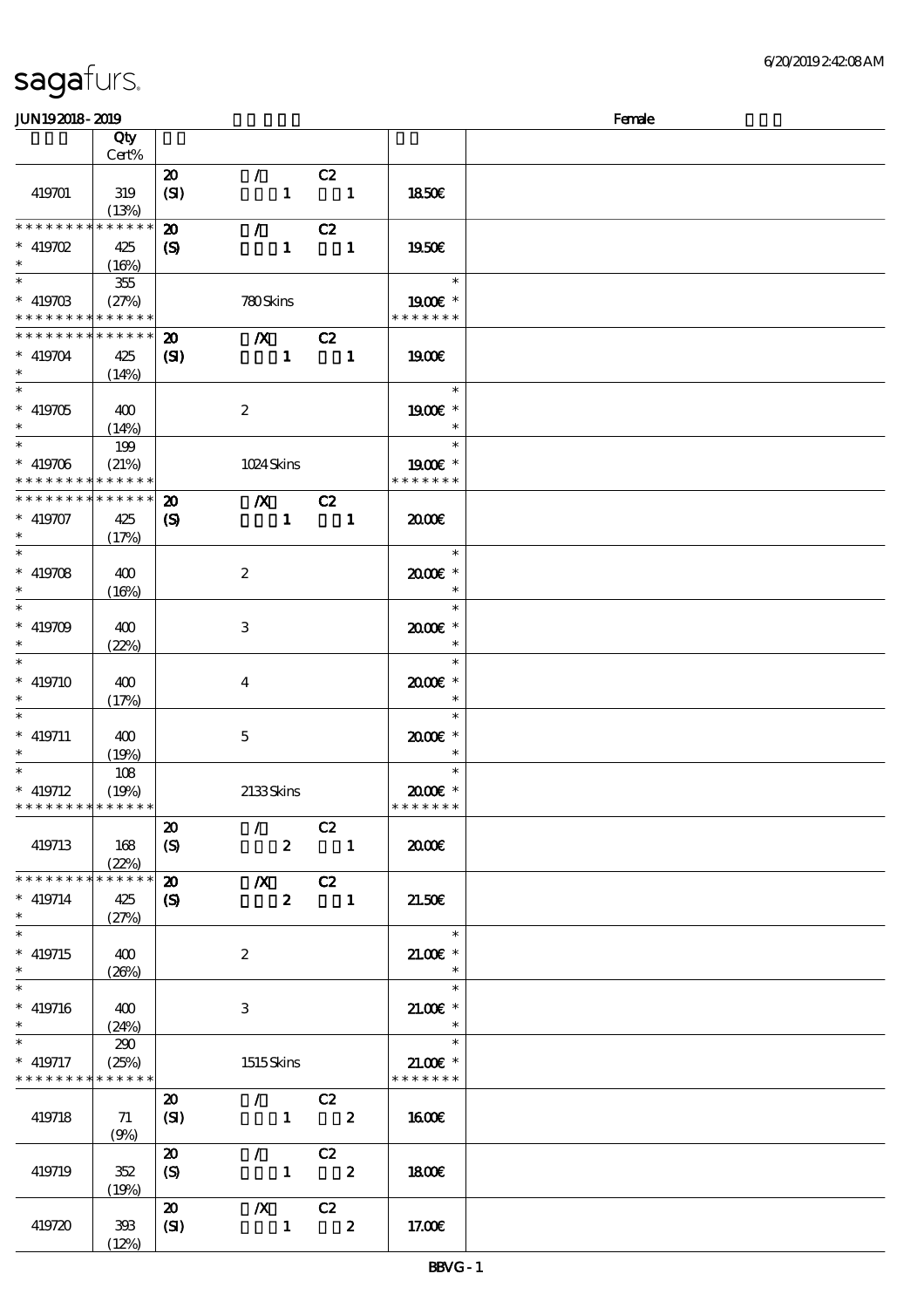| JUN192018-2019                             |             |                             |                                                  |                         |                          | Female |
|--------------------------------------------|-------------|-----------------------------|--------------------------------------------------|-------------------------|--------------------------|--------|
|                                            | Qty         |                             |                                                  |                         |                          |        |
|                                            | Cert%       |                             |                                                  |                         |                          |        |
| * * * * * * * *                            | $******$    | $\boldsymbol{\mathfrak{D}}$ | $\boldsymbol{X}$                                 | C2                      |                          |        |
| $* 419721$                                 | 425         | $\boldsymbol{\mathrm{(S)}}$ | $\mathbf{1}$                                     | $\boldsymbol{z}$        | 1850E                    |        |
| $\ast$                                     |             |                             |                                                  |                         |                          |        |
|                                            | (14%)       |                             |                                                  |                         | $\ast$                   |        |
|                                            |             |                             |                                                  |                         |                          |        |
| $* 419722$                                 | 400         |                             | $\boldsymbol{2}$                                 |                         | 1800€ *                  |        |
|                                            | (21%)       |                             |                                                  |                         |                          |        |
|                                            | 97          |                             |                                                  |                         | $\ast$                   |        |
| $* 419723$                                 | (24%)       |                             | 922 Skins                                        |                         | 1800 £*                  |        |
| * * * * * * * * <mark>* * * * * * *</mark> |             |                             |                                                  |                         | * * * * * * *            |        |
|                                            |             |                             | $\mathcal{F}$                                    | C2                      |                          |        |
|                                            |             | $\boldsymbol{\mathfrak{D}}$ |                                                  |                         |                          |        |
| 419724                                     | 109         | $\boldsymbol{\mathrm{(S)}}$ | $\boldsymbol{z}$                                 | $\overline{\mathbf{2}}$ | <b>1850€</b>             |        |
|                                            | (11%)       |                             |                                                  |                         |                          |        |
| * * * * * * * *                            | * * * * * * | $\boldsymbol{\mathfrak{D}}$ | $\boldsymbol{X}$                                 | C2                      |                          |        |
| $* 419725$                                 | 425         | $\boldsymbol{\mathrm{(S)}}$ | $\boldsymbol{z}$                                 | $\boldsymbol{z}$        | 1900E                    |        |
| $\ast$                                     | (21%)       |                             |                                                  |                         |                          |        |
| $\ast$                                     |             |                             |                                                  |                         | $\ast$                   |        |
| $* 419726$                                 | 400         |                             | $\boldsymbol{z}$                                 |                         | $1900E$ *                |        |
| $\ast$                                     | (20%)       |                             |                                                  |                         | $\ast$                   |        |
| $\ast$                                     |             |                             |                                                  |                         | $\ast$                   |        |
|                                            | 148         |                             |                                                  |                         |                          |        |
| $* 419727$                                 | (16%)       |                             | 973Skins                                         |                         | 1900E *                  |        |
| * * * * * * * *                            | * * * * * * |                             |                                                  |                         | * * * * * * *            |        |
|                                            |             | $\mathbf{o}$                | $X$ $N$                                          | C2                      |                          |        |
| 419728                                     | 129         | (SI)                        | $\mathbf{1}$                                     | $\blacksquare$          | 1550€                    |        |
|                                            | (25%)       |                             |                                                  |                         |                          |        |
|                                            |             | $\mathbf{O}$                | $X$ $N$                                          | C2                      |                          |        |
|                                            |             |                             | $\mathbf{1}$                                     |                         |                          |        |
| 419729                                     | 247         | $\boldsymbol{S}$            |                                                  | $\blacksquare$          | 1650E                    |        |
|                                            | (40%)       |                             |                                                  |                         |                          |        |
| * * * * * * * *                            | * * * * * * | $\mathbf 0$                 | $\mathcal{L}$                                    | C2                      |                          |        |
| $* 419730$                                 | 465         | (S)                         | $\mathbf{1}$                                     | $\blacksquare$          | 1600E                    |        |
| $\ast$                                     | (20%)       |                             |                                                  |                         |                          |        |
| $\ast$                                     |             |                             |                                                  |                         | $\ast$                   |        |
| $*$ 419731                                 | 440         |                             | $\boldsymbol{2}$                                 |                         | 1600E *                  |        |
| $\ast$                                     | (18%)       |                             |                                                  |                         | $\ast$                   |        |
| $*$                                        | 407         |                             |                                                  |                         | $\ast$                   |        |
|                                            |             |                             |                                                  |                         |                          |        |
| $* 419732$                                 | (15%)       |                             | 1312Skins                                        |                         | 1550€ *<br>* * * * * * * |        |
| * * * * * * * * * * * * * *                |             |                             |                                                  |                         |                          |        |
| * * * * * * * *                            | ******      | $\mathbf 0$                 | $\mathcal{L}$                                    | C2                      |                          |        |
| $* 419733$                                 | 445         | $\mathbf{S}$                | $1 -$                                            | $\blacksquare$          | 17.50E                   |        |
| $\ast$                                     | (31%)       |                             |                                                  |                         |                          |        |
| $\ast$                                     |             |                             |                                                  |                         | $\ast$                   |        |
| $* 419734$                                 | 420         |                             | $\boldsymbol{2}$                                 |                         | 17.00 $\mathbf{E}$ *     |        |
| $\ast$                                     | (35%)       |                             |                                                  |                         | $\ast$                   |        |
| $\overline{\ast}$                          |             |                             |                                                  |                         | $\ast$                   |        |
|                                            |             |                             |                                                  |                         |                          |        |
| $* 419735$                                 | 420         |                             | 3                                                |                         | 17.00 $\varepsilon$ *    |        |
| $\ast$                                     | (39%)       |                             |                                                  |                         | $\ast$                   |        |
| $\ast$                                     |             |                             |                                                  |                         | $\ast$                   |        |
| $* 419736$                                 | 420         |                             | $\overline{4}$                                   |                         | 17.00 $\varepsilon$ *    |        |
| $\ast$                                     | (25%)       |                             |                                                  |                         | $\ast$                   |        |
| $\ast$                                     | 387         |                             |                                                  |                         | $\ast$                   |        |
| $* 419737$                                 | (32%)       |                             | 2002 Skins                                       |                         | 17.00 £*                 |        |
| * * * * * * * *                            | * * * * * * |                             |                                                  |                         | * * * * * * *            |        |
| * * * * * * * *                            | $******$    | $\mathbf{o}$                |                                                  |                         |                          |        |
|                                            |             |                             | $\chi$ C <sub>2</sub>                            |                         |                          |        |
| $*$ 419738                                 | 465         | $\mathbf{E}$                | $\begin{array}{ccc} & 1 & \quad & 1 \end{array}$ |                         | 17.00€                   |        |
| $*$                                        | (24%)       |                             |                                                  |                         |                          |        |
| $\ast$                                     |             |                             |                                                  |                         | $\ast$                   |        |
| $* 419739$                                 | 440         |                             | $\boldsymbol{2}$                                 |                         | 17.00 £*                 |        |
|                                            | (23%)       |                             |                                                  |                         | $\ast$                   |        |
| $\ast$                                     |             |                             |                                                  |                         | $\ast$                   |        |
| $* 419740$                                 | 440         |                             | 3                                                |                         | 17.00 £*                 |        |
|                                            |             |                             |                                                  |                         |                          |        |
|                                            | (16%)       |                             |                                                  |                         |                          |        |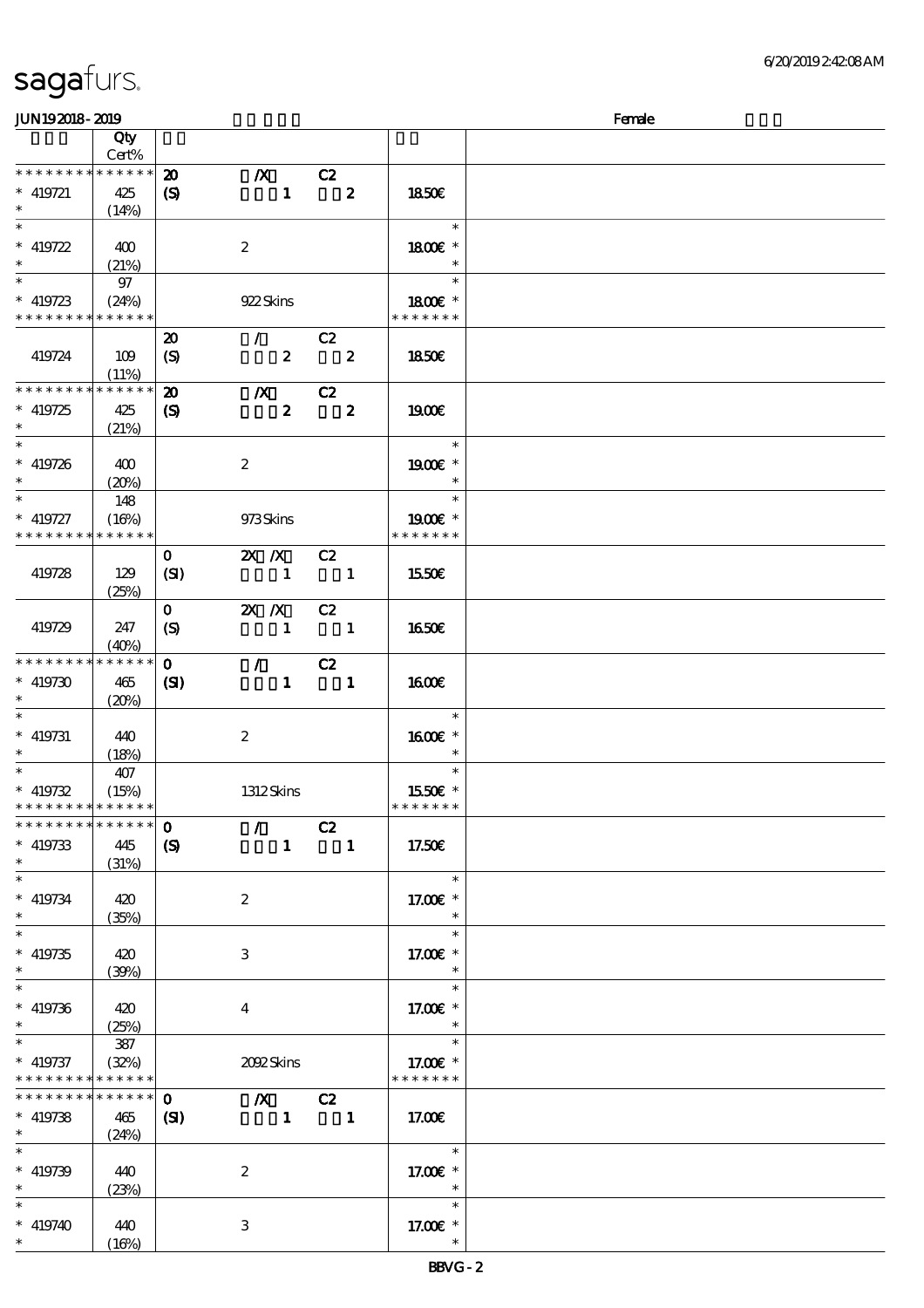| <b>JUN192018-2019</b> |             |                            |                           |                  |                          |                   | Female |
|-----------------------|-------------|----------------------------|---------------------------|------------------|--------------------------|-------------------|--------|
|                       | Qty         |                            |                           |                  |                          |                   |        |
|                       | Cert%       |                            |                           |                  |                          |                   |        |
| $\ast$                |             | $\mathbf{O}$               | $\boldsymbol{X}$          |                  | C2                       | $\ast$            |        |
| $*$ 419741            | 440         | (SI)                       |                           | $\mathbf{1}$     | $\overline{\phantom{a}}$ | 17.00 £*          |        |
| $\ast$                | (19%)       |                            |                           |                  |                          | $\ast$            |        |
| $\overline{\ast}$     |             |                            |                           |                  |                          | $\ast$            |        |
|                       |             |                            |                           |                  |                          |                   |        |
| $*$ 419742            | 440         |                            | $\mathbf 5$               |                  |                          | 17.00 £*          |        |
| $\ast$                | (25%)       |                            |                           |                  |                          | $\ast$            |        |
| $\ast$                |             |                            |                           |                  |                          | $\ast$            |        |
| $* 419743$            | 440         |                            | $\boldsymbol{6}$          |                  |                          | 17.00 £*          |        |
| $\ast$                | (22%)       |                            |                           |                  |                          | $\ast$            |        |
| $\ast$                |             |                            |                           |                  |                          | $\ast$            |        |
| $* 419744$            |             |                            |                           |                  |                          |                   |        |
| $\ast$                | 440         |                            | $\boldsymbol{\tau}$       |                  |                          | 1650E *<br>$\ast$ |        |
| $\overline{\ast}$     | (21%)       |                            |                           |                  |                          |                   |        |
|                       | 71          |                            |                           |                  |                          | $\ast$            |        |
| $* 419745$            | (33%)       |                            | 3176Skins                 |                  |                          | 1650€ *           |        |
| * * * * * * * *       | * * * * * * |                            |                           |                  |                          | * * * * * * *     |        |
| * * * * * * * *       | $******$    | $\mathbf{o}$               | $X$ C <sub>2</sub>        |                  |                          |                   |        |
| $* 419746$            | 445         | $\boldsymbol{\mathcal{S}}$ |                           |                  | $1 \quad 1$              | 1850E             |        |
| $\ast$                | (33%)       |                            |                           |                  |                          |                   |        |
| $\ast$                |             |                            |                           |                  |                          | $\ast$            |        |
|                       |             |                            |                           |                  |                          |                   |        |
| $* 419747$            | 420         |                            | $\boldsymbol{z}$          |                  |                          | 1850€ *           |        |
| $\ast$                | (33%)       |                            |                           |                  |                          | $\ast$            |        |
| $\ast$                |             |                            |                           |                  |                          | $\ast$            |        |
| $* 419748$            | 420         |                            | 3                         |                  |                          | 1850E *           |        |
| $\ast$                | (24%)       |                            |                           |                  |                          | $\ast$            |        |
| $\ast$                |             |                            |                           |                  |                          | $\ast$            |        |
| $* 419749$            |             |                            |                           |                  |                          | 1850E *           |        |
| $\ast$                | 420         |                            | $\overline{\mathbf{4}}$   |                  |                          |                   |        |
|                       | (35%)       |                            |                           |                  |                          | $\ast$            |        |
| $\ast$                |             |                            |                           |                  |                          | $\ast$            |        |
| $* 419750$            | 420         |                            | $\mathbf 5$               |                  |                          | 1850€ *           |        |
| $\ast$                | (29%)       |                            |                           |                  |                          | $\ast$            |        |
| $\ast$                |             |                            |                           |                  |                          | $\ast$            |        |
| $* 419751$            | 420         |                            | $\,6$                     |                  |                          | 1850E *           |        |
| $*$                   | (22%)       |                            |                           |                  |                          | $\ast$            |        |
| $\ast$                |             |                            |                           |                  |                          | $\ast$            |        |
|                       |             |                            |                           |                  |                          |                   |        |
| $* 419752$            | 420         |                            | $\tau$                    |                  |                          | 1850E *           |        |
| $*$                   | (22%)       |                            |                           |                  |                          | $\ast$            |        |
| $\ast$                | 370         |                            |                           |                  |                          | $\ast$            |        |
| $*$ 419753            | (20%)       |                            | 3335Skins                 |                  |                          | 1850€ *           |        |
| * * * * * * * *       | * * * * * * |                            |                           |                  |                          | * * * * * * *     |        |
| * * * * * * *         | * * * * * * | $\mathbf 0$                | $\mathcal{L}$             |                  | C2                       |                   |        |
|                       | 445         |                            |                           | $\boldsymbol{z}$ |                          | 1800E             |        |
| $* 419754$<br>$\ast$  |             | $\boldsymbol{\mathcal{S}}$ |                           |                  | $\blacksquare$           |                   |        |
|                       | (38%)       |                            |                           |                  |                          |                   |        |
| $\overline{\ast}$     |             |                            |                           |                  |                          | $\ast$            |        |
| $* 419755$            | 420         |                            | $\boldsymbol{2}$          |                  |                          | 1800 £*           |        |
| $\ast$                | (20%)       |                            |                           |                  |                          | $\ast$            |        |
| $\ast$                | 413         |                            |                           |                  |                          | $\ast$            |        |
| $* 419756$            | (21%)       |                            | 1278Skins                 |                  |                          | 1800€ *           |        |
| * * * * * * * *       | * * * * * * |                            |                           |                  |                          | * * * * * * *     |        |
| * * * * * * *         | ******      |                            |                           |                  |                          |                   |        |
|                       |             | $\mathbf 0$                | $\boldsymbol{X}$          |                  | $\overline{c}$           |                   |        |
| $* 419757$            | 445         | $\boldsymbol{\mathcal{S}}$ |                           | $\boldsymbol{z}$ | $\blacksquare$           | 1900€             |        |
| $*$                   | (30%)       |                            |                           |                  |                          |                   |        |
| $\overline{\ast}$     |             |                            |                           |                  |                          | $\ast$            |        |
| $* 419758$            | 420         |                            | $\boldsymbol{2}$          |                  |                          | 1850€ *           |        |
| $\ast$                | (19%)       |                            |                           |                  |                          | $\ast$            |        |
| $\ast$                |             |                            |                           |                  |                          | $\ast$            |        |
|                       |             |                            |                           |                  |                          |                   |        |
| $* 419759$            | 420         |                            | $\ensuremath{\mathsf{3}}$ |                  |                          | 1850E *           |        |
| $\ast$                | (20%)       |                            |                           |                  |                          | $\ast$            |        |
| $\ast$                |             |                            |                           |                  |                          | $\ast$            |        |
| $* 419760$            | 420         |                            | $\overline{\mathbf{4}}$   |                  |                          | 1850E *           |        |
| $\ast$                | (20%)       |                            |                           |                  |                          | $\ast$            |        |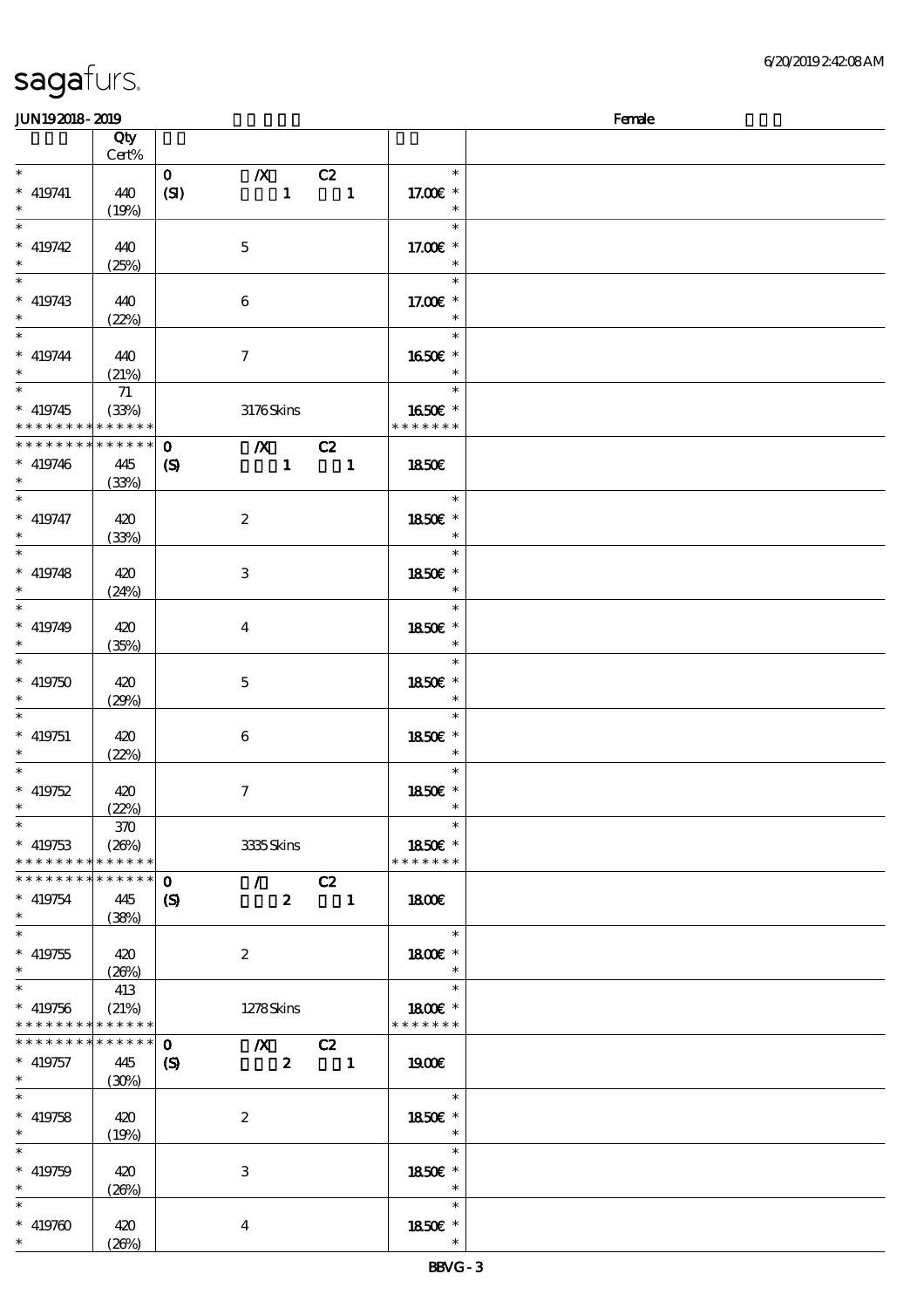| <b>JUN192018-2019</b>                      |       |                  |                                                                |                  |                          |                          | Female |
|--------------------------------------------|-------|------------------|----------------------------------------------------------------|------------------|--------------------------|--------------------------|--------|
|                                            | Qty   |                  |                                                                |                  |                          |                          |        |
|                                            | Cert% |                  |                                                                |                  |                          |                          |        |
| $\ast$                                     |       | $\mathbf{o}$     | $\boldsymbol{X}$                                               |                  | C2                       | $\ast$                   |        |
| $* 419761$                                 | 420   | (S)              |                                                                | $\boldsymbol{z}$ | $\overline{\phantom{a}}$ | 1850E *                  |        |
| $\ast$                                     | (31%) |                  |                                                                |                  |                          | $\ast$                   |        |
| $\overline{\phantom{0}}$                   |       |                  |                                                                |                  |                          | $\ast$                   |        |
|                                            |       |                  |                                                                |                  |                          |                          |        |
| $* 419762$                                 | 420   |                  | $\bf 6$                                                        |                  |                          | 1850€ *                  |        |
| $\ast$                                     | (20%) |                  |                                                                |                  |                          | $\ast$                   |        |
| $\overline{\phantom{a}^*}$                 |       |                  |                                                                |                  |                          | $\ast$                   |        |
| $* 419763$                                 | 420   |                  | $\tau$                                                         |                  |                          | 1850E *                  |        |
| $\ast$                                     | (21%) |                  |                                                                |                  |                          | $\ast$                   |        |
| $\overline{\phantom{a}}$                   |       |                  |                                                                |                  |                          | $\ast$                   |        |
| $* 419764$                                 | 420   |                  | $\bf 8$                                                        |                  |                          | 1850€ *                  |        |
| $\ast$                                     | (29%) |                  |                                                                |                  |                          | $\ast$                   |        |
| $\overline{\phantom{0}}$                   |       |                  |                                                                |                  |                          | $\ast$                   |        |
| $* 419765$                                 |       |                  |                                                                |                  |                          | 1850€ *                  |        |
|                                            | 420   |                  | $\boldsymbol{9}$                                               |                  |                          | $\ast$                   |        |
| $\overline{\ast}$                          | (33%) |                  |                                                                |                  |                          | $\ast$                   |        |
|                                            |       |                  |                                                                |                  |                          |                          |        |
| $* 419766$                                 | 420   |                  | 10                                                             |                  |                          | 1850€ *                  |        |
| $\ast$                                     | (36%) |                  |                                                                |                  |                          | $\ast$                   |        |
| $\ast$                                     |       |                  |                                                                |                  |                          | $\ast$                   |        |
| $* 419767$                                 | 420   |                  | $11\,$                                                         |                  |                          | 1850E *                  |        |
| $\ast$                                     | (29%) |                  |                                                                |                  |                          | $\ast$                   |        |
| $\overline{\phantom{0}}$                   |       |                  |                                                                |                  |                          | $\ast$                   |        |
| $* 419768$                                 | 420   |                  | $12 \,$                                                        |                  |                          | 1850E *                  |        |
| $\ast$                                     | (33%) |                  |                                                                |                  |                          | $\ast$                   |        |
| $\overline{\phantom{0}}$                   |       |                  |                                                                |                  |                          | $\ast$                   |        |
| $* 419769$                                 | 420   |                  |                                                                |                  |                          | 1850E *                  |        |
| $\ast$                                     |       |                  | 13                                                             |                  |                          | $\ast$                   |        |
| $\ast$                                     | (35%) |                  |                                                                |                  |                          | $\ast$                   |        |
|                                            |       |                  |                                                                |                  |                          |                          |        |
| $* 419770$                                 | 420   |                  | 14                                                             |                  |                          | 1850€ *                  |        |
|                                            | (36%) |                  |                                                                |                  |                          | $\ast$                   |        |
| $\ast$                                     | 276   |                  |                                                                |                  |                          | $\ast$                   |        |
| $*$ 419771                                 | (34%) |                  | 6181 Skins                                                     |                  |                          | 1850€ *                  |        |
| * * * * * * * * * * * * * *                |       |                  |                                                                |                  |                          | * * * * * * *            |        |
|                                            |       | $\mathbf{O}$     | $\overline{\mathbf{X}}$ X $\overline{\mathbf{C}}$ $\mathbf{C}$ |                  |                          |                          |        |
| 419772                                     | 192   | $\boldsymbol{S}$ |                                                                | $\mathbf{1}$     | $\overline{\mathbf{z}}$  | 1450E                    |        |
|                                            | (33%) |                  |                                                                |                  |                          |                          |        |
| * * * * * * * * * * * * * *                |       | $\mathbf{O}$     | $\sqrt{C^2}$                                                   |                  |                          |                          |        |
| $* 419773$                                 | 465   | (S)              |                                                                | $\mathbf{1}$     | $\overline{\mathbf{2}}$  | 1400€                    |        |
| $\ast$                                     | (21%) |                  |                                                                |                  |                          |                          |        |
| $\ast$                                     | 128   |                  |                                                                |                  |                          | $\overline{\phantom{a}}$ |        |
| $* 419774$                                 | (21%) |                  | 593Skins                                                       |                  |                          | 1350E *                  |        |
| * * * * * * * * * * * * * *                |       |                  |                                                                |                  |                          | * * * * * * *            |        |
| * * * * * * * * <mark>* * * * * * *</mark> |       | $\mathbf{o}$     | $\sqrt{C^2}$                                                   |                  |                          |                          |        |
| $* 419775$                                 | 445   |                  | $1 \t 2$                                                       |                  |                          | 1500€                    |        |
| $\ast$                                     |       | (S)              |                                                                |                  |                          |                          |        |
|                                            | (24%) |                  |                                                                |                  |                          |                          |        |
|                                            |       |                  |                                                                |                  |                          | $\ast$                   |        |
| $* 419776$                                 | 420   |                  | $\boldsymbol{2}$                                               |                  |                          | 1500€ *                  |        |
|                                            | (27%) |                  |                                                                |                  |                          | $\ast$                   |        |
| $\ast$                                     |       |                  |                                                                |                  |                          | $\ast$                   |        |
| $* 419777$                                 | 420   |                  | 3                                                              |                  |                          | 1500 £*                  |        |
|                                            | (20%) |                  |                                                                |                  |                          | $\overline{\phantom{a}}$ |        |
| $\ast$                                     |       |                  |                                                                |                  |                          | $\ast$                   |        |
| $* 419778$                                 | 420   |                  | 4                                                              |                  |                          | $1500E$ *                |        |
| $\ast$                                     | (29%) |                  |                                                                |                  |                          | $\ast$                   |        |
| $\ast$                                     | 164   |                  |                                                                |                  |                          | $\ast$                   |        |
| $* 419779$                                 | (18%) |                  | 1869Skins                                                      |                  |                          | 1450E *                  |        |
| * * * * * * * * * * * * * *                |       |                  |                                                                |                  |                          | * * * * * * *            |        |
| * * * * * * * * * * * * * *                |       | $\mathbf{o}$     | $\chi$ C <sub>2</sub>                                          |                  |                          |                          |        |
| $* 419780$                                 | 465   | $\mathbf{S}$     |                                                                | $\blacksquare$   | $\overline{\mathbf{2}}$  | <b>150€</b>              |        |
| $*$                                        | (17%) |                  |                                                                |                  |                          |                          |        |
|                                            |       |                  |                                                                |                  |                          |                          |        |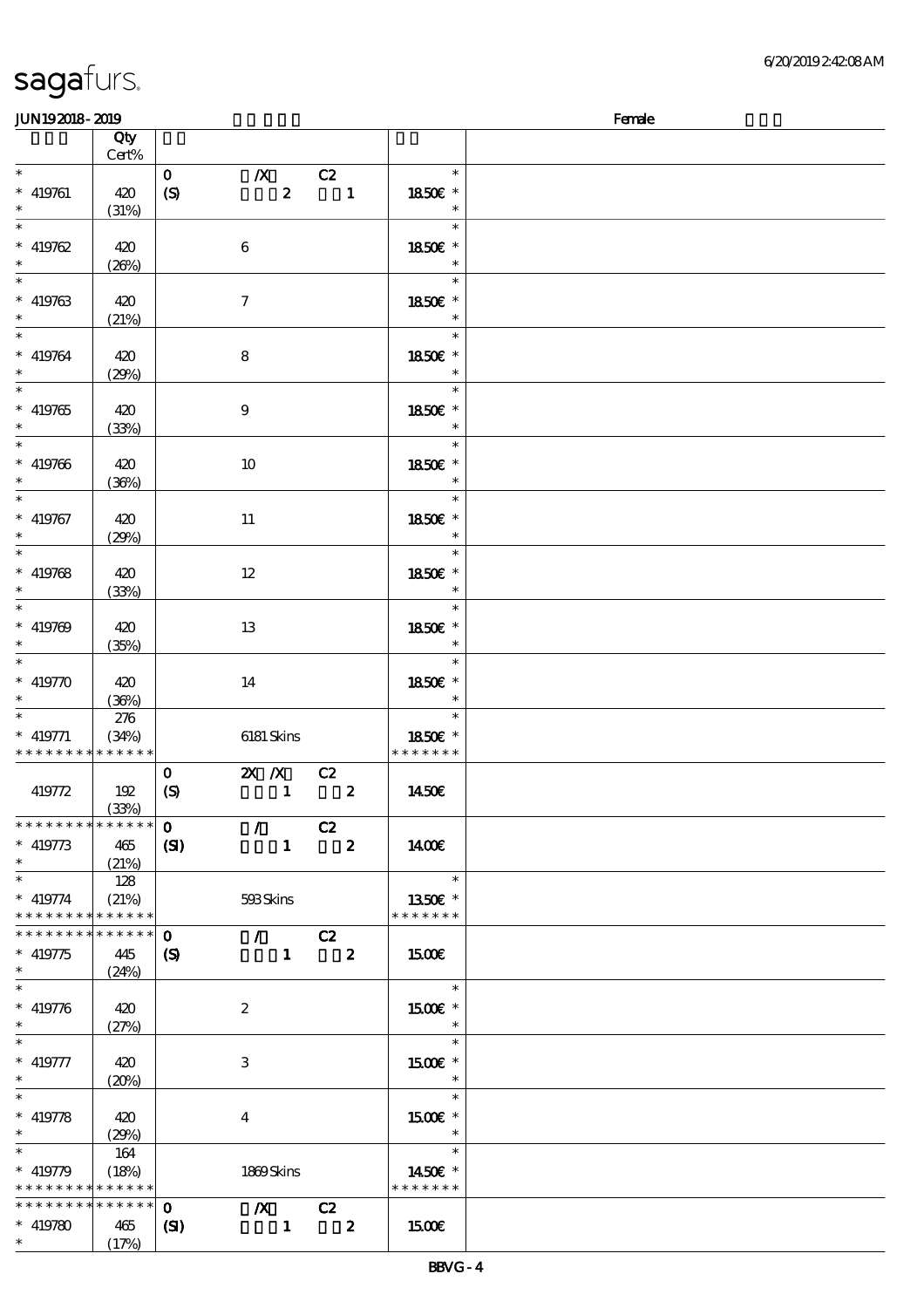| JUN192018-2019                             |                 |                             |                                                        |                          |                         | Female |
|--------------------------------------------|-----------------|-----------------------------|--------------------------------------------------------|--------------------------|-------------------------|--------|
|                                            | Qty             |                             |                                                        |                          |                         |        |
|                                            | Cert%           |                             |                                                        |                          |                         |        |
| $\ast$                                     |                 | $\mathbf{O}$                | $\boldsymbol{X}$                                       | C2                       | $\ast$                  |        |
| $* 419781$                                 | 440             | (SI)                        | $\mathbf{1}$                                           | $\boldsymbol{z}$         | 1500E *                 |        |
|                                            | (22%)           |                             |                                                        |                          | $\ast$                  |        |
| $\overline{\ast}$                          |                 |                             |                                                        |                          | $\ast$                  |        |
|                                            |                 |                             |                                                        |                          |                         |        |
| $* 419782$                                 | 440             |                             | 3                                                      |                          | 1450€ *                 |        |
| $\ast$                                     | (21%)           |                             |                                                        |                          | $\ast$                  |        |
|                                            | 150             |                             |                                                        |                          | $\ast$                  |        |
| $* 419783$                                 | (16%)           |                             | 1495Skins                                              |                          | 1450E *                 |        |
| * * * * * * * *                            | * * * * * *     |                             |                                                        |                          | * * * * * * *           |        |
| * * * * * * * *                            | $* * * * * * *$ | $\mathbf 0$                 | $\boldsymbol{X}$                                       | C2                       |                         |        |
| $* 419784$                                 | 445             | $\boldsymbol{\mathrm{(S)}}$ | $\mathbf{1}$                                           | $\boldsymbol{z}$         | 1550€                   |        |
| $\ast$                                     | (22%)           |                             |                                                        |                          |                         |        |
|                                            |                 |                             |                                                        |                          | $\ast$                  |        |
|                                            |                 |                             |                                                        |                          |                         |        |
| $* 419785$                                 | 420             |                             | $\boldsymbol{2}$                                       |                          | 1550E *                 |        |
| $\ast$                                     | (24%)           |                             |                                                        |                          | $\ast$                  |        |
| $*$                                        |                 |                             |                                                        |                          | $\ast$                  |        |
| $* 419786$                                 | 420             |                             | 3                                                      |                          | 1550E *                 |        |
| $\ast$                                     | (25%)           |                             |                                                        |                          | $\ast$                  |        |
| $\overline{\ast}$                          |                 |                             |                                                        |                          | $\ast$                  |        |
| $* 419787$                                 | 420             |                             | $\boldsymbol{4}$                                       |                          | 1550€ *                 |        |
| $\ast$                                     |                 |                             |                                                        |                          | $\ast$                  |        |
| $\overline{\ast}$                          | (25%)           |                             |                                                        |                          | $\ast$                  |        |
|                                            |                 |                             |                                                        |                          |                         |        |
| $* 419788$                                 | 420             |                             | $\mathbf 5$                                            |                          | 1550E *                 |        |
| $\ast$                                     | (22%)           |                             |                                                        |                          | $\ast$                  |        |
| $\overline{\ast}$                          |                 |                             |                                                        |                          | $\ast$                  |        |
| $* 419789$                                 | 420             |                             | $\boldsymbol{6}$                                       |                          | 1550E *                 |        |
| $\ast$                                     | (19%)           |                             |                                                        |                          | $\ast$                  |        |
| $\ast$                                     |                 |                             |                                                        |                          | $\ast$                  |        |
| $* 419790$                                 | 420             |                             | $\tau$                                                 |                          | 1550€ *                 |        |
| $\ast$                                     |                 |                             |                                                        |                          | $\ast$                  |        |
|                                            | (23%)           |                             |                                                        |                          |                         |        |
| $\ast$                                     | 199             |                             |                                                        |                          | $\ast$                  |        |
| $* 419791$                                 | (31%)           |                             | 3164Skins                                              |                          | 1550E *                 |        |
| * * * * * * * * <mark>* * * * * * *</mark> |                 |                             |                                                        |                          | * * * * * * *           |        |
|                                            |                 | $\mathbf{o}$                | $\mathcal{L}$                                          | C2                       |                         |        |
| 419792                                     | 457             | (S)                         | $\boldsymbol{z}$                                       | $\pmb{2}$                | 1550€                   |        |
|                                            | (20%)           |                             |                                                        |                          |                         |        |
| * * * * * * * *                            | ******          | $\mathbf{o}$                | $\mathbf{X}$                                           | C2                       |                         |        |
| $* 419793$                                 | 445             | $\boldsymbol{S}$            | $\boldsymbol{z}$                                       | $\mathbf{2}$             | <b>1650€</b>            |        |
| $\ast$                                     |                 |                             |                                                        |                          |                         |        |
| $\ast$                                     | (28%)           |                             |                                                        |                          | $\overline{\mathbf{r}}$ |        |
|                                            |                 |                             |                                                        |                          |                         |        |
| $* 419794$                                 | 420             |                             | $\boldsymbol{2}$                                       |                          | 1650E *                 |        |
| $\ast$                                     | (30%)           |                             |                                                        |                          | $\ast$                  |        |
| $\overline{\ast}$                          |                 |                             |                                                        |                          | $\ast$                  |        |
| $* 419795$                                 | 420             |                             | 3                                                      |                          | 1650E *                 |        |
| $\ast$                                     | (25%)           |                             |                                                        |                          | $*$                     |        |
| $\ast$                                     |                 |                             |                                                        |                          | $\ast$                  |        |
| $* 419796$                                 | 420             |                             | $\overline{4}$                                         |                          | 1650E *                 |        |
| $\ast$                                     | (25%)           |                             |                                                        |                          | $\ast$                  |        |
| $\ast$                                     |                 |                             |                                                        |                          | $\ast$                  |        |
|                                            |                 |                             |                                                        |                          |                         |        |
| $* 419797$                                 | 420             |                             | $5\phantom{.0}$                                        |                          | 1650E *                 |        |
| $\ast$                                     | (25%)           |                             |                                                        |                          | $\ast$                  |        |
| $\overline{\ast}$                          | 157             |                             |                                                        |                          | $\ast$                  |        |
| $* 419798$                                 | (23%)           |                             | 2282Skins                                              |                          | 1600€ *                 |        |
| * * * * * * * *                            | * * * * * *     |                             |                                                        |                          | * * * * * * *           |        |
|                                            |                 | $\mathbf{1}$                | $2X \t X$ C <sub>2</sub>                               |                          |                         |        |
| 419799                                     | 389             | (SI)                        | $\begin{array}{ccccccccccccc}\n1 & & & 1\n\end{array}$ |                          | 1200€                   |        |
|                                            | (17%)           |                             |                                                        |                          |                         |        |
|                                            |                 | $\mathbf{1}$                | 2X / X C2                                              |                          |                         |        |
|                                            |                 |                             |                                                        |                          |                         |        |
| 419800                                     | 351             | $\boldsymbol{S}$            | $\mathbf{1}$                                           | $\overline{\phantom{a}}$ | 1250E                   |        |
|                                            | (38%)           |                             |                                                        |                          |                         |        |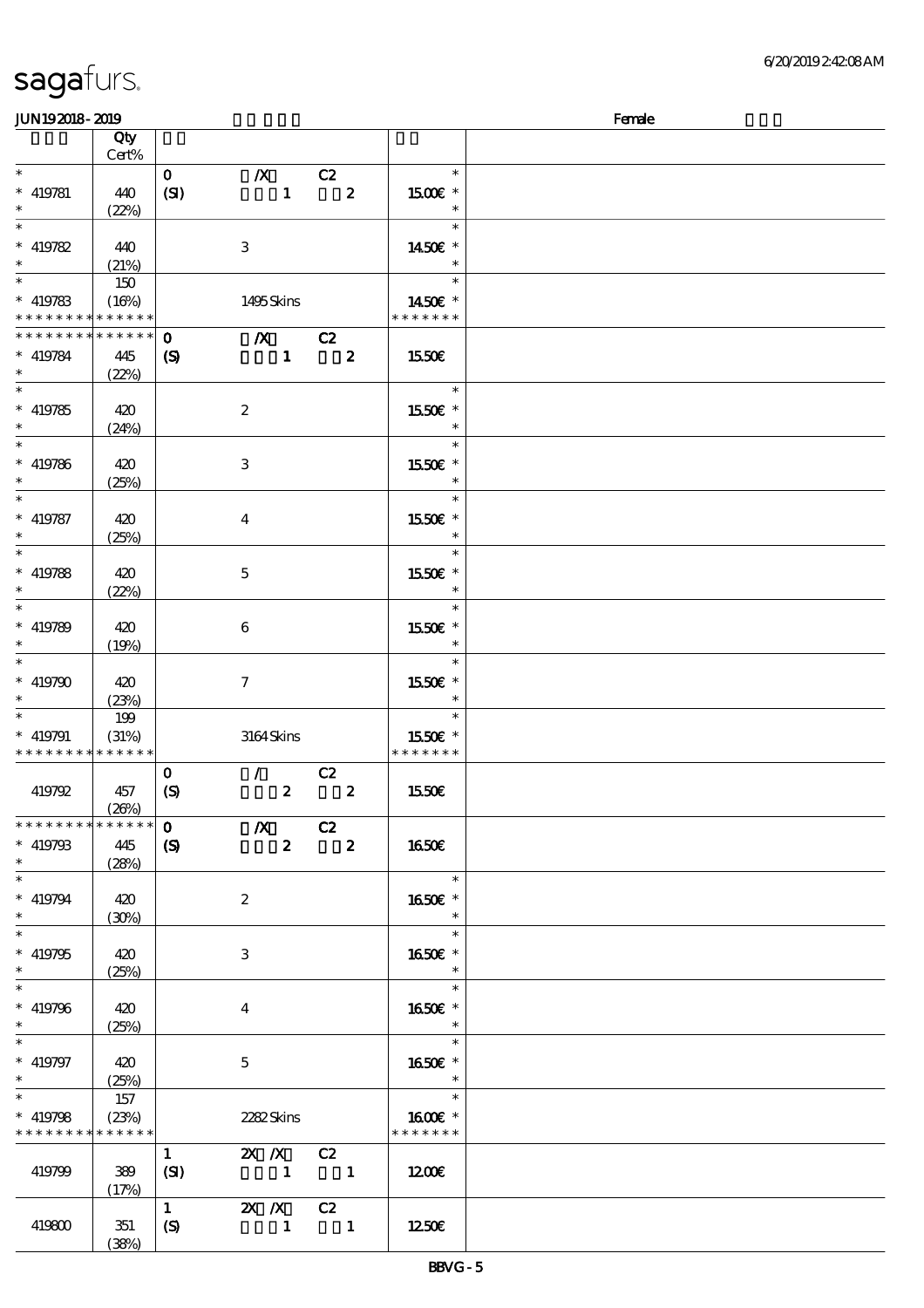### $J/N192018 - 2019$

| ມມາ <i>ເວເ</i> ມເວະ ເມເວ                   |                 |                                             |                          |               | <u>rance</u> |
|--------------------------------------------|-----------------|---------------------------------------------|--------------------------|---------------|--------------|
|                                            | Qty<br>Cert%    |                                             |                          |               |              |
|                                            |                 |                                             |                          |               |              |
| ********                                   | $******$        | $\mathbf{1}$<br>$\mathcal{T}$               | C2                       |               |              |
| $* 419801$                                 | 505             | $\mathbf{1}$<br>(S)                         | $\blacksquare$           | 1300€         |              |
| $\ast$                                     | (15%)           |                                             |                          |               |              |
|                                            |                 |                                             |                          |               |              |
| $\ast$                                     |                 |                                             |                          | $\ast$        |              |
| $*$ 419802                                 | 480             | $\boldsymbol{2}$                            |                          | 1250 £*       |              |
| $\ast$                                     |                 |                                             |                          | $\ast$        |              |
|                                            | (18%)           |                                             |                          |               |              |
|                                            |                 |                                             |                          | $\ast$        |              |
| $* 41980B$                                 | 480             | $\,3$                                       |                          | 1300€ *       |              |
| $\ast$                                     |                 |                                             |                          |               |              |
|                                            | (20%)           |                                             |                          | $\ast$        |              |
| $\overline{\phantom{0}}$                   |                 |                                             |                          | $\ast$        |              |
| $* 419804$                                 | 480             | $\bf{4}$                                    |                          | 1300€ *       |              |
| $*$                                        |                 |                                             |                          | $\ast$        |              |
|                                            | (12%)           |                                             |                          |               |              |
| $\ast$                                     |                 |                                             |                          | $\ast$        |              |
| $* 419805$                                 | 480             | $\mathbf 5$                                 |                          | 1300€ *       |              |
| $\ast$                                     |                 |                                             |                          | $\ast$        |              |
|                                            | (21%)           |                                             |                          |               |              |
| $\ast$                                     | 436             |                                             |                          | $\ast$        |              |
| $* 419806$                                 | (19%)           | 2861 Skins                                  |                          | 1300E *       |              |
| * * * * * * * *                            | * * * * * *     |                                             |                          | * * * * * * * |              |
|                                            |                 |                                             |                          |               |              |
| * * * * * * * *                            | $* * * * * * *$ | $\mathcal{L} = \mathcal{L}$<br>$\mathbf{1}$ | C2                       |               |              |
| $* 419807$                                 | 485             | $\mathbf{1}$<br>$\boldsymbol{S}$            | $\overline{\phantom{a}}$ | 1400€         |              |
| $*$                                        |                 |                                             |                          |               |              |
|                                            | (29%)           |                                             |                          |               |              |
| $\ast$                                     |                 |                                             |                          | $\ast$        |              |
| * $419808$                                 | 460             | $\boldsymbol{z}$                            |                          | 1350E *       |              |
| $\ast$                                     |                 |                                             |                          | $\ast$        |              |
|                                            | (32%)           |                                             |                          |               |              |
|                                            |                 |                                             |                          | $\ast$        |              |
| $* 419809$                                 | 460             | $\,3$                                       |                          | 1350E *       |              |
| $\ast$                                     |                 |                                             |                          |               |              |
|                                            | (27%)           |                                             |                          |               |              |
| $*$                                        |                 |                                             |                          | $\ast$        |              |
| $* 419810$                                 | 460             | $\bf{4}$                                    |                          | 1350€ *       |              |
| $*$                                        |                 |                                             |                          | $\ast$        |              |
|                                            | (28%)           |                                             |                          |               |              |
|                                            |                 |                                             |                          | $\ast$        |              |
| $* 419811$                                 | 460             | $\mathbf 5$                                 |                          | 1350E *       |              |
| $\ast$                                     |                 |                                             |                          | $\ast$        |              |
|                                            | (25%)           |                                             |                          |               |              |
| $*$                                        | 273             |                                             |                          | $\ast$        |              |
| $*$ 419812                                 | (28%)           | 2598Skins                                   |                          | 1350E *       |              |
| * * * * * * * * <mark>* * * * * * *</mark> |                 |                                             |                          | * * * * * * * |              |
|                                            |                 |                                             |                          |               |              |
| ************** 1                           |                 | $\boldsymbol{X}$<br>C2                      |                          |               |              |
| $* 419813$                                 | 505             | $\mathbf{1}$<br>(SI)                        | $\overline{\phantom{a}}$ | 1350€         |              |
| $\ast$                                     | (18%)           |                                             |                          |               |              |
| $\ast$                                     |                 |                                             |                          |               |              |
|                                            |                 |                                             |                          | $\ast$        |              |
| $* 419814$                                 | 480             | $\boldsymbol{z}$                            |                          | 1350E *       |              |
| $*$ and $*$                                | (19%)           |                                             |                          | $\ast$        |              |
|                                            |                 |                                             |                          |               |              |
| $\overline{\ast}$                          |                 |                                             |                          | $\ast$        |              |
| $*$ 419815                                 | 480             | $\,3$                                       |                          | 1350E *       |              |
| $\ast$                                     | (15%)           |                                             |                          | $\ast$        |              |
|                                            |                 |                                             |                          |               |              |
|                                            |                 |                                             |                          | $\ast$        |              |
| $* 419816$                                 | 480             | $\boldsymbol{4}$                            |                          | 1350€ *       |              |
| $*$                                        | (16%)           |                                             |                          | $\ast$        |              |
|                                            |                 |                                             |                          |               |              |
|                                            |                 |                                             |                          | $\ast$        |              |
| $* 419817$                                 | 480             | $\mathbf 5$                                 |                          | 1350E *       |              |
| $\ast$                                     | (13%)           |                                             |                          | $\ast$        |              |
| $\overline{\ast}$                          |                 |                                             |                          | $\ast$        |              |
|                                            |                 |                                             |                          |               |              |
| $* 419818$                                 | 480             | $\bf 6$                                     |                          | 1350E *       |              |
| $\ast$                                     | (18%)           |                                             |                          | $\ast$        |              |
| $\overline{\ast}$                          |                 |                                             |                          | $\ast$        |              |
|                                            |                 |                                             |                          |               |              |
| $* 419819$                                 | 480             | $\boldsymbol{\tau}$                         |                          | 1350E *       |              |
| $*$ $*$                                    | (21%)           |                                             |                          | $\ast$        |              |
| $\ast$                                     |                 |                                             |                          | $\ast$        |              |
|                                            |                 |                                             |                          |               |              |
| $* 419820$                                 | 480             | 8                                           |                          | 1350E *       |              |
| $\ast$                                     | (13%)           |                                             |                          | $\ast$        |              |
|                                            |                 |                                             |                          |               |              |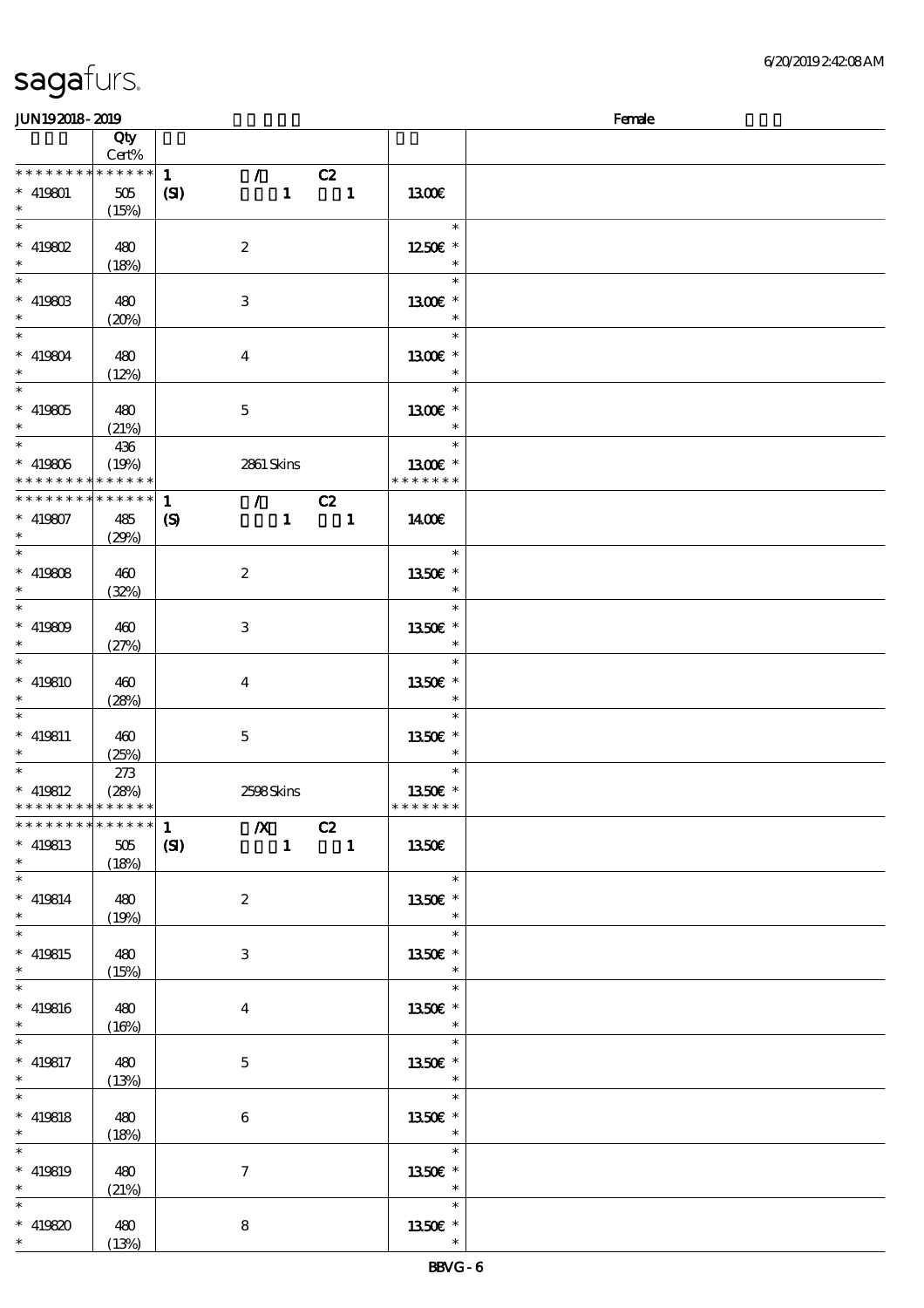| <b>JUN192018-2019</b>       |                            |                             |                         |                                                                                                                                                                                                                                                                                                                                                                                                                                                                                 |               | Female |
|-----------------------------|----------------------------|-----------------------------|-------------------------|---------------------------------------------------------------------------------------------------------------------------------------------------------------------------------------------------------------------------------------------------------------------------------------------------------------------------------------------------------------------------------------------------------------------------------------------------------------------------------|---------------|--------|
|                             | Qty                        |                             |                         |                                                                                                                                                                                                                                                                                                                                                                                                                                                                                 |               |        |
|                             | Cert%                      |                             |                         |                                                                                                                                                                                                                                                                                                                                                                                                                                                                                 |               |        |
| $*$                         |                            | $\mathbf{1}$                | $\boldsymbol{X}$        | C2                                                                                                                                                                                                                                                                                                                                                                                                                                                                              | $\ast$        |        |
| $* 419821$                  | 480                        | (SI)                        | $\mathbf{1}$            | $\overline{\mathbf{1}}$                                                                                                                                                                                                                                                                                                                                                                                                                                                         | 1350E *       |        |
| $\ast$                      |                            |                             |                         |                                                                                                                                                                                                                                                                                                                                                                                                                                                                                 | $\ast$        |        |
| $\overline{\ast}$           | (21%)                      |                             |                         |                                                                                                                                                                                                                                                                                                                                                                                                                                                                                 | $\ast$        |        |
|                             |                            |                             |                         |                                                                                                                                                                                                                                                                                                                                                                                                                                                                                 |               |        |
| $* 419822$                  | 480                        |                             | 10                      |                                                                                                                                                                                                                                                                                                                                                                                                                                                                                 | 1350€ *       |        |
| $\ast$                      | (25%)                      |                             |                         |                                                                                                                                                                                                                                                                                                                                                                                                                                                                                 | $\ast$        |        |
|                             | 407                        |                             |                         |                                                                                                                                                                                                                                                                                                                                                                                                                                                                                 | $\ast$        |        |
| $* 419823$                  | (14%)                      |                             | 5232Skins               |                                                                                                                                                                                                                                                                                                                                                                                                                                                                                 | 1350E *       |        |
| * * * * * * * * * * * * * * |                            |                             |                         |                                                                                                                                                                                                                                                                                                                                                                                                                                                                                 | * * * * * * * |        |
| * * * * * * * *             | $\ast\ast\ast\ast\ast\ast$ | $\mathbf{1}$                | $\chi$ C <sub>2</sub>   |                                                                                                                                                                                                                                                                                                                                                                                                                                                                                 |               |        |
|                             |                            |                             |                         |                                                                                                                                                                                                                                                                                                                                                                                                                                                                                 |               |        |
| $* 419824$<br>$*$           | 485                        | $\boldsymbol{\mathrm{(S)}}$ | $\mathbf{1}$            | $\overline{\phantom{a}}$ $\overline{\phantom{a}}$ $\overline{\phantom{a}}$ $\overline{\phantom{a}}$ $\overline{\phantom{a}}$ $\overline{\phantom{a}}$ $\overline{\phantom{a}}$ $\overline{\phantom{a}}$ $\overline{\phantom{a}}$ $\overline{\phantom{a}}$ $\overline{\phantom{a}}$ $\overline{\phantom{a}}$ $\overline{\phantom{a}}$ $\overline{\phantom{a}}$ $\overline{\phantom{a}}$ $\overline{\phantom{a}}$ $\overline{\phantom{a}}$ $\overline{\phantom{a}}$ $\overline{\$ | 1450€         |        |
|                             | (28%)                      |                             |                         |                                                                                                                                                                                                                                                                                                                                                                                                                                                                                 |               |        |
|                             |                            |                             |                         |                                                                                                                                                                                                                                                                                                                                                                                                                                                                                 | $\ast$        |        |
| $* 419825$                  | 460                        |                             | $\boldsymbol{2}$        |                                                                                                                                                                                                                                                                                                                                                                                                                                                                                 | 1450€ *       |        |
| $*$                         | (27%)                      |                             |                         |                                                                                                                                                                                                                                                                                                                                                                                                                                                                                 | $\ast$        |        |
|                             |                            |                             |                         |                                                                                                                                                                                                                                                                                                                                                                                                                                                                                 | $\ast$        |        |
| $* 419826$                  | 460                        |                             | 3                       |                                                                                                                                                                                                                                                                                                                                                                                                                                                                                 | 1450€ *       |        |
| $\ast$                      | (19%)                      |                             |                         |                                                                                                                                                                                                                                                                                                                                                                                                                                                                                 | $\ast$        |        |
| $\ast$                      |                            |                             |                         |                                                                                                                                                                                                                                                                                                                                                                                                                                                                                 | $\ast$        |        |
|                             |                            |                             |                         |                                                                                                                                                                                                                                                                                                                                                                                                                                                                                 |               |        |
| $* 419827$                  | 460                        |                             | $\bf{4}$                |                                                                                                                                                                                                                                                                                                                                                                                                                                                                                 | 1450€ *       |        |
| $\ast$                      | (21%)                      |                             |                         |                                                                                                                                                                                                                                                                                                                                                                                                                                                                                 | $\ast$        |        |
| $\overline{\ast}$           |                            |                             |                         |                                                                                                                                                                                                                                                                                                                                                                                                                                                                                 | $\ast$        |        |
| $* 419828$                  | 460                        |                             | $\mathbf{5}$            |                                                                                                                                                                                                                                                                                                                                                                                                                                                                                 | 1400€ *       |        |
| $\ast$                      | (17%)                      |                             |                         |                                                                                                                                                                                                                                                                                                                                                                                                                                                                                 | $\ast$        |        |
|                             |                            |                             |                         |                                                                                                                                                                                                                                                                                                                                                                                                                                                                                 | $\ast$        |        |
| $* 419829$                  |                            |                             |                         |                                                                                                                                                                                                                                                                                                                                                                                                                                                                                 |               |        |
| $*$                         | 460                        |                             | $\boldsymbol{6}$        |                                                                                                                                                                                                                                                                                                                                                                                                                                                                                 | 14 $00E$ *    |        |
|                             | (20%)                      |                             |                         |                                                                                                                                                                                                                                                                                                                                                                                                                                                                                 | $\ast$        |        |
| $\ast$                      | 443                        |                             |                         |                                                                                                                                                                                                                                                                                                                                                                                                                                                                                 | $\ast$        |        |
| $* 419830$                  | (23%)                      |                             | 3228Skins               |                                                                                                                                                                                                                                                                                                                                                                                                                                                                                 | 1400€ *       |        |
| * * * * * * * * * * * * * * |                            |                             |                         |                                                                                                                                                                                                                                                                                                                                                                                                                                                                                 | * * * * * * * |        |
|                             |                            | $\mathbf{1}$                | $X$ $X$                 | C2                                                                                                                                                                                                                                                                                                                                                                                                                                                                              |               |        |
| 419831                      | 97                         | $\boldsymbol{\mathrm{(S)}}$ | $\boldsymbol{z}$        | $\blacksquare$                                                                                                                                                                                                                                                                                                                                                                                                                                                                  | 1350€         |        |
|                             | (43%)                      |                             |                         |                                                                                                                                                                                                                                                                                                                                                                                                                                                                                 |               |        |
| * * * * * * * *             | $******$                   | $\mathbf{1}$                | $\mathcal{L}$           | C2                                                                                                                                                                                                                                                                                                                                                                                                                                                                              |               |        |
| $* 419832$                  |                            |                             |                         |                                                                                                                                                                                                                                                                                                                                                                                                                                                                                 |               |        |
|                             | 485                        | $\boldsymbol{\mathcal{S}}$  | $\boldsymbol{z}$        | $\blacksquare$                                                                                                                                                                                                                                                                                                                                                                                                                                                                  | 1450€         |        |
| $*$ $*$                     | (35%)                      |                             |                         |                                                                                                                                                                                                                                                                                                                                                                                                                                                                                 |               |        |
| $\ast$                      |                            |                             |                         |                                                                                                                                                                                                                                                                                                                                                                                                                                                                                 | $\ast$        |        |
| $* 419833$                  | 460                        |                             | $\boldsymbol{2}$        |                                                                                                                                                                                                                                                                                                                                                                                                                                                                                 | 1450€ *       |        |
| $\ast$                      | (36%)                      |                             |                         |                                                                                                                                                                                                                                                                                                                                                                                                                                                                                 | $\ast$        |        |
| $\ast$                      |                            |                             |                         |                                                                                                                                                                                                                                                                                                                                                                                                                                                                                 | $\ast$        |        |
| $* 419834$                  | 460                        |                             | 3                       |                                                                                                                                                                                                                                                                                                                                                                                                                                                                                 | 1450€ *       |        |
| $\ast$                      | (22%)                      |                             |                         |                                                                                                                                                                                                                                                                                                                                                                                                                                                                                 | $\ast$        |        |
|                             |                            |                             |                         |                                                                                                                                                                                                                                                                                                                                                                                                                                                                                 | $\ast$        |        |
|                             | 75                         |                             |                         |                                                                                                                                                                                                                                                                                                                                                                                                                                                                                 |               |        |
| $* 419835$                  | (30%)                      |                             | 1480Skins               |                                                                                                                                                                                                                                                                                                                                                                                                                                                                                 | 1400€ *       |        |
| * * * * * * * *             | * * * * * *                |                             |                         |                                                                                                                                                                                                                                                                                                                                                                                                                                                                                 | * * * * * * * |        |
| * * * * * * * *             | ******                     | $\mathbf{1}$                | $\chi$ C <sub>2</sub>   |                                                                                                                                                                                                                                                                                                                                                                                                                                                                                 |               |        |
| $* 419836$                  | 485                        | $\boldsymbol{S}$            | $\mathbf{2}$            | $\blacksquare$                                                                                                                                                                                                                                                                                                                                                                                                                                                                  | 1500          |        |
| $\ast$                      | (20%)                      |                             |                         |                                                                                                                                                                                                                                                                                                                                                                                                                                                                                 |               |        |
| $\ast$                      |                            |                             |                         |                                                                                                                                                                                                                                                                                                                                                                                                                                                                                 | $\ast$        |        |
| $* 419837$                  | 460                        |                             | $\boldsymbol{2}$        |                                                                                                                                                                                                                                                                                                                                                                                                                                                                                 | 1450E *       |        |
| $*$                         |                            |                             |                         |                                                                                                                                                                                                                                                                                                                                                                                                                                                                                 | $\ast$        |        |
| $\ast$                      | (23%)                      |                             |                         |                                                                                                                                                                                                                                                                                                                                                                                                                                                                                 | $\ast$        |        |
|                             |                            |                             |                         |                                                                                                                                                                                                                                                                                                                                                                                                                                                                                 |               |        |
| $* 419838$                  | 460                        |                             | 3                       |                                                                                                                                                                                                                                                                                                                                                                                                                                                                                 | 1450€ *       |        |
| $\ast$                      | (28%)                      |                             |                         |                                                                                                                                                                                                                                                                                                                                                                                                                                                                                 | $\ast$        |        |
| $\ast$                      |                            |                             |                         |                                                                                                                                                                                                                                                                                                                                                                                                                                                                                 | $\ast$        |        |
| $* 419839$                  | 460                        |                             | $\overline{\mathbf{4}}$ |                                                                                                                                                                                                                                                                                                                                                                                                                                                                                 | 1450€ *       |        |
| $\ast$                      | (30%)                      |                             |                         |                                                                                                                                                                                                                                                                                                                                                                                                                                                                                 | $\ast$        |        |
| $\ast$                      |                            |                             |                         |                                                                                                                                                                                                                                                                                                                                                                                                                                                                                 | $\ast$        |        |
| $* 419840$                  |                            |                             | $\mathbf 5$             |                                                                                                                                                                                                                                                                                                                                                                                                                                                                                 | 1450€ *       |        |
| $*$ $*$                     | 460                        |                             |                         |                                                                                                                                                                                                                                                                                                                                                                                                                                                                                 | $\ast$        |        |
|                             | (31%)                      |                             |                         |                                                                                                                                                                                                                                                                                                                                                                                                                                                                                 |               |        |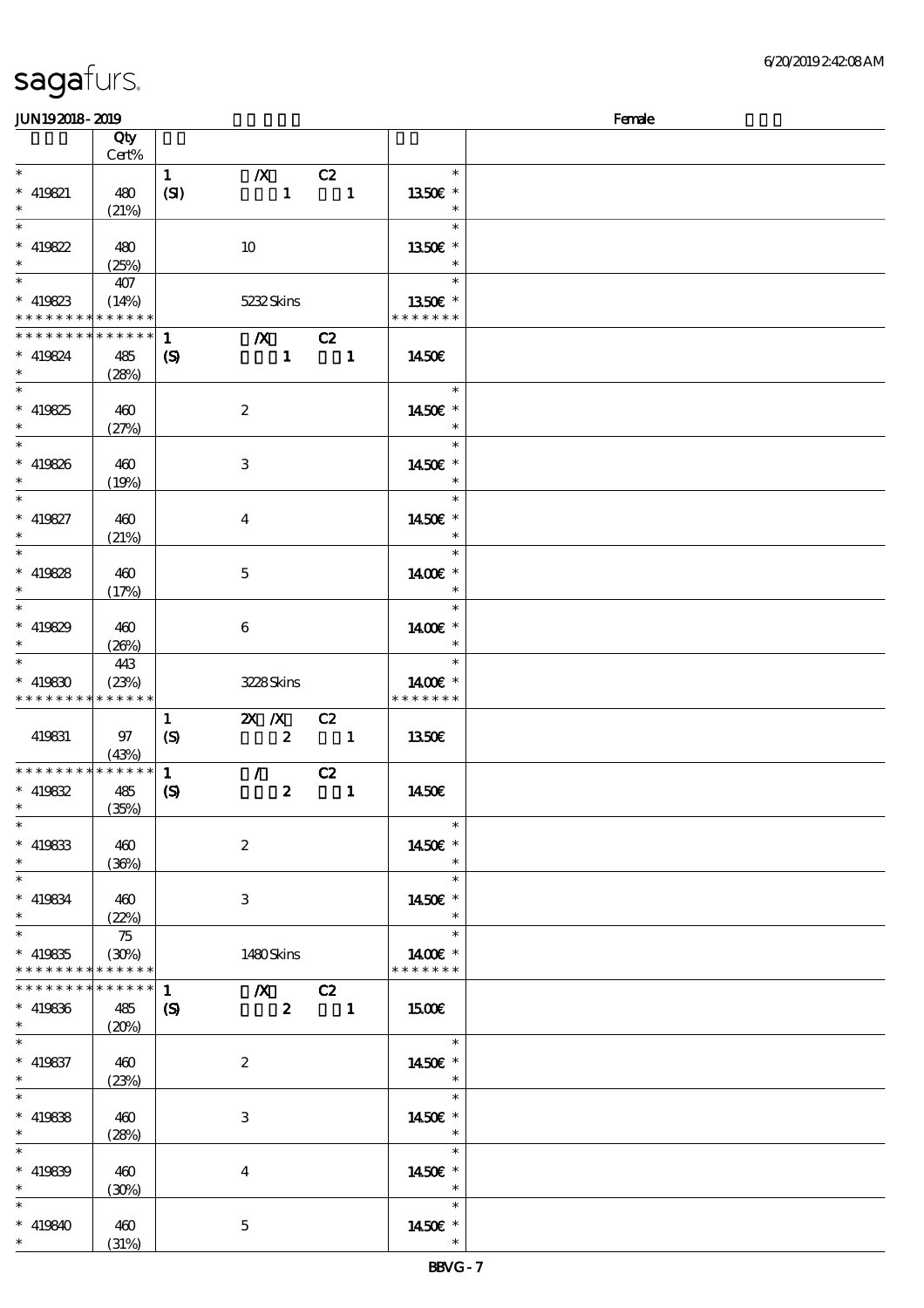| <b>JUN192018-2019</b>         |             |                  |                     |                                                      |                         |                          | Female |
|-------------------------------|-------------|------------------|---------------------|------------------------------------------------------|-------------------------|--------------------------|--------|
|                               | Qty         |                  |                     |                                                      |                         |                          |        |
|                               | Cert%       |                  |                     |                                                      |                         |                          |        |
| $\ast$                        |             | $\mathbf{1}$     |                     |                                                      |                         | $\ast$                   |        |
|                               |             |                  |                     | $\boldsymbol{X}$                                     | C2                      |                          |        |
| $* 419841$                    | 460         | $\boldsymbol{S}$ |                     | $\boldsymbol{z}$                                     | $\blacksquare$          | 1500E *                  |        |
| $\ast$                        | (32%)       |                  |                     |                                                      |                         | $\ast$                   |        |
| $\overline{\ast}$             |             |                  |                     |                                                      |                         | $\ast$                   |        |
| $* 419842$                    | 460         |                  | $\boldsymbol{\tau}$ |                                                      |                         | 1500€ *                  |        |
| $\ast$                        |             |                  |                     |                                                      |                         | $\ast$                   |        |
| $\overline{\phantom{a}^*}$    | (32%)       |                  |                     |                                                      |                         |                          |        |
|                               |             |                  |                     |                                                      |                         | $\ast$                   |        |
| $* 419843$                    | 460         |                  | 8                   |                                                      |                         | 1450€ *                  |        |
| $\ast$                        | (34%)       |                  |                     |                                                      |                         | $\ast$                   |        |
| $_{\rm *}^-$                  |             |                  |                     |                                                      |                         | $\ast$                   |        |
| $* 419844$                    | 460         |                  | $\boldsymbol{9}$    |                                                      |                         | 1500E *                  |        |
| $\ast$                        |             |                  |                     |                                                      |                         | $\ast$                   |        |
| $\overline{\phantom{0}}$      | (31%)       |                  |                     |                                                      |                         |                          |        |
|                               |             |                  |                     |                                                      |                         | $\ast$                   |        |
| $* 419845$                    | 460         |                  | 10                  |                                                      |                         | $1500E$ *                |        |
|                               | (40%)       |                  |                     |                                                      |                         | $\ast$                   |        |
| $\overline{\ast}$             |             |                  |                     |                                                      |                         | $\ast$                   |        |
| $* 419846$                    | 460         |                  | 11                  |                                                      |                         | 1500 £*                  |        |
| $\ast$                        |             |                  |                     |                                                      |                         | $\ast$                   |        |
|                               | (36%)       |                  |                     |                                                      |                         |                          |        |
| $\ast$                        | 160         |                  |                     |                                                      |                         | $\ast$                   |        |
| $* 419847$                    | (31%)       |                  |                     | 5245 Skins                                           |                         | 1500€ *                  |        |
| * * * * * * * *               | * * * * * * |                  |                     |                                                      |                         | * * * * * * *            |        |
|                               |             | $\mathbf{1}$     |                     | 2X /X C2                                             |                         |                          |        |
|                               |             |                  |                     | $\sim$ 1                                             | $\overline{\mathbf{2}}$ | 950E                     |        |
| 419848                        | 163         | (SI)             |                     |                                                      |                         |                          |        |
|                               | (27%)       |                  |                     |                                                      |                         |                          |        |
|                               |             | $\mathbf{1}$     |                     | $2X$ $N$                                             | C2                      |                          |        |
| 419849                        | 269         | $\boldsymbol{S}$ |                     | $\blacksquare$                                       | $\overline{\mathbf{2}}$ | 11.00E                   |        |
|                               | (32%)       |                  |                     |                                                      |                         |                          |        |
| $*********$                   | * * * * * * | $\mathbf{1}$     |                     | $\mathcal{L}$ and $\mathcal{L}$                      | C2                      |                          |        |
| $* 419850$                    | 505         |                  |                     | $\mathbf{1}$                                         | $\overline{\mathbf{z}}$ | 11.50€                   |        |
|                               |             | (S)              |                     |                                                      |                         |                          |        |
|                               | (17%)       |                  |                     |                                                      |                         |                          |        |
| $\ast$                        |             |                  |                     |                                                      |                         | $\ast$                   |        |
| $* 419851$                    | 480         |                  | $\boldsymbol{2}$    |                                                      |                         | 11.50 £*                 |        |
| $\ast$                        | (15%)       |                  |                     |                                                      |                         | $\ast$                   |        |
| $\ast$                        | 84          |                  |                     |                                                      |                         | $\ast$                   |        |
| $* 419852$                    | (11%)       |                  |                     | 1069Skins                                            |                         | $11.00E$ *               |        |
| * * * * * * * * * * * * * *   |             |                  |                     |                                                      |                         | * * * * * * *            |        |
|                               |             |                  |                     |                                                      |                         |                          |        |
| * * * * * * * * * * * * * * * |             | $\mathbf{1}$     |                     | $\sqrt{C^2}$                                         |                         |                          |        |
| $* 419853$                    | 485         | $\boldsymbol{S}$ |                     |                                                      | $1 \t 2$                | 1200E                    |        |
| $\ast$                        | (24%)       |                  |                     |                                                      |                         |                          |        |
| $\ast$                        |             |                  |                     |                                                      |                         | $\overline{\phantom{a}}$ |        |
| $* 419854$                    | 460         |                  | $\boldsymbol{2}$    |                                                      |                         | 1200E *                  |        |
| $\ast$                        |             |                  |                     |                                                      |                         |                          |        |
|                               | (30%)       |                  |                     |                                                      |                         | $\star$                  |        |
| $\ast$                        |             |                  |                     |                                                      |                         | $\ast$                   |        |
| $* 419855$                    | 460         |                  | 3                   |                                                      |                         | $1200E$ *                |        |
| $\ast$                        | (29%)       |                  |                     |                                                      |                         | $\ast$                   |        |
| $\ast$                        |             |                  |                     |                                                      |                         | $\ast$                   |        |
| $* 419856$                    | 460         |                  | 4                   |                                                      |                         | $1200E$ *                |        |
| $\ast$                        |             |                  |                     |                                                      |                         |                          |        |
|                               | (20%)       |                  |                     |                                                      |                         |                          |        |
| $\ast$                        | 396         |                  |                     |                                                      |                         | $\ast$                   |        |
| $*$ 419857                    | (25%)       |                  |                     | 2261 Skins                                           |                         | 11.50 $\varepsilon$ *    |        |
| * * * * * * * * * * * * * *   |             |                  |                     |                                                      |                         | * * * * * * *            |        |
| **************                |             | 1                |                     | $\begin{array}{ccc} & X & C2 \\ & 1 & 2 \end{array}$ |                         |                          |        |
| $* 419858$                    | 505         | $\mathbf{C}$     |                     |                                                      |                         | 1200E                    |        |
| $\star$                       | (13%)       |                  |                     |                                                      |                         |                          |        |
|                               |             |                  |                     |                                                      |                         | $\overline{\phantom{a}}$ |        |
|                               |             |                  |                     |                                                      |                         |                          |        |
| $* 419859$                    | 480         |                  | $\boldsymbol{2}$    |                                                      |                         | 1200E *                  |        |
| $\ast$                        | (17%)       |                  |                     |                                                      |                         | $\overline{\phantom{a}}$ |        |
| $\ast$                        |             |                  |                     |                                                      |                         | $\ast$                   |        |
| $* 419800$                    | 480         |                  | 3                   |                                                      |                         | $1200E$ *                |        |
| $*$ and $*$                   |             |                  |                     |                                                      |                         |                          |        |
|                               | (17%)       |                  |                     |                                                      |                         |                          |        |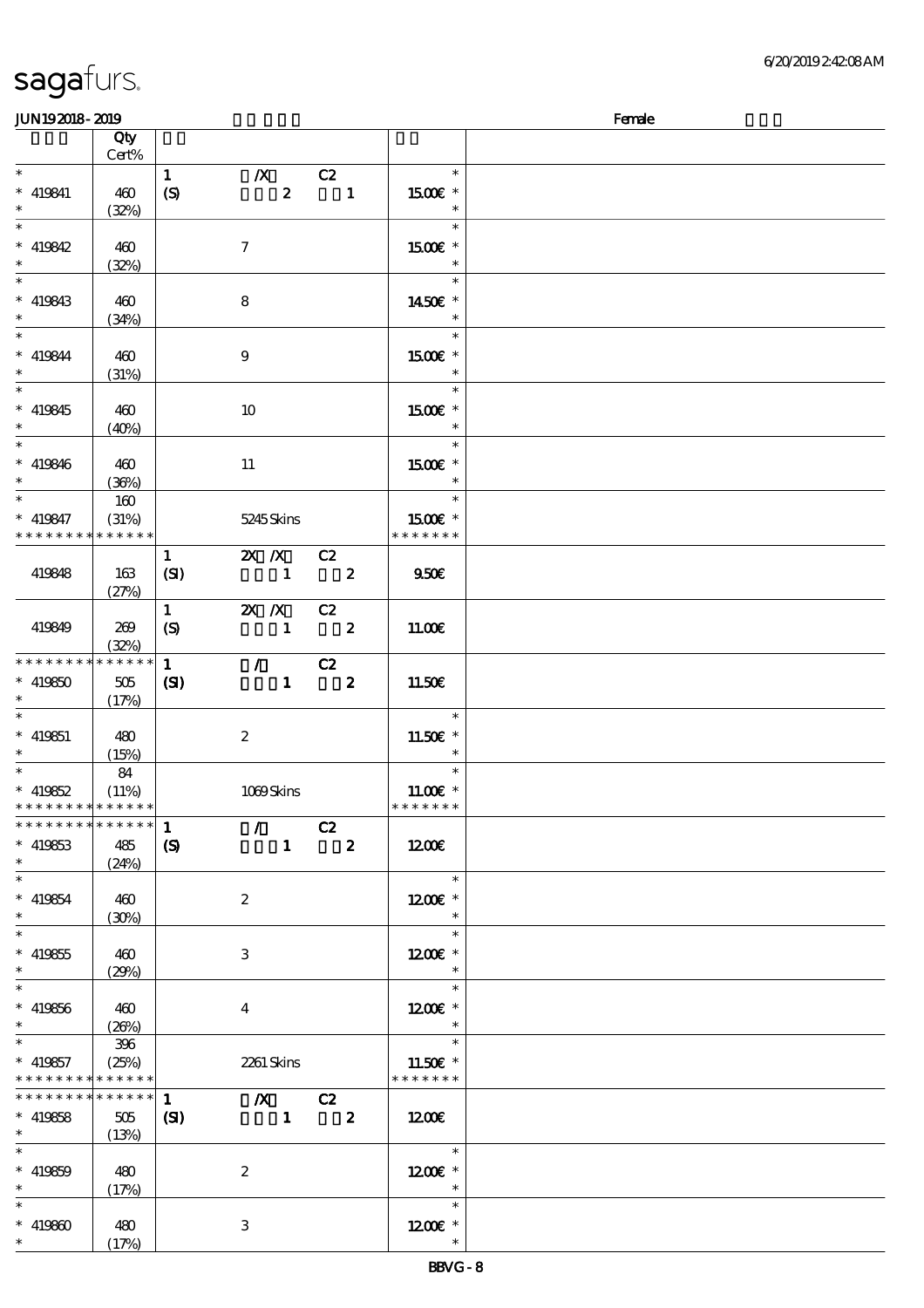### $J\sim 1092018$  - 2019

| www.ww            |             |                             |                           |                                 |                                         |                      | $\sim$ |
|-------------------|-------------|-----------------------------|---------------------------|---------------------------------|-----------------------------------------|----------------------|--------|
|                   | Qty         |                             |                           |                                 |                                         |                      |        |
|                   | Cert%       |                             |                           |                                 |                                         |                      |        |
| $\ast$            | 497         | $\mathbf{1}$                | $\boldsymbol{X}$          |                                 | $\overline{\phantom{a}}$ C <sub>2</sub> | $\ast$               |        |
| $* 419861$        | (15%)       | (SI)                        |                           | $\mathbf{1}$                    | $\overline{\mathbf{z}}$                 | 1200 $\varepsilon$ * |        |
| * * * * * * * *   | * * * * * * |                             |                           |                                 |                                         | * * * * * * *        |        |
|                   |             |                             |                           |                                 |                                         |                      |        |
| * * * * * * * *   | * * * * * * | $\mathbf{1}$                |                           | $\overline{X}$ C <sub>2</sub>   |                                         |                      |        |
| $* 419862$        | 485         | $\boldsymbol{\mathrm{(S)}}$ |                           |                                 | $1 \t 2$                                | 1250E                |        |
| $\ast$            |             |                             |                           |                                 |                                         |                      |        |
|                   | (27%)       |                             |                           |                                 |                                         |                      |        |
| $\ast$            |             |                             |                           |                                 |                                         | $\ast$               |        |
| $* 419863$        | 460         |                             | $\boldsymbol{z}$          |                                 |                                         | 1250E *              |        |
|                   |             |                             |                           |                                 |                                         |                      |        |
| $\ast$            | (23%)       |                             |                           |                                 |                                         |                      |        |
| $\ast$            |             |                             |                           |                                 |                                         | $\ast$               |        |
| $* 419864$        | 460         |                             | 3                         |                                 |                                         | 1250E *              |        |
|                   |             |                             |                           |                                 |                                         |                      |        |
| $\ast$            | (23%)       |                             |                           |                                 |                                         | $\ast$               |        |
| $\overline{\ast}$ |             |                             |                           |                                 |                                         | $\ast$               |        |
| $* 419865$        | 460         |                             | $\overline{\mathbf{4}}$   |                                 |                                         | 1250E *              |        |
|                   |             |                             |                           |                                 |                                         |                      |        |
| $\ast$            | (20%)       |                             |                           |                                 |                                         |                      |        |
| $*$ and $*$       |             |                             |                           |                                 |                                         | $\ast$               |        |
| $* 419866$        | 460         |                             | $\mathbf 5$               |                                 |                                         | 1250E *              |        |
|                   |             |                             |                           |                                 |                                         | $\ast$               |        |
| $\ast$            | (23%)       |                             |                           |                                 |                                         |                      |        |
| $\ast$            |             |                             |                           |                                 |                                         | $\ast$               |        |
|                   | 440         |                             | 6                         |                                 |                                         | $1200E$ *            |        |
| $*$ 419867        |             |                             |                           |                                 |                                         |                      |        |
|                   | (28%)       |                             |                           |                                 |                                         | $\ast$               |        |
| $\ast$            | 44          |                             |                           |                                 |                                         | $\ast$               |        |
| $* 419868$        | (25%)       |                             |                           | 2809Skins                       |                                         | 1200E *              |        |
|                   |             |                             |                           |                                 |                                         |                      |        |
| * * * * * * * *   | * * * * * * |                             |                           |                                 |                                         | * * * * * * *        |        |
|                   |             | $\mathbf{1}$                |                           | $\mathcal{T} = \mathcal{I}$     | C2                                      |                      |        |
| 419869            | 514         | $\boldsymbol{S}$            |                           | $\overline{\mathbf{z}}$         | $\overline{\mathbf{2}}$                 | 1250E                |        |
|                   |             |                             |                           |                                 |                                         |                      |        |
|                   | (35%)       |                             |                           |                                 |                                         |                      |        |
| * * * * * * * *   | ******      | $\mathbf{1}$                | $\boldsymbol{X}$          |                                 | $\overline{c}$                          |                      |        |
| $* 419870$        | 485         | $\boldsymbol{\mathcal{S}}$  |                           | $\boldsymbol{z}$                | $\overline{\phantom{a}}$ 2              | 1350€                |        |
| $\ast$            |             |                             |                           |                                 |                                         |                      |        |
|                   | (35%)       |                             |                           |                                 |                                         |                      |        |
| $\ast$            |             |                             |                           |                                 |                                         | $\ast$               |        |
| $* 419871$        | 460         |                             | $\boldsymbol{2}$          |                                 |                                         | 1350E *              |        |
|                   |             |                             |                           |                                 |                                         |                      |        |
|                   | (34%)       |                             |                           |                                 |                                         |                      |        |
| $\ast$            |             |                             |                           |                                 |                                         | $\ast$               |        |
| $* 419872$        | 460         |                             | $\ensuremath{\mathsf{3}}$ |                                 |                                         | 1350E *              |        |
| $\ast$            | (29%)       |                             |                           |                                 |                                         | $\ast$               |        |
|                   |             |                             |                           |                                 |                                         |                      |        |
| $\ast$            |             |                             |                           |                                 |                                         | $\ast$               |        |
| $* 419873$        | 460         |                             | $\boldsymbol{4}$          |                                 |                                         | 1350€ *              |        |
| $\ast$            |             |                             |                           |                                 |                                         | $\ast$               |        |
|                   | (33%)       |                             |                           |                                 |                                         |                      |        |
| $\ast$            | 62          |                             |                           |                                 |                                         | $\ast$               |        |
| $* 419874$        | (24%)       |                             |                           | 1927 Skins                      |                                         | 1350E *              |        |
| * * * * * * * *   | * * * * * * |                             |                           |                                 |                                         | * * * * * * *        |        |
|                   |             |                             |                           |                                 |                                         |                      |        |
|                   |             | $\boldsymbol{z}$            | $X$ $N$                   |                                 | C2                                      |                      |        |
| 419875            | 243         | (SI)                        |                           | $\mathbf{1}$                    | $\blacksquare$                          | 1050€                |        |
|                   | (13%)       |                             |                           |                                 |                                         |                      |        |
|                   |             |                             |                           |                                 |                                         |                      |        |
|                   |             | $\mathbf{z}$                | $X$ $N$                   |                                 | C2                                      |                      |        |
| 419876            | 278         | $\boldsymbol{S}$            |                           | $\mathbf{1}$                    | $\blacksquare$                          | 1050€                |        |
|                   | (32%)       |                             |                           |                                 |                                         |                      |        |
| * * * * * * * *   | * * * * * * |                             |                           |                                 |                                         |                      |        |
|                   |             | $\mathbf{2}$                | $\mathcal{L}$             |                                 | C2                                      |                      |        |
| $* 419877$        | 505         | $\mathbf{C}$                |                           | $\mathbf{1}$                    | $\blacksquare$                          | 11.00E               |        |
| $\ast$            | (16%)       |                             |                           |                                 |                                         |                      |        |
| $\ast$            |             |                             |                           |                                 |                                         | $\ast$               |        |
|                   |             |                             |                           |                                 |                                         |                      |        |
| $* 419878$        | 480         |                             | $\boldsymbol{2}$          |                                 |                                         | $1100E$ *            |        |
| $\ast$            | (12%)       |                             |                           |                                 |                                         | $\ast$               |        |
| $\ast$            | 513         |                             |                           |                                 |                                         | $\ast$               |        |
|                   |             |                             |                           |                                 |                                         |                      |        |
| $* 419879$        | (14%)       |                             |                           | 1498Skins                       |                                         | $11.00E$ *           |        |
| * * * * * * * *   | * * * * * * |                             |                           |                                 |                                         | * * * * * * *        |        |
| * * * * * * * *   | ******      | $\boldsymbol{z}$            |                           | $\mathcal{L}$ and $\mathcal{L}$ | C2                                      |                      |        |
|                   |             |                             |                           |                                 |                                         |                      |        |
| $* 41980$         | 485         | $\boldsymbol{\mathcal{S}}$  |                           | $\mathbf{1}$                    | $\overline{\phantom{a}}$ 1              | 11.50€               |        |
| $\ast$            | (18%)       |                             |                           |                                 |                                         |                      |        |
|                   |             |                             |                           |                                 |                                         |                      |        |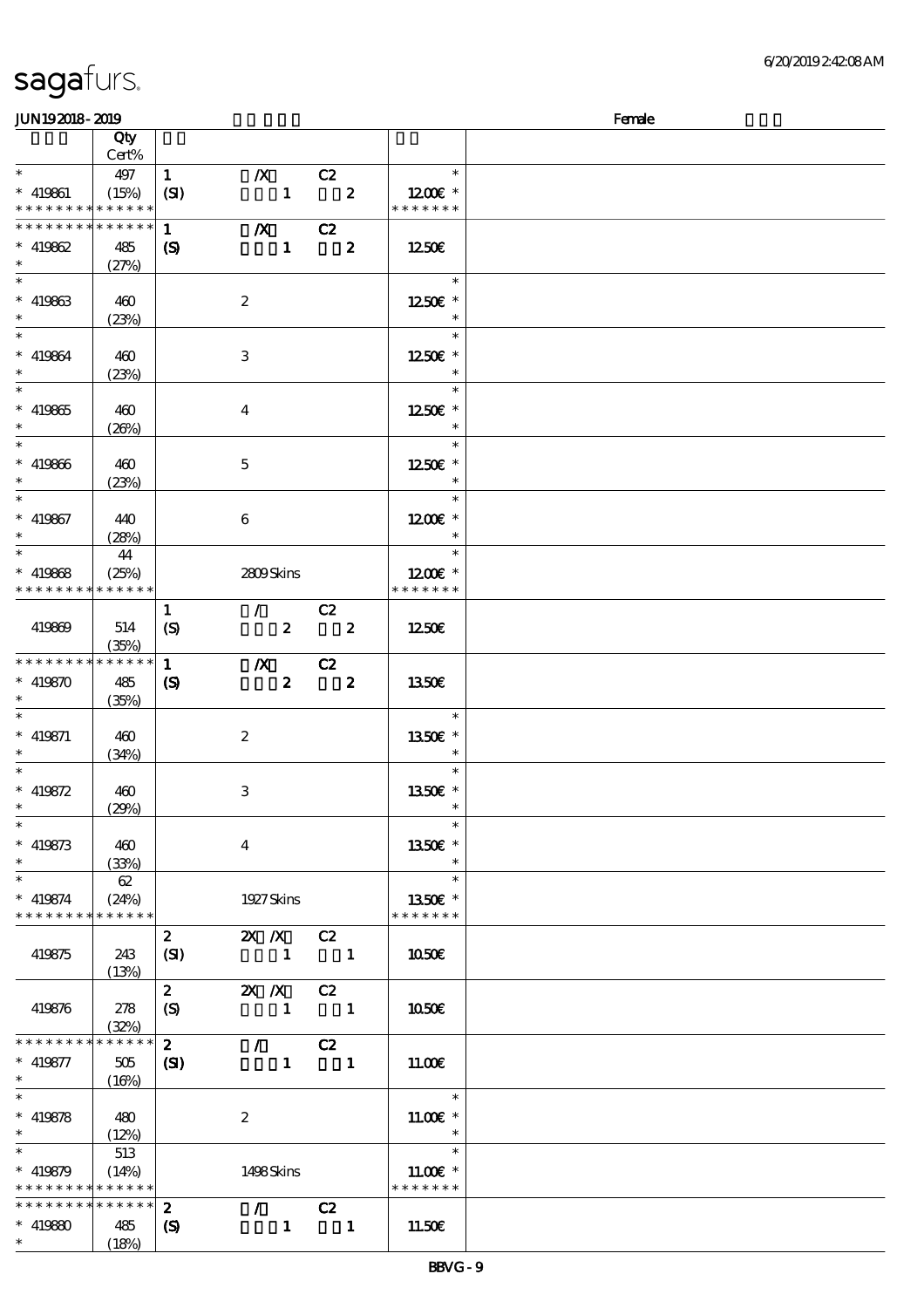### $JUN192018 - 2019$  Female 顺序号 Qty 说明 价格 Cert%  $\ast$ 2 / C2 \*\*\*  $\ast$ \*\*\*  $\ast$  $419881$  460 11.50€  $(S)$  1 1  $(16%)$  $\overline{\phantom{0}}$  $\overline{\phantom{0}}$ \*\*\* \*\*\*  $\ast$ 419882 460 3 11.50€  $\ast$ (22%)  $*$  419883 314  $\ast$ \*\*  $(37%)$  1719 Skins 11.00€ \* \* \* \* \* \* \* \* \* \* \* \* \* \* \* \* \* \* \* \*  $2$   $\sqrt{X}$   $C2$ \* \* \* \* \* \* \* \* \* \* \* \*  $* 419884$  505  $(SI)$  1 1 11.50€ \*\*  $(20%)$  $^{-}$ \*\*\*  $\ast$ \*\*\*  $419885$  480 11.00€ \*  $\ast$ 2  $(17%)$  $\star$ ¥ \*\*\*  $\ast$ \*\*\*  $\ast$ 419886 480 3 11.00€ \* (13%)  $\ast$ \*\* <sup>419887</sup> 352  $\ast$ \*\* (15%) 1817 Skins 11.00€ \* \* \* \* \* \* \* \* \* \* \* \* \* \* \* \* \* \* \* 2 浅/X浅 C2 \* \* \* \* \* \* \* \* \* \* \* \*  $\ast$  $1$  1200 $\varepsilon$ \*\* 419888 485  $(S)$  1 1 (13%)  $\ast$ \*\*\*  $\ast$ \*\*\*  $\ast$ 419889 460 2  $1200E$  \* (15%) J. \*\*\*  $\ddot{\phantom{0}}$ \*\*\*  $\ast$  $419890 \pm 400$ 12.00€  $\ast$ 3 (17%)  $\ast$ 422 \*\* \*\* <sup>419891</sup> (21%) 1827 Skins 11.50€ \* \* \* \* \* \* \* \* \* \* \* \* \* \* \* \* \* \* \* 2 / C2 (S)  $2 \t 1 \t 1200 \t 6$ 419892 425 (29%)  $2$   $/$   $\sqrt{2}$ \* \* \* \* \* \* \* \* \* \* \* \* \*  $\ast$ 419893 485 1 1250€ \*\*  $(S)$  2 1  $(26%)$  $*$ <br>\* 419894 447  $\ast$ \*\* (30%) 932 Skins 12.50€ \* \* \* \* \* \* \* \* \* \* \* \* \* \* \* \* \* \* \* 2 2X X C2 419895 134  $(SI)$  1 2 8.00€ (14%) 2 2X X C2 419896 188 (S)  $1 \t 2 \t 900 \t 600$  $(22%)$ \*  $\overline{2}$  /  $\overline{C2}$ \* \* \* \* \* \* \* \* \* \* \* \*  $\ast$ 419897 505  $(SI)$  1 2 9.50€ \*\*  $(11%)$ \*  $*$  419898 202  $\star$ \*\* 9.00<del>€</del> \* (14%) 707 Skins \* \* \* \* \* \* \* \* \* \* \* \* \* \* \* \* \* \* \* \* \* \* \* \* \* \* \* \* \* \* \* \* \* 2 / C2  $\ast$ 419899 485 \*\*  $(S)$  1 2 2 | 10.00€ (19%)  $\overline{\phantom{0}}$ \*\*\*  $\ast$ \*\*\*  $* 419900$  460 2 1000€ \* (25%)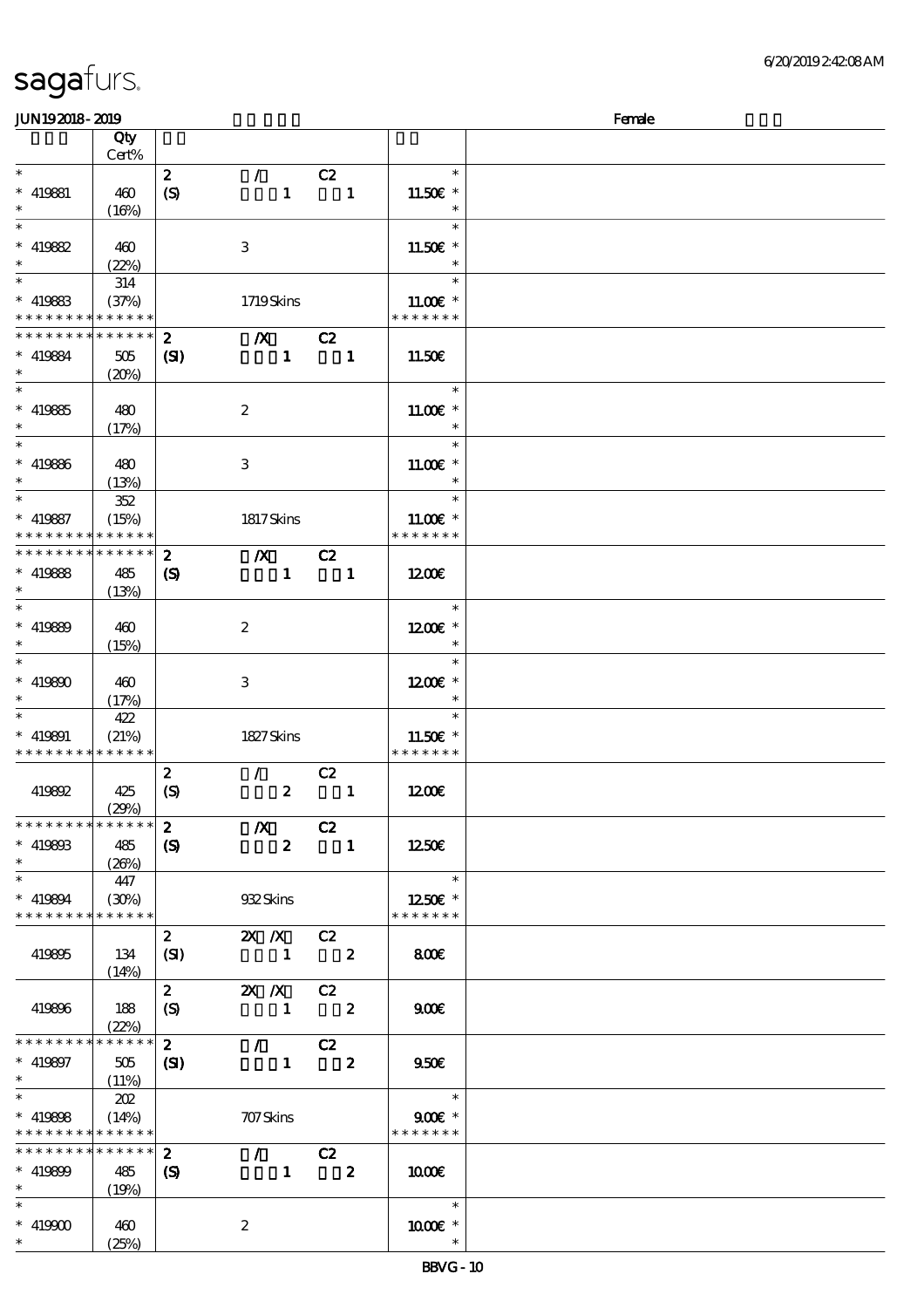(11%)

| <b>JUN192018-2019</b>                     |              |                            |                                                    |                         |                         |                         | Female |
|-------------------------------------------|--------------|----------------------------|----------------------------------------------------|-------------------------|-------------------------|-------------------------|--------|
|                                           | Qty          |                            |                                                    |                         |                         |                         |        |
|                                           | Cert%        |                            |                                                    |                         |                         |                         |        |
| $\ast$                                    | 206          | $\boldsymbol{z}$           | $\mathcal{F}^{\mathcal{F}}$                        | C2                      |                         | $\ast$                  |        |
| $* 419901$                                | (24%)        | (S)                        | $\mathbf{1}$                                       |                         | $\overline{\mathbf{2}}$ | 950€ *                  |        |
| * * * * * * * * <mark>* * * * * *</mark>  |              |                            |                                                    |                         |                         | * * * * * * *           |        |
| * * * * * * * * * * * * * *               |              | $\boldsymbol{z}$           | $\boldsymbol{X}$                                   | C2                      |                         |                         |        |
| $*$ 419902                                | 505          | $\mathbf{S}$               | $\mathbf{1}$                                       |                         | $\overline{\mathbf{2}}$ | 1000                    |        |
| $\ast$                                    | (14%)        |                            |                                                    |                         |                         |                         |        |
| $\ast$                                    | 476          |                            |                                                    |                         |                         | $\ast$                  |        |
| $* 41990B$<br>* * * * * * * * * * * * * * | (13%)        |                            | 981 Skins                                          |                         |                         | 1000 *<br>* * * * * * * |        |
| * * * * * * * * * * * * * *               |              |                            |                                                    |                         |                         |                         |        |
|                                           |              | $\boldsymbol{z}$           | $\boldsymbol{X}$                                   | C2                      |                         |                         |        |
| $* 419904$<br>$\ast$                      | 485          | $\boldsymbol{\mathcal{S}}$ | $\mathbf{1}$                                       |                         | $\boldsymbol{2}$        | 1050E                   |        |
| $\overline{\phantom{1}}$                  | (14%)        |                            |                                                    |                         |                         | $\ast$                  |        |
| $* 419905$                                |              |                            | $\boldsymbol{z}$                                   |                         |                         | 1050€ *                 |        |
| $\ast$                                    | 460<br>(21%) |                            |                                                    |                         |                         | $\ast$                  |        |
| $\ast$                                    | 178          |                            |                                                    |                         |                         | $\ast$                  |        |
| $* 419906$                                | (22%)        |                            | 1123Skins                                          |                         |                         | 1000 *                  |        |
| * * * * * * * * * * * * * *               |              |                            |                                                    |                         |                         | * * * * * * *           |        |
|                                           |              | $\boldsymbol{z}$           | $\mathcal{L}$                                      | C2                      |                         |                         |        |
| 419907                                    | 427          | (S)                        | $\boldsymbol{z}$                                   |                         | $\overline{\mathbf{2}}$ | <b>1050€</b>            |        |
|                                           | (27%)        |                            |                                                    |                         |                         |                         |        |
| * * * * * * * * * * * * * *               |              | $\mathbf{z}$               | $\boldsymbol{X}$                                   | C2                      |                         |                         |        |
| $* 419908$                                | 485          | (S)                        | $\boldsymbol{z}$                                   | $\overline{\mathbf{2}}$ |                         | 11.00E                  |        |
| $\ast$                                    | (27%)        |                            |                                                    |                         |                         |                         |        |
| $\ast$                                    | 443          |                            |                                                    |                         |                         | $\ast$                  |        |
| $* 419909$                                | (30%)        |                            | 928Skins                                           |                         |                         | $11.00E$ *              |        |
| * * * * * * * * * * * * * *               |              |                            |                                                    |                         |                         | * * * * * * *           |        |
|                                           |              | $\mathbf{3}$               | $X \, X$                                           | C2                      |                         |                         |        |
| 419910                                    | 88           | (SI)                       | $\mathbf{1}$                                       | $\blacksquare$          |                         | 7.006                   |        |
|                                           | (10%)        |                            |                                                    |                         |                         |                         |        |
|                                           |              | $\mathbf{3}$               | $X$ $N$                                            | C2                      |                         |                         |        |
| 419911                                    | 94           | $\boldsymbol{S}$           | $\mathbf{1}$                                       | $\blacksquare$          |                         | 800                     |        |
|                                           | (21%)        |                            |                                                    |                         |                         |                         |        |
|                                           |              | 3 <sup>1</sup>             | $\mathcal{L}$                                      | C2                      |                         |                         |        |
| 419912                                    | 413          | (SI)                       | $\mathbf{1}$                                       |                         | $\mathbf{1}$            | 850E                    |        |
|                                           | (12%)        |                            |                                                    |                         |                         |                         |        |
|                                           |              | $\mathbf{3}$               | $\mathcal{L}$                                      | C2                      |                         |                         |        |
| 419913                                    | 466          | (S)                        |                                                    | $1 \quad 1$             |                         | 900                     |        |
|                                           | (13%)        |                            |                                                    |                         |                         |                         |        |
|                                           |              | 3 <sup>7</sup>             | $\overline{X}$ C <sub>2</sub>                      |                         |                         |                         |        |
| 419914                                    | 401          | (SI)                       | $1 \quad 1$                                        |                         |                         | 900                     |        |
|                                           | $(10\%)$     | $3^{\circ}$                | $X$ C <sub>2</sub>                                 |                         |                         |                         |        |
| 419915                                    | 428          |                            | $1 \quad 1$                                        |                         |                         | 950E                    |        |
|                                           | (14%)        | (S)                        |                                                    |                         |                         |                         |        |
|                                           |              | $3 -$                      | $\sqrt{C^2}$                                       |                         |                         |                         |        |
| 419916                                    | 104          | (S)                        |                                                    | $2 \quad 1$             |                         | 950E                    |        |
|                                           | (28%)        |                            |                                                    |                         |                         |                         |        |
|                                           |              | 3 <sup>7</sup>             | $/X$ $C2$                                          |                         |                         |                         |        |
| 419917                                    | 129          | (S)                        | $2 \t 1$                                           |                         |                         | 1000                    |        |
|                                           | (15%)        |                            |                                                    |                         |                         |                         |        |
|                                           |              | 3 <sub>1</sub>             | $\mathcal{L} = \mathcal{L}$                        | C2                      |                         |                         |        |
| 419918                                    | 211          | (SI)                       | $1$ 2                                              |                         |                         | 7.50E                   |        |
|                                           | (9%)         |                            |                                                    |                         |                         |                         |        |
|                                           |              | 3 <sup>7</sup>             | $\mathcal{L} = \mathcal{L}$                        | $\overline{c}z$         |                         |                         |        |
| 419919                                    | 236          | (S)                        | $1 \t 2$                                           |                         |                         | 800€                    |        |
|                                           | (19%)        |                            |                                                    |                         |                         |                         |        |
|                                           |              | 3 <sup>1</sup>             | $\begin{array}{ccc} & X & C2 \\ 1 & 2 \end{array}$ |                         |                         |                         |        |
| 419920                                    | 177          | $ \mathbf{S}$              |                                                    |                         |                         | 800                     |        |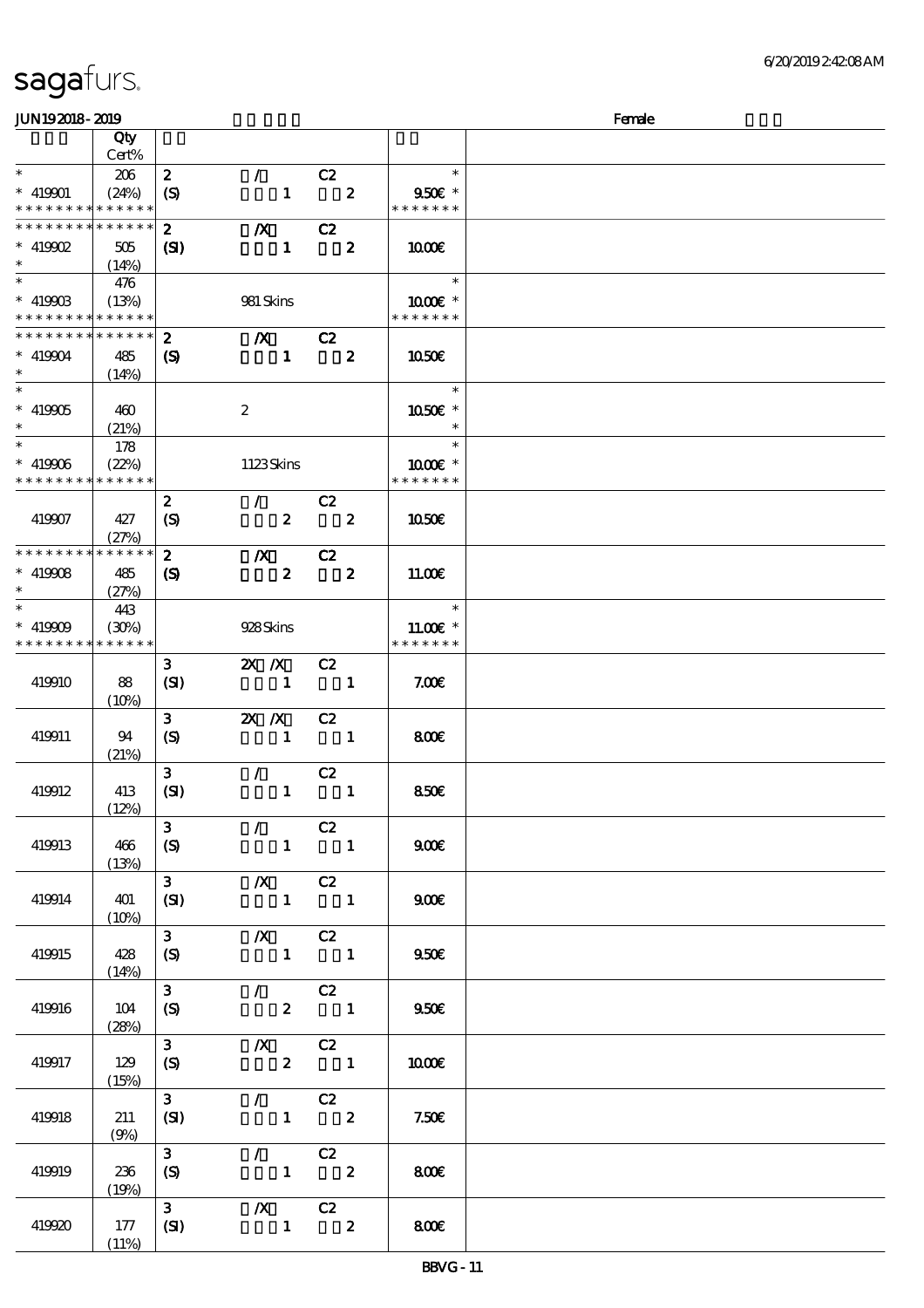| JUN192018-2019 |  |
|----------------|--|
|                |  |

| JUN192018-2019 |       |     |    |    |      | Female |
|----------------|-------|-----|----|----|------|--------|
|                | Qty   |     |    |    |      |        |
|                | Cert% |     |    |    |      |        |
|                |       | o   | IХ | C2 |      |        |
| 419921         | 219   | (S) |    | 2  | 850E |        |
|                | (20%) |     |    |    |      |        |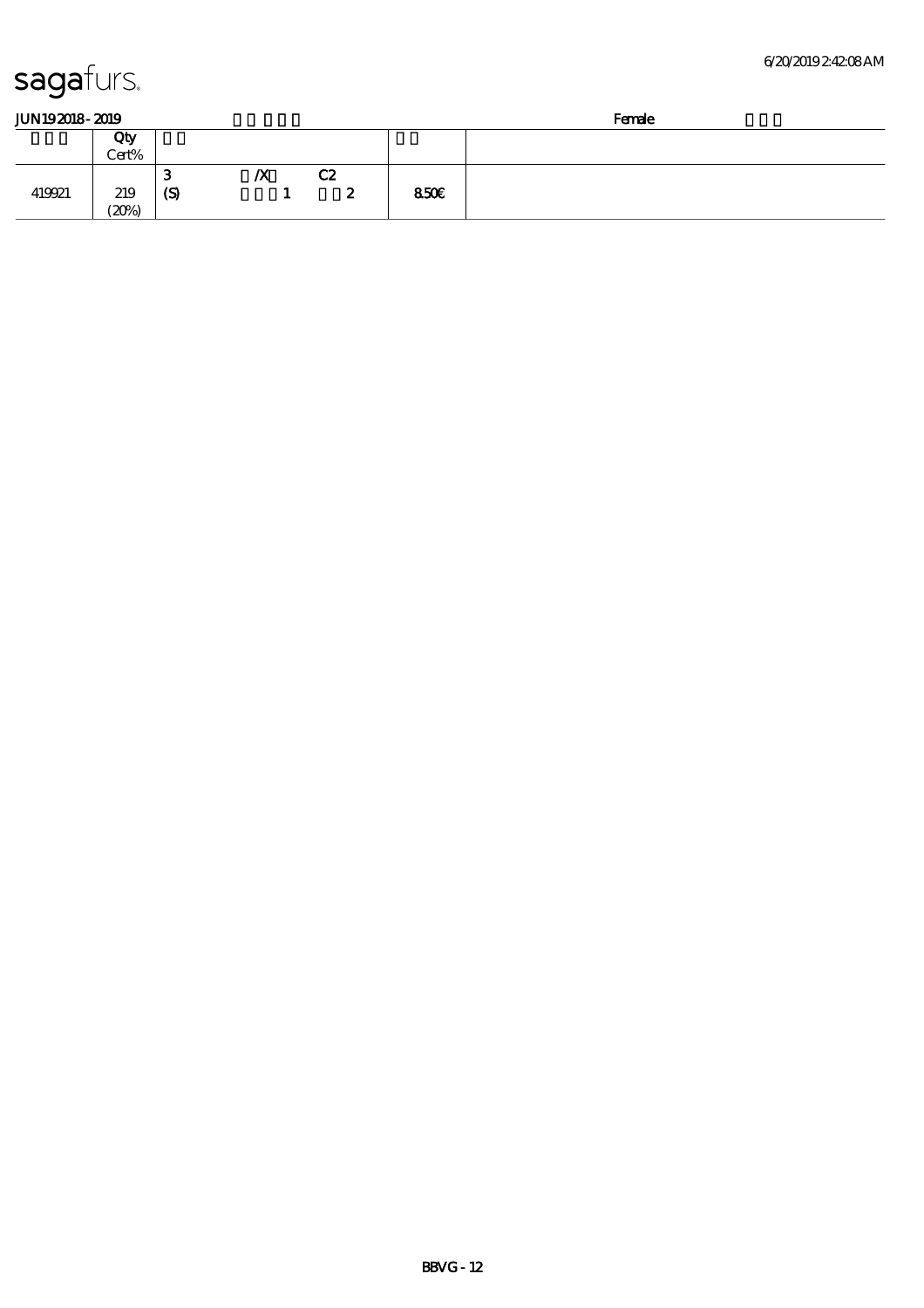| <b>JUN192018-2019</b>                                          |                                 |                                                           |                                      |    |                                    | Female |
|----------------------------------------------------------------|---------------------------------|-----------------------------------------------------------|--------------------------------------|----|------------------------------------|--------|
|                                                                | Qty                             |                                                           |                                      |    |                                    |        |
|                                                                | Cert%                           |                                                           |                                      |    |                                    |        |
| 420001                                                         | 246<br>(15%)                    | $\boldsymbol{\mathfrak{D}}$<br>(SI)                       | $\mathcal{L}$<br>$\mathbf{1}$        | C2 | 17.00E                             |        |
| 420002                                                         | 377<br>(19%)                    | $\boldsymbol{\mathfrak{D}}$<br>(S)                        | $\mathcal{L}$<br>$\mathbf{1}$        | C2 | 17.50€                             |        |
| 420003                                                         | 316<br>(17%)                    | $\boldsymbol{\mathbf{z}}$<br>(SI)                         | $\boldsymbol{X}$<br>$\mathbf{1}$     | C2 | 1650E                              |        |
| * * * * * * * *<br>$* 420004$<br>$\ast$                        | * * * * * *<br>425<br>(14%)     | $\boldsymbol{\mathfrak{D}}$<br>$\boldsymbol{\mathcal{S}}$ | $\boldsymbol{X}$<br>$\mathbf{1}$     | C2 | 1850E                              |        |
| $\overline{\ast}$<br>$^\ast$ 420005<br>* * * * * * * *         | 138<br>(19%)<br>* * * * * *     |                                                           | 563Skins                             |    | $\ast$<br>1800 £*<br>* * * * * * * |        |
| 420006                                                         | 98<br>(15%)                     | $\boldsymbol{\mathfrak{D}}$<br>$\boldsymbol{\mathcal{S}}$ | $\mathcal{L}$<br>$\boldsymbol{z}$    | C2 | <b>1600€</b>                       |        |
| 420007                                                         | 130<br>(16%)                    | $\boldsymbol{\mathbf{z}}$<br>(S)                          | $\boldsymbol{X}$<br>$\boldsymbol{2}$ | C2 | <b>1600€</b>                       |        |
| 420008                                                         | 20B<br>(20%)                    | $\mathbf{O}$<br>(SI)                                      | $X$ $X$<br>$\mathbf{1}$              | C2 | 1400E                              |        |
| 420009                                                         | 321<br>(35%)                    | $\mathbf{o}$<br>$\boldsymbol{S}$                          | $X$ $N$<br>$\mathbf{1}$              | C2 | 1450€                              |        |
| * * * * * * * *<br>$* 420010$<br>$\ast$                        | * * * * * *<br>465<br>(16%)     | $\mathbf{O}$<br>(S)                                       | $\mathcal{L}$<br>$\mathbf{1}$        | C2 | 1400€                              |        |
| $\ast$<br>$* 420011$<br>$\ast$                                 | 440<br>(17%)                    |                                                           | $\boldsymbol{2}$                     |    | $\ast$<br>1400€ *<br>$\ast$        |        |
| $\overline{\ast}$<br>$* 420012$<br>* * * * * * * * * * * * * * | 371<br>(12%)                    |                                                           | 1276Skins                            |    | $\ast$<br>1400€ *<br>* * * * * * * |        |
| * * * * * * * *<br>$* 420013$<br>$\ast$                        | $* * * * * * *$<br>445<br>(25%) | $\mathbf 0$<br>$\boldsymbol{S}$                           | $\mathcal{L}$<br>$\mathbf{1}$        | C2 | 1550€                              |        |
| $\ast$<br>$* 420014$<br>$\ast$                                 | 420<br>(30%)                    |                                                           | $\boldsymbol{2}$                     |    | $\ast$<br>1550E *<br>$\ast$        |        |
| $\overline{\ast}$<br>$* 420015$<br>$\ast$                      | 420<br>(25%)                    |                                                           | 3                                    |    | $\ast$<br>1550E *<br>$\ast$        |        |
| $\ast$<br>$* 420016$<br>$\ast$                                 | 440<br>(20%)                    |                                                           | $\bf{4}$                             |    | $\ast$<br>1550E *<br>$\ast$        |        |
| $\ast$<br>$* 420017$<br>* * * * * * * *                        | 451<br>(19%)<br>* * * * * *     |                                                           | 2176Skins                            |    | $\ast$<br>1550E *<br>* * * * * * * |        |
| * * * * * * * *<br>$* 420018$<br>$*$ $*$                       | * * * * * *<br>465<br>(12%)     | $\mathbf{O}$<br>(S)                                       | $\boldsymbol{X}$<br>$\blacksquare$   | C2 | 1450E                              |        |
| $\ast$<br>$* 420019$<br>$\ast$                                 | 440<br>(10%)                    |                                                           | $\boldsymbol{2}$                     |    | $\ast$<br>1450€ *<br>$\ast$        |        |
| $\ast$<br>$* 42000$<br>* * * * * * * *                         | 313<br>(11%)<br>* * * * * *     |                                                           | 1218Skins                            |    | $\ast$<br>1450€ *<br>* * * * * * * |        |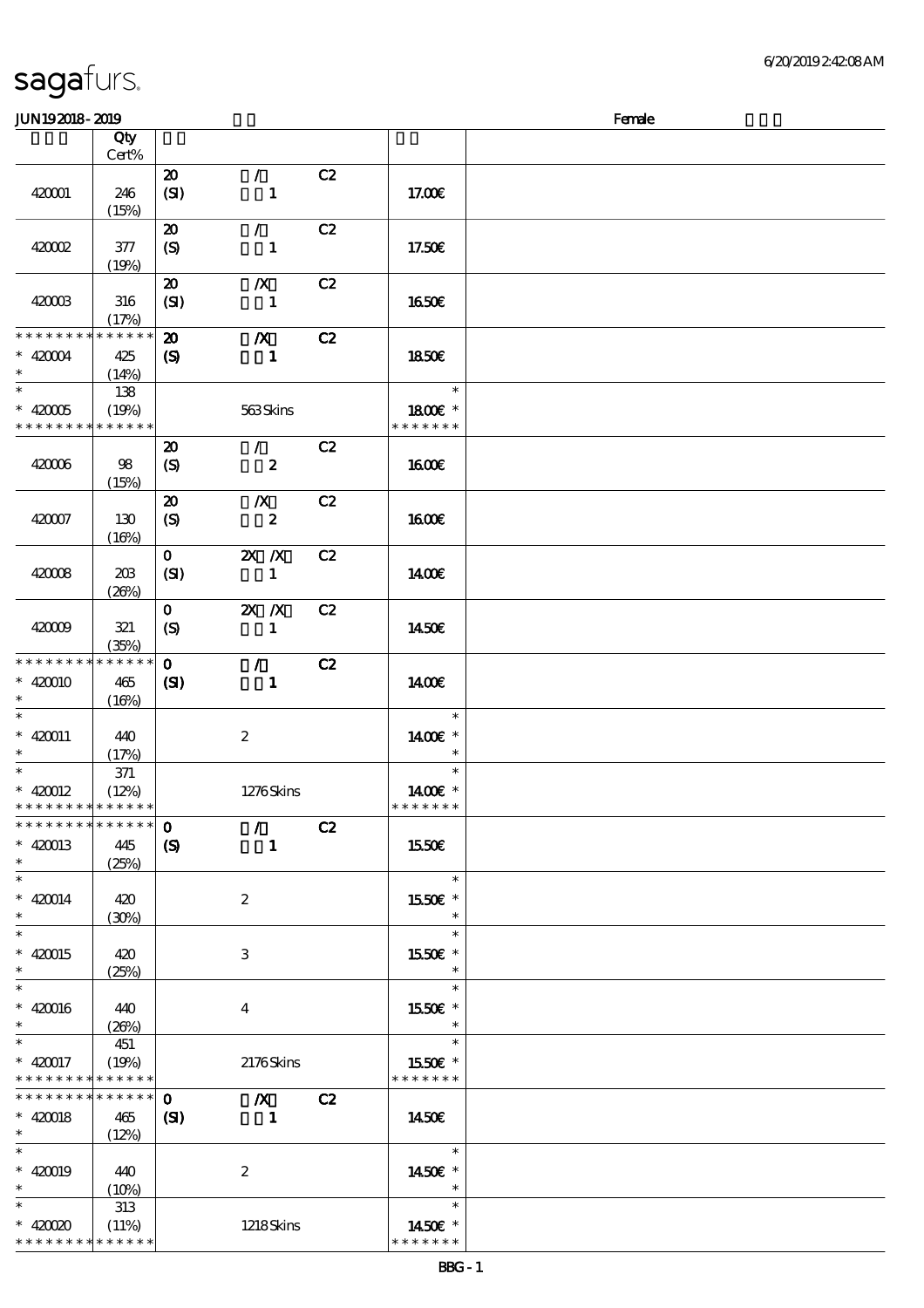| sagafurs. |  |
|-----------|--|
|           |  |

### $JUN192018 - 2019$  Female

| ------                      |                            |                             |                  |                              |               | ----- |
|-----------------------------|----------------------------|-----------------------------|------------------|------------------------------|---------------|-------|
|                             | $\overline{Q}$ ty<br>Cert% |                             |                  |                              |               |       |
|                             |                            |                             |                  |                              |               |       |
| * * * * * * * * * * * * * * |                            | $\mathbf{o}$                | $\boldsymbol{X}$ | C2                           |               |       |
| $* 420021$                  | 445                        | $\boldsymbol{\mathcal{S}}$  | -1               |                              | 1550€         |       |
| $\ast$                      |                            |                             |                  |                              |               |       |
|                             | (18%)                      |                             |                  |                              |               |       |
| $\overline{\phantom{0}}$    |                            |                             |                  |                              | $\ast$        |       |
| $* 420022$                  | 420                        |                             | $\boldsymbol{2}$ |                              | 1550€ *       |       |
| $\ast$                      |                            |                             |                  |                              | $\ast$        |       |
|                             | (21%)                      |                             |                  |                              |               |       |
| $\ast$                      |                            |                             |                  |                              | $\ast$        |       |
| $* 420023$                  | 420                        |                             | 3                |                              | 1550E *       |       |
| $\ast$                      | (21%)                      |                             |                  |                              | $\ast$        |       |
| $\overline{\ast}$           |                            |                             |                  |                              | $\ast$        |       |
|                             |                            |                             |                  |                              |               |       |
| $* 420024$                  | 420                        |                             | $\boldsymbol{4}$ |                              | 1550E *       |       |
| $\ast$                      | (16%)                      |                             |                  |                              | $\ast$        |       |
| $\overline{\ast}$           | 347                        |                             |                  |                              | $\ast$        |       |
|                             |                            |                             |                  |                              |               |       |
| $* 42025$                   | (13%)                      |                             | 2052Skins        |                              | 1550E *       |       |
| * * * * * * * * * * * * * * |                            |                             |                  |                              | * * * * * * * |       |
|                             |                            | 200                         | $\mathcal{L}$    | C2                           |               |       |
|                             |                            |                             |                  |                              |               |       |
| 420026                      | 213                        | (SI)                        | $\mathbf{1}$     | <b>LNAP</b>                  | 11.50E        |       |
|                             | (12%)                      |                             |                  |                              |               |       |
|                             |                            | 200                         | $\mathcal{F}$    | C2                           |               |       |
| 420027                      | 313                        | (S)                         | $\mathbf{1}$     | <b>LNAP</b>                  | 1250E         |       |
|                             |                            |                             |                  |                              |               |       |
|                             | (15%)                      |                             |                  |                              |               |       |
|                             |                            | 200                         | $\boldsymbol{X}$ | C2                           |               |       |
| 420028                      | 137                        | (SI)                        | $\blacksquare$   | <b>LNAP</b>                  | 1200E         |       |
|                             | $(\Theta)$                 |                             |                  |                              |               |       |
|                             |                            | 200                         | $\boldsymbol{X}$ | C2                           |               |       |
|                             |                            |                             |                  |                              |               |       |
| 420029                      | 188                        | (S)                         | $\blacksquare$   | $\ensuremath{\mathbf{INAP}}$ | 1300E         |       |
|                             | (9%)                       |                             |                  |                              |               |       |
|                             |                            | $\mathbf{O}$                | $X$ $N$          | C2                           |               |       |
| 420030                      | 109                        | (S)                         | $\boldsymbol{z}$ |                              | 11.50€        |       |
|                             |                            |                             |                  |                              |               |       |
|                             | (33%)                      |                             |                  |                              |               |       |
|                             |                            | 200                         | $\mathcal{L}$    | C2                           |               |       |
| 420031                      | 389                        | (SI)                        | $\boldsymbol{z}$ |                              | 11.00E        |       |
|                             | (19%)                      |                             |                  |                              |               |       |
| * * * * * * * *             | * * * * * *                | $\mathbf{o}$                | $\mathcal{L}$    | C2                           |               |       |
|                             |                            |                             |                  |                              |               |       |
| $*$ 420032                  | 445                        | $\boldsymbol{\mathrm{(S)}}$ | $\pmb{2}$        |                              | 1300E         |       |
| $\ast$                      | (24%)                      |                             |                  |                              |               |       |
| $\ast$                      | 234                        |                             |                  |                              | $\ast$        |       |
| $* 420033$                  | (23%)                      |                             | 679Skins         |                              | 1350€ *       |       |
| * * * * * * * * * * * * * * |                            |                             |                  |                              | * * * * * * * |       |
|                             |                            |                             |                  |                              |               |       |
|                             |                            | 200                         | $\boldsymbol{X}$ | C2                           |               |       |
| 420034                      | 368                        | (SI)                        | $\boldsymbol{z}$ |                              | 1250E         |       |
|                             | (17%)                      |                             |                  |                              |               |       |
| * * * * * * * *             | * * * * * *                | $\mathbf{o}$                | $\boldsymbol{X}$ | C2                           |               |       |
|                             |                            |                             |                  |                              |               |       |
| $* 420035$                  | 445                        | (S)                         | $\boldsymbol{z}$ |                              | 1350€         |       |
| $\ast$                      | (21%)                      |                             |                  |                              |               |       |
| $\overline{\ast}$           | 132                        |                             |                  |                              | $\ast$        |       |
| $* 42006$                   | (14%)                      |                             | 577Skins         |                              | 1350€ *       |       |
| * * * * * * * * * * * * * * |                            |                             |                  |                              | * * * * * * * |       |
|                             |                            |                             |                  |                              |               |       |
|                             |                            | 200                         |                  | C2                           |               |       |
| 420037                      | 336                        | $\mathbf{I}$                | $\pmb{2}$        |                              | 11.00E        |       |
|                             | (11%)                      |                             |                  |                              |               |       |
|                             |                            | 200                         | $\mathcal{L}$    | C2                           |               |       |
|                             |                            |                             |                  |                              |               |       |
| 420038                      | 235                        | (SI)                        | $\boldsymbol{z}$ | <b>LNAP</b>                  | 11.00E        |       |
|                             | (15%)                      |                             |                  |                              |               |       |
|                             |                            | 200                         | $\boldsymbol{X}$ | C2                           |               |       |
| 420039                      | 132                        | (SI)                        | $\boldsymbol{z}$ | <b>LNAP</b>                  | 11.00E        |       |
|                             | (5%)                       |                             |                  |                              |               |       |
|                             |                            | $\mathbf{1}$                | $X$ $N$          | C2                           |               |       |
|                             |                            |                             |                  |                              |               |       |
| 420040                      | 294                        | (SI)                        | $\mathbf{1}$     |                              | 11.50E        |       |
|                             | (25%)                      |                             |                  |                              |               |       |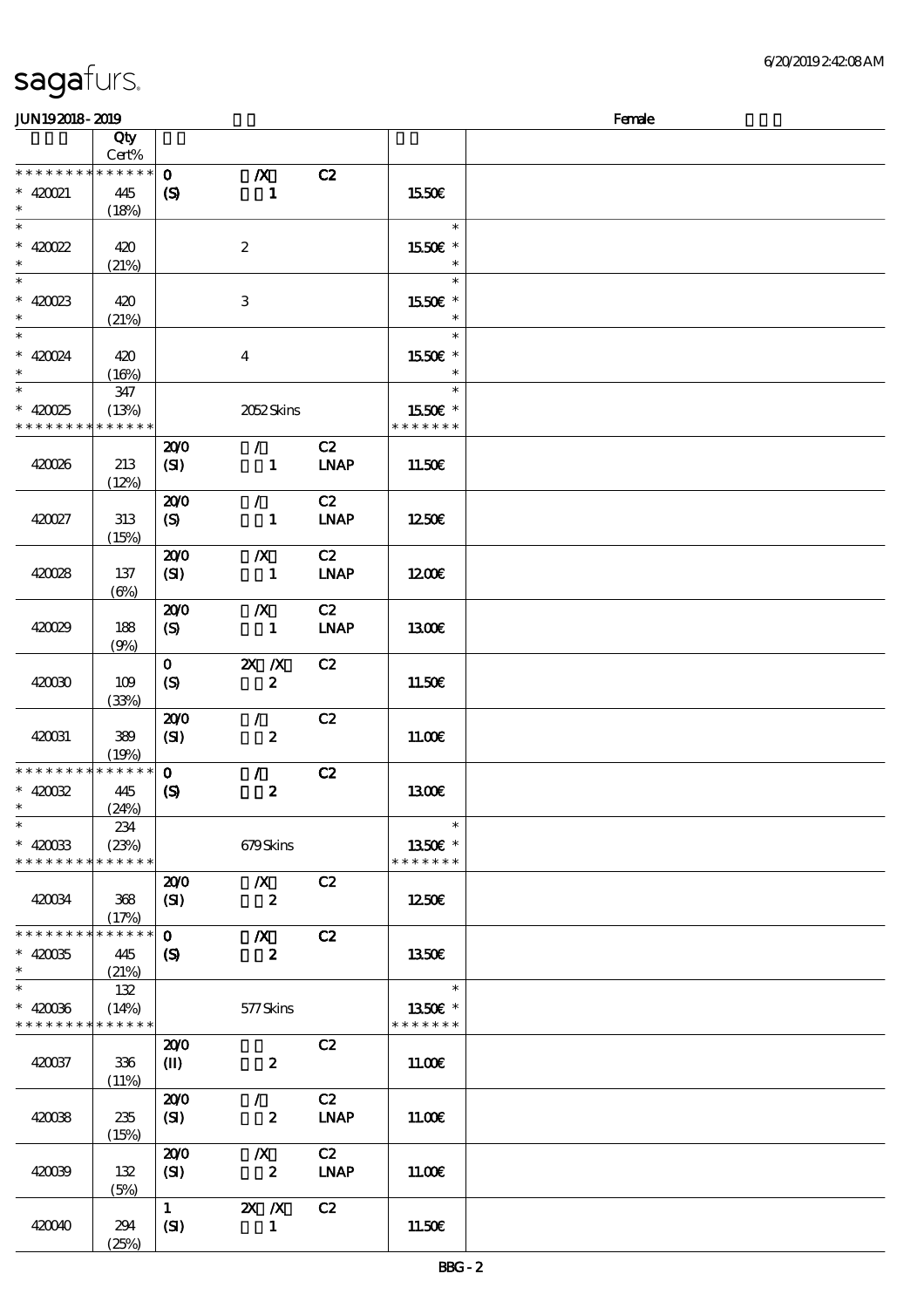| <b>JUN192018-2019</b>                                |                                            |                                  |                                             |                                    |                                     | Female |
|------------------------------------------------------|--------------------------------------------|----------------------------------|---------------------------------------------|------------------------------------|-------------------------------------|--------|
|                                                      | Qty<br>Cert%                               |                                  |                                             |                                    |                                     |        |
| 420041                                               | 320<br>(25%)                               | $\mathbf{1}$<br>$\boldsymbol{S}$ | $X$ $N$<br>$\mathbf{1}$                     | C2                                 | 1200E                               |        |
| * * * * * * * *<br>$* 420042$<br>$\ast$              | * * * * * *<br>505<br>(14%)                | $\mathbf{1}$<br>(S)              | $\mathcal{L}$<br>$\mathbf{1}$               | C2                                 | 1200E                               |        |
| $\ast$<br>$* 420043$<br>$\ast$                       | 480<br>(18%)                               |                                  | $\boldsymbol{2}$                            |                                    | $\ast$<br>1200€ *<br>$\ast$         |        |
| $\ast$<br>$* 420044$<br>$\ast$                       | 480<br>(15%)                               |                                  | $\ensuremath{\mathbf{3}}$                   |                                    | $\ast$<br>$1200E$ *<br>$\ast$       |        |
| $\ast$<br>$* 420045$<br>* * * * * * * *              | $\boldsymbol{\pi}$<br>(20%)<br>* * * * * * |                                  | 1535Skins                                   |                                    | $\ast$<br>11.50€ *<br>* * * * * * * |        |
| * * * * * * * *<br>$* 420046$<br>$\ast$              | * * * * * *<br>485<br>(16%)                | 1<br>$\boldsymbol{\mathcal{S}}$  | $\mathcal{F}^{\mathcal{F}}$<br>$\mathbf{1}$ | C2                                 | 1300E                               |        |
| $\ast$<br>$* 420047$<br>$\ast$                       | 460<br>(15%)                               |                                  | $\boldsymbol{2}$                            |                                    | $\ast$<br>1300€ *<br>$\ast$         |        |
| $\ast$<br>$* 420048$<br>$\ast$                       | 460<br>(23%)                               |                                  | 3                                           |                                    | $\ast$<br>1300€ *<br>$\ast$         |        |
| $\ast$<br>$* 420049$<br>* * * * * * * *              | 366<br>(27%)<br>* * * * * *                |                                  | 1771 Skins                                  |                                    | $\ast$<br>1300E *<br>* * * * * * *  |        |
| * * * * * * * * * * * * * *<br>$* 42000$<br>$\ast$   | 505<br>(13%)                               | $\mathbf{1}$<br>(S)              | $\boldsymbol{X}$<br>$\mathbf{1}$            | C2                                 | <b>1300€</b>                        |        |
| $\ast$<br>$* 420051$<br>$\ast$                       | 480<br>(11%)                               |                                  | $\boldsymbol{z}$                            |                                    | $\ast$<br>1300€ *<br>$\ast$         |        |
| $\ast$<br>$* 420052$<br>* * * * * * * * * * * * * *  | 59<br>(3%)                                 |                                  | 1044Skins                                   |                                    | $\ast$<br>1250E *<br>* * * * * * *  |        |
| ******** <mark>******</mark><br>$* 420053$<br>$\ast$ | 485<br>(13%)                               | 1<br>$\mathbf{S}$                | $\boldsymbol{X}$<br>$\mathbf{1}$            | C2                                 | <b>1350€</b>                        |        |
| $\ast$<br>$* 420054$<br>$\ast$                       | 460<br>(18%)                               |                                  | $\boldsymbol{2}$                            |                                    | $\ast$<br>1350E *<br>$\ast$         |        |
| $\ast$<br>$* 420055$<br>* * * * * * * *              | 261<br>(22%)<br>* * * * * *                |                                  | 1206Skins                                   |                                    | $\ast$<br>1350E *<br>* * * * * * *  |        |
| 420056                                               | 132<br>(22%)                               | $\mathbf{1}$<br>(SI)             | $X$ $N$<br>$\mathbf{1}$                     | C2<br><b>LNAP</b>                  | 1000E                               |        |
| 420057                                               | 113<br>(30%)                               | $\mathbf{1}$<br>$\boldsymbol{S}$ | $2X$ $X$<br>$\mathbf{1}$                    | C2<br>$\ensuremath{\mathbf{INAP}}$ | 1000E                               |        |
| 420058                                               | 488<br>(15%)                               | $\mathbf{1}$<br>(SI)             | $\mathcal{L}$<br>$\mathbf{1}$               | C2<br><b>LNAP</b>                  | 1000E                               |        |
| 420059                                               | 437<br>(13%)                               | $\mathbf{1}$<br>(S)              | $\mathcal{L}$<br>$\mathbf{1}$               | C2<br><b>LNAP</b>                  | 1050E                               |        |
| 420060                                               | 209<br>(10%)                               | $\mathbf{1}$<br>(SI)             | $\boldsymbol{X}$<br>$\mathbf{1}$            | C2<br>$IMAP$                       | 1050E                               |        |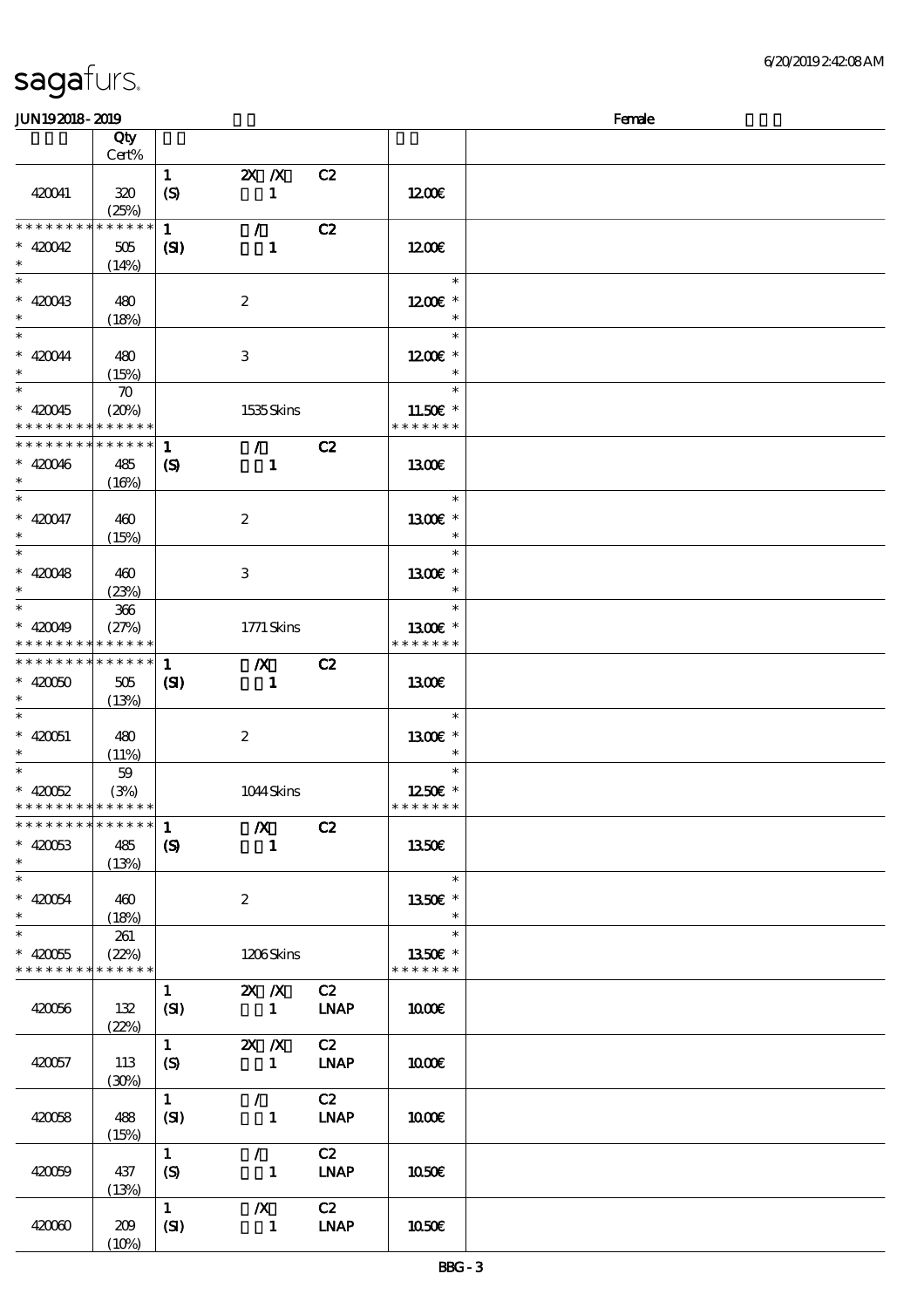$(11%)$ 

| JUN192018-2019                |                 |                             |                  |             |                        | Female |
|-------------------------------|-----------------|-----------------------------|------------------|-------------|------------------------|--------|
|                               | Qty             |                             |                  |             |                        |        |
|                               | Cert%           |                             |                  |             |                        |        |
|                               |                 | $\mathbf{1}$                | $\boldsymbol{X}$ | C2          |                        |        |
| 420061                        | 200             | $\boldsymbol{S}$            | $\mathbf{1}$     | <b>LNAP</b> | 11.00E                 |        |
|                               | (7%)            |                             |                  |             |                        |        |
|                               |                 |                             |                  |             |                        |        |
|                               |                 | $\mathbf{1}$                | $X$ $N$          | C2          |                        |        |
| 420062                        | 184             | (SI)                        | $\boldsymbol{z}$ |             | 800                    |        |
|                               | (23%)           |                             |                  |             |                        |        |
|                               |                 | $\mathbf{1}$                | $X$ $N$          | C2          |                        |        |
| 420063                        | 255             | $\boldsymbol{S}$            | $\boldsymbol{z}$ |             | 950E                   |        |
|                               | (31%)           |                             |                  |             |                        |        |
| * * * * * * * *               | * * * * * *     | $\mathbf{1}$                | $\mathcal{L}$    | C2          |                        |        |
| $* 420064$                    | 505             | (S)                         | $\boldsymbol{z}$ |             | 1000                   |        |
| $\ast$                        |                 |                             |                  |             |                        |        |
|                               | (12%)           |                             |                  |             | $\ast$                 |        |
|                               |                 |                             |                  |             |                        |        |
| $* 42005$                     | 480             |                             | $\boldsymbol{z}$ |             | 1000 £*                |        |
| $\ast$                        | (14%)           |                             |                  |             | $\ast$                 |        |
|                               | 152             |                             |                  |             | $\ast$                 |        |
| $* 42006$                     | (8%)            |                             | 1137Skins        |             | $1000E$ *              |        |
| * * * * * * * *               | * * * * * *     |                             |                  |             | * * * * * * *          |        |
| * * * * * * * *               | * * * * * *     | $\mathbf{1}$                | $\mathcal{T}$    | C2          |                        |        |
| $* 420067$                    | 485             | $\boldsymbol{\mathrm{(S)}}$ | $\boldsymbol{z}$ |             | 1050E                  |        |
| $\ast$                        | (16%)           |                             |                  |             |                        |        |
| $\overline{\ast}$             |                 |                             |                  |             | $\ast$                 |        |
|                               |                 |                             |                  |             |                        |        |
| $* 42008$                     | 460             |                             | $\boldsymbol{2}$ |             | $1050$ $\varepsilon$ * |        |
| $\ast$                        | (24%)           |                             |                  |             | $\ast$                 |        |
| $\overline{\ast}$             |                 |                             |                  |             | $\ast$                 |        |
| $* 42000$                     | 440             |                             | 3                |             | 1050E *                |        |
| $\ast$                        | (22%)           |                             |                  |             | $\ast$                 |        |
| $\overline{\ast}$             | 77              |                             |                  |             | $\ast$                 |        |
| $* 42000$                     | (23%)           |                             | 1462Skins        |             | $1000E$ *              |        |
| * * * * * * * *               | $* * * * * * *$ |                             |                  |             | * * * * * * *          |        |
| * * * * * * * * * * * * * * * |                 | $\mathbf{1}$                | $\mathbf{X}$     | C2          |                        |        |
| $* 420071$                    |                 |                             |                  |             |                        |        |
|                               | 505             | $\mathbf{C}$                | $\mathbf{z}$     |             | <b>1050€</b>           |        |
| $\ast$                        | (13%)           |                             |                  |             |                        |        |
|                               | 373             |                             |                  |             | $\ast$                 |        |
| * $420072$                    | (12%)           |                             | 878Skins         |             | 1050E *                |        |
| * * * * * * * * * * * * * *   |                 |                             |                  |             | * * * * * * *          |        |
| * * * * * * * *               | ******          | $\mathbf{1}$                | $\boldsymbol{X}$ | C2          |                        |        |
| $* 420073$                    | 485             | $\boldsymbol{S}$            | $\boldsymbol{z}$ |             | 11.50€                 |        |
| $\ast$                        | (18%)           |                             |                  |             |                        |        |
| $\ast$                        |                 |                             |                  |             | $\ast$                 |        |
| $* 420074$                    | 460             |                             | $\boldsymbol{2}$ |             | $11.50E$ *             |        |
| $\ast$                        | (21%)           |                             |                  |             | $\ast$                 |        |
| $\overline{\ast}$             |                 |                             |                  |             | $\ast$                 |        |
|                               | 114             |                             |                  |             |                        |        |
| $* 420075$                    | (13%)           |                             | 1059Skins        |             | $1200E$ *              |        |
| * * * * * * * *               | * * * * * *     |                             |                  |             | * * * * * * *          |        |
|                               |                 | $\mathbf{1}$                |                  | C2          |                        |        |
| 420076                        | 275             | $\mathbf{I}$                | $\boldsymbol{z}$ |             | 850E                   |        |
|                               | (16%)           |                             |                  |             |                        |        |
|                               |                 | $\mathbf{1}$                | $X$ $N$          | C2          |                        |        |
| 420077                        | 92              | (SI)                        | $\boldsymbol{z}$ | <b>LNAP</b> | <b>850€</b>            |        |
|                               | (28%)           |                             |                  |             |                        |        |
|                               |                 | $\mathbf{1}$                | $\mathcal{L}$    | C2          |                        |        |
|                               |                 |                             |                  |             |                        |        |
| 420078                        | 166             | (SI)                        | $\boldsymbol{z}$ | <b>LNAP</b> | <b>850€</b>            |        |
|                               | (13%)           |                             |                  |             |                        |        |
|                               |                 | $\mathbf{1}$                | $\mathcal{L}$    | C2          |                        |        |
| 420079                        | 158             | $\boldsymbol{S}$            | $\boldsymbol{z}$ | <b>LNAP</b> | 800                    |        |
|                               | (13%)           |                             |                  |             |                        |        |
|                               |                 | $\mathbf{1}$                | $\boldsymbol{X}$ | C2          |                        |        |
| 420080                        | 152             | (SI)                        | $\boldsymbol{z}$ | <b>LNAP</b> | 900E                   |        |
|                               |                 |                             |                  |             |                        |        |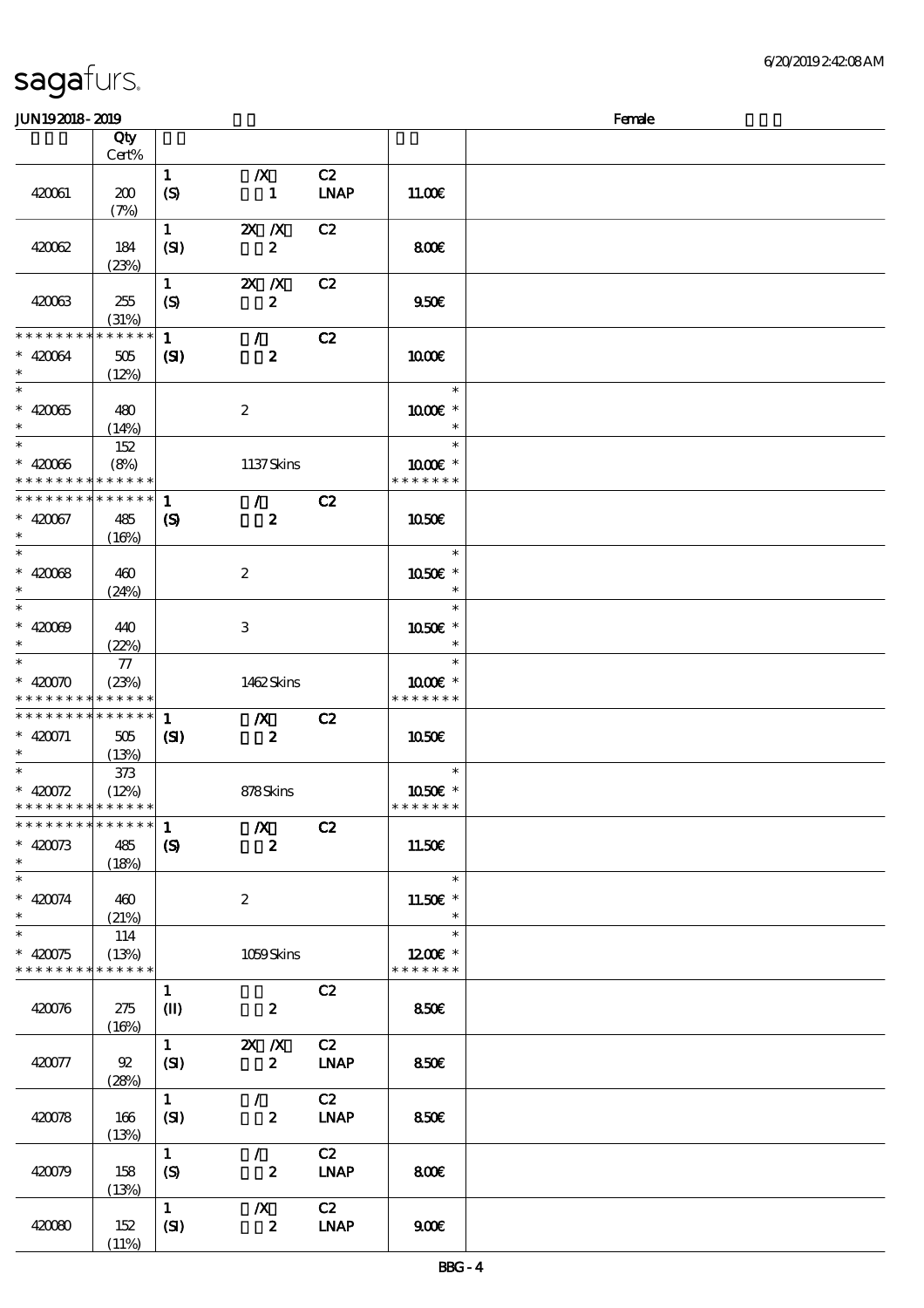### $J/N192018$ - 2019  $R$

| ~~~~~~~~~~~                                |              |                             |                  |                              |               | $\sim$ |
|--------------------------------------------|--------------|-----------------------------|------------------|------------------------------|---------------|--------|
|                                            | Qty<br>Cert% |                             |                  |                              |               |        |
|                                            |              | $\mathbf{z}$                | $X$ $N$          | C2                           |               |        |
|                                            |              |                             |                  |                              |               |        |
| 420081                                     | 399          | (SI)                        | $\mathbf{1}$     |                              | 1000E         |        |
|                                            | (16%)        |                             |                  |                              |               |        |
|                                            |              | $\mathbf{z}$                | $X$ $N$          | C2                           |               |        |
| 420082                                     | 286          | (S)                         | $\mathbf{1}$     |                              | 11.00E        |        |
|                                            | (23%)        |                             |                  |                              |               |        |
| * * * * * * * *                            | * * * * * *  | $\mathbf{z}$                | $\mathcal{L}$    | C2                           |               |        |
| $* 420083$                                 | $505\,$      | $\mathbf{C}$                | $\mathbf{1}$     |                              | 1050€         |        |
| $\ast$                                     |              |                             |                  |                              |               |        |
| $\ast$                                     | (12%)        |                             |                  |                              | $\ast$        |        |
|                                            |              |                             |                  |                              |               |        |
| $* 420084$                                 | 480          |                             | $\boldsymbol{2}$ |                              | 1050E *       |        |
| $\ast$                                     | (12%)        |                             |                  |                              | $\ast$        |        |
| $\ast$                                     |              |                             |                  |                              | $\ast$        |        |
| $* 42005$                                  | 480          |                             | 3                |                              | 1050€ *       |        |
| $\ast$                                     | (12%)        |                             |                  |                              |               |        |
| $\ast$                                     | 124          |                             |                  |                              | $\ast$        |        |
| $* 42006$                                  | (9%)         |                             | 1589Skins        |                              | 1050€ *       |        |
| * * * * * * * * <mark>* * * * * * *</mark> |              |                             |                  |                              | * * * * * * * |        |
| * * * * * * * *                            | * * * * * *  | $\boldsymbol{z}$            | $\mathcal{L}$    | C2                           |               |        |
|                                            |              |                             |                  |                              |               |        |
| $* 420087$                                 | 485          | $\boldsymbol{\mathrm{(S)}}$ | $\mathbf{1}$     |                              | 11.00E        |        |
| $\ast$                                     | (15%)        |                             |                  |                              |               |        |
| $\overline{\ast}$                          |              |                             |                  |                              | $\ast$        |        |
| $* 420088$                                 | 460          |                             | $\boldsymbol{2}$ |                              | 11.00€ *      |        |
| $\ast$                                     | (14%)        |                             |                  |                              |               |        |
| $\ast$                                     | 433          |                             |                  |                              | $\ast$        |        |
| $* 420089$                                 | (16%)        |                             | 1378Skins        |                              | 1050E *       |        |
| * * * * * * * * <mark>* * * * * * *</mark> |              |                             |                  |                              | * * * * * * * |        |
| * * * * * * * *                            | ******       | $\boldsymbol{2}$            | $\boldsymbol{X}$ | C2                           |               |        |
| $* 42000$                                  |              |                             |                  |                              |               |        |
| $\ast$                                     | 505          | (S)                         | $\blacksquare$   |                              | <b>1050€</b>  |        |
|                                            | (11%)        |                             |                  |                              |               |        |
|                                            | $330\,$      |                             |                  |                              | $\ast$        |        |
| $* 420091$                                 | (10%)        |                             | 835Skins         |                              | 1050E *       |        |
| * * * * * * * *                            | * * * * * *  |                             |                  |                              | * * * * * * * |        |
| * * * * * * * *                            | $******$     | $\boldsymbol{z}$            | $\boldsymbol{X}$ | C2                           |               |        |
| $*$ 420092                                 | 485          | $\boldsymbol{\mathrm{(S)}}$ | $\mathbf{1}$     |                              | 11.00E        |        |
| $\ast$                                     | (11%)        |                             |                  |                              |               |        |
| $\ast$                                     | 234          |                             |                  |                              | $\ast$        |        |
| $* 4200B$                                  | (10%)        |                             | 719Skins         |                              | 11.00€ *      |        |
| * * * * * * * *                            | * * * * * *  |                             |                  |                              | * * * * * * * |        |
|                                            |              | $\mathbf{z}$                | $X$ $N$          | C2                           |               |        |
| 420094                                     |              |                             | $\mathbf{1}$     | <b>LNAP</b>                  | 800€          |        |
|                                            | 116          | (SI)                        |                  |                              |               |        |
|                                            | (18%)        |                             |                  |                              |               |        |
|                                            |              | $\boldsymbol{z}$            | $\mathcal{L}$    | C2                           |               |        |
| 420095                                     | 314          | (SI)                        | $\mathbf{1}$     | <b>LNAP</b>                  | 850E          |        |
|                                            | (15%)        |                             |                  |                              |               |        |
|                                            |              | $\boldsymbol{z}$            | $\mathcal{L}$    | C2                           |               |        |
| 420096                                     | 190          | $\boldsymbol{S}$            | $\mathbf{1}$     | $\ensuremath{\mathbf{INAP}}$ | 850E          |        |
|                                            | (8%)         |                             |                  |                              |               |        |
|                                            |              | $\mathbf{2}$                | $\boldsymbol{X}$ | C2                           |               |        |
| 420097                                     | 115          | (SI)                        | $\mathbf{1}$     | <b>LNAP</b>                  | 850€          |        |
|                                            | (15%)        |                             |                  |                              |               |        |
|                                            |              | $\boldsymbol{2}$            | $X$ $N$          | C2                           |               |        |
|                                            |              |                             |                  |                              |               |        |
| 420098                                     | 228          | (SI)                        | $\boldsymbol{z}$ |                              | 7.00E         |        |
|                                            | (14%)        |                             |                  |                              |               |        |
|                                            |              | $\boldsymbol{z}$            | $X$ $N$          | C2                           |               |        |
| 420099                                     | 274          | (S)                         | $\pmb{2}$        |                              | 800E          |        |
|                                            | (22%)        |                             |                  |                              |               |        |
| * * * * * * * *                            | * * * * * *  | $\mathbf{z}$                | $\mathcal{L}$    | C2                           |               |        |
| $* 420100$                                 | 485          | $\mathbf{S}$                | $\boldsymbol{z}$ |                              | 7.00E         |        |
| $\ast$                                     | (7%)         |                             |                  |                              |               |        |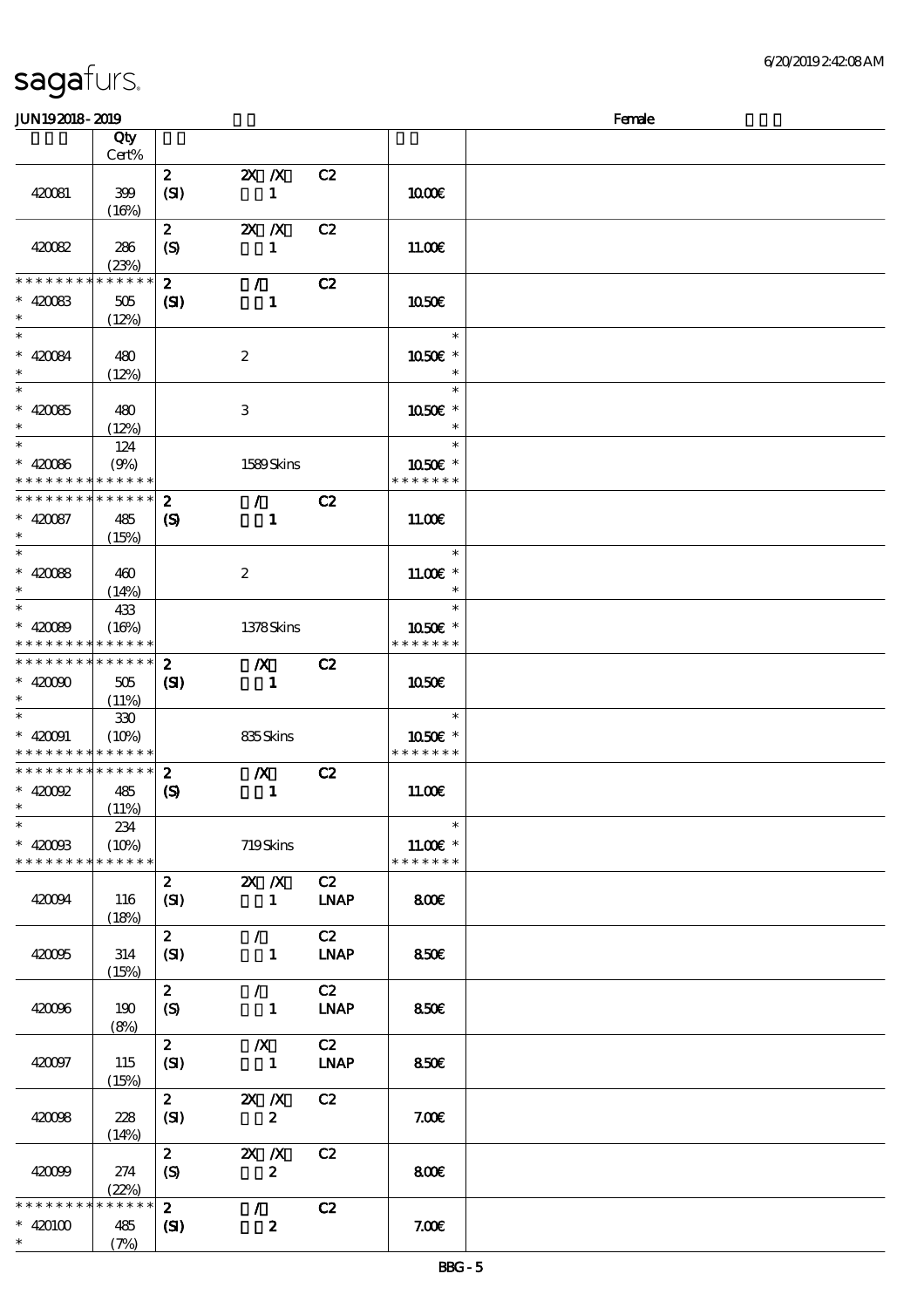| <b>JUN192018-2019</b>                    |             |                            |                  |                              |                  | Female |
|------------------------------------------|-------------|----------------------------|------------------|------------------------------|------------------|--------|
|                                          | Qty         |                            |                  |                              |                  |        |
|                                          | Cert%       |                            |                  |                              |                  |        |
| $\ast$                                   |             | $\boldsymbol{z}$           | $\mathcal{L}$    | C2                           | $\ast$           |        |
| $* 420101$                               | 460         | (SI)                       | $\boldsymbol{z}$ |                              | $7.50E$ *        |        |
| $\ast$                                   | (11%)       |                            |                  |                              | $\ast$           |        |
| $\overline{\phantom{1}}$                 |             |                            |                  |                              | $\ast$           |        |
|                                          | 101         |                            |                  |                              |                  |        |
| $*$ 420102                               | (10%)       |                            | 1046Skins        |                              | $7.00E$ *        |        |
| * * * * * * * * <mark>* * * * * *</mark> |             |                            |                  |                              | * * * * * * *    |        |
| * * * * * * * *                          | * * * * * * | $\boldsymbol{z}$           | $\mathcal{F}$    | C2                           |                  |        |
| $* 42010B$                               | 485         | $\boldsymbol{\mathcal{S}}$ | $\boldsymbol{z}$ |                              | <b>850€</b>      |        |
| $\ast$                                   | (16%)       |                            |                  |                              |                  |        |
| $\ast$                                   |             |                            |                  |                              | $\ast$           |        |
| $* 420104$                               | 460         |                            | $\boldsymbol{2}$ |                              | 800€ *           |        |
| $\ast$                                   | (15%)       |                            |                  |                              | $\ast$           |        |
| $\overline{\phantom{1}}$                 | 197         |                            |                  |                              | $\ast$           |        |
| $* 420105$                               | (11%)       |                            | 1142Skins        |                              | 800€ *           |        |
| * * * * * * * *                          | * * * * * * |                            |                  |                              | * * * * * * *    |        |
| * * * * * * * *                          | * * * * * * |                            |                  |                              |                  |        |
|                                          |             | $\boldsymbol{z}$           | $\boldsymbol{X}$ | C2                           |                  |        |
| $* 420106$                               | 485         | $\mathbf{C}$               | $\boldsymbol{z}$ |                              | 850E             |        |
| $\ast$                                   | (9%)        |                            |                  |                              |                  |        |
| $\ast$                                   | 133         |                            |                  |                              | $\ast$           |        |
| $* 420107$                               | (8%)        |                            | 618Skins         |                              | 850€ *           |        |
| * * * * * * * * * * * * * *              |             |                            |                  |                              | * * * * * * *    |        |
| * * * * * * * * * * * * * *              |             | $\boldsymbol{z}$           | $\boldsymbol{X}$ | C2                           |                  |        |
| $* 420108$                               | 485         | $\boldsymbol{\mathcal{S}}$ | $\boldsymbol{z}$ |                              | 950E             |        |
| $\ast$                                   | (12%)       |                            |                  |                              |                  |        |
| $\ast$                                   | 177         |                            |                  |                              | $\ast$           |        |
| $* 420109$                               | (10%)       |                            | 662Skins         |                              | $900E$ *         |        |
| * * * * * * * * * * * * * *              |             |                            |                  |                              | * * * * * * *    |        |
|                                          |             |                            |                  |                              |                  |        |
|                                          |             | $\pmb{2}$                  |                  | C2                           |                  |        |
| 420110                                   | 318         | $\mathbf{I}$               | $\boldsymbol{z}$ |                              | 650E             |        |
|                                          | (13%)       |                            |                  |                              |                  |        |
|                                          |             | $\boldsymbol{z}$           | $X$ $N$          | C2                           |                  |        |
| 420111                                   | 104         | (SI)                       | $\boldsymbol{z}$ | $\ensuremath{\mathbf{INAP}}$ | 600              |        |
|                                          | (13%)       |                            |                  |                              |                  |        |
|                                          |             | $\boldsymbol{z}$           | $X$ $N$          | C2                           |                  |        |
| 420112                                   | 144         | $\boldsymbol{S}$           | $\boldsymbol{2}$ | <b>LNAP</b>                  | 7.00E            |        |
|                                          | (17%)       |                            |                  |                              |                  |        |
|                                          |             | $\boldsymbol{2}$           | $\mathcal{L}$    | C2                           |                  |        |
| 420113                                   | 237         | (SI)                       | $\boldsymbol{z}$ | $\ensuremath{\text{INAP}}$   | 650E             |        |
|                                          | (12%)       |                            |                  |                              |                  |        |
|                                          |             | $\mathbf{2}$               | $\mathcal{L}$    | C2                           |                  |        |
|                                          |             |                            |                  |                              |                  |        |
| 420114                                   | 176         | (S)                        | $\boldsymbol{z}$ | <b>LNAP</b>                  | 7.50E            |        |
|                                          | (10%)       |                            |                  |                              |                  |        |
|                                          |             | $\mathbf{2}$               | $\boldsymbol{X}$ | C2                           |                  |        |
| 420115                                   | 97          | (SI)                       | $\boldsymbol{z}$ | <b>LNAP</b>                  | 650E             |        |
|                                          | (9%)        |                            |                  |                              |                  |        |
|                                          |             | $\mathbf{z}$               | $\boldsymbol{X}$ | C2                           |                  |        |
| 420116                                   | 135         | (S)                        | $\boldsymbol{z}$ | <b>LNAP</b>                  | 650E             |        |
|                                          | (10%)       |                            |                  |                              |                  |        |
|                                          |             | 3 <sup>7</sup>             | $\mathcal{L}$    | C2                           |                  |        |
| 420117                                   | 255         | (SI)                       | $\mathbf{1}$     |                              | 7.00E            |        |
|                                          | (7%)        |                            |                  |                              |                  |        |
|                                          |             | 3 <sup>1</sup>             | $\mathcal{L}$    | C2                           |                  |        |
| 420118                                   | 259         | $\boldsymbol{S}$           | $\mathbf{1}$     |                              | 800€             |        |
|                                          | (13%)       |                            |                  |                              |                  |        |
|                                          |             |                            |                  |                              |                  |        |
|                                          |             | 3 <sup>1</sup>             | $\boldsymbol{X}$ | C2                           |                  |        |
| 420119                                   | 96          | (SI)                       | $\blacksquare$   |                              | 7.50E            |        |
|                                          | (14%)       |                            |                  |                              |                  |        |
|                                          |             | 3 <sup>1</sup>             | $\boldsymbol{X}$ | C2                           |                  |        |
| 420120                                   | 10B         | $\boldsymbol{S}$           | $\mathbf{1}$     |                              | 900 <sub>E</sub> |        |
|                                          | (8%)        |                            |                  |                              |                  |        |